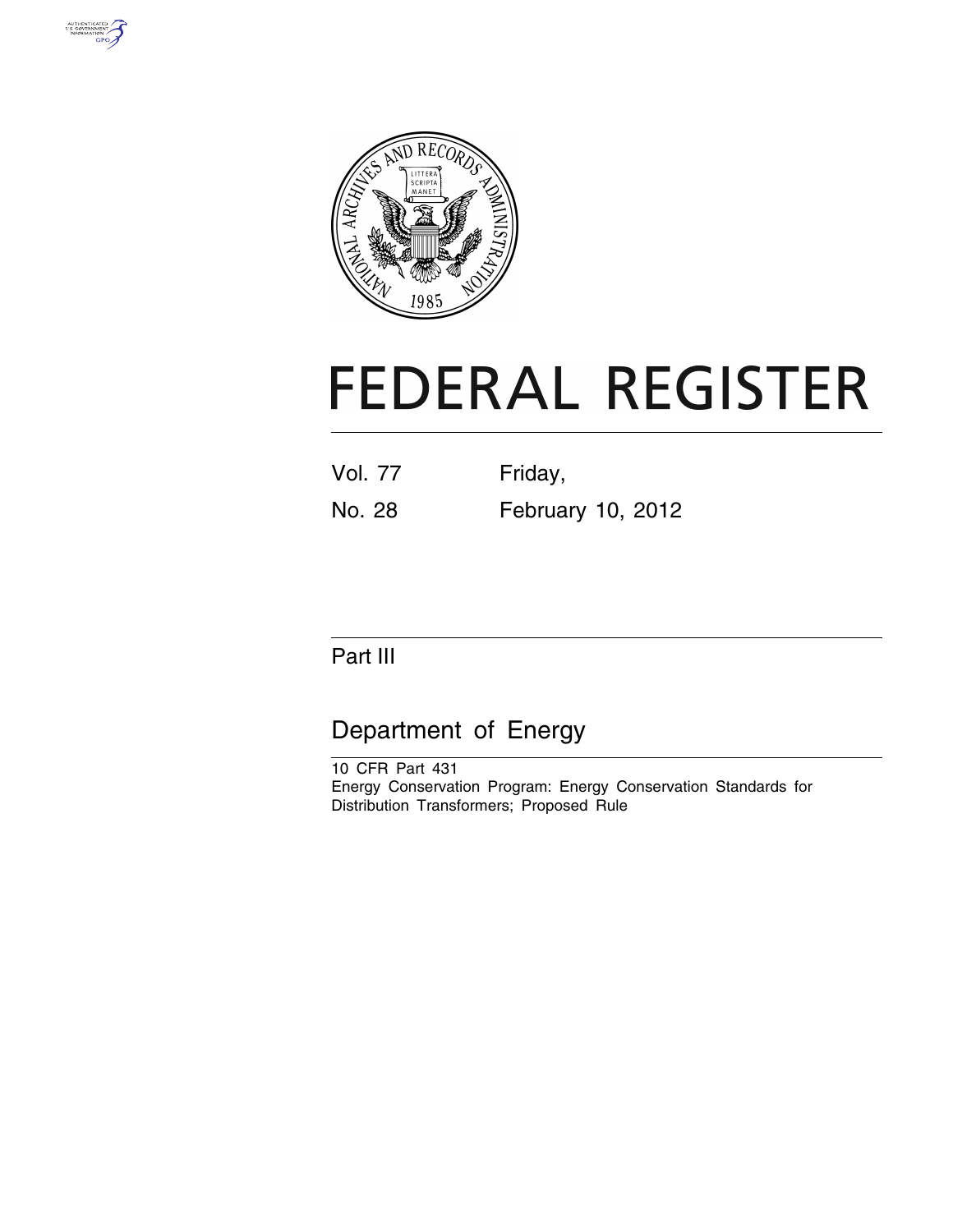# **DEPARTMENT OF ENERGY**

# **10 CFR Part 431**

**[Docket Number EERE–2010–BT–STD– 0048]** 

# **RIN 1904–AC04**

# **Energy Conservation Program: Energy Conservation Standards for Distribution Transformers**

**AGENCY:** Office of Energy Efficiency and Renewable Energy, Department of Energy.

**ACTION:** Notice of proposed rulemaking and public meeting.

**SUMMARY:** The Energy Policy and Conservation Act of 1975 (EPCA), as amended, prescribes energy conservation standards for various consumer products and certain commercial and industrial equipment, including low-voltage dry-type distribution transformers, and directs the U.S. Department of Energy (DOE) to prescribe standards for various other products and equipment, including other types of distribution transformers. EPCA also requires DOE to determine whether more-stringent, amended standards would be technologically feasible and economically justified, and would save a significant amount of energy. In this notice, DOE proposes amended energy conservation standards for distribution transformers. The notice also announces a public meeting to receive comment on these proposed standards and associated analyses and results.

**DATES:** DOE will hold a public meeting on February 23, 2012, from 9 a.m. to 1 p.m., in Washington, DC. The meeting will also be broadcast as a Webinar. See section VII Public Participation for Webinar registration information, participant instructions, and information about the capabilities available to Webinar participants.

DOE will accept comments, data, and information regarding this notice of proposed rulemaking (NOPR) before and after the public meeting, but no later than April 10, 2012. See section VII Public Participation for details.

**ADDRESSES:** The public meeting will be held at the U.S. Department of Energy, Forrestal Building, Room 8E–089, 1000 Independence Avenue SW., Washington, DC 20585. To attend, please notify Ms. Brenda Edwards at (202) 586–2945. Please note that foreign nationals visiting DOE Headquarters are subject to advance security screening procedures. Any foreign national wishing to participate in the meeting should advise DOE as soon as possible

by contacting Ms. Edwards to initiate the necessary procedures. In addition, persons can attend the public meeting via Webinar. For more information, refer to the Public Participation section near the end of this notice.

Any comments submitted must identify the NOPR for Energy Conservation Standards for Distribution Transformers, and provide docket number EERE–2010–BT–STD–0048 and/or regulation identifier number (RIN) number 1904–AC04. Comments may be submitted using any of the following methods:

1. *Federal eRulemaking Portal: [www.regulations.gov](http://www.regulations.gov)*. Follow the instructions for submitting comments.

2. *Email: [DistributionTransformers-](mailto:DistributionTransformers-2010-STD-0048@ee.doe.gov)[2010-STD-0048@ee.doe.gov](mailto:DistributionTransformers-2010-STD-0048@ee.doe.gov)*. Include the docket number and/or RIN in the subject line of the message.

3. *Mail:* Ms. Brenda Edwards, U.S. Department of Energy, Building Technologies Program, Mailstop EE–2J, 1000 Independence Avenue SW., Washington, DC 20585–0121. If possible, please submit all items on a CD. It is not necessary to include printed copies.

4. *Hand Delivery/Courier:* Ms. Brenda Edwards, U.S. Department of Energy, Building Technologies Program, 950 L'Enfant Plaza SW., Suite 600, Washington, DC 20024. Telephone: (202) 586–2945. If possible, please submit all items on a CD, in which case it is not necessary to include printed copies.

Written comments regarding the burden-hour estimates or other aspects of the collection-of-information requirements contained in this proposed rule may be submitted to Office of Energy Efficiency and Renewable Energy through the methods listed above and by email to

*Chad*\_*S*\_*[Whiteman@omb.eop.gov](mailto:Chad_S_Whiteman@omb.eop.gov)*. For detailed instructions on submitting comments and additional information on the rulemaking process, see section VII of this document (Public Participation).

*Docket:* The docket is available for review at *[www.regulations.gov](http://www.regulations.gov)*, including **Federal Register** notices, framework documents, public meeting attendee lists and transcripts, comments, and other supporting documents/materials. A link to the docket Web page can be found at: *[http://](http://www.regulations.gov/#!docketDetail;rpp=10;po=0;D=EERE-2010-BT-STD-0048) [www.regulations.gov/](http://www.regulations.gov/#!docketDetail;rpp=10;po=0;D=EERE-2010-BT-STD-0048) [#!docketDetail;rpp=10;po=0;D=EERE-](http://www.regulations.gov/#!docketDetail;rpp=10;po=0;D=EERE-2010-BT-STD-0048)[2010-BT-STD-0048](http://www.regulations.gov/#!docketDetail;rpp=10;po=0;D=EERE-2010-BT-STD-0048)*.

#### **FOR FURTHER INFORMATION CONTACT:**

James Raba, U.S. Department of Energy, Office of Energy Efficiency and Renewable Energy, Building

Technologies Program, EE–2J, 1000 Independence Avenue SW., Washington, DC 20585–0121. Telephone: (202) 586–8654. Email: *[Jim.Raba@ee.doe.gov](mailto:Jim.Raba@ee.doe.gov)*.

Ami Grace-Tardy, U.S. Department of Energy, Office of the General Counsel, GC–71, 1000 Independence Avenue SW., Washington, DC 20585–0121. Telephone: (202) 586–5709. Email: *[Ami.Grace-Tardy@hq.doe.gov](mailto:Ami.Grace-Tardy@hq.doe.gov)*.

# **SUPPLEMENTARY INFORMATION:**

#### **Table of Contents**

- I. Summary of the Proposed Rule
	- A. Benefits and Costs to Consumers
	- B. Impact on Manufacturers
	- C. National Benefits
- II. Introduction
- A. Authority
- B. Background
- 1. Current Standards
- 2. History of Standards Rulemaking for Distribution Transformers
- III. General Discussion
- A. Test Procedures
- 1. General
- 2. Multiple kVA Ratings
- 3. Dual/Multiple-Voltage Basic Impulse Level
- 4. Dual/Multiple-Voltage Primary Windings
- 5. Dual/Multiple-Voltage Secondary Windings
- 6. Loading
- B. Technological Feasibility
- 1. General
- 2. Maximum Technologically Feasible Levels
- C. Energy Savings
- 1. Determination of Savings
- 2. Significance of Savings
- D. Economic Justification
- 1. Specific Criteria
- a. Economic Impact on Manufacturers and Consumers
- b. Life-Cycle Costs
- c. Energy Savings
- d. Lessening of Utility or Performance of Products
- e. Impact of Any Lessening of Competition
- f. Need for National Energy Conservation
- g. Other Factors
- 2. Rebuttable Presumption
- IV. Methodology and Discussion of Related Comments
- A. Market and Technology Assessment
- 1. Scope of Coverage
- a. Definitions
- b. Underground Mining Transformer Coverage
- c. Low-Voltage Dry-Type Distribution **Transformers**
- d. Negotiating Committee Discussion of Scope
- 2. Equipment Classes
- a. Less-Flammable Liquid-Immersed Transformers
- b. Pole- and Pad-Mounted Liquid-Immersed Distribution Transformers
- c. BIL Ratings in Liquid-Immersed Distribution Transformers
- 3. Technology Options
- a. Core Deactivation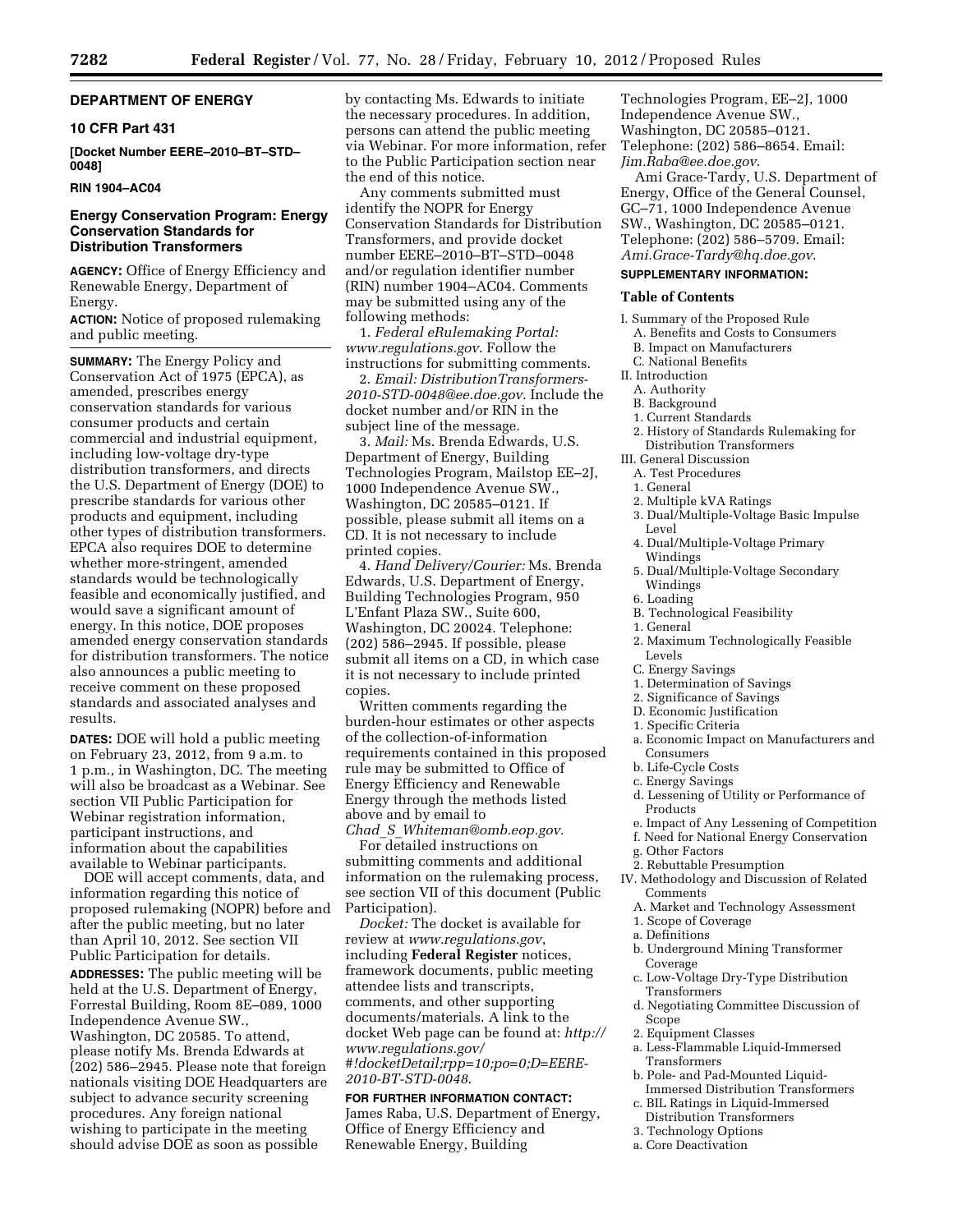- b. Symmetric Core
- c. Intellectual Property
- B. Screening Analysis
- 1. Nanotechnology Composites
- C. Engineering Analysis
- 1. Engineering Analysis Methodology
- 2. Representative Units
- 3. Design Option Combinations
- 4. A and B Loss Value Inputs
- 5. Materials Prices
- 6. Markups
- a. Factory Overhead
- b. Labor Costs
- c. Shipping Costs
- 7. Baseline Efficiency and Efficiency Levels
- 8. Scaling Methodology
- 9. Material Availability 10. Primary Voltage Sensitivities
- 
- 11. Impedance
- 12. Size and Weight
- D. Markups Analysis
- E. Energy Use Analysis
- F. Life-Cycle Cost and Payback Period Analysis
- 1. Modeling Transformer Purchase Decision
- 2. Inputs Affecting Installed Cost
- a. Equipment Costs
- b. Installation Costs
- 3. Inputs Affecting Operating Costs
- a. Transformer Loading
- b. Load Growth Trends
- c. Electricity Costs
- d. Electricity Price Trends
- e. Standards Compliance Date
- f. Discount Rates
- g. Lifetime
- h. Base Case Efficiency
- G. National Impact Analysis—National Energy Savings and Net Present Value Analysis
- 1. Shipments
- 2. Efficiency Trends
- 3. Equipment Price Forecast
- 4. Discount Rate
- 5. Energy Used in Manufacturing
- Transformers H. Customer Subgroup Analysis
- I. Manufacturer Impact Analysis
- 1. Overview
- 2. Government Regulatory Impact Model
- 3. GRIM Key Inputs
- a. Manufacturer Production Costs
- b. Base-Case Shipments Forecast
- c. Product and Capital Conversion Costs
- d. Standards Case Shipments
- e. Markup Scenarios
- 4. Discussion of Comments
- 
- a. Material Availability
- b. Symmetric Core Technology
- c. Patents Related to Amorphous Steel Production
- 5. Manufacturer Interviews
- a. Conversion Costs and Stranded Assets
- b. Shortage of Materials
- c. Compliance
- d. Effective Date
- 
- e. Emergency Situations J. Employment Impact Analysis
- 
- K. Utility Impact Analysis
- L. Emissions Analysis
- M. Monetizing Carbon Dioxide and Other Emissions Impacts
- 1. Social Cost of Carbon
- a. Monetizing Carbon Dioxide Emissions
- b. Social Cost of Carbon Values Used in Past Regulatory Analyses
- c. Current Approach and Key Assumptions 2. Valuation of Other Emissions
	- Reductions
- N. Discussion of Other Comments
- 1. Trial Standard Levels
- 2. Proposed Standards
- 3. Alternative Methods
- 4. Labeling
- 5. Imported Units
- V. Analytical Results and Conclusions
- A. Trial Standard Levels
- B. Economic Justification and Energy Savings
- 1. Economic Impacts on Customers
- a. Life-Cycle Cost and Payback Period
- b. Customer Subgroup Analysis
- c. Rebuttable-Presumption Payback
- 2. Economic Impact on Manufacturers
- a. Industry Cash-Flow Analysis Results
- b. Impacts on Employment
- c. Impacts on Manufacturing Capacity
- d. Impacts on Subgroups of Manufacturers
- e. Cumulative Regulatory Burden
- 3. National Impact Analysis
- a. Significance of Energy Savings

8. Other Factors C. Proposed Standards

and 13563

Act

Entities

Rule

Act

Comments

Manufacturers

Requirements

- b. Net Present Value of Customer Costs and Benefits
- c. Indirect Impacts on Employment
- 4. Impact on Utility or Performance of Equipment
- 5. Impact of Any Lessening of Competition
- 6. Need of the Nation to Conserve Energy 7. Summary of National Economic Impacts

1. Benefits and Burdens of Trial Standard Levels Considered for Liquid-Immersed

2. Benefits and Burdens of Trial Standard Levels Considered for Low-Voltage, Dry-Type Distribution Transformers 3. Benefits and Burdens of Trial Standard Levels Considered for Medium-Voltage, Dry-Type Distribution Transformers 4. Summary of Benefits and Costs

(Annualized) of the Proposed Standards VI. Procedural Issues and Regulatory Review A. Review Under Executive Orders 12866

B. Review Under the Regulatory Flexibility

1. Description and Estimated Number of

a. Methodology for Estimating the Number

2. Description and Estimate of Compliance

a. Summary of Compliance Impacts 3. Duplication, Overlap, and Conflict With Other Rules and Regulations 4. Significant Alternatives to the Proposed

5. Significant Issues Raised by Public

Economic Impact on Small

D. Review Under the National Environmental Policy Act of 1969

6. Steps DOE Has Taken To Minimize the

C. Review Under the Paperwork Reduction

Small Entities Regulated

of Small Entities b. Manufacturer Participation c. Distribution Transformer Industry Structure and Nature of Competition d. Comparison Between Large and Small

Distribution Transformers

1For editorial reasons, upon codification in the U.S. Code, Parts B and C were redesignated as Parts

E. Review Under Executive Order 13132 F. Review Under Executive Order 12988 G. Review Under the Unfunded Mandates

H. Review Under the Treasury and General Government Appropriations Act, 1999 I. Review Under Executive Order 12630 J. Review Under the Treasury and General Government Appropriations Act, 2001 K. Review Under Executive Order 13211 L. Review Under the Information Quality

Reform Act of 1995

Bulletin for Peer Review VII. Public Participation

technologically feasible and economically justified. (42 U.S.C. 6295(o)(2)(A) and 6316(a)). Furthermore, the new or amended standard must result in a significant conservation of energy. (42 U.S.C. 6295(o)(3)(B) and 6316(a)). In accordance with these and other statutory provisions discussed in this notice, DOE proposes amended energy conservation standards for distribution transformers. The proposed standards are summarized in the following tables: Table I.1, through Table I.3 that describe the covered equipment classes and proposed trial standard levels (TSLs), Table I.4 that shows the mapping of TSL to energy efficiency levels (ELs),<sup>2</sup> and Table I.5 through Table I.8 which show the proposed standard in terms of minimum electrical efficiency. These proposed standards, if adopted, would apply to all covered distribution transformers listed in the tables and manufactured in, or imported into, the

A. Attendance at the Public Meeting B. Procedure for Submitting Prepared General Statements for Distribution C. Conduct of the Public Meeting D. Submission of Comments

E. Issues on Which DOE Seeks Comment VIII. Approval of the Office of the Secretary **I. Summary of the Proposed Rule**  Title III, Part B of the Energy Policy and Conservation Act of 1975 (EPCA or the Act), Public Law 94–163 (42 U.S.C. 6291–6309, as codified), established the Energy Conservation Program for ''Consumer Products Other Than Automobiles.'' Part C of Title III of EPCA (42 U.S.C. 6311–6317) established a similar program for ''Certain Industrial Equipment,'' including distribution transformers.1 Pursuant to EPCA, any new or amended energy conservation standard that the Department of Energy (DOE) prescribes for certain equipment, such as distribution transformers, shall be designed to achieve the maximum improvement in energy efficiency that is

2A detailed description of the mapping of trial standard level to energy efficiency levels can be found in the Technical Support Document, chapter

A and A–1, respectively.

10 section 10.2.2.3 pg 10–10.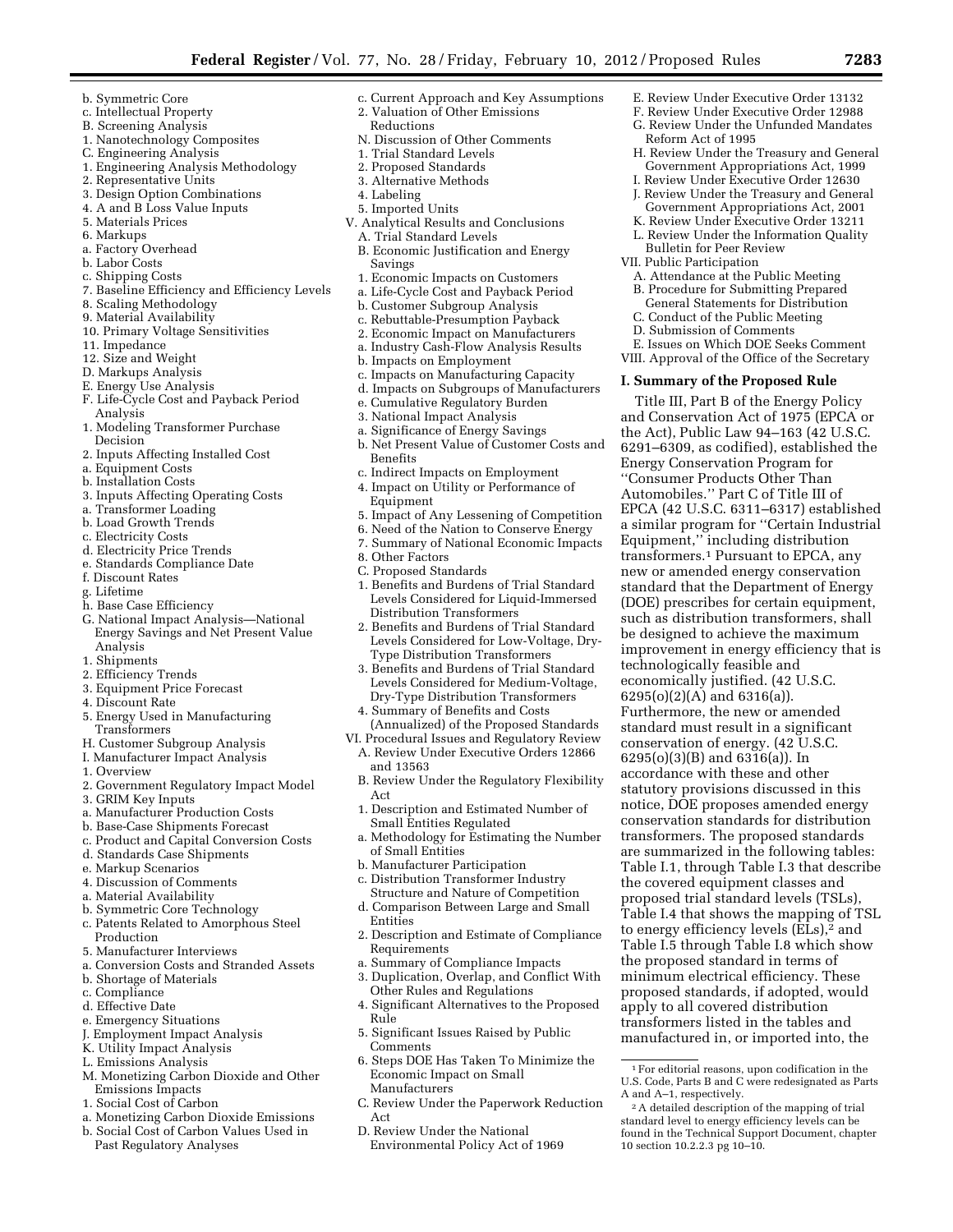United States on or after January 1, 2016. As discussed in section IV.C.8 of this notice, any distribution transformer with a kVA rating falling between the

kVA ratings shown in the tables shall meet a minimum energy efficiency level calculated by a linear interpolation of the minimum efficiency requirements of

the kVA ratings immediately above and below that rating.3

# TABLE I.1—PROPOSED ENERGY CONSERVATION STANDARDS FOR LIQUID-IMMERSED DISTRIBUTION TRANSFORMERS (COMPLIANCE STARTING JANUARY 1, 2016)

| Equipment class | Design line            | Type                                   | Phase<br>count | <b>BIL</b>          | Proposed<br>TSL |
|-----------------|------------------------|----------------------------------------|----------------|---------------------|-----------------|
|                 | $2$ and $3$<br>4 and 5 | Liquid-immersed<br>Liauid-immersed<br> |                | Anv<br><br>Anv<br>. |                 |

**Note:** BIL means ''basic impulse insulation level.''

# TABLE I.2—PROPOSED ENERGY CONSERVATION STANDARDS FOR LOW-VOLTAGE, DRY-TYPE DISTRIBUTION TRANSFORMERS (COMPLIANCE STARTING JANUARY 1, 2016)

| Equipment class | Design line | $\tau_\mathsf{ype}$                            | Phase<br>count | BIL              | Proposed<br>TSL |
|-----------------|-------------|------------------------------------------------|----------------|------------------|-----------------|
| C               | and 8       | Low-voltage, dry-type<br>Low-voltage, dry-type |                | ≤10 kV<br>≤10 kV |                 |

**Note:** BIL means ''basic impulse insulation level.''

# TABLE I.3—PROPOSED ENERGY CONSERVATION STANDARDS FOR MEDIUM-VOLTAGE, DRY-TYPE DISTRIBUTION TRANSFORMERS (COMPLIANCE STARTING JANUARY 1, 2016)

| Design line<br>Equipment class |  | Type | Phase<br>count | <b>BIL</b>          | Proposed<br>ŤSL |
|--------------------------------|--|------|----------------|---------------------|-----------------|
|                                |  |      |                | 25-45 kV            |                 |
|                                |  |      |                | $3 \mid 25 - 45$ kV |                 |
|                                |  |      |                | ∣46–95 kV           |                 |
|                                |  |      |                | $3 \mid 46 - 95$ kV |                 |
|                                |  |      |                | l ≥96 kV            |                 |
|                                |  |      |                | $3 \mid \geq 96$ kV |                 |

**Note:** BIL means ''basic impulse insulation level,'' and measures how resistant a transformer's insulation is to large voltage transients.

# TABLE I.4—TRIAL STANDARD LEVEL TO ENERGY EFFICIENCY LEVEL MAPPING FOR PROPOSED ENERGY CONSERVATION **STANDARD**

| Type | Design line | Phase count | Proposed<br>ŤSL | Energy efficiency<br>level |
|------|-------------|-------------|-----------------|----------------------------|
|      |             |             |                 |                            |
|      |             |             |                 | Base                       |
|      |             |             |                 |                            |
|      | 4           | 3           |                 |                            |
|      | 5           | 3           |                 |                            |
|      | 6           |             |                 | Base                       |
|      |             | 3           |                 |                            |
|      | 8           | 3           |                 | 2                          |
|      |             |             | 2               |                            |
|      | 10          | 3           |                 |                            |
|      |             | ت           |                 |                            |
|      | 12          | 3           |                 |                            |
|      | 13A         | 3           |                 |                            |
|      | 13B         | 3           |                 | 2                          |

<sup>3</sup> kVA is an abbreviation for kilovolt-ampere, which is a capacity metric used by industry to

classify transformers. A transformer's kVA rating represents its output power when it is fully loaded (*i.e.,* 100 percent).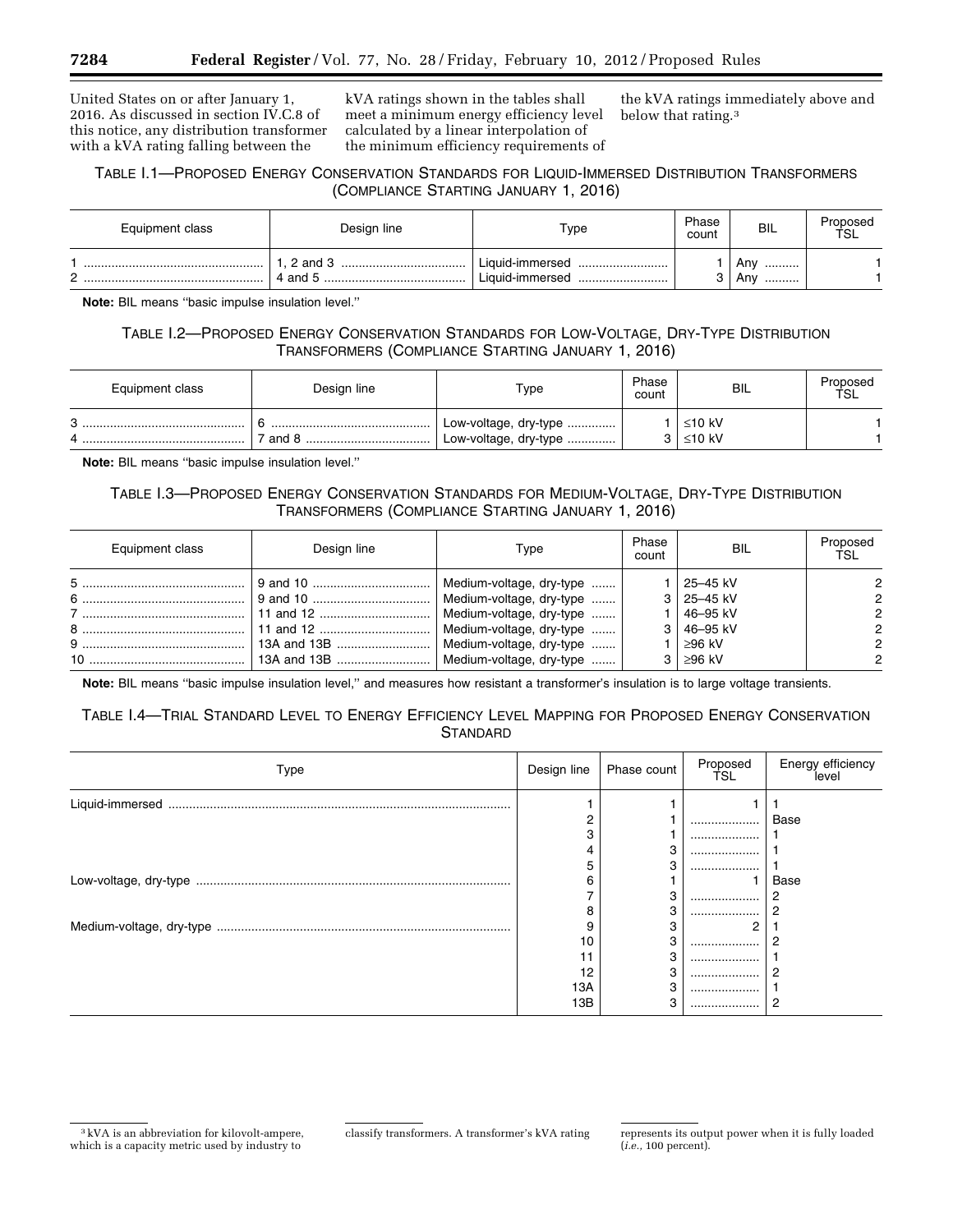# TABLE I.5-PROPOSED ELECTRICAL EFFICIENCIES FOR ALL LIQUID-IMMERSED DISTRIBUTION TRANSFORMER EQUIPMENT CLASSES (COMPLIANCE STARTING JANUARY 1, 2016)

|                   |       | Standards by kVA and equipment class |       |  |
|-------------------|-------|--------------------------------------|-------|--|
| Equipment class 1 |       | Equipment class 2                    |       |  |
| kVA               | $\%$  | kVA                                  | $\%$  |  |
|                   | 98.70 |                                      | 98.65 |  |
|                   | 98.82 |                                      | 98.83 |  |
|                   | 98.95 |                                      | 98.92 |  |
|                   | 99.05 |                                      | 99.03 |  |
|                   | 99.11 | 112.5                                | 99.11 |  |
|                   | 99.19 | 150                                  | 99.16 |  |
| 100               | 99.25 | 225                                  | 99.23 |  |
|                   | 99.33 | 300                                  | 99.27 |  |
|                   | 99.39 |                                      | 99.35 |  |
|                   | 99.43 | 750                                  | 99.40 |  |
| 500               | 99.49 | 1000                                 | 99.43 |  |
|                   |       | 1500                                 | 99.48 |  |

# TABLE I.6-PROPOSED ELECTRICAL EFFICIENCIES FOR ALL LOW-VOLTAGE DRY-TYPE DISTRIBUTION TRANSFORMER EQUIPMENT CLASSES (COMPLIANCE STARTING JANUARY 1, 2016)

|                                                                               | Equipment class 4                                           |                                                                                                 |
|-------------------------------------------------------------------------------|-------------------------------------------------------------|-------------------------------------------------------------------------------------------------|
| %                                                                             | kVA                                                         | %                                                                                               |
| 97.73<br>98.00<br>98.20<br>98.31<br>98.50<br>98.60<br>98.75<br>98.87<br>98.94 | 15<br>30<br>75<br>112.5<br>150<br>225<br>300<br>500<br>750. | 97.44<br>97.95<br>98.20<br>98.47<br>98.66<br>98.78<br>98.92<br>99.02<br>99.17<br>99.27<br>99.34 |
|                                                                               |                                                             | Standards by kVA and equipment class<br>1000                                                    |

# TABLE I.7-PROPOSED ELECTRICAL EFFICIENCIES FOR ALL MEDIUM-VOLTAGE DRY-TYPE DISTRIBUTION TRANSFORMER EQUIPMENT CLASSES (COMPLIANCE STARTING JANUARY 1, 2016)

|                                                                                   | Standards by kVA and equipment class                                                                     |                                                                                                        |                                                                                                                   |                                                                                           |                                                                                                          |                                                                                                  |                                                                                                                   |                                                                             |                                                                                       |                                                                                      |                                                                                         |
|-----------------------------------------------------------------------------------|----------------------------------------------------------------------------------------------------------|--------------------------------------------------------------------------------------------------------|-------------------------------------------------------------------------------------------------------------------|-------------------------------------------------------------------------------------------|----------------------------------------------------------------------------------------------------------|--------------------------------------------------------------------------------------------------|-------------------------------------------------------------------------------------------------------------------|-----------------------------------------------------------------------------|---------------------------------------------------------------------------------------|--------------------------------------------------------------------------------------|-----------------------------------------------------------------------------------------|
| Equipment class 5                                                                 |                                                                                                          | Equipment class 6                                                                                      |                                                                                                                   | Equipment class 7                                                                         |                                                                                                          | Equipment class 8                                                                                |                                                                                                                   | Equipment class 9                                                           |                                                                                       | Equipment class 10                                                                   |                                                                                         |
| kVA                                                                               | $\%$                                                                                                     | kVA                                                                                                    | %                                                                                                                 | kVA                                                                                       | $\%$                                                                                                     | kVA                                                                                              | $\%$                                                                                                              | kVA                                                                         | $\%$                                                                                  | kVA                                                                                  | $\%$                                                                                    |
| 15<br>25<br>37.5<br>50<br>75<br>$100$<br>$167$<br>250<br>333<br>500<br>667<br>833 | 98.10<br>98.33<br>98.49<br>98.60<br>98.73<br>98.82<br>98.96<br>99.07<br>99.14<br>99.22<br>99.27<br>99.31 | $15$<br>30<br>45<br>75<br>$112.5$<br>150<br>225<br>300<br>500<br><br>750<br>$1000$<br>1500<br>2000<br> | 97.50<br>97.90<br>98.10<br>98.33<br>98.52<br>98.65<br>98.82<br>98.93<br>99.09<br>99.21<br>99.28<br>99.37<br>99.43 | 15<br>25<br>$37.5$<br>50<br>75<br>$100$<br>167<br>250<br>333<br><br>500<br><br>667<br>833 | 97.86<br>98.12<br>98.30<br>98.42<br>98.57<br>98.67<br>98.83<br>98.95<br>99.03<br>99.12<br>99.18<br>99.23 | 15<br>30<br>45<br>75<br>$112.5$<br>150<br>225<br>300<br>500<br>750<br>$1000$<br>1500<br>2000<br> | 97.18<br>97.63<br>97.86<br>98.13<br>98.36<br>98.51<br>98.69<br>98.81<br>98.99<br>99.12<br>99.20<br>99.30<br>99.36 | <br>75<br>100<br><br>167<br>250<br><br>333<br><br>500<br><br>667<br><br>833 | .<br><br><br><br>98.53<br>98.63<br>98.80<br>98.91<br>98.99<br>99.09<br>99.15<br>99.20 | <br>.<br>.<br>.<br>.<br>225<br>$300$<br>500<br>750<br>$1000$<br>1500<br><br>2000<br> | .<br>.<br>.<br><br>.<br><br>98.57<br>98.69<br>98.89<br>99.02<br>99.11<br>99.21<br>99.28 |
|                                                                                   |                                                                                                          | 2500<br>                                                                                               | 99.47                                                                                                             |                                                                                           |                                                                                                          | 2500<br>                                                                                         | 99.41                                                                                                             |                                                                             |                                                                                       | 2500<br>                                                                             | 99.33                                                                                   |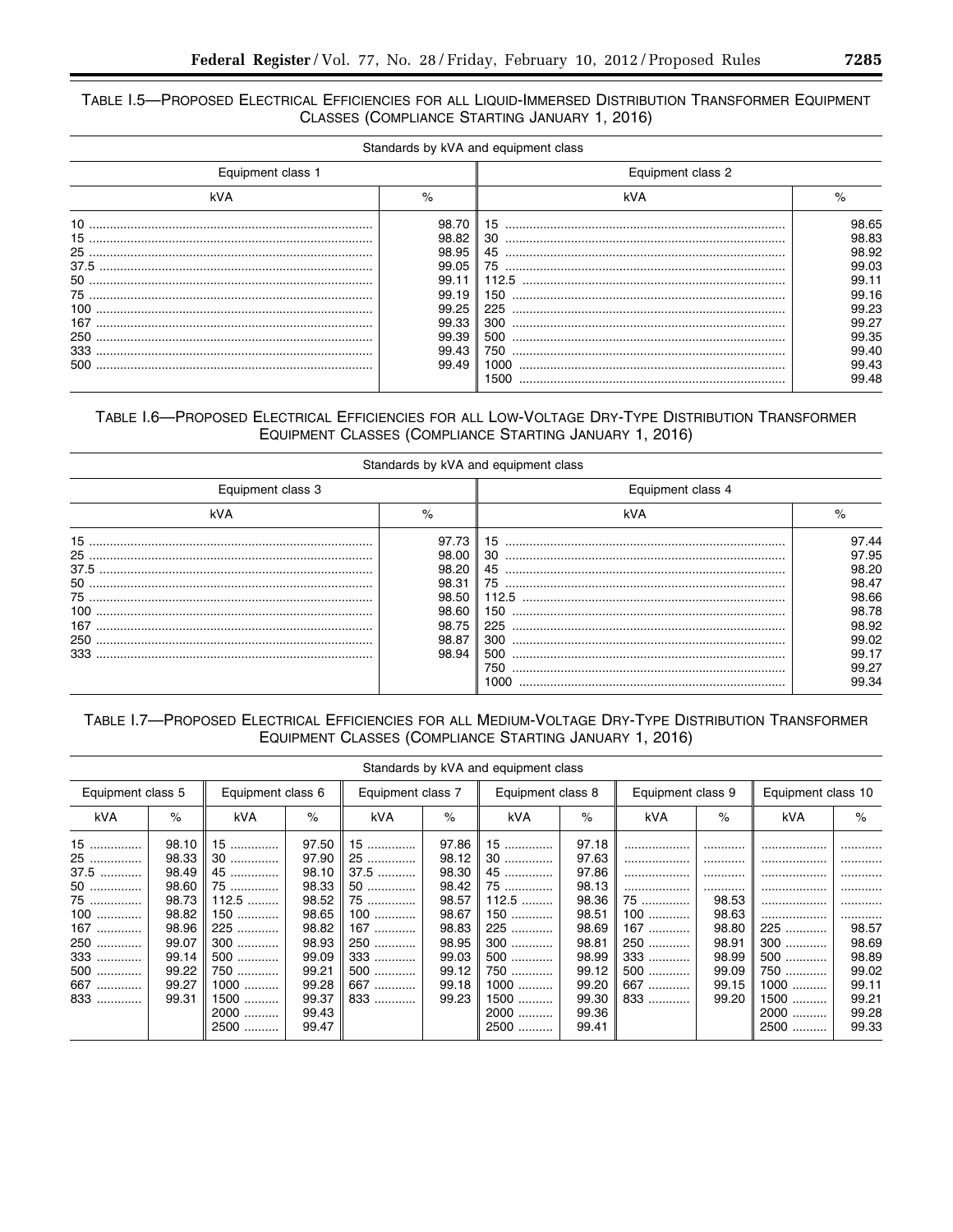#### *A. Benefits and Costs to Consumers 4*

Table I.8 presents DOE's evaluation of the economic impacts of the proposed standards on customers of distribution transformers, as measured by the average life-cycle cost (LCC) savings and the median payback period (PBP). DOE measures the impacts of standards relative to a base case that reflects likely trends in the distribution transformer market in the absence of amended standards. The base case predominantly consists of products at the baseline efficiency levels evaluated for each representative unit, which correspond to the existing energy conservation standard level of efficiency for distribution transformers established either in DOE's 2007 rulemaking or by EPACT 2005. The average LCC savings are positive for all but two of the design lines, for which customers are not impacted by the proposed standards. (Throughout this document,

''distribution transformers'' are also referred to as simply ''transformers.'')

# TABLE I.8—IMPACTS OF PROPOSED STANDARDS ON CUSTOMERS OF DIS-TRIBUTION TRANSFORMERS

| Average<br>LCC sav-<br>ings (2010\$) | Median pay-<br>back period<br>(years) |
|--------------------------------------|---------------------------------------|
|                                      |                                       |
| 36                                   | 20.2                                  |
| * N/A                                | * N/A                                 |
| 2,413                                | 6.3                                   |
| 862                                  | 5.0                                   |
| 7.787                                | 4.0                                   |
|                                      | Liquid-Immersed                       |

# 6 ........................ \* N/A \* N/A

# 8 ........................ 2,476 8.4 **Medium-Voltage, Dry-Type**

7 ........................ 1,714 4.5

|      | 849             | 2.6  |
|------|-----------------|------|
| $10$ | 4,791           | 8.8  |
| 11   | 1,043<br>6,934  | 10.7 |
| 12   |                 | 9.0  |
| 13A  | $\overline{25}$ | 16.5 |

<sup>4</sup>For the purposes of this document, the ''consumers'' of distribution transformers are referred to as ''customers.'' Customers refer to electric utilities in the case of liquid-immersed transformers, and to utilities and building owners in the case of dry-type transformers.

TABLE I.8—IMPACTS OF PROPOSED STANDARDS ON CUSTOMERS OF DIS-TRIBUTION TRANSFORMERS—Continued

| Design Line | Average<br>LCC sav-<br>ings (2010\$) | Median pay-<br>back period<br>(years) |  |
|-------------|--------------------------------------|---------------------------------------|--|
| 13B         | 4.709                                | 12.5                                  |  |

\* No consumers are impacted by the proposed standard because no change from the minimum efficiency standard is proposed for design lines 2 and 6.

#### *B. Impact on Manufacturers*

The industry net present value (INPV) is the sum of the discounted cash flows to the industry from the base year through the end of the analysis period (2011 through 2045). Using a real discount rate of 7.4 percent for liquidimmersed distribution transformers, 9 percent for medium-voltage dry-type distribution transformers, and 11.1 percent for low-voltage dry- type distribution transformers, DOE estimates that the industry net present value (INPV) for manufacturers of liquid-immersed, medium-voltage drytype and low-voltage dry-type distribution transformers is \$625 million, \$91 million, and \$220 million, respectively, in 2011\$. Under the proposed standards, DOE expects that liquid-immersed manufacturers may lose up to 6.3 percent of their INPV, which is approximately \$39.6 million; medium-voltage manufacturers may lose up to 7.1 percent of their INPV, which is approximately \$6.5 million; and lowvoltage dry-type manufacturers may lose up to 7.7 percent of their INPV, which is approximately \$16.8 million. Additionally, based on DOE's interviews with the manufacturers of distribution transformers, DOE does not expect any plant closings or significant loss of employment.

# *C. National Benefits*

DOE's analyses indicate that the proposed standards would save a significant amount of energy—an estimated 1.58 quads over 30 years (2016–2045). In addition, DOE expects the energy savings from the proposed standards to be equivalent to the energy output from 2.40 gigawatts (GW) of generating capacity by 2045.

The cumulative national net present value (NPV) of total consumer costs and savings of the proposed standards for distribution transformers sold in 2016–

2045, in 2010\$, ranges from \$2.9 billion (at a 7-percent discount rate) to \$12.2 billion (at a 3-percent discount rate) over 30 years (2016–2045). This NPV expresses the estimated total value of future operating cost savings minus the estimated increased equipment costs for distribution transformers purchased in 2016–2045, discounted to 2010.

In addition, the proposed standards would have significant environmental benefits. The energy savings are expected to result in cumulative greenhouse gas emission reductions of 122.1 million metric tons (Mt) 5 of carbon dioxide  $(CO<sub>2</sub>)$  from 2016–2045. During this period, the proposed standards are expected to result in emissions reductions of 99.7 thousand tons of nitrogen oxides  $(NO_X)$  and 0.819 tons of mercury (Hg).6

The value of the  $CO<sub>2</sub>$  reductions is calculated using a range of values per metric ton of  $CO<sub>2</sub>$  (otherwise known as the Social Cost of Carbon, or SCC) developed by a recent interagency process. The derivation of the SCC values is discussed in section IV.M. DOE estimates the net present monetary value of the  $CO<sub>2</sub>$  emissions reduction is between \$0.71 and \$12.5 billion, expressed in 2010\$ and discounted to 2010. DOE also estimates the net present monetary value of the  $NO<sub>x</sub>$  emissions reduction, expressed in 2010\$ and discounted to 2010, is between \$0.069 billion at a 7-percent discount rate and \$0.210 billion at a 3-percent discount rate.7

Table I.9 summarizes the national economic costs and benefits expected to result from today's proposed standards for distribution transformers.

7 DOE is aware of multiple agency efforts to determine the appropriate range of values used in evaluating the potential economic benefits of reduced Hg emissions. DOE has decided to await further guidance regarding consistent valuation and reporting of Hg emissions before it once again monetizes Hg in its rulemakings.

<sup>5</sup>A metric ton is equivalent to 1.1 short tons. A short ton is equal to 2,000 pounds. Results for  $NO<sub>x</sub>$ and Hg are presented in short tons (referred to here as simply ''tons.'')

<sup>6</sup> DOE calculates emissions reductions relative to the most recent version of the Annual Energy Outlook (AEO) Reference case forecast. This forecast accounts for emissions reductions from inplace regulations, including the Clean Air Interstate Rule (CAIR, 70 FR 25162 (May 12, 2005)), but not the Clean Air Mercury Rule (CAMR, 70 FR 28606 (May 18, 2005)). Subsequent regulations, including the Cross-State Air Pollution rule issued on July 6, 2011, do not appear in the AEO forecast at this time.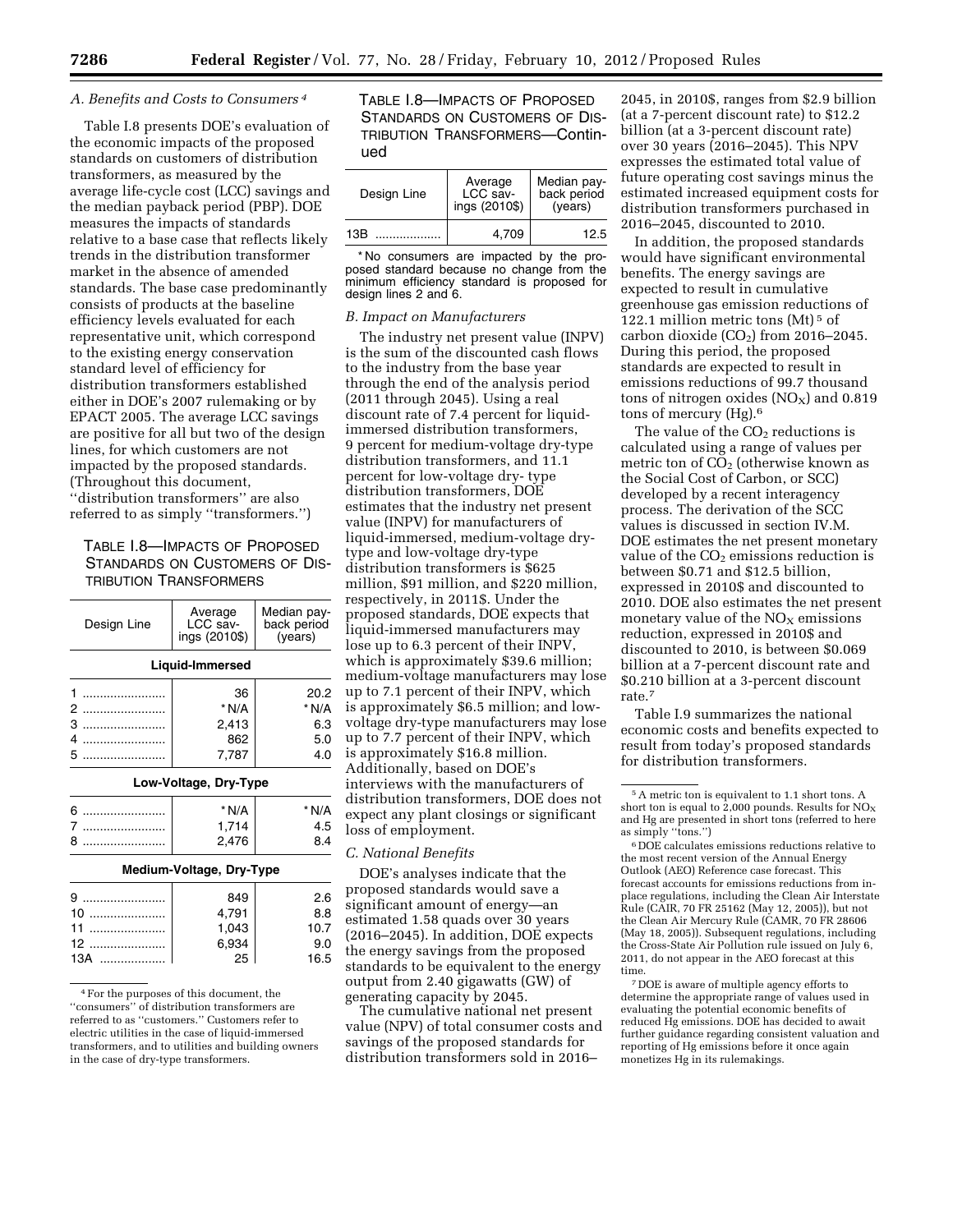# TABLE I.9—SUMMARY OF NATIONAL ECONOMIC BENEFITS AND COSTS OF PROPOSED DISTRIBUTION TRANSFORMER ENERGY CONSERVATION STANDARDS

| Category      | Present value<br>billion 2010\$ | Discount rate<br>(percent) |
|---------------|---------------------------------|----------------------------|
| Benefits:     |                                 |                            |
|               | 5.58                            |                            |
|               | 17.44                           |                            |
|               | 0.71                            | 5                          |
|               | 4.13                            |                            |
|               | 7.20                            | 2.5                        |
|               | 12.54                           |                            |
|               | 0.069                           |                            |
|               | 0.210                           |                            |
|               | 9.78                            |                            |
|               | 21.7                            |                            |
| Costs:        |                                 |                            |
|               | 2.67                            |                            |
|               | 5.21                            |                            |
| Net Benefits: |                                 |                            |
|               | 7.10                            |                            |
|               | 16.5                            |                            |

\* The CO<sub>2</sub> values represent global monetized values of the SCC in 2010 under several scenarios. The values of \$4.9, \$22.1, and \$36.3 per metric ton (t) are the averages of SCC distributions calculated using 5%, 3%, and 2.5% discount rates, respectively. The value of \$67.1/t represents the 95th percentile of the SCC distribution calculated using a 3% discount rate. A metric ton is equivalent to 1.1 short tons. A short ton is equal to 2,000 pounds. Results for NO<sub>X</sub> are presented in short tons (referred to here as simply "tons.")<br>equal to 2,000 pounds. Results for NOX are presented in short tons (referred to here as simply "tons.")

Total Benefits for both the 3% and 7% cases are derived using the SCC value calculated at a 3% discount rate, and the average of the low and high  $NO<sub>x</sub>$  values used in DOE's analysis.

The benefits and costs of today's proposed standards, for equipment sold in 2016–2045, can also be expressed in terms of annualized values. The annualized monetary values are the sum of: (1) The annualized national economic value of the benefits from consumer operation of equipment that meets the proposed standards (consisting primarily of operating cost savings from using less energy minus increases in equipment purchase and installation costs, which is another way of representing consumer NPV), and (2) the annualized monetary value of the benefits of emission reductions, including  $CO<sub>2</sub>$  emission reductions.<sup>8</sup>

Although combining the values of operating savings and  $CO<sub>2</sub>$  emission reductions provides a useful perspective, two issues should be considered. First, the national operating savings are domestic U.S. consumer monetary savings that occur as a result

of market transactions while the value of  $CO<sub>2</sub>$  reductions is based on a global value. Second, the assessments of operating cost savings and  $CO<sub>2</sub>$  savings are performed with different methods that use different time frames for analysis. The national operating cost savings is measured for the lifetime of distribution transformers shipped in 2016–2045. The SCC values, on the other hand, reflect the present value of some future climate-related impacts resulting from the emission of one metric ton of carbon dioxide in each year. These impacts continue well beyond 2100.

Estimates of annualized benefits and costs of today's proposed standards are shown in Table I.10. (All monetary values below are expressed in 2010\$.) The results under the primary estimate are as follows. Using a 7-percent discount rate for benefits and costs other than  $CO<sub>2</sub>$  reduction, for which DOE

used a 3-percent discount rate along with the SCC series corresponding to a value of \$22.3/metric ton in 2010, the cost of the standards proposed in today's proposed standards is \$302 million per year in increased equipment costs. The benefits are \$631 million per year in reduced equipment operating costs, \$244 million in  $CO<sub>2</sub>$  reductions, and \$7.78 million in reduced  $NO<sub>x</sub>$ emissions. In this case, the net benefit amounts to \$581 million per year. Using a 3-percent discount rate for all benefits and costs and the SCC series corresponding to a value of \$22.3/metric ton in 2010, the cost of the standards proposed in today's rule is \$308 million per year in increased equipment costs. The benefits are \$1,026 million per year in reduced operating costs, \$244 million in CO2 reductions, and \$12.4 million in reduced  $NO<sub>x</sub>$  emissions. In this case, the net benefit amounts to \$975 million per year.

# TABLE I.10—ANNUALIZED BENEFITS AND COSTS OF PROPOSED STANDARDS FOR DISTRIBUTION TRANSFORMERS

|           | Discount rate |                         | Monetized (million 2010\$/year)    |                                  |
|-----------|---------------|-------------------------|------------------------------------|----------------------------------|
|           |               | Primary esti-<br>mate * | Low net<br>benefits esti-<br>mate* | High net ben-<br>efits estimate* |
| Benefits: |               |                         |                                    |                                  |

8 DOE used a two-step calculation process to convert the time-series of costs and benefits into annualized values. First, DOE calculated a present value in 2011, the year used for discounting the NPV of total consumer costs and savings, for the time-series of costs and benefits using discount

rates of 3 and 7 percent for all costs and benefits except for the value of CO<sub>2</sub> reductions. For the latter, DOE used a range of discount rates, as shown in Table I.9. From the present value, DOE then calculated the fixed annual payment over a 30-year period, starting in 2011 that yields the same present

value. The fixed annual payment is the annualized value. Although DOE calculated annualized values, this does not imply that the time-series of cost and benefits from which the annualized values were determined would be a steady stream of payments.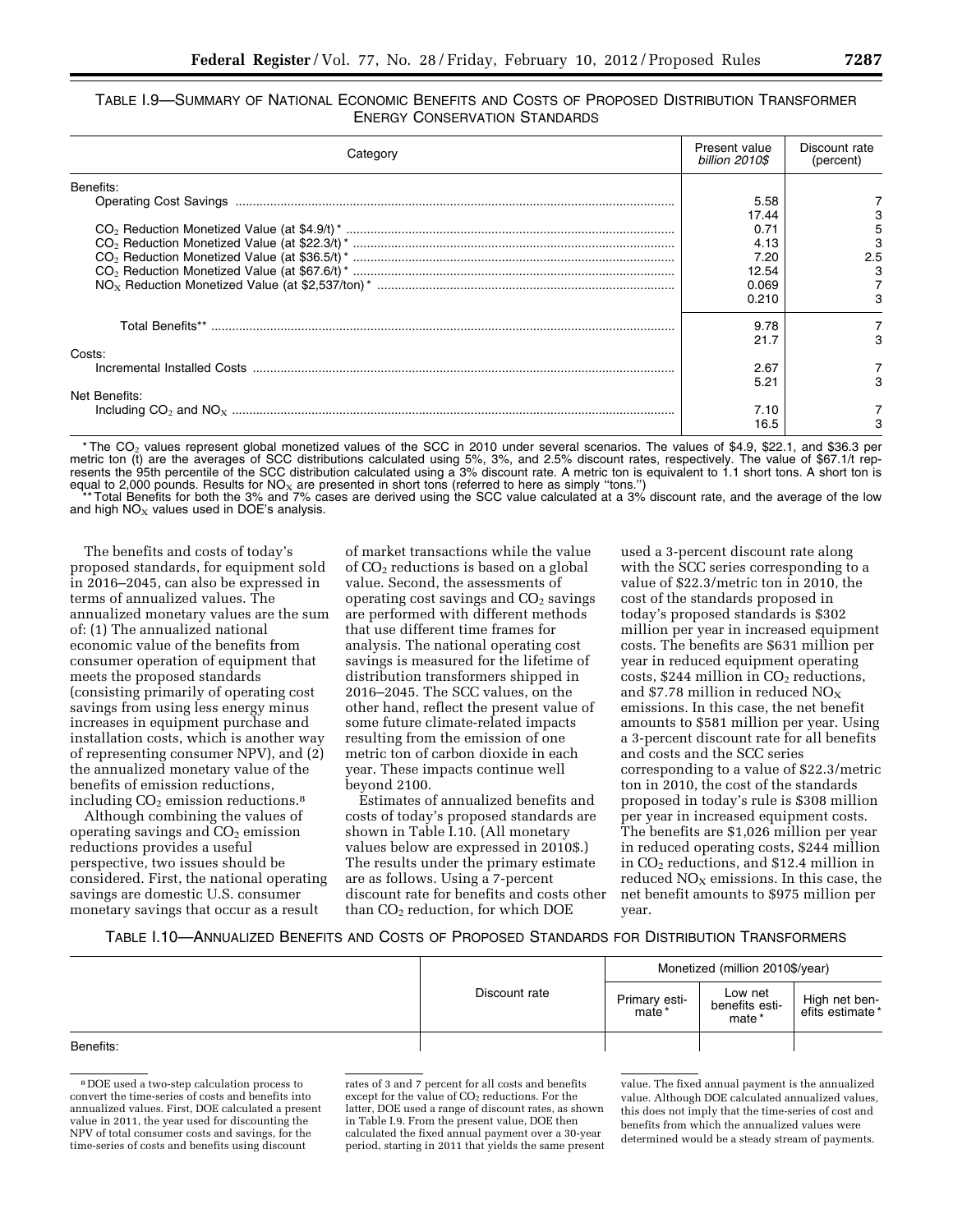# TABLE I.10—ANNUALIZED BENEFITS AND COSTS OF PROPOSED STANDARDS FOR DISTRIBUTION TRANSFORMERS— **Continued**

|                                                              |                                                         | Monetized (million 2010\$/year) |                                                |                                                |
|--------------------------------------------------------------|---------------------------------------------------------|---------------------------------|------------------------------------------------|------------------------------------------------|
|                                                              | Discount rate                                           | Primary esti-<br>mate *         | Low net<br>benefits esti-<br>mate*             | High net ben-<br>efits estimate*               |
|                                                              |                                                         | 631<br>$1,026$<br>58.6          | 594<br>950<br>58.6                             | 659.<br>1,075.<br>58.6.                        |
|                                                              |                                                         | 244                             | 244                                            | 244.                                           |
|                                                              |                                                         | 389                             | 389                                            | 389.                                           |
|                                                              |                                                         | 742                             | 742                                            | 742.                                           |
|                                                              |                                                         | 7.78                            | $7.78$                                         | 7.78.                                          |
|                                                              |                                                         | $12.4$                          | $12.4$                                         | 12.4.                                          |
| Total † ……………………………………………………………                              | 7% plus CO <sub>2</sub> range                           | 697 to 1380                     | 660 to 1343                                    | 726 to 1409.                                   |
|                                                              |                                                         | 883                             | 846                                            | 911.                                           |
|                                                              | 3% plus CO <sub>2</sub> range                           | 1097 to 1780                    | 1021 to 1704                                   | 1146 to 1829.                                  |
|                                                              |                                                         | $1,283$                         | $1,207$                                        | 1,331.                                         |
| Costs:                                                       |                                                         |                                 | 338                                            | 285.                                           |
|                                                              |                                                         |                                 | 351                                            | 289.                                           |
| <b>Total Net Benefits:</b><br>Total † ………………………………………………………… | 7% plus CO <sub>2</sub> range<br>$3\%$ plus $CO2$ range | 789 to 1472                     | 400 to 1083  327 to 1010<br>507<br>670 to 1353 | 445 to 1128.<br>626.<br>857 to 1540.<br>1,043. |

\* The Primary, Low Net Benefits, and High Net Benefits Estimates utilize forecasts of energy prices from the *AEO 2011* reference case, Low Economic Growth case, and High Economic Growth case, respectively. In addition, incremental product costs reflect no change in the Primary estimate, rising product prices in the Low Net Benefits estimate, and declining product prices in the High Net Benefits estimate.<br>
\*\* The CO<sub>2</sub> values represent global values (in 2010\$) of the social cost of CO<sub>2</sub> emission

\$22.3, and \$36.5 per metric ton are the averages of SCC distributions calculated using 5%, 3%, and 2.5% discount rates, respectively. The value of \$67.6 per metric ton represents the 95th percentile of the SCC distribution calculated using a 3% discount rate. The value for NOX (in 2010\$) is the average of the low and high values used in DOE's analysis.

Total Benefits for both the 3% and 7% cases are derived using the SCC value calculated at a 3% discount rate, which is \$22.3/metric ton in 2010 (in 2010\$). In the rows labeled as "7% plus CO<sub>2</sub> range" and "3% plus CO<sub>2</sub> range," the operating cost and NO<sub>X</sub> benefits are calculated using the labeled discount rate, and those values are added to the full range of  $CO<sub>2</sub>$  values.

DOE has tentatively concluded that the proposed standards represent the maximum improvement in energy efficiency that is technologically feasible and economically justified, and would result in the significant conservation of energy. DOE further notes that equipment achieving these proposed standard levels are already commercially available for at least some, if not most, equipment classes covered by today's proposal. Based on the analyses described above, DOE has tentatively concluded that the benefits of the proposed standards to the Nation (energy savings, positive NPV of consumer benefits, consumer LCC savings, and emission reductions) would outweigh the burdens (loss of INPV for manufacturers and LCC increases for some consumers).

DOE also considered more stringent energy efficiency levels as trial standard levels, and is still considering them in this rulemaking. However, DOE has tentatively concluded that, in some cases, the potential burdens of the more stringent energy efficiency levels would outweigh the projected benefits. Based on consideration of the public comments DOE receives in response to

this notice and related information collected and analyzed during the course of this rulemaking effort, DOE may adopt energy efficiency levels presented in this notice that are either higher or lower than the proposed standards, or some combination of energy efficiency level(s) that incorporate the proposed standards in part.

#### **II. Introduction**

The following section briefly discusses the statutory authority underlying today's proposal, as well as some of the relevant historical background related to the establishment of energy conservation standards for distribution transformers.

#### *A. Authority*

Title III, Part B of the Energy Policy and Conservation Act of 1975 (EPCA or the Act), Public Law 94–163 (42 U.S.C. 6291–6309, as codified), established the Energy Conservation Program for ''Consumer Products Other Than Automobiles.'' Part C of Title III of EPCA (42 U.S.C. 6311–6317) established a similar program for ''Certain Industrial Equipment,'' including distribution

transformers.9 The Energy Policy Act of 1992 (EPACT 1992), Public Law 102– 486, amended EPCA and directed the Department to prescribe energy conservation standards for distribution transformers. (42 U.S.C. 6317(a)) The Energy Policy Act of 2005 (EPACT 2005), Public Law 109–25, amended EPCA to establish energy conservation standards for low-voltage, dry-type distribution transformers.10 (42 U.S.C. 6295(y)) Under 42 U.S.C.  $6313(a)(6)(C)(i)$ , DOE must review energy conservation standards for commercial and industrial equipment and amend the standards as needed no later than six years from the issuance of a final rule establishing or amending a standard for a covered product. A final rule establishing any amended standards based on such notice of

<sup>9</sup>For editorial reasons, upon codification in the U.S. Code, Parts B and C were redesignated as Parts A and A–1, respectively

<sup>10</sup>EPACT 2005 established that the efficiency of a low-voltage dry-type distribution transformer manufactured on or after January 1, 2007 shall be the Class I Efficiency Levels for distribution transformers specified in Table 4–2 of the ''Guide for Determining Energy Efficiency for Distribution Transformers'' published by the National Electrical Manufacturers Association (NEMA TP 1–2002).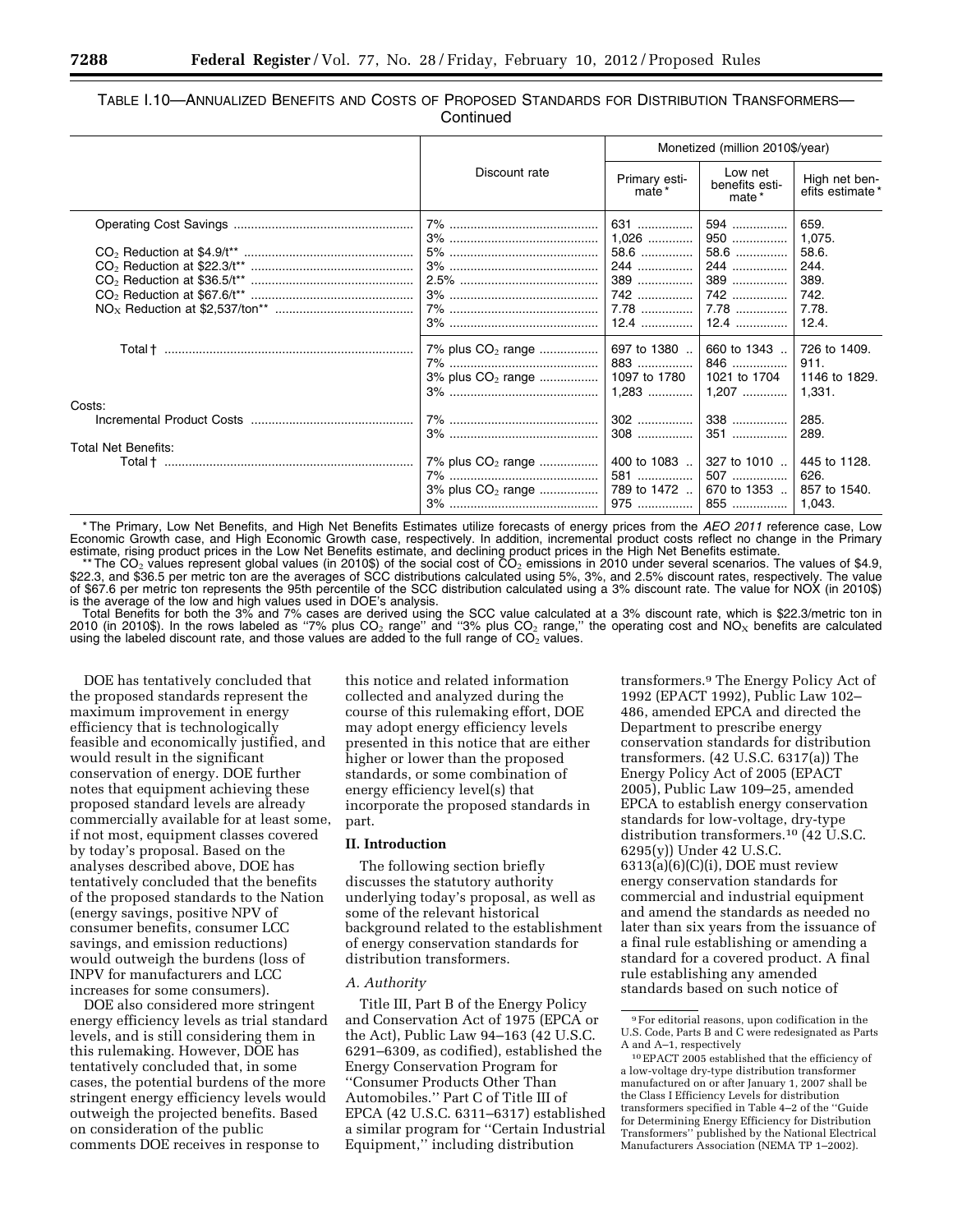proposed rulemaking (NOPR) must be completed within two years of publication of the NOPR. (42 U.S.C. 6313(a)(6)(C)(iii)(I)).

DOE publishes today's proposed rule pursuant to Part C of Title III, which establishes an energy conservation program for covered equipment that consists essentially of four parts: (1) Testing; (2) labeling; (3) the establishment of Federal energy conservation standards; and (4) compliance certification and enforcement procedures. For those distribution transformers for which DOE determines that energy conservation standards are warranted, the DOE test procedures must be the ''Standard Test Method for Measuring the Energy Consumption of Distribution Transformers'' prescribed by the National Electrical Manufacturers Association (NEMA TP 2–1998), subject to review and revision by the Secretary in accordance with certain criteria and conditions. (42 U.S.C. 6293(b)(10), 6314(a)(2)–(3) and 6317(a)(1)) Manufacturers of covered equipment must use the prescribed DOE test procedure as the basis for certifying to DOE that their equipment complies with the applicable energy conservation standards adopted under EPCA and when making representations to the public regarding the energy use or efficiency of those types of equipment. (42 U.S.C. 6314(d)) The DOE test procedures for distribution transformers currently appear at title 10 of the Code of Federal Regulations (CFR) part 431, subpart K, appendix A.

DOE must follow specific statutory criteria for prescribing amended standards for covered equipment. As indicated above, any amended standard for covered equipment must be designed to achieve the maximum improvement in energy efficiency that is technologically feasible and economically justified. (42 U.S.C.  $6295(0)(2)(A)$  and  $6316(a)$ ) Furthermore, DOE may not adopt any amended standard that would not result in the significant conservation of energy. (42 U.S.C. 6295(o)(3) and 6316(a)) Moreover, DOE may not prescribe a standard: (1) For certain equipment, including distribution transformers, if no test procedure has been established for the equipment, or (2) if DOE determines by rule that the proposed standard is not technologically feasible or economically justified. (42 U.S.C. 6295(o)(3)(A)–(B) and 6316(a)) In deciding whether a proposed amended standard is economically justified, DOE must determine whether the benefits of the standard exceed its burdens. (42 U.S.C. 6295(o)(2)(B)(i) and 6316(a)) DOE

must make this determination after receiving comments on the proposed standard, and by considering, to the greatest extent practicable, the following seven factors:

1. The economic impact of the standard on manufacturers and consumers of the equipment subject to the standard;

2. The savings in operating costs throughout the estimated average life of the covered equipment in the type (or class) compared to any increase in the price, initial charges, or maintenance expenses for the covered products that are likely to result from the imposition of the standard;

3. The total projected amount of energy, or as applicable, water, savings likely to result directly from the imposition of the standard;

4. Any lessening of the utility or the performance of the covered equipment likely to result from the imposition of the standard;

5. The impact of any lessening of competition, as determined in writing by the Attorney General, that is likely to result from the imposition of the standard;

6. The need for national energy and water conservation; and

7. Other factors the Secretary of Energy (Secretary) considers relevant. (42 U.S.C. 6295(o)(2)(B)(i) and 6316(a))

EPCA, as codified, also contains what is known as an ''anti-backsliding'' provision, which prevents the Secretary from prescribing any amended standard that either increases the maximum allowable energy use or decreases the minimum required energy efficiency of a covered product. (42 U.S.C. 6295(o)(1) and 6316(a)) Also, the Secretary may not prescribe an amended or new standard if interested persons have established by a preponderance of the evidence that the standard is likely to result in the unavailability in the United States of any covered product type (or class) of performance characteristics (including reliability), features, sizes, capacities, and volumes that are substantially the same as those generally available in the United States. (42 U.S.C. 6295(o)(4) and 6316(a))

Further, EPCA, as codified, establishes a rebuttable presumption that an energy conservation standard is economically justified if the Secretary finds that the additional cost to the consumer of purchasing equipment complying with the energy conservation standard will be less than three times the value of the energy savings a consumer will receive in the first year of using the equipment. (See 42 U.S.C. 6295(o)(2)(B)(iii) and 6316(a))

Additionally, 42 U.S.C. 6295(q)(1), as applied to covered equipment via 42 U.S.C. 6316(a), specifies requirements when promulgating a standard for a type or class of covered equipment that has two or more subcategories. DOE must specify a different standard level than that which applies generally to such type or class of equipment for any group of covered equipment that has the same function or intended use if DOE determines that equipment within such group (A) consumes a different kind of energy from that consumed by other covered equipment within such type (or class); or (B) has a capacity or other performance-related feature which other equipment within such type (or class) does not have and such feature justifies a higher or lower standard. (42 U.S.C.  $6294(q)(1)$  and  $6316(a)$ ) In determining whether a performance-related feature justifies a different standard for a group of equipment, DOE must consider such factors as the utility to the consumer of the feature and other factors DOE deems appropriate. *Id.* Any rule prescribing such a standard must include an explanation of the basis on which such higher or lower level was established. (42 U.S.C. 6295(q)(2) and 6316(a))

Federal energy conservation requirements generally supersede State laws or regulations concerning energy conservation testing, labeling, and standards. (42 U.S.C. 6297(a)–(c) and 6316(a)) DOE may, however, grant waivers of Federal preemption for particular State laws or regulations, in accordance with the procedures and other provisions set forth under 42 U.S.C. 6297(d)).

DOE has also reviewed this regulation pursuant to Executive Order (EO) 13563, issued on January 18, 2011 (76 FR 3281, Jan. 21, 2011). EO 13563 is supplemental to and explicitly reaffirms the principles, structures, and definitions governing regulatory review established in EO 12866. To the extent permitted by law, agencies are required by EO 13563 to: (1) Propose or adopt a regulation only upon a reasoned determination that its benefits justify its costs (recognizing that some benefits and costs are difficult to quantify); (2) tailor regulations to impose the least burden on society, consistent with obtaining regulatory objectives, taking into account, among other things, and to the extent practicable, the costs of cumulative regulations; (3) select, in choosing among alternative regulatory approaches, those approaches that maximize net benefits (including potential economic, environmental, public health and safety, and other advantages; distributive impacts; and equity); (4) to the extent feasible, specify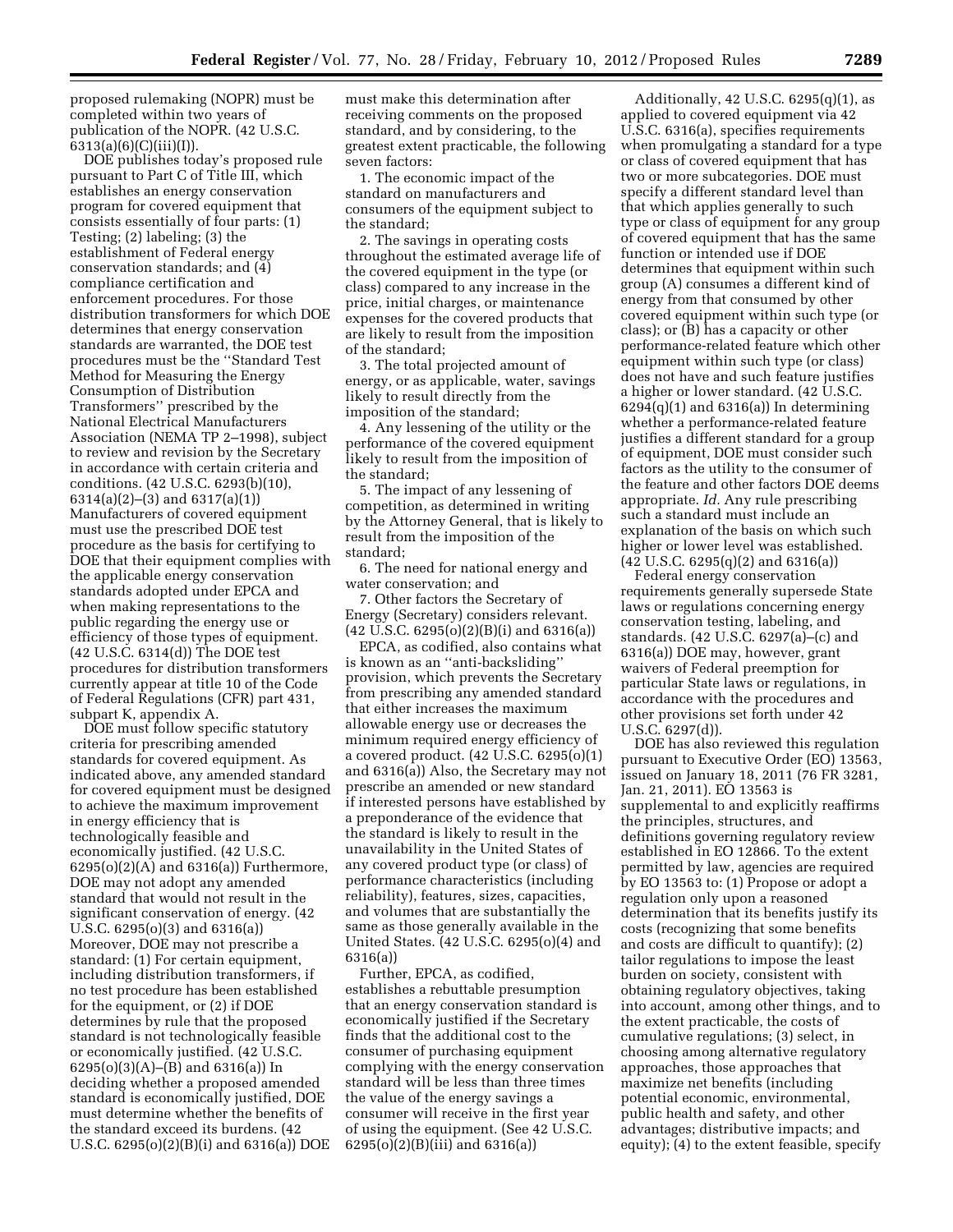performance objectives, rather than specifying the behavior or manner of compliance that regulated entities must adopt; and (5) identify and assess available alternatives to direct regulation, including providing economic incentives to encourage the desired behavior, such as user fees or marketable permits, or providing information upon which choices can be made by the public.

DOE emphasizes as well that EO 13563 requires agencies to use the best available techniques to quantify

anticipated present and future benefits and costs as accurately as possible. In its guidance, the Office of Information and Regulatory Affairs has emphasized that such techniques may include identifying changing future compliance costs that might result from technological innovation or anticipated behavioral changes. For the reasons stated in the preamble, DOE believes that today's notice of proposed rulemaking (NOPR) is consistent with these principles, including the requirement that, to the extent

permitted by law, benefits justify costs and that net benefits are maximized.

# *B. Background*

# 1. Current Standards

On August 8, 2005, the Energy Policy Act of 2005 (EPACT 2005) amended EPCA to establish energy conservation standards for low-voltage, dry-type distribution transformers (LVDTs).<sup>11</sup> (EPACT 2005, Section 135(c); 42 U.S.C. 6295(y)) The standard levels for lowvoltage dry-type distribution transformers appear in Table II.1.

# TABLE II.1—FEDERAL ENERGY EFFICIENCY STANDARDS FOR LOW-VOLTAGE, DRY-TYPE DISTRIBUTION TRANSFORMERS

|                                                          |                                                                      | Three-phase                                                  |                                                                              |
|----------------------------------------------------------|----------------------------------------------------------------------|--------------------------------------------------------------|------------------------------------------------------------------------------|
| kVA                                                      | Efficiency (%)                                                       | kVA                                                          | Efficiency (%)                                                               |
| 15<br>25<br>37.5<br>50<br>75<br>100<br>167<br>250<br>333 | 97.7<br>98.0<br>98.2<br>98.3<br>98.5<br>98.6<br>98.7<br>98.8<br>98.9 | 30<br>45<br>75.<br>112.5<br>150<br>225<br>300<br>500<br>750. | 97.0<br>97.5<br>97.7<br>98.0<br>98.2<br>98.3<br>98.5<br>98.6<br>98.7<br>98.8 |
|                                                          |                                                                      | 000                                                          | 98.9                                                                         |

**Note:** Efficiencies are determined at the following reference conditions: (1) for no-load losses, at the temperature of 20 °C, and (2) for loadlosses, at the temperature of 75 °C and 35 percent of nameplate load.

DOE incorporated these standards into its regulations, along with the standards for several other types of products and equipment, in a final rule published on October 18, 2005. 70 FR

60407, 60416—60417. These standards appear at 10 CFR 431.196(a).

On October 12, 2007, DOE published a final rule that established energy conservation standard for liquidimmersed distribution transformers and medium-voltage dry-type distribution transformers, which are shown in Table II.2 and Table II.3, respectively. 72 FR 58190, 58239–40. These standards are codified at 10 CFR 431.196(b) and (c).

# TABLE II.2—ENERGY CONSERVATION STANDARDS FOR LIQUID-IMMERSED DISTRIBUTION TRANSFORMERS

| Single-phase |                | Three-phase |                |  |
|--------------|----------------|-------------|----------------|--|
| kVA          | Efficiency (%) | kVA         | Efficiency (%) |  |
|              | 98.62          |             | 98.36          |  |
|              | 98.76          |             | 98.62          |  |
| 25           | 98.91          |             | 98.76          |  |
| 37.5         | 99.01          | 75          | 98.91          |  |
| 50           | 99.08          | 112.5       | 99.01          |  |
|              | 99.17          | 150         | 99.08          |  |
| 100          | 99.23          | 225         | 99.17          |  |
| 167          | 99.25          |             | 99.23          |  |
| 250          | 99.32          | 500         | 99.25          |  |
| 333          | 99.36          | 750.        | 99.32          |  |
| 500          | 99.42          | 1000        | 99.36          |  |
| 667          | 99.46          | 1500        | 99.42          |  |
| 833          | 99.49          | 2000        | 99.46          |  |
|              |                | 2500        | 99.49          |  |

**Note:** All efficiency values are at 50 percent of nameplate-rated load, determined according to the DOE Test-Procedure. 10 CFR part 431, subpart K, appendix A.

<sup>11</sup>EPACT 2005 established that the efficiency of a low-voltage dry-type distribution transformer manufactured on or after January 1, 2007 shall be

the Class I Efficiency Levels for distribution transformers specified in Table 4–2 of the ''Guide for Determining Energy Efficiency for Distribution

Transformers'' published by the National Electrical Manufacturers Association (NEMA TP 1–2002).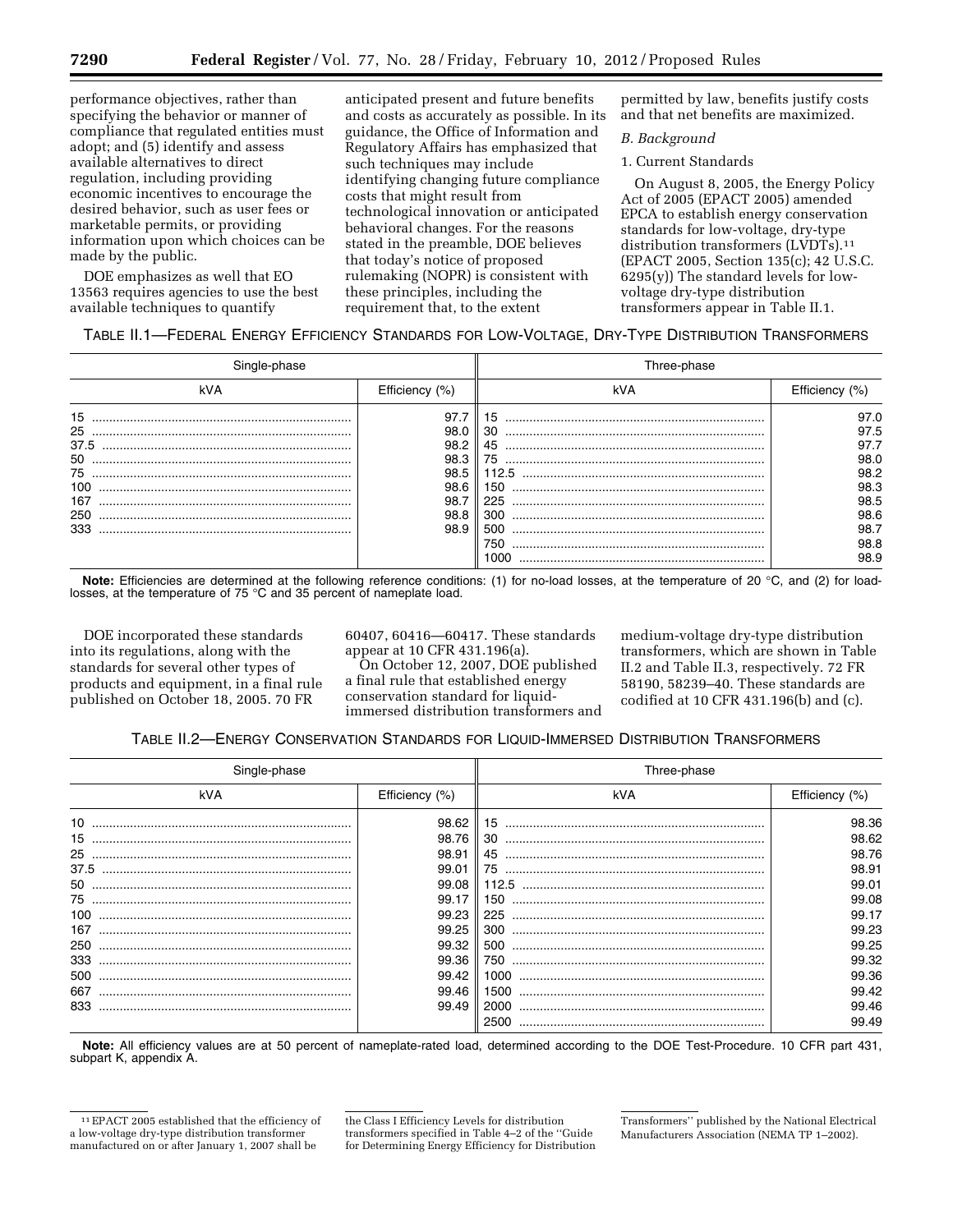TABLE II.3—ENERGY CONSERVATION STANDARDS FOR MEDIUM-VOLTAGE, DRY-TYPE DISTRIBUTION TRANSFORMERS

|                    | Single-phase         |                       |                   |                    | Three-phase       |                       |                   |
|--------------------|----------------------|-----------------------|-------------------|--------------------|-------------------|-----------------------|-------------------|
| <b>BIL</b>         | 20-45 kV             | 46-95 kV              | ≥96 kV            | <b>BIL</b>         | 20-45 kV          | 46-95 kV              | $≥96$ kV          |
| kVA                | Efficiency<br>$(\%)$ | Efficiency<br>$(\% )$ | Efficiency<br>(%) | kVA                | Efficiency<br>(%) | Efficiency<br>$(\% )$ | Efficiency<br>(%) |
|                    | 98.10                | 97.86                 |                   | 15                 | 97.50             | 97.18                 |                   |
|                    | 98.33<br>98.49       | 98.12<br>98.30        | .<br>.            | 30<br><br>45<br>   | 97.90<br>98.10    | 97.63<br>97.86        | .<br>.            |
|                    | 98.60<br>98.73       | 98.42<br>98.57        | .<br>98.53        | 75<br>             | 98.33<br>98.49    | 98.12<br>98.30        | .<br>.            |
|                    | 98.82<br>98.96       | 98.67<br>98.83        | 98.63<br>98.80    | 150<br><br>225     | 98.60<br>98.73    | 98.42<br>98.57        | <br>98.53         |
|                    | 99.07                | 98.95                 | 98.91             | <br>300<br>        | 98.82             | 98.67                 | 98.63             |
| 333<br><br>500<br> | 99.14<br>99.22       | 99.03<br>99.12        | 98.99<br>99.09    | 500<br><br>750<br> | 98.96<br>99.07    | 98.83<br>98.95        | 98.80<br>98.91    |
| 833<br>            | 99.27<br>99.31       | 99.18<br>99.23        | 99.15<br>99.20    | 1000<br>1500       | 99.14<br>99.22    | 99.03<br>99.12        | 98.99<br>99.09    |
|                    |                      |                       |                   | 2000<br><br>2500   | 99.27<br>99.31    | 99.18<br>99.23        | 99.15<br>99.20    |

**Note:** BIL means ''basic impulse insulation level.''

**Note:** All efficiency values are at 50 percent of nameplate rated load, determined according to the DOE Test-Procedure. 10 CFR part 431, subpart K, appendix A.

2. History of Standards Rulemaking for Distribution Transformers

In a notice published on October 22, 1997 (62 FR 54809), DOE stated that it had determined that energy conservation standards were warranted for electric distribution transformers, relying in part on two reports by DOE's Oak Ridge National Laboratory (ORNL). These reports—*Determination Analysis of Energy Conservation Standards for Distribution Transformers,* ORNL–6847 (1996) and *Supplement to the ''Determination Analysis,''* ORNL–6847 (1997)—are available on the DOE Web site at: *[http://www.eere.energy.gov/](http://www.eere.energy.gov/buildings/appliance_standards/commercial/distribution_transformers.html)  [buildings/appliance](http://www.eere.energy.gov/buildings/appliance_standards/commercial/distribution_transformers.html)*\_*standards/ [commercial/](http://www.eere.energy.gov/buildings/appliance_standards/commercial/distribution_transformers.html)* 

*distribution*\_*[transformers.html.](http://www.eere.energy.gov/buildings/appliance_standards/commercial/distribution_transformers.html)* In 2000, DOE issued its Framework Document for Distribution Transformer Energy Conservation Standards Rulemaking, describing its proposed approach for developing standards for distribution transformers, and held a public meeting to discuss the Framework Document. The document is available on the abovereferenced DOE Web site. Stakeholders also submitted written comments on the document, addressing a range of issues.

Subsequently, DOE issued draft reports as to certain of the key analyses contemplated by the Framework Document.12 It received comments from stakeholders on these draft reports and, on July 29, 2004, published an advance notice of proposed rulemaking (ANOPR) for distribution transformer standards.

69 FR 45376. DOE then held a webcast on material it had published relating to the ANOPR, followed by a public meeting on the ANOPR on September 28, 2004. In August 2005, DOE issued a draft of certain of the analyses on which it planned to base the standards for liquid-immersed and medium-voltage, dry-type distribution transformers, along with documents that supported the draft analyses.13 DOE did this to enable stakeholders to review the analyses and make recommendations as to standard levels.

On April 27, 2006, DOE published its Final Rule on Test Procedures for Distribution Transformers. The rule: (1) Established the procedure for sampling and testing distribution transformers so that manufacturers can make representations as to their efficiency, as well as establish that they comply with Federal standards; and (2) contained enforcement provisions, outlining the procedure the Department would follow should it initiate an enforcement action against a manufacturer. 71 FR 24972 (codified at 10 CFR 431.198).

On August 4, 2006, DOE published a NOPR in which it proposed energy conservation standards for distribution transformers (the 2006 NOPR). 71 FR 44355. Concurrently, DOE also issued a technical support document (TSD) that incorporated the analyses it had performed for the proposed rule,

including several spreadsheets that remain available on DOE's Web site.14

Some commenters asserted that DOE's proposed standards might adversely affect replacement of distribution transformers in certain spaceconstrained (*e.g.,* vault) installations. In response, DOE issued a notice of data availability and request for comments on this and another issue. 72 FR 6186 (Feb. 9, 2007) (the NODA). In the NODA, DOE sought comment on whether it should include in the LCC analysis potential costs related to size constraints of distribution transformers installed in vaults. DOE also outlined different approaches as to how it might account for additional installation costs for these space-constrained applications and requested comments on linking energy efficiency levels for three-phase liquid-immersed units with those of single-phase units. Finally, DOE addressed how it was inclined to consider a final standard that is based on energy efficiency levels derived from trial standard level (TSL) 2 and TSL 3 for three-phase units and TSLs 2, 3 and 4 for single-phase units. 72 FR 6189. Based on comments on the 2006 NOPR, and the NODA, DOE created new TSLs to address the treatment of three-phase units and single-phase units. In October 2007, DOE published a final rule that created the current energy conservation standards for liquid-immersed and medium-voltage dry-type distribution transformers. 72 FR 58190 (October 12,

<sup>12</sup>Copies of all the draft analyses published before the ANOPR are available on DOE's Web site: *[http://www.eere.energy.gov/buildings/appliance](http://www.eere.energy.gov/buildings/appliance_standards/commercial/distribution_transformers_draft_analysis.html)*\_ *[standards/commercial/distribution](http://www.eere.energy.gov/buildings/appliance_standards/commercial/distribution_transformers_draft_analysis.html)*\_*transformers*\_ *draft*\_*[analysis.html](http://www.eere.energy.gov/buildings/appliance_standards/commercial/distribution_transformers_draft_analysis.html)*.

<sup>13</sup>Copies of the four draft NOPR analyses published in August 2005 are available on DOE's Web site: *[http://www.eere.energy.gov/buildings/](http://www.eere.energy.gov/buildings/appliance_standards/commercial/distribution_transformers_draft_analysis_nopr.html) appliance*\_*[standards/commercial/distribution](http://www.eere.energy.gov/buildings/appliance_standards/commercial/distribution_transformers_draft_analysis_nopr.html)*\_ *[transformers](http://www.eere.energy.gov/buildings/appliance_standards/commercial/distribution_transformers_draft_analysis_nopr.html)*\_*draft*\_*analysis*\_*nopr.html*.

<sup>14</sup>The spreadsheets developed for this rulemaking proceeding are available at: *[http://www.](http://www.eere.energy.gov/buildings/appliance_standards/commercial/distribution_transformers_draft_analysis_nopr.html) [eere.energy.gov/buildings/appliance](http://www.eere.energy.gov/buildings/appliance_standards/commercial/distribution_transformers_draft_analysis_nopr.html)*\_*standards/ [commercial/distribution](http://www.eere.energy.gov/buildings/appliance_standards/commercial/distribution_transformers_draft_analysis_nopr.html)*\_*transformers*\_*draft*\_ *analysis*\_*[nopr.html](http://www.eere.energy.gov/buildings/appliance_standards/commercial/distribution_transformers_draft_analysis_nopr.html)*.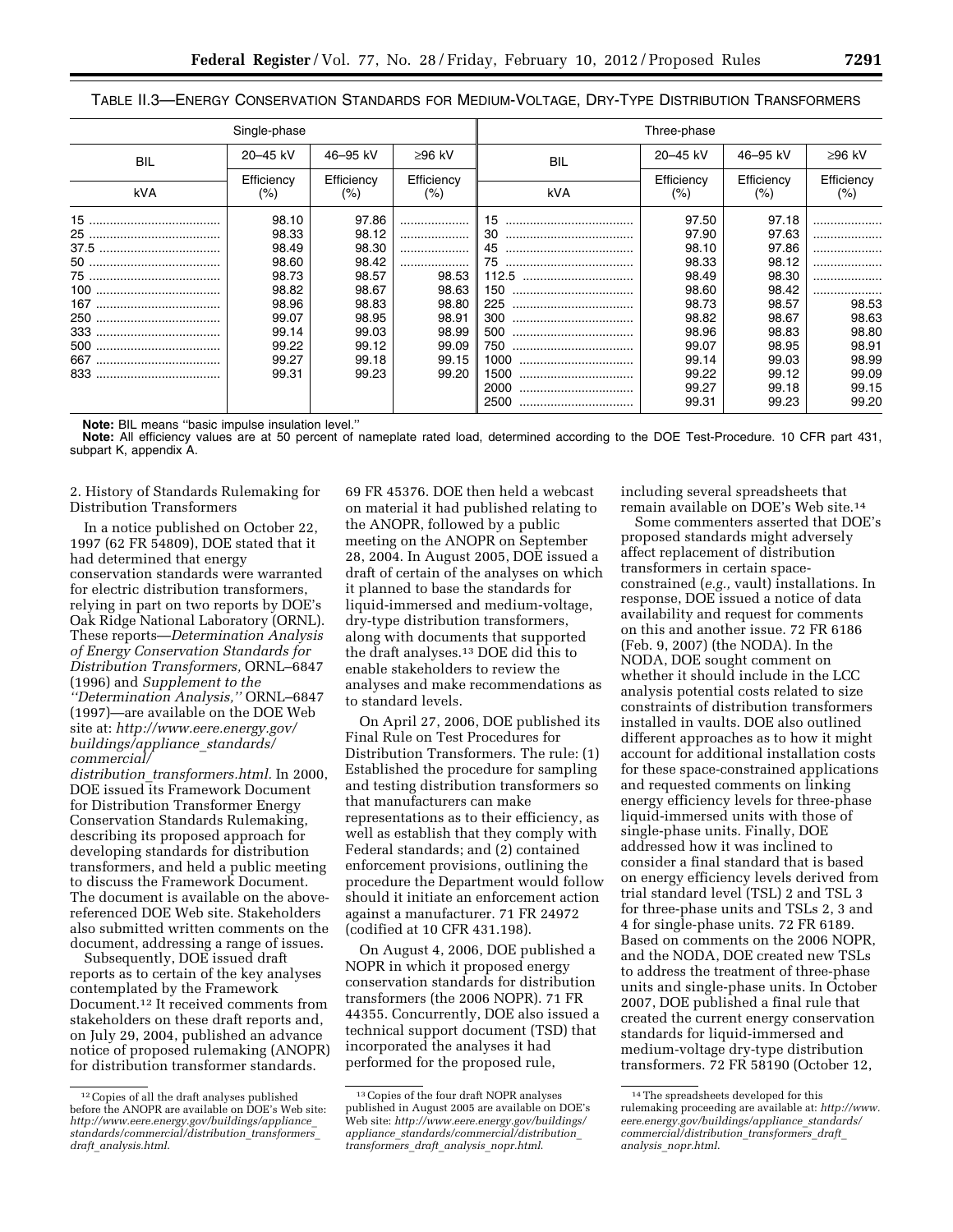2007) (the 2007 Final Rule) (codified at 10 CFR 431.196(b)–(c)).

The above paragraphs summarize development of the 2007 Final Rule. The preamble to the rule included additional, detailed background information on the history of that rulemaking. 72 FR 58194–96.

After the publication of the 2007 Final Rule, certain parties filed petitions for review in the United States Courts of Appeals for the Second and Ninth Circuits, challenging the rule. Several additional parties were permitted to intervene in support of these petitions. (All of these parties are referred to below collectively as ''petitioners.'') The petitioners alleged that, in developing its energy conservation standards for distribution transformers, DOE did not comply with certain applicable provisions of EPCA and of the National Environmental Policy Act (NEPA), as amended (42 U.S.C. 4321 *et seq.*) DOE and the petitioners subsequently entered into a settlement agreement to resolve the petitions. The settlement agreement outlined an expedited timeline for the Department to determine whether to amend the energy conservation standards for liquidimmersed and medium-voltage dry-type distribution transformers. Under the original settlement agreement, DOE was required to publish by October 1, 2011, either a determination that the standards for these distribution transformers do not need to be amended or a NOPR that includes any new proposed standards and that meets all applicable requirements of EPCA and NEPA. Under an amended settlement agreement, the October 1, 2011, deadline for a DOE determination or proposed rule was extended to February 1, 2012. If DOE finds that amended standards are warranted, DOE must publish a final rule containing such amended standards by October 1, 2012.

On March 2, 2011, DOE published in the **Federal Register** a notice of public meeting and availability of its preliminary TSD for the Distribution Transformer Energy Conservation Standards Rulemaking, wherein DOE discussed and received comments on issues such as equipment classes of distribution transformers that DOE would analyze in consideration of amending the energy conservation standards for distribution transformers, the analytical framework, models and tools it is using to evaluate potential standards, the results of its preliminary analysis, and potential standard levels. 76 FR 11396. The notice is available on the above-referenced DOE Web site. To expedite the rulemaking process, DOE began at the preliminary analysis stage

because it believes that many of the same methodologies and data sources that were used during the 2007 rulemaking rule remain valid. On April 5, 2011, DOE held a public meeting to discuss the preliminary TSD. Representatives of manufacturers, trade associations, electric utilities, energy conservation organizations, Federal regulators, and other interested parties attended this meeting. In addition, other interested parties submitted written comments about the TSD addressing a range of issues. These comments are discussed in the following sections of the NOPR.

On July 29, 2011, DOE published in the **Federal Register** a notice of intent to establish a subcommittee under the Energy Efficiency and Renewable Energy Advisory Committee (ERAC), in accordance with the Federal Advisory Committee Act and the Negotiated Rulemaking Act, to negotiate proposed Federal standards for the energy efficiency of medium-voltage dry-type and liquid immersed distribution transformers. 76 FR 45471. Stakeholders strongly supported a consensual rulemaking effort. DOE believed that, in this case, a negotiated rulemaking would result in a better informed NOPR and would minimize any potential negative impact of the NOPR. On August 12, 2011, DOE published in the **Federal Register** a similar notice of intent to negotiate proposed Federal standards for the energy efficiency of low-voltage dry-type distribution transformers. 76 FR 50148. The purpose of the subcommittee was to discuss and, if possible, reach consensus on a proposed rule for the energy efficiency of distribution transformers.

The ERAC subcommittee for mediumvoltage liquid-immersed and dry-type distribution transformers consisted of representatives of parties having a defined stake in the outcome of the proposed standards, listed below.

- ABB Inc.
- AK Steel Corporation
- American Council for an Energy-Efficient Economy
- American Public Power Association • Appliance Standards Awareness Project
	- ATI-Allegheny Ludlum
	- Baltimore Gas and Electric
	- Cooper Power Systems
	- Earthjustice
	- Edison Electric Institute
	- Fayetteville Public Works
- Commission
	- Federal Pacific Company
	- Howard Industries Inc.
	- LakeView Metals
- Efficiency and Renewables
- Advisory Committee member
- Metglas, Inc.
- National Electrical Manufacturers Association
- National Resources Defense Council • National Rural Electric Cooperative
- Association • Northwest Power and Conservation
- Council
	- Pacific Gas and Electric Company
	- Progress Energy
	- Prolec GE
	- U.S. Department of Energy

The ERAC subcommittee for mediumvoltage liquid-immersed and dry-type distribution transformers held meetings on September 15 through 16, 2011, October 12 through 13, 2011, November 8 through 9, 2011, and November 30 through December 1, 2011; the ERAC subcommittee also held public webinars on November 17 and December 14. During the course of the September 15, 2011, meeting, the subcommittee agreed to its rules of procedure, ratified its schedule of the remaining meetings, and defined the procedural meaning of consensus. The subcommittee defined consensus as unanimous agreement from all present subcommittee members. Subcommittee members were allowed to abstain from voting for an efficiency level; their votes counted neither toward nor against the consensus.

DOE presented its draft engineering, life-cycle cost and national impacts analysis and results. During the meetings of October 12 through 13, 2011, DOE presented its revised analysis and heard from subcommittee members on a number of topics. During the meetings on November 8 through 9, 2011, DOE presented its revised analysis, including life-cycle cost sensitivities based on exclusion ZDMH and amorphous steel as core materials. During the meetings on November 30 through December 1, 2011, DOE presented its revised analysis based on 2011 core-material prices.

At the conclusion of the final meeting, subcommittee members presented their efficiency level recommendations. For medium-voltage liquid-immersed distribution transformers, the advocates, represented by the Appliance Standards Awareness Project (ASAP), recommended efficiency level (also referred to as ''EL'') 3 for all design lines (also referred to as ''DLs''). The National Electrical Manufacturers Association (NEMA) and AK Steel recommended EL 1 for all DLs except for DL 2, for which no change from the current standard was recommended. Edison Electric Institute (EEI) and ATI Allegheny Ludlum recommended EL1 for DLs 1, 3, and 4 and no change from the current standard or a proposed standard of less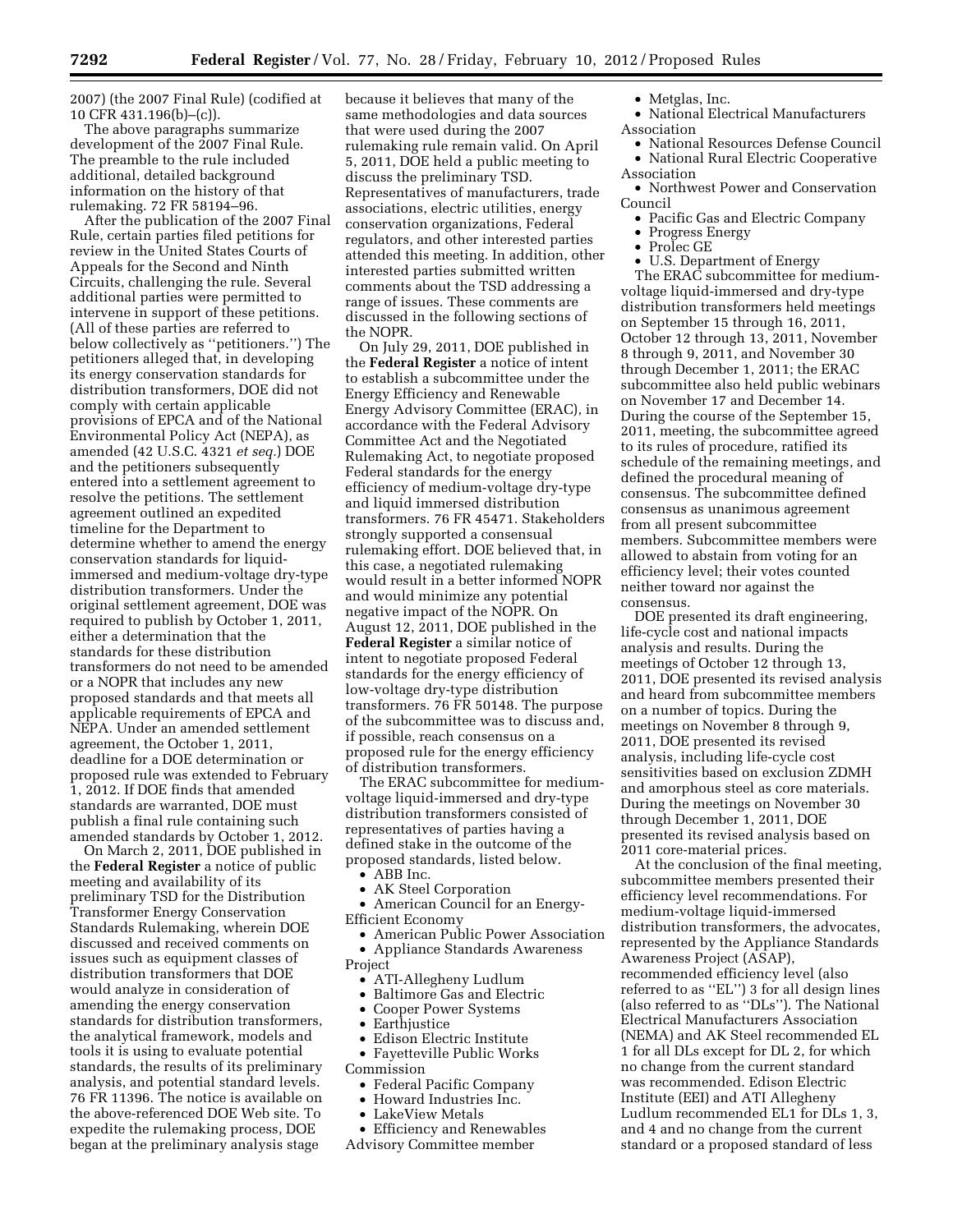than EL 1 for DLs 2 and 5. Therefore, the subcommittee did not arrive at consensus regarding proposed standard levels for medium-voltage liquidimmersed distribution transformers.

For medium-voltage dry-type distribution transformers, the subcommittee arrived at consensus and recommended a proposed standard of EL2 for DLs 11 and 12, from which the proposed standards for DLs 9, 10, 13A, 13B would be scaled. Transcripts of the subcommittee meetings and all data and materials presented at the subcommittee meetings are available at the DOE Web site at: *[http://www.eere.energy.gov/](http://www.eere.energy.gov/buildings/appliance_standards/commercial/distribution_transformers.html) [buildings/appliance](http://www.eere.energy.gov/buildings/appliance_standards/commercial/distribution_transformers.html)*\_*standards/ [commercial/distribution](http://www.eere.energy.gov/buildings/appliance_standards/commercial/distribution_transformers.html)*\_ *[transformers.html](http://www.eere.energy.gov/buildings/appliance_standards/commercial/distribution_transformers.html)*.

The ERAC subcommittee held meetings on September 28, 2011, October 13–14, 2011, November 9, 2011, and December 1–2, 2011, for lowvoltage distribution transformers. The ERAC subcommittee also held webinars on November 21, 2011, and December 20, 2011. During the course of the September 28, 2011, meeting, the subcommittee agreed to its rules of procedure, finalized the schedule of the remaining meetings, and defined the procedural meaning of consensus. The subcommittee defined consensus as unanimous agreement from all present subcommittee members. Subcommittee members were allowed to abstain from voting for an efficiency level; their votes counted neither toward nor against the consensus.

The ERAC subcommittee for lowvoltage distribution transformers consisted of representatives of parties having a defined stake in the outcome of the proposed standards.

• AK Steel Corporation

• American Council for an Energy-Efficient Economy

- Appliance Standards Awareness Project
	- ATI-Allegheny Ludlum
	- EarthJustice
	- Eaton Corporation
	- Federal Pacific Company
	- Lakeview Metals
- Efficiency and Renewables
- Advisory Committee member
	- Metglas, Inc.
- National Electrical Manufacturers Association
	- Natural Resources Defense Council
	- ONYX Power
	- Pacific Gas and Electric Company
	- Schneider Electric
	- U.S. Department of Energy

DOE presented its draft engineering, life-cycle cost and national impacts analysis and results. During the meetings of October 14, 2011, DOE presented its revised analysis and heard from subcommittee members on various topics. During the meetings of November 9, 2011, DOE presented its revised analysis. During the meetings of December 1, 2011, DOE presented its revised analysis based on 2011 corematerial prices.

At the conclusion of the final meeting, subcommittee members presented their energy efficiency level recommendations. For low-voltage drytype distribution transformers, the advocates, represented by ASAP, recommended EL4 for all DLs, NEMA recommended EL 2 for DLs 7 and 8, and no change from the current standard for DL 6. EEI, AK Steel and ATI Allegheny Ludlum recommended EL 1 for DLs 7 and 8, and no change from the current standard for DL 6. The subcommittee did not arrive at consensus regarding a proposed standard for low-voltage drytype distribution transformers. Transcripts of the subcommittee meetings and all data and materials presented at the subcommittee meetings are available at the DOE Web site at: *[http://www.eere.energy.gov/buildings/](http://www.eere.energy.gov/buildings/appliance_standards/commercial/distribution_transformers.html) appliance*\_*[standards/commercial/](http://www.eere.energy.gov/buildings/appliance_standards/commercial/distribution_transformers.html) distribution*\_*[transformers.html](http://www.eere.energy.gov/buildings/appliance_standards/commercial/distribution_transformers.html)*.

#### **III. General Discussion**

#### *A. Test Procedures*

Section 7(c) of the Process Rule 15 indicates that DOE will issue a final test procedure, if one is needed, prior to issuing a proposed rule for energy conservation standards. DOE published its test procedure for distribution transformers in the **Federal Register** as a final rule on April 27, 2006. 71 FR 24972.

#### 1. General

Currently, DOE requires distribution transformers to comply with standards with their windings in the configuration that produces the greatest losses. (10 CFR 431, Subpart K, Appendix A) During the April 5, 2011, public meeting, DOE addressed issues and solicited comments about amending the energy conservation standards for distribution transformers, the analytical framework and results of its preliminary analysis, and potential energy efficiency standards. At the outset, DOE proposed to amend the test procedure under appendix A to subpart K of 10 CFR part 431, Uniform Test Method for Measuring the Energy Consumption of Distribution Transformers. DOE

proposed to allow compliance testing in any secondary configuration and at the lowest basic impulse level (BIL) rating and to require compliance at the lowest BIL at which dual or multiple voltage distribution transformers are rated to operate.

The Northwest Power and Conservation Council (NPCC) and Northwest Energy Efficiency Alliance (NEEA) 16 jointly submitted comments that the test procedure should adhere to specifications that do not make it difficult for the most challenging designs to comply with the standard, or else these transformer designs may be eliminated from the marketplace. (NPCC/NEEA, No. 11 at p. 2) 17 NPCC and NEEA further noted that they would support a change to allow manufacturers to test at a single voltage for models with a range of voltage taps that is  $\pm$  5 percent, using the middle voltage of that range. (NPCC/NEEA, No. 11 at p. 3) Finally, NPCC and NEEA requested that DOE explicitly explain the benefit of any changes to the test procedure, since certain changes could make future and past ratings more difficult to consistently compare. (NPCC/NEEA, No. 11 at p. 3)

NEMA commented that distribution transformers are rated to operate at multiple kilovolt ampere (kVA) ratings corresponding to passive cooling, active cooling, or a combination of both. NEMA stated that the regulation should clarify that transformers with multiple kVA ratings should comply at the base rating (passive cooling). (NEMA, No. 13 at pp. 2–3)

Although DOE does not intend to eliminate features offering unique utility from the marketplace, it wishes to gather more information on the specific efficiency differences between winding configurations as well as the relative frequencies of their uses. With this in mind and considering the comments, DOE proposes to continue requiring compliance testing in the primary and secondary winding configuration with the highest losses, as is currently required under appendix A to subpart K of 10 CFR part 431. DOE agrees that passive cooling is the most common

<sup>&</sup>lt;sup>15</sup>The Process Rule provides guidance on how DOE conducts its energy conservation standards rulemakings, including the analytical steps and sequencing of rulemaking stages (such as test procedures and energy conservation standards). (10 CFR part 430, Subpart C, Appendix A).

<sup>16</sup>The Northwest Power and Conservation Council (NPCC) and Northwest Energy Efficiency Alliance (NEEA) submitted joint comments and are hereinafter referred to as NPCC/NEEA.

<sup>17</sup>This short-hand citation format is used throughout this document. For example: ''(NPCC/ NEEA, No. 11 at p. 2)'' refers to a (1) a joint statement that was submitted by NPCC and NEEA and is recorded at *[http://www.regulations.gov/](http://www.regulations.gov/#!home)  [#!home](http://www.regulations.gov/#!home)* in the docket under ''Energy Conservation Standards for Distribution Transformers,'' Docket Number EERE–2010–BT–STD–0048, as comment number 11; and (2) a passage that appears on page 2 of that statement.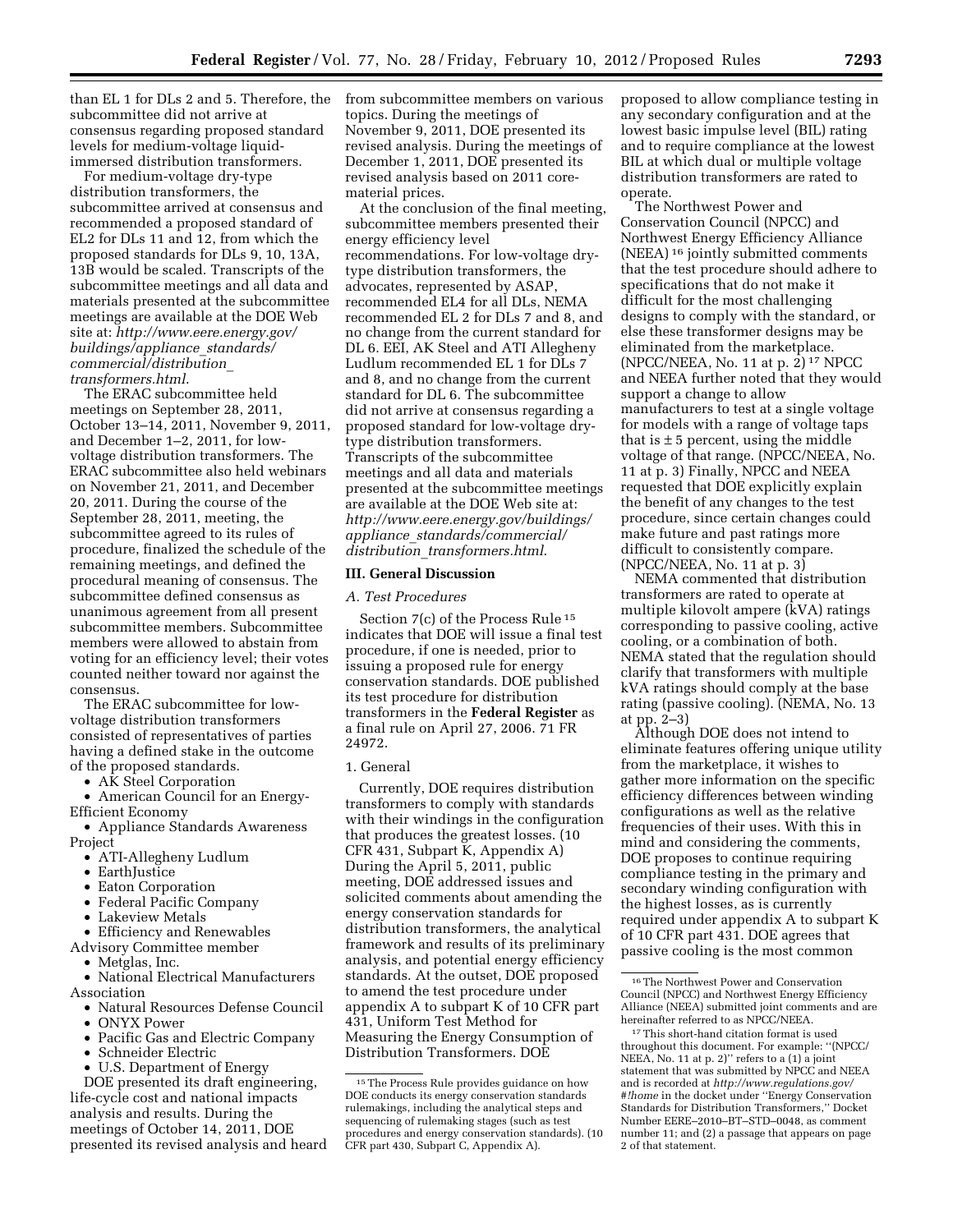mode of operation for distribution transformers employed in power distribution and clarifies that manufacturers are only required to demonstrate compliance at kVA ratings that correspond to passive cooling.18

DOE requests comment and corroborating data on how often distribution transformers are operated with their primary and secondary windings in different configurations, and on the magnitude of the additional losses in less efficient configurations.

# 2. Multiple kVA Ratings

Currently, DOE is nonspecific on which kVA rating should be used to assess compliance in the case of distribution transformers with more than one kVA.

ABB's recommendations on transformers with multiple kVA ratings depended on how the transformer was cooled. For naturally-cooled transformers, ABB recommended that they should be required to meet the efficiency standard for every kVA rating. However, ABB suggested that forcedcooled transformers should only have to meet the efficiency standard at the naturally-cooled kVA rating. This is because the forced-cooled rating, which is meant only for temporary overload conditions, is dependent on the operation of auxiliary cooling fans that have a lower operating life than the transformer. (ABB, No. 14 at pp. 3–5)

DOE has received nearly unanimous feedback that transformers in distribution applications are seldom designed to rely on active cooling even occasionally and that the majority of designs lack active cooling altogether. DOE wishes to clarify that manufacturers are only required to demonstrate compliance at kVA ratings that correspond to passive cooling.

3. Dual/Multiple-Voltage Basic Impulse Level

Currently, DOE requires distribution transformers to comply with standards using the BIL rating of the winding configuration that produces the greatest losses. (10 CFR 431, Subpart K, Appendix A)

Several stakeholders commented that distribution transformers with multiple BIL ratings should comply with the efficiency based on the highest BIL rating, as the transformer core is based on the highest BIL rating. (Hammond (HPS), No. 3 at p. 1; NEMA, No. 13 at p. 2; and FPT, No. 27 at p. 13) NEMA noted that for dual/multiple distribution

transformers with varying BIL levels, DOE should align its requirements with those of the Institute of Electrical and Electronics Engineers (IEEE) standards (C57.12.00 for liquid-filled, NEMA ST20–1992:3.3 for low-voltage) and require testing in the ''as shipped'' condition, which would base the efficiency on the highest BIL rating, matching IEEE and industry practice. (NEMA, No. 13 at p. 2) Federal Pacific Transformers (FPT) stated that mediumvoltage distribution transformers with multiple configurations should be held to the efficiency standard of the configuration with the highest BIL rating because the distribution transformer is required to be much larger for the higher BIL rating and, therefore, cannot reasonably meet the energy efficiency level of the lower BIL rating. (FPT, No. 27 at p. 13) FPT also expressed their support for testing on the highest BIL efficiency rating for reconnectable distribution transformers. (FPT, Pub. Mtg. Tr., No. 34 at p. 40) 19

ABB commented that DOE should not change the test requirement to allow compliance at the lowest BIL rating. According to ABB, there is no way to ascertain which operating condition a distribution transformer will use over its lifetime. ABB stated that DOE should require that the efficiency be met on any operational configuration for which the distribution transformer is designed for continuous operation. (ABB, No. 14 at p. 2)

DOE needs to gather more information in order to be certain that allowing compliance at any BIL rating would not result in lowered energy savings relative to what is predicted by DOE's analysis. DOE proposes to maintain the current requirement to comply in the configuration that gives rise to the greatest losses.

4. Dual/Multiple-Voltage Primary Windings

Currently, DOE requires manufacturers to comply with energy conservation standards with distribution transformer primary windings (''primaries'') in the configuration that produces the highest losses. (10 CFR 431, Subpart K, Appendix A)

Where DOE invited additional comments about the test procedures, Howard Industries added that, under

the presumption that DOE would allow compliance testing in any of the secondary configurations (''secondaries''), DOE should insert the word ''primary'' into the testing requirements [at section 5.0, Determining the Efficiency Value of the Transformer, under appendix A to subpart K of 10 CFR part 431], and require the manufacturer to ''determine the basic model's efficiency at the 'primary' voltage at which the highest losses occur or at each 'primary' voltage at which the distribution transformer is rated to operate.'' Howard Industries noted that, for multiple-voltage distribution transformers, this insertion would clarify that distribution transformer efficiency is determined by the primary voltage and that the lowvoltage or secondary winding configuration that is used would be at the manufacturer's discretion. (HI, No. 23 at p. 2)

HVOLT commented that distribution transformers with dual or multiplevoltage primary windings should be allowed to comply while the primaries are connected in series. HVOLT explained that utilities purchase these transformers to upgrade a distribution circuit to higher voltages within a few years of purchase and that these transformers will spend more than 90 percent of their lives with the primary windings connected in series. (HVOLT, No. 33 at p. 2)

DOE understands that, in contrast to the secondary windings, reconfigurable primaries typically exhibit a larger variation in efficiency between series and primary connections. As the above commenters have pointed out, however, such transformers are often purchased with the intent of upgrading the local power grid to a higher operating voltage with lowered overall system losses. In that sense, transformers with reconfigurable primaries can be seen as a stepping stone toward greater overall energy savings, even if those savings do not occur within the transformer itself.

DOE conducted several sensitivity analyses to examine the effects of a reconfigurable primary winding on efficiency and found that the difference between the efficiency of the secondary and the efficiency of the primary was more significant than in the case of configurable secondary windings.

DOE wishes to obtain more information on both the difference in losses between different winding configurations as well as the different configurations' relative frequency of operation in practice. DOE requests comment on this proposal to continue to mandate compliance in the highest-loss configuration and data illustrating the

<sup>18</sup>Passive cooling is cooling that does not require fans, pumps, or other energy-consuming means of increasing thermal convection.

<sup>19</sup>This short-hand citation format for the public meeting transcript is used throughout this document. For example: ''(FPT, Pub. Mtg. Tr., No. 34 at p. 40)'' refers to a comment on the page number of the transcript of the ''Public Meeting on Energy Conservation Standard Preliminary Analysis for Distribution Transformers,'' held in Washington, DC, April 5, 2011.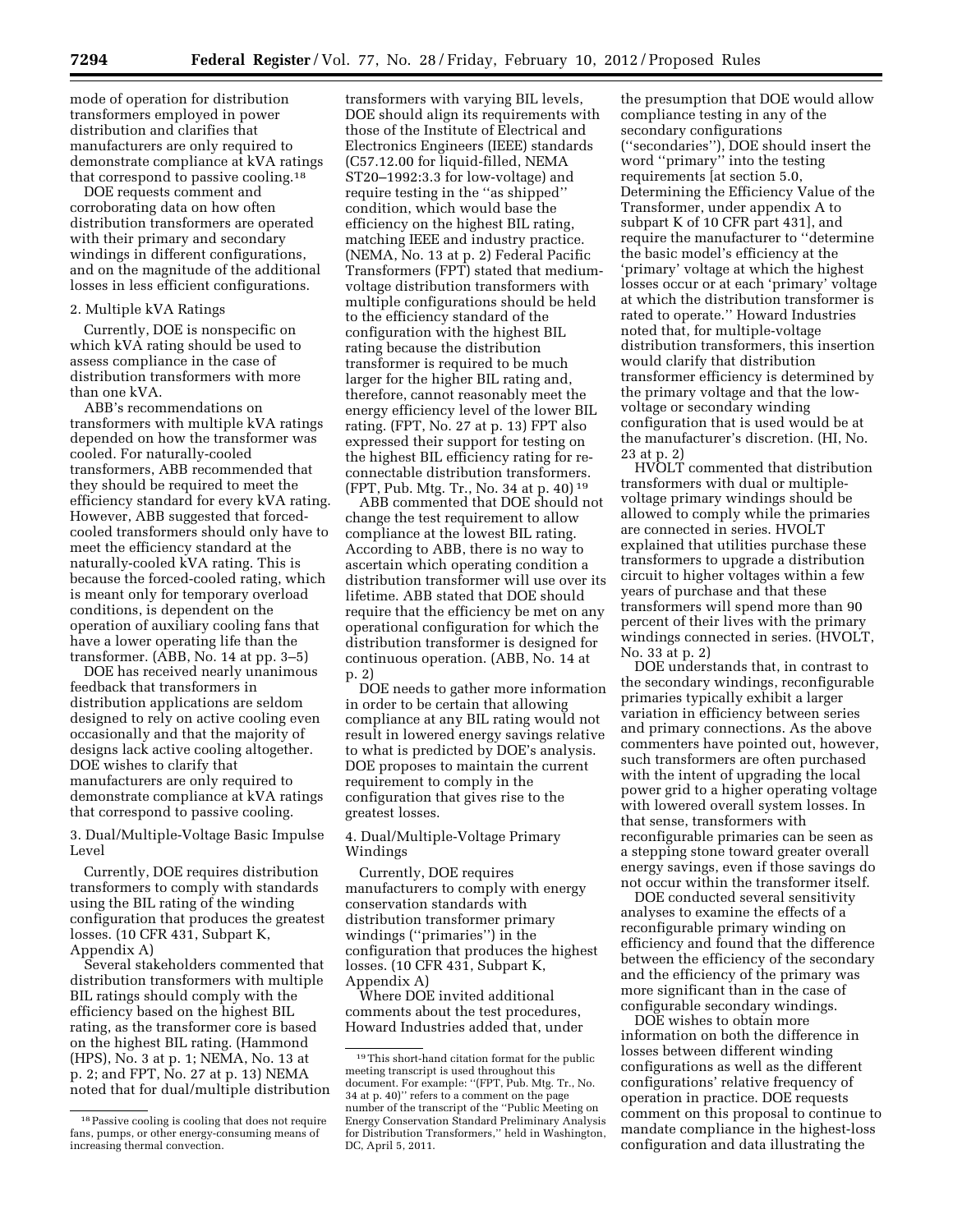efficiency differences between primary winding configurations.

5. Dual/Multiple-Voltage Secondary Windings

Currently, DOE requires transformers to comply with their secondary windings in the configuration that produces the greatest losses. (10 CFR 431, Subpart K, Appendix A)

Interested parties commented that DOE should not change the current test requirement to permit compliance testing in any secondary configuration at the lowest BIL rating for transformers with dual/multiple-voltage secondary windings, and that these transformers should comply with an energy efficiency level using the combination of connections that produces the highest losses. (HPS, No. 3 at p.1; NPCC/NEEA, No. 11 at p. 3; and ABB, No. 14 at p. 2) ABB also noted that there is no way to determine the connection on which a unit will be operated over its lifetime.

Schneider Electric (SE) commented that NEMA ST20–1992: 3.3 [Dry-Type Transformers for General Applications, NEMA ST 20–1992(R1997)] requires that ''low-voltage [transformers] be shipped with the connections done for the highest voltage'' and requested that ''all compliance testing be done in the configuration requirement of ST–20.'' (SE., No. 18 at p. 5) Similarly, NEMA commented that ''DOE should align its requirements with those of IEEE standards (C57.12.00 for liquid-filled, NEMA ST 20–1992: 3.3 for low-voltage), requiring testing in the 'as shipped' condition.'' (NEMA, No. 13 at p. 2) Further, NEMA noted that industry practice is to ship these units in the series connection. Similarly, FPT asserted that, ''for units with multiple (series-parallel) low-voltage ratings, the efficiency standard should be based on the highest voltage (series) connection, which matches the IEEE standard and industry practice.'' (FPT, No. 27 at p. 11)

Several interested parties expressed support for DOE's proposal to allow compliance testing in any secondary configuration at the lowest voltage rating. (Power Partners, Inc. (PP), Pub. Mtg. Tr., No. 34 at p. 40; HVOLT, No. 33 at p. 2; HI, No. 23 at p.2; and PP, No. 19 at p. 2) HVOLT noted that about 99 percent of dual/multiple-voltage singlephase, pole-type transformers are used in the series connection, and the work to otherwise reconnect to the secondary is burdensome. (HVOLT, No. 33 at p.2) Similarly, HI pointed out that very few transformers are ever reconnected for parallel operation and that testing requirements in a parallel configuration can be burdensome. (HI, No. 23 at p. 2)

Furthermore, HVOLT commented that a distribution transformer that is designed for a dual voltage rating does not have an even multiple quantity of series connections compared to parallel connection designs. This means that there are already unused windings that will be in the parallel connection. Because the testing procedure requires that they be tested on the lowest BIL connections, these types of distribution transformers effectively have a higher efficiency requirement. HVOLT believes dual voltage distribution transformers are being unduly burdened by the test procedure. (HVOLT, Pub. Mtg. Tr., No. 34 at pp. 38–39)

HI recommended that DOE adjust the efficiency value by 0.1 for dual/ multiple-voltage liquid-immersed distribution transformers with windings having a ratio other than 2:1, due to the complexity of the winding for these distribution transformers. HI noted that a similar approach was taken by the Canadian Standards Associations Standards. (HI, No. 23 at p. 2)

DOE understands that some distribution transformers may be shipped with reconfigurable secondary windings, and that certain configurations may have different efficiencies. Currently, DOE requires distribution transformers to be tested in the configuration that exhibits the highest losses, which is usually with the secondary windings in parallel. Whereas the IEEE Standard 20 requires a distribution transformer to be shipped with the windings in series, a manufacturer testing for compliance could need to test the distribution transformer for energy efficiency, disassemble the unit, reconfigure the windings, and reassemble the unit for shipping at added time and expense. Nonetheless, DOE would need to obtain more specific information on the potential net energy losses associated with permitting distribution transformers to be tested in any secondary winding configuration and proposes to maintain the current requirement of compliance in the configuration that produces the greatest losses.

DOE requests comment on secondary winding configurations, and on the magnitude of the additional losses associated with the less efficient configurations as well as the relative frequencies of operation in each winding configuration.

#### 6. Loading

Currently, DOE requires that both liquid-immersed and medium-voltage, dry-type distribution transformers comply with standards at 50 percent loading and that low-voltage, dry-type distribution transformers comply at 35 percent loading.

Warner Power (WP) commented that a single 35 percent test load for lowvoltage dry-type distribution transformers (LVDTs) does not adequately reflect known service conditions at widely varying, and often low, average loads. It cited several studies indicating a lower average load factor and a shrinking load factor and recommended LVDTs be certified at 15 percent and 35 percent loading. (WP, No. 30 at pp. 1–2) In addition, Warner Power suggested that a weighted curve between 10 percent and 80 percent load factors would be better than a single 35 percent load factor. It recommended using published data to more accurately reflect real load conditions, accounting for daily, weekly, and seasonal variations. For LVDT transformers, it pointed out that the load profile should characterize the typical use in different types of buildings. (WP, No. 30 at p.5) NPCC and NEEA opined that, with better loading data for distribution transformers, they would support testing at multiple loading points, such as 15, 35, 50 and 70 percent, with a weighted-average calculation that is unique to each class. They noted, however, that such data is likely not available. (NPCC/NEEA, No. 11 at pp. 2–3)

HVOLT commented that the test procedure-required load values for all three categories of distribution transformers appeared reasonable for the foreseeable future. Otherwise, with electric vehicles and plug-in hybrids entering the market, HVOLT opined that root-mean-square loading will increase in the long-term but may take decades to have an effect. (HVOLT, No. 33 at p. 1) NPCC and NEEA announced that they are collecting additional field data to inform the appropriateness of the test procedure loading points. (NPCC/NEEA, No. 11 at p. 2)

NEMA, ABB, and Schneider Electric (SE) all commented that DOE should not modify its test procedures by considering weighted-average loadings for core deactivation efficiency standards. (NEMA, No. 13 at p. 2; ABB, No. 14 at pp. 2–3; and SE., Pub. Mtg. Tr., No. 34 at p. 57) ABB further clarified that this approach would be inaccurate because the true load varies by every distinct installation. Instead, it asserted that the current load factors are more appropriate because they reflect the aggregate impact on the national grid. (ABB, No. 14 at pp. 2–3)

<sup>20</sup> IEEE C57.12.00.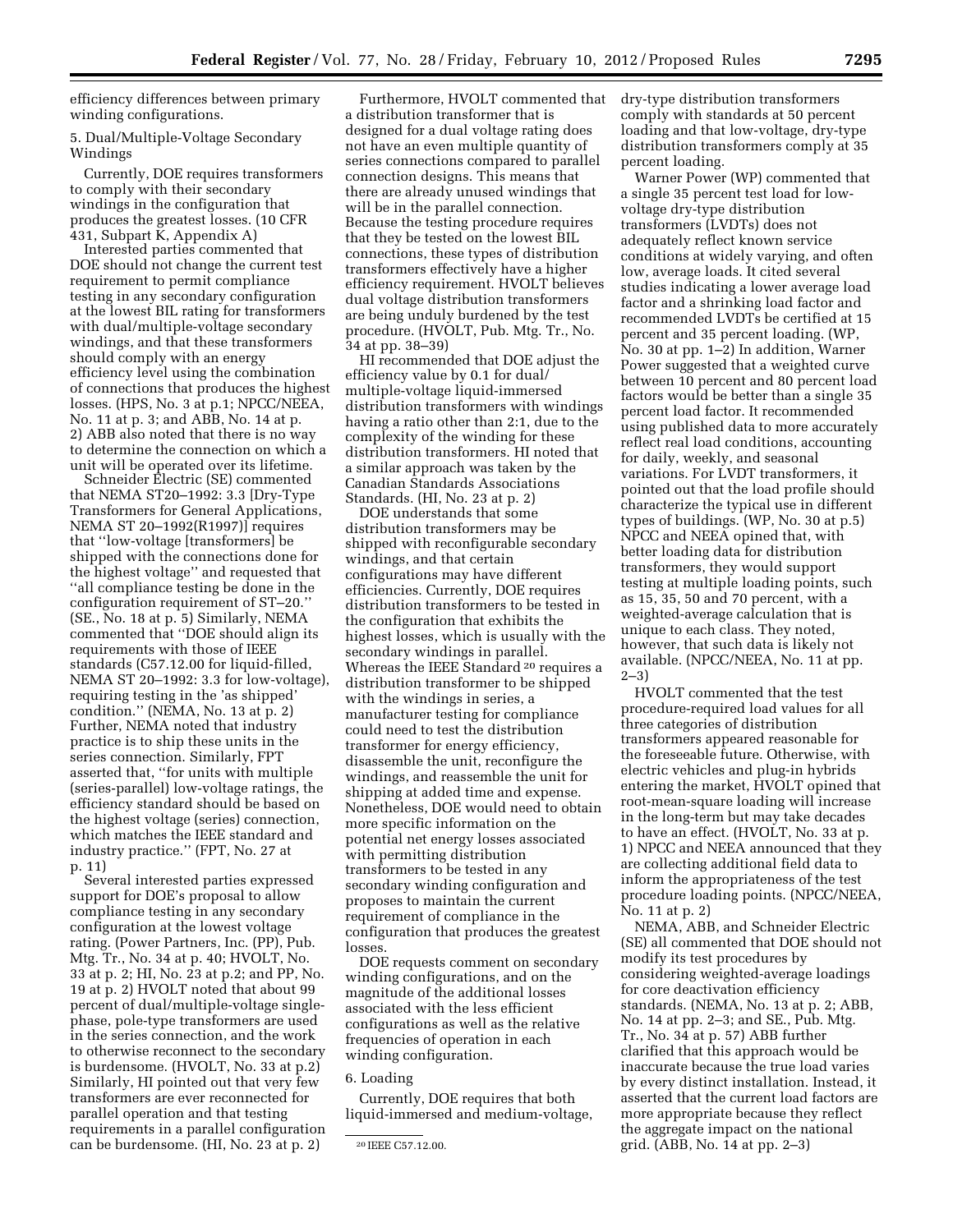NPCC and NEEA recommended that DOE attempt to gather data on actual core deactivation designs and control algorithms before it changes the test procedure. Additionally, NPCC and NEEA suggested that DOE gather data on the performance of distribution transformers under various load conditions. If this data is unavailable or inconclusive, they suggested that DOE not change the test procedure at this time but rather ensure that core deactivation technology is examined in the next rulemaking for distribution transformers. (NPCC/NEEA, No. 11 at p. 3)

Warner Power (WP) indicated its intent to submit data concerning modified test procedures which would better capture core deactivation technologies. (WP, Pub. Mtg. Tr., No. 34 at p. 42)

DOE is proposing to maintain the use of a single, discrete loading point for distribution transformers because the use of weighted-average loadings would represent a fairly significant change in the test procedure, possibly causing some units that meet energy conservation standards to no longer do so. In the future, DOE may consider modifying this approach. DOE welcomes relevant data in conjunction with comments on typical distribution transformer loading profiles.

#### *B. Technological Feasibility*

#### 1. General

There are distribution transformers available at all of the energy efficiency levels considered in today's notice of proposed rulemaking. Therefore, DOE believes all of the energy efficiency levels adopted by today's notice of proposed rulemaking are technologically feasible.

2. Maximum Technologically Feasible Levels

When DOE proposes to adopt, or decline to adopt, an amended or new standard for a type of covered product, section 325(o)(2) of EPCA, 42 U.S.C. 6295(o)(2), requires that DOE determine the maximum improvement in energy efficiency or maximum reduction in energy use that is technologically feasible. While developing the energy conservation standards for liquidimmersed and medium-voltage, drytype distribution transformers that were codified under 10 CFR 431.196, DOE determined the maximum technologically feasible (''max-tech'') energy efficiency level through its engineering analysis using the most efficient materials, such as core steels and winding materials, and applied

design parameters that drove distribution transformer software to create designs at the highest efficiencies achievable at the time. 71 FR 44362 (August 4, 2006) and 72 FR 58196 (October 12, 2007). DOE used these designs to establish max-tech levels for its LCC analysis and scaled them to other kVA ratings within a given design line, thereby establishing max-tech efficiencies for all the distribution transformer kVA ratings.

#### *C. Energy Savings*

# 1. Determination of Savings

Section 325(o)(2)(A) of EPCA, 42 U.S.C.  $6295(0)(2)(A)$ , requires that any new or amended standard must be chosen so as to achieve the maximum improvement in energy efficiency that is technologically feasible and economically justified. In determining whether economic justification exists, key factors include the total projected amount of energy savings likely to result directly from the standard and the savings in operating costs throughout the estimated average life of the covered equipment. To understand the national economic impact of potential efficiency regulations for distribution transformers, DOE conducted a national impact analysis (NIA) using a spreadsheet model to estimate future national energy savings (NES) from amended energy conservation standards.21 For each TSL, DOE forecasted energy savings beginning in 2016, the year that manufacturers would be required to comply with amended standards, and ending in 2045. DOE quantified the energy savings for each TSL as the difference in energy consumption between the ''standards case'' and the ''base case.'' The base case represents the forecast of energy consumption in the absence of amended mandatory efficiency standards, and takes into consideration market demand for more-efficient equipment.

The NIA spreadsheet model calculates the electricity savings in ''site energy'' expressed in kilowatt-hours (kWh). Site energy is the energy directly consumed by distribution transformer products at the locations where they are used. DOE reports national energy savings on an annual basis in terms of the aggregated source (primary) energy savings, which is the savings in the energy that is used to generate and transmit the site energy. (See TSD chapter 10.) To convert site energy to source energy, DOE derived annual conversion factors from the model used to prepare the Energy

Information Administration's (EIA) *Annual Energy Outlook 2011 (AEO2011).* 

#### 2. Significance of Savings

As noted above, 42 U.S.C. 6295(o)(3)(B) prevents DOE from adopting a standard for covered equipment if such a standard would not result in ''significant'' energy savings. While EPCA does not define the term ''significant,'' the U.S. Court of Appeals for the District of Columbia, in *Natural Resources Defense Council* v. *Herrington,* 768 F.2d 1355, 1373 (D.C. Cir. 1985), indicated that Congress intended ''significant'' energy savings in this context to be savings that were not ''genuinely trivial.'' The energy savings for all of the TSLs considered in this rulemaking are non-trivial and, therefore, DOE considers them ''significant'' within the meaning of EPCA section 325(o).

#### *D. Economic Justification*

#### 1. Specific Criteria

As noted previously, EPCA requires DOE to evaluate seven factors to determine whether a potential energy conservation standard is economically justified. (42 U.S.C. 6295(o)(2)(B)(i)) The following sections describe how DOE has addressed each of the seven factors in this rulemaking.

# a. Economic Impact on Manufacturers and Consumers

In determining the impacts of an amended standard on manufacturers, DOE first determines the quantitative impacts using an annual cash-flow approach. This includes both a shortterm assessment, based on the cost and capital requirements during the period between the issuance of a regulation and when entities must comply with the regulation, and a long-term assessment over a 30-year analysis period. The industry-wide impacts analyzed include INPV (which values the industry on the basis of expected future cash flows), cash flows by year, changes in revenue and income, and other measures of impact, as appropriate. Second, DOE analyzes and reports the impacts on different types of manufacturers, paying particular attention to impacts on small manufacturers. Third, DOE considers the impact of standards on domestic manufacturer employment and manufacturing capacity, as well as the potential for standards to result in plant closures and loss of capital investment. Finally, DOE takes into account cumulative impacts of different DOE regulations and other regulatory requirements on manufacturers.

<sup>21</sup>The NIA spreadsheet model is described in section IV.G of this notice.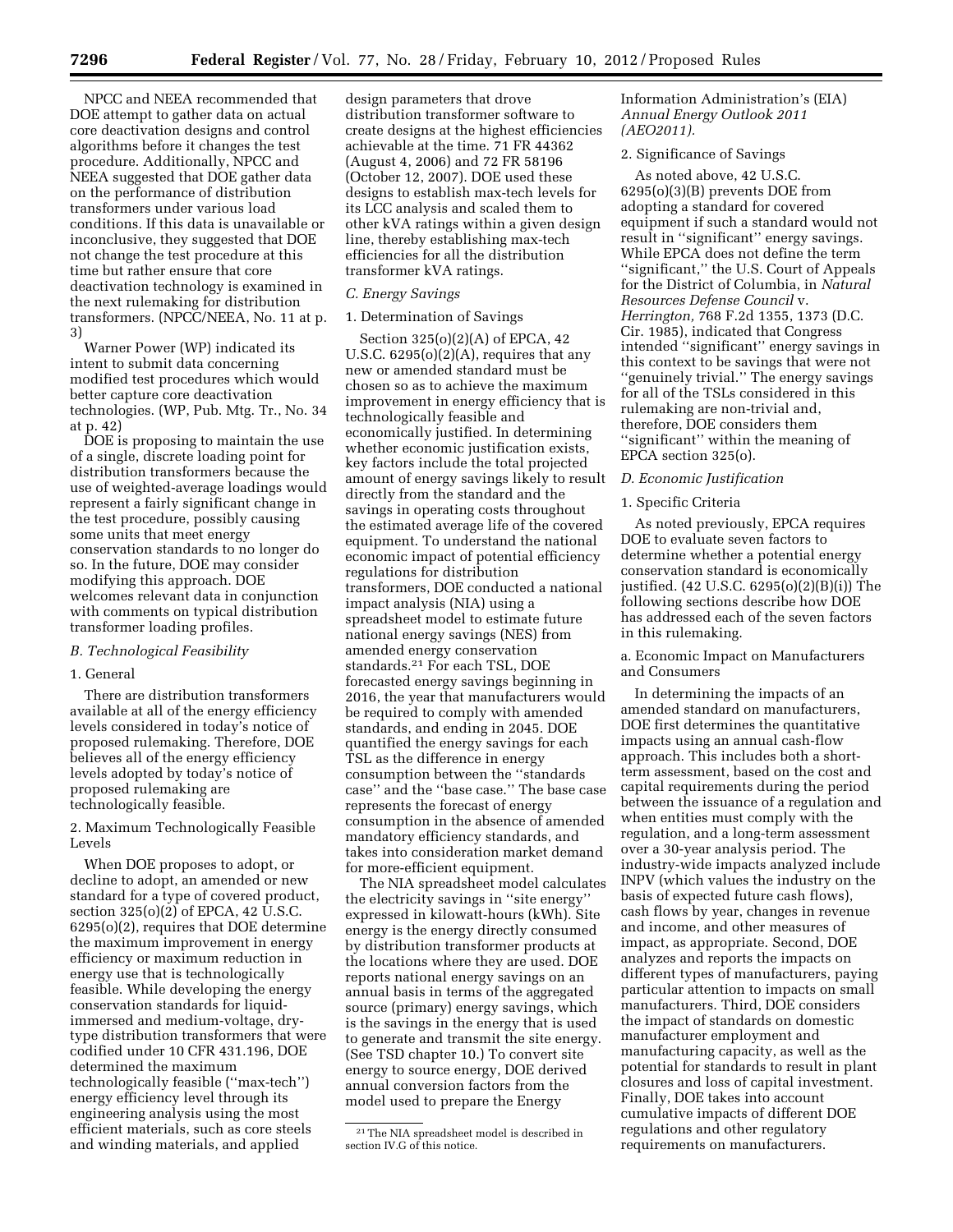For individual consumers, measures of economic impact include the changes in LCC and the PBP associated with new or amended standards. The LCC, which is separately specified in EPCA as one of the seven factors to be considered in determining the economic justification for a new or amended standard (42 U.S.C.  $6295(o)(2)(B)(i)(II))$ , is discussed in the following section. For consumers in the aggregate, DOE also calculates the national net present value of the economic impacts on consumers over the forecast period used in a particular rulemaking.

Federal Pacific suggested that DOE establish reference efficiencies by rating, as defined by NEMA Premium, for those users who want efficiencies higher than current minimum efficiencies. However, they did not want these reference efficiencies to become the new minimum efficiency mandates. (FPT, No. 27 at p. 2)

The National Rural Electric Cooperative Association (NRECA) recommended that DOE not raise the efficiency standards for the liquid-filled distribution transformers, since many rural utilities with low distribution transformer loads cannot economically justify the current energy efficiency level. (NRECA, No. 31 and 36 at p. 1)

DOE appreciates the comments and considers impacts to consumers, manufacturers, and utilities in TSD chapters 8, 12, and 14, respectively. DOE welcomes comment on these analyses and on any subset of consumers, manufacturers, or utilities that could be disproportionately affected.

#### b. Life-Cycle Costs

The LCC is the sum of the purchase price of a type of equipment (including its installation) and the operating expense (including energy and maintenance and repair expenditures) discounted over the lifetime of the product. The LCC savings for the considered energy efficiency levels are calculated relative to a base case that reflects likely trends in the absence of amended standards. The LCC analysis requires a variety of inputs, such as equipment prices, equipment energy consumption, energy prices, maintenance and repair costs, equipment lifetime, and consumer discount rates. DOE assumed in its analysis that consumers will purchase the considered equipment in 2016.

To account for uncertainty and variability in specific inputs, such as product lifetime and discount rate, DOE uses a distribution of values with probabilities attached to each value. A distinct advantage of this approach is

that DOE can identify the percentage of consumers estimated to receive LCC savings or experience an LCC increase, in addition to the average LCC savings associated with a particular standard level. In addition to identifying ranges of impacts, DOE evaluates the LCC impacts of potential standards on identifiable subgroups of consumers that may be disproportionately affected by a national standard.

#### c. Energy Savings

While significant conservation of energy is a separate statutory requirement for imposing an energy conservation standard, EPCA requires DOE, in determining the economic justification of a standard, to consider the total projected energy savings that are expected to result directly from the standard. (42 U.S.C. 6295(o)(2)(B)(i)(III)) DOE uses the NIA spreadsheet results in its consideration of total projected energy savings.

d. Lessening of Utility or Performance of Products

In establishing classes of products, and in evaluating design options and the impact of potential standard levels, DOE sought to develop standards for distribution transformers that would not lessen the utility or performance of these products. (42 U.S.C.  $6295(o)(2)(B)(i)(IV)$ ) None of the TSLs presented in today's NOPR would substantially reduce the utility or performance of the equipment under consideration in the rulemaking.

DOE requests comment on the possibility of reduced equipment performance or utility resulting from today's proposed standards, particularly the risk of reducing the ability to perform periodic maintenance and the risk of increasing vibration and acoustic noise.

# e. Impact of Any Lessening of Competition

EPCA directs DOE to consider any lessening of competition that is likely to result from standards. It also directs the Attorney General of the United States (Attorney General) to determine the impact, if any, of any lessening of competition likely to result from a proposed standard and to transmit such determination to the Secretary within 60 days of the publication of a proposed rule, together with an analysis of the nature and extent of the impact. (42 U.S.C.  $6295(o)(2)(B)(i)(V)$  and  $(B)(ii))$ DOE will transmit a copy of today's proposed rule to the Attorney General with a request that the Department of Justice (DOJ) provide its determination on this issue. DOE will address the

Attorney General's determination in the final rule.

f. Need for National Energy Conservation

Certain benefits of the proposed standards are likely to be reflected in improvements to the security and reliability of the Nation's energy system. Reductions in the demand for electricity may also result in reduced costs for maintaining the reliability of the Nation's electricity system. DOE conducts a utility impact analysis to estimate how standards may affect the Nation's needed power generation capacity. (See 42 U.S.C. 6295(o)(2)(B)(i)(VI))

Energy savings from the proposed standards are also likely to result in environmental benefits in the form of reduced emissions of air pollutants and greenhouse gases associated with energy production. DOE reports the environmental effects from the proposed standards, and from each TSL it considered, in the environmental assessment contained in chapter 15 in the NOPR TSD. DOE also reports estimates of the economic value of emissions reductions resulting from the considered TSLs.

#### g. Other Factors

EPCA allows the Secretary of Energy, in determining whether a standard is economically justified, to consider any other factors that the Secretary considers relevant. (42 U.S.C.  $6295(o)(2)(B)(i)(VII))$  In developing the proposals of this notice, DOE has also considered the matter of electrical steel availability. This factor is discussed further in section V.B.8.

#### 2. Rebuttable Presumption

As set forth in 42 U.S.C.  $6295(o)(2)(B)(iii)$ , EPCA creates a rebuttable presumption that an energy conservation standard is economically justified if the additional cost to the consumer of a product that meets the standard is less than three times the value of the first-year of energy savings resulting from the standard, as calculated under the applicable DOE test procedure. DOE's LCC and payback period (PBP) analyses generate values used to calculate the PBP for consumers of potential amended energy conservation standards. These analyses include, but are not limited to, the three-year PBP contemplated under the rebuttable presumption test. However, DOE routinely conducts an economic analysis that considers the full range of impacts to the consumer, manufacturer, Nation, and environment, as required under 42 U.S.C. 6295(o)(2)(B)(i). The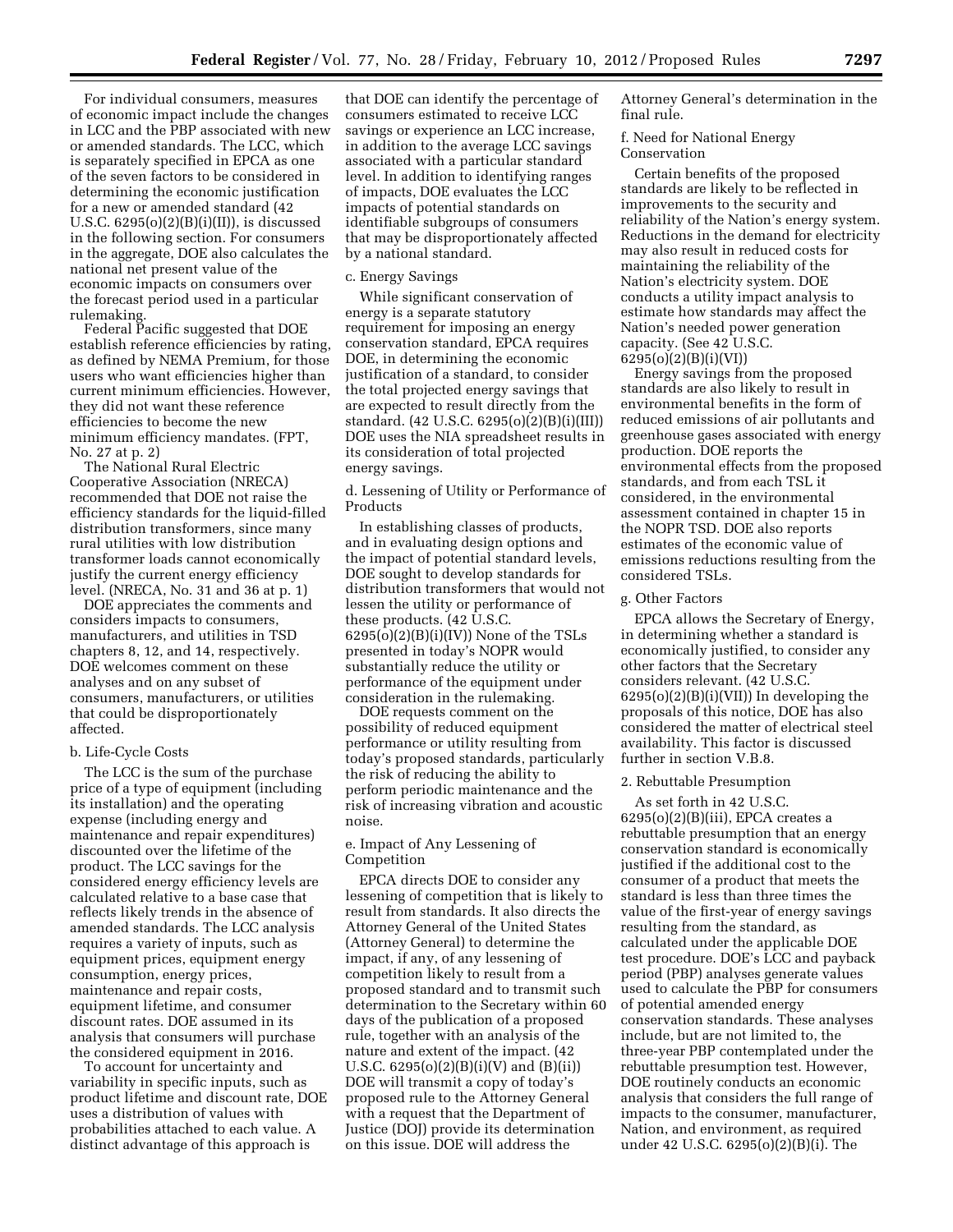results of this analysis serve as the basis for DOE to definitively evaluate the economic justification for a potential standard level (thereby supporting or rebutting the results of any preliminary determination of economic justification). The rebuttable presumption payback calculation is discussed in section V.B.1.c of this NOPR and chapter 8 of the NOPR TSD.

# **IV. Methodology and Discussion of Related Comments**

DOE used two spreadsheet tools to estimate the impact of today's proposed standards. The first spreadsheet calculates LCCs and PBPs of potential new energy conservation standards. The second provides shipments forecasts and calculates national energy savings and net present value impacts of potential new energy conservation standards. DOE also assessed manufacturer impacts, largely through use of the Government Regulatory Impact Model (GRIM). The two spreadsheets are available online at the rulemaking Web site: *[http://](http://www1.eere.energy.gov/buildings/appliance_standards/commercial/distribution_transformers.html) [www1.eere.energy.gov/buildings/](http://www1.eere.energy.gov/buildings/appliance_standards/commercial/distribution_transformers.html)  appliance*\_*[standards/commercial/](http://www1.eere.energy.gov/buildings/appliance_standards/commercial/distribution_transformers.html) distribution*\_*[transformers.html](http://www1.eere.energy.gov/buildings/appliance_standards/commercial/distribution_transformers.html)*.

Additionally, DOE estimated the impacts of energy conservation standards for distribution transformers on utilities and the environment. DOE used a version of EIA's National Energy Modeling System (NEMS) for the utility and environmental analyses. The NEMS model simulates the energy sector of the U.S. economy. EIA uses NEMS to prepare its *Annual Energy Outlook (AEO),* a widely known energy forecast for the United States. The version of NEMS used for appliance standards analysis is called NEMS-BT<sup>22</sup> and is based on the *AEO* version with minor modifications.23 The NEMS–BT offers a sophisticated picture of the effect of standards because it accounts for the interactions between the various energy supply and demand sectors and the economy as a whole.

*A. Market and Technology Assessment* 

For the market and technology assessment, DOE develops information

that provides an overall picture of the market for the products concerned, including the purpose of the products, the industry structure, and market characteristics. This activity includes both quantitative and qualitative assessments, based primarily on publicly available information. The subjects addressed in the market and technology assessment for this rulemaking include scope of coverage, definitions, equipment classes, types of products sold and offered for sale, and technology options that could improve the energy efficiency of the products under examination. Chapter 3 of the TSD contains additional discussion of the market and technology assessment.

#### 1. Scope of Coverage

This section addresses the scope of coverage for today's proposal, stating which products would be subject to amended standards. The numerous comments DOE received on the scope of today's proposal are also summarized and addressed in this section.

#### a. Definitions

Today's proposed standards rulemaking concerns distribution transformers, which include three categories: liquid-immersed, low-voltage dry-type (LVDT) and medium-voltage dry-type (MVDT). The definition of a distribution transformer was presented in EPACT 2005 and then further refined by DOE when it was codified into 10 CFR 431.192 by the April 27, 2006 final rule for distribution transformer test procedures (71 FR 24995) as follows:

*Distribution transformer* means a transformer that—

(1) Has an input voltage of 34.5 kV or less;

(2) Has an output voltage of 600 V or less;

(3) Is rated for operation at a frequency of 60 Hz; and

(4) Has a capacity of 10 kVA to 2500 kVA for liquid-immersed units and 15 kVA to 2500 kVA for dry-type units; but

(5) The term ''distribution

transformer'' does not include a transformer that is an—

(i) Autotransformer;

(ii) Drive (isolation) transformer;

- (iii) Grounding transformer;
- (iv) Machine-tool (control)

transformer;

(v) Non-ventilated transformer;

(vi) Rectifier transformer;

(vii) Regulating transformer;

(viii) Sealed transformer;

(ix) Special-impedance transformer;

(x) Testing transformer;

(xi) Transformer with tap range of 20 percent or more;

(xii) Uninterruptible power supply transformer; or

(xiii) Welding transformer. Additional detail on the definitions of each of these excluded transformers can found in TSD chapter 3.

DOE received multiple comments seeking clarification on various terms used in the definition of a distribution transformer. NEMA requested that DOE amend the definitions of two transformer types explicitly excluded from the distribution transformer definition, namely ''rectifier transformer'' and ''testing transformer.'' NEMA suggested that both definitions should require the nameplates of such transformers to identify the transformers as being for such uses only. (NEMA, No. 13 at p. 10) Furthermore, NEMA recommended that transformers used inside underground tunneling equipment should be added to the definition for underground mining distribution transformers because this equipment is specialized and requires a compact transformer. (NEMA, No. 13 at p. 10) FPT agreed with NEMA and recommended that DOE amend the definition of ''underground mining transformer'' with the following sentence: ''The term 'mining' may also be understood to mean underground tunneling or digging.'' FPT added that the term ''mining'' should be clarified to encompass any underground operation involving the removal of material underground, such as digging or tunneling, which have the same restrictions with the size of distribution transformers, but might not be considered to be mining applications. (FPT, No. 27 at pp. 10–11) Finally, PP commented that DOE should clarify the definitions of input and output voltage to reflect the three-phase system voltages and not the line to ground voltage, which is typically the input voltage for single-phase transformers. (PP, No. 1 at p. 1)

DOE agrees that these additions to the definitions of ''rectifier transformer'' and ''testing transformer'' are helpful in aiding the consumer to distinguish rectifier and testing transformers and therefore proposes to amend its definitions correspondingly. Additionally, DOE believes that transformers used for the removal of material underground are subject to similar space constraints as traditional mining transformers and therefore their ability to meet higher efficiency standards are similarly restricted. However, DOE wishes to learn more about the nature of those applications in order to define the units precisely. Consequently, DOE proposes to maintain the current definition of ''mining transformer'' unless it is able to determine that the expansion, as

<sup>22</sup>BT stands for DOE's Building Technologies Program.

<sup>23</sup>The EIA allows the use of the name ''NEMS'' to describe only an AEO version of the model without any modification to code or data. Because the present analysis entails some minor code modifications and runs the model under various policy scenarios that deviate from AEO assumptions, the name ''NEMS–BT'' refers to the model as used here. For more information on NEMS, refer to The National Energy Modeling System: An Overview, DOE/EIA–0581 (98) (Feb.1998), available at: *[http://tonto.eia.doe.gov/](http://tonto.eia.doe.gov/FTPROOT/forecasting/058198.pdf) [FTPROOT/forecasting/058198.pdf.](http://tonto.eia.doe.gov/FTPROOT/forecasting/058198.pdf)*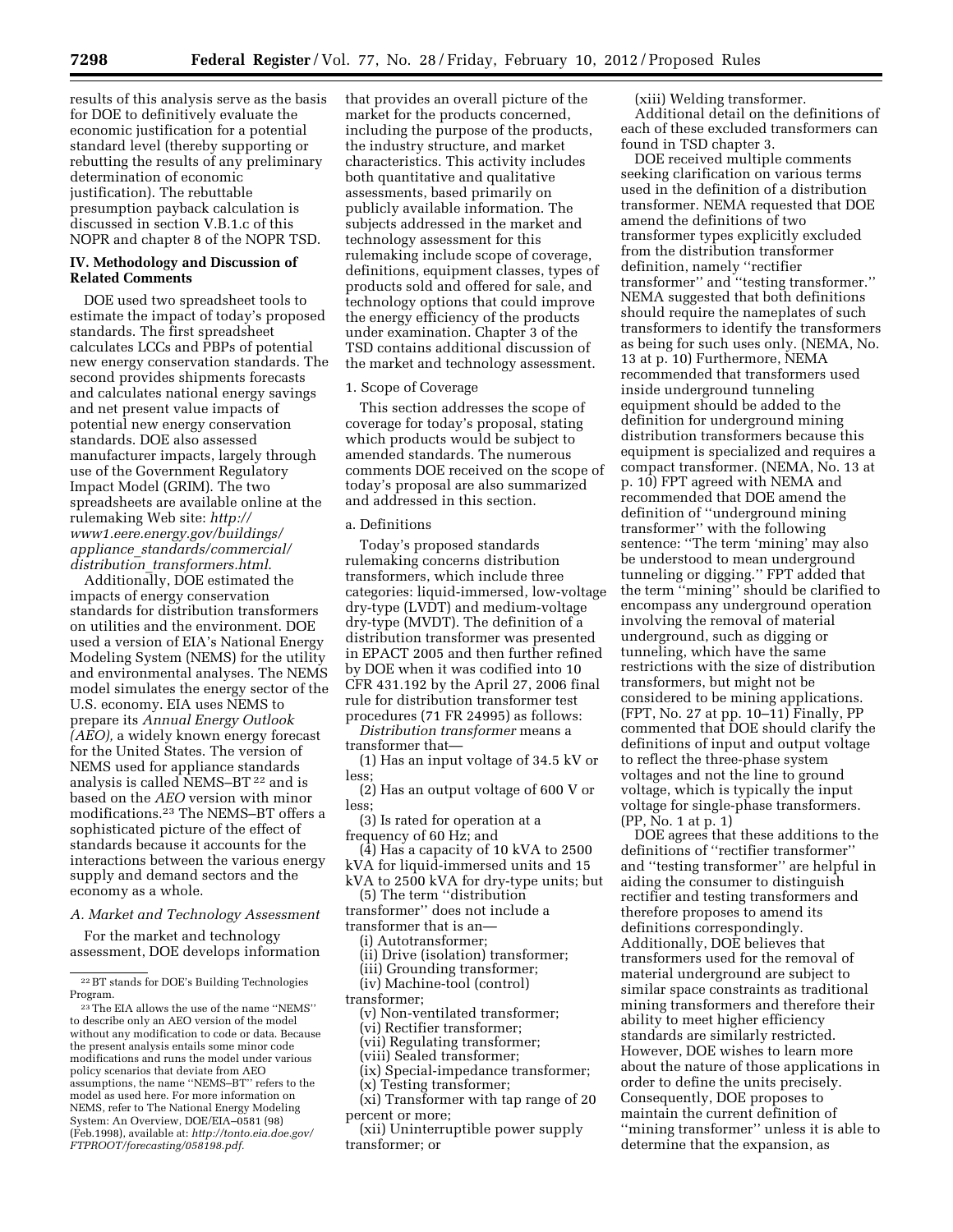suggested by NEMA and FPT, is warranted and able to be implemented with sufficient specificity. DOE requests comment on that proposal and any information useful in understanding how transformers used in certain underground applications differ and could be defined precisely. Finally, DOE also wishes to remove any ambiguity in the terms ''input voltage'' and ''output voltage'' and requests comment on where that ambiguity lies.

Multiple interested parties submitted comments regarding the kVA ratings that are currently included in the scope of coverage. PP commented that DOE should consider removing single-phase liquid-immersed distribution transformers rated above 250 kVA with a low-voltage rating of 600V from the scope of the regulation. They contended that these transformers constitute a very low volume of shipments (481 units in 2009) and MVA capacity shipped (201 MVA in 2009) and therefore the overall national energy savings would not be significant. (PP, No. 19 at pp. 1–3; Pub. Mtg. Tr., No. 34 at p. 34) PP added that the impact of increased weight and dimensions is greater in these sizes where maximum tank size and weight constraints are critical. Moreover, PP proposed that DOE should consider 500 kVA the upper limit of kVA ratings covered and shift the lower limit from 10 to 5 kVA. (PP, Pub. Mtg. Tr., No. 34 at pp. 46, 73–74; PP, No. 19 at pp. 1– 2) Similarly, NPCC and NEEA urged DOE to decide whether to include single-phase liquid-immersed distribution transformers down to 5 kVA in the scope of coverage. (NPCC/ NEEA, No. 11 at p. 9)

BBF and Associates suggested that DOE investigate increasing the scope of the rulemaking to include transformers from 2500 kVA to 20 MVA. (BBF, Pub. Mtg. Tr., No. 34 at p. 279) CDA recommended that DOE include transformers up to 30,000 kVA (30 MVA) in its scope, including sub-station transformers. It noted that these units are within the distribution system, and are substantial in unit shipment volumes. (CDA, No. 17 at pp. 1–2, 4)

DOE understands that larger (250–833 kVA) single-phase, liquid-immersed units are currently covered and is not proposing to exclude them from consideration for this rulemaking. Because these ratings were covered by the previous rulemaking for distribution transformers, DOE is statutorily prohibited from backsliding and excluding such products from regulation at this time. (See 42 U.S.C. 6295(o)(1)6316(a)) However, DOE notes that it is accounting for the added lifecycle costs of larger and heavier

transformers and discusses its methodology for this in chapter 6 of the TSD. Additionally, DOE determined during the previous standards rulemaking that 5 kVA transformers were below the kVA limit ''commonly understood to be distribution transformers.'' 69 FR 45381. DOE proposes to maintain that stance for this rulemaking as these units are generally too small to be employed in power distribution and collectively consume extremely little power. Similarly, units larger than 2.5 MVA (DOE's current upper limit) are usually considered substation transformers, which DOE is not proposing to cover. DOE invites comment on its proposal to maintain the current scope of coverage.

Interested parties also solicited clarification from DOE on transformers that are used in a variety of applications. FPT requested that DOE clarify whether existing efficiency standards apply to transformers used in aircraft, trains/locomotives, offshore drilling platforms, mobile substations, ships, and other similar applications. (FPT, No. 27 at p. 2) Furthermore, FPT recommended that DOE investigate whether transformers being used in wind farms or solar energy applications should be exempted since these designs should be optimized at higher loading levels than the test procedure loading points of 35 percent (low-voltage drytype) and 50 percent (liquid-immersed and medium-voltage dry-type). (FPT, No. 27 at p. 2) Lastly, CDA commented that DOE should expand the scope of the rulemaking to include step-up transformers of kVA sizes that are currently included in the scope, such as transformers used in wind farms. (CDA, No. 17 at pp. 2–3)

EPACT 2005 defined the term ''distribution transformer,'' 42 U.S.C. 6291(35)(B)(ii), to mean a transformer that (i) has an input voltage of 34.5 kilovolts or less; (ii) has an output voltage of 600 volts or less; and (iii) is rated for operation at a frequency of 60 Hertz. The definition goes on to generally exclude certain specializedapplication distribution transformers. At this time, DOE is not proposing to cover distribution transformers used in mobile applications because they do not represent traditional power distribution. For example, aircraft and marine transformers frequently operate at 400 Hz, and mobile substation transformers often fall outside the currently defined voltage and kVA ranges. Furthermore, transformers used in mobile applications could be unduly impacted by any increases in size and weight required to reach higher efficiencies. DOE requests comment on the topic of

transformers used in mobile applications and any data helpful in considering whether standards are warranted. DOE also requests comment on the likelihood of this exclusion serving as a loophole in the face of increasing standards.

DOE does not propose to exclude transformers used in renewable energy applications simply because of the potential difference in loading that they may experience. DOE currently understands that the users who buy transformers for those applications tend to value losses highly and that such transformers would have little trouble meeting standards. Furthermore, DOE notes that its choices for the test procedure loading points do not imply that it intends to exclusively cover transformers with precisely those loading values. Rather, DOE accounts for consumers purchasing transformers optimized for loading values other than the test procedure value in its LCC analysis.

DOE proposes to continue to not set standards for step-up transformers, because they are not ordinarily considered to be performing a power distribution function. However, DOE is aware that step-up transformers may be able to be used in place of step-down transformers and may represent a potential loophole as standards increase. DOE requests comment on its proposal to continue not to set standards for step-up transformers.

Finally, DOE received an inquiry with regards to how it plans to deal with core deactivation technology. Specifically, Schneider Electric wanted to know if DOE would change the definition of transformers to include banks of transformers. (SE., Pub. Mtg. Tr., No. 34 at p. 57) Core-deactivation technology employs a system of smaller transformers to replace a single, larger transformer. For example, using this technology, three transformers sized at 25 kVA and operated in parallel could replace a single 75 kVA transformer. The smaller transformers that compose the system can then be activated and deactivated using core deactivation technology based on the loading demand. At present, DOE is not proposing to set efficiency standards for banks of transformers, but notes that each constituent transformer would be subject to an efficiency standard if, on its own, it meets the definition of a distribution transformer.

# b. Underground Mining Transformer Coverage

In the October 12, 2007, final rule on energy conservation standards for distributions transformers, DOE codified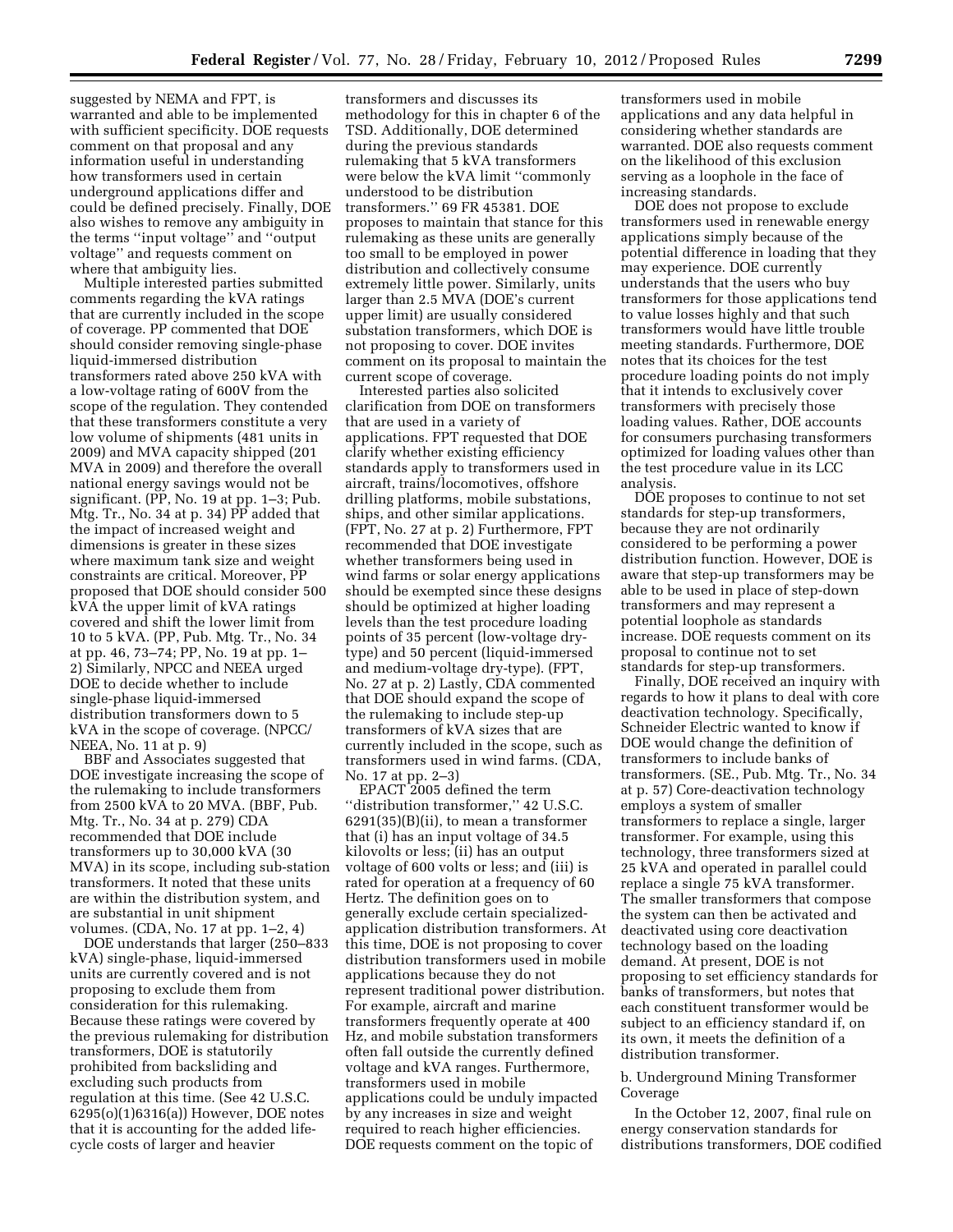into 10 CFR 431.192 the definition of an ''underground mining distribution transformer'' as follows:

*Underground mining distribution transformer* means a medium-voltage dry-type distribution transformer that is built only for installation in an underground mine or inside equipment for use in an underground mine, and that has a nameplate which identifies the transformer as being for this use only. 72 FR 58239.

In that same final rule, DOE also clarified that although it believed these transformers were within its scope of coverage, it was not establishing any energy conservation standards for underground mining transformers. At the time, DOE recognized that these transformers were subject to unique and extreme dimensional constraints which impact their efficiency and performance capabilities. Therefore, DOE established a separate equipment class for mining transformers and stated that it may consider energy conservation standards for such transformers at a later date. Although DOE did not establish energy conservation standards for such transformers, it also did not add underground mining transformers to the list of excluded transformers in the definition of a distribution transformer. DOE retained that it had the authority to cover such equipment if, during a later analysis, it found technologically feasible and economically justified energy conservation standard levels. 72 FR 58197.

In response to the March 2, 2011 preliminary analysis, NEMA recommended that underground mining distribution transformers, including transformers used inside underground tunneling equipment, should be included on the exemption list to clarify that the standards shall not apply to them. (NEMA, No. 13 at p. 10) NPCC and NEEA commented that DOE should remove any confusion about the coverage of underground mining transformers either by setting standards for these units or adding them to the list of excluded transformers. (NPCC/NEEA, No. 11 at p. 9)

FPT urged DOE to exclude mining transformers from minimum efficiency levels because it would result in undue economic hardship for the mining industry and unrealistic design constraints on mining equipment that use such transformers. FPT pointed out that mining transformers make up a small portion of the market and that the total amount of energy they consume is very small compared to the national energy consumption rate. FPT also noted that a mining transformer is more specialized in its design and application than many of the transformers excluded from the definition of distribution transformers under 10 CFR 431.192. (FPT, No. 27 at pp. 8–10)

In view of the above, DOE understands that underground mining transformers are subject to a number of constraints that are not usually concerns for transformers used in general power distribution. Because space is critical in mines, an underground mining transformer may be at a considerable disadvantage in meeting an efficiency standard. Underground mining transformers are further disadvantaged by the fact that they must supply power at several output voltages simultaneously. For this rulemaking, DOE again proposes not to set standards for underground mining transformers, but recognizes the possibility of a loophole. Therefore, DOE continues to leave underground mining transformers off of the list of exempt distribution transformers and reserve a separate equipment class for mining transformers. DOE may set standards in the future if it believes that underground mining transformers are being purchased as a way to circumvent energy conservation standards.

c. Low-Voltage Dry-Type Distribution Transformers

10 CFR 431.192 defines the term ''low-voltage dry-type distribution transformer'' to be a distribution transformer that:

(1) Has an input voltage of 600 volts or less;

(2) Is air-cooled; and

(3) Does not use oil as a coolant. Because EPACT 2005 prescribed standards for LVDTs, which DOE incorporated into its regulations at 70 FR 60407 (October 18, 2005) (codified at 10 CFR 431.196(a)), LVDTs were not included in the 2007 standards rulemaking. As a result, the settlement agreement following the publication of the 2007 final rule does not impact LVDT standards.

Two interested parties, EEI and SE., requested clarification on whether LVDT distribution transformers would be included in this rulemaking. (EEI, Public Mtg. Tr., No. 34 at p. 56, 27; SE., No. 7 at p. 1) In particular, SE questioned whether Congress would be involved in amending standards for LVDTs. (SE., No. 7 at p. 1) Further, SE expressed concern that there does not appear to be a timeline for the LVDT distribution transformer rulemaking and that one is needed in order to plan potential capital expenditures for any new efficiency levels. (SE., Pub. Mtg. Tr., No. 34 at p. 19)

SE requested that DOE analyze LVDTs in a separate rulemaking from liquidimmersed distribution transformers and MVDTs. It noted that the law defines them separately and that LVDT distribution transformers are used in applications that are different from those of MVDT distribution transformers. SE further noted that LVDT distribution transformers may warrant an expanded scope of coverage and encouraged DOE to reassess the range of kVAs covered, product definitions, exemptions, and loading points. (SE., No. 18 at p. 1) FPT suggested that DOE evaluate LVDT distribution transformers at a later date because this product category is not part of the court order. (FPT, No. 27 at p. 1) Rather, FPT believed that DOE should establish non-mandatory efficiencies for LVDT distribution transformers so that consumers who wish to purchase higher efficiency units can have a point of reference. (FPT, No. 27 at pp. 1–2)

CDA observed that the current efficiency levels for LVDT distribution transformers are at NEMA TP–1 levels and that the 2010 MVDT and liquidimmersed distribution transformer efficiency levels were set at approximately TSL 4. 72 FR 58239–40 (CDA, No. 17 at p. 3). CDA believed that it is appropriate for DOE to evaluate and adjust the minimum efficiency standards for LVDT distribution transformers, wherever cost-effective, to levels that are comparable to the 2010 levels for other [MVDT and liquidimmersed] distribution transformers. (CDA, No. 17 at p. 3) Earthjustice commented that DOE must revisit standards for LVDT distribution transformers as part of EPCA's requirement that standards be reevaluated not later than six years after issuance. Earthjustice noted that, on October 18, 2005, DOE codified the efficiency standards for LVDT distribution transformers that were set forth in EPACT 2005 (70 FR 60407) and that DOE must now publish, by October 18, 2011, either a new proposed standard or a determination that amended standards are not warranted. (Earthjustice, No. 20 at pp. 1–2) In joint comments, the Appliance Standards Awareness Project (ASAP), American Council for an Energy Efficient Economy (ACEEE), and Natural Resources Defense Council (NRDC) agreed with Earthjustice that DOE is obligated under EPCA to review the efficiency standards for liquidimmersed and MVDT distribution transformers and amend the efficiency standards for LVDT distribution transformers if justified. (ASAP/ACEEE/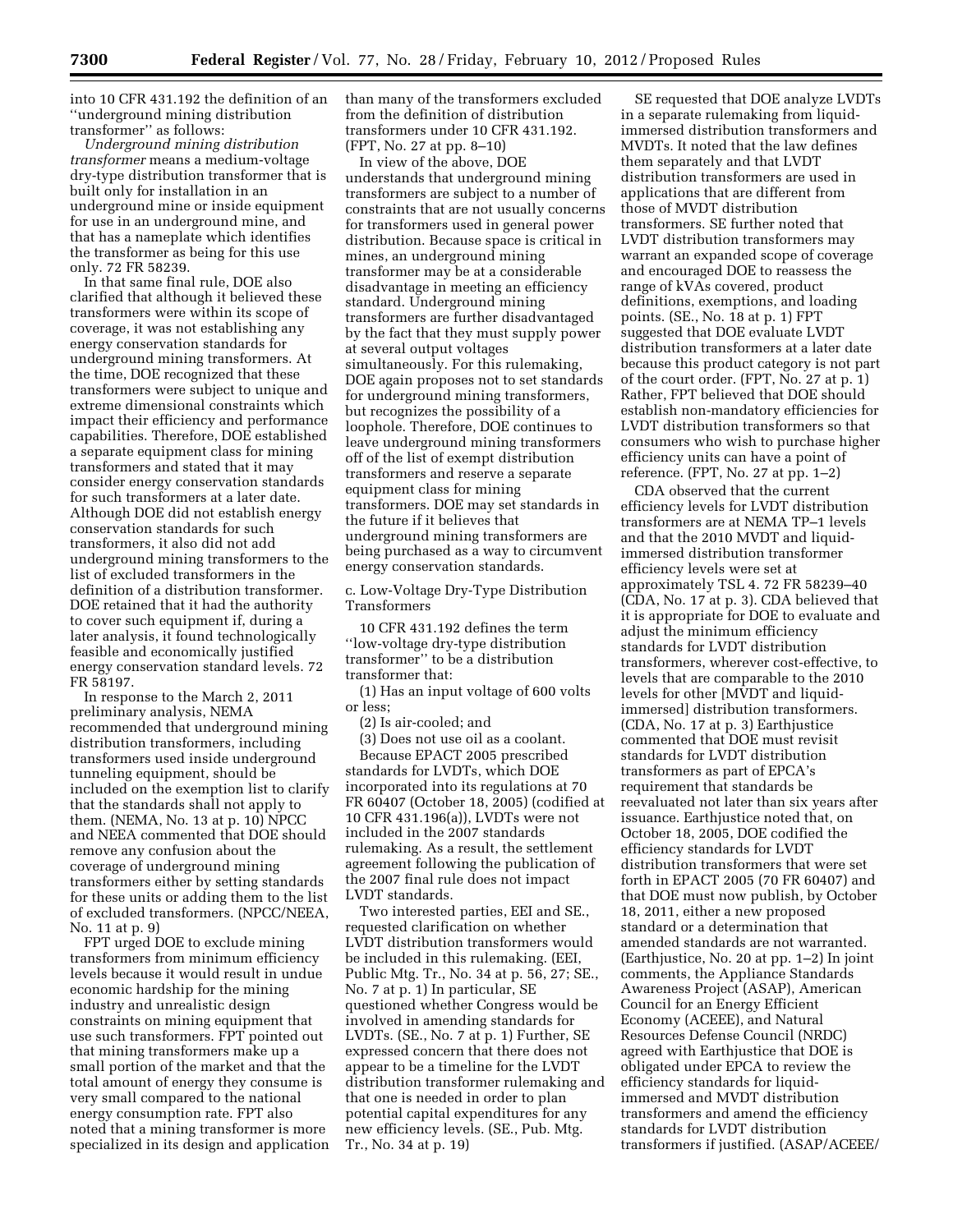NRDC, No. 28 at p. 5) HVOLT also believed that DOE should consider LVDT distribution transformers at this time. (HVOLT, No. 33 at p. 2) EEI believed that LVDT distribution transformers could be included in the rulemaking, since they are covered products under the statute and are now under a DOE regulatory purview. (EEI, Pub. Mtg. Tr., No. 34 at pp. 21, 27)

Without regard to whether DOE may have a statutory obligation to review standards for LVDTs, DOE has analyzed all three transformer types and is proposing standards for each in this rulemaking.

Schneider Electric suggested expanding coverage to include sealed units within the range of Design Lines 6 and 7: single-phase 15 and 25 kVA and three-phase 15 kVA distribution transformers. Further, it suggested that an additional three-phase 15 kVA design line, which would include SCOTT–T and OPEN DELTA designs, be created to meet the definition of sealed transformers. (SE., No. 7 at p. 2) DOE is not making this change because the EPACT 2005 definition of a distribution transformer and the definition currently codified at 10 CFR 431.192 both explicitly prohibit the inclusion of such transformers.

d. Negotiating Committee Discussion of Scope

Negotiation participants noted that both network/vault transformers and ''data center'' transformers may experience disproportionate difficulty in achieving higher efficiencies due to certain features that may affect consumer utility. (ABB, Pub. Mtg. Tr., No. 89 at p. 245) The definitions below had been proposed at various points by committee members and DOE seeks comment on both whether it would be appropriate to establish separate equipment classes for any of the following types and, if so, on how such classes might be defined such that it was not financially advantageous for consumers to purchase transformers in either class for general use.

i. A ''network transformer'' is one—

(i) Designed for use in a vault,

(ii) Designed for occasional

submerged operation in water,

(iii) Designed to feed a system of variable capacity system of interconnected secondaries, and

(iv) Built per the requirements of IEEE C57.12.40-(year)

ii. A ''vault-type'' transformer is one— (i) Designed for use in a vault,

(ii) Designed for occasional

submerged operation in water, and (iii) Built per the requirements of IEEE C57.12.23-(year) or IEEE C57.12.24- (year), respectively.

iii. Data center transformer means a three-phase low-voltage dry-type distribution transformer that—

(i) Is designed for use in a data center distribution system and has a nameplate identifying the transformer as being for this use only;

(ii) Has a maximum peak energization current (or in-rush current) less than or equal to four times its rated full load current multiplied by the square root of 2, as measured under the following conditions—

(iii) During energization of the transformer without external devices attached to the transformer that can reduce inrush current;

(iv) The transformer shall be energized at zero  $+/-$  3 degrees voltage crossing of A phase. Five consecutive energization tests shall be performed with peak inrush current magnitudes of all phases recorded in every test. The maximum peak inrush current recorded in any test shall be used;

(v) The previously energized and then de-energized transformer shall be energized from a source having available short circuit current not less than 20 times the rated full load current of the winding connected to the source; and

(vi) The source voltage shall not be less than 5 percent of the rated voltage of the winding energized; and

(vii) Is manufactured with at least two of the following other attributes:

1. Listed by NRTL for a K-factor rating, as defined in UL standard 1561: 2011 Fourth Edition, greater than K–4;

2. Temperature rise less than 130°C with class 220 insulation or temperature rise less than 110°C with class 200 insulation;

3. A secondary winding arrangement that is not delta or wye (star);

4. Copper primary and secondary windings;

5. An electrostatic shield; or

6. Multiple outputs at the same voltage a minimum of 15° apart, which when summed together equal the transformer's input kVA capacity.

2. Equipment Classes

DOE divides covered equipment into classes by: (a) the type of energy used; (b) the capacity; or (c) any performancerelated features that affect consumer utility or efficiency. (42 U.S.C. 6295(q)) Different energy conservation standards may apply to different equipment classes (ECs). For the preliminary analysis and for today's NOPR, DOE analyzed the same ten ECs as were used in the previous distribution transformers energy conservation standards rulemaking.24 These ten equipment classes divided up the population of distribution transformers by:

(a) Type of transformer insulation liquid-immersed or dry-type,

(b) Number of phases—single or three,

(c) Voltage class—low or medium (for dry-type units only), and

(d) Basic impulse insulation level (for medium-voltage, dry-type units only).

On August 8, 2005, the President signed into law EPACT 2005, which contained a provision establishing energy conservation standards for two of DOE's equipment classes—EC3 (lowvoltage, single-phase, dry-type) and EC4 (low-voltage, three-phase, dry-type). With standards thereby established for low-voltage, dry-type distribution transformers, DOE no longer considered these two equipment classes for standards during the previous rulemaking. Since the current rulemaking is considering new standards for distribution transformers, DOE has preliminarily decided to also revisit low-voltage, dry-type distribution transformers to determine if higher efficiency standards are justified. Table IV.1 presents the ten equipment classes within the scope of this rulemaking analysis and provides the kVA range associated with each.

TABLE IV.1—DISTRIBUTION TRANSFORMER EQUIPMENT CLASSES

| EC#         | Insulation | Voltage                   | Phase | <b>BIL Rating</b> | kVA Range                                              |
|-------------|------------|---------------------------|-------|-------------------|--------------------------------------------------------|
| $2$ , , , , |            | Liquid-Immersed    Medium |       |                   | 10-833 kVA<br>15-2500 kVA<br>15-333 kVA<br>15-1000 kVA |

<sup>24</sup>See chapter 5 of the TSD for further discussion of equipment classes.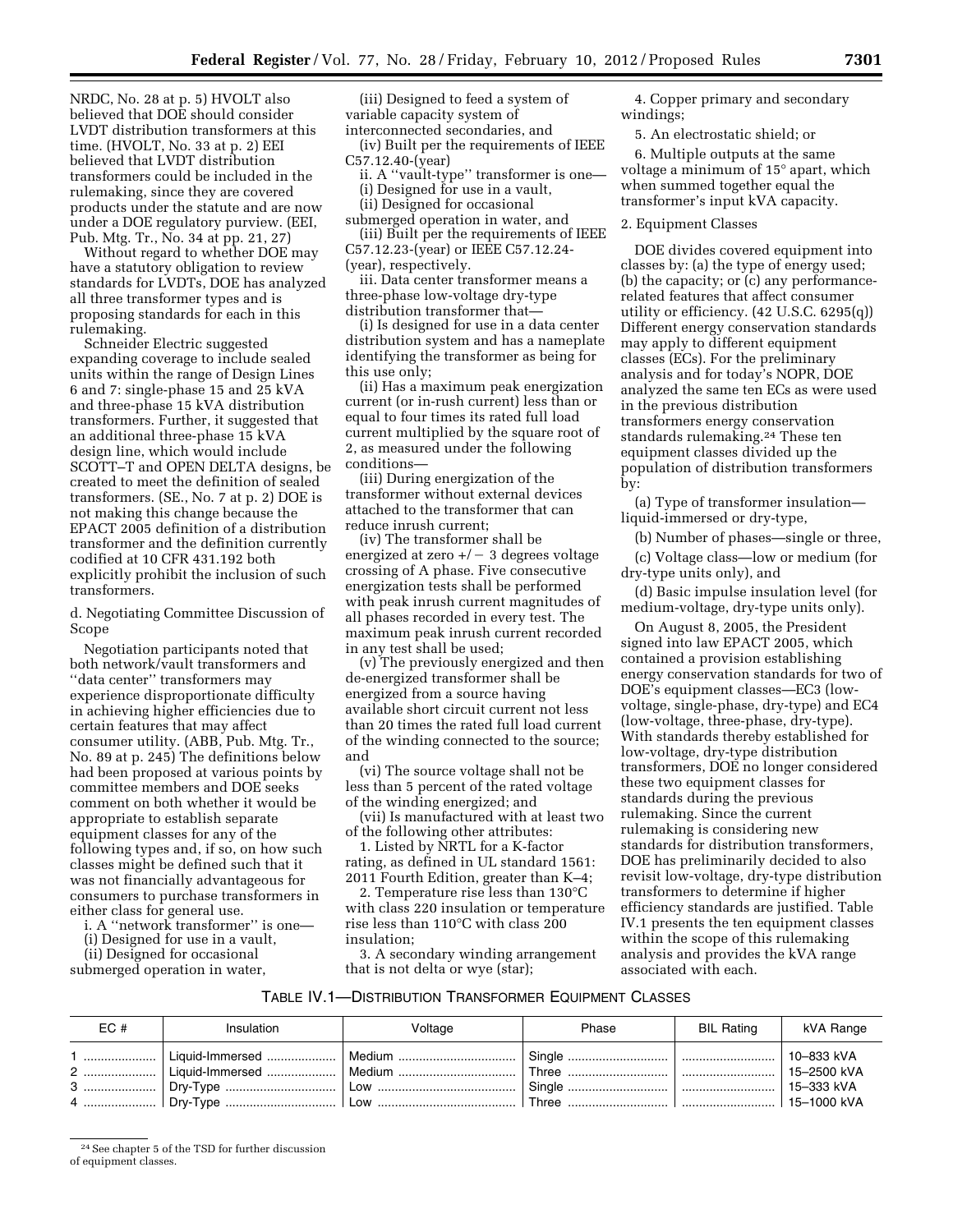| EC# | Insulation                                                                                                                                                                                                 | Voltage | Phase | BIL Rating | kVA Range                                                                              |
|-----|------------------------------------------------------------------------------------------------------------------------------------------------------------------------------------------------------------|---------|-------|------------|----------------------------------------------------------------------------------------|
|     | 5    Dry-Type    Medium    Single    20–45kV BIL<br>7    Dry-Type    Medium    Single    46–95kV BIL<br>8    Dry-Type    Medium    Three    46–95kV BIL<br>9    Dry-Type    Medium    Single    ≥ 96kV BIL |         |       |            | 15-833 kVA<br>15-2500 kVA<br>15-833 kVA<br>15-2500 kVA<br>  75–833 kVA<br>225-2500 kVA |

TABLE IV.1—DISTRIBUTION TRANSFORMER EQUIPMENT CLASSES—Continued

ABB commented that the currently defined equipment classes do not cover the product scope as defined in 10 CFR part 431.192, which defines mediumvoltage as between 601 V and 34.5 kV. Therefore, it recommended changing the equipment classes analyzed, or at least revising the definition in the CFR. (ABB, No. 14 at p. 9)

DOE is uncertain of how its current equipment classes are inconsistent with its published definition of ''mediumvoltage dry-type'' and requests further comment on the issue.

# a. Less-Flammable Liquid-Immersed Transformers

In the August 2006 standards NOPR, DOE solicited comments about how it should treat distribution transformers filled with an insulating fluid of higher flash point than that of traditional mineral oil. 71 FR 44369 (August 4, 2006). Known as ''less-flammable, liquid-immersed'' (LFLI) transformers, these units are marketed to some applications where a fire would be especially costly and traditionally served by the dry-type market, such as indoor applications.

During preliminary interviews with manufacturers, DOE was informed that LFLI transformers might offer the same utility as dry-type transformers since they were unlikely to catch fire. Manufacturers also stated that LFLI transformers could have a minor efficiency disadvantage relative to traditional liquid-immersed transformers because their more viscous insulating fluid requires more internal ducting to properly circulate.

In the October 2007 final rule, DOE determined that LFLI transformers should be considered in the same equipment class as traditional liquidimmersed transformers. DOE concluded that the design of a transformer (*i.e.,*  dry-type or liquid-immersed) was a performance-related feature that affects the energy efficiency of the equipment and, therefore, dry-type and liquidimmersed should be analyzed separately. Furthermore, DOE found that LFLI transformers could meet the same efficiency levels as traditional liquid-immersed units. As a result, DOE did not separately analyze LFLI transformers, but relied on the analysis for the mineral oil liquid-immersed transformers. 72 FR 58202 (October 12, 2007).

For the preliminary analysis, DOE revisited the issue in light of additional research on LFLI transformers and conversations with manufacturers and industry experts. DOE first considered whether LFLI transformers offered the same utility as dry-type equipment, and came to the same conclusion as in the last rulemaking. While LFLI transformers can be used in some applications that historically use drytype units, there are applications that cannot tolerate a leak or fire. In these applications, customers assign higher utility to a dry-type transformer. Since LFLI transformers can achieve higher efficiencies than comparable dry-type units, combining LFLIs and dry-types into one equipment class may result in standard levels that dry-type units are unable to meet. Therefore, DOE decided not to analyze LFLI transformers in the same equipment classes as dry-type distribution transformers.

Similarly, DOE revisited the issue of whether or not LFLI transformers should be analyzed separately from traditional liquid-immersed units. DOE concluded, once again, that LFLI transformers could achieve any efficiency level that mineral oil units could achieve. Although their insulating fluids are slightly more viscous, this disadvantage has little efficiency impact, and diminishes as efficiency increases and heat dissipation requirements decline. Furthermore, at least one manufacturer suggested that LFLI transformers might be capable of higher efficiencies than mineral oil units because their higher temperature tolerance may allow the unit to be downsized and run hotter than mineral oil units. Additionally, HVOLT agreed with DOE that high temperature liquidfilled transformer insulation systems have a similar space factor to mineral oil systems and should thus have similar losses. (HVOLT, No. 33 at p. 2) For these reasons, DOE believes that LFLI transformers would not be disproportionately affected by standards

set in the liquid-immersed equipment classes. Therefore, DOE did not consider LFLI in a separate equipment class for the NOPR analysis.

b. Pole- and Pad-Mounted Liquid-Immersed Distribution Transformers

During negotiations, several parties raised the question of whether polemounted, pad-mounted, and possibly other types of liquid-immersed transformers should be considered in separate equipment classes. (ABB, Pub. Mtg. Tr., No. 89 at p. 230) DOE acknowledges that as standards rise, transformer types which previously had similar incremental costs may start to diverge and requests comment on whether and why separate equipment classes are warranted for pole-mounted, pad-mounted, and other types of liquidimmersed distribution transformers.

# c. BIL Ratings in Liquid-Immersed Distribution Transformers

During negotiations, several parties raised the question of whether liquidimmersed distribution transformers should have standards set according to BIL rating, as do medium-voltage, drytype distribution transformers. (ABB, Pub. Mtg. Tr., No. 89 at p. 218) DOE acknowledges that as standards rise, BIL ratings which previously had similar incremental costs may start to diverge and requests comment on whether and why separate equipment classes are warranted for liquid-immersed transformers of different BIL ratings. DOE requests particular comment on how many BIL bins are appropriate to cover the range and where the specific boundaries of those bins should lie.

#### 3. Technology Options

The technology assessment provides information about existing technology options to construct more energyefficient distribution transformers. There are two main types of losses in transformers: no-load (core) losses and load (winding) losses. Measures taken to reduce one type of loss typically increase the other type of losses. Some examples of technology options to improve efficiency include: (1) Highergrade electrical core steels, (2) different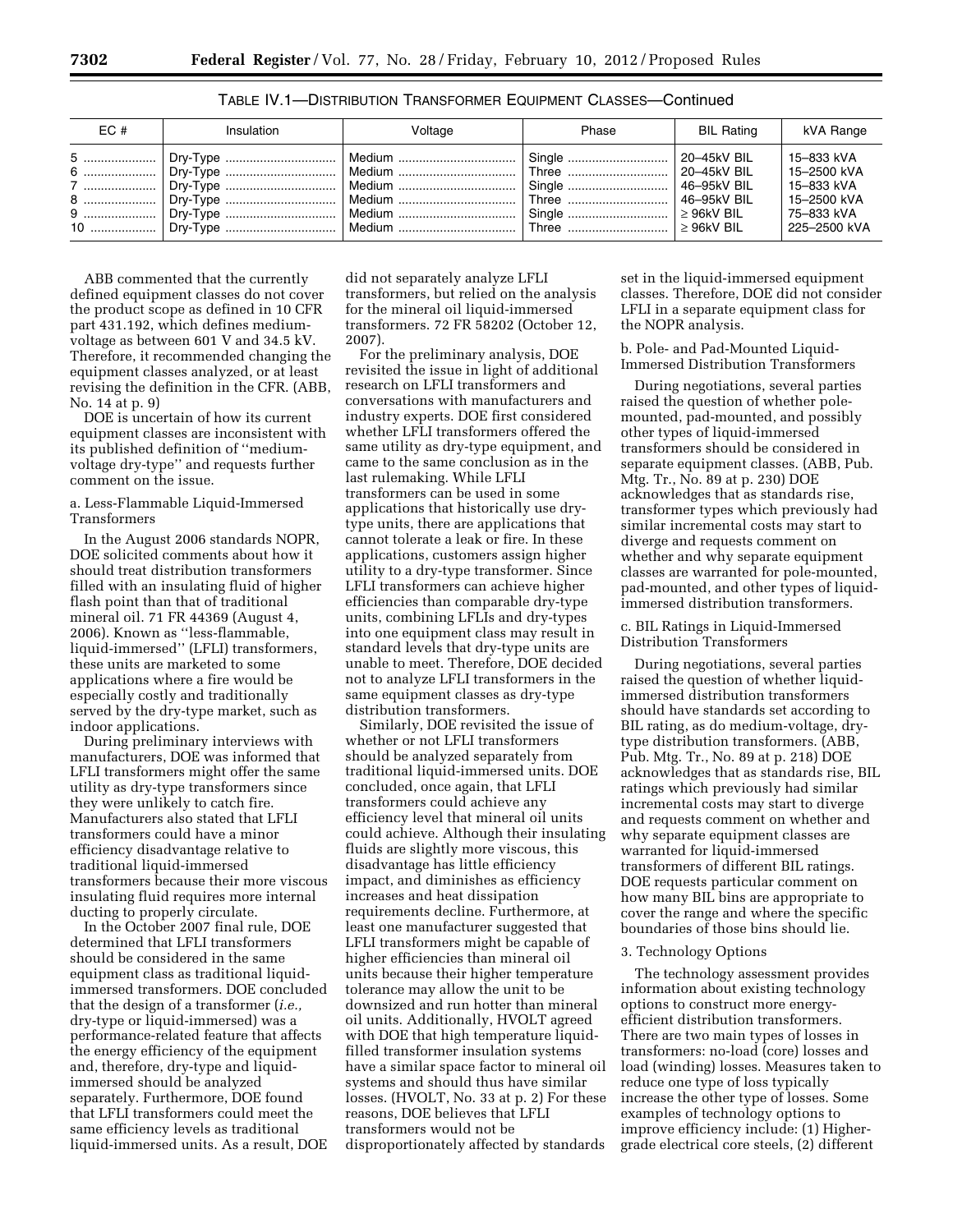conductor types and materials, and (3) adjustments to core and coil configurations.

In consultation with interested parties, DOE identified several technology options and designs for consideration. These technology options

are presented in Table IV.2. Further detail on these technology options can be found in chapter 3 of the preliminary TSD.

# TABLE IV.2—OPTIONS AND IMPACTS OF INCREASING TRANSFORMER EFFICIENCY

|                                                                                          | No-load losses             | Load losses | Cost impact                                     |
|------------------------------------------------------------------------------------------|----------------------------|-------------|-------------------------------------------------|
|                                                                                          | To decrease no-load losses |             |                                                 |
| Decrease flux density by:<br>Decrease flux path length by decreasing conductor CSA       |                            |             | Higher.<br>Higher.<br>Higher.<br>Lower.<br>TBD. |
|                                                                                          | To decrease load losses    |             |                                                 |
| Decrease current density by increasing conductor CSA<br>Decrease current path length by: |                            |             | Higher.<br>Higher.<br>Lower.                    |

\* Amorphous core materials would result in higher load losses because flux density drops, requiring a larger core volume.

\*\* Sometimes referred to as a "hexa-transformer" design.

HYDRO-Quebec (IREQ) notified DOE that a new iron-based amorphous alloy ribbon for distribution transformers was developed that has enhanced magnetic properties while remaining ductile after annealing. Further, IREQ noted that a distribution transformer assembly using this technology has been developed. (IREQ, No. 10 at pp. 1–2)

DOE was not able to analyze the described material in the NOPR phase of the rulemaking, but intends to explore it further in the final rule. Two of the challenges facing amorphous steel include availability of the raw material and core manufacturing capacity. DOE seeks comment and analysis about amorphous steels that offer greater raw material availability and greater capacity to manufacture amorphous core steel.

#### a. Core Deactivation

As noted previously, core deactivation technology employs the concept that a system of smaller transformers can replace a single, larger transformer. For example, three 25 kVA transformers operating in parallel could replace a single 75 kVA transformer.

DOE understands that winding losses are proportionally smaller at lower load factors, but for any given current, a smaller transformer will experience greater winding losses than a larger transformer. As a result, those losses may be more than offset by the smaller transformer's reduced core losses. As loading increases, winding losses become proportionally larger and eventually outweigh the power saved by using the smaller core. At that point, the

control unit (which consumes little power itself) switches on an additional transformer, which reduces winding losses at the cost of additional core losses. The control unit knows how efficient each combination of transformers is for any given loading, and is constantly monitoring the unit's power output so that it will use the optimal number of cores. In theory, there is no limit to the number of transformers that may operate in parallel in this sort of system, but cost considerations would imply an optimal number.

DOE spoke with a company that is developing a core deactivation technology. Noting that many dry-type transformers are operated at very low loadings a large percentage of the time (*e.g.,* a building at night), the company seeks to reduce core losses by replacing a single, traditional transformer with two or more smaller units that could be activated and deactivated in response to load demands. In response to load demand changes, a special unit controls the transformers and activates and/or deactivates them in real-time.

Although core deactivation technology has some potential to save energy over a real-world loading cycle, those savings might not be represented in the current DOE test procedure. Presently, the test procedure specifies a single loading point of 50 percent for liquid-immersed and MVDT transformers, and 35 percent for LVDT. The real gain in efficiency for core deactivation technology comes at loading points below the root mean

square (RMS) loading specified in the test procedure, where some transformers in the system could be deactivated. At loadings where all transformers are activated, which may be the case at the test procedure loading, the combined core and coil losses of the system of transformers could exceed those of a single, larger transformer. This would result in a lower efficiency for the system of transformers compared to the single, larger transformer.

In response to the preliminary analysis, NEMA commented that core deactivation technology is unrelated to the design of a transformer, but rather is related to the system of which it is a part. Therefore, NEMA commented, it is outside the scope of this rulemaking, because all transformers must comply with DOE regulations. (NEMA, No. 13 at p. 3) ABB agreed that core deactivation technology is not related to the design of a transformer, but rather related to the design of the system in which the transformer is deployed. ABB noted that core deactivation technology input voltage source is disconnected from the transformer terminals, similar to a switchgear component and, as such, is not an integral element of the distribution transformer any more than a disconnect switch or circuit breaker. ABB commented that DOE does not consider other systems for energy efficiency, but if it is to look at core deactivation technology, perhaps it should also consider technologies that maintain the load power factor closer to unity. (ABB, No. 14 at pp. 3, 6)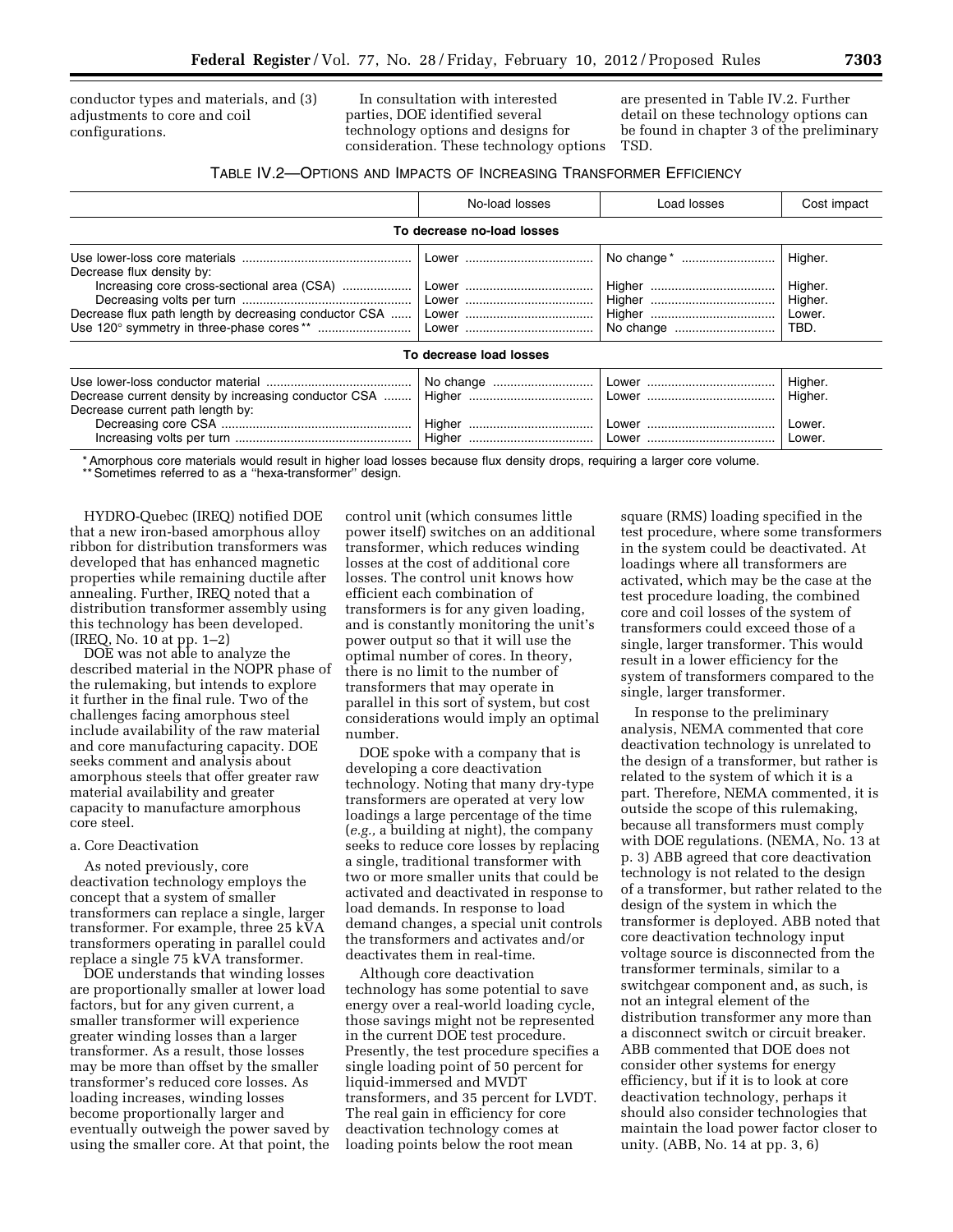Howard Industries (HI) commented that core deactivation technology does not currently exist for liquid-immersed transformers, and has not been evaluated for feasibility. In its opinion, core deactivation technology could cause several issues, such as flicker problems and in-rush current/surge protection. Additionally, HI believed that there are patent issues for this technology. For these reasons, HI recommended that DOE not consider core deactivation technology for liquidimmersed transformers. (HI, No. 23 at pp. 4, 11) Edison Electric Institute (EEI) agreed that core deactivation should not be considered for liquid-immersed transformers, which face significant load diversity because multiple buildings and/or homes can be served by a single transformer. EEI commented that, due to this load diversity, it is highly unlikely that core deactivation would provide energy savings for liquid-immersed transformers. (EEI, No. 29 at pp. 4–5)

HVOLT commented that core deactivation is not feasible. Based on HVOLT calculations, core deactivation only achieves fewer losses than a single, full-sized unit when loaded below 15 percent. Core deactivation also requires considerations for impedance, regulation, switching devices, and transformer reliability, making the technology unattractive for efficiency regulations. (HVOLT, No. 33 at pp. 2– 3) Furthermore, HVOLT performed loading analyses of core deactivation technology and found that the only loading point where it beats traditional transformers was at zero percent. (HVOLT, Pub. Mtg. Tr., No. 34 at p. 60) However, Warner Power indicated that HVOLT's analysis was based on assumed numbers rather than actual designs and stated that core deactivation technology is more efficient than HVOLT's analysis indicated. (WP, Pub. Mtg. Tr., No. 34 at p. 62) Warner Power also commented that the 0.75 scaling factor did not accurately capture the efficiency of the smaller component transformers in a core deactivation system and asserted that it would prefer to see a linear scaling factor (WP, No. 30 at pp. 6–7, 11). Furthermore, Warner Power pointed out that core deactivation technology is better suited for many small loads than for large, discrete loads. The multiple, smaller loads create a smooth load profile throughout the day without sudden large demands. (WP, No. 30 at p. 7) Warner Power also commented that, for core deactivation technology, it is important to note that the secondary and tertiary component transformers do

not typically power on at 33 percent and 66 percent load. Rather, the switching point is where the system operates with the lowest total losses and is specific to the transformer design. (WP, No. 30 at p. 7) Finally, Warner Power stated that core deactivation technology allows a transformer to achieve higher efficiency at low loading values. WP hypothesized that average power consumption will go down in buildings and transformer core losses will start to become more significant, thus making core deactivation technology more desirable. (WP, Pub. Mtg. Tr., No. 34 at p. 42)

NRECA and the NRECA Transmission & Distribution Engineering Committee (T&DEC) commented that core deactivation technology would be extremely difficult to successfully implement from an economical viewpoint. (NRECA/T&DEC, No. 31 and 36 at p. 2) Southern Company (SC) agreed and noted that core deactivation technology does not seem practical or cost-effective because it would use more materials than a single transformer, which would increase the weight and cost of the unit. SC further noted that the increased weight could be problematic for pole-mounted transformers. (SC, No. 22 at p. 3)

FPT commented that DOE should not consider core deactivation in the efficiency standard rulemaking at this time because it is only advantageous in certain situations with low loading requirements, and thus only represents a small portion of the market. (FPT, No. 27 at p. 3) Rather, FPT suggested that DOE encourage users to de-energize the LVDT from the primary switch/breaker. FPT also noted that the technology would face challenges with mediumvoltage transformers, such as pre-strikes, re-strikes, ferroresonance, and reducing the life of the primary circuit sectionalizing device. (FPT, No. 27 at p. 3)

Berman Economics was interested to know if DOE would also be looking at the potential differences in stress and wear on the transformer as one is activating and deactivating the core deactivation transformer. (BE, Pub. Mtg. Tr, No. 34 at p. 62)

DOE appreciates all of the comments from interested parties regarding core deactivation technology. DOE understands that core deactivation technology is most easily implemented in LVDT distribution transformer designs. Implementing core deactivation technology in medium-voltage distribution transformers is possible, but poses difficulties for switching the primary and secondary connections. For the NOPR, DOE has not fully quantified these difficulties because it did not

directly analyze core deactivation technology, although DOE believes it may be possible to evaluate the technology using its existing transformer designs. DOE also acknowledges that operating a core deactivation bank of transformers instead of a single unit may save energy and lower LCC for certain consumers. At present, however, DOE is adopting the position that each of the constituent transformers must comply with the energy conservation standards under the scope of the rulemaking.

# b. Symmetric Core

DOE understands that several companies worldwide are commercially producing three-phase transformers with symmetric cores—those in which each leg of the transformer is identically connected to the other two. The symmetric core uses a continuously wound core with 120-degree radial symmetry, resulting in a triangularly shaped core when viewed from above. In a traditional core, the center leg is magnetically distinguishable from the other two because it has a shorter average flux path to each. In a symmetric core, however, no leg is magnetically distinguishable from the other two.

One manufacturer of symmetric core transformers cited several advantages to the symmetric core design. These include reduced weight, volume, noload losses, noise, vibration, stray magnetic fields, inrush current, and power in the third harmonic. Thus far, DOE has seen limited cost and efficiency data for only a few symmetric core units from testing done by manufacturers. DOE has not seen any designs for symmetric core units modeled in a software program.

DOE understands that, because of zero-sequence fluxes associated with wye-wye connected transformers, symmetric core designs are best suited to delta-delta or delta-wye connections. While traditional cores can circumvent the problem of zero-sequence fluxes by introducing a fourth or fifth unwound leg, core symmetry makes extra legs inherently impractical. Another way to mitigate zero-sequence fluxes comes in the form of a tertiary winding, which is delta-connected and has no external connections. This winding is dormant when the transformer's load is balanced across its phases. Although symmetric core designs may, in theory, be made tolerant of zero-sequence fluxes by employing this method, this would come at extra cost and complexity.

Using this tertiary winding, DOE believes that symmetric core designs can service nearly all distribution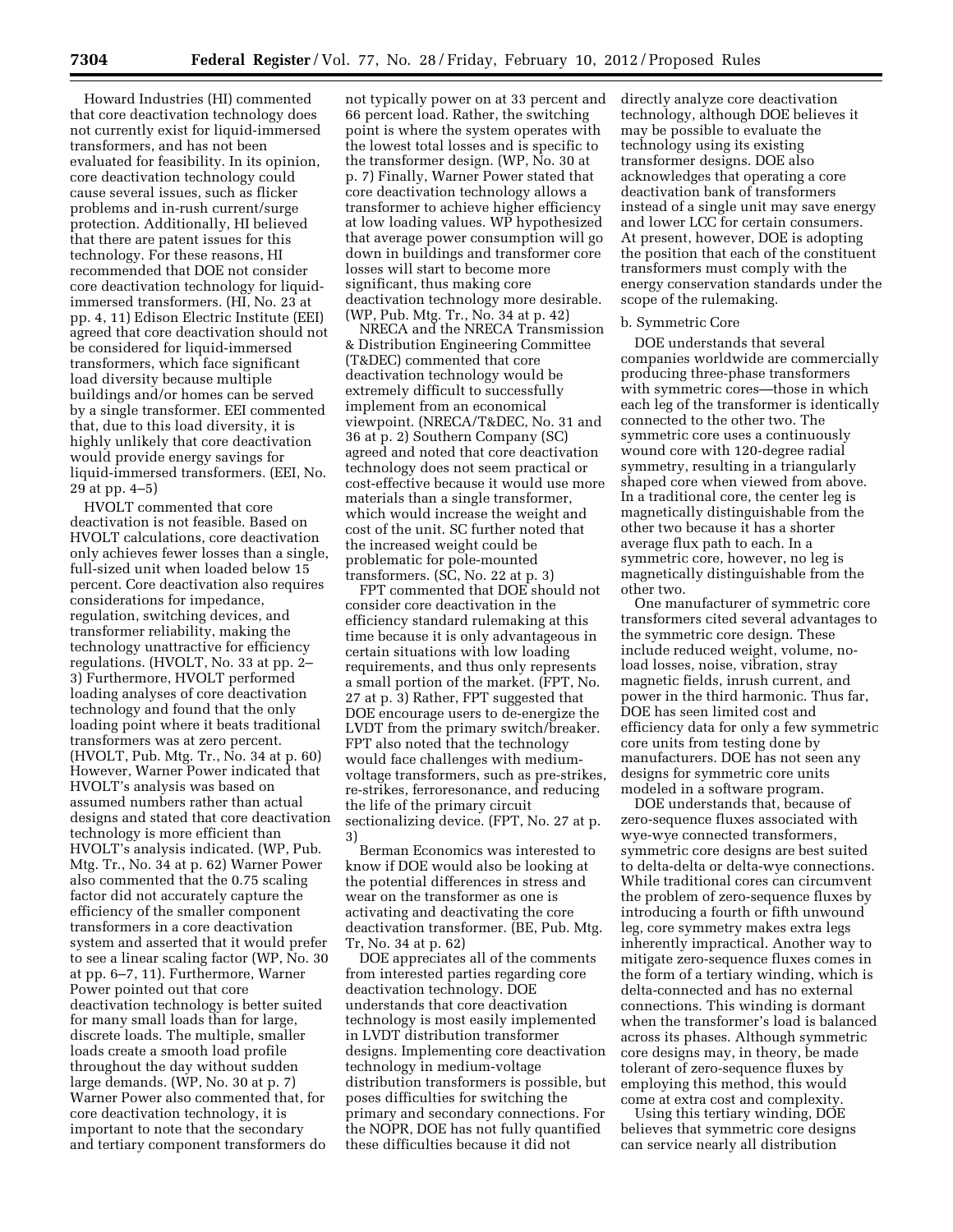transformer applications in the United States. Most dry-type transformers have a delta connection and would not require a tertiary winding. Similarly, most liquid-immersed transformers serving the industrial sector have a delta connection. These market segments could use the symmetric core design without any modification for a tertiary winding. However, in the United States most utility-operated distribution transformers are wye-wye connected. These transformers would require the tertiary winding in a symmetric core design.

DOE understands that symmetric core designs are more challenging to

manufacture and require specialized equipment that is currently uncommon in the industry. However, DOE did not find a reasonable basis to screen this technology option out of the analysis, and is aware of at least one manufacturer producing dry-type symmetric core designs commercially in the United States.

For the preliminary analysis, DOE lacked the data necessary to perform a thorough engineering analysis of symmetric core designs. To generate a cost-efficiency relationship for symmetric core design transformers, DOE made several assumptions. DOE adjusted its traditional core design

models to simulate the cost and efficiency of a comparable symmetric core design. To do this, DOE reduced core losses and core weight while increasing labor costs to approximate the symmetric core designs. These adjustments were based on data received from manufacturers, published literature, and through conversations with manufacturers. Table IV.3 indicates the range of potential adjustments for each variable that DOE considered and the mean value used in the analysis.

|  | TABLE IV.3—SYMMETRIC CORE DESIGN ADJUSTMENTS |
|--|----------------------------------------------|
|--|----------------------------------------------|

|                            | [Percentage changes]         |                               |                                |  |
|----------------------------|------------------------------|-------------------------------|--------------------------------|--|
| Range                      |                              | Core weight<br>(lbs)          | Labor hours                    |  |
| Minimum<br>Mean<br>Maximum | $-0.0$<br>$-15.5$<br>$-25.0$ | $-12.0$<br>$-17.5$<br>$-25.0$ | $+10.0$<br>$+55.0$<br>$+100.0$ |  |

DOE applied the adjustments to each of the traditional three-phase transformer designs to develop a costefficiency relationship for symmetric core technology. DOE did not model a tertiary winding for the wye-wye connected liquid-immersed design lines (DLs). Based on its research, DOE believes that the losses associated with the tertiary winding may offset the benefits of the symmetric core design and that the tertiary winding will add cost to the design. Therefore, DOE modeled symmetric core designs for the three-phase, liquid-immersed design lines without a tertiary winding to examine the impact of symmetric core technology on the subgroup of applications that do not require the tertiary winding.

NPCC and NEEA jointly commented that DOE should revise its assumptions about costs and limitations of symmetric core designs in accordance with information provided by manufacturers of these technologies. (NPCC/NEEA, No. 11 at p. 2) Furthermore, NPCC and NEEA noted that DOE should revise its analysis for symmetric core designs to account for labor costs that mirror those of conventional core designs. NPCC and NEEA recommended that DOE request additional data from manufacturers that are producing this technology. (NPCC/ NEEA, No. 11 at pp. 4, 6)

Hex Tec (HEX) commented that DOE should consider a symmetric core design using amorphous core steel in its evaluation. (HEX, No. 35 at p. 1) It noted

that there are several variations of the symmetric core design being made around the world and that licenses are available. Furthermore, it commented that amorphous metal suppliers are emerging in India and China, concluding that there are no barriers to adopting symmetric core technology with an amorphous core. (HEX, No. 35 at p. 1) Hex Tec pointed out that amorphous units up to 3 MVA in size have been produced using Evans distributed gap core construction, but are labor intensive and difficult to produce, and concluded that amorphous designs are easier to make using a symmetric core. (HEX, No. 35 at p. 1) Finally, Hex Tec submitted a letter written by the Vice President of Research & Development at Metglas that indicates that symmetric core units using amorphous steel of 15 to 100 kVA demonstrated core losses of 0.13 Watts/ lb at an induction of 1.2 T. The letter also noted that audible sound levels were low. (HEX, No. 35 at p. 14)

Hammond (HPS) commented that its analytical and prototype work indicated that symmetric core designs do not experience a core loss advantage but do have higher manufacturing costs. (HPS, No. 3 at p. 2) However, Hex Tec commented that it builds symmetric cores with labor costs and material savings that are comparable to those incurred by conventional construction. (HEX, Pub. Mtg. Tr., No. 34 at p. 25) Hex Tec noted that the equipment to produce symmetric wound cores is

significantly less expensive than flat stack steel equipment and that the labor production times are lower. (HEX, Pub. Mtg. Tr., No. 34 at p. 52) Hex Tec added that labor requirements, both TAC time and process times, are lower for symmetric core designs than for conventional designs. (HEX, No. 35 at p. 2)

Hex Tec submitted data showing that the weight of three-phase, 75 kVA LVDT symmetric core designs ranged from 390 to 600 pounds between 98.6 and 99.2 percent efficiency. These weights are lower than the weights of comparably efficient designs using conventional cores. (HEX, No. 35 at p. 7) Hex Tec also submitted data comparing the efficiency, dimensions, core and coil material content, and cost of several conventional designs for three-phase, 75 kVA LVDT units to those of otherwise identical symmetric core designs. (HEX, No. 35 at p. 8) Hex Tec noted it took the same amount of labor time as a major conventional-design manufacturer to produce a three-phase 75 kVA LVDT rated at CSL3,25 and that it was able to do so with lower material costs. (HEX, Pub. Mtg. Tr., No. 34 at p. 110) Hex Tec also submitted data showing comparisons between the weight, losses, and costs of conventional core designs and symmetric core designs at 1000

<sup>25</sup> ''Candidate Standard Levels'' (CSLs) are analogous to the Efficiency Levels (ELs) DOE utilizes together in the NOPR to create Trial Standard Levels (TSLs). This particular commenter refers to CSL3 from the 2007 rulemaking, not the present one.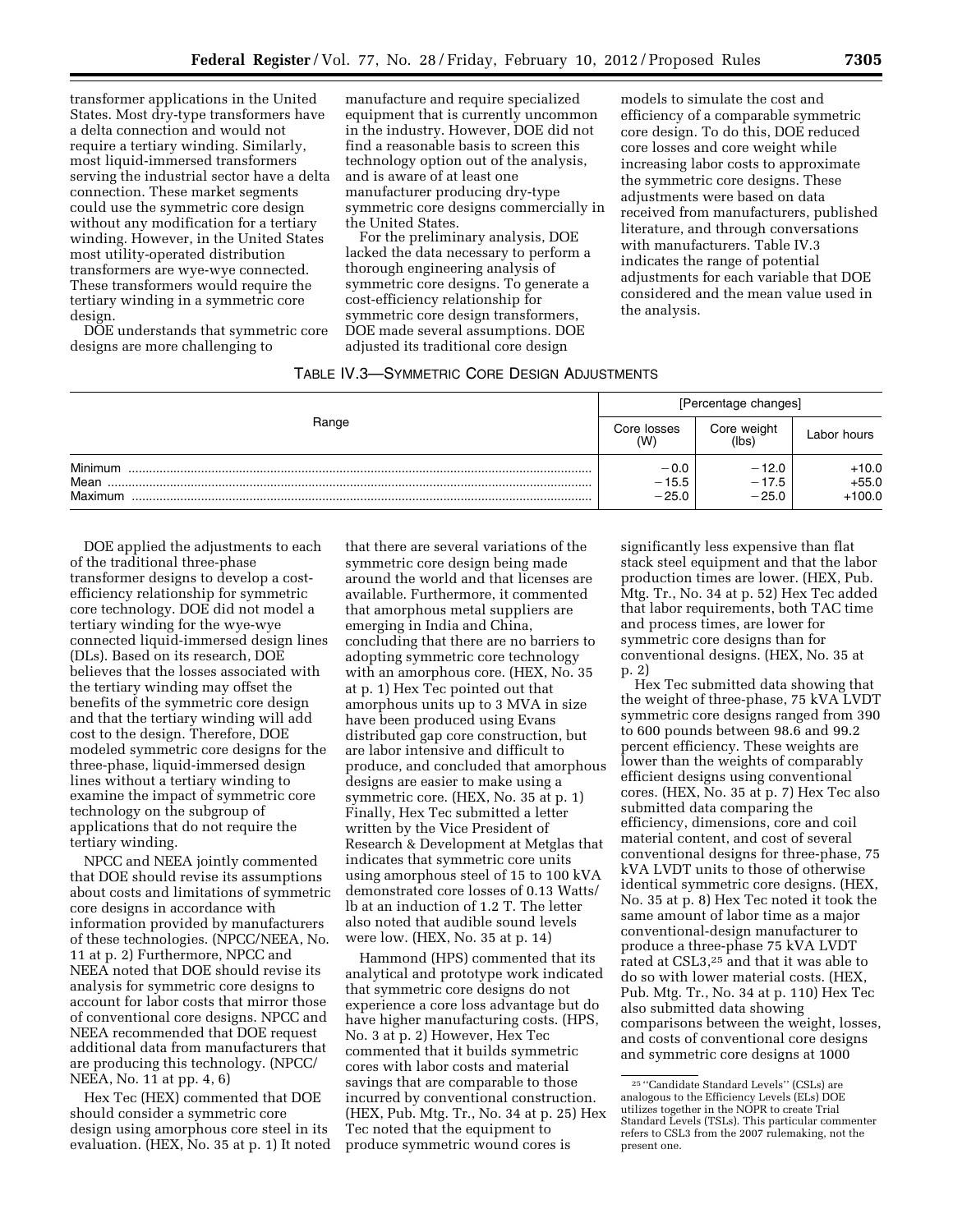kVA and 2000 kVA for MVDTs. (HEX, No. 35 at pp. 9–10)

Warner Power pointed out that recent improvements in the manufacturing process for symmetric core designs, leveraged by increasing volumes, will bring labor costs down to approximately 10 percent below labor costs for conventional cores. (WP, No. 30 at p. 3) Warner Power commented that symmetric cores use a wound core with no scrap and approximately 15 percent lower weight than that of conventional cores. (WP, No. 30 at p. 3) Warner felt that DOE's symmetric core analysis contained some significant errors that would generate the wrong output, and that the manufacturing cost estimates for symmetric cores were overstated. (WP, No. 30 at p. 9; WP Pub. Mtg. Tr., No. 34 at p. 111)

Power Partners commented that DOE should not set a standard based on symmetric core designs because they are not common in the industry and could place an unreasonable burden on smaller manufacturers who would be unable to invest in the equipment necessary for the technology. (PP, No. 19 at p. 2) NEMA agreed, commenting that symmetric core is in its infancy and has low penetration in the industry and should not be introduced into the regulation until it has been proven in the marketplace. (NEMA, No. 13 at p. 3) FPT commented that symmetric core technology should not be used as the basis for increasing efficiency levels and noted that, while the technology may be advantageous in some areas, it may present problems with larger transformers. (FPT, No. 27 at pp. 3–4, 13) Warner Power disagreed and stated that symmetric core designs and core deactivation technology should be included in the scope of DOE's analysis, recommending several symmetric core and core deactivation design option combinations. (WP, No. 30 at p. 9)

NEEA reiterated that symmetric core manufacturers have stated that there should not be any patent concerns for the technology, since it is not yet patented. (NEEA, No. 11 at p. 4; NEEA, Pub. Mtg. Tr., No. 34 at p. 261) Howard Industries disagreed and commented that DOE should not consider symmetric core technology because it is patented by Hexaformer AB of Sweden, which would result in increased licensing costs. (HI, No. 23 at pp. 3–4, 6–7, 11) Furthermore, HI noted that no manufacturers in North America currently produce the design for liquidimmersed units. (HI, No. 23 at pp. 3–4, 6–7, 11) HI also pointed out that Hexaformer AB does not produce units higher than 200 kVA and 24 kV, whereas most utilities require larger

kVA sizes and 35 kV. (HI, No. 23 at pp. 3–4, 6–7, 11) Finally, Howard commented that all efficiency improvements for symmetric core liquid-immersed designs are theoretical at this point. (HI, No. 23 at pp. 3–4, 6– 7, 11)

Southern Company commented that symmetric core technology is not feasible for utility applications because they require wye-wye connections, while symmetric cores have a delta connection. SC noted that, while a tertiary winding may enable the symmetric core design to be connected in the system, SC has had trouble in the past with tertiary windings and has discontinued purchasing transformers that use them. (SC, No. 22 at p. 2) Howard Industries and HVOLT also noted that most utility transformers are wye-wye connected and would need a delta tertiary winding to use symmetric core technology, which would drive down efficiency while increasing costs. (HI, No. 23 at pp. 3–4, 6–7, 11; HVOLT, Pub. Mtg. Tr., No. 34 at p. 50; HVOLT, Pub. Mtg. Tr., No. 34 at p. 50)

DOE attempts to consider all designs that are technologically feasible and practicable to manufacture and believes that symmetric core designs can meet these criteria. However, DOE has not been able to obtain or produce sufficient data to modify its analysis of symmetric cores since the preliminary analysis. Therefore, although not screened out, DOE has not considered symmetric core designs for its NOPR analyses. DOE welcomes comment and submission of engineering data that would be useful in analyzing symmetric core designs in the final rule.

#### c. Intellectual Property

In setting standards, DOE seeks to analyze the efficiency potentials of commercially available technologies and working prototypes as well as the availability of those technologies to the market at-large. If certain market participants own intellectual property that enable them to reach efficiencies that other participants practically cannot, amended standards may reduce the competitiveness of the market.

In the case of distribution transformers, stakeholders have raised potential intellectual property concerns surrounding both symmetric core technology and amorphous metals in particular. DOE currently understands that symmetric core technology itself is not proprietary, but that one of the more commonly employed methods of production is the property of the Swedish company Hexaformer AB. However, Hexaformer AB's method is not the only one capable of producing

symmetric cores. Moreover, Hexaformer AB and other companies owning intellectual property related to the manufacture of symmetric core designs have demonstrated an eagerness to license such technology to others that are using it to build symmetric core transformers commercially today.

Warner Power commented that the well-known symmetric core design (Hexaformers) is subject to worldwide patents for the core winding and assembly process, but multiple licenses have been authorized and the IP owner has indicated it will entertain additional licenses. The basic design concept is not patented, and several other manufacturers make symmetric cores, so patents should not be a limiting factor. (WP, No. 30 at pp. 3–4)

EEI noted that, if certain higherefficiency designs are covered by patents, then the number of manufacturers may decrease, which would increase transformer prices. It recommended that DOE discuss any relevant patents and indicate whether they will be in place after 2016. (EEI, No. 29 at p. 10)

DOE understands that symmetric core technology may ultimately offer a lowercost path to higher efficiency, at least in certain applications, and that few symmetric cores are produced in the United States. However, DOE notes again that it has been unable to secure data that are sufficiently robust for use as the basis for an energy conservation standard, but encourages interested parties to submit data that would assist in DOE's analysis of symmetric core technology.

#### *B. Screening Analysis*

DOE uses the following four screening criteria to determine which design options are suitable for further consideration in a standards rulemaking:

1. *Technological feasibility.*  Technologies incorporated in commercial products or in working prototypes will be considered to be technologically feasible.

2. *Practicability to manufacture, install, and service.* If mass production of a technology in commercial products and reliable installation and servicing of the technology could be achieved on the scale necessary to serve the relevant market at the time of the effective date of the standards, then that technology will be considered practicable to manufacture, install, and service.

3. *Impacts on product utility to consumers.* If a technology is determined to have significant adverse impact on the utility of the product to significant subgroups of consumers, or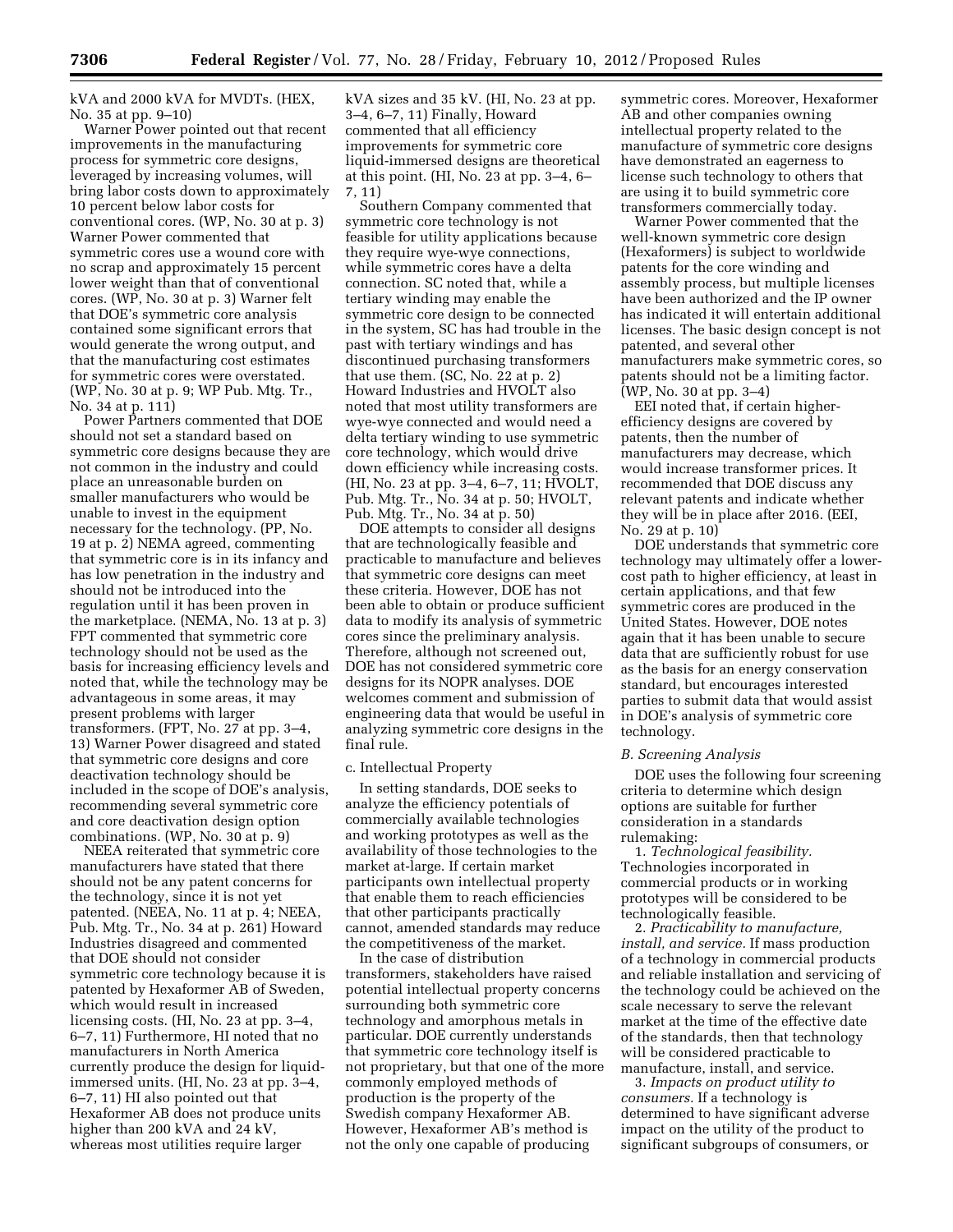result in the unavailability of any covered product type with performance characteristics (including reliability), features, sizes, capacities, and volumes that are substantially the same as products generally available in the United States at the time, it will not be considered further.

4. *Safety of technologies.* If it is determined that a technology will have significant adverse impacts on health or safety, it will not be considered further.

(10 CFR part 430, subpart C, appendix A)

In the preliminary analysis, DOE identified the technologies for improving distribution transformer efficiency that were under consideration. DOE developed this initial list of design options from the technologies identified in the technology assessment. Then DOE reviewed the list to determine if the design options are practicable to

manufacture, install, and service; would adversely affect equipment utility or equipment availability; or would have adverse impacts on health and safety. In the engineering analysis, DOE only considered those design options that satisfied the four screening criteria. The design options that DOE did not consider because they were screened out are summarized in Table IV.4.

# TABLE IV.4—DESIGN OPTIONS SCREENED OUT OF THE ANALYSIS

| Design option excluded                                | Eliminating screening criteria                                                                                                               |
|-------------------------------------------------------|----------------------------------------------------------------------------------------------------------------------------------------------|
|                                                       | Practicability to manufacture, install, and service.<br>Technological feasibility; Practicability to manufacture, install, and serv-<br>ice. |
| Amorphous Core Material in Stacked Core Configuration | Technological feasibility; Practicability to manufacture, install, and serv-<br>ice.                                                         |
|                                                       | Technological feasibility.                                                                                                                   |
|                                                       | Technological feasibility.                                                                                                                   |
|                                                       | Technological feasibility; Practicability to manufacture, install, and serv-<br>ice.                                                         |
|                                                       | Technological feasibility.                                                                                                                   |

Chapter 4 of the TSD discusses each of these screened-out design options in more detail. The chapter also includes a list of emerging technologies that could impact future distribution transformer manufacturing costs.

Multiple interested parties commented that they agreed with the technology options screened out of the analysis by DOE. (EEI, No. 29 at p. 5; HI, No. 23 at p. 5; NPCC/NEEA, No. 11 at p. 3) Metglas concurred that using amorphous metals in a stack core configuration is technically infeasible. (Metglas, Pub. Mtg. Tr., No. 34 at p. 66) Howard Industries also recommended that DOE screen out symmetric core designs and core deactivation technology from their analysis based on proprietary concerns. (HI, No. 23 at p. 5)

DOE appreciates the feedback and remains interested in advances that would allow a currently screened technology to be considered as a design option. As for symmetric core designs, DOE has not screened this technology out because it is aware that manufacturers around the world are building and selling such transformers. However, without additional information regarding the technology, DOE has been unable to fully evaluate this as a design option.

#### 1. Nanotechnology Composites

DOE understands that the nanotechnology field is actively researching ways to produce bulk material with desirable features on a molecular scale. Some of these materials

may have high resistivity, high permeability, or other properties that make them attractive for use in electrical transformers. DOE knows of no current commercial efforts to employ these materials in distribution transformers and no prototype designs using this technology, but welcomes comment on such technology and its implications for the future of the industry.

NEMA and ABB Transformers both commented that, because nanotechnology composite technology is not commercially available in the U.S., manufacturers cannot discuss it publicly. (NEMA, No. 13 at p. 4; ABB, No. 14 at p. 7) Howard Industries, Inc. was unaware of any nanotechnology composite technology for distribution transformers. (HI, No. 23 at p. 4)

DOE appreciates confirmatory feedback, and does not propose to consider nanotechnology composites in the current rulemaking.

#### *C. Engineering Analysis*

The engineering analysis develops cost-efficiency relationships for the equipment that are the subject of a rulemaking by estimating manufacturer costs of achieving increased efficiency levels. DOE uses manufacturing costs to determine retail prices for use in the LCC analysis and MIA. In general, the engineering analysis estimates the efficiency improvement potential of individual design options or combinations of design options that pass the four criteria in the screening analysis. The engineering analysis also

determines the maximum technologically feasible energy efficiency level.

DOE must consider those distribution transformers that are designed to achieve the maximum improvement in energy efficiency that the Secretary of Energy determines to be technologically feasible and economically justified. (42 U.S.C. 6295(o)(2)(A)) Therefore, an important role of the engineering analysis is to identify the maximum technologically feasible efficiency level. The maximum technologically feasible level is one that can be reached by adding efficiency improvements and/or design options, both commercially feasible and in prototypes, to the baseline units. DOE believes that the design options comprising the maximum technologically feasible level must have been physically demonstrated in a prototype form to be considered technologically feasible.

In general, DOE can use three methodologies to generate the manufacturing costs needed for the engineering analysis. These methods are:

(1) The design-option approach reporting the incremental costs of adding design options to a baseline model;

(2) The efficiency-level approach reporting relative costs of achieving improvements in energy efficiency; and

(3) The reverse engineering or cost assessment approach—involving a ''bottom up'' manufacturing cost assessment based on a detailed bill of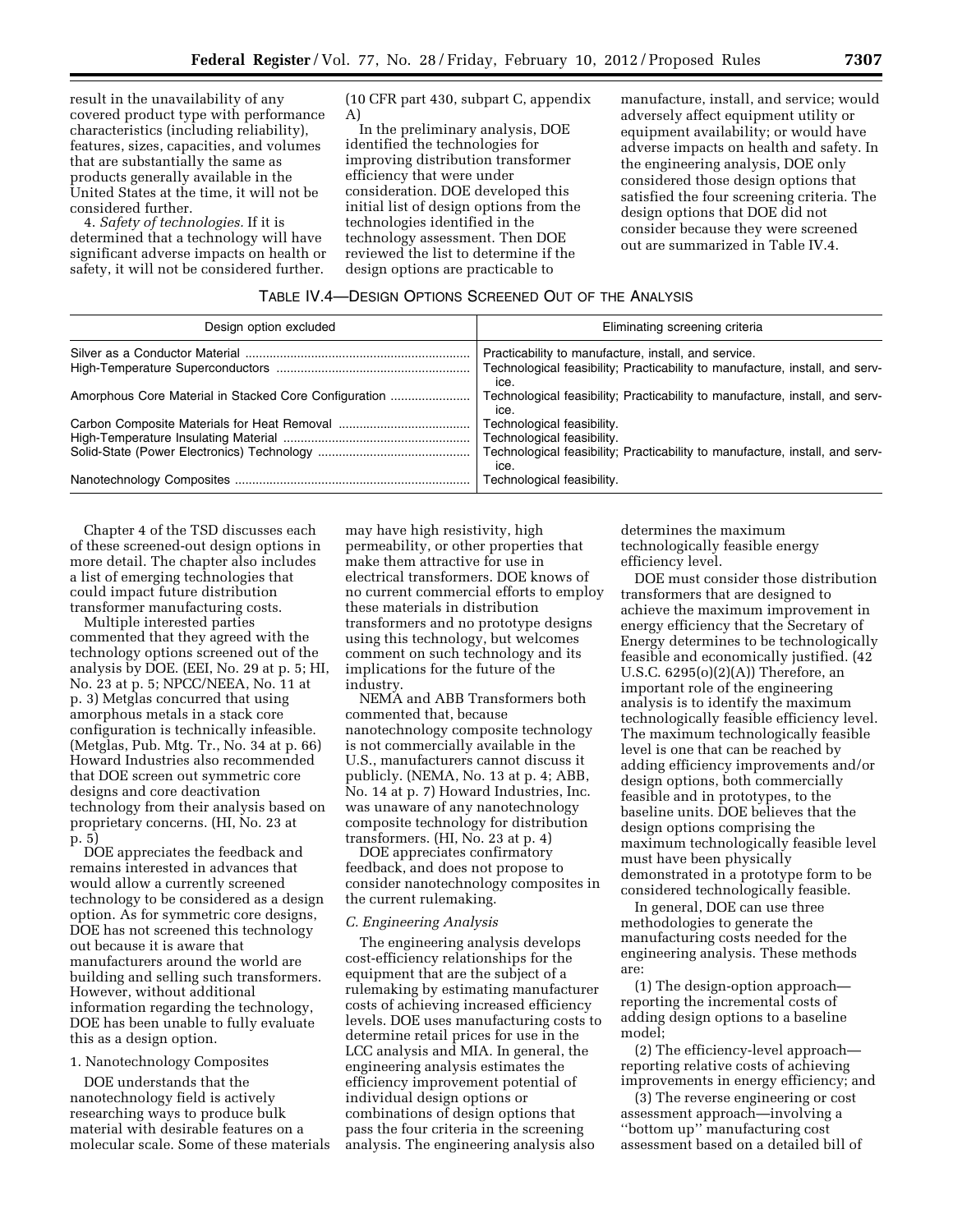materials derived from transformer teardowns.

DOE's analysis for the distribution transformers rulemaking is based on the design-option approach, in which design software is used to assess the cost-efficiency relationship between various design option combinations. This is the same approach that was taken in the previous rulemaking for distribution transformers.

# 1. Engineering Analysis Methodology

When developing its engineering analysis for distribution transformers, DOE divided the covered equipment into equipment classes. As discussed, distribution transformers are classified by insulation type (liquid-immersed or dry-type), number of phases (single or three), primary voltage (low-voltage or medium-voltage for dry-types) and basic impulse insulation level (BIL) rating (for dry-types). Using these transformer design characteristics, DOE developed ten equipment classes. Within each of these equipment classes, DOE further classified distribution transformers by their kilovolt-ampere (kVA) rating. These kVA ratings are essentially size categories, indicating the power handling capacity of the transformers. For DOE's rulemaking there are over 100 kVA ratings across all ten equipment classes.

DOE recognized that it would be impractical to conduct a detailed engineering analysis on all kVA ratings, so it sought to develop an approach that simplified the analysis while retaining reasonable levels of accuracy. DOE consulted with industry representatives and transformer design engineers to develop an understanding of the construction principles for distribution

transformers. It found that many of the units share similar designs and construction methods. Thus, DOE simplified the analysis by creating engineering design lines (DLs), which group kVA ratings based on similar principles of design and construction. The DLs subdivide the equipment classes, to improve the accuracy of the engineering analysis. These DLs differentiate the transformers by insulation type (liquid-immersed or drytype), number of phases (single or three), and primary insulation levels for medium-voltage, dry-type (three different BIL levels).

After developing its DLs, DOE then selected one representative unit from each DL for study in the engineering analysis, greatly reducing the number of units for direct analysis. For each representative unit, DOE generated hundreds of unique designs by contracting with Optimized Program Services, Inc. (OPS), a software company specializing in transformer design since 1969. The OPS software used three primary inputs that it received from DOE,  $(i)$  a design option combination, which included core steel grade, primary and secondary conductor material, and core configuration; (2) a loss valuation combination; and (3) material prices. For each representative unit, DOE examined anywhere from 8 to 16 design option combinations and for each design option combination, the OPS software generated 518 designs based off of unique loss valuation combinations. These loss valuation combinations are known in industry as A and B evaluation combinations and represent a customer's present value of future losses in a transformer core and winding, respectively. For each design

option combination and A and B combination, the OPS software generated an optimized transformer design based on the material prices that were also part of the inputs. Consequently, DOE obtained thousands of transformer designs for each representative unit. The performance of these designs ranged in efficiency from a baseline level, equivalent to the current distribution transformer energy conservation standards, to a theoretical max-tech efficiency level.

After generating each design, DOE used the outputs of the OPS software to help create a manufacturer selling price (MSP). The material cost outputs of the OPS software, along with labor estimates were marked up for scrap factors, factory overhead, shipping, and non-production costs to generate an MSP for each design. Thus, DOE obtained a cost versus efficiency relationship for each representative unit. Finally, after DOE had generated the MSPs versus efficiency relationship for each representative unit, it extrapolated the results the other, unanalyzed, kVA ratings within that same engineering design line.

# 2. Representative Units

For the preliminary analysis, DOE analyzed 13 DLs that cover the range of equipment classes within the distribution transformer market. Within each DL, DOE selected a representative unit to analyze in the engineering analysis. A representative unit is meant to be an idealized distribution transformer typical of those used in high volume applications. Table IV.5 outlines the design lines and representative units selected for each equipment class.

#### TABLE IV.5—ENGINEERING DESIGN LINES AND REPRESENTATIVE UNITS FOR ANALYSIS

| EC* | DL. | Type of distribution transformer                | kVA<br>Range | Representative unit for this<br>engineering design line                                         |
|-----|-----|-------------------------------------------------|--------------|-------------------------------------------------------------------------------------------------|
| 1   | 1   | Liquid-immersed, single-phase, rectangular tank | 10–167       | 50 kVA, 65 °C, single-phase, 60Hz, 14400V primary,<br>240/120V secondary, rectangular tank.     |
|     |     | 2    Liquid-immersed, single-phase, round tank  | 10-167       | 25 kVA, 65 °C, single-phase, 60Hz, 14400V primary,<br>120/240V secondary, round tank.           |
|     | $3$ |                                                 | $250 - 833$  | 500 kVA, 65 °C, single-phase, 60Hz, 14400V primary,<br>277V secondary.                          |
|     |     |                                                 |              | 15-500   150 kVA, 65 °C, three-phase, 60Hz, 12470Y/7200V pri-<br>mary, 208Y/120V secondary.     |
|     |     |                                                 |              | 750-2500 1500 kVA, 65 °C, three-phase, 60Hz, 24940GrdY/<br>14400V primary, 480Y/277V secondary. |
|     |     | 6  Dry-type, low-voltage, single-phase          |              | 15-333   25 kVA, 150 °C, single-phase, 60Hz, 480V primary, 120/<br>240V secondary, 10kV BIL.    |
|     |     |                                                 | $15 - 150$   | 75 kVA, 150 °C, three-phase, 60Hz, 480V primary,<br>208Y/120V secondary, 10kV BIL.              |
|     |     | 8  Dry-type, low-voltage, three-phase           | 225-1000     | 300 kVA, 150 °C, three-phase, 60Hz, 480V Delta pri-<br>mary, 208Y/120V secondary, 10kV BIL.     |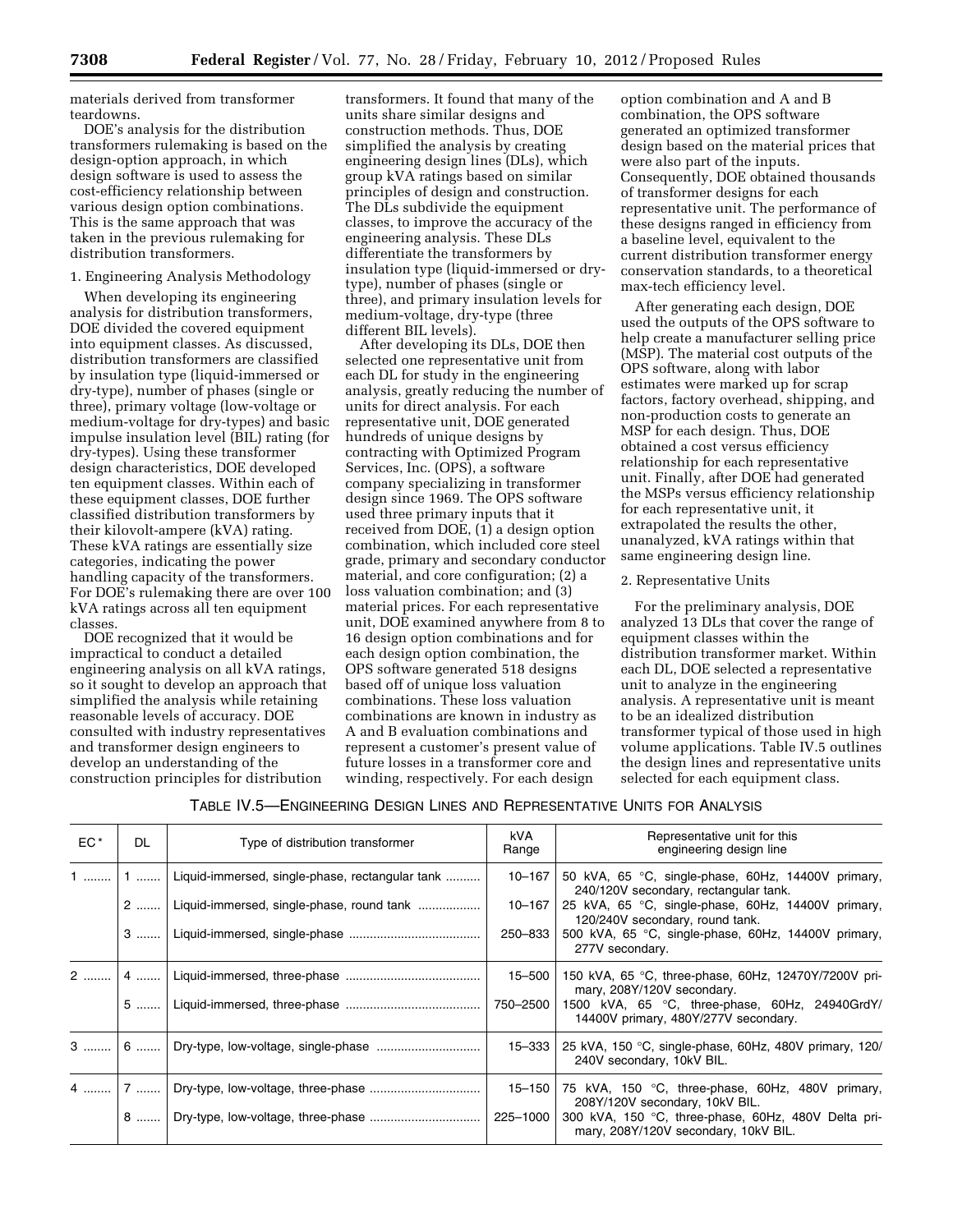| EC*    | DL      | Type of distribution transformer                                                                         | <b>kVA</b><br>Range | Representative unit for this<br>engineering design line                                                                                                                               |
|--------|---------|----------------------------------------------------------------------------------------------------------|---------------------|---------------------------------------------------------------------------------------------------------------------------------------------------------------------------------------|
| 6    9 | 10<br>. | Dry-type, medium-voltage, three-phase, 20-45kV BIL<br>Dry-type, medium-voltage, three-phase, 20-45kV BIL | 15-500<br>750-2500  | 300 kVA, 150 °C, three-phase, 60Hz, 4160V Delta pri-<br>mary, 480Y/277V secondary, 45kV BIL.<br>1500 kVA, 150 °C, three-phase, 60Hz, 4160V primary,<br>480Y/277V secondary, 45kV BIL. |
| 8.     | $12$    | Dry-type, medium-voltage, three-phase, 46-95kV BIL<br>Dry-type, medium-voltage, three-phase, 46-95kV BIL | 15–500<br>750-2500  | 300 kVA, 150 °C, three-phase, 60Hz, 12470V primary,<br>480Y/277V secondary, 95kV BIL.<br>1500 kVA, 150 °C, three-phase, 60Hz, 12470V primary,<br>480Y/277V secondary, 95kV BIL.       |
| $10$   | $13$    | Dry-type, medium-voltage, three-phase, 96-150kV BIL                                                      | 225-2500            | 2000 kVA, 150 °C, three-phase, 60Hz, 12470V primary,<br>480Y/277V secondary, 125kV BIL.                                                                                               |

# TABLE IV.5—ENGINEERING DESIGN LINES AND REPRESENTATIVE UNITS FOR ANALYSIS—Continued

 $*$  EC = Equipment Class

design lines for equipment class 4 leaves an uncovered kVA range from 150 kVA to 225 kVA, and recommended that DOE extend the scope of DL 8 to be 150–1000 kVA. (ABB, No. 14 at p. 12) In view of the ABB comment, DOE would like to clarify that DL 7 covers kVA ratings up through 150 kVA, and that DL 8 covers kVA ratings beginning with 225 kVA. DOE does not specify any ratings in between 150 and 225 kVA because it is not aware of any standard ratings between these two ratings. Furthermore, 10 CFR 431.196(a) states that low-voltage dry-type distribution transformers with kVA ratings not appearing in the table [of designated kVA ratings and efficiencies] shall have their minimum efficiency level determined by linear interpolation of the kVA and efficiency values immediately above and below that kVA rating. Therefore, DOE has not altered the design lines for low-voltage dry-type transformers.

Additionally, ABB had several recommendations for DOE regarding representative units. First, ABB commented that DOE correctly noted in the 2007 rulemaking that BIL does not impact efficiency for liquid-immersed transformers as significantly as it impacts MVDT units. However, since DOE does not separate out the liquidimmersed efficiency levels by BIL and performs its analysis on the 15 kV voltage class, it understates the energy savings for units with a higher BIL and makes it more difficult for these units to meet the efficiency standard. ABB recommended that DOE analyze representative units for liquid-immersed design lines in the 200 kV BIL class, such as a 34500 V (200 BIL) unit. (ABB, No. 14 at pp. 7–8) For the liquidimmersed design lines, ABB recommended that DOE consider a 150 kVA (200 BIL) single-phase representative unit and a 30 kVA (200

ABB commented that the definition of BIL) three-phase representative unit to better represent the range of BILs covered and to provide for more accurate scaling. (ABB, No. 14 at p. 11) To improve the scaling within the LVDT equipment classes, ABB also recommended that DOE consider a 100 kVA (10 BIL) single-phase representative unit and a 25 kVA (10 BIL) three-phase unit. (ABB, No. 14 at p. 12) For DL13, ABB recommended that DOE consider a representative unit in the 200 kV BIL class, such as 34500 V (200 BIL). For EC 10, ABB recommended that DOE consider a representative unit at 200 kV BIL in order to analyze a unit at the upper limit of the BIL rating for the equipment class. (ABB, No. 14 at p. 10)

> ABB also disagreed with the assumption that single-phase MVDT units have one-third the losses of threephase MVDT units and commented that DOE should directly analyze singlephase MVDT units. It further noted that this assumption was not made for liquid-immersed or LVDT units. (ABB, No. 14 at pp. 5, 10) ABB suggested that DOE analyze several single-phase MVDT representative units including the following: 50 kVA (45 BIL), 300 kVA (45 BIL), 50 kVA (95 BIL), and 300 kVA (95 BIL). ABB also recommended that DOE analyze 150 kVA (200 BIL) and 500 kVA (200 BIL) units if DOE does not change the definition of EC 9, or 50 kVA (200 BIL) and 300 kVA (200 BIL) if it does change the definition of EC 9 to align with 10 CFR part 431.192. (ABB, No. 14 at p. 10) To provide for better scaling, ABB recommended that DOE consider the following representative units for three-phase MVDT: 30 kVA (45 BIL), and 30 kVA (95 BIL). ABB also recommended that DOE analyze 500 kVA (200 BIL) units if it does not change the definition of EC10, or 30 kVA (200 BIL) and 300 kVA (200 BIL) units if it does change the definition of

EC9 to align with 10 CFR 431.192. (ABB, No. 14 at p. 10)

NEMA commented that it found the representative unit for DL 5, DL 13, and the units for the single-phase liquidimmersed design lines all to be satisfactory. (NEMA, No. 13 at p. 4) However, NEMA stated that DOE should consider at least one representative unit for each of the three equipment classes for single-phase medium-voltage drytype transformers. (NEMA, No. 13 at p. 5) NEMA also suggested an additional representative unit for each of the three LVDT design lines. (NEMA, No. 13 at p. 5) For DL1, NEMA commented that DOE should examine an additional representative unit of 167 kVA, 65 degrees Celsius, single-phase, 60 Hz, 14400V primary, 240/120 secondary, rectangular tank. (NEMA, No. 13 at p. 4) For DL2, NEMA felt that DOE should examine an additional representative unit of 100 kVA, 65 degrees Celsius, single-phase, 60 Hz, 14400V primary, 120/240 secondary, round tank. (NEMA, No. 13 at p. 5)

Howard Industries also recommended several representative units for DOE to consider. Howard noted that it is not optimum to require the same efficiency for the entire range of BIL ratings for liquid-immersed distribution transformers. It suggested that DOE examine representative units with higher BIL ratings for the single-phase liquid-immersed design lines, such as 19920 V (150 kV BIL), as well as for dual primary voltage ratings, such as  $7200 \times 19920$  V primary voltages. (HI, No. 23 at p. 5) Also, Howard Industries recommended that DOE consider a representative unit for DL5 with a 150 kV BIL and a dual voltage primary, such as 12470GRDY/7200 x 24500GRDY/ 19920. (HI, No. 23 p. 5) Further, it commented that large three-phase liquid-immersed transformers with lowvoltage ratings, such as 208Y/120, should be examined because these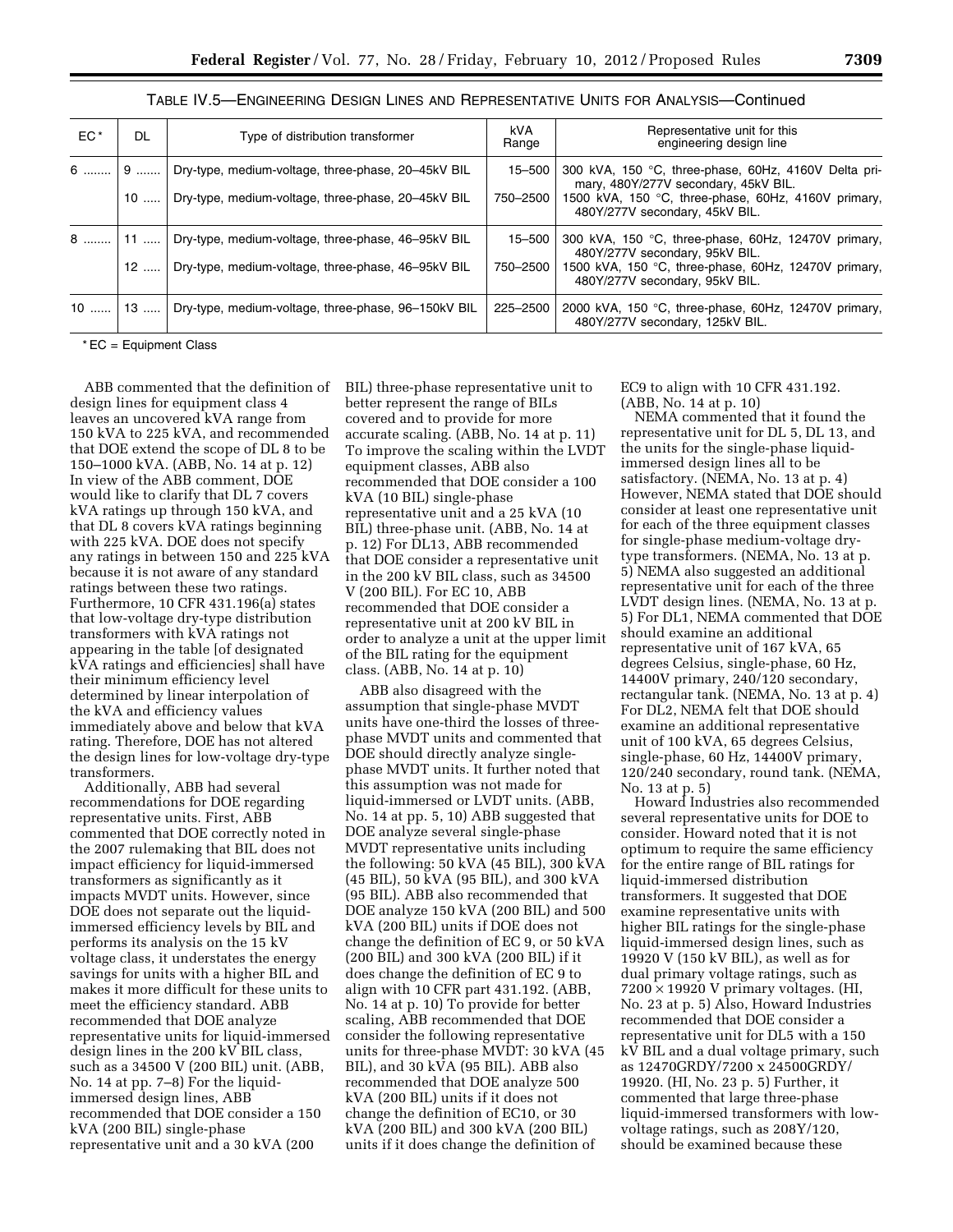designs are difficult to manufacture even under the present efficiency standards. (HI, No. 23 at p. 5) Finally, Howard Industries noted that DOE may need to consider additional representative units in order to perform accurate scaling for pole type transformers. It recommended that DOE consider kVA ranges of 10–50 kVA, 75– 167 kVA, and 250–833 kVA for accurate scaling of pole-mount units. (HI, No. 23 at p. 8)

Power Partners noted that it could not determine the BIL rating for design line 1. (PP, Pub. Mtg. Tr., No. 34 at p. 71) Howard Industries and Power Partners both supported using 125 BIL 14400 volt designs for design lines 1–3. (PP, Pub. Mtg. Tr., No. 34 at p. 72; HI, Pub. Mtg. Tr., No. 34 at p. 72) NRECA and T&DEC commented that the 14.4 kV primary voltage selected for DOE's analysis of design lines 1 through 3 is appropriate in that it represents a large portion of the market. However, they commented that DOE should explain how other voltages above and below this level would be impacted. (NRECA/ T&DEC, No. 31 and 36 at p. 3) In DL 3, PP suggested analyzing the smallest and largest transformers in addition to the midpoint. (PP, Pub. Mtg. Tr., No. 34 at p. 136) Power Partners would support the use of 14400 volt 125 BIL coil voltage as the means of analysis for all liquid-filled design lines. (PP, Pub. Mtg. Tr., No. 34 at p. 83) PP would also support 14400 volts in the design lines for single-phase liquid-immersed transformers. (PP, Pub. Mtg. Tr., No. 34 at p. 71) It commented that DOE should increase the voltage of its liquidimmersed representative units to 34500GY/19920 (150 BIL) or, at a

minimum, consider 14400/24940Y (125 BIL). Power Partners noted that it is more difficult to meet the efficiency standards at these higher voltages, and suggested detailed specifications for revision to the representative units for DL2 and DL3. (PP, No. 19 at pp. 2–3)

In regards to the representative unit for DL13, FPT commented that dry-type transformers with primaries rated for 125 kV BIL are more commonly rated at 24900V and 150 kV BIL units typically have 34500 volt primaries. (FPT, No. 27 at p. 14) Hex Tec stated that, for DL 13, ''MVDT three-phase units, 2000 kVA 12470, 480/277 with a 95 kV BIL is the workhorse of that market.'' (HEX, Pub. Mtg. Tr., No. 34 at p. 81) For 96–150 kV BIL, FPT believed that 24900 or 24940 volts would be more appropriate for the primary voltage of the representative unit in DL13. (FPT, Pub. Mtg. Tr., No. 34 at p. 81) Hammond commented that the representative unit for DL13 should have a primary of 24940 V Delta for the 125 kV BIL. (HPS, No. 3 at p. 3)

Schneider Electric (SE) suggested adding another design line for lowvoltage three-phase units at 15 kVA. SE felt that this would be beneficial to the national impact analysis because that design line is readily available in the marketplace. (SE, Pub. Mtg. Tr., No. 34 at p. 83) SE also commented that DOE should analyze two representative units for each of the three existing LVDT design lines. It recommended that DOE split the analyzed kVA ranges into two ranges and analyze a representative unit in each. (SE, No. 18 at p. 7)

Central Moloney commented that the 25 kVA pole unit is shown as 240/120 but that the standard is 120/240. (CM, Pub. Mtg. Tr., No. 34 at p. 72)

Overall, NPCC and NEEA commented that the representative units selected should accurately represent products that are being sold in the marketplace, and recommended that DOE adjust its analysis based on feedback from manufacturers. (NPCC/NEEA, No. 11 at p. 5)

In view of the above comments, DOE slightly modified its representative units for the NOPR analysis. For the NOPR, DOE analyzed the same 13 representative units as in the preliminary analysis, but also added a design line, and therefore representative unit, by splitting the former design line 13 into two new design lines, 13A and 13B. This new representative unit is shown in Table IV.6. The representative units selected by DOE were chosen because they comprise high volume segments of the market for their respective design lines and also provide, in DOE's view, a reasonable basis for scaling to the unanalyzed kVA ratings. DOE chooses certain designs to analyze as representative of a particular design line or design lines because it is impractical to analyze all possible designs in the scope of coverage for this rulemaking. DOE will consider extending its direct analysis further to substantiate the efficiency standard proposed for the final rule and will publish sensitivity results to help assess the accuracy of its analysis in the areas not directly analyzed. DOE also notes that as a part of the negotiations process, DOE has worked directly with multiple interested parties to develop a new scaling methodology for the NOPR that addresses some of the aforementioned interested party concerns regarding scaling.

# TABLE IV.6—ENGINEERING DESIGN LINES (DLS) AND REPRESENTATIVE UNITS FOR ANALYSIS

| $EC^*$ | DL. | Type of distribution transformer                                 | kVA Range | Representative unit for this<br>engineering design line                                                             |
|--------|-----|------------------------------------------------------------------|-----------|---------------------------------------------------------------------------------------------------------------------|
|        | │1  | Liquid-immersed, single-phase, rectangular tank                  | 10-167    | 50 kVA, 65 °C, single-phase, 60Hz, 14400V pri-<br>mary, 240/120V secondary, rectangular tank,                       |
|        |     | 2    Liquid-immersed, single-phase, round tank                   | 10-167    | 95kV BIL.<br>25 kVA, 65 °C, single-phase, 60Hz, 14400V pri-<br>mary, 120/240V secondary, round tank, 125 kV<br>BIL. |
|        |     | 3    Liquid-immersed, single-phase                               | 250-833   | 500 kVA, 65 °C, single-phase, 60Hz, 14400V pri-<br>mary, 277V secondary, 150kV BIL.                                 |
|        |     | 2    4    Liquid-immersed, three-phase                           |           | 15-500   150 kVA, 65 °C, three-phase, 60Hz, 12470Y/<br>7200V primary, 208Y/120V secondary, 95kV BIL.                |
|        |     | 5    Liquid-immersed, three-phase                                |           | 750-2500   1500 kVA, 65 °C, three-phase, 60Hz, 24940GrdY/<br>14400V primary, 480Y/277V secondary, 125 kV<br>BIL.    |
|        |     | 3  6    Dry-type, low-voltage, single-phase                      | 15–333    | 25 kVA, 150 °C, single-phase, 60Hz, 480V pri-<br>mary, 120/240V secondary, 10kV BIL.                                |
|        |     |                                                                  |           | 15–150   75 kVA, 150 °C, three-phase, 60Hz, 480V primary,<br>208Y/120V secondary, 10kV BIL.                         |
|        |     | 8    Dry-type, low-voltage, three-phase                          |           | 225-1000   300 kVA, 150 °C, three-phase, 60Hz, 480V Delta<br>primary, 208Y/120V secondary, 10kV BIL.                |
|        |     | 6    9    Dry-type, medium-voltage, three-phase, 20-45kV<br>BIL. |           | 15-500   300 kVA, 150 °C, three-phase, 60Hz, 4160V Delta<br>primary, 480Y/277V secondary, 45kV BIL.                 |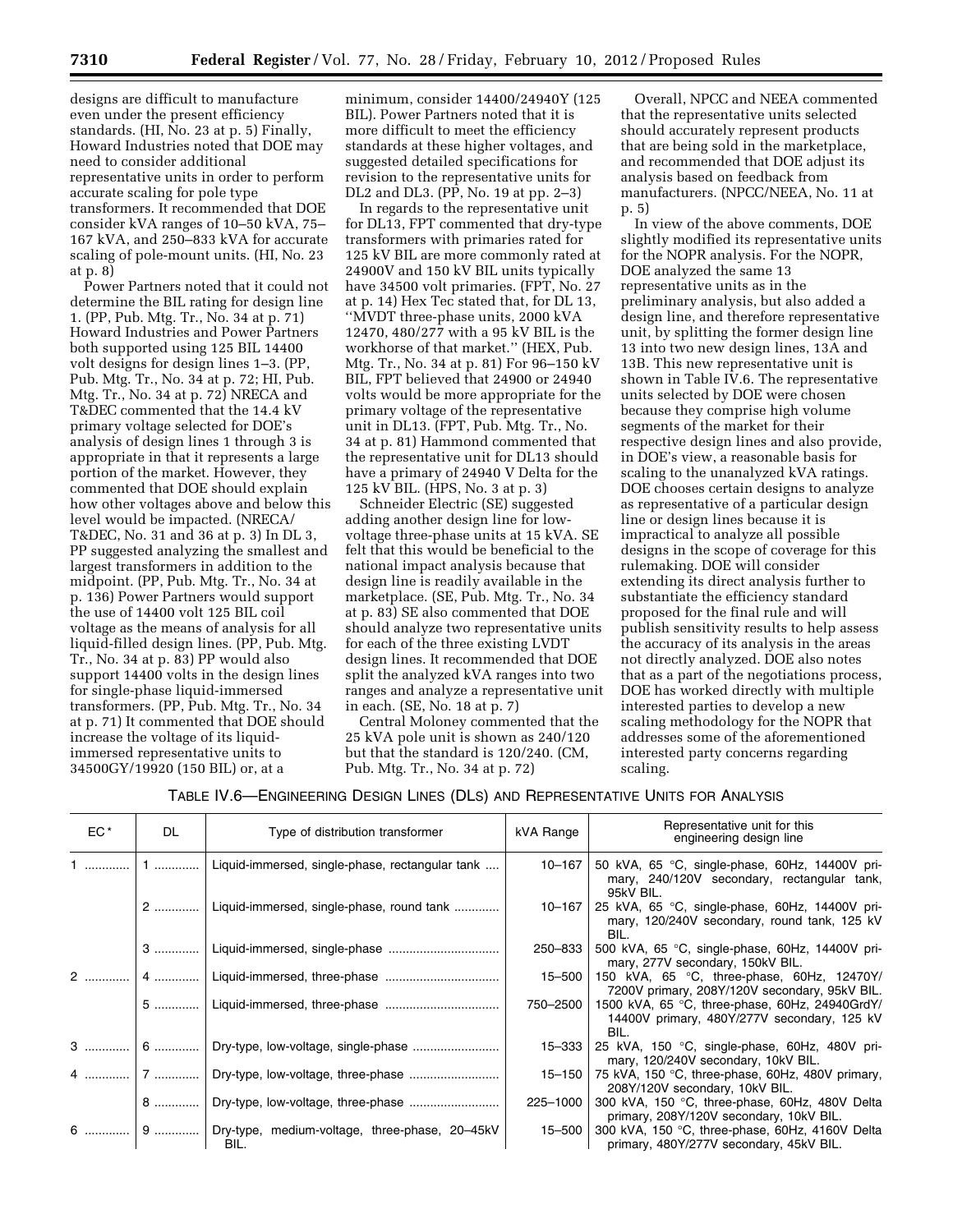# TABLE IV.6—ENGINEERING DESIGN LINES (DLS) AND REPRESENTATIVE UNITS FOR ANALYSIS—Continued

| $EC^*$ | DL   | Type of distribution transformer                               | kVA Range | Representative unit for this<br>engineering design line                                   |
|--------|------|----------------------------------------------------------------|-----------|-------------------------------------------------------------------------------------------|
|        |      | 10    Dry-type, medium-voltage, three-phase, 20–45kV<br>BIL.   | 750-2500  | 1500 kVA, 150 °C, three-phase, 60Hz, 4160V pri-<br>mary, 480Y/277V secondary, 45kV BIL.   |
| 8      | $11$ | Dry-type, medium-voltage, three-phase, 46-95kV<br>BIL.         | 15–500    | 300 kVA, 150 °C, three-phase, 60Hz, 12470V pri-<br>mary, 480Y/277V secondary, 95kV BIL.   |
|        |      | 12    Dry-type, medium-voltage, three-phase, 46–95kV<br>BIL.   | 750–2500  | 1500 kVA, 150 °C, three-phase, 60Hz, 12470V pri-<br>mary, 480Y/277V secondary, 95kV BIL.  |
| $10$   | 13A  | Dry-type, medium-voltage, three-phase, 96-150kV<br>BIL.        | 75–833    | 300 kVA, 150 °C, three-phase, 60Hz, 24940V pri-<br>mary, 480Y/277V secondary, 125kV BIL.  |
|        |      | 13B    Dry-type, medium-voltage, three-phase, 96-150kV<br>BIL. | 225-2500  | 2000 kVA, 150 °C, three-phase, 60Hz, 24940V pri-<br>mary, 480Y/277V secondary, 125kV BIL. |

\* EC means equipment class (see Chapter 3 of the TSD). DOE did not select any representative units from the single-phase, medium-voltage equipment classes (EC5, EC7 and EC9), but calculated the analytical results for EC5, EC7, and EC9 based on the results for their three-phase counterparts.

#### 3. Design Option Combinations

There are many different combinations of design options that could be considered for each representative unit DOE analyzes. While DOE cannot consider all the possible combinations of design options, DOE attempts to select design option combinations that are common in the industry while also spanning the range of possible efficiencies for a given DL. For each design option combination chosen, DOE evaluates 518 designs based on different A and B factor 26 combinations. For the engineering analysis, DOE reused many of the design option combinations that were analyzed in the previous rulemaking for distribution transformers.

For the preliminary analysis, DOE considered a design option combination that uses an amorphous steel core for each of the dry-type design lines, whereas DOE's previous rulemaking did not consider amorphous steel designs for the dry-type design lines. Instead, DOE had considered H–0 domain refined (H–0 DR) steel as the maximumtechnologically feasible design. However, DOE is aware that amorphous steel designs are now used in dry-type distribution transformers. Therefore, DOE considered amorphous steel designs for each of the dry-type transformer design lines in the preliminary analysis.

During preliminary interviews with manufacturers, DOE received comment that it should consider additional design option combinations using aluminum for the primary conductor rather than copper. While manufacturers commented that copper is still used for the primary conductor in many distribution transformers, they noted

that aluminum has become relatively more common. This is due to the relative prices of copper and aluminum. In recent years, copper has become even more expensive compared to aluminum.

DOE also noted that certain design lines were lacking a design to bridge the efficiency values between the lowest efficiency amorphous designs and the next highest efficiency designs. In an effort to close that gap for the preliminary analysis, DOE evaluated ZDMH and M2 core steel as the highest efficiency designs below amorphous for the liquid-immersed design lines. Similarly, DOE evaluated H–0 DR and M3 core steel as the highest efficiency designs below amorphous for dry-type design lines.

The joint comments submitted by NPCC and NEEA as well as those submitted by ASAP, ACEEE, and NRDC indicated that DOE should include these supplementary designs in the reference case analysis for the NOPR. (NPCC/ NEEA, No. 11 at pp. 5–6; ASAP/ACEEE/ NRDC, No. 28 at p. 3) NPCC and NEEA added that DOE should consider all potential design options in its analyses to ensure that all the cost-effective means of reaching higher efficiencies have been considered. (NPCC/NEEA, No. 11 at p. 4) For example, several stakeholders recommended that DOE examine wound core designs for its analysis of dry-type distribution transformers. (NPCC/NEEA, No. 11 at pp. 2, 4–5; EMS, Pub. Mtg. Tr., No. 34 at p. 86; PG&E, Pub. Mtg. Tr., No. 34 at p. 87; ASAP, Pub. Mtg. Tr., No. 34 at p. 88) Joint comments from ASAP, ACEEE, and NRDC and PG&E and SCE noted that DOE should consider wound core designs for its low-voltage dry-type design lines, where high sales volume could better justify the additional equipment and tooling costs of switching to wound core production. (ASAP/ACEEE/NRDC, No. 28 at p. 3; PG&E/SCE, No. 32 at p. 1; PG&E, Pub.

Mtg. Tr., No. 34 at p. 261) Lastly, HVOLT noted that wound cores in kVA sizes beyond 300 kVA will tend to buzz, but Hex Tec clarified that the wound cores used in symmetric core designs above 300 kVA do not induce any additional audible sound. (HVOLT, Pub. Mtg. Tr., No. 34 at p. 51; Hex Tec, Pub. Mtg. Tr., No. 34 at p. 51)

DOE clarifies that although it was not done so in the preliminary analysis, DOE has incorporated its supplementary designs into the reference case for the NOPR analysis. Additionally, DOE aims to consider the most popular design option combinations, and the design option combinations that yield the greatest improvements in efficiency. While DOE is unable to consider all potential design option combinations, it does consider multiple designs for each representative unit and has considered additional design options in its NOPR analysis based on stakeholder comments.

As for wound core designs, DOE did consider analyzing them for all of its dry-type representative units that are 300 kVA or less in the NOPR. However, based on limited availability in the United States, DOE did not believe that it was feasible to include these designs in their final engineering results. For similar availability reasons, DOE chose to exclude its wound core ZDMH and M3 designs from its low-voltage drytype analysis. Based on how uncommon these designs are in the current market, DOE believes that it would be unrealistic to include them in engineering curves without major adjustments.

DOE did not consider wound core designs for DLs 10, 12, and 13B because they are 1500 kVA and larger. DOE understands that conventional wound core designs in these large kVA ratings will emit an audible ''buzzing'' noise, and will experience an efficiency penalty that grows with kVA rating such

<sup>26</sup>A and B factors correspond to loss valuation and are used by DOE to generate distribution transformers with a broad range of performance and design characteristics.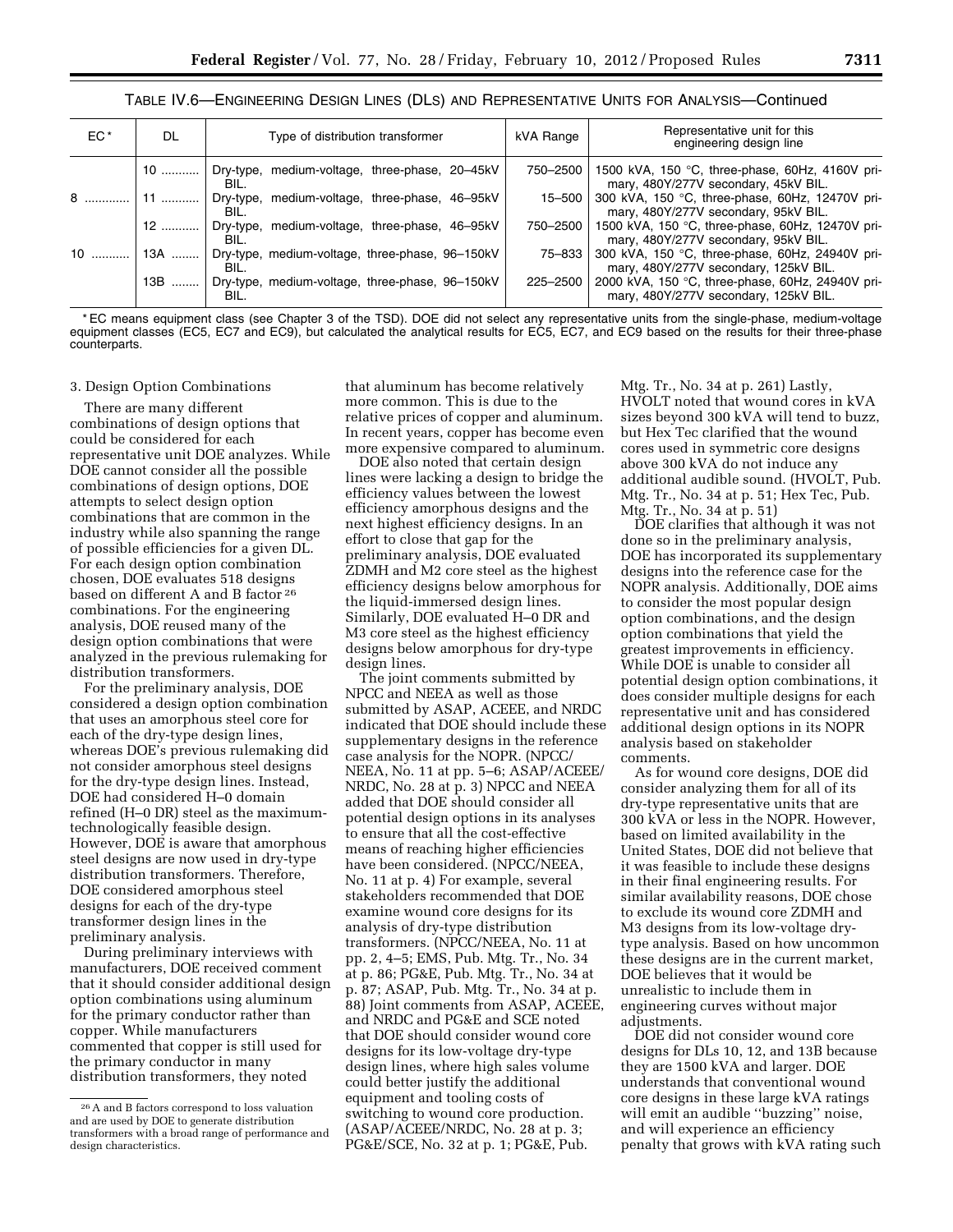that stacked core is more attractive. DOE notes, however, that it does consider a wound core amorphous design in each of the dry-type design lines.

DOE also received interested party feedback indicating that DOE should consider step-lap miter designs for its dry-type design lines. (NPCC/NEEA, No. 11 at p. 4; Metglas, Pub. Mtg. Tr., No. 34 at p. 91) In the preliminary analysis, DOE had only analyzed fully-mitered designs for the dry-type design lines, but stakeholders noted that step-lap miter designs could potentially yield greater efficiencies than the fullymitered designs. However, during the negotiations process, interested parties clarified that step-lap mitering may not be cost-effective in the smaller dry-type designs because the smaller average steel piece size gives rise to a larger destruction factor, and larger losses, than would be predicted by modeling. (ONYX, Pub. Mtg. Tr., No. 30 at p. 43) Stakeholders agreed that it would not be appropriate to consider step-lap mitering for design line 6, a 25 kVA unit, to reflect its scarcity or absence from the market. Therefore, in the NOPR DOE analyzed step-lap miter designs for each of the dry-type design lines except design line 6.

In the preliminary analysis, DOE considered several premium grade core steels. It examined H0–DR, ZDMH, and SA1 amorphous core steels in its designs, as well as the standard M-grade steels. DOE requested comment on whether there were other premium grade core steels that should be considered in the analysis. ABB commented that ZDMH, H0–DR, and SA1 amorphous steels cover all the high performance core steel grades that are currently commercially available. (ABB, No. 14 at p. 13) Therefore, DOE continued to analyze them for the NOPR and did not consider any additional premium core steels.

DOE did opt to add two design option combinations that incorporate M-grade steels that have become popular choices at the current standard levels. For all medium-voltage, dry-type design lines (9–13B), DOE added a design option combination of an M4 step-lap mitered core with aluminum primary and secondary windings. For design line 8, DOE added a design option combination of an M6 fully mitered core with aluminum primary and secondary windings. DOE understands both combinations to be prevalent baseline options in the present transformer market.

For the NOPR analysis, DOE also made the decision to remove certain high flux density designs from DL7 in order to be consistent with designs

submitted by manufacturers.<sup>27</sup> There is a variety of reasons that manufacturers would choose to limit flux density (*e.g.,*  vibration, noise). Further detail on this change can be found in chapter 5 of the TSD.

#### 4. A and B Loss Value Inputs

As discussed, one of the primary inputs to the OPS software is an A and B combination for customer loss evaluation. In the preliminary analysis, DOE generated each transformer design in the engineering analysis based upon an optimized lowest total owning cost evaluation for a given combination of A and B values. Again, the A and B values represent the present value of future core and coil losses, respectively and DOE generated designs for over 500 different A and B value combinations for each of the design option combinations considered in the analysis.

In response to the preliminary analysis, Berman Economics commented that designing a transformer to total owning cost based on A and B factors will result in a higher first cost transformer than a design that aims to minimize first cost for a given efficiency level. (BE, No. 16 at p. 6) Additionally, Berman Economics noted that many utilities and customers do not specify an A and B value when ordering transformers, and will just ask for the lowest first cost design. (BE, Pub. Mtg. Tr., No. 34 at p. 123)

DOE notes that the designs created in the engineering analysis span a range of costs and efficiencies for each design option combination considered in the analysis. This range of costs and efficiencies is determined by the range of A and B factors used to generate the designs. Although DOE does not generate a design for every possible A and B combination, because there are infinite variations, DOE believes that its 500-plus combinations have created a sufficiently broad design space. By using so many A and B factors, DOE is confident that it produces the lowest first cost design for a given efficiency level and also the lowest total owning cost design. Furthermore, although all distribution transformer customers do not purchase based on total owning cost, the A and B combination is still a useful tool that allows DOE to generate a large number of designs across a broad range of efficiencies and costs for a particular design line. Finally, OPS noted at the public meeting that its

design software requires A and B values as inputs. (OPS, Pub. Mtg. Tr., No. 34 at p. 123) For all of these reasons, DOE continued to use A and B factors in the NOPR to generate the range of designs for the engineering analysis.

#### 5. Materials Prices

In distribution transformers, the primary materials costs come from electrical steel used for the core and the aluminum or copper conductor used for the primary and secondary winding. As these are commodities whose prices frequently fluctuate throughout a year and over time, DOE attempted to account for these fluctuations by examining prices over multiple years. For the preliminary analysis, DOE conducted the engineering analysis analyzing materials price information over a five-year time period from 2006– 2010, all in constant 2010\$. Whereas DOE used a five-year average price in the previous rulemaking for distribution transformers, for the preliminary analysis in this rulemaking, DOE selected one year from its five-year time frame as its reference case, namely 2010. Additionally, DOE considered high and low materials price sensitivities from that same five-year time frame, 2008 and 2006 respectively.

DOE decided to use current (2010) materials prices in its analysis for the preliminary analysis because of feedback from manufacturers during interviews. Manufacturers noted the difficulty in choosing a price that accurately projects future materials prices due to the recent variability in these prices. Manufacturers also commented that the previous five years had seen steep increases in materials prices through 2008, after which prices declined as a result of the global economic recession. Further detail on these factors can be found in appendix 3A. Due to the variability in materials prices over this five-year timeframe, manufacturers did not believe a fiveyear average price would be the best indicator, and recommended using the current materials prices.

To estimate its materials prices, DOE spoke with manufacturers, suppliers, and industry experts to determine the prices paid for each raw material used in a distribution transformer in each of the five years between 2006 and 2010. While prices fluctuate during the year and can vary from manufacturer to manufacturer depending on a number of variables, such as the purchase quantity, DOE attempted to develop an average materials price for the year based on the price a medium to large manufacturer would pay.

<sup>27</sup> During the negotiations process, DOE's subcontractor, Navigant Consulting, Inc. (Navigant), participated in a bidirectional exchange of engineering data in an effort to validate the OPS designs generated for the engineering analysis.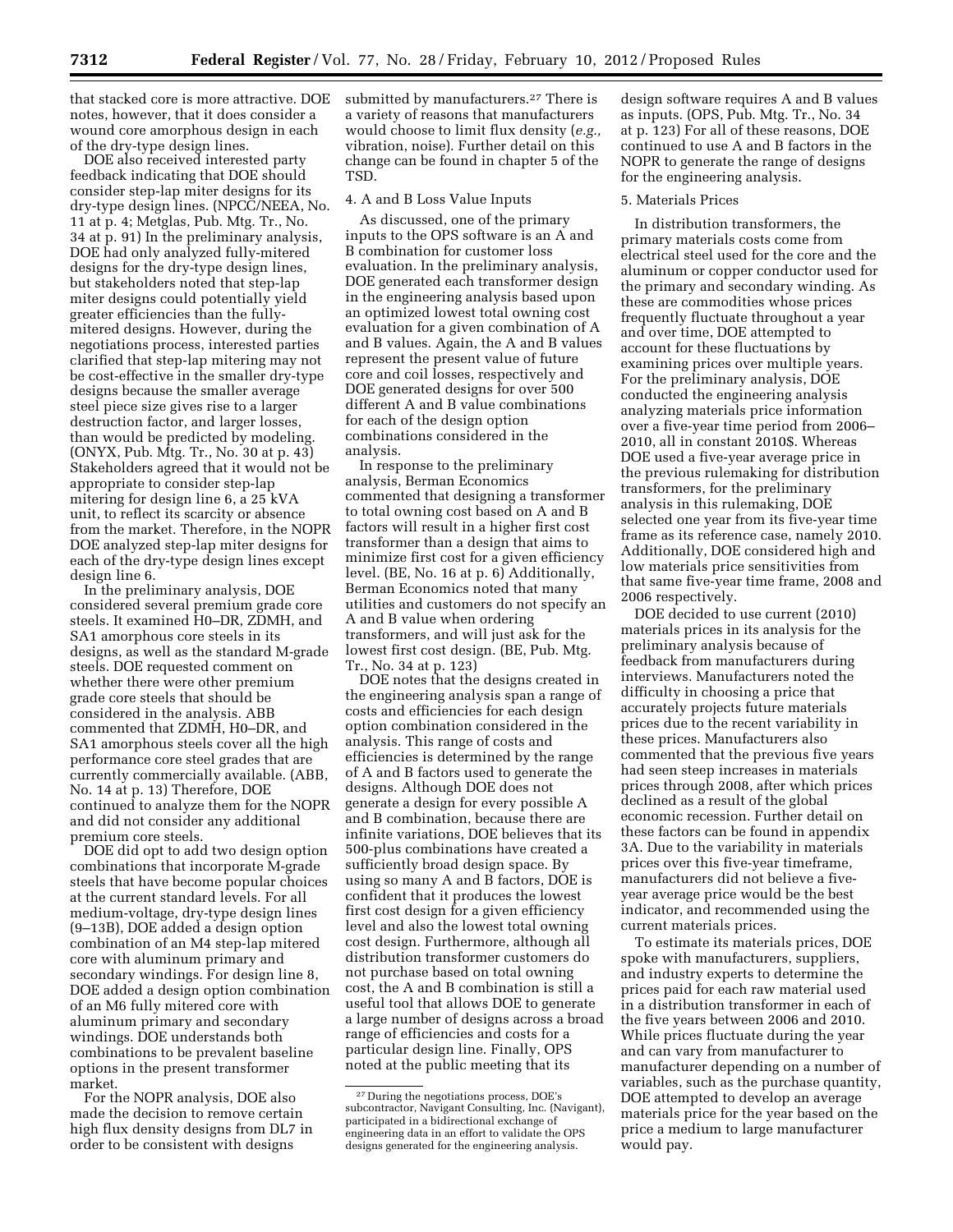In general, stakeholders agreed with DOE's approach for analyzing materials prices in the preliminary analysis. Power Partners and EEI agreed with DOE's approach of using 2010 materials prices in the reference case and examining alternate years' materials prices as sensitivities. (PP, Pub. Mtg. Tr., No. 34 at p. 100; EEI, Pub. Mtg. Tr., No. 34 at p. 100) Howard Industries noted that 2010 prices are reasonable for the reference case as long as DOE uses the 2010 prices with any additional design runs. (HI, No. 23 at p. 6) Similarly, ABB agreed with DOE's approach to use a single reference year, such as 2010, for the materials prices, and noted that materials prices are reaching an all-time high in 2011. (ABB, No. 14 at p. 14) Finally, Power Partners commented that DOE did a reasonable job grouping the various wire sizes into ranges. (PP, Pub. Mtg. Tr., No. 34 at p. 118)

Conversely, Southern Company and FPT commented that DOE's approach for generating reference case materials prices could be improved. Southern Company noted that 2010 materials prices may be lower than future materials prices once the economy improves and there is a limited availability of supplies coupled with increased demand. (SC, No. 22 at p. 4) FPT also commented that DOE should consider whether there will be an adequate supply of higher grade core steels at the price points identified in the analysis, noting that smaller manufacturers are likely not able to purchase materials at the same price points as larger manufacturers and may have to pay more, especially if there is an increase in demand resulting from amended standards. (FPT, No. 27 at p. 2)

With the onset of the negotiations, DOE was presented with an opportunity to implement a 2011 materials price case based on data it had gathered before and during the negotiation proceedings. Relative to the 2010 case, the 2011 prices were lower for all steels, particularly M2 and lower grade steels.

For the NOPR, DOE continued to use the 2010 materials prices as a reference case scenario, but added a second, 2011 price case. DOE presents both cases as recent examples of how the steel market fluctuates and uses both to derive economic results. It also considered high and low price scenarios based on the 2008 and 2006 materials prices, respectively, but adjusted the prices in each of these years to consider greater diversity in materials prices. For the high price scenario, DOE increased the 2008 prices by 25 percent, and for the low price scenario, DOE decreased the

2006 prices by 25 percent as additional sensitivity analyses. DOE believes that these price sensitivities accurately account for any pricing discrepancies experienced by smaller or larger manufacturers, and adequately consider potential price fluctuations.

NPCC and NEEA jointly commented that DOE should forecast future materials prices based on spot commodities future prices. (NPCC/ NEEA, No. 11 at pp. 6–7) Similarly, FPT commented that 2010 materials prices may not be a good indication of future steel prices, which will likely increase. (FPT, No. 27 at p. 12) On the other hand, Berman Economics commented that the pricing of core steels over the past few years has declined, even though standard levels have shifted the market to higher core steel grades. As a result, Berman Economics stated that core steel production could be expected to expand in light of new energy conservation standards without any significant impacts on the materials prices. (BE, No. 16 at p. 10)

For the engineering analysis, DOE did not attempt to forecast future materials prices. DOE continued to use the 2010 materials price in the reference case scenario, added a 2011 reference scenario, and also considered high and low sensitivities to account for any potential fluctuations in materials prices. The LCC and NIA consider a scenario, however, in which transformer prices increase in the future based on increasing materials prices, among other variables. Further detail on this scenario can be found in chapter 8 of the TSD.

Several stakeholders commented that the average materials prices DOE calculated for the 2006–2010 timeframe, particularly for year 2010, were not accurate. NEMA recommended that DOE gather additional information from manufacturers on this topic. (NEMA, No. 13 at p. 6) FPT commented that DOE's price of \$2.38 per pound for amorphous steel appeared to be low, and questioned whether the price had been verified with suppliers of amorphous material. Joint comments submitted by ASAP, ACEEE, and NRDC stated that DOE's materials prices were too high compared to market prices in 2010. (ASAP/ACEEE/NRDC, No. 28 at p. 2) HVOLT commented that DOE's prices for copper and aluminum were understated, noting that current copper prices are around \$6.50. (HVOLT, No. 33 at p. 1; HVOLT, Pub. Mtg. Tr., No. 34 at p. 117) Power Partners commented that the prices for aluminum wire were too high and that prices for copper wire were too low, suggesting that DOE derive its conductor prices by adding a processing cost to the COMEX or

London Metal Exchange (LME) indices. (PP, Pub. Mtg. Tr., No. 34 at pp. 100, 118; PP, No. 19 at p. 3) To this point, Hex Tec added that the fabrication cost varies by wire size. (HEX, Pub. Mtg. Tr., No. 34 at p. 118)

For the NOPR, DOE reviewed its materials prices during interviews with manufacturers and industry experts and revised its materials prices for copper and aluminum conductors. As suggested by Power Partners, DOE derived these prices by adding a processing cost increment to the underlying index price. DOE determined the current 2011 index price from the LME and COMEX. These indices only had current 2011 values available, so DOE used the producer price index for copper and aluminum to convert the 2011 index price into prices for the time period of 2006–2010. DOE then applied a unique processing cost adder to the index price for each of its conductor groupings. To derive the adder price, DOE compared the difference in the LME index price to the 2011 price paid by manufacturers, and applied this difference to the index price in each year. DOE inquired with many manufacturers, both large and small, to derive these prices. Further detail can be found in chapter 5 of the TSD.

DOE reviewed core steel prices with manufacturers and industry experts and found them to be accurate within the range of prices paid by manufacturers in 2010. However, based on feedback in negotiations, DOE adjusted steel prices for M4 grade steels and lower grade steels.

As for FPT's concern regarding prefabricated amorphous cores, estimated at \$2.38 per pound in 2010, DOE notes that this price was derived from speaking with several North American suppliers of prefabricated amorphous cores, and aligns with marked-up price estimates for raw amorphous ribbon. Therefore, so DOE continued to use this price estimate in the NOPR for the 2010 price scenario.

#### 6. Markups

DOE derived the manufacturer's selling price for each design in the engineering analysis by considering the full range of production costs and nonproduction costs. The full production cost is a combination of direct labor, direct materials, and overhead. The overhead contributing to full production cost includes indirect labor, indirect material, maintenance, depreciation, taxes, and insurance related to company assets. Non-production cost includes the cost of selling, general and administrative items (market research, advertising, sales representatives, and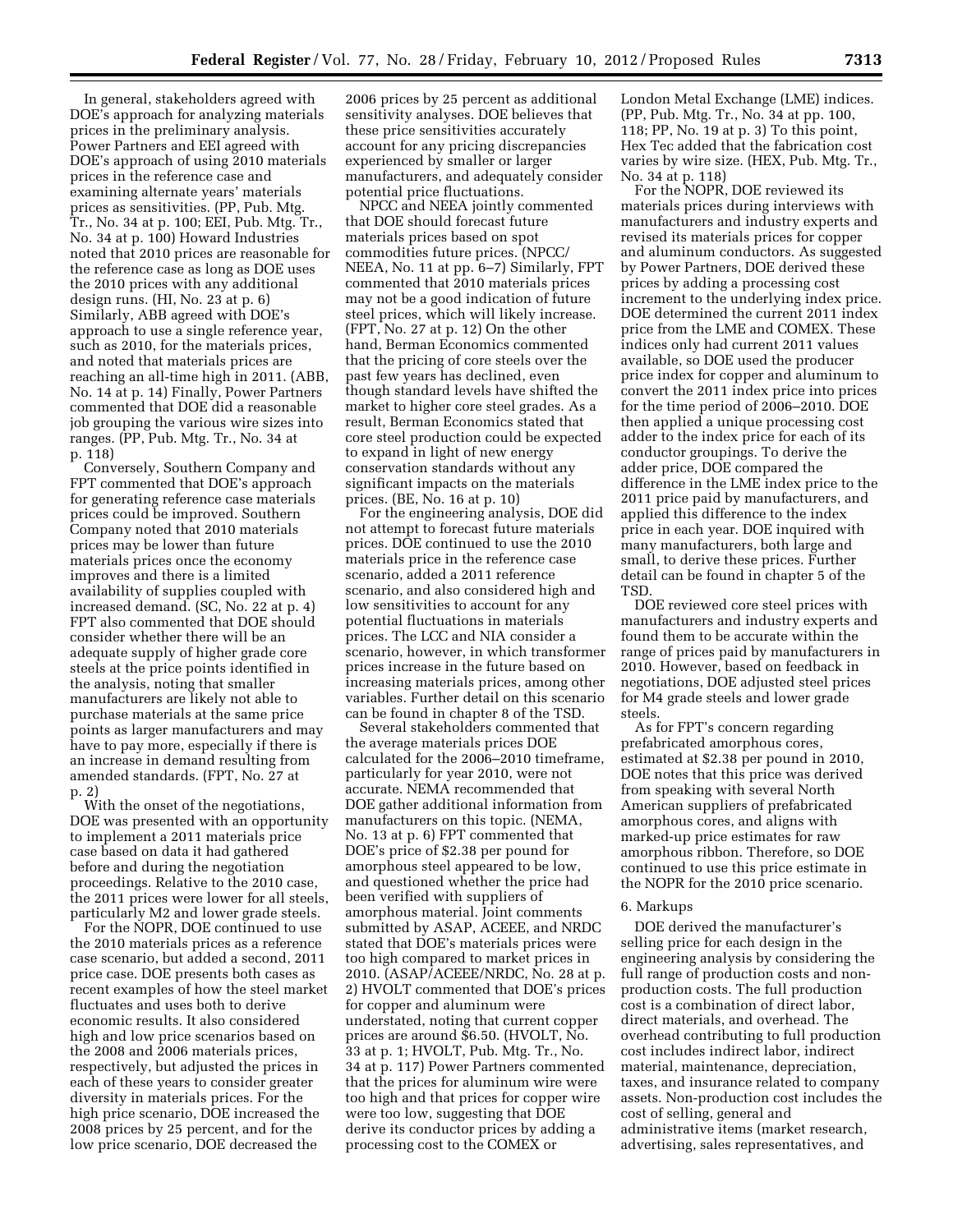logistics), research and development (R&D), interest payments, warranty and risk provisions, shipping, and profit factor. Because profit factor is included in the non-production cost, the sum of production and non-production costs is an estimate of the manufacturer's selling price. DOE utilized various markups to arrive at the total cost for each component of the distribution transformer. These markups are outlined in greater detail in chapter 5 of the TSD.

NPCC and NEEA jointly commented that DOE should vet the non-production markup with manufacturers to ensure that it is accurate. (NPCC/NEEA, No. 11 at p. 6) Berman Economics added that manufacturers do not price their units in the same way that DOE did in its analysis; rather, they look at their costs and the market and generate a competitive price accordingly. Therefore, Berman Economics suggested that DOE only look at the material and labor costs and refrain from including the other markups. (BE, Pub. Mtg. Tr., No. 34 at p. 96)

DOE interviewed manufacturers of distribution transformers and related products to learn about markups, among other topics, and observed a number of very different practices. In absence of a consensus, DOE attempted to adapt manufacturer feedback to inform its current modeling methodology while acknowledging that it may not reflect the exact methodology of many manufacturers. DOE feels that it is necessary to model markups, however, since there are costs other than material and labor that affect final manufacturer selling price. The following sections describe various facets of DOE's markups for distribution transformers.

# a. Factory Overhead

DOE uses a factory overhead markup to account for all indirect costs associated with production, indirect materials and energy use (*e.g.,* annealing furnaces), taxes, and insurance. In the preliminary analysis, DOE derived the cost for factory overhead by applying a 12.5 percent markup to direct material production costs.

Several stakeholders commented that factory overhead is more commonly estimated as a markup on labor costs, not material costs. (NPCC/NEEA, No. 11 at pp. 2, 6; ASAP/ACEEE/NRDC, No. 28 at p. 2; PP, Pub. Mtg. Tr., No. 34 at p. 102; HEX, Pub. Mtg. Tr., No. 34 at p. 103) ABB commented that factory overhead should not be tied to direct material costs, but rather to the design option being produced and the volume being produced, using a fixed quantity

for factory overhead based on the design option. (ABB, No. 14 at pp. 14–15)

DOE appreciates the comments and considered other approaches for calculating factory overhead for the NOPR. However, DOE was unable to determine an alternate methodology that could accurately estimate factory overhead costs. In the absence of further information for how to calculate factory overhead based on labor costs or design options, DOE continued to use its approach based on the material production costs. DOE notes that factory overhead costs are not applied to the material production cost component, but are simply estimated based on the production costs.

In the preliminary analysis, DOE applied the same factory overhead markup to its prefabricated amorphous cores as it did to its other design options where the manufacturer was assumed to produce the core. Since the factory overhead markup accounts for indirect production costs that are not easily tied to a particular design, it was applied consistently across all design types. DOE did not find that there was sufficient substantiation to conclude that manufacturers would apply a reduced overhead markup for a design with a prefabricated core.

Hammond Power Systems and Howard Industries agreed with DOE's decision to apply the same factory overhead to prefabricated amorphous cores. (HPS, No. 3 at p. 4; HI, No. 23 at p. 6) On the other hand, NPCC and NEEA jointly commented that factory overhead should not be applied to prefabricated cores because the markup would already be included in the selling price of the prefabricated core. (NPCC/ NEEA, No. 11 at p. 7) ABB, however, noted that even though manufacturers may outsource various components of the transformer manufacturing, such as enclosures, cores, or coils, DOE should assume a vertical manufacturing process in which the manufacturer produces all components in-house. (ABB, No. 14 at pp. 14–15) NEMA commented that DOE should gather additional data from individual manufacturers on the topic of factory overhead. (NEMA, No. 13 at p. 6)

For the NOPR analysis, DOE continued to apply the same factory overhead markup to prefabricated amorphous cores as to other cores built in-house. This approach is consistent with the suggestion of the manufacturers, and DOE notes that factory overhead for a given design applies to many items aside from the core production. Furthermore, since DOE already accounts for decreased labor hours in its designs using

prefabricated amorphous cores, but also considers an increased core price based on a prefabricated core rather than the raw amorphous material, it already accounts for the tradeoffs associated with developing the core in-house versus outsourced.

During negotiations, DOE learned from both manufacturers of transformers and manufacturers of transformer cores that mitering and, to a greater extent, step-lap mitering, result in a per-pound cost of finished cores higher than buttlapped units built to the same specifications. (ONYX, Pub. Mtg. Tr., No. 30 at p. 43) This helps to account for the fact that butt-lapping is common at baseline efficiencies in today's lowvoltage market.

In response, DOE opted to increase mitering costs for both low- and medium-voltage dry-type designs. In the medium-voltage case, DOE incorporated a processing cost of 10 cents per core pound for step-lap mitering. In the lowvoltage case, DOE incorporated a processing cost of 10 cents per core pound for ordinary mitering and 20 cents per core pound for step-lap mitering. DOE used different per pound adders for step-lap mitering for medium-voltage and low-voltage units because the base case design option for each is different. For low-voltage units, DOE modeled butt-lapped designs at the baseline efficiency level whereas ordinary mitering was modeled at the baseline for medium-voltage. Therefore, using a step-lap mitered core represents a more significant change in technology for low-voltage dry-type transformers and thus the higher markup.

#### b. Labor Costs

In the preliminary analysis, DOE accounted for additional labor and material costs for large  $(\geq 1500 \text{ kVA})$ , dry-type designs using amorphous metal. The additional labor costs accounted for special handling considerations, since the amorphous material is very thin and can be difficult to work with in such a large core. They also accounted for extra bracing that is necessary for large, wound core, drytype designs in order to prevent short circuit problems.

NPCC, NEEA, and NEMA commented that DOE should consult individual manufacturers to gather information about the additional costs DOE associates with large amorphous designs. (NPCC/NEEA, No. 11 at p. 6; NEMA, No. 13 at p. 6) NPCC and NEEA added that DOE should consider a range of assumed incremental costs starting at zero when analyzing amorphous core designs. (NPCC/NEEA, No. 11 at p. 7)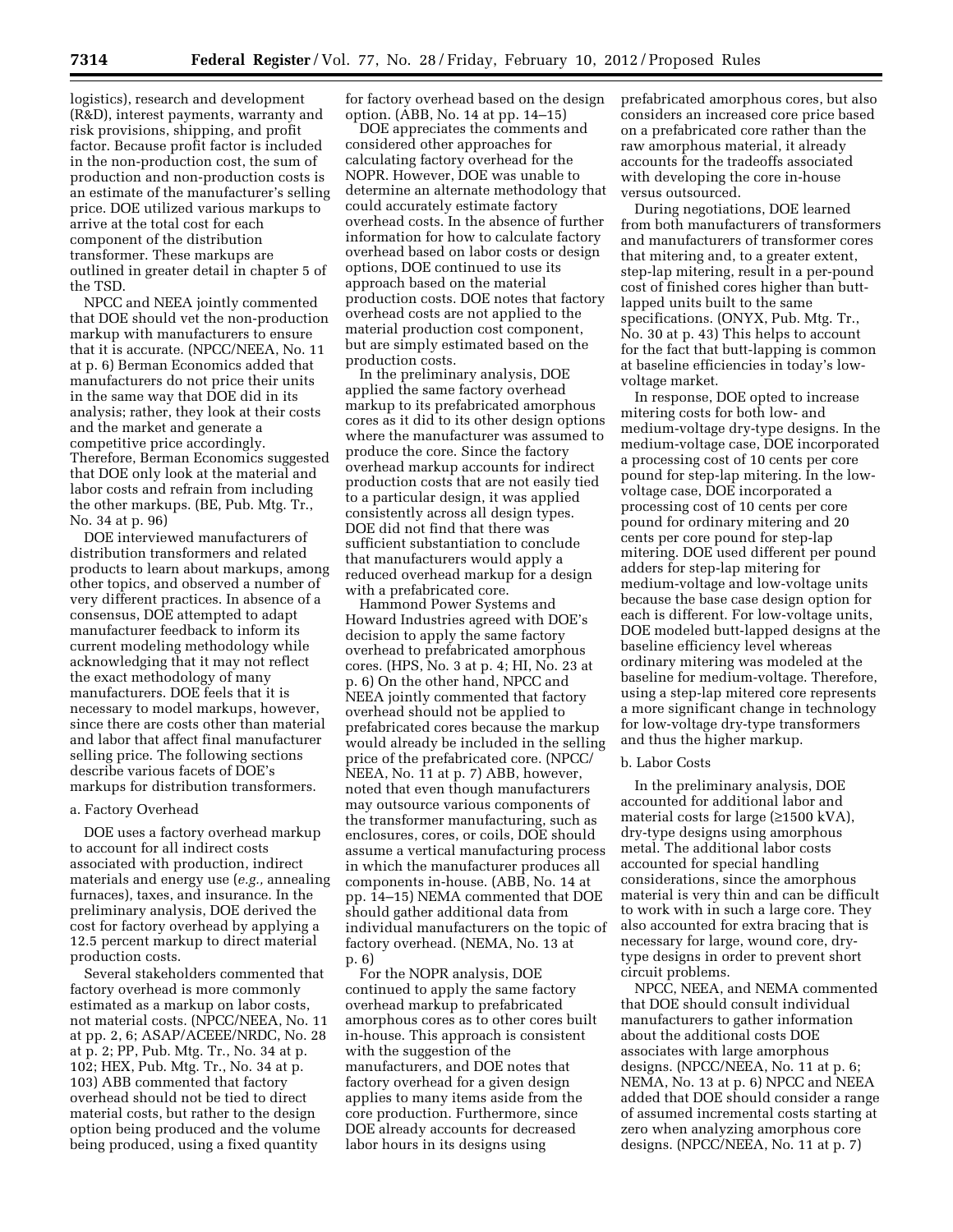Several manufacturers also commented on the issue of additional costs for large amorphous designs. Howard Industries commented that these designs face similar cost increases as those that DOE identified for large dry-type designs using an amorphous core. It noted that typically these liquidimmersed designs require an additional 10 hours of handling, added cost for the epoxy and catalyst used in sealing the amorphous cores, and additional bracing depending on the weight of the core/coil assembly. Howard Industries estimated this cost as an extra \$100 to \$200 for additional materials and hardware. (HI, No. 23 at p. 6)

ABB commented that if DOE accounts for additional labor and material costs for large amorphous designs, then it should apply the same logic to all design options, and also noted that large liquid-immersed amorphous designs would have the same costs as the drytype designs. ABB noted that large wound cores would have more labor and hardware compared to small wound cores, and that stacked cores will have more labor than wound cores. Finally, ABB noted that stacked M2 would require more labor than stacked M6 steel. (ABB, No. 14 at p. 15) Power Partners commented that DOE needed to add in additional assembly time for liquid-immersed transformers using amorphous cores. (PP, Pub. Mtg. Tr., No. 34 at p. 102) Finally, Hex Tec noted that certain core construction methods (*e.g.,*  symmetric core designs) make the handling of amorphous material much easier, which can eliminate the need for extra handling. (HEX, Pub. Mtg. Tr., No. 34 at p. 103)

During negotiations, Federal Pacific commented that it believed DOE was underestimating labor hours for core assembly for all low- and mediumvoltage dry-type design lines.

In response to interested party feedback, DOE applied an incremental increase in core assembly time to amorphous designs in the liquidimmersed design line 5 (1500 kVA). This additional core assembly time of 10 hours is consistent with DOE's treatment of amorphous designs in large, dry-type design lines. However, DOE did not account for additional hardware costs for bracing in the liquidimmersed designs using amorphous cores. This is because DOE already accounts for bracing costs for all of its liquid-immersed designs, which use wound cores, in its analysis. DOE determined that it adequately accounted for these bracing costs in the smaller kVA sizes using amorphous designs, and thus only made the change to the large (≥1500 kVA) design lines. DOE did

not model varying incremental cost increases starting with zero for large amorphous designs, as NEEA and NPCC suggested, noting that the impact of these incremental costs are oftentimes very minor for large, expensive transformer designs. In response to Federal Pacific's comment and data from other manufacturers of mediumand low-voltage transformers, DOE explored its estimates of labor hours and increased those relating to core assembly for design lines 6–13B. Details on the specific values of the adjustments can be found in chapter 5 of the TSD.

Finally, in response to ABB's comment that DOE should apply different labor and material costs to each design option in the analysis, DOE notes that it already does account for costs differently based on the design options used. Labor requirements are, for example, determined in part based on the grade of core steel, the core weight, and the number of turns in the winding. Similarly, material costs are determined specific to each material input based on each design's specifications.

# c. Shipping Costs

During its interviews with manufacturers in the preliminary analysis, DOE was informed that manufacturers often pay shipping (freight) costs to the customer. Manufacturers indicated that they absorb the cost of shipping the units to the customer and that they include these costs in their total cost structure when calculating profit markups. As such, manufacturers apply a profit markup to their shipping costs just like any other cost of their production process. Manufacturers indicated that these costs typically amount to anywhere from four to eight percent of revenue.

In the previous rulemaking for distribution transformers, DOE accounted for shipping costs exclusively in the LCC analysis. These costs were paid by the customer, and thus did not include a markup from the manufacturer based on its profit factor. In the preliminary analysis, DOE included shipping costs in the manufacturer's cost structure, which is then marked up by a profit factor. These shipping costs account for delivering the units to the customer, who may then bear additional shipping costs to deliver the units to the final end-use location. As such, DOE accounts for the first leg of shipping costs in the engineering analysis and then any subsequent shipping costs in the LCC analysis. The shipping cost was estimated to be \$0.22 per pound of the transformer's total

weight and typically amounts to four to eight percent of the total MSP. DOE derived the \$0.22 per pound by relying on the shipping costs developed in its previous rulemaking on distribution transformers, when DOE collected a sample of shipping quotations for transporting transformers. In that rulemaking, DOE estimated shipping costs as \$0.20 per pound based on an average shipping distance of 1,000 miles. For the preliminary analysis, DOE updated the cost to \$0.22 per pound based on the price index for freight shipping between 2007 and 2010. Additional detail on these shipping costs can be found in chapter 5 and chapter 8 of the TSD.

DOE received several comments about the methodology for deriving shipping costs. NEMA commented that DOE should gather additional information from manufacturers. (NEMA, No. 13 at p. 6) Federal Pacific commented that weight increases as transformers become more efficient, and noted that shipping costs would thus increase if standards were amended. (FPT, No. 27 at pp. 4– 5) Several stakeholders commented that DOE should consider the cost of fuel in its shipping cost calculation, particularly since it has increased in recent years. (NRECA/T&DEC, No. 31 and 36 at p. 3; EEI, Pub. Mtg. Tr., No. 34 at p. 95; EEI, No. 29 at p. 5) NPCC and NEEA jointly commented that shipping costs will increase with time as diesel fuel prices rise. (NPCC/NEEA, No. 11 at p. 7)

For the NOPR, DOE revised its shipping cost estimate to account for the rising cost of diesel fuel. DOE adjusted its previous shipping cost of \$0.20 (in 2006 dollars) from the previous rulemaking to a 2011 cost based on the producer price index for No. 2 diesel fuel. This yielded a shipping cost of \$0.28 per pound. DOE also retained its shipping cost calculation based on the weight of the transformer to differentiate the shipping costs between lighter and heavier, typically more efficient, designs.

In the preliminary analysis, DOE applied a non-production markup to all cost components, including shipping costs, to derive the MSP. DOE based this cost treatment on the assumption that manufacturers would mark up the shipping costs when calculating their final selling price. The resulting shipping costs were, as stated, approximately four to eight percent of total MSP.

During the public meeting, ASAP asked if DOE had found market data that indicated that shipping costs should be included in the sale price. (ASAP, Pub. Mtg. Tr., No. 34 at p. 102) HPS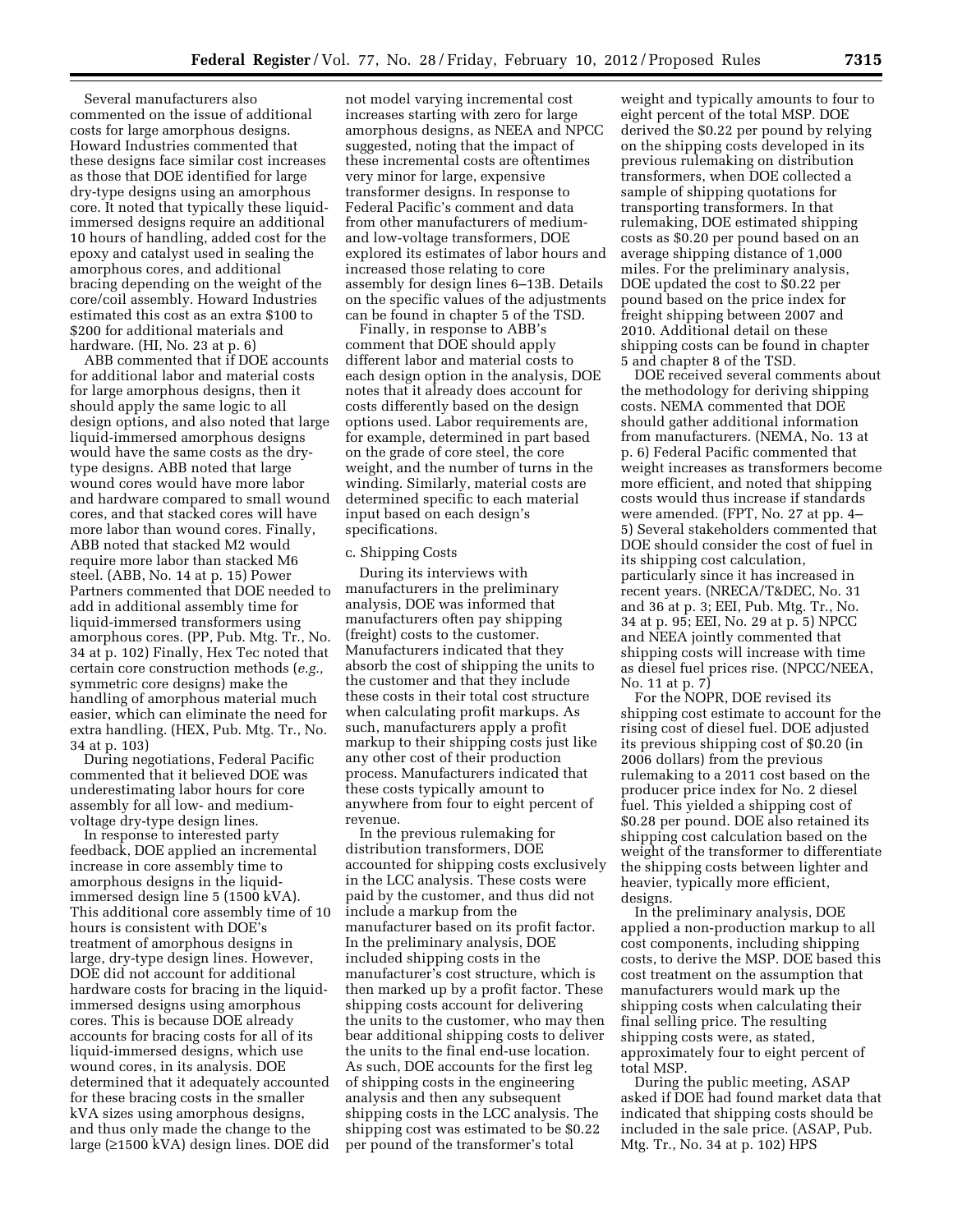commented that DOE's assumption that shipping costs are typically four to eight percent of MSP is accurate, but noted that it does not typically mark up shipping costs. (HPS, No. 3 at p. 5) ABB commented that shipping costs are recognized as an expense to manufacturers, but that they do not impact the profit markup of the manufacturer because transformers must be priced based on the market. Rather, shipping costs reduce the profit of the sale. Additionally, ABB noted that shipping costs are typically only two to four percent of total transformer costs. (ABB, No. 14 at p. 15) Similarly, Federal Pacific commented that manufacturers bear the cost of shipping, but they do not mark up the shipping cost in their profit markup or other markups. (FPT, No. 27 at p. 17) Conversely, Howard Industries agreed with DOE's approach in which markups were applied to the cost of shipping. Howard Industries added that it agreed that shipping costs are typically four to eight percent of revenues. (HI, No. 23 at p. 6)

Based on the comments received and DOE's additional research into the treatment of shipping costs through manufacturer interviews, DOE has preliminarily decided to retain the shipping costs in its calculation of MSP, but not to apply any markups to the shipping cost component. Therefore, shipping costs were added separately into the MSP calculation, but not included in the cost basis for the nonproduction markup. The resulting shipping costs were still in line with the estimate of four to eight percent of MSP for all the dry-type design lines. For the liquid-immersed design lines, the shipping costs ranged from six to twelve percent of MSP and averaged about nine percent of MSP.

7. Baseline Efficiency and Efficiency Levels

DOE analyzed designs over a range of efficiency values for each representative unit. Within the efficiency range, DOE developed designs that approximate a continuous function of efficiency. However, DOE only analyzes incremental impacts of increased efficiency by comparing discrete efficiency benchmarks to a baseline efficiency level. The baseline efficiency level evaluated for each representative unit is the existing energy conservation standard level of efficiency for distribution transformers established either in DOE's previous rulemaking or by EPACT 2005. The incrementally higher efficiency benchmarks are referred to as ''efficiency levels'' (ELs) and, along with MSP values, characterize the cost-efficiency

relationship above the baseline. These ELs are ultimately used by DOE if it decides to amend the existing energy conservation standards.

For the NOPR, DOE considered several criteria when setting ELs. First, DOE harmonized the efficiency values across single-phase transformers and the per-phase kVA equivalent three-phase transformers. For example, a 50 kVA single-phase transformer would have the same efficiency requirement as a 150 kVA three-phase transformer. This approach is consistent with DOE's methodology from the previous rulemaking and from the preliminary analysis of this rulemaking. Therefore, DOE selected equivalent ELs for several of the representative units that have equivalent per-phase kVA ratings.

Second, DOE selected equally spaced ELs by dividing the entire efficiency range into five to seven evenly spaced increments. The number of increments depended on the size of the efficiency range. This allowed DOE to examine impacts based on an appropriate resolution of efficiency for each representative unit.

Finally, DOE adjusted the position of some of the equally spaced ELs and examined additional ELs. These minor adjustments to the equally spaced ELs allowed DOE to consider important efficiency values based on the results of the software designs. For example, DOE adjusted some ELs slightly up or down in efficiency to consider the maximum efficiency potential of non-amorphous design options. Other ELs were added to consider important benchmark efficiencies, such as the NEMA Premium efficiency levels for LVDT distribution transformers. Last, DOE considered additional ELs to characterize the maximumtechnologically feasible design for representative units where the harmonized per-phase efficiency value would have been unachievable for one of the representative units.

EEI requested that DOE provide summary tables of the ELs and the proposed TSLs to highlight any differences between the two. (EEI, Pub. Mtg. Tr., No. 34 at p. 125) Furthermore, EEI pointed out that CSL 0 is TSL 3 or 4 from the last rulemaking and is more efficient than a 2005 or 2007 unit. (EEI, Pub. Mtg. Tr., No. 34 at p. 113)

NEMA recommended that the TSLs from the previous rulemaking be visually overlaid with the ELs from this rulemaking to allow easier comparisons between the recent standards and the current rulemaking. (NEMA, No. 13 at pp. 6–7)

Schneider Electric commented that it would like to see the label ''CSL 0''

removed from the analysis and instead replaced with exactly what those levels were and where it was mandated, *i.e.,* in EISA 2007. (SE., Pub. Mtg. Tr., No. 34 at p. 119)

DOE has found that multiple sets of efficiency levels and candidate standard levels have confused stakeholders in the past, and prefers to limit this document's discussion to those ELs at hand. EEI is correct to point out that the previous rule's standard is the current rule's baseline. DOE is statutorily prohibited from decreasing efficiency standards, and so any discussion of future standards necessarily begins with what is in effect at the time.

Berman Economics noted that highcost designs that are above the minimum first cost amount for a given EL should not be considered in DOE's analysis because they do not represent the cost required to comply with the standard. It felt that, by including these designs, DOE artificially increases the cost estimate from the Monte Carlo analysis. (BE, No. 16 at pp. 6–7)

Although DOE's current test procedure specifies a load value at which to test transformers, DOE recognizes that different consumers see real-world loadings that may be higher or lower. In those cases, consumers may choose a transformer offering a lower LCC even when faced with a higher first cost. If DOE's cost/efficiency design cloud were redrawn to reflect loadings other than those specified in the test procedure, different designs would migrate to the optimum frontier of the cloud. Additionally, although DOE's engineering analysis reflects a range of transformers costs for a given EL, the LCC analysis only selects transformer designs near the lowest cost point.

#### 8. Scaling Methodology

For the preliminary analysis, DOE performed a detailed analysis on each representative unit and then extrapolated the results of its analysis from the unit studied to the other kVA ratings within that same engineering design line. DOE performed this extrapolation to develop inputs to the national impacts analysis. The technique it used to extrapolate the findings of the representative unit to the other kVA ratings within a design line is referred to as ''the 0.75 scaling rule.'' This rule states that, for similarly designed transformers, costs of construction and losses scale with the ratio of their kVA ratings raised to the 0.75 power. The relationship is valid where the optimum efficiency loading points of the two transformers being scaled are the same. DOE used the same methodology to scale its findings during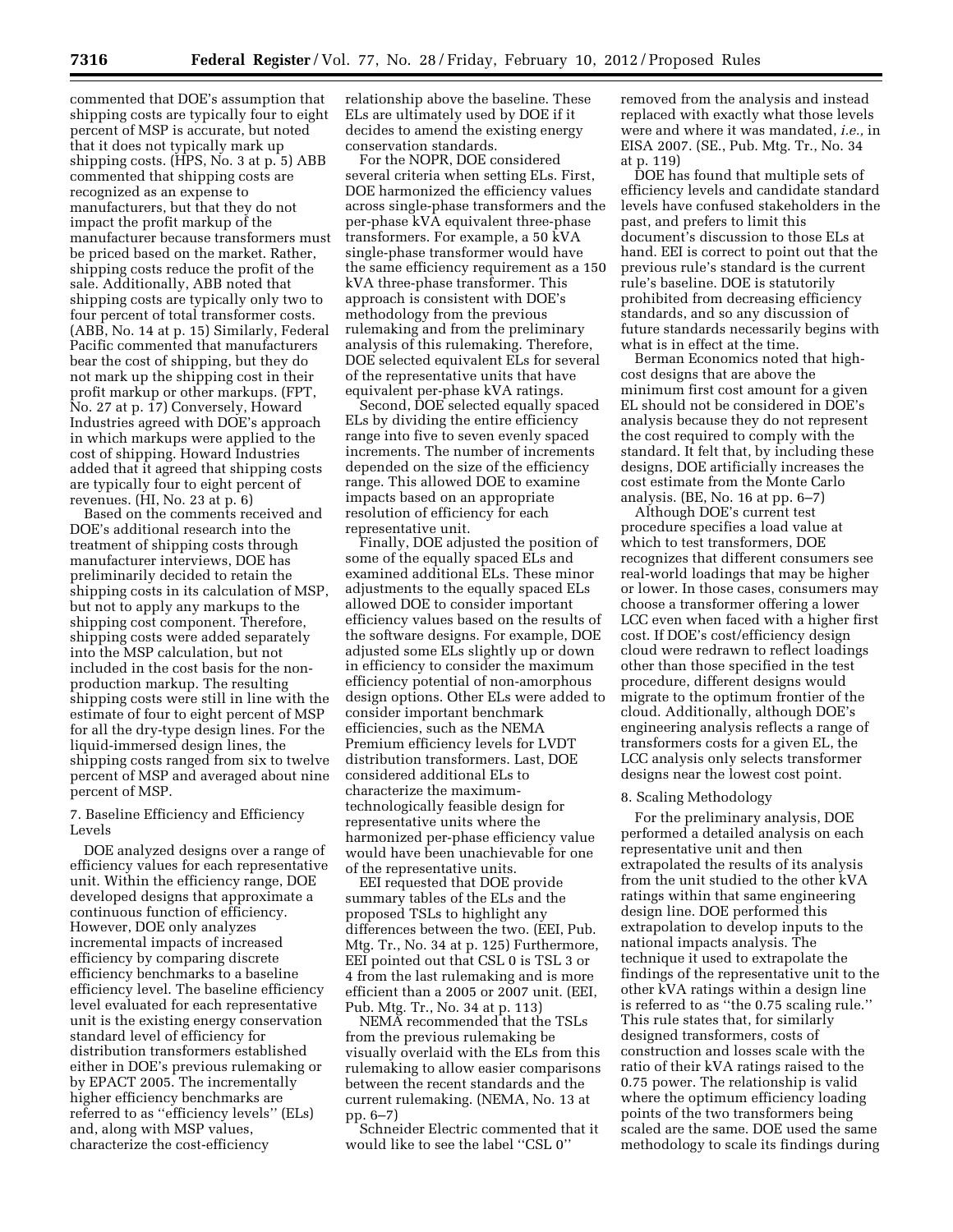the previous rulemaking on distribution transformers.

In response to the preliminary analysis, DOE received multiple comments regarding the 0.75 scaling rule. HVOLT expressed its support for the use of the 0.75 scaling rule. (HVOLT, Pub. Mtg. Tr., No. 34 at p. 139) Several other stakeholders stated that they believed the 0.75 scaling rule is accurate over small kVA ranges, but can break down near the limits of the scaling range. (HPS, No. 3 at p.4; NPCC/ NEEA, No. 11 at pp. 7–8; NEMA, No. 13 at pp. 4, 6; SE., No. 18 at p.7; HI, No. 23 at p. 7; FPT, Pub. Mtg. Tr., No. 34 at p. 137) NPCC, NEEA and NEMA recommended that DOE consider analyzing additional design lines and representative units to maintain the integrity of the scaling. (NPCC/NEEA, No. 11 at pp. 7–8; NEMA, No. 13 at pp. 4–6) FPT also suggested introducing additional designs to the analysis, noting that it has found it difficult to meet the efficiency levels on the lowerend kVAs for the dry-types. (FPT, Pub. Mtg. Tr., No. 34 at p. 136) Schneider Electric recommended that DOE expand its kVA ranges within the design lines and overlay the design lines to allow for multiple evaluation points within the scaling rule. (SE., No. 18 at p. 7) Howard Industries believed that DOE should adjust the 0.75 scaling factor to account for more efficient and costlier materials needed to stay within the size and weight constraints of customers' demands. (HI, No. 23 at p. 7)

EEI commented that the 0.75 scaling rule may not be accurate for scaling outside a single standard deviation of kVA size. EEI recommended that DOE work with manufacturers to create new formulas for scaling beyond a single standard deviation. (EEI, No. 29 at p. 6) Warner Power stated that the 0.75 scaling rule is less accurate for higher scaling ratios where transformer designs change significantly, but felt that the rule was accurate for scaling where the ratio of kVAs was between 0.8 and 1.2. (WP, No. 30 at pp. 7, 11)

ABB noted that the 0.75 scaling rule is accurate within about a half order of magnitude when all other parameters are constant. ABB also stated that in their experience the 0.75 coefficient increases as the kVA decreases and approaches 1.0 as an upper limit. ABB added that the same is true as the BIL increases. (ABB, No. 14 at pp. 10, 13) Hammond agreed that the 0.75 scaling rule can be problematic for smaller kVAs of higher voltage and BIL ratings. (HPS, No. 3 at p. 4) Metglas explained that the scaling rule assumes one has the same percentage insulation in the cross-section of the conductor in the

transformers while, in reality, as the transformers get smaller, more insulation is needed to maintain the same BIL. FPT believed that the 0.75 scaling rule was less accurate for lower kVA ratings (below 500 kVA), in part because small kVA sizes require very small wires that are dramatically more expensive than larger wires in larger kVA sizes. FPT also claimed that current standards are more difficult to meet at the lower kVA sizes. (FPT, No. 27 at pp. 14–17)

PP expressed frustration that the design work involved extrapolating from a 500 kVA model to a 833 kVA model and believed that the extrapolations did not hold true. (PP, Pub. Mtg. Tr., No. 34 at p. 135)

Because it is not practical to directly analyze every combination of design options and kVAs under the rulemaking's scope of coverage, DOE selected a smaller number of units it believed to be representative of the larger scope. Many of the current design lines use representative units retained from the 2007 rulemaking with minor modifications. To generate efficiency values for kVA values not directly analyzed, DOE employed a scaling methodology based on physical principles (overviewed in Appendix 5B) and widely used by industry in various forms. DOE's scaling methodology is an approximation and, as with any approximation, can suffer in accuracy as it is extended further from its reference value.

Several of the comments on this topic suggest that DOE could improve the accuracy of its scaling by limiting the range over which it is applied. To that end, DOE has added a design line (13A to address the case of high BIL, small kVA medium-voltage dry-type units while redesignating the former 13 ''13B''.) DOE will seek to corroborate scaling results with direct analysis in other areas that fall outside of the scaling ranges put forth by commenters for the final rule.

Additionally, DOE modified the way it splices extrapolations from each representative unit to cover equipment classes at large. Previously, DOE extrapolated curves from individual data points and blended them near the boundaries to set standards. Currently, DOE fits a single curve through all available data points in a space and believes that the resulting curve will both be smoother and offer a more robust scaling behavior over the covered kVA range.

Finally, although the laws of physics applied to an ideal transformer yield a scaling exponent of 0.75, DOE recognizes that real-world engineering

considerations may produce a behavior better modeled using a different exponent. A number of commenters suggested that the smaller transformers in particular had difficulty meeting standards, which seems to imply that the overall shape of the efficiency curve should come from a lower overall exponent. This would tend to project lower efficiencies at lower kVAs and higher efficiencies at higher kVAs. DOE seeks to further understand how kVA rating and other factors combine to affect transformer efficiency, and seeks comment to that end.

Negotiating parties agreed that deriving results for the ''high'' and ''low'' BIL MVDT equipment classes, namely, 5,6,9, and 10, was the most appropriate way to correctly establish relative standards such that the various efficiencies were logical with respect to each other. (ASAP, Pub. Mtg. Tr., No. ## (docket number unavailable) at p. 175) Parties agreed that standards should be set by adding 10 percent in losses to equipment classes 7 and 8 to derive standards for equipment classes 9 and 10 and subtracting 10 percent in losses from classes 7 and 8 to derive standards for classes 5 and 6. DOE's own analysis suggests that this method of scaling is reasonable and proposes using it to derive standards as it does it today's notice.

Furthermore, several parties noted that liquid-immersed transformers experienced smaller, but not insignificant, performance benefits or penalties as a function of BIL and noted that standards for liquid-immersed units could be tweaked in the same manner as those from MVDT units. Doing so would permit capture of increased energy savings at the more-efficient BILs while still permitting manufacture of the higher BIL transformers at reasonable expense.

DOE requests comment on scaling across both BIL and kVA ratings as it applies to both dry-type and liquidimmersed transformers and on specific ways for DOE to establish a sound methodology for deriving BIL adjustment factors in the liquidimmersed case. DOE also requests comment on how standards are best harmonized across phase counts for all types of transformers and how standards for single-phase transformers may be scaled to produce those of three-phase transformers and vice-versa.

#### 9. Material Availability

DOE received several comments expressing concern over the availability of materials, including core steel and conductors, needed to build energy efficient distribution transformers.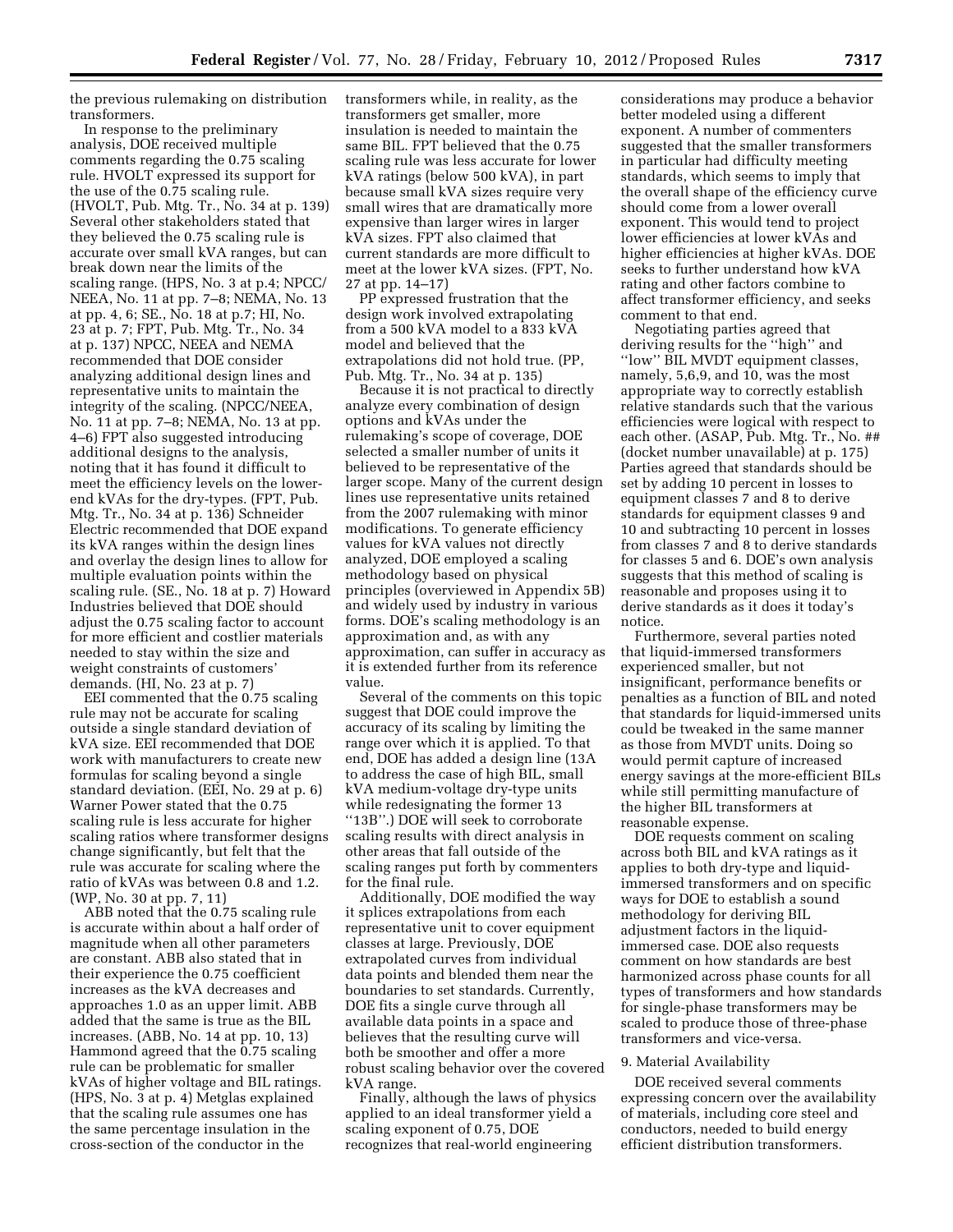These issues pertain to a global scarcity of materials as well as issues of materials access for small manufacturers.

NPCC, NEEA, Schneider Electric, and the joint comments from ASAP, ACEEE and NRDC all indicated that DOE should revise its selling prices to make sure they are in line with market prices. They commented that DOE's selling prices were too high compared to the prices supplied by manufacturers at the public meeting. (NPCC/NEEA, No. 11 at p. 2 and pp. 6–7; SE., No. 18 at p. 8; ASAP/ACEEE/NRDC, No. 28 at pp. 1–2) The ASAP, ACEEE and NRDC joint comments further specified that commenters at the meeting noted that the price of a small purchase quantity going through a distributor was still 40– 60% lower than DOE's price estimates. They added that, if DOE is unable to determine how to adjust its cost inputs, it should apply an adjustment factor to the final selling price to bring it in line with current market prices. If DOE cannot determine prices for LVDT, the joint commenters recommended that DOE apply the adjustment factor from the liquid-immersed analysis to the drytype analysis. (ASAP/ACEEE/NRDC, No. 28 at pp. 1–2)

Conversely, HVolt, Inc. commented that DOE's finished transformer prices are too low and that several manufacturers have generated selling prices (using current materials prices and low markups) that are 2.5–4 times higher than DOE's prices at CSL 6. (HVOLT, No. 33 at p. 1)

Manufacturers often accuse DOE or over-representing manufacturer selling prices, while parties interested in increasing energy efficiency accuse it of under-representing these prices. DOE is interested in tailoring its analysis to align more closely with the market and believes the best way for parties to demonstrate falsely high or low prices is to submit actual purchase or bid records for designs close to DOE's representative units. If needed, such records could be submitted under the terms of a nondisclosure agreement. Finally, DOE notes that it is the incremental, and not absolute, cost of added efficiency that dominates the cost-effectiveness calculations that it performs. Consequently, errors in the absolute prices will have a smaller effect on the rule outcome than errors in the cost of marginal efficiency. DOE requests further comment on manufacturer selling price and any accompanying data that can help substantiate such comment.

Southern Company commented that DOE should consider the limited supply of amorphous steel when evaluating

amended standard levels. It added that there is not enough amorphous steel to meet the demand of the entire transformer industry, and noted that prices for amorphous steel could increase substantially if it was the sole core material used in distribution transformer designs. (SC, No. 22 at p. 1)

DOE is aware that many core steels, including amorphous steels, have constraints on their supply and presents an analysis of global steel supply in Appendix 3–A.

#### 10. Primary Voltage Sensitivities

DOE understands that primary voltage and the accompanying BIL may increasingly affect efficiency of liquidimmersed transformers as standards rise. DOE may conduct primary voltage sensitivity analysis in order to better quantify the effects of BIL and primary voltage on efficiency, and may use such information to consider establishing equipment classes by BIL rating for liquid-immersed distribution transformers.

### 11. Impedance

In the preliminary analysis, DOE only considered transformer designs with impedances within the normal impedance ranges specified in Table 1 and Table 2 of 10 CFR part 431.192. These impedances represent the typical range of impedance that is used for a given liquid-immersed or dry-type transformer based on its kVA rating and whether it is single-phase or threephase.

Commonwealth Edison (ComEd) commented that its single-phase overhead transformer specification only allows impedances between 5.3 and 6.2 percent for 250, 333, and 500 kVA transformers. Furthermore, ComEd commented that manufacturers are already having difficulty creating designs with the minimum impedance requirement of 5.3 percent based on the current standard level. (ComEd, No. 24 at p. 3) Similarly, Central Moloney commented that it also has limitations on the impedance of the transformers, which get harder to meet at larger sizes. (Central Moloney, Pub. Mtg. Tr., No. 34 at p. 78)

For the NOPR, DOE continued to consider designs within the normal impedance ranges used in the preliminary analysis. While certain applications may have specifications that are more stringent than these normal impedance ranges, DOE believes that the majority of applications are able to tolerate impedances within these ranges. Since DOE considers a wide array of designs within the normal impedance ranges, it adequately

considers the cost considerations of higher and lower impedance tolerances.

DOE requests comment on impedance values and on any related parameters (*e.g.,* inrush current, X/R ratio) that may be used in evaluation of distribution transformers. DOE requests particular comment on how any of those parameters may be affected by energy conservation standards of today's proposed levels or higher.

#### 12. Size and Weight

In the preliminary analysis, DOE did not constrain the weight of its designs. DOE accounted for the full weight of each design generated by the optimization software based on its materials and hardware. Similarly, DOE let several dimensional measurements of its designs vary based on the optimal core/coil dimensions plus space factors. However, DOE did hold certain tank and enclosure dimensions constant for its design lines. Most notably, DOE fixed the height dimension on all of its rectangular tank transformers. For each design that had variable dimensions, DOE accounted for the additional cost of installing the unit, where applicable.

Several interested parties expressed concerns about the size and weight of the designs used in DOE's analysis. Power Partners commented that singlephase liquid-immersed units above 500 kVA are very difficult to design for the current standard level when accounting for the weight and size constraints that users specify. (PP, Pub. Mtg. Tr., No. 34 at p. 46) Power Partners and Howard Industries commented that this issue is particularly a concern for pole-mounted transformers, and noted that many customers put large (500 kVA singlephase) units on poles. (PP, Pub. Mtg. Tr., No. 34 at p. 75; HI, Pub. Mtg. Tr., No. 34 at p. 77) Pepco Holdings, Inc. (PHI) stated that the largest transformer that it will hang on a pole is 333 kVA, but noted that it, too, has concerns about weight and size. (PHI, Pub. Mtg. Tr., No. 34 at p. 77)

Many stakeholders noted that size and weight limitations exist for certain customer specifications. Power Partners, Central Moloney (CM), and PHI all commented that restrictions exist for size and weight, and stated that DOE should account for maximum weight and dimensional limits. (PP, Pub. Mtg. Tr., No. 34 at p. 73; CM, Pub. Mtg. Tr., No. 34 at p. 77; PHI, Pub. Mtg. Tr., No. 34 at p. 74) PHI noted that these restrictions are especially important for pole-mount, subway, subsurface, and network transformers. (PHI, No. 26 and 37 at p. 1) Power Partners commented that over 80 percent of new transformers manufactured are for replacement, and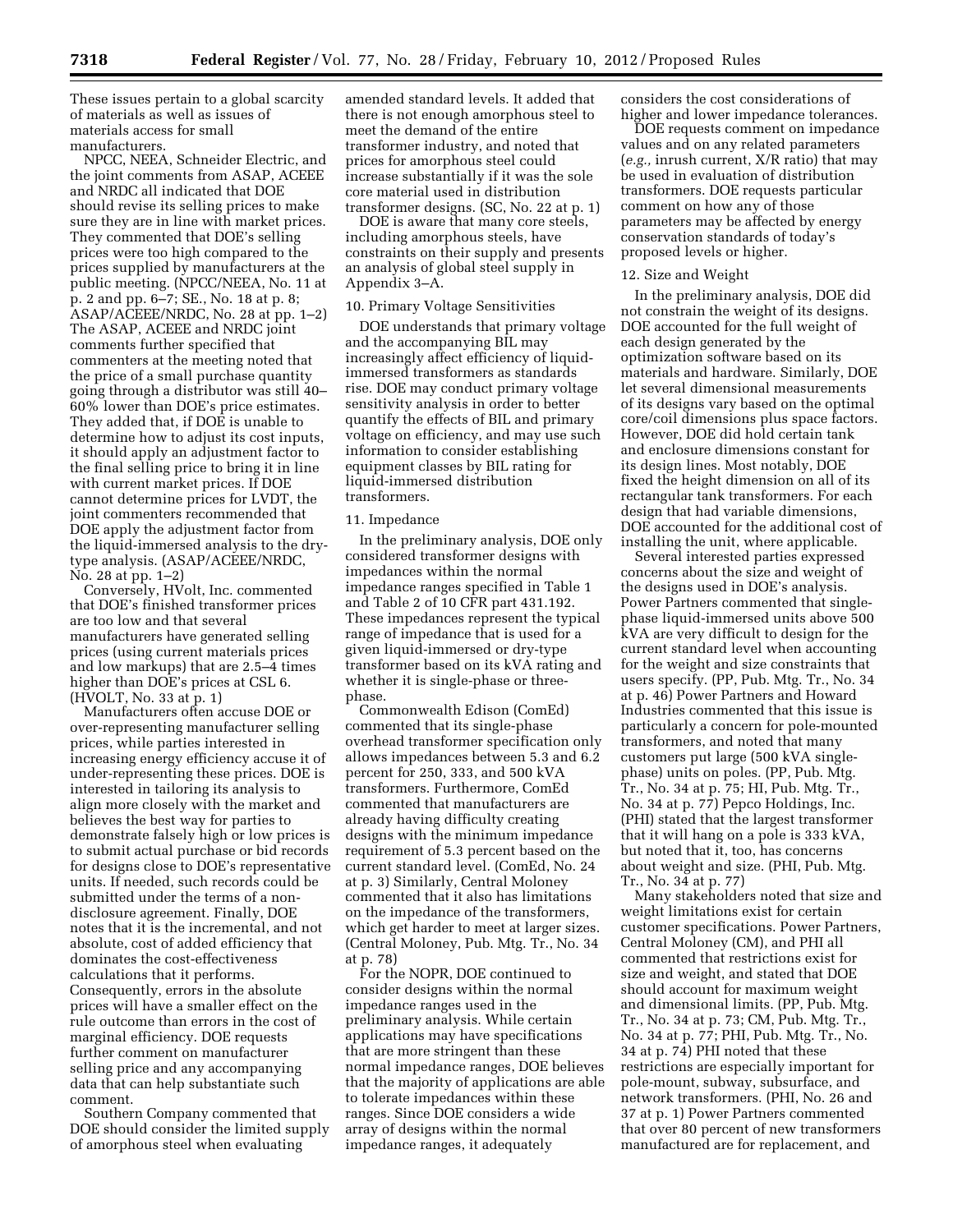noted that replacement pole-mount transformers need to fit into the existing pole space. As such, Power Partners suggested a maximum weight of 650 pounds for the representative unit in DL2 (25 kVA single-phase) and a maximum weight of 3,600 pounds for the representative unit in DL3 (500 kVA single-phase). (PP, No. 19 at p. 3) Conversely, PG&E commented that the large transformers in its service area are typically pad-mounted and noted that weight is not a big concern. (PG&E, Pub. Mtg. Tr., No. 34 at p. 74)

For the NOPR engineering analysis, DOE did not restrict its designs based on a limit for size or weight beyond the fixed height measurements it was already considering for the rectangular tank sizes. DOE understands that larger transformers may require additional installation costs such as a new pole change-out or vault expansion. To the extent that it had data on these additional costs, DOE accounted for them in its LCC analysis, as described in section IV.F. However, DOE did not choose to limit its design specifications based on a specific size or weight constraint.

During negotiation meetings, several parties noted that transformers in underground vaults could face staggering cost increases if obligated to comply with unmodified standards. (ABB, Pub. Mtg. Tr., No. 89 at p. 245) The parties proposed to create a separate equipment class for such units and began discussing how such a class might be defined in terms of physical features and such that it would not represent a standards loophole. DOE requests comment on the possibility of establishing a separate equipment class for vault transformers and how such a class could be defined.

Nonetheless, DOE notes that the majority of its designs are within the weight constraints suggested by Power Partners. In design line 2, over 95 percent of DOE's designs are below 650 pounds. In design line 3, over 62 percent of DOE's designs are below 3,600 pounds, and when only the designs with the lowest first cost are considered, nearly 74 percent of the designs are less than 3,600 pounds. The majority of the designs that exceed 3,600 pounds are at the maximum efficiency levels using an amorphous core steel.

During negotiations, Federal Pacific and HVOLT commented that substationstyle designs common to the mediumvoltage, dry-type market are larger than the designs that DOE had previously modeled and would exhibit bus and lead losses reflecting their longer buses

and leads. (HVOLT, Pub. Mtg. Tr., No. 91 at p. 290)

DOE worked with manufacturers to explore the magnitude of the effect of longer buses and leads and found it to be small relative to the gap between efficiency levels. Nonetheless, DOE made small upward adjustments to bus and lead losses of all medium-voltage, dry-type design lines. Details on the specific values of the adjustments made can be found in Chapter 5 of the TSD.

#### *D. Markups Analysis*

The markups analysis develops appropriate markups in the distribution chain to convert the estimates of manufacturer selling price derived in the engineering analysis to customer prices. In the preliminary analysis, DOE determined the distribution channels for distribution transformers, their shares of the market, and the markups associated with the main parties in the distribution chain, distributors, contractors and electric utilities.

Several stakeholders commented that DOE's analysis failed to include the distribution channel that delivers liquid-immersed transformers directly from manufacturers to large utilities. (NEEA, No. 11 at p. 2, Joint Comments PG&E and SCE, No. 32 at p. 2, and EMS, Public Meeting Transcript, No. 34 at p. 145) EMS Consulting commented that when large utilities purchase directly from manufacturers, the commission of the manufacturer's representative is included in the price of the transformer and should not be added in separately. (EMS, Public Meeting Transcript, No. 34 at p. 145) PG&E and SCE noted that because utilities often pay much less for transformers purchased in bulk, the selling prices DOE presented in the preliminary analysis are too high. (Joint Comments PG&E and SCE, No. 32 at p. 2) For the NOPR, DOE added a new distribution channel to represent the direct sale of transformers to independently owned utilities, which account for approximately 80 percent of liquid-immersed transformer shipments. This sales channel removes a distributor markup, which had included the commission of the manufacturer's representative in the preliminary analysis. The inclusion of this channel reduces the overall markup for liquidimmersed transformers.

EEI stated that a distribution channel from manufacturers to distributors to multi-site commercial and/or industrial customers (*i.e.,* large purchasers) may represent 10 percent to 25 percent of dry-type transformer sales. (EEI, No. 29 at p. 6) DOE did not find data that would allow it to include the channel

mentioned by EEI as a separate distribution channel.

In the preliminary analysis, DOE developed average distributor and contractor markups by examining the installation and contractor cost estimates provided by *RS Means Electrical Cost Data 2011.* DOE developed separate markups for baseline products (baseline markups) and for the incremental cost of moreefficient products (incremental markups). Incremental markups are coefficients that relate the change in the installation cost due to the increase equipment weight of some higherefficiency models.

FPT agreed with the distributor markups that DOE developed for liquidimmersed transformers. (FPT, No. 27 at p. 17) HPS agreed that a 15-percent markup is appropriate for distributor markup. (HPS, No. 3 at p. 6) ABB and NEMA, on the other hand, recommended that DOE consult with a sample of major distributors to obtain a better understanding of internal markups. (ABB, No. 14 at p. 18; NEMA, No. 13 at p. 8) DOE was not able to conduct a representative survey of transformer distributors within the context of the current rulemaking. Given the supportive comments from FPT and HPS, DOE retained the markup used in the preliminary analysis for the NOPR for liquid-immersed and low-voltage dry-type transformers. However, based on input received from manufacturers during the negotiated rulemaking process, DOE revised the distributor and contractor markups that affect the retail price for medium-voltage dry-type transformers to 1.26 and 1.16, respectively.

HVOLT suggested that DOE's estimated contractor labor and materials markup that affects the installation costs of 1.43 is too high. (HVOLT, Public Meeting Transcript, No. 34 at p. 149) DOE used *RS Means Electrical Cost Data 2010* to estimate a contractor labor and materials markup of 1.43. This markup is justified as it includes: (1) Direct labor required for installation, including unloading, uncrating, hauling within 200 feet of the loading dock, setting in place, connecting to the distribution network, and testing; and (2) equipment rentals necessary for completion of the installation such as a forklift, and/or hoist.

Chapter 6 of the NOPR TSD provides additional detail on the markups analysis.

## *E. Energy Use Analysis*

The energy use and end-use load characterization analysis (chapter 6) produced energy use estimates and end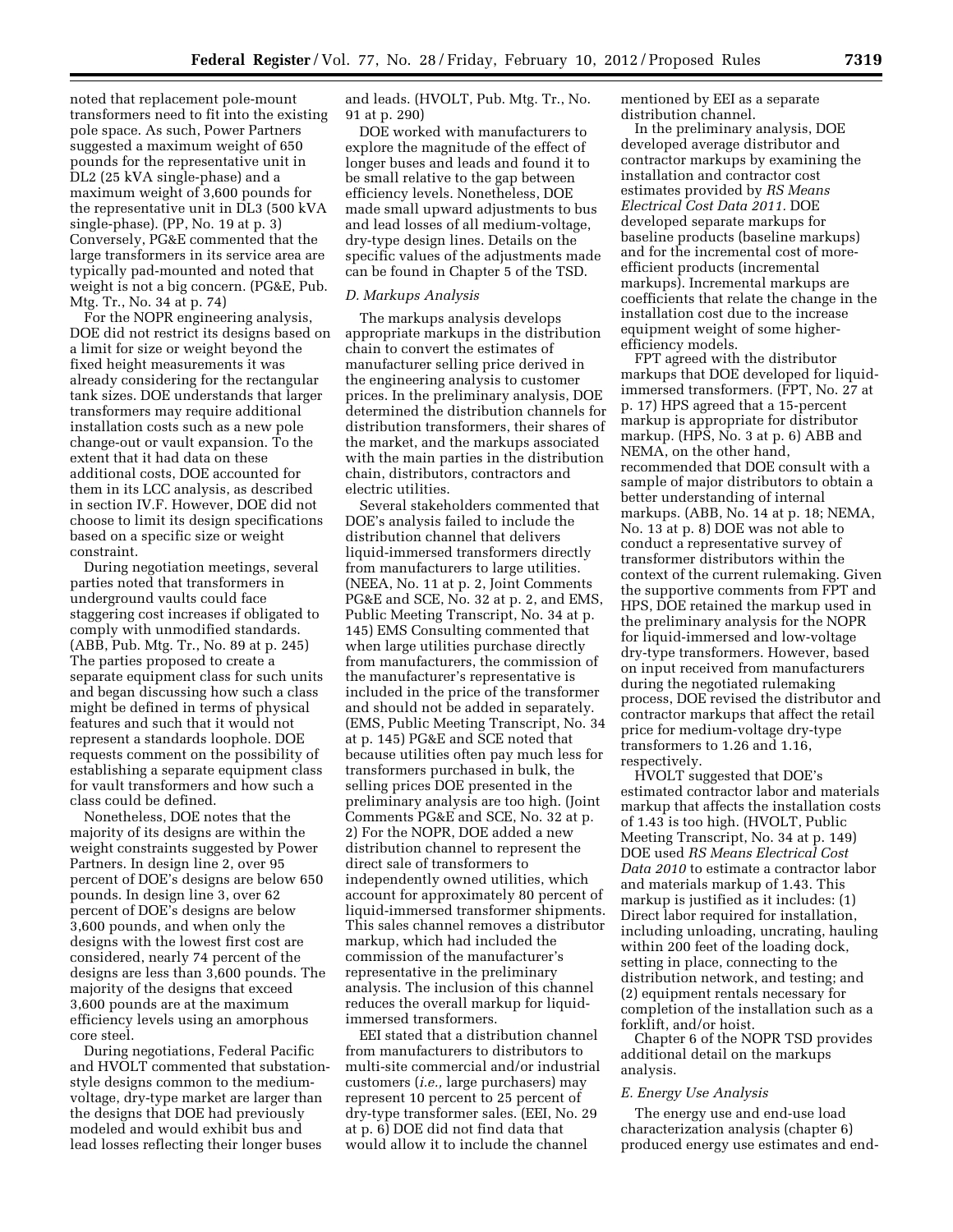use load shapes for distribution transformers. The energy use estimates enabled evaluation of energy savings from the operation of distribution transformer equipment at various efficiency levels, while the end-use load characterization allowed evaluation of the impact on monthly and peak demand for electricity from the operation of transformers.

The energy used by distribution transformers is characterized by two types of losses. The first are no-load losses, which are also known as core losses. No-load losses are roughly constant and exist whenever the transformer is energized (*i.e.,* connected to live power lines). The second are load losses, which are also known as resistance or I2R losses. Load losses vary with the square of the load being served by the transformer.

Because the application of distribution transformers varies significantly by type of transformer (liquid-immersed or dry-type) and ownership (electric utilities own approximately 95 percent of liquidimmersed transformers, commercial/ industrial entities use mainly dry-type), DOE performed two separate end-use load analyses to evaluate distribution transformer efficiency. The analysis for liquid-immersed transformers assumes that these are owned by utilities and uses hourly load and price data to estimate the energy, peak demand, and cost impacts of improved efficiency. For dry-type transformers, the analysis assumes that these are owned by commercial and industrial customers, so the energy and cost savings estimates are based on monthly building-level demand and energy consumption data and marginal electricity prices. In both cases, the energy and cost savings are estimated for individual transformers and aggregated to the national level using weights derived from either utility or commercial/industrial building data.

For utilities, the cost of serving the next increment of load varies as a function of the current load on the system. To correctly estimate the cost impacts of improved transformer efficiency, it is therefore important to capture the correlation between electric system loads and operating costs and between individual transformer loads and system loads. For this reason, DOE estimated hourly loads on individual liquid-immersed transformers using a statistical model that simulates two relationships: (1) The relationship between system load and system marginal price; and (2) the relationship between the transformer load and system load. Both are estimated at a regional level.

DOE received a number of comments on its preliminary analysis for liquidimmersed transformers.

Regarding the price-load correlation incorporated into the end-use load characterization, EEI suggested that DOE obtain data for 2009/2010 to develop a more complete picture of the savings associated with reducing core and coil losses in liquid-filled transformers. (EEI, No. 29 at p. 6) Because changes to the functional form of the price-load correlation are small compared to the variability in the model, updating the data will not affect the resulting priceload correlation. Thus, DOE continued to use 2008 *Federal Energy Regulatory Commission (FERC) Form714* lambda data and market prices for the NOPR analysis.

EEI also suggested that DOE use tariffs to determine the prices paid for base load electricity generation, because reducing the constant core losses will not save electricity at marginal rates. (EEI, No. 29 at p. 8) NRECA stated that most NRECA members make wholesale purchases at tariff rates that reflect installed, existing resources, with only a small increment based on hourly, market-based purchases. (NRECA, No. 31 and 36 at p. 4) They concluded that DOE's approach overemphasized rates for purchases made on the hourly market.

The energy savings from more efficient distribution transformers are a small decrement to the total energy consumption. The hourly price reflects the cost of serving a small, marginal change in load, and is therefore the appropriate method to use to estimate the costs savings associated with energy savings. This is true for both coil losses and winding losses, and is independent of how the transformer owner pays for the bulk of their power purchases. DOE produced a detailed comparison of tariff-based marginal prices and hourly marginal prices for peaking end-uses as part of the Commercial Unitary Air Conditioner & Heat Pump rulemaking.28 This analysis confirmed that, on an annual average basis, both methods lead to similar cost estimates.

Regarding hourly load data, NEMA recommended that DOE consult with utilities, building owners, and other end-users to obtain any available field data. (NEMA, No. 13 at p. 8) DOE consulted with a variety of industry contacts but was unable to find any source of metered hourly load for transformers. Data submitted by subcommittee member K. Winder of Moon Lake Electric during the

28See *[http://www1.eere.energy.gov/buildings/](http://www1.eere.energy.gov/buildings/appliance_standards/commercial/ac_hp.html) appliance*\_*[standards/commercial/ac](http://www1.eere.energy.gov/buildings/appliance_standards/commercial/ac_hp.html)*\_*hp.html.* 

negotiations were used to validate the load models for single-phase liquidimmersed transformers. For the final rule, if stakeholders are able to provide, or assist in providing such data, DOE will use it to validate and modify the transformer load models as needed.

Dry-type transformers are primarily installed on buildings and owned by the building owner/operator. Commercial and industrial (C&I) utility customers are typically billed monthly, with the bill based on both electricity consumption and demand. Hence, the value of improved transformer efficiency depends on both the load impacts on the customer's electricity consumption and demand and the customer's marginal prices.

The customer sample of dry-type distribution transformer owners was taken from the EIA Commercial Buildings Energy Consumption Survey (CBECS) databases. Survey data for the years 1992 and 1995 were used, as these are the only years for which monthly customer electricity consumption (kWh) and peak demand (kW) are provided. To account for changes in the distribution of building floor space by building type and size, the weights defined in the 1992 and 1995 building samples were rescaled to reflect the distribution in the most recent 2003 CBECS survey. CBECS covers primarily commercial buildings, but a significant fraction of transformers are shipped to industrial building owners. To account for this in the sample, data from the 2006 Manufacturing Energy Consumption Survey (MECS) were used to estimate the amount of floor space of buildings that might use the type of transformer covered by the rulemaking. The weights assigned to the building sample were rescaled to reflect this additional floor space. Only the weights of large buildings were rescaled.

Regarding DOE's energy use characterization, EEI stated that DOE should use EIA's 2006 MECS to develop baseline electricity consumption and demand for industrial facilities. (EEI, No. 29 at p. 8) Using CBECS data as a proxy, they said, may lead to incorrect analysis on transformers for the industrial facilities being modeled. (EEI, No. 29 at p. 8) The MECS survey data does not contain any building-level information on energy consumption, and contains no information whatsoever on electricity demand. Thus, DOE retained use of CBECS data for the NOPR analysis.

Transformer loading is an important factor in determining which types of transformer designs will deliver a specified efficiency, and for calculating transformer losses. In the preliminary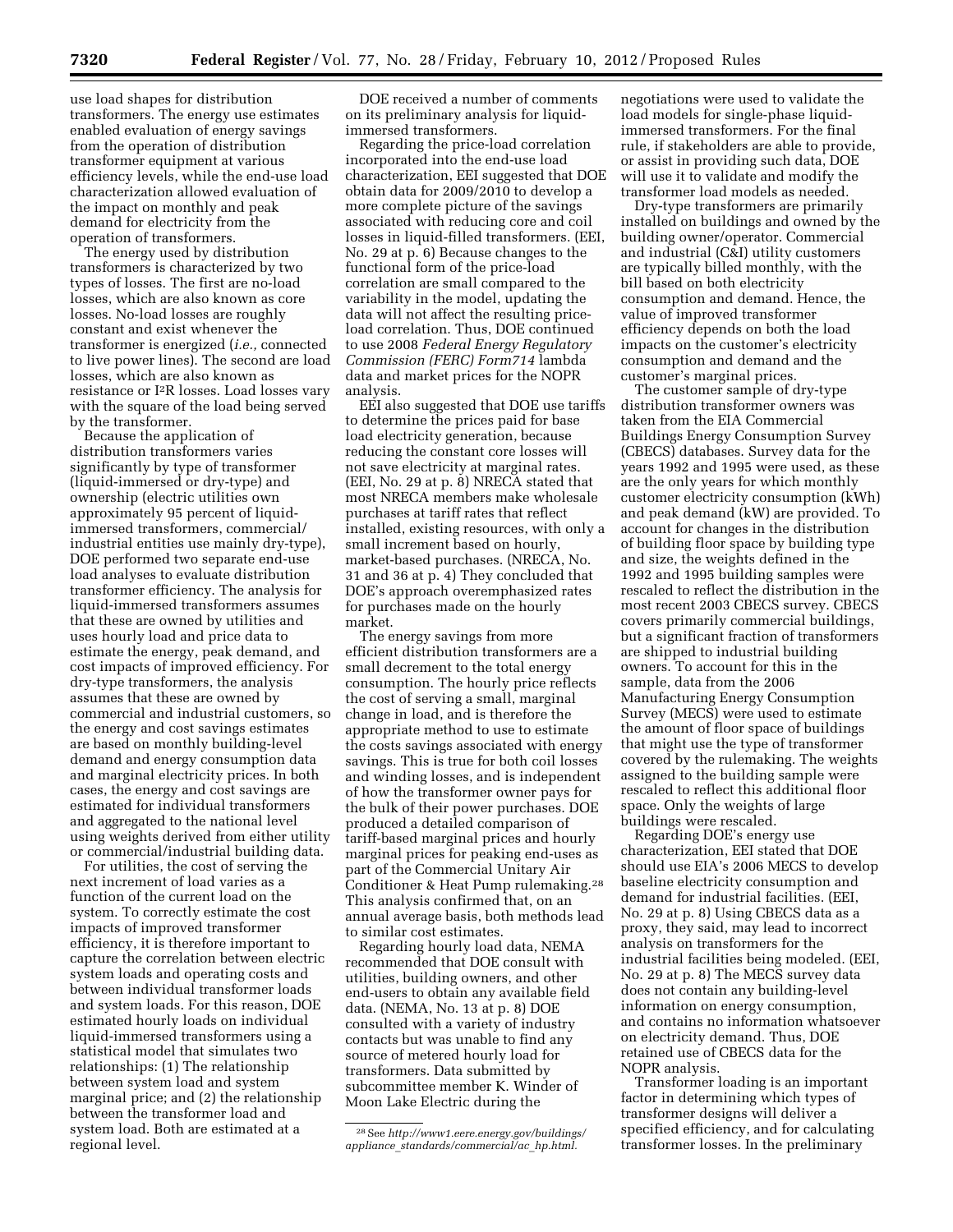analysis, DOE assumed non-residential load factors of 35 percent, 40 percent, and 25 percent for medium-voltage single-phase, medium-voltage threephase, and low-voltage transformers respectively. Several stakeholders commented on the load factors DOE used to characterize commercial and industrial loads. EEI suggested that DOE use Electric Power Research Institute (EPRI) and/or utility load factor studies to develop separate commercial and industrial load factors to use in its analysis. (EEI, No. 29 at p. 7) suggested that load factors for large commercial buildings have been trending upward because of the increased numbers of data centers. (HEX, Public Meeting Transcript, No. 34 at p. 192) EEI suggested that, based on EPRI data, DOE use higher load factors (50–55 percent for commercial buildings and 70–80 percent for industrial buildings). (EEI, Public Meeting Transcript, No. 34 at p. 168) ABB stated that DOE's current assumptions about average load factors are sufficiently accurate. (ABB, No. 14 at p. 18) FPT stated commercial and industrial users tend to load their transformers to a lower percent of nameplate than utilities would load residential liquid-filled transformers because of the greater risk and impact of an outage of a transformer in a commercial or industrial installation. (FTP, No. 27 at p. 19)

Several subcommittee members commented that in rural areas the number of customers per transformer is likely to be significantly lower than in urban or suburban areas, which in turn results in lower RMS loads. (APPA and NRECA, Public Meeting Transcript, No. 91 at p. 201) To account for this effect, DOE performed an analysis to determine an average population density in the territory served by each of the utilities represented in the LCC simulation. For each utility, EIA Form 861 data were used to generate a list of counties served by the utility. Census data were used to determine the average housing unit density in each county. An average over counties was then used to assign the utility to a low density, average density or high density category, with the cutoff for low density set at 32 households per square mile. For those utilities serving primarily low density areas the median of the RMS load distribution is reduced from 35 percent to 25 percent.

For the NOPR, DOE modified its analysis of dry-type transformer loading to: (1) model commercial and industrial building installations separately; and (2) reflect how transformers are used in the field. Higher-capacity medium-voltage transformers are loaded at 40 percent and smaller capacity transformers

medium-voltage are loaded at 35 percent. Low-voltage transformers are loaded at 25 percent.

DOE received a number of comments that apply to both the hourly and monthly load models.

Regarding load (coil) losses, EEI suggested that DOE use diversity factors to account for the fact that significantly less than 100 percent of load losses are correlated with peak demands for a building or distribution system. Using this method, they said, would prevent overestimating cost savings. (EEI, No. 29 at p. 8) DOE already employs diversity factors to account for the fact that load (coil) losses often do not correlate with system or building peak loads.

Several stakeholders questioned whether DOE's analysis of responsibility factor accounts for the diversity of loads that transformers serve. NRECA, for instance, commented that diversity among a transformer's loads must be considered to set the responsibility factor for an individual transformer, if multiple customers are served through a transformer. (NRECA, No. 31 and 36 at p. 4) EEI also expressed concern that DOE's analysis of responsibility factor excluded diversity of loads. (EEI, No. 29 at p. 7) CDA recommended that DOE's analysis of responsibility factor consider the effect of load (winding) losses that likely occur simultaneously with system peaks. (CDA, No. 17 at p. 3)

The statistical model that DOE uses to estimate the responsibility factor for each individual transformer accounts for the diversity of loads. The responsibility factor model is applied to the load (winding) losses. The model accounts for the effect of diversity of individual transformer loads with respect to the peak of the aggregate load of the system that contains the transformer. Winding losses are included in the analysis.

Several stakeholders commented on DOE's use of a power factor of 1 in its end-use load characterization. PG&E and SCE stated that DOE should consider a power factor less than unity. (Joint Comments PG&E and SCE, No. 32 at p. 1) EEI suggested that DOE use a power factor other than 1 to account for decreased transformer efficiency from increased harmonic parasitic loads. (EEI, Public Meeting Transcript, No. 34 at p. 156)

In DOE's analysis, transformer loss estimates are calculated relative to the peak load on the transformer. The ratio of the peak load on a transformer to the transformer capacity is modeled by a distribution. There are two additional parameters that can affect the overall scale of transformer loading relative to its rated capacity. One is the power

factor, and the other is a modeling parameter that adjusts the ratio of the RMS load relative to the square of the transformer peak load. Neither of these factors is known with great accuracy. The LCC spreadsheet allows the user to adjust the power factor. Adjusting the power factor from one to 0.95 may scale the energy losses up slightly, but as all transformer designs are affected equally, there should be no significant impact on the selection of designs that meet the candidate standard level. In the absence of additional field data on both RMS loads and power factors in different transformer installations, DOE does not believe that these small adjustments can significantly improve the accuracy of the LCC calculations.

NEEA commented on the calculation of load losses, recommending that DOE use hourly marginal line losses rather than annual average line losses to adjust distribution transformer loads to system generation loads. It stated that using hourly marginal line losses would more accurately reflect the value of load losses. (NEEA, No. 11 at p. 10) DOE found no data supporting the use of hourly marginal line losses rather than average annual line losses in calculating load losses. Thus, it continued to use average annual line losses for the NOPR analysis.

### *F. Life-Cycle Cost and Payback Period Analysis*

DOE conducts LCC and PBP analyses to evaluate the economic impacts on individual customers of potential energy conservation standards for distribution transformers. The LCC is the total customer expense over the life of a product, consisting of purchase and installation costs plus operating costs (expenses for energy use, maintenance and repair). To compute the operating costs, DOE discounts future operating costs to the time of purchase and sums them over the lifetime of the product. The PBP is the estimated amount of time (in years) it takes customers to recover the increased purchase cost (including installation) of a more efficient product through lower operating costs. DOE calculates the PBP by dividing the change in purchase cost (normally higher) due to a more stringent standard by the change in average annual operating cost (normally lower) that results from the standard.

For any given efficiency level, DOE measures the PBP and the change in LCC relative to an estimate of the basecase efficiency levels. The base-case estimate reflects the market in the absence of amended energy conservation standards, including the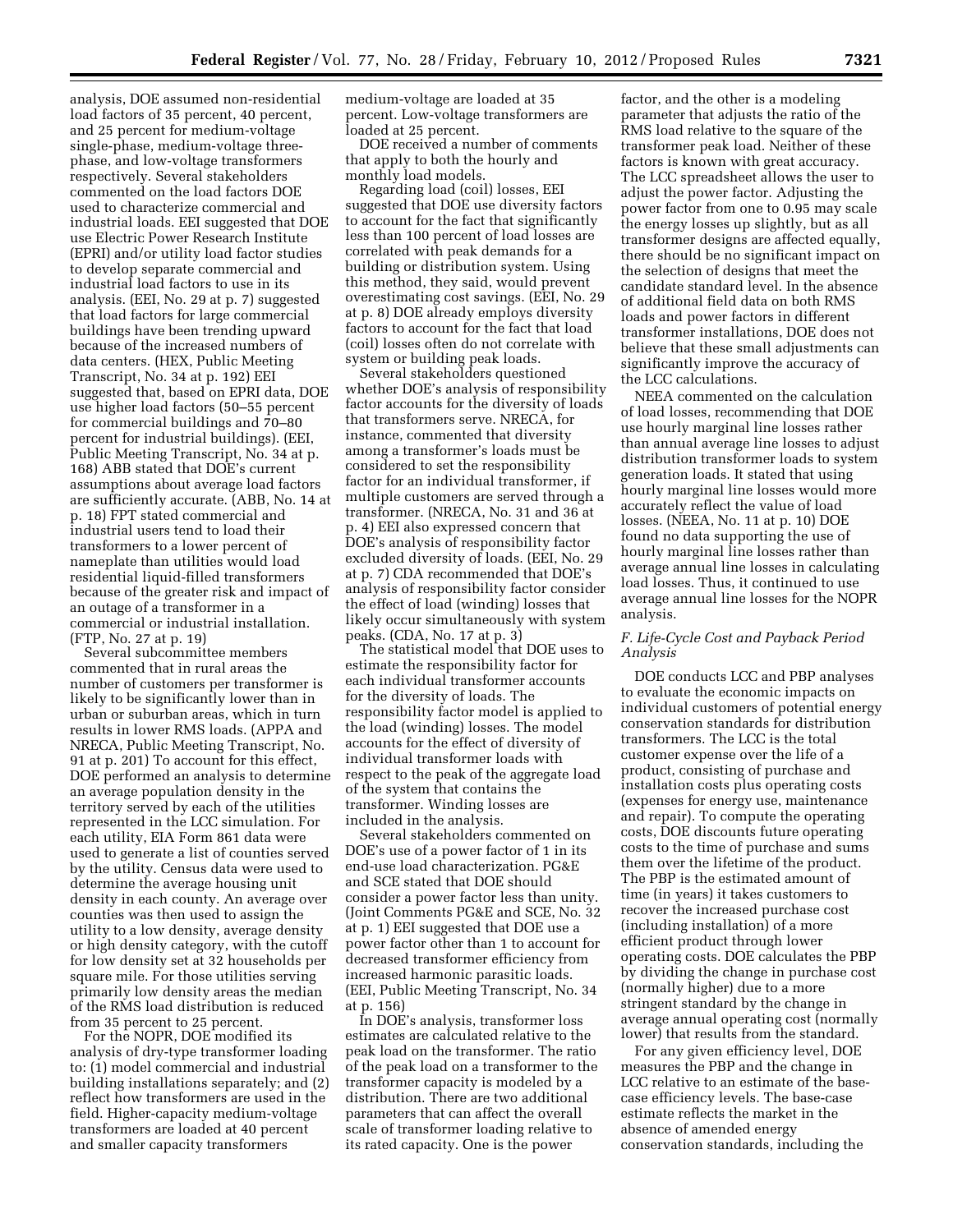market for products that exceed the current energy conservation standards.

Equipment price, installation cost, and baseline and standard affect the installed cost of the equipment. Transformer loading, load growth, power factor, annual energy use and demand, electricity costs, electricity price trends, and maintenance costs affect the operating cost. The compliance date of the standard, the discount rate, and the lifetime of equipment affect the calculation of the present value of annual operating cost

savings from a proposed standard. Table IV.1 summarizes all the major inputs to the LCC and PBP analysis, and whether those inputs were revised for the proposed rule.

Commenting on the preliminary analysis, SC stated that because the assumptions DOE uses in its LCC and PBP analyses are not always correct and not specific to an individual utility or user, the conclusions are most likely inaccurate for some utilities. (SC, No. 22 at p. 4) DOE calculated the LCC and PBP for a representative sample (a

distribution) of individual transformers. In this manner, DOE's analysis explicitly recognized that there is both variability and uncertainty in its inputs. DOE used Monte Carlo simulations to model the distributions of inputs. The Monte Carlo process statistically captures input variability and distribution without testing all possible input combinations. Some atypical situations may not be captured in the analysis, but DOE believes the analysis captures an adequate range of situations in which transformers operate.

## TABLE IV.1—KEY INPUTS FOR THE LCC AND PBP ANALYSES

| Inputs                                 | Preliminary analysis description                                                                                                                                                                                                                                                                                                                                                         | Changes for proposed rule                                                                                                                                               |
|----------------------------------------|------------------------------------------------------------------------------------------------------------------------------------------------------------------------------------------------------------------------------------------------------------------------------------------------------------------------------------------------------------------------------------------|-------------------------------------------------------------------------------------------------------------------------------------------------------------------------|
| <b>Affecting Installed Costs:</b>      | Derived by multiplying manufacturer selling<br>price (from the engineering analysis) by dis-<br>tributor markup and contractor markup plus<br>sales tax for dry-type transformers. For lig-<br>uid-immersed transformers, DOE used<br>manufacturer selling price plus small dis-<br>tributor markup plus sales tax. Shipping<br>costs were included for both types of trans-<br>formers. | Added a case for liquid-immersed trans-<br>formers that are sold directly to utilities.                                                                                 |
|                                        | Includes a weight-specific component, derived<br>from RS Means Electrical Cost Data 2010<br>and a markup to cover installation labor,<br>pole replacement costs for design line 2<br>and equipment wear and tear.                                                                                                                                                                        | Updated the installation factors to use RS<br>Means Electrical Cost Data 2011. Improved<br>the modeling of pole replacements for de-<br>sign line 2.                    |
| Baseline and standard design selection | The selection of baseline and standard-com-<br>pliant transformers depended on customer<br>behavior. For liquid-immersed transformers,<br>the fraction of purchases evaluated was<br>75%, while for dry-type transformers, the<br>fraction of evaluated purchases was 50%<br>for small capacity medium-voltage and 80%<br>for large-capacity medium-voltage.                             | Adjusted the percent of evaluators to: 10% for<br>liquid-immersed transformers, and 2% for<br>low-voltage dry-type and 2% for medium-<br>voltage dry-type transformers. |
| <b>Affecting Operating Costs:</b>      |                                                                                                                                                                                                                                                                                                                                                                                          |                                                                                                                                                                         |
|                                        | Loading depended on customer and trans-<br>former characteristics.                                                                                                                                                                                                                                                                                                                       | Adjusted loading as a function of transformer<br>capacity and utility customer density.                                                                                 |
|                                        | 0.5% per year for liquid-immersed and 0% per<br>year for dry-type transformers.                                                                                                                                                                                                                                                                                                          | No change.                                                                                                                                                              |
| Annual energy use and demand           | Derived from a statistical hourly load simula-<br>tion for liquid-immersed transformers, and<br>estimated from the 1992 and 1995 Com-<br>mercial Building Energy Consumption Sur-<br>vey data for dry-type transformers using<br>factors derived from hourly load data. Load<br>losses varied as the square of the load and<br>were equal to rated load losses at 100%<br>loading.       | No change.<br>No change.                                                                                                                                                |
|                                        | Derived from tariff-based and hourly based<br>electricity prices. Capacity costs provided<br>extra value for reducing losses at peak.                                                                                                                                                                                                                                                    | No change.                                                                                                                                                              |
|                                        | Obtained from Annual Energy Outlook 2010<br>(AEO2010).                                                                                                                                                                                                                                                                                                                                   | Updated to Annual Energy Outlook 2011<br>(AEO 2011).                                                                                                                    |
|                                        | Annual maintenance cost did not vary as a<br>function of efficiency.                                                                                                                                                                                                                                                                                                                     | No change.                                                                                                                                                              |
|                                        |                                                                                                                                                                                                                                                                                                                                                                                          | No change.                                                                                                                                                              |
|                                        | Mean real discount rates ranged from 4.0%<br>for owners of pole-mounted, liquid-im-<br>mersed transformers to 5.1% for dry-type<br>transformer owners.                                                                                                                                                                                                                                   | The mean real discount rates were adjusted<br>to 3.7% for owners of liquid-immersed<br>transformers and 4.6% for dry-type trans-<br>formers.                            |
|                                        | Distribution of lifetimes, with mean lifetime for<br>both liquid and dry-type transformers as-<br>sumed to be 32 years.                                                                                                                                                                                                                                                                  | No change.                                                                                                                                                              |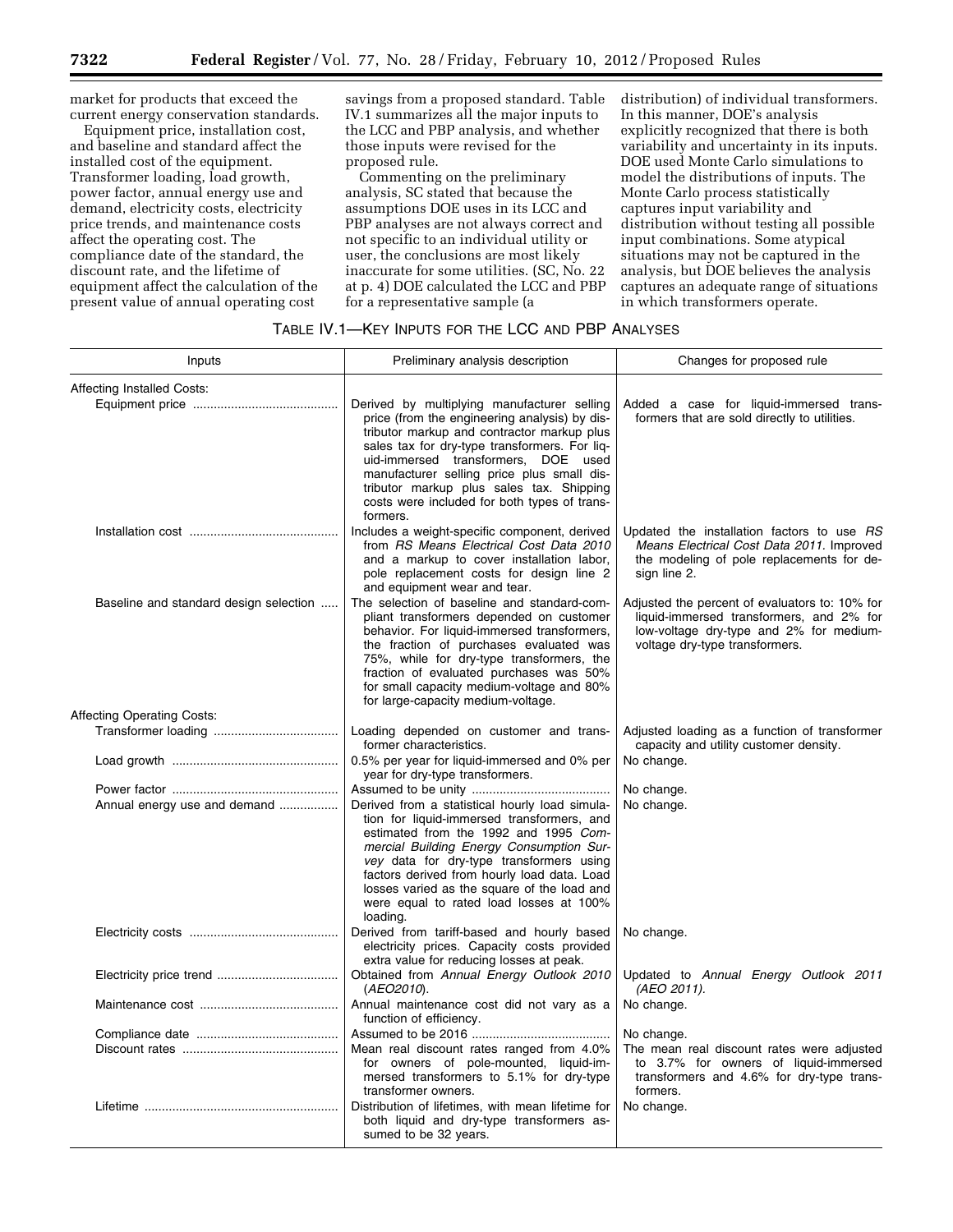The following sections contain brief discussions of comments on the inputs and key assumptions of DOE's LCC analysis and explain how DOE took these comments into consideration.

1. Modeling Transformer Purchase Decision

The LCC spreadsheet uses a purchasedecision model that specifies which of the hundreds of designs in the engineering database are likely to be selected by transformer purchasers to meet a given efficiency level. The engineering analysis yielded a costefficiency relationship in the form of manufacturer selling prices, no-load losses, and load losses for a wide range of realistic transformer designs. This set of data provides the LCC model with a distribution of transformer design choices.

DOE used an approach that focuses on the selection criteria customers are known to use when purchasing transformers. Those criteria include first costs, as well as what is known in the transformer industry as total owning cost (TOC). The TOC method combines first costs with the cost of losses. Purchasers of distribution transformers, especially in the utility sector, have long used the TOC method to determine which transformers to purchase. DOE refers to purchasers who use the TOC method as evaluators.

The utility industry developed TOC evaluation as an easy-to-use tool to reflect the unique financial environment faced by each transformer purchaser. To express variation in such factors as the cost of electric energy, and capacity and financing costs, the utility industry developed a range of evaluation factors, called A and B values, to use in their calculations. A and B are the equivalent first costs of the no-load and load losses (in \$/watt), respectively.

In the preliminary analysis, DOE assumed that 75 percent of liquidimmersed transformers are purchased using TOC evaluation. DOE assumed that 25 percent of low-voltage dry-type transformers are purchased using TOC evaluation. For medium-voltage drytype transformers, DOE assumed that 50 percent of smaller capacity units are purchased with TOC evaluation and that 85 percent of larger capacity units are purchased using TOC evaluation.

Several stakeholders commented on DOE's estimate of the share of purchasers who make purchase decisions based on TOC. FPT said that DOE significantly overstated the percentage of evaluators for dry-type distribution transformers. They estimated there are 0 percent to 1 percent evaluators for low-voltage drytype, about 10 percent for mediumvoltage dry-type, and about 20 percent for high-capacity dry-type distribution transformers. (FPT, No. 27 at p. 4) ABB agreed that DOE overestimated the number of evaluators. They estimated that evaluators represent less than 1 percent for low-voltage dry-type and small medium-voltage dry-type, and less than 5 percent for large medium-voltage dry-type. (ABB, No. 14 at p. 19) Other stakeholders agreed that DOE's estimates of evaluators are too high. (EEI, No. 29 at p. 8; ASAP, Public Meeting Transcript, No. 34 at p. 197) NEMA commented that the percent of evaluators seems high for some product lines, and recommended that DOE obtain information from individual manufacturers and end-users, or examine shipments data to determine evaluators. (NEMA, No. 13 at p. 8) ASAP *et al.* recommended that the DOE survey enough users and suppliers to develop a better estimate of the percentage of units purchased in 2010 that had significantly higher efficiency than the minimum standard. (Joint Comments ASAP, ACEEE and NRDC, No. 28 at p. 4)

Conducting a representative survey of users or manufacturers is not possible within the scope of the present rulemaking. For the NOPR analysis, DOE revised the evaluation rates, based on the available data and stakeholder comments. DOE revised its evaluation rates as follows: 10 percent for liquidimmersed, 2 percent for low-voltage, and 2 percent for medium-voltage drytype transformers. The transformer selection approach is discussed in detail in chapter 8 of the NOPR TSD.

FPT stated that only utilities really evaluate based on A and B factors, so another method needs to be used to analyze other types of customers. FPT recommended that DOE base its analysis of industrial and commercial customers on PBP criteria. (FPT, No. 27 at p. 5) DOE effectively bases its analysis on PBP; the results are converted to equivalent A and B factors so that the same model structure can be used in all the spreadsheets.

HI stated that fewer customers will evaluate their purchases when DOE mandates higher efficiency levels, which would result in purchase of transformers with less than optimum efficiency for their application. (HI, No. 23 at p. 9) DOE acknowledges that evaluation rates may vary depending on the standard for a given design line. Because DOE has no basis for estimating this phenomenon, however, it used the same evaluation rates for each of the considered CSLs.

## 2. Inputs Affecting Installed Cost

#### a. Equipment Costs

In the LCC and PBP analysis, the equipment costs faced by distribution transformer purchasers are derived from the MSPs estimated in the engineering analysis and the overall markups estimated in the markups analysis.

Several stakeholders recommended that DOE lower its estimate of transformer selling prices. Based on its Internet review of selling prices, Metglas said the prices DOE generated are too high. (MET, Public Meeting Transcript, No. 34 at p. 97) PG&E and SCE suggested that DOE calibrate its prices against market data and exclude the cost of any additional features from the price estimates. (Joint Comments PG&E and SCE, No. 32 at p. 2) ASAP, ACEEE and NRDC agreed that DOE's estimated selling prices are too high, and recommended that DOE adjust its estimates based on market research, and then apply an adjustment factor to bring final transformer selling prices in line with observed prices. (Joint Comments ASAP, ACEEE and NRDC, No. 28 at pp.  $1 - 2)$ 

For the NOPR analysis, DOE reviewed bid documents on the Internet after the current standards took effect in 2010 and found a wide range of prices. DOE also received confidential data from NEEA on utility transformer purchases that showed a wide range of prices. The data did not clearly indicate that DOE's estimated customer prices are too high. DOE notes that the inclusion of a new distribution channel for liquid results in a lower average markup and thus lower average customer price for these products.

EEI stated that DOE should consider transformer pricing data from 2006 onward, because that period reflects the increasing global demand for distribution transformers as well as the increase in commodity costs for key transformer components. EEI asserted that transformer prices have not declined, but rather increased, compared to the rate of inflation. (EEI, No. 29 at pp. 2–4)

To forecast a price trend for the NOPR, DOE derived an inflationadjusted index of the PPI for electric power and specialty transformer manufacturing over 1967–2010. These data show a long-term decline from 1975 to 2003, and then a steep increase since then. DOE believes that there is considerable uncertainty as to whether the recent trend has peaked, and would be followed by a return to the previous long-term declining trend, or whether the recent trend represents the beginning of a long-term rising trend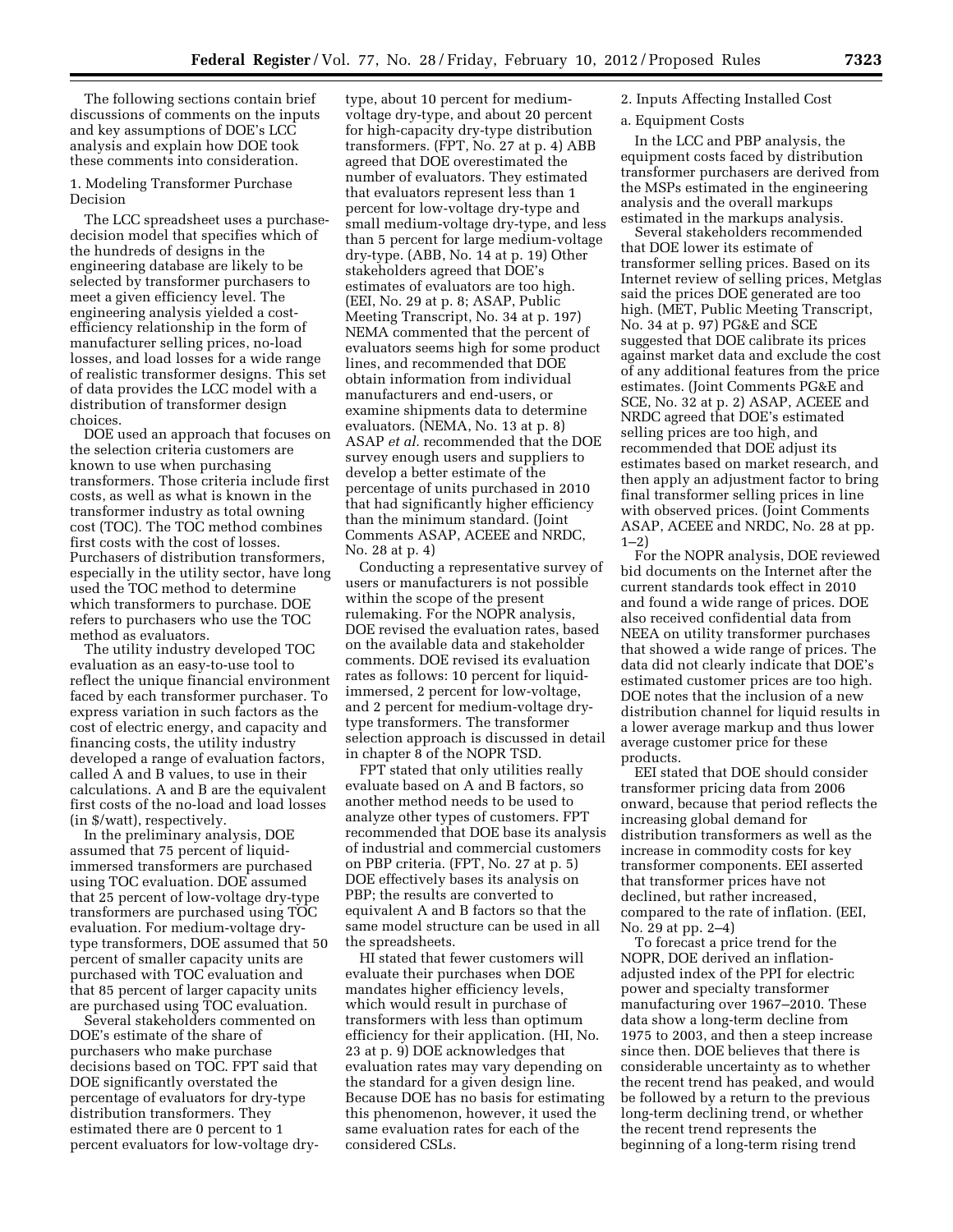due to global demand for distribution transformers and rising commodity costs for key transformer components. Given the uncertainty, DOE has chosen to use constant prices (2010 levels) for both its LCC and PBP analysis and the NIA. For the NIA, DOE also analyzed the sensitivity of results to alternative transformer price forecasts. DOE developed one forecast in which prices decline after 2010, and one in which prices rise. Appendix 10–C of the NOPR TSD describes the historic data and the derivation of the default and alternative price forecasts.

DOE requests comments on the most appropriate trend to use for real transformer prices, both in the short run (to 2016) and the long run (2016–2045).

#### b. Installation Costs

Higher efficiency distribution transformers tend to be larger and heavier than less efficient designs. In the preliminary analysis, DOE included the increased cost of installing larger, heavier transformers as a component of the first cost of more efficient transformers. DOE presented the installation cost model and solicited comment from stakeholders.

Commenting on the preliminary analysis, several stakeholders stated that DOE should revise its assumption that 25 percent of pole-mounted liquidimmersed transformers greater than 1,000 pounds will require an additional \$2,000 cost for pole change-out. (Joint Comments PG&E and SCE, No. 32 at p. 2; Joint Comments ASAP, ACEEE and NRDC, No. 28 at p. 2–3; NEEA, No. 11 at p. 8) The above comments reflect a misunderstanding of DOE's preliminary analysis. The 25 percent referred to in the comments was the maximum pole change-out fraction in the algorithm DOE used to estimate when change-outs would be required when the weight of the transformer exceeds 1,000 pounds.

EEI noted that several of its members expressed concern that more efficient liquid-immersed transformers would have much higher weights, which would increase costs in terms of installation and pole structural integrity for retrofits of existing pole-mounted transformers. (EEI, No. 29 at p. 2) APPA commented that DOE must adequately account for the costs of pole replacements due to larger transformers. (APPA, No. 21 at p. 2) SC stated that pole change-outs may be necessary when transformers are replaced because larger diameter poles will be needed to support transformer weight increases, and that larger diameter poles may be required with new transformer installations. (SC, No. 22 at p. 3) ComEd commented that for pole-mounted

transformers, an increase in transformer weight may generate an increase in the required pole class to sustain the load. (ComEd, No. 24 at p. 1) PP agreed that additional transformer weight could make pole-mounting difficult. (PP, No. 19 at p. 1) NRECA and T&DEC stated that the added cost of replacing utility poles is especially burdensome for rural electric cooperatives. (Joint Comments NRECA and T&DEC, No. 31 and 36 at pp. 1–2)

Other stakeholders stated that standards that result in heavier transformers would not necessarily require pole change-outs. ASAP *et al.*  stated that increased weight due to higher efficiency will not require pole change-outs. They noted that the primary determining factor in selecting pole size is the horizontal load, not the vertical load, which is affected by the transformer weight. (Joint Comments ASAP, ACEEE and NRDC, No. 28 at p. 2–3) PG&E and SCE stated that replacement of the pole (or pad) is more a function of transformer upsizing than of increased size due to efficiency improvement, adding that when replacing in-kind utility transformers, the rate of pole change-out due to increased size and weight of higherefficiency improvements is very low. They also noted that for new construction, pole change-out is unnecessary because there is no existing pole to change out. (Joint Comments PG&E and SCE, No. 32 at p. 2)

In general, as transformers are redesigned to reach higher efficiency, the weight and size also increase. The degree of weight increase depends on how the design is modified to improve efficiency. For pole-mounted transformers, represented by design line (DL) 2, the increased weight may lead to situations where the pole needs to be replaced to support the additional weight of the transformer. This in turn leads to an increase in the installation cost. To account for this effect in the analysis, three steps are needed:

The first step is to determine whether the pole needs to be changed. This depends on the weight of the transformer in the base case compared to the weight of the transformer under a proposed efficiency level, and on assumptions about the load-bearing capacity of the pole. In the LCC calculation, it is assumed that a pole change-out will only be necessary if the weight increase is larger than 15 percent and greater than 150 lbs of the weight of the baseline unit. Utility poles are primarily made of wood. Both ANSI and NESC provide guidelines on how to estimate the strength of a pole based on the tree species, pole circumference and

other factors. Natural variability in wood growth leads to a high degree of variability in strength values across a given pole class. Thus, NESC also provides guidelines on reliability, which result in an acceptable probability that a given pole will exceed the minimal required design strength. Because poles are sized to cope with large wind stresses and potential accumulation of snow and ice, this results in ''over-sizing'' of the pole relative to the load by a factor of two to four. Because of this ''over-sizing'' DOE limited the total fraction of pole replacements to 25 percent of the total population.

The second step is to determine the cost of a pole change-out. Specific examples of pole change-out costs were submitted by the sub-committee. These examples were consistent with data taken from the RSMeans Building Construction Cost database. Based on this information, a triangular distribution was used to estimate pole change-out costs, with a lower limit at \$2,025 and an upper limit at \$5,999. Utility poles have a finite life-time, so that pole change-out due to increased transformer weight should be counted as an early replacement of the pole; *i.e.*  it is not correct to attribute the full cost of pole replacement to the transformer purchase. Equivalently, if a pole is changed out when a transformer is replaced, it will have a longer lifetime relative to the pole it replaces, which offsets some of the cost of the pole installation. To account for this affect, pole installation costs are multiplied by a factor *n/pole-lifetime,* which approximately represents the value of the additional years of life. The parameter *n* is chosen from a flat distribution between 1 and the pole lifetime, which is assumed to be 30 years.29

PHI noted that if a pole-mount transformer exceeds 900 pounds, they are required to have two crews for the replacement, a heavy-duty rigger and traffic control crew, adding to the expense of the installation. (PHI, No. 26 at p. 1) DOE's analysis accounts for increase in installation labor costs as transformer weight increases and is described in detail in chapter 6 of the NOPR TSD.

Regarding pad-mounted transformers, ComEd commented that new standards

 $^{\rm 29}\hspace{0.1cm}{\rm As}$  the LCC represents the costs associated with purchase of a single transformer, to account for multiple transformers mounted on a single pole, the pole cost should also be divided by a factor representing the average number of transformers per pole. No data is currently available on the fraction of poles that have more than one transformer, so this factor is not included.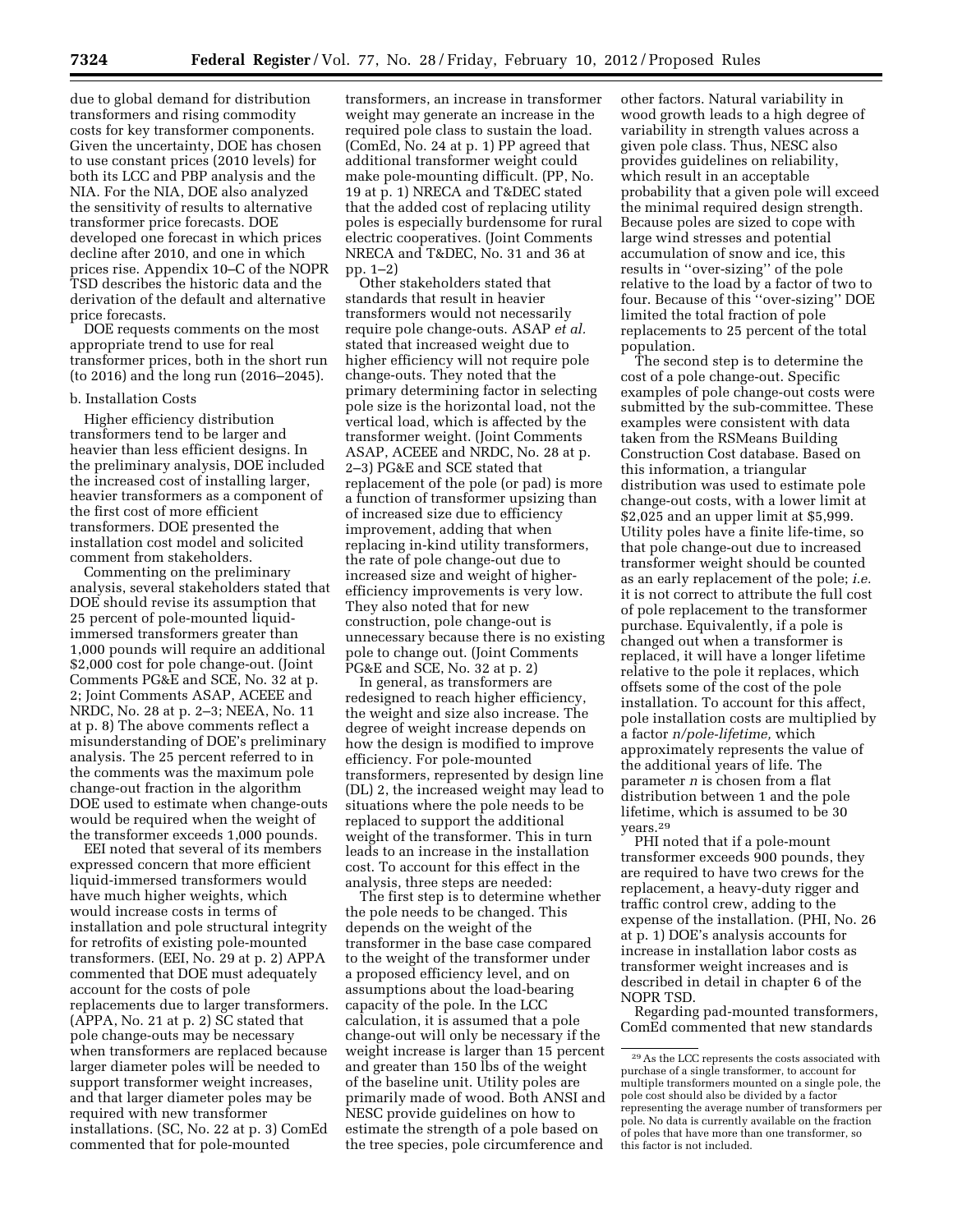could require that the pads for some pad-mounted transformers receive foundation upgrades to accommodate the increased size and weight, which might require that generators be deployed to maintain customer services during the upgrade. (ComEd, No. 24 at p. 3) APPA also stated that DOE must adequately account for the costs of pad mount replacements due to larger transformers. (APPA, No. 21 at p. 2) HI noted that symmetric core technology could affect installation practices because the core design has a triangular footprint that requires a much deeper pad to accommodate the deeper tanks. (HI, No. 23 at p. 3) At present, DOE's model does not include any additional costs that may be required for padmounted transformers at higher efficiency levels. DOE requests data on the weight and size thresholds that might be expected to trigger pad mount upgrades and on approximate costs of a typical upgrade.

DOE received comments on the affect that that symmetric core technology would have on installation costs. NRECA described theoretical evaluation that indicates weight and labor costs would increase for symmetric core technology. (NRECA, No. 31 and 36 at p. 3) The engineering analysis estimated the weight of transformers that utilize symmetric core technology. As mentioned above, the LCC and PBP analysis accounts for increase in installation labor costs as transformer weight increases.

EEI noted that several of its members expressed concern that more efficient transformers will be larger in size (height, width, and depth), which will have an impact for all retrofit situations, especially in underground vaults, which in many urban areas cannot be physically expanded, or can only be expanded at a great cost in terms of materials, labor, and street closures. (EEI, No. 29 at p. 2) Because vaultinstalled transformers account for a small fraction of transformer installations, and mainly affect urban utilities that have underground distribution systems, DOE chose to analyze these transformers as part of the customer subgroup analysis. This analysis, and the approach DOE used to account for installing larger-volume transformers, is described in section IV.H.

### 3. Inputs Affecting Operating Costs

## a. Transformer Loading

DOE's assumptions about loading of different types of transformers are described in section IV.E. DOE generally estimated the loading on larger

transformers is greater than the loading on smaller transformers.

#### b. Load Growth Trends

The LCC takes into account the projected operating costs for distribution transformers many years into the future. This projection requires an estimate of how the electrical load on transformers will change over time. In the preliminary analysis, for dry-type transformers, DOE assumed no load growth, while for liquid-immersed transformers DOE used as the default scenario a one-percent-per-year load growth. It applied the load growth factor to each transformer beginning in 2016. To explore the LCC sensitivity to variations in load growth, DOE included in the model the ability to examine scenarios with zero percent, one percent, and two percent load growth.

DOE did not receive comments regarding its load growth assumptions, and it retained the assumptions described above for the NOPR analysis.

#### c. Electricity Costs

DOE needed estimates of electricity prices and costs to place a value on transformer losses for the LCC calculation. As discussed in section IV.E, DOE created two sets of electricity prices to estimate annual energy expenses for its analysis: an hourlybased estimate of wholesale electricity costs for the liquid-immersed transformer market, and a tariff-based estimate for the dry-type transformer market. IV.E also presents the comments received on this topic and DOE's response.

DOE received a few comments regarding electricity cost estimation. Electricity cost estimates are discussed in detail in chapter 7 of the NOPR TSD.

#### d. Electricity Price Trends

For the relative change in electricity prices in future years, DOE relied on price forecasts from the Energy Information Administration (EIA) *Annual Energy Outlook* (*AEO*). For the preliminary analysis, DOE used price forecasts from *AEO 2011.* 

PG&E and SCE considered DOE's forecasted electricity prices in the preliminary analysis to be low. They recommended that DOE revisit their electric price forecast to ensure it accurately reflects historical trends and potential future global scenarios that may drive electricity prices higher than otherwise anticipated. (Joint Comments PG&E and SCE, No. 32 at p. 2) For the proposed rule, DOE updated the price forecast to *AEO 2011* and examined the sensitivity of analysis results to changes in electricity price trends. Appendix 8–

D of the NOPR TSD provides a sensitivity analysis for equipment of each product group with the largest market shares, for liquid-immersed transformers design lines 1 and 5 are examined, for low-voltage dry-type transformers design line 7 is examined, and for medium-voltage dry-type transformers design line 12. These analysis shows that the effect of changes in electricity price trends, compared to changes in other analysis inputs, is relatively small. DOE evaluated a variety of potential sensitivities, and the robustness of analysis results with respect to the full range of sensitivities, in weighing the potential benefits and burdens of the proposed rule.

#### e. Standards Compliance Date

DOE calculated customer impacts as if each new distribution transformer purchase occurs in the year manufacturers must comply with the standard. For the preliminary analysis, this was assumed to be January 1, 2016.

Several stakeholders commented on the compliance date for new efficiency standards for distribution transformers. Howard Industries stated that the feasibility of the proposed date depends on the magnitude of changes in the new rulemaking and the supply chain limitations that will occur once the economy recovers. They estimated that they will need until the January 1, 2016, date to comply with new efficiency levels for liquid-immersed distribution transformers. (HI, No. 23 at p. 1) EEI agreed that the compliance date for any new standards should be no sooner than January 1, 2016. (EEI, No. 29 at p. 4) Schneider Electric commented that the previous standard for low-voltage drytype transformers was implemented within 16 months because many manufacturers already were producing enough compliant transformers that it was a stock product. It noted that circumstances are not the same for the new standard levels, and a longer period should be allowed for compliance. (SE., No. 18 at p. 5) (NEEA agreed with the current compliance date, but said that if the final rule is not stringent, DOE should consider an earlier date and/or should examine the interaction between stringency of standards with the number of models already in production. (NEEA, No. 11 at p. 10)

As discussed in section II.A, if DOE finds that amended standards for distribution transformers are warranted, DOE must publish a final rule containing such amended standards by October 1, 2012. The statutorilyrequired compliance date of January 1, 2016, provides manufacturers with over three years to prepare for manufacturing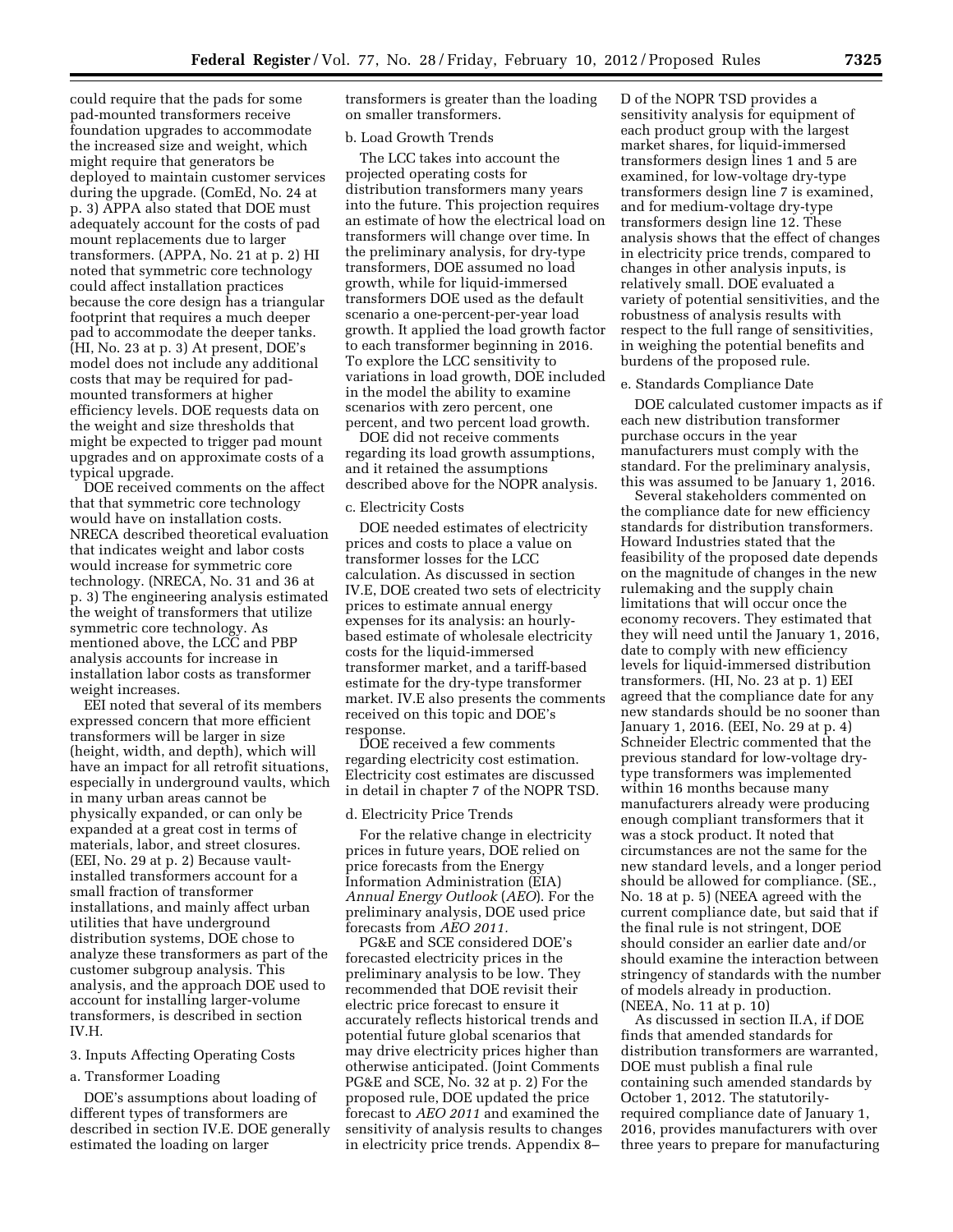distribution transformers to the new standards.

## f. Discount Rates

The discount rate is the rate at which future expenditures are discounted to estimate their present value. DOE employs a two-step approach in calculating discount rates for analyzing customer economic impacts. The first step is to assume that the actual customer cost of capital approximates the appropriate customer discount rate. The second step is to use the use the capital asset pricing model (CAPM) to calculate the equity capital component of the customer discount rate. For the preliminary analysis, DOE estimated a statistical distribution of commercial customer discount rates that varied by transformer type by calculating the cost of capital for the different types of transformer owners.

Commenting on the preliminary analysis, EEI stated that small businesses and entities under financial duress likely would face significantly higher effective discount rates. (EEI, No. 29 at p. 8) The intent of the LCC analysis is to estimate the economic impacts of higher-efficiency transformers over a representative range of customer situations. While the discount rates used may not be applicable for all customers, DOE believes that they reflect the financial situation of the majority of transformer customers.

More detail regarding DOE's estimates of commercial customer discount rates is provided in chapter 8 of the NOPR TSD.

## g. Lifetime

DOE defined distribution transformer life as the age at which the transformer retires from service. For the preliminary analysis, DOE assumed, based on a report by Oak Ridge National Laboratory,30 that the average life of distribution transformers is 32 years. This lifetime assumption includes a constant failure rate of 0.5 percent/year due to lightning and other random failures unrelated to transformer age and an additional corrosive failure rate of 0.5 percent/year starting at year 15.

Commenting on this assumption, HVOLT and PHI suggested that DOE use a lifetime of 30 years. (HVOLT, Public

Meeting Transcript, No. 34 at p. 126; PHI, Public Meeting Transcript, No. 34 at p. 210) DOE did not receive any additional data that provide a basis for changing its 32-year assumption on distributor lifetime, so it retained the approach used in the preliminary analysis for the NOPR analysis.

#### h. Base Case Efficiency

To determine an appropriate base case against which to compare various candidate standard levels, DOE used the purchase-decision model described in section IV.F.1. For the base case, initially transformer purchasers are allowed to choose among the entire range of transformers at each design line.

During the negotiation process, ERAC subcommittee members noted that currently there are no transformers using ZDMH as a core material sold in the U.S. market. (ABB, Public Meeting Transcript, No. 91 at p. 276) Therefore, DOE screened out designs using this material in the base case selection. For higher efficiency levels, the LCC analysis samples from all design options identified in the engineering analysis.

Subcommittee members provided data on market share as a function of efficiency. For some design lines, the lower boundary of the price-efficiency curve produced in the engineering analysis is quite flat, so that the choice algorithm in the LCC analysis showed units being selected in the base case with efficiencies substantially higher than the current DOE minimum standard. DOE modified its approach so that the fraction of units selected in the base case at different efficiency levels is consistent with the provided market share data.

### *G. National Impact Analysis—National Energy Savings and Net Present Value Analysis*

DOE's NIA assessed the national energy savings (NES) and the national NPV of total customer costs and savings that would be expected to result from amended standards at specific efficiency levels. (''Customer'' refers to purchasers of the product being regulated.)

To make the analysis more accessible and transparent to all interested parties, DOE used an MS Excel spreadsheet model to calculate the energy savings

and the national customer costs and savings from each TSL. DOE understands that MS Excel is the most widely used spreadsheet calculation tool in the United States and there is general familiarity with its basic features. Thus, DOE's use of MS Excel as the basis for the spreadsheet models provides interested parties with access to the models within a familiar context. In addition, the TSD and other documentation that DOE provides during the rulemaking help explain the models and how to use them, and interested parties can review DOE's analyses by changing various input quantities within the spreadsheet.

DOE used the NIA spreadsheet to calculate the NES and NPV, based on the annual energy consumption and total installed cost data from the energy use characterization and the LCC analysis. DOE forecasted the energy savings, energy cost savings, product costs, and NPV of customer benefits for each product class for products sold from 2016 through 2045. The forecasts provided annual and cumulative values for all four output parameters. In addition, DOE analyzed scenarios that used inputs from the *AEO 2011* Low Economic Growth and High Economic Growth cases. These cases have higher and lower energy price trends compared to the Reference case. NIA results based on these cases are presented in appendix 10–B of the NOPR TSD.

DOE evaluated the impacts of amended standards for distribution transformers by comparing base-case projections with standards-case projections. The base-case projections characterize energy use and customer costs for each product class in the absence of amended energy conservation standards. DOE compared these projections with projections characterizing the market for each product class if DOE were to adopt amended standards at specific energy efficiency levels (*i.e.*, the standards cases) for that class.

The tables below summarize all the major NOPR inputs to the shipments analysis and the NIA, and whether those inputs were revised for the proposed rule.

## TABLE IV.2—INPUTS FOR THE SHIPMENTS ANALYSIS

| Input          | Preliminary analysis description                  |  |  |  |
|----------------|---------------------------------------------------|--|--|--|
| Shipments data | Third-party expert (HVOLT) for 2009    No change. |  |  |  |

<sup>30</sup>Barnes. Determination Analysis of Energy

Conservation Standards for Distribution

Transformers. ORNL–6847. 1996.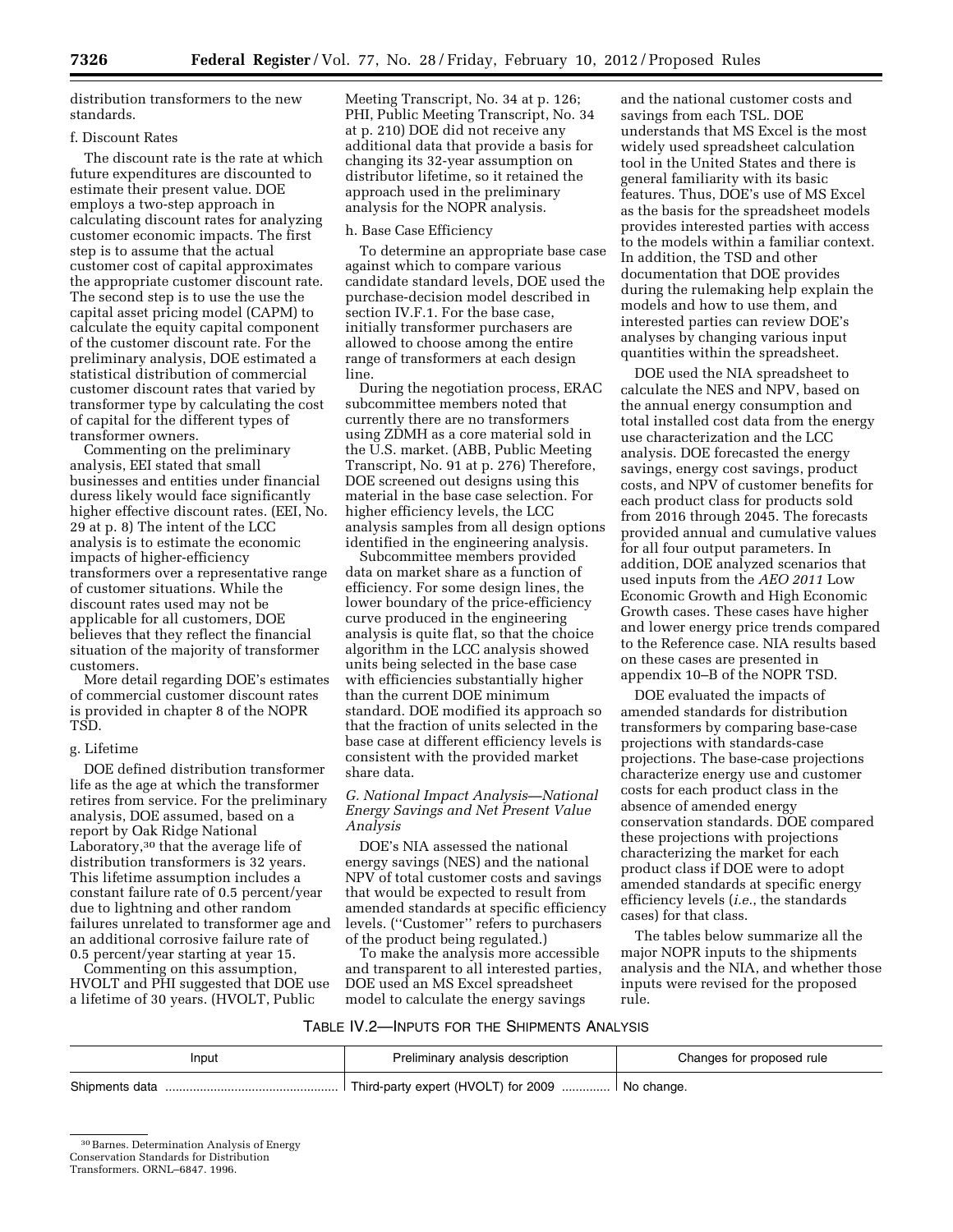| Input                                  | Preliminary analysis description                                                                                                                                                                                                                                                             | Changes for proposed rule                    |
|----------------------------------------|----------------------------------------------------------------------------------------------------------------------------------------------------------------------------------------------------------------------------------------------------------------------------------------------|----------------------------------------------|
| Dry-type/liquid-immersed market shares | 2016–2045: Based on AEO 2010<br>Based on EIA's electricity sales data and<br>AEO2010.                                                                                                                                                                                                        | Updated to AEO 2011.<br>Updated to AEO 2011. |
|                                        | Based on a survival function constructed from<br>a Weibull distribution function normalized to<br>produce a 32-year mean lifetime. Source:<br>ORNL 6804/R1, The Feasibility of Replac-<br>ing or Upgrading Utility Distribution Trans-<br>formers During Routine Maintenance, page<br>$D-1.$ | No change.                                   |
|                                        | $\bullet$ Low: 0.00<br>• Medium: $-0.04$<br>$\bullet$ High: $-0.20$                                                                                                                                                                                                                          | No change.                                   |
|                                        | $\bullet$ Low: 0.00<br>• Medium: $-0.02$<br>• High: $-0.20$                                                                                                                                                                                                                                  | No change.                                   |

## TABLE IV.2—INPUTS FOR THE SHIPMENTS ANALYSIS—Continued

## TABLE IV.3—INPUTS FOR THE NATIONAL IMPACT ANALYSIS

| Input                                 | Preliminary analysis description                                                                                                                                                                                                                                   | Changes for proposed rule                                                |  |  |
|---------------------------------------|--------------------------------------------------------------------------------------------------------------------------------------------------------------------------------------------------------------------------------------------------------------------|--------------------------------------------------------------------------|--|--|
|                                       |                                                                                                                                                                                                                                                                    | No change.                                                               |  |  |
| Compliance date of standard           |                                                                                                                                                                                                                                                                    | No change.                                                               |  |  |
|                                       | Constant efficiency through 2044. Equal to weighted-<br>average efficiency in 2016.                                                                                                                                                                                | No change.                                                               |  |  |
| Standards case efficiencies           | Constant efficiency at the specified standard level from<br>2016 to 2044.                                                                                                                                                                                          | No change.                                                               |  |  |
| Annual energy consumption per unit    | Average rated transformer losses are obtained from the<br>LCC analysis, and are then scaled for different size<br>categories, weighted by size market share, and ad-<br>justed for transformer loading (also obtained from the<br>LCC analysis).                   | No change.                                                               |  |  |
|                                       | Weighted-average values as a function of efficiency<br>level (from LCC analysis).                                                                                                                                                                                  | No change.                                                               |  |  |
|                                       | Energy and capacity savings for the two types of trans-<br>former losses are each multiplied by the cor-<br>responding average marginal costs for capacity and<br>energy, respectively, for the two types of losses<br>(marginal costs are from the LCC analysis). | No change.                                                               |  |  |
| Escalation of electricity prices      | AEO 2010 forecasts (to 2035) and extrapolation for<br>2044 and beyond.                                                                                                                                                                                             | Updated the escalation of electricity<br>prices forecast using AEO 2011. |  |  |
| Electricity site-to-source conversion | A time series conversion factor; includes electric gen-<br>eration, transmission, and distribution losses. Conver-<br>sion varies yearly and is generated by DOE/EIA's<br>National Energy Modeling System (NEMS) program.                                          | Updated conversion factors from NEMS.                                    |  |  |
|                                       |                                                                                                                                                                                                                                                                    | No change.                                                               |  |  |
|                                       | Equipment and operating costs are discounted to the<br>year of equipment price data, 2010.                                                                                                                                                                         | No change.                                                               |  |  |

#### 1. Shipments

DOE constructed a simplified forecast of transformer shipments for the base case by assuming that long-term growth in transformer shipments will be driven by long-term growth in electricity consumption. The detailed dynamics of transformer shipments is highly complex. This complexity can be seen in the fluctuations in the total quantity of transformers manufactured as expressed by the U.S. Department of Commerce, Bureau of Economic Analysis (BEA), transformer quantity index. DOE examined the possibility of modeling the fluctuations in

transformers shipped using a bottom-up model where the shipments are triggered by retirements and new capacity additions, but found that there were not sufficient data to calibrate model parameters within an acceptable margin of error. Hence, DOE developed the transformer shipments forecast assuming that annual transformer shipments growth is equal to forecasted growth in electricity consumption as given by the *AEO 2011* forecast up to the year 2035. For the years from 2036 to 2045, DOE extrapolated the *AEO 2011* forecast with the growth rate of electricity consumption from 2025 to

2035. The model starts with an estimate of the overall growth in transformer capacity and then estimates shipments for particular design lines and transformer sizes using estimates of the recent market shares for different design and size categories. Chapter 9 provides a detailed description of how DOE conducted its shipments forecasts.

EEI suggested that the shipment projections are overly optimistic and should be closer to a flat line of growth. (EEI, No. 29 at p. 9) The historical shipments data based on the BEA's quantity index data for power and distribution transformers show a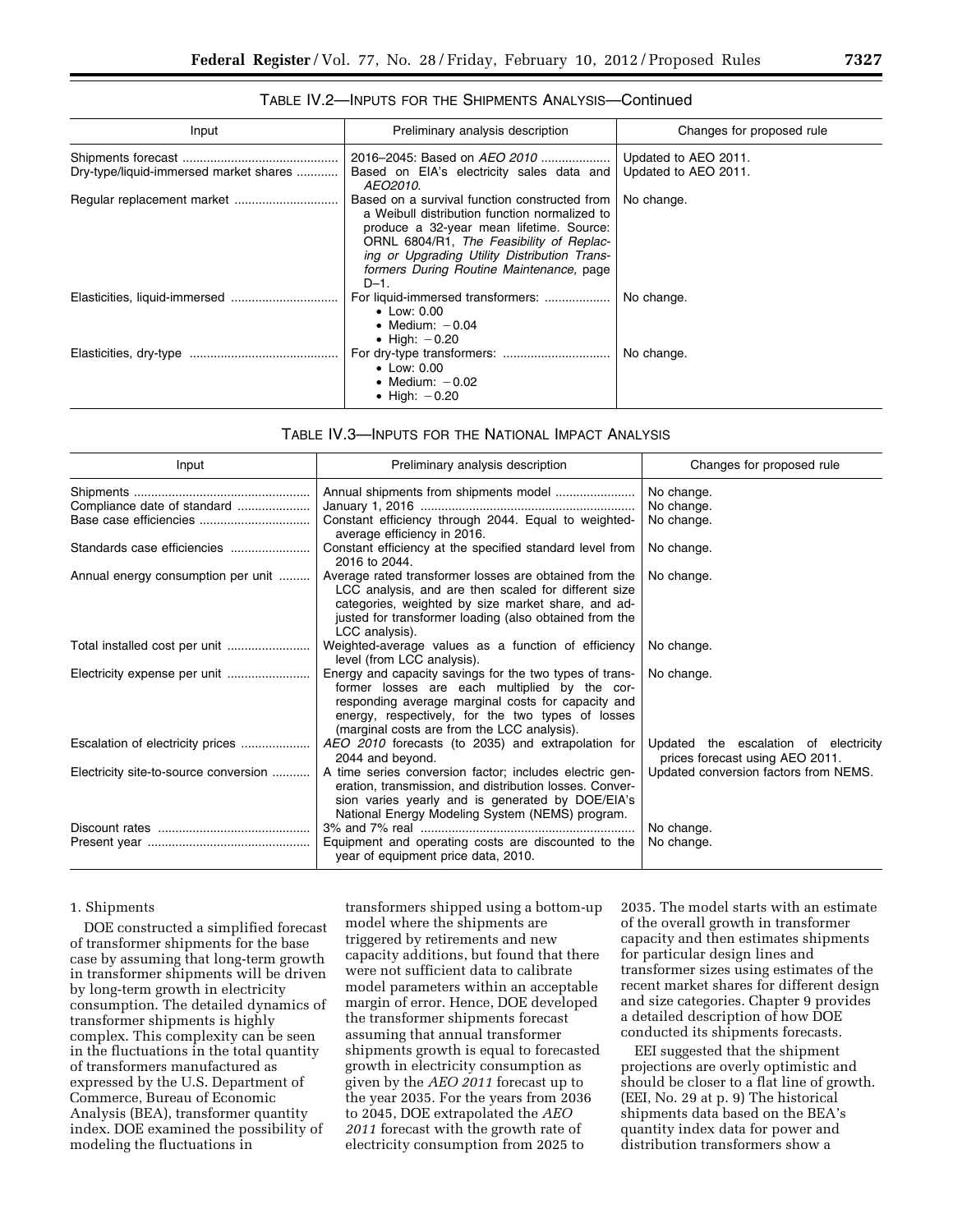relatively flat trend between the late 1970s and 2007. The data show a sharp increase in 2008, a higher-than-average level in 2009, and a steep plunge in 2010. This recent trend apparently reflects purchasers stocking up on transformers in advance of the standards that took effect in 2010. Given this unusual market situation, DOE believes that holding future shipments at the 2010 level would be unrealistic. For the NOPR, DOE's base case forecast shows shipments gradually returning to the level of 2008 by the end of the forecast period.

Commenting on the preliminary analysis, NEMA noted that in some markets, liquid-immersed and mediumvoltage dry-type transformers compete against one another, and for some applications, liquid-immersed units have additional costs for liquid containment or fire protection. NEMA encouraged DOE to consider whether higher prices for liquid-immersed units due to standards might cause users to shift to dry-type transformers. (NEMA, No. 13 at p. 7) ABB said that they have not observed a shift in market share between equipment classes as a result of current regulations, but they asked that any new regulation be analyzed as to its potential impact in shifting demand between equipment classes. (ABB, No. 14 at p. 19)

In principle, the appropriate way to address the probability that a customer switches to a different product class in response to an increase in the price of a specific product is to estimate the cross-price elasticity of demand between competing classes. To estimate this elasticity, DOE would need historical data on the shipments and price of the liquid-immersed and medium-voltage dry-type transformers. The shipments data at that level of disaggregation is available only for two years (2001 and 2009), which is not sufficient to support the estimation of cross-price elasticity of liquid-immersed distribution transformers. Thus, for the NOPR DOE did not estimate potential switching from liquid-immersed to drytype transformers. DOE requests data that would allow it to estimate such switching for the final rule.

Some stakeholders expressed concern that higher prices due to new standards will increase refurbishing of transformers, which would reduce purchase and shipments of new transformers. (EEI, Public Meeting Transcript, No. 34 at p. 249; NEEA, No. 11 at p. 9; HI, No. 23 at p. 13) NEMA commented that the analysis should consider the replace versus refurbish decision for each considered standard level. (NEMA, No. 13 at pp. 7, 9) ABB

commented that it has not observed increased refurbishing with the current regulation since January 1, 2010, but it believes new regulations may well increase the use of rebuilt transformers. (ABB, No. 14 at p. 19) NRECA said that some of its members are already making greater efforts to maintain and refurbish older units rather than purchase costlier new, more efficient units. (NRECA, No. 31 and 36 at p. 4)

To capture the customer response to transformer price increase, DOE estimated the customer price elasticity of demand. Although the general trend of transformer purchases is determined by increases in generation, utilities conceivably exercise some discretion in how much transformer capacity to buy—the amount of ''over-capacity'' to purchase. The ratio of transformer capacity to load varies according to economic considerations, namely the price of transformers, and the income generated by each unit of capacity purchased (essentially the price of electricity). When transformer costs are low, utilities may increase their investment in capacity in order to economically meet future increases in demand, and they will be more likely to do so when returns, indicated by electricity prices, are high. Any decrease in sales induced by an increase in the price of distribution transformers is due to a decrease in this ratio. In DOE's estimation of the purchase price elasticity, it used a logit function to characterize the utilities' response to the price of a unit capacity of transformer. The functional form captures what can be called an average price elasticity of demand with a term to capture the estimation error, which accounts for all other effects. Technically, the price elasticity should therefore account for any decrease in the shipments due to a decision on the customer's part to refurbish transformers as opposed to purchasing a new unit. DOE's approach is described in chapter 9 of the NOPR TSD.

During the negotiated rulemaking, DOE heard from many stakeholders that there is a growing potential for utilities to repair failed transformers and return them to service for less than the cost of a purchasing a new transformer. Some manufacturers commented that if the cost of a new transformer increased by 20 percent utilities may refurbish rather than purchase new equipment to replace failed equipment. (ABB, Public Meeting Transcript, No. 95 at p. 100) DOE received a market potential study from AK Steel stating that the replacement market could represent up to 80 percent of the liquid-immersed market over the next 15 years and that

utilities purchasing replacement equipment would consider refurbishing failed units instead of purchasing new equipment. (AK, Public Meeting Transcript, No. 95 at p. 101) DOE received comment from committee members that a small number of municipal utilities were already purchasing refurbished equipment as part of their normal day-to-day operations. (APPA, Public Meeting Transcript, No. 95 at p. 169) On the other hand, PG&E stated that the risks involved with using refurbished equipment (*e.g.,* shorter lifetimes, shorter warrantee, inconsistent equipment quality) give this option limited appeal to larger investor-owned utilities. (PG&E, Public Meeting Transcript, No. 95 at p. 172) DOE acknowledges that uncertainty exists regarding the issue of refurbishing vs. replacement. However, it did not receive data that provided a reasonable basis for changing the analysis used for the NOPR. DOE intends to further investigate this issue for the final rule. Toward that end, DOE request further information that would allow it to quantify the likely extent of refurbishment at different potential standard levels.

#### 2. Efficiency Trends

DOE did not include any base case efficiency trends in its shipments and national energy savings models. AEO forecasts show no long term trend in transmission and distribution losses. DOE estimates that the probability of an increasing efficiency trend and the probability of a decreasing efficiency trend are approximately equal, and therefore used a zero trend in base case efficiency. DOE seeks further comment on its decision to use frozen efficiencies for the analysis period. Specifically, DOE would like comments on additional sources of data on trends in efficiency improvement.

#### 3. Equipment Price Forecast

As noted in section IV.F.2, DOE assumed no change in transformer prices over the 2016–2045 period. In addition, DOE conducted sensitivity analysis using alternative price trends. Based on PPI data for electric power and specialty transformer manufacturing, DOE developed one forecast in which prices decline after 2010, and one in which prices rise. These price trends, and the NPV results from the associated sensitivity cases, are described in Appendix 10–C of the NOPR TSD.

## 4. Discount Rate

In calculating the NPV, DOE multiplies the net savings in future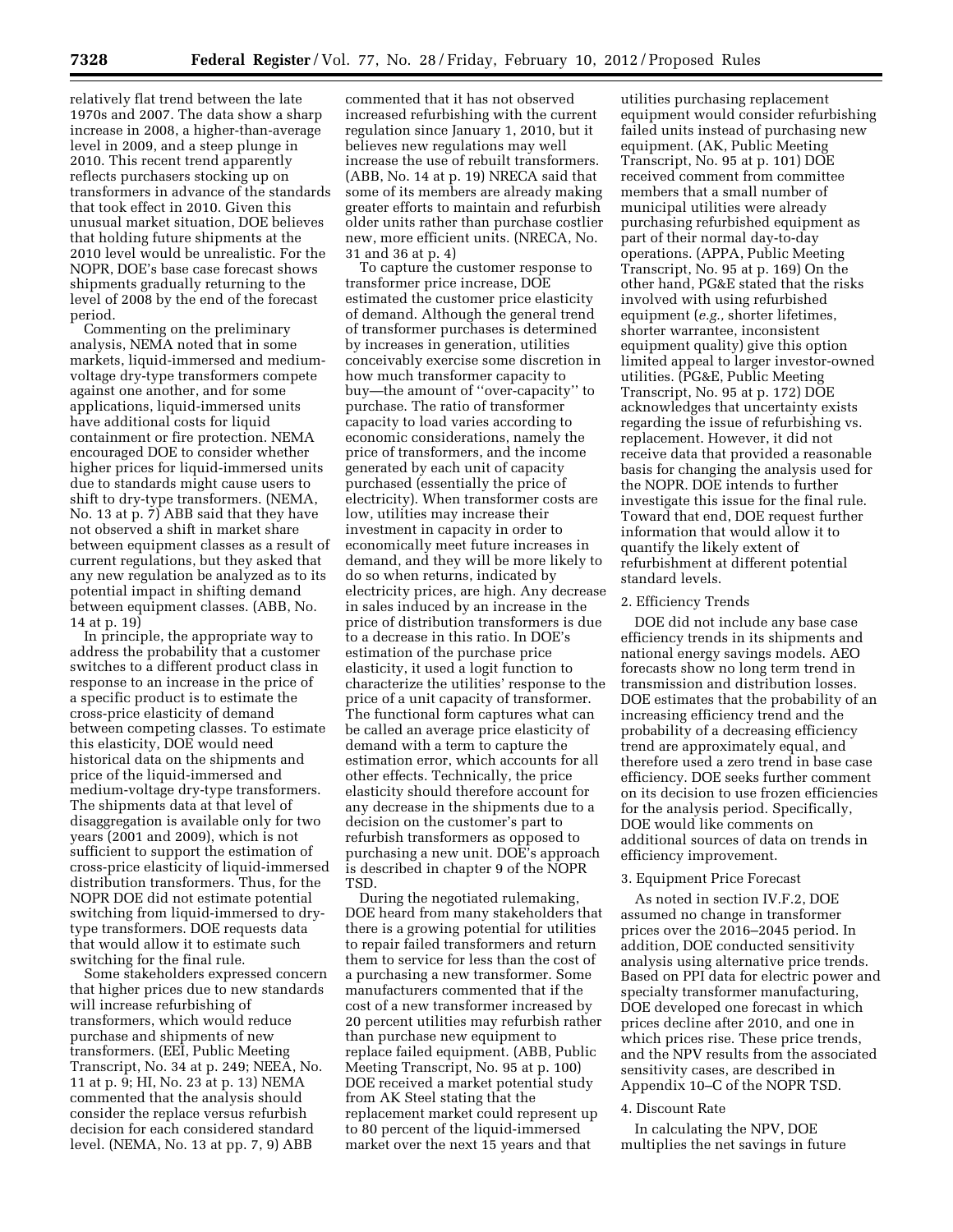years by a discount factor to determine their present value. For today's NOPR, DOE estimated the NPV of appliance consumer benefits using both a 3 percent and a 7-percent real discount rate. DOE uses these discount rates in accordance with guidance provided by the Office of Management and Budget (OMB) to Federal agencies on the development of regulatory analysis.<sup>31</sup> The discount rates for the determination of NPV are in contrast to the discount rates used in the LCC analysis, which are designed to reflect a consumer's perspective. The 7-percent real value is an estimate of the average before-tax rate of return to private capital in the U.S. economy. The 3-percent real value represents the ''social rate of time preference,'' which is the rate at which society discounts future consumption flows to their present value.

## 5. Energy Used in Manufacturing Transformers

FPT stated that DOE should account for the additional energy needed to produce more efficient transformers, such as energy use associated with working with higher-grade core steels. (FPT, No. 27 at p. 4) HI and SC made similar comments. (HI, No. 23 at p. 7; SC, No. 22 at p. 3) In response, DOE notes that EPCA directs DOE to consider the total projected amount of energy, or as applicable, water, savings likely to result directly from the imposition of the standard when determining whether a standard is economically justified. (42 U.S.C. 6295(o)(2)(B)(i)(III)) DOE interprets this to include energy used in the generation, transmission, and distribution of fuels used by appliances or equipment. In addition, DOE is evaluating the full-fuel-cycle measure, which includes the energy consumed in extracting, processing, and transporting primary fuels. DOE's current accounting of primary energy savings and the fullfuel-cycle measure are directly linked to the energy used by appliances or equipment. DOE believes that energy used in manufacturing of appliances or equipment falls outside the boundaries of ''directly'' as intended by EPCA. Thus, DOE did not consider such energy use in the NIA.

### *H. Customer Subgroup Analysis*

In analyzing the potential impacts of new or amended standards, DOE evaluates impacts on identifiable groups (*i.e.,* subgroups) of customers that may be disproportionately affected by a

national standard. For this rulemaking, DOE identified purchasers of vaultinstalled transformers (mainly utilities concentrated in urban areas) as subgroups that could be disproportionately affected, and examined the impact of proposed standards on these groups using the methodology of the LCC and PBP analysis.

Kentucky Association of Electric Cooperatives, Inc. (KAEC) stated that rural electric cooperatives should be analyzed as a customer subgroup in the LCC subgroup analysis because they will face disproportionate costs for any amended efficiency standards. KAEC stated that rural electric cooperatives typically are loaded at only 25 percent, not the 50 percent loading assumed in the test procedure. (KAEC, No. 4 at p. 2) DOE's estimate of average root mean square (RMS) loading for a 50 kVA padmounted transformer for the national sample is approximately 35 percent. For rural electric cooperatives DOE used the estimate provided by KAEC to lower the average loading for rural customers, as described in section IV.E of this document.

Several interested parties commented that it is important for DOE to take into consideration the problem that may arise in installing larger transformers in space-constrained situations. HI commented that DOE needs to do more analysis on the size constraints for submersible and vault type transformers. (HI, No. 23 at p. 13) ComEd stated that for street and building vaults, larger transformers potentially could cause severe problems during replacement because of equipment openings, operating clearances, and the loading capacity of floors and elevators. It stated that: (1) Existing building vaults typically have only a few inches of clearance; and (2) larger transformers may not be able to be maneuvered through building hallways or may exceed the weight limitations of building elevators and floors. It added that although a slightly larger transformer would not create a space issue for street/sidewalk vaults, a larger transformer may violate certain company operating clearances inside the vault, and possibly be deemed a safety issue. (ComEd, No. 24 at p. 2) PHI noted that the existing manholes provided for subsurface, subway, and network transformers would have to be enlarged to install a larger unit, which requires time and additional costs. (PHI, No. 26 and 37 at p. 1)

For the NOPR, DOE evaluated vaultinstalled transformers represented by design lines 4 and 5 as a customer subgroup. DOE examined the impacts of

larger transformer volume with regard to costs for vault enlargement. DOE assumed that if the volume of a unit in a standard case is larger than the median volume of transformer designs for the particular design line, a vault modification would be warranted. To estimate the cost, DOE compared the difference in volume between the unit selected in the base case against the unit selected in the standard case, and applied fixed and variable costs. In the 2007 final rule, DOE estimated the fixed cost as \$1,740 per transformer and the variable cost as \$26 per transformer cubic foot.32 For today's notice, these costs were adjusted to 2010\$ using the chained price index for non-residential construction for power and communications to \$1854 per transformer and \$28 per transformer cubic foot. DOE considered instances where it may be extremely difficult to modify existing vaults by adding a very high vault replacement cost option to the LCC spreadsheet. Under this option, the fixed cost is \$30,000 and the variable cost is \$733 per transformer cubic foot.

The customer subgroup analysis is discussed in detail in chapter 11 of the NOPR TSD.

#### *I. Manufacturer Impact Analysis*

#### 1. Overview

DOE performed a manufacturer impact analysis (MIA) to estimate the financial impact of amended energy conservation standards on manufacturers of distribution transformers and to calculate the impact of such standards on employment and manufacturing capacity. The MIA has both quantitative and qualitative aspects. The quantitative part of the MIA primarily relies on the Government Regulatory Impact Model (GRIM), an industry cash-flow model with inputs specific to this rulemaking. The key GRIM inputs are data on the industry cost structure, product costs, shipments, and assumptions about markups and conversion expenditures. The key output is the industry net present value (INPV). Different sets of shipment and markup assumptions (scenarios) will produce different results. The qualitative part of the MIA addresses factors such as product characteristics, impacts on particular sub-groups of firms, and important market and product trends. The complete MIA is outlined in Chapter 12 of the NOPR TSD.

<sup>31</sup>OMB Circular A–4 (Sept. 17, 2003), section E, ''Identifying and Measuring Benefits and Costs. Available at: *[www.whitehouse.gov/omb/](http://www.whitehouse.gov/omb/memoranda/m03-21.html) [memoranda/m03-21.html](http://www.whitehouse.gov/omb/memoranda/m03-21.html)*.

<sup>32</sup>See section 7.3.5 of the 2007 final rule TSD, available at *[http://www1.eere.energy.gov/buildings/](http://www1.eere.energy.gov/buildings/appliance_standards/commercial/pdfs/transformer_fr_tsd/chapter7.pdf)  appliance*\_*[standards/commercial/pdfs/](http://www1.eere.energy.gov/buildings/appliance_standards/commercial/pdfs/transformer_fr_tsd/chapter7.pdf) transformer*\_*fr*\_*[tsd/chapter7.pdf](http://www1.eere.energy.gov/buildings/appliance_standards/commercial/pdfs/transformer_fr_tsd/chapter7.pdf)*).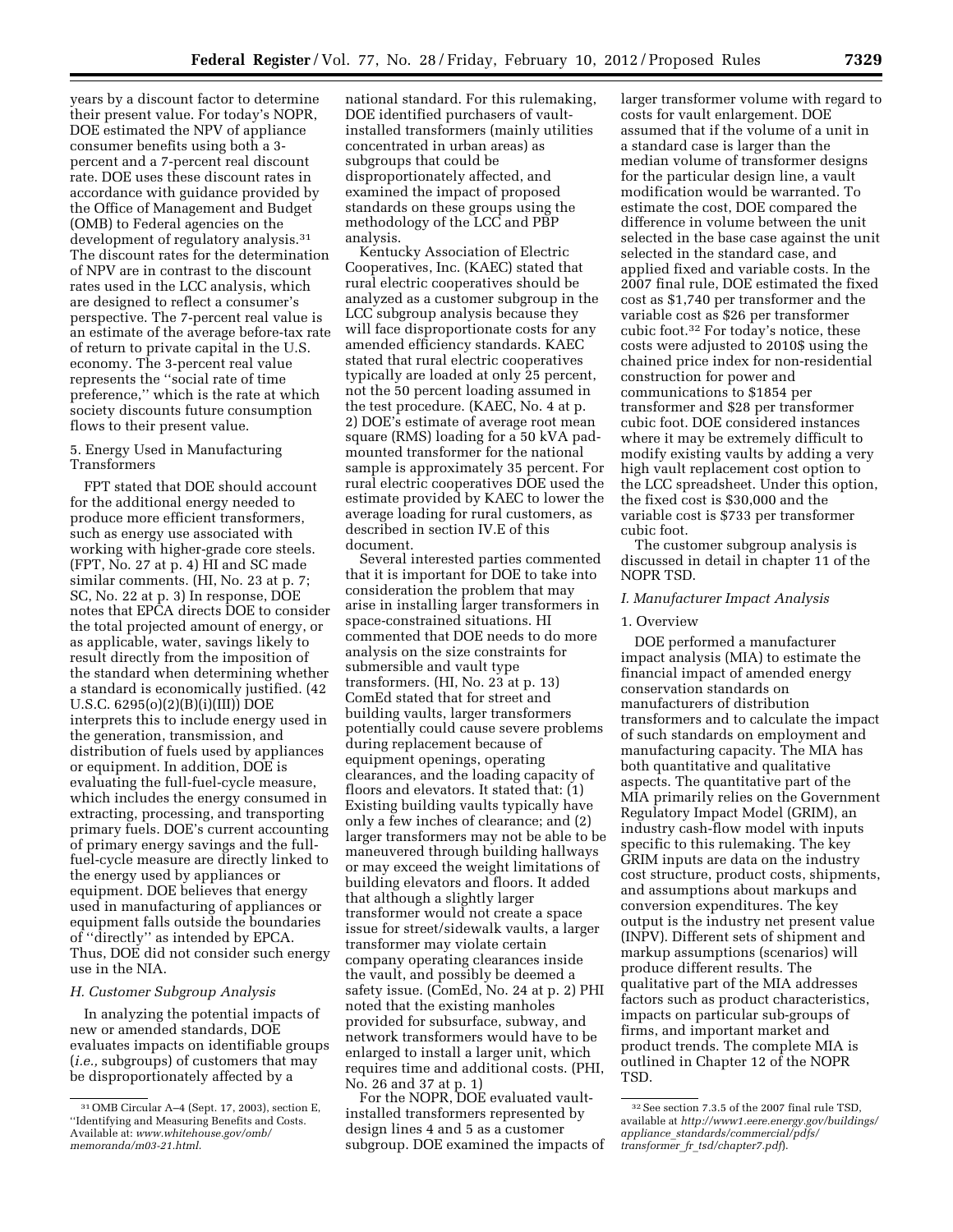DOE conducted the MIA for this rulemaking in three phases. In Phase 1 of the MIA, DOE prepared a profile of the distribution transformer industry, which includes a top-down cost analysis of manufacturers used to derive preliminary financial inputs for the GRIM (*e.g.,* sales general and administration (SG&A) expenses; R&D expenses; and tax rates). DOE used public sources of information, including company Securities and Exchange Commission (SEC) 10–K filings, Moody's company data reports, corporate annual reports, the U.S. Census Bureau's Economic Census, and Hoover's reports.

In Phase 2 of the MIA, DOE prepared an industry cash-flow analysis to quantify the impacts of a new energy conservation standard. In general, more stringent energy conservation standards can affect manufacturer cash flow in three distinct ways: (1) Create a need for increased investment, (2) raise production costs per unit, and (3) alter revenue due to higher per-unit prices and possible changes in sales volumes.

In Phase 3 of the MIA, DOE conducted structured, detailed interviews with a representative crosssection of manufacturers. During these interviews, DOE discussed engineering, manufacturing, procurement, and financial topics to validate assumptions used in the GRIM and to identify key issues or concerns. See section IV.I.4 for a description of the key issues manufacturers raised during the interviews.

Additionally, in Phase 3, DOE evaluates sub-groups of manufacturers that may be disproportionately impacted by standards or that may not be accurately represented by the average cost assumptions use to develop the industry cash-flow analysis. For example, small manufacturers, niche players, or manufacturers with cost structures that largely differ from the industry average could be more negatively affected.

For the MIA, DOE grouped the cash flow results for design lines made by the same sets of manufacturers serving the same markets in order to assess the impacts of amended energy conservation standards with more granularity. DOE separately analyzed the industries of three transformer ''superclasses''—liquid-immersed, medium-voltage dry-type, and lowvoltage dry-type—based on differences in the tooling and equipment, product designs, customer types, and characteristics of the markets in which they operate. The Department considered small manufacturers as a separate subgroup because they may be

disproportionately affected by standards. DOE applied the small business size standards published by the Small Business Administration (SBA) to determine whether a company is considered a small business 65 FR 30836, 30848 (May 15, 2000), as amended at 65 FR 53533, 53544 (Sept. 5, 2000) and codified at 13 CFR part 121. To be categorized as a small business under NAICS 335311(''Power, Distribution and Specialty Transformer Manufacturing''), a distribution transformer manufacturer and its affiliates may employ a maximum of 750 employees. The 750-employee threshold includes all employees in a business's parent company and any other subsidiaries. Based upon this classification, DOE identified at least 31 small distribution transformer manufacturers that qualify as small businesses. The distribution transformer small manufacturer sub-group is discussed in Chapter 12 of the TSD and in section VI.B.1 of today's notice.

### 2. Government Regulatory Impact Model

DOE uses the GRIM to quantify the standards-induced changes in cash flow that result in a higher or lower industry value. The GRIM analysis uses a standard, annual cash-flow analysis that incorporates products costs, markups, shipments, and industry financial information as inputs, and models changes in costs, investments, and manufacturer margins that would result from new and amended energy conservation standards. The GRIM spreadsheet uses the inputs to arrive at a series of annual cash flows, beginning with the base year of the analysis, 2011, and continuing to 2045. DOE calculates INPVs by summing the stream of annual discounted cash flows during this period, using a discount rate of 7.4 percent for liquid immersed transformers, 9 percent for mediumvoltage dry-type transformers, and 11.1 percent for low-voltage dry-type transformers. The difference in INPV between the base case and a standards case represents the financial impact of the amended standard on manufacturers. DOE's discount rate estimate was derived from industry financials and then modified according to feedback during manufacturer interviews.

DOE typically presents its estimates of industry impacts by groups of the major equipment types served by the same manufacturers. For the distribution transformer industry, DOE presents its estimates of industry impacts for each superclass. The GRIM results are shown in section V.B.2.a. Additional details

about the GRIM can be found in Chapter 12 of the TSD.

### 3. GRIM Key Inputs

a. Manufacturer Production Costs

Manufacturing a higher-efficiency product is typically more expensive than manufacturing a baseline product. The changes in the MPCs of the analyzed products can affect the revenues, gross margins, and cash flow of the industry, making these product cost data key GRIM inputs for DOE's analysis.

During the engineering analysis, DOE used transformer design software to create a database of designs spanning a broad range of efficiencies for each of the representative units. This design software generated a bill of materials. The software also provided information pertaining to the labor necessary to construct the transformer, including the number of turns in the windings and core dimensions, including stack height, which enabled DOE to estimate per unit labor costs. The Department then applied markups to allow for scrap, handling, factory overhead, and nonproduction costs to estimate the manufacturer selling price.

These designs and their MSPs are subsequently inputted into the LCC customer choice model. For each CSL and within each design line, the LCC model uses a Monte Carlo analysis and criteria described in section F to select a subset of all the potential designs options (and associated MSPs). This subset is meant to represent those designs that would actually be shipped in the market under various standard levels. DOE inputted into the GRIM the weighted average cost of the designs selected by the LCC model and scaled those MPCs to other selected capacities in each design line's KVA range.

#### b. Base-Case Shipments Forecast

The GRIM estimates manufacturer revenues based on total unit shipment forecasts and the distribution of these values by capacity and design line. Changes in sales volumes and product mix over time can significantly affect manufacturer finances. For this analysis, the GRIM uses the NIA's annual shipment forecasts from 2011 to 2045, the end of the analysis period. See Chapter 9 of the TSD for additional details.

### c. Product and Capital Conversion Costs

Amended energy conservation standards will cause manufacturers to incur conversion costs to bring their production facilities and product designs into compliance. For the MIA, DOE classified these conversion costs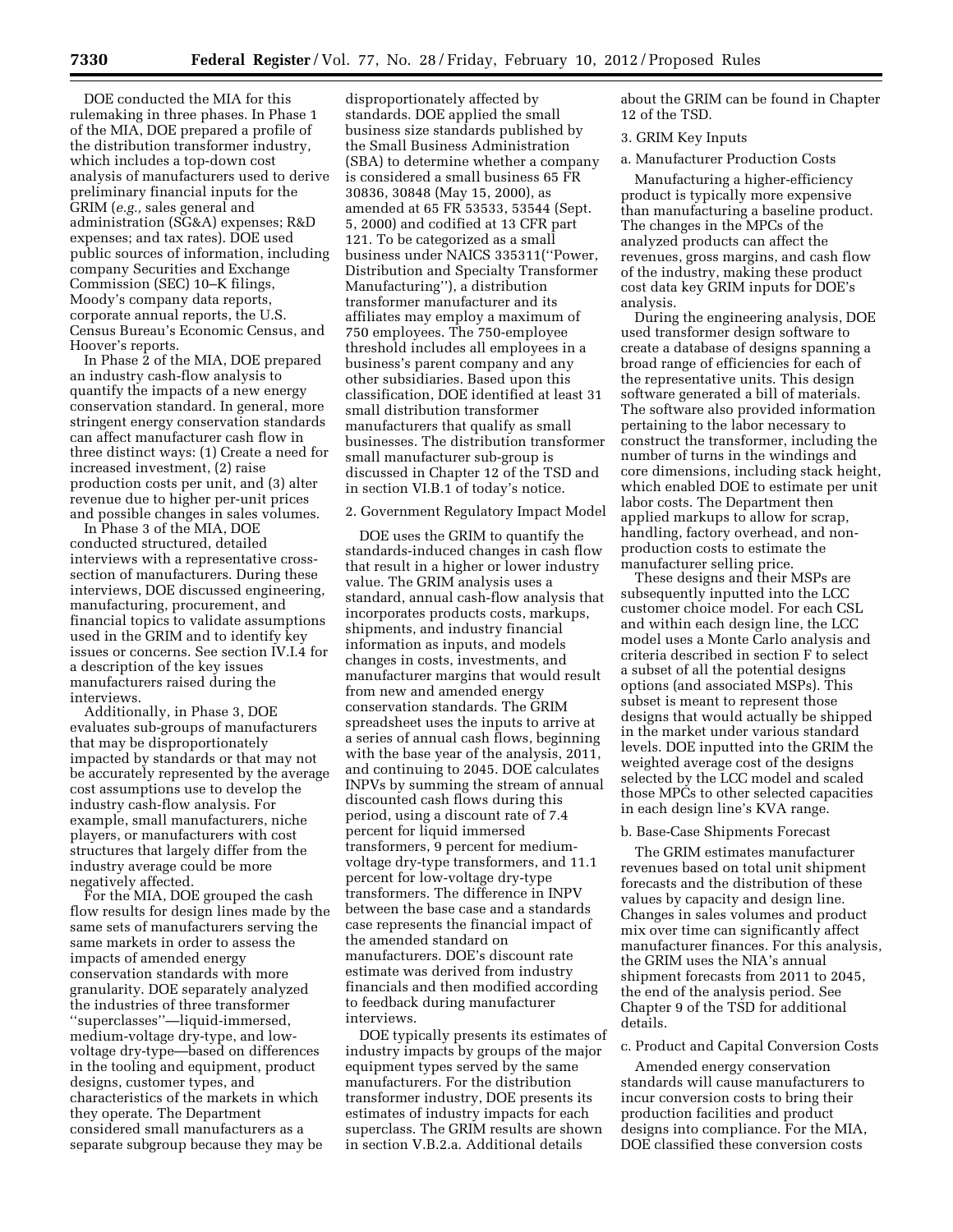into two major groups: (1) Product conversion costs and (2) capital conversion costs. Product conversion costs are investments in research, development, testing, marketing, and other non-capitalized costs necessary to make product designs comply with the new or amended energy conservation standard. Capital conversion costs are investments in property, plant, and equipment necessary to adapt or change existing production facilities such that new product designs can be fabricated and assembled.

Several manufacturers commented on the capital and product conversion costs that would be necessary to meet particular efficiency levels. Power Partners stated that any new standards would require additional retooling and investment (Power Partners, Public Meeting Transcript, No. 19 at p. 1). Howard Industries commented that DOE should consider the full impact of capital investments for higher efficiency designs, such as symmetric core designs, which would require large capital investments and patent fees, and amorphous core designs, which would require large capital investments for additional floor space, laminators, cutters, stackers, encapsulation equipment, and annealing ovens. (Howard Industries, Public Meeting Transcript, No. 23 at p. 10–11) Additionally, Federal Pacific indicated that manufacturers who do not currently have the experience and resources needed to manufacture amorphous cores themselves will have to spend a significant amount of money in certifying amorphous core transformers to the IEEE C57 short circuit requirements if DOE efficiency levels necessitate the use of amorphous steel in core production. (Federal Pacific, Public Meeting Transcript, No. 27 at p. 3)

DOE recognizes manufacturers would incur conversion costs to modify their plants and equipment to produce higher efficiency distribution transformers. DOE explicitly considers these expenditures it in its GRIM analysis; the following describes the department's methodology for estimating potential conversion costs for each TSL.

For capital conversion costs, DOE prepared bottom-up estimates of the costs required to meet standards at each TSL for each design line. To do this, DOE used equipment cost estimates provided by manufacturers and equipment suppliers, an understanding of typical manufacturing processes developed during interviews and in consultation with subject matter experts, and the properties associated with different core and winding

materials. Major drivers of capital conversion costs include changes in core steel type (and thickness), core weight, core stack height, and core construction techniques, all of which are interdependent and can vary by efficiency level. DOE uses estimates of the core steel quantities needed by steel type for each TSL, and then most likely core construction techniques, to model the additional equipment the industry would need to meet the efficiencies embodied by each TSL.

For the liquid-immersed sector, conversion costs are entirely driven at each TSL by the need of the industry to expand capacity for amorphous production. Based on interviews with manufacturers and equipment suppliers, DOE assumed an amorphous production line with 1,200 tons of annual capacity would cost \$950,000. This figure includes costs associated with an annealing oven, core cutting machine, lacing tables and other miscellaneous equipment. As the increasing stringency of the TSLs drive amorphous adoption, conversion costs increase.

For the low-voltage and mediumvoltage dry-type market, DOE took two approaches to estimate capital conversion costs. First, DOE used an industry feedback approach. The Department interviewed manufacturers and industry experts about the capital conversion costs for design lines at increasing efficiency levels, aggregated the conversion cost feedback, and market-shared weighted the feedback to determine likely industry capital conversion costs. For the second approach, DOE performed a bottoms-up analysis of conversion costs based on core steel selections forecasted by the LCC and production equipment costs (a more detailed description of the analysis can be found in chapter 12 of the TSD). The two approaches yielded results with similar orders of magnitude. For those levels that do not require amorphous wound cores, the capital costs are largely driven by the need to modify existing or purchase new core cutting machines and associated equipment and tooling. This need arises as increasingly stringent TSLs require thinner steels, heavier cores, and mitered core construction techniques, all of which slow throughput and reduce existing capacity. At those TSLs where amorphous cores become the dominant steel of choice, DOE used the same amorphous core production line output and cost assumptions as discussed above for the liquid immersed market.

As it relates to product conversion costs, DOE understands the production of amorphous cores requires unique

expertise and equipment. For manufacturers without experience with amorphous steel, a standard necessitating the use of the material would require the development or the procurement of the technical expertise necessary to produce cores. Because amorphous steel is extremely thin and brittle after annealing, materials management, safety measures, and design considerations that are not associated with non-amorphous steels would need to be implemented.

For the liquid immersed distribution transformers, because of the industry's relative inexperience with amorphous technology, DOE estimated product conversion costs would equal two times annual industry R&D expenses for those TSLs where a majority of the market would be expected to transition to amorphous material. These one-time expenditures account for the design, engineering, prototyping, and other R&D efforts the industry would have to undertake to move to a predominately amorphous market. At TSL 1, the only TSL which did not show a clear move to amorphous technology, DOE estimated product conversion costs of one times industry annual R&D.

In the low-voltage and mediumvoltage dry-type market, DOE aggregated estimates of product conversion costs from manufacturers that were gathered during interviews and scaled those estimates to represent the market share of those not interviewed. Again, for those levels that indicated a clear shift to amorphous (or, in the case of LVDT, potentially wound cores), DOE assumed one-time product conversion costs equal to two times annual industry R&D expenses.

In conclusion, both capital and product conversion costs are key inputs to the GRIM and directly impact the change in INPV that results from new standards. DOE assumed that all conversion-related investments occur between the year of publication of the final rule 33 and the year by which manufacturers must comply with the standard (2016). DOE's estimates of conversion costs can be found in section V.B.2.a of today's notice and a detailed description of the estimation methodology can be found in TSD chapter 12.

#### d. Standards Case Shipments

As discussed in section F, DOE modeled standard case shipments based on what units the LCC customer choice model selected at each efficiency level. DOE's shipments analysis includes an elasticity factor based on the potential

<sup>33</sup> *I.e.,* 2012.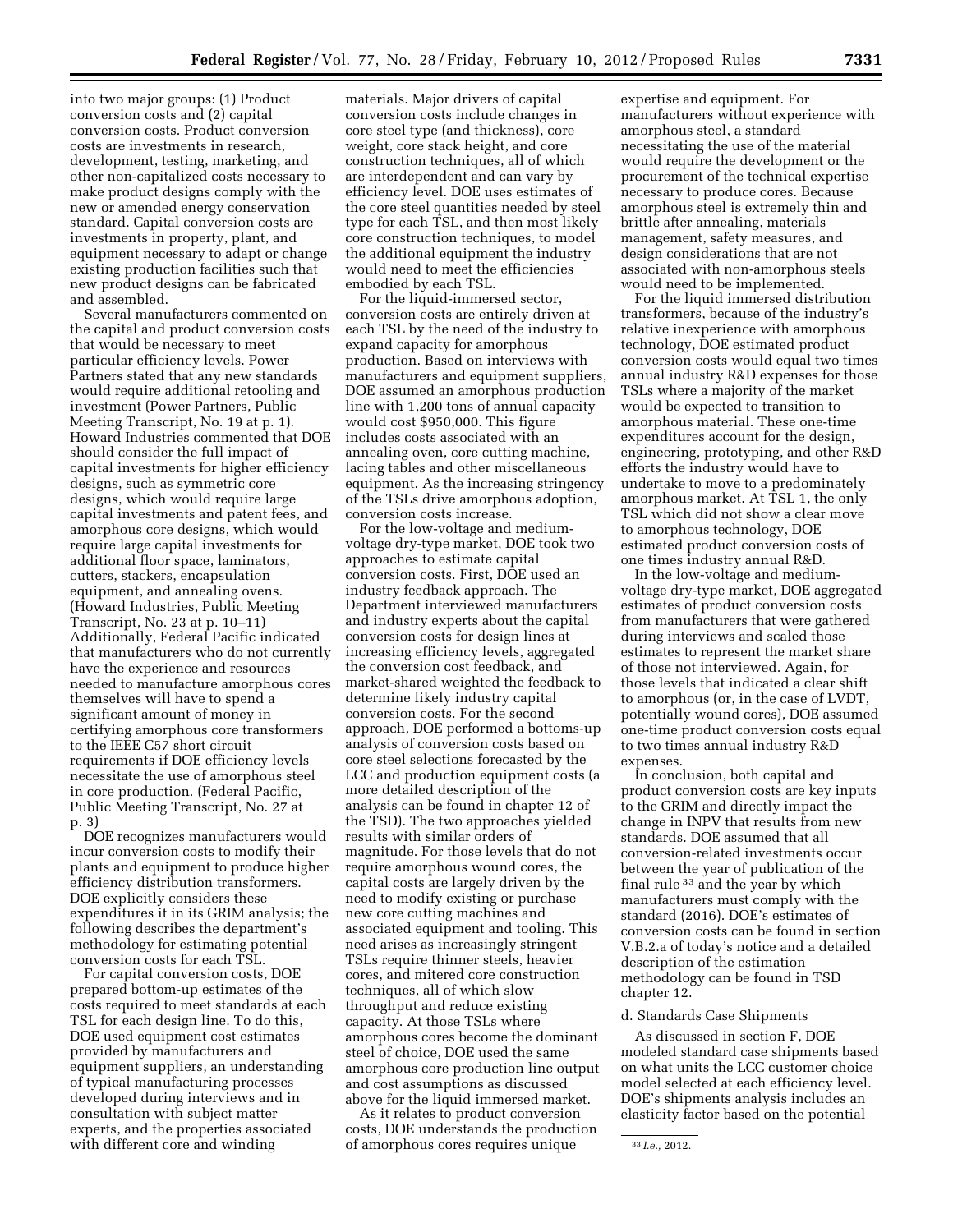for transformer purchasers to elect to refurbish rather than replace failed transformers as the purchase price increases. The shipments analysis is discussed in more detail in chapter 9 of the TSD.

#### e. Markup Scenarios

As discussed above, manufacturer selling prices include direct manufacturing production costs (*i.e.,*  labor, material, and overhead estimated in DOE's MPCs) and all non-production costs (*i.e.,* SG&A, R&D, and interest), along with profit. To calculate the MSPs in the GRIM, DOE applied markups to the MPCs estimated in the engineering analysis and selected in the LCC for each design line and efficiency level. Modifying these markups in the standards case yields different sets of impacts on manufacturers. For the MIA, DOE modeled two standards-case markup scenarios to represent the uncertainty regarding the potential impacts on prices and profitability for manufacturers following the implementation of amended energy conservation standards: (1) A preservation of gross margin percentage markup scenario, and (2) a preservation of operating profit markup scenario. These scenarios lead to different markups values, which, when applied to the inputted MPCs, result in varying revenue and cash flow impacts.

Under the preservation of gross margin percentage scenario, DOE applied a single uniform ''gross margin percentage'' markup across all efficiency levels. As production costs increase with efficiency, this scenario implies that the absolute dollar markup will increase as well. Based on publicly available financial information for manufacturers of distribution transformers and comments from manufacturer interviews, DOE assumed the non-production cost markup which includes SG&A expenses; R&D expenses; interest; and profit—to be 1.25 for distribution transformers. Because this markup scenario assumes that manufacturers would be able to maintain their gross margin percentage markups as production costs increase in response to an energy conservation standard, it represents a high bound to industry profitability under an energy conservation standard.

In the preservation of operating profit scenario, DOE adjusted the manufacturer markups in the GRIM at each TSL to yield approximately the same earnings before interest and taxes in the standards case in the year after the compliance date of the amended standards as in the base case. Under this scenario, as the cost of production and

the cost of sales go up, DOE assumes manufacturers are generally required to reduce their markups to a level that maintains base case operating profit in absolute dollars. Therefore, operating margin in percentage terms is reduced between the base case and standards case. This markup scenario represents a low bound to industry profitability under an energy conservation standard.

#### 4. Discussion of Comments

During the April 2011 public meeting, interested parties commented on the assumptions and results of the preliminary TSD. Oral and written comments discussed several topics, including conversion costs, material availability, amorphous steel, and symmetric core technology. DOE addresses these comments below.

#### a. Material Availability

Manufacturers noted that the availability of raw materials is particularly a concern at higher efficiency levels, where transformer designs would be based upon a very limited selection of steel types. Hammond stated that the supply of high grade steels, such as domain-refined steels, would not be sufficient to meet demand if the efficiency standard forces all designs to use that type of steel. Hammond also stated that shortages could occur if levels are pushed anywhere beyond the current level. (Hammond, Public Meeting Transcript, No. 3 at p. 4 and 6) According to EEI, scarcity of raw materials would be especially problematic if standards are raised beyond CSL 2 for most design lines. Also, EEI noted that if the efficiency levels selected are so high that they can only be met with one or two design options, manufacturers would be faced with limited choices in suppliers and higher costs, and customers would be faced with limited choices in designs and with higher prices. (EEI, Public Meeting Transcript, No. 29 at p. 1 and 4) Furthermore, as noted by KAEC, the transformer industry may not be able to respond to demand under emergency situations if increased efficiency levels reduce the number of options available for core steels and those steels are in limited supply or subject to long lead times. (KAEC, Public Meeting Transcript, No. 4 at p. 3) Southern Company also noted that an improved economy would increase demand for transformers and exacerbate the shortage of core steels necessary to build higher efficiency transformers. (Southern Company, Public Meeting Transcript, No. 22 at p. 1) Many manufacturers expressed concerns about the limited availability

of raw materials, especially higher efficiency electrical steels. Power Partners commented that: (1) There is a limited global supply of core steels in grades better than M3, (2) the domestic supply of M2 steel is not enough to support 100 percent of all liquidimmersed transformer production, and (3) grades of grain oriented electrical steel better than M2 (*e.g.,* ZDMH) is in limited supply and only available from a foreign supplier. (Power Partners, Public Meeting Transcript, No. 19 at p. 4) Howard Industries also commented on the limited availability of ZDMH and M2 steel, stating that ZDMH steel is only produced in Japan and that production of M2 steel by AK Steel and Allegheny Ludlum (the two primary suppliers of M2) is unlikely to increase. (Howard Industries, Public Meeting Transcript, No. 23 at p. 10–11)

The use and availability of amorphous steel, in particular, is a major concern in the distribution transformer industry. DOE understands that amorphous steel is currently produced by only two companies in the world (Metglas and AT&M), both of which are foreignowned and one of which only supplies the Chinese market. Southern Company argued that a standard level that requires the use of amorphous steel could cause domestic suppliers of grainoriented steel to go out of business or force them to lay off employees. (Southern Company, Public Meeting Transcript, No. 22 at p. 1) Also, Howard Industries commented that, because production in China is not exported, amorphous steel will likely need to be supplied by U.S. manufacturers. (Howard Industries, Public Meeting Transcript, No. 23 at p. 10–11) However, Metglas stated that AT&M (the Chinese amorphous supplier) has announced aggressive expansion in its plants and is expected to export at some point in the future. (Metglas, Public Meeting Transcript, No. 34 at p. 259) Nevertheless, due to the limited current supply of amorphous steel, Federal Pacific suggested that DOE should consider whether the increased demand for amorphous steel from any proposed standard levels could be met by the compliance date. (Federal Pacific, Public Meeting Transcript, No. 27 at p. 2–3)

Manufacturers suggested several analyses which DOE should consider performing in order to determine core steel availability. ABB recommended that DOE should project the consumption of all grades of core steels for each efficiency level in the analysis so that the industry can assess the underlying impact on supply. (ABB, Public Meeting Transcript, No. 14 at p.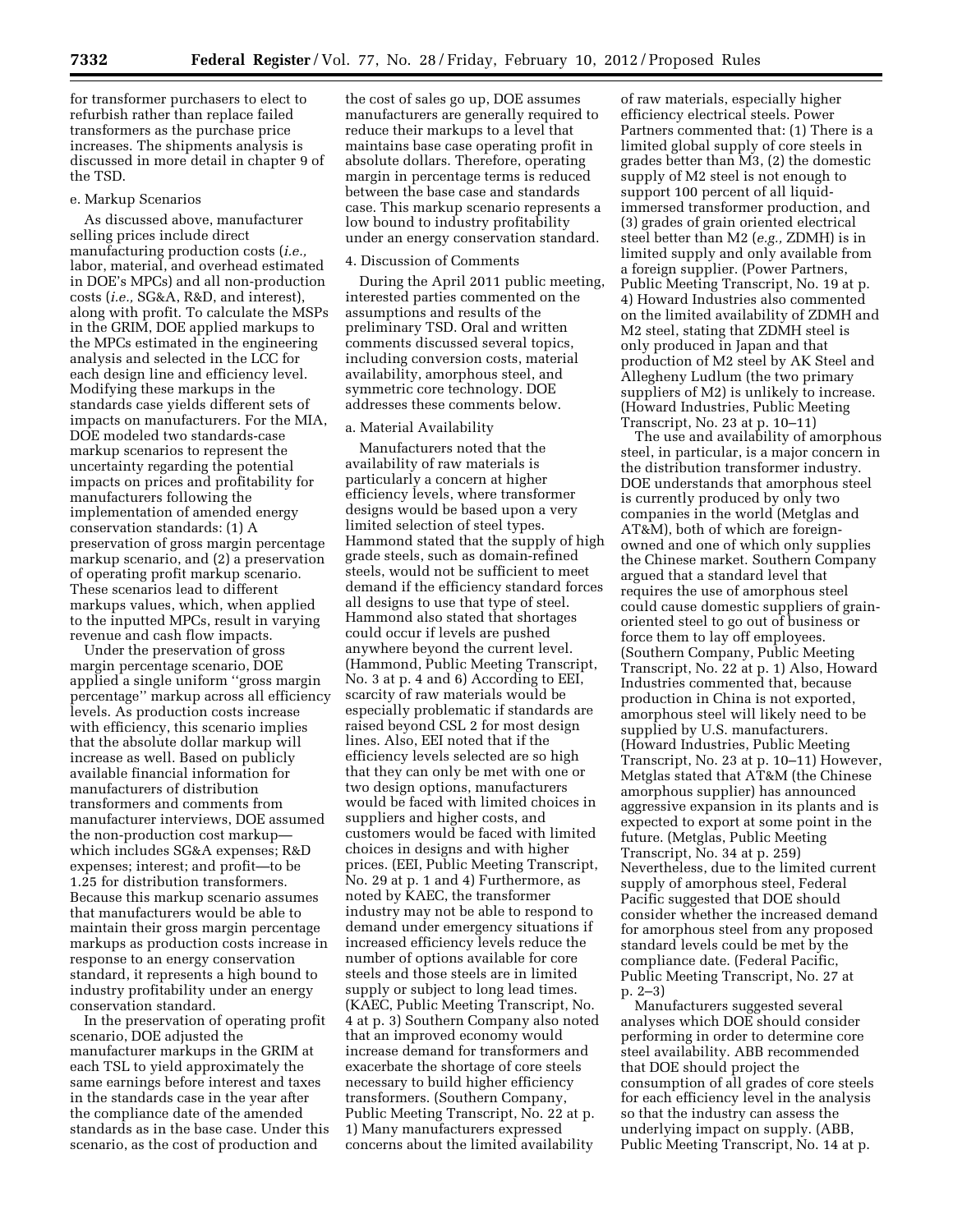17) Schneider Electric recommended that DOE should work with the steel industry to gain insights into core steel availability. (Schneider, Public Meeting Transcript, No. 18 at p. 9) NEMA recommended that DOE should discuss core steel supply with large and small manufacturers, and that DOE should also forecast the supply and cost of steel at each CSL and TSL considered in the analysis. (NEMA, Public Meeting Transcript, No. 13 at p. 7–8) Also, Berman Economics commented that the shape of the material supply curve is more relevant than the current quantity of supply. Once demand increases, the market would respond by supplying more steel, according to Berman Economics. (Berman Economics, Public Meeting Transcript, No. 34 at p. 260)

DOE agrees with comments that standards could shift the mix and quantities of core steels demanded by transformer manufacturers and could alter the market dynamics among core steel and transformer manufacturers. Therefore, DOE interviewed many players in the core steel supply chain. DOE investigated core steel availability with large and small distribution transformers manufacturers, core manufacturers, and steel suppliers. DOE discussed several topics during these interviews, including market capacity for each type of core steel, prospects for expansion, barriers to obtaining those steels, and impacts on competition.

Based on its engineering analysis, DOE recognizes that some high efficiency steels are substantially more cost-effective at higher TSLs than lowergrade or traditional steels. Furthermore, the most stringent TSLs can only be met with certain core steels, typically amorphous, depending on the design line. Based on its interviews and market research, DOE understands these steels are currently produced in limited quantities by a small handful of suppliers, some of which do not produce steels domestically.

To better understand the impact of standards on materials availability, DOE conducted an extensive analysis of the core steel market, as discussed in TSD appendix 3A.

To evaluate the impacts of standards on the core steel market and transformer manufacturers, DOE first estimated the core steel consumption of transformer manufacturers in 2016 (the first year of required compliance with the proposed standard) in the base case and the standards cases. To do this, DOE had to evaluate the designs selected by the LCC customer choice model at each EL for each design line. This model estimated the distribution of designs that would be selected at any given standard level. Key

parameters of this sample of selected designs, such as the distribution of core steel types and average core weights by steel type, were critical inputs into the steel demand analysis. DOE found the average core weight of the designs selected for each design line's representative unit at each efficiency level.

Next, the Department used the .75 scaling rule to extrapolate these average core weights to those units forecast to be shipped within a design line but not at the KVA range of the representative unit that is directly analyzed in the engineering and LCC analyses. For example, DOE extrapolated the core weight of the 50 kVA representative unit for DL1 to a 100 kVA unit in DL1. This implicitly assumes that the distribution of core steel types used in transformers remains constant within the kVA range represented by each design line. Although the calculation of core weights for units at the extremes of a kVA range may benefit from an adjusted scaling rule or intermediate design lines, time constraints have limited the extent of the analysis. However, for the most part, the .75 scaling rule is a suitable method for scaling across kVAs.

Using the shipments analysis, which projected kVA demand by design line and capacity, DOE calculated total core steel demand from transformers covered by this rule. While DOE recognizes the core steel market is global in scope, its projections include only core steel used in distribution transformers covered by this rulemaking for use in the U.S. [In response to Southern Company's comment regarding additional demand that may come from an improved economy, DOE notes that the shipment analysis is based on the EIA forecast of economic growth throughout the analysis period, and thus accounts for higher-the-current rates of economic growth.]

In reference to the comments summarized above, based on industry research and the core steel analysis, DOE agrees with Power Partners that domestic steel suppliers do not currently have the capacity to supply the entire distribution transformer market with M2, nor does DOE believe domestic suppliers could costeffectively produce enough M2 to do so because the nature of silicon steel production limits M2 output to one pound for every four pounds of M3. Due to this manufacturing constraint, if M3 was not able to be used due to standards, steel manufacturers would be unlikely to produce M2 at levels potentially demanded by standards, which could create a tipping point at

which the market must move to amorphous by default.

With respect to amorphous demand and capacity, at this time, DOE understands there is only one credible supplier to the U.S. market of highgrade amorphous core steel. (Although there is one notable Chinese supplier with substantial capacity, DOE understands the company has no history of exporting the material and serves only China's rapidly growing domestic market at this time. Despite Metglas' comment above that this supplier is expected to export soon, several manufacturers expressed skepticism at that possibility in interviews and also noted the quality of the steel was poor. At this time, DOE has little reason to believe the company will commence exporting substantial amounts of high quality amorphous steel in the near future.) Based on publically available information, DOE estimates the domestic supplier of amorphous metal has a global capacity of approximately 100,000 metrics tons per year, 40 percent of which is U.S. based. DOE estimates less than 10,000 tons are currently used for covered US transformers. Notably, the company has substantially ramped up capacity in a relatively short time, growing from a 30,000-tons-per-year level in 2005 and lending credence to the notion that its supply can escalate quickly. The amorphous supplier is a subsidiary of a large conglomerate and has commented that it has the financial resources to expand.

While DOE believes the company could substantially grow capacity beyond its current levels in time for a 2016 compliance date, there still exists a significant risk of supply constraints, given the magnitude of the surge in amorphous demand that could potentially be compelled by TSL 2 and above. It is worth noting that this is a global market (indeed, as discussed, DOE estimates less than 10 percent of all amorphous core from this supplier is used in U.S. transformers). Therefore, even if the company could increase capacity substantially, it is unlikely, according to most projections, that demand would remain flat in markets receiving the other 90 percent of this supplier's business.

Beyond potential capacity constraints, DOE is also concerned about the competitive impact—among both steel manufacturers and distribution transformer manufacturers—of a standard that threatened to shift most of the market to amorphous steel. In highly competitive markets, standard economic theory dictates that higher prices would encourage additional suppliers and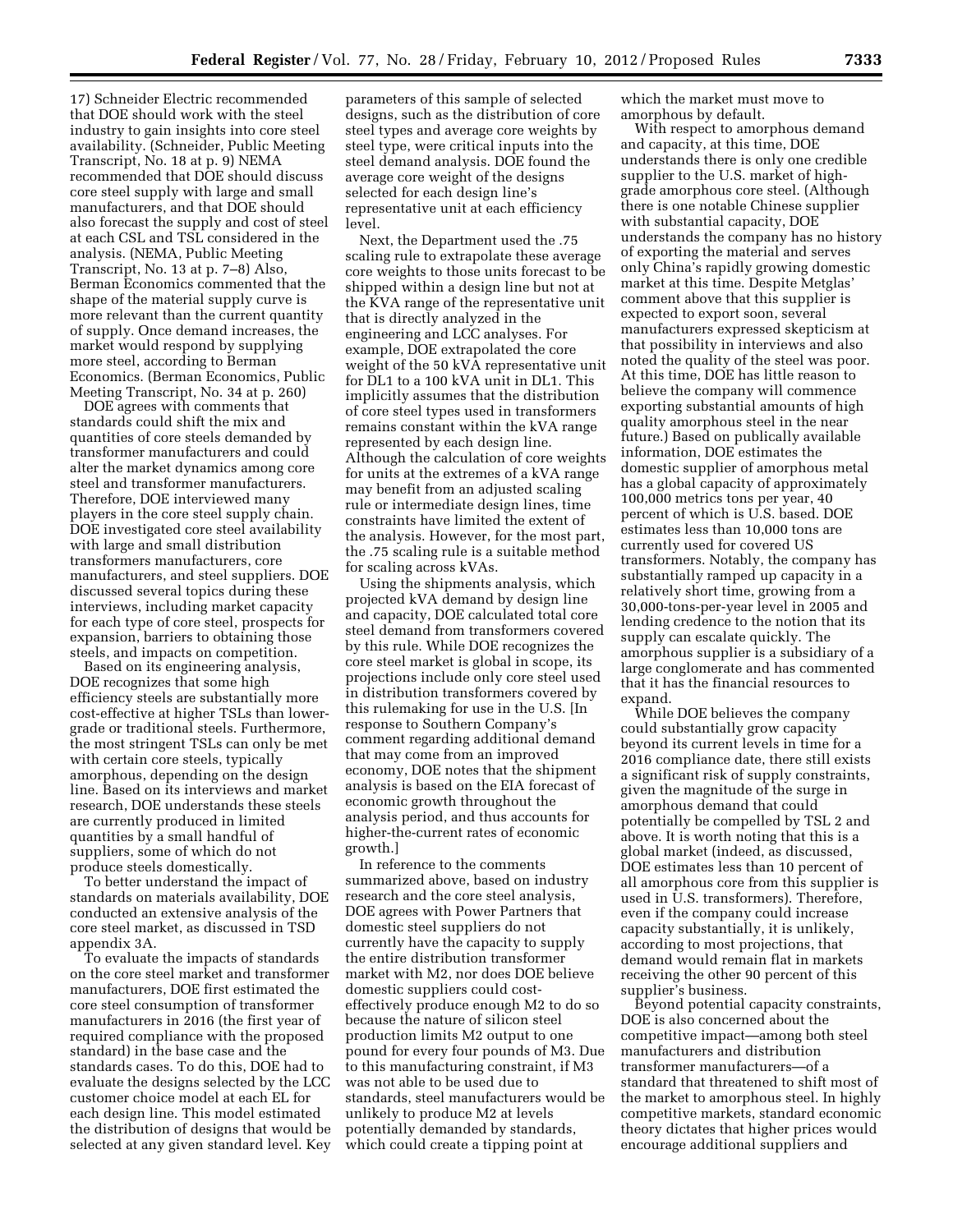production to come online, bringing prices back to a long-run equilibrium. In the very long run, that may be true here. However, the highly sophisticated nature of amorphous ribbon production, which is based on extensive know-how gained over years of production and high fixed costs, creates barriers to entry that, while not legal (*i.e.,* patents) in nature, suggest there is a significant risk that there will be no alternative sources of supply by the compliance date or even in the few years beyond it. Therefore, DOE is concerned about the lack of alternative amorphous suppliers and the virtual monopoly supplier that would likely exist in the short term at higher TSLs, particularly given the engineering constraints on the economic production of M2 and very limited supply of ZDMH.

## b. Symmetric Core Technology

Several stakeholders commented on the costs that may be associated with the implementation of symmetric core technology. Howard Industries stated that symmetric core designs would require large capital investments and patent fees. (Howard Industries, Public Meeting Transcript, No. 23 at p. 10–11) Conversely, NEEA stated that capital investments for the technology are low according to symmetric core manufacturers (NEEA, Public Meeting Transcript, No. 11 at p. 4). Furthermore, HVOLT argued that, although there may be specific patents with different kinds of construction, patents fundamentally related to core configurations should have expired by now given that symmetric core technology was patented in the 1930s. (HVOLT, Public Meeting Transcript, No. 34 at p. 49)

Symmetric core manufacturers commented on the benefits of symmetric core technology. Hex Tec noted that the equipment used to produce symmetric wound cores is significantly less expensive than flat stacked steel equipment for the same size and the labor production times are lower. (Hex Tec, Public Meeting Transcript, No. 34 at p. 52) Furthermore, according to Hex Tec, intellectual property should not be a concern because there are a number of symmetric core designs available and therefore plenty of variance in design. (Hex Tec, Public Meeting Transcript, No. 34 at p. 49) Hex Tec has also submitted a letter from the Vice President of Research & Development at Metglas which indicates that Hex Tec's core winding machine for amorphous symmetric core designs can be easily scaled for commercialization. (Hex Tec, Public Meeting Transcript, No. 35 at p. 11–14)

DOE did not explicitly analyze symmetric core as a design option for consideration in the engineering. Therefore, symmetric core construction was not considered in the MIA.

c. Patents Related to Amorphous Steel Production

Some manufacturers were concerned about patents on amorphous steel production. ASAP has questioned whether or not there are any patent issues that exist for amorphous manufacturers entering the market. (ASAP, Public Meeting Transcript, No. 34 at p. 262) However, according to Metglas, the basic amorphous patent expired in 1999, so barriers to entry are based more on know-how than on patents. (Metglas, Public Meeting Transcript, No. 34 at p. 262)

Because there are no more patents that create a barrier to entry in the production of amorphous steel, DOE did not consider patents in its analysis of amorphous steel production capacity. However, DOE did consider the technical barriers that exist and accounted for the engineering and R&D investment necessary to begin production.

#### 5. Manufacturer Interviews

DOE interviewed manufacturers representing approximately 65 percent of liquid-immersed transformer sales, 75 percent of medium-voltage dry-type transformer sales, and 30 percent of low-voltage dry-type transformer sales. These interviews were in addition to those DOE conducted as part of the engineering analysis. The information gathered during these interviews enabled DOE to tailor the GRIM to reflect the unique financial characteristics of the distribution transformer industry. All interviews provided information that DOE used to evaluate the impacts of potential new and amended energy conservation standards on manufacturer cash flows, manufacturing capacities, and employment levels.

During the manufacturer interviews, DOE asked manufacturers to describe their major concerns about this rulemaking. The following sections describe the most significant issues identified by manufacturers. DOE also includes additional concerns in chapter 12 of the NOPR TSD.

#### a. Conversion Costs and Stranded Assets

For manufacturers of distribution transformers, liquid-immersed, medium-voltage dry-type, and lowvoltage dry-type, conversion costs and stranded assets are a major concern. All manufacturers stated that efficiency

levels that require the use of amorphous steel would sharply increase conversion costs. Due to the thickness and brittleness of amorphous steel, unique production processes and new material handling processes must be applied. Manufacturers noted that they would need to make extensive capital investments in amorphous core production equipment, including core cutting machines, annealing ovens, and lacing tables.

Dry-type manufacturers also stated that a standard that moves the industry to wound cores would also greatly increase conversions costs. Since the vast majority of LVDT and MVDT manufacturers produce stacked cores, a move to wound cores would lead to extensive stranded assets. In some cases, manufacturers may consider purchasing prefabricated cores rather than modifying their facilities to produce wound cores due to the extensive conversion costs.

Additionally, dry-type manufactures stated that a revised standard that does not require amorphous steel or wound core designs could still lead to capital conversion costs. As the standard increases, manufacturers are likely to use higher grade steels for core production. Because high grade steels tend to be thinner, additional Georg machines, core assembly lines and workstations, custom miter cutters, and panel boards may be needed in order to maintain existing throughput levels.

Some manufacturers mentioned that stranded assets may also be an issue when equipment needs to be retired and/or replaced if it cannot be repurposed for higher efficiency designs. DOE accounted for stranded assets in the GRIM.

#### b. Shortage of Materials

The availability of higher efficiency grain-oriented electrical steels is a key issue for all manufacturers of distribution transformers. Manufacturers stated that there is currently a limited supply of M4, M3, M2, ZDMH, H–0 DR, and SA1 amorphous steels on the market and manufacturers expressed concern that higher standards may increase both demand and prices. Of these steels, M4 and M3 steels are currently the most widely produced, with suppliers such as AK Steel, Allegheny Ludlum, ThyssenKrupp, Nippon, JFE, Wuhan, Novolipetsk, Posco, ArcelorMittal, Orb, Baosteel, Stalproduct, Angang, and Arcelor/Hunan. However, as the grade of grain-oriented electrical steel improves, its availability decreases. M2 is a higher grade than M3 but it is produced by fewer suppliers, such as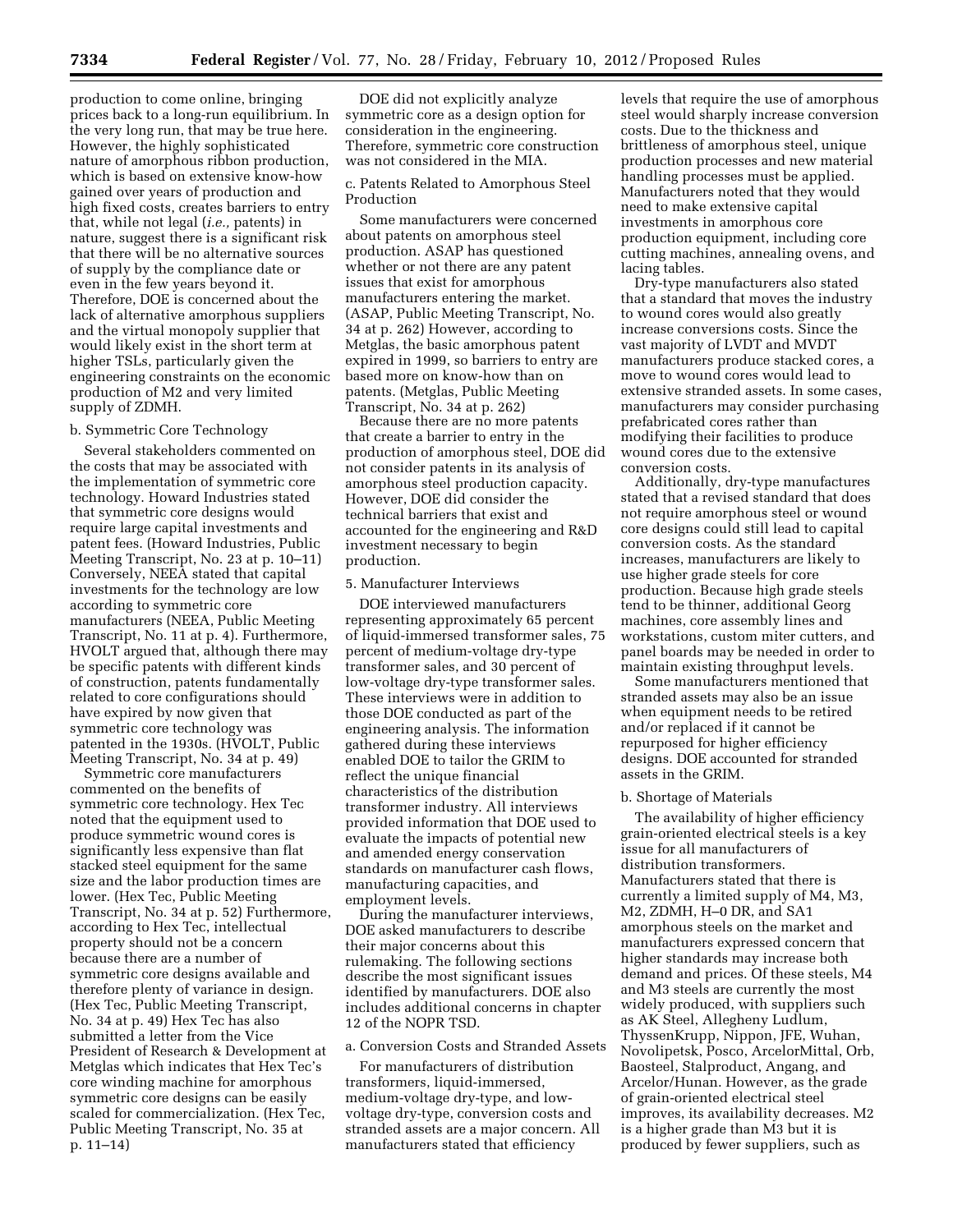AK Steel, Allegheny Ludlum, ThyssenKrupp, Nippon, and JFE. The availability of deep domain-refined steel such as ZDMH, H–0 DR, and SA1 amorphous is even more limited. H–0 DR is only produced by Nippon, JFE, AK Steel, Posco, and Baosteel, and ZDMH is only produced by Nippon. Amorphous steel is only produced by Hitachi (MetGlas) and AT&M, but AT&M only supplies the Chinese market. If efficiency levels are set so high that only amorphous can be used, then domestic manufacturers may be subject to monopolistic pricing from suppliers.

Manufacturers further stated that, in addition to being in limited supply, higher efficiency steels are also: (1) More expensive, (2) subject to tariffs when imported from a foreign supplier, (3) subject to long lead times for both domestic and international suppliers, and (4) difficult to obtain for manufacturers that do not have contracts in place with suppliers. Furthermore, due in part to the major capital investment required to build a steel plant, barriers to entry are high and capacity cannot be easily increased. Transformer manufacturers feel that all these factors contribute to the limited availability of higher efficiency steel.

## c. Compliance

Some manufacturers emphasized the importance of compliance and enforcement. According to manufacturers, insufficient enforcement could result in an unfair competitive advantage for some companies who opt not to comply. Manufacturers were particularly concerned about importers of foreign manufactured products. One specific issue is the scope of coverage for low-voltage dry-type transformers, which is currently the scope recommended by NEMA in the 2006 TP1 rulemaking. The market for products inside of scope and the market for products outside of scope are approximately equal in terms of revenue. As a result, if standards increase for products that are in-scope, manufacturers are concerned there would be an increase in demand for products that are out-of-scope and are not be subject to the same compliance burdens. Some of these out-of-scope products are highly inefficient, so if they become more widely used, the energy savings resulting from more efficient in-scope transformers may be significantly offset by the additional energy needed to run less efficient outof-scope transformers.

### d. Effective Date

Manufacturers expressed concerns about the amount of time being provided for the implementation of a possible new standard. Manufacturers indicated that more time is needed to meet a new standard, especially if the standard requires a very high efficiency level. In order to avoid stranding too many assets and materials, sufficient time must be given to manufacturers for the purchase and use of new equipment, development of new designs if needed, and transitioning of customers to new product offerings. Also, some manufacturers stated that standards for low-voltage dry-type transformers, which were not included in the previous 2007 rulemaking, should be on an extended timeline.

### e. Emergency Situations

Liquid-immersed transformer manufacturers stated that the ability to obtain waivers during emergency situations is an important issue for them. For example, when a natural disaster occurs, there may be a sharp increase in demand for transformers and manufacturers may not be able to meet DOE's efficiency requirements under these circumstances due to limitations of high efficiency steel availability. In order to adequately supply areas facing such emergency situations, manufacturers requested the ability to obtain waivers so that they can produce transformers as quickly as possible.

Because the TSLs proposed in today's rulemaking can be met using traditional steels, DOE does not anticipate that steel availability during emergency situations will affect manufacturer compliance with the proposed TSLs.

#### *J. Employment Impact Analysis*

DOE considers employment impacts in the domestic economy as one factor in selecting a proposed standard. Employment impacts include direct and indirect impacts. Direct employment impacts are any changes in the number of employees of manufacturers of the products subject to standards, their suppliers, and related service firms. The MIA addresses those impacts. Indirect employment impacts are changes in national employment that occur due to the shift in expenditures and capital investment caused by the purchase and operation of more efficient appliances. Indirect employment impacts from standards consist of the jobs created or eliminated in the national economy, other than in the manufacturing sector being regulated, due to: (1) Reduced spending by end users on energy; (2) reduced spending on new energy supply by the utility industry; (3) increased consumer spending on the purchase of new products; and (4) the effects of those three factors throughout the economy.

One method for assessing the possible effects on the demand for labor of such shifts in economic activity is to compare sector employment statistics developed by the Labor Department's Bureau of Labor Statistics (BLS). BLS regularly publishes its estimates of the number of jobs per million dollars of economic activity in different sectors of the economy, as well as the jobs created elsewhere in the economy by this same economic activity. Data from BLS indicate that expenditures in the utility sector generally create fewer jobs (both directly and indirectly) than expenditures in other sectors of the economy.34 There are many reasons for these differences, including wage differences and the fact that the utility sector is more capital-intensive and less labor-intensive than other sectors. Energy conservation standards have the effect of reducing consumer utility bills. Because reduced consumer expenditures for energy likely lead to increased expenditures in other sectors of the economy, the general effect of efficiency standards is to shift economic activity from a less labor-intensive sector (*i.e.,* the utility sector) to more labor-intensive sectors (*e.g.,* the retail and service sectors). Thus, based on the BLS data alone, DOE believes net national employment may increase because of shifts in economic activity resulting from amended standards for transformers.

For the standard levels considered in today's direct final rule, DOE estimated indirect national employment impacts using an input/output model of the U.S. economy called Impact of Sector Energy Technologies version 3.1.1 (ImSET). ImSET is a special-purpose version of the ''U.S. Benchmark National Input-Output'' (I–O) model, which was designed to estimate the national employment and income effects of energy-saving technologies. The ImSET software includes a computer-based I–O model having structural coefficients that characterize economic flows among the 187 sectors. ImSET's national economic I–O structure is based on a 2002 U.S. benchmark table, specially aggregated to the 187 sectors most relevant to industrial, commercial, and residential building energy use. DOE notes that ImSET is not a general equilibrium

<sup>34</sup>See Bureau of Economic Analysis, Regional Multipliers: A User Handbook for the Regional Input-Output Modeling System (RIMS II). Washington, DC. U.S. Department of Commerce, 1992.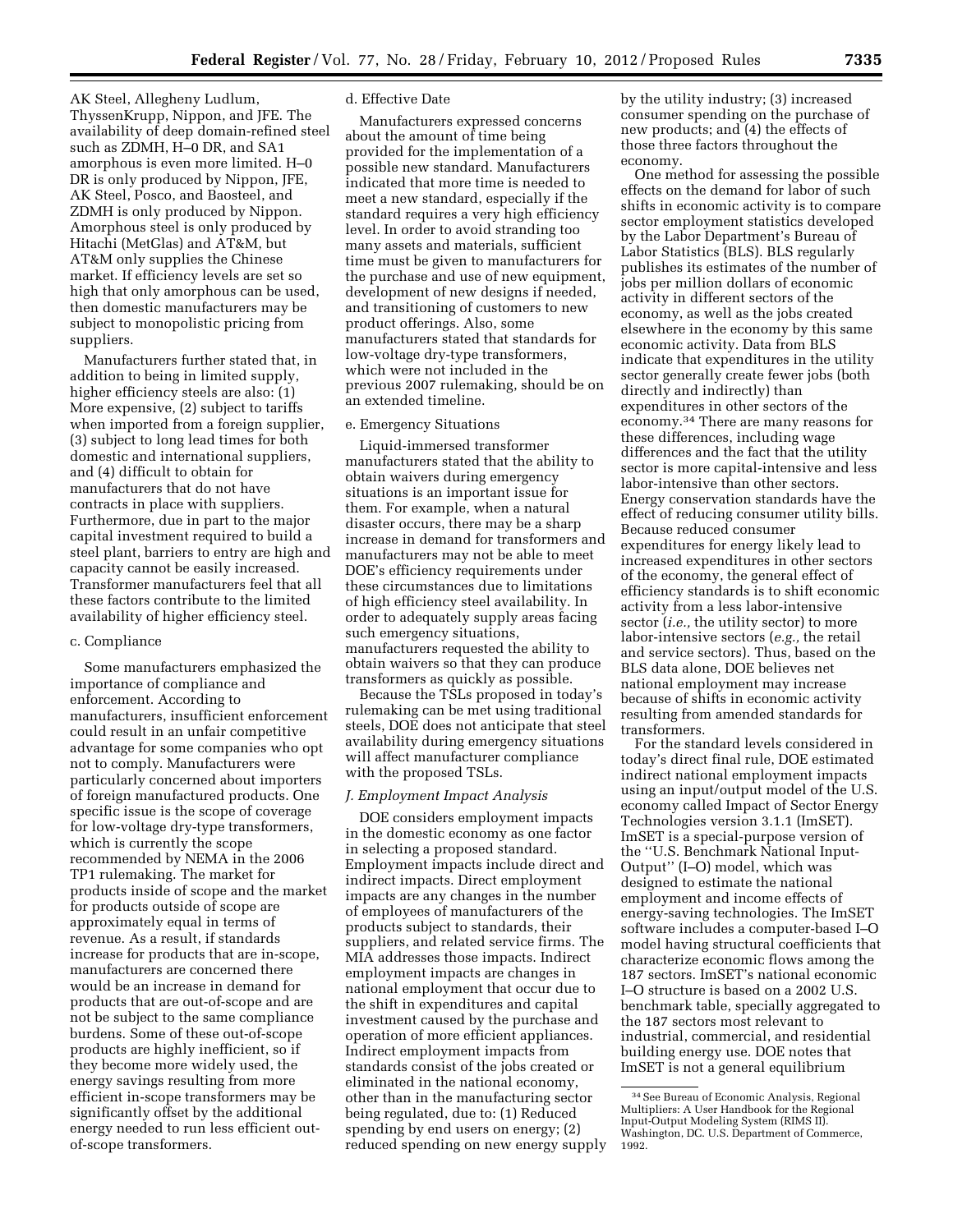forecasting model. Given the relatively small change to expenditures due to energy conservation standards and the resulting small changes to employment, however, DOE believes that the size of any forecast error caused by using ImSET will be small.

For more details on the employment impact analysis, see chapter 13 of the NOPR TSD.

#### *K. Utility Impact Analysis*

The utility impact analysis estimates several important effects on the utility industry that would result from the adoption of new or amended standards. For this analysis, DOE used the NEMS– BT model to generate forecasts of electricity consumption, electricity generation by plant type, and electric generating capacity by plant type, that would result from each TSL. DOE obtained the energy savings inputs associated with efficiency improvements to considered products from the NIA. DOE conducts the utility impact analysis as a scenario that departs from the latest *AEO 2011*  reference case. In other words, the estimated impacts of a proposed standard are the differences between values forecasted by NEMS–BT and the values in the *AEO 2011* reference case.

As part of the utility impact analysis, DOE used NEMS–BT to assess the impacts on electricity prices of the reduced need for new electric power plants and infrastructure projected to result from the considered standards. In NEMS–BT, changes in power generation infrastructure affect utility revenue requirements, which in turn affect electricity prices. DOE estimated the change in electricity prices projected to result over time from each TSL.

Chapter 14 of the NOPR TSD describes the utility impact analysis.

#### *L. Emissions Analysis*

In the emissions analysis, DOE estimated the reduction in power sector emissions of  $CO<sub>2</sub>$ , NO<sub>X</sub>, and Hg from amended energy conservation standards for distribution transformers. DOE used the NEMS–BT computer model, which is run similarly to the AEO NEMS, except that distribution transformer energy use is reduced by the amount of energy saved (by fuel type) due to each TSL. The inputs of national energy savings come from the NIA spreadsheet model, while the output is the forecasted physical emissions. The net benefit of each TSL is the difference between the forecasted emissions estimated by NEMS–BT at each TSL and the *AEO* Reference Case. NEMS–BT tracks  $CO<sub>2</sub>$  emissions using a detailed module that provides results with broad

coverage of all sectors and inclusion of interactive effects. For today's rule, DOE used the version of NEMS–BT based on *AEO2011,* which incorporated projected effects of all emissions regulations promulgated as of January 31, 2011.

SO2 emissions from affected electric generating units (EGUs) are subject to nationwide and regional emissions cap and trading programs, and DOE has determined that these programs create uncertainty about the impact of energy conservation standards on  $SO<sub>2</sub>$ emissions. Title IV of the Clean Air Act sets an annual emissions cap on  $SO<sub>2</sub>$  for affected EGUs in the 48 contiguous States and the District of Columbia (DC). SO2 emissions from 28 eastern States and DC are also limited under the Clean Air Interstate Rule (CAIR, 70 Fed. Reg. 25162 (May 12, 2005)), which created an allowance-based trading program that would gradually replaced the Title IV program in those States and DC. Although CAIR was remanded to EPA by the U.S. Court of Appeals for the District of Columbia Circuit (DC Circuit), see *North Carolina* v. *EPA,* 550 F.3d 1176 (DC Cir. 2008), it remained in effect temporarily, consistent with the DC Circuit's earlier opinion in *North Carolina* v. *EPA,* 531 F.3d 896 (DC Cir. 2008). On July 6, 2011 EPA issued a replacement for CAIR, the Cross-State Air Pollution Rule. 76 FR 48208 (August 8, 2011). (See *[http://www.epa.gov/](http://www.epa.gov/crossstaterule/)  [crossstaterule/](http://www.epa.gov/crossstaterule/)*). On December 30, 2011, however, the DC Circuit stayed the new rules while a panel of judges reviews them, and told EPA to continue enforcing CAIR (see *EME Homer City Generation* v. *EPA,* No. 11–1302, Order at \*2 (DC Cir. Dec. 30, 2011)). The *AEO 2011* NEMS–BT used for today's NOPR assumes the implementation of CAIR.

The attainment of emissions caps typically is flexible among EGUs and is enforced through the use of emissions allowances and tradable permits. Under existing EPA regulations, any excess  $SO<sub>2</sub>$  emissions allowances resulting from the lower electricity demand caused by the imposition of an efficiency standard could be used to permit offsetting increases in  $SO<sub>2</sub>$ emissions by any regulated EGU. However, if the standard resulted in a permanent increase in the quantity of unused emissions allowances, there would be an overall reduction in  $SO_2$ emissions from the standards. While there remains some uncertainty about the ultimate effects of efficiency standards on  $SO<sub>2</sub>$  emissions covered by the existing cap-and-trade system, the NEMS–BT modeling system that DOE uses to forecast emissions reductions currently indicates that no physical

reductions in power sector emissions would occur for  $SO<sub>2</sub>$ .

As discussed above, the *AEO 2011*  NEMS used for today's NOPR assumes the implementation of CAIR, which established a cap on  $NO<sub>x</sub>$  emissions in 28 eastern States and the District of Columbia. With CAIR in effect, the energy conservation standards for distribution transformers are expected to have little or no physical effect on  $NO<sub>x</sub>$  emissions in those States covered by CAIR, for the same reasons that they may have little effect on  $SO<sub>2</sub>$  emissions. However, the standards would be expected to reduce  $NO<sub>x</sub>$  emissions in the 22 States not affected by CAIR. For these 22 States, DOE used NEMS–BT to estimate  $NO<sub>x</sub>$  emissions reductions from the standards considered in today's NOPR.

On December 21, 2011, EPA announced national emissions standards for hazardous air pollutants (NESHAPs) for mercury and certain other pollutants emitted from coal and oil-fired EGUs. (See *[http://epa.gov/](http://epa.gov/mats/pdfs/20111216MATSfinal.pdf)  [mats/pdfs/20111216MATSfinal.pdf](http://epa.gov/mats/pdfs/20111216MATSfinal.pdf)*.) The NESHAPs do not include a trading program and, as such, DOE's energy conservation standards would likely reduce Hg emissions. For the emissions analysis for this rulemaking, DOE estimated mercury emissions reductions using NEMS–BT based on *AEO2011,*  which does not incorporate the NESHAPs. DOE expects that future versions of the NEMS–BT model will reflect the implementation of the NESHAPs.

FPT requested that the DOE perform an emissions analysis for the additional energy required to process higher-grade materials for more efficient core steels. (FPT, No. 27 at p. 4) HI maintained that higher-efficiency transformers will weigh more, which will result in higher air emissions from extra oven energy for annealing and extra energy use for processing raw materials. (HI, No. 23 at p. 12) As discussed in section IV.G.5, DOE did not include the energy used to manufacture transformers in its analysis because EPCA directs DOE to consider the total projected amount of energy savings likely to result directly from the imposition of the standard and DOE interprets this to only include energy used in the generation, transmission, and distribution of fuels used by appliances or equipment. DOE did not include the emissions associated with such energy use for the same reason.

## *M. Monetizing Carbon Dioxide and Other Emissions Impacts*

As part of the development of this proposed rule, DOE considered the estimated monetary benefits likely to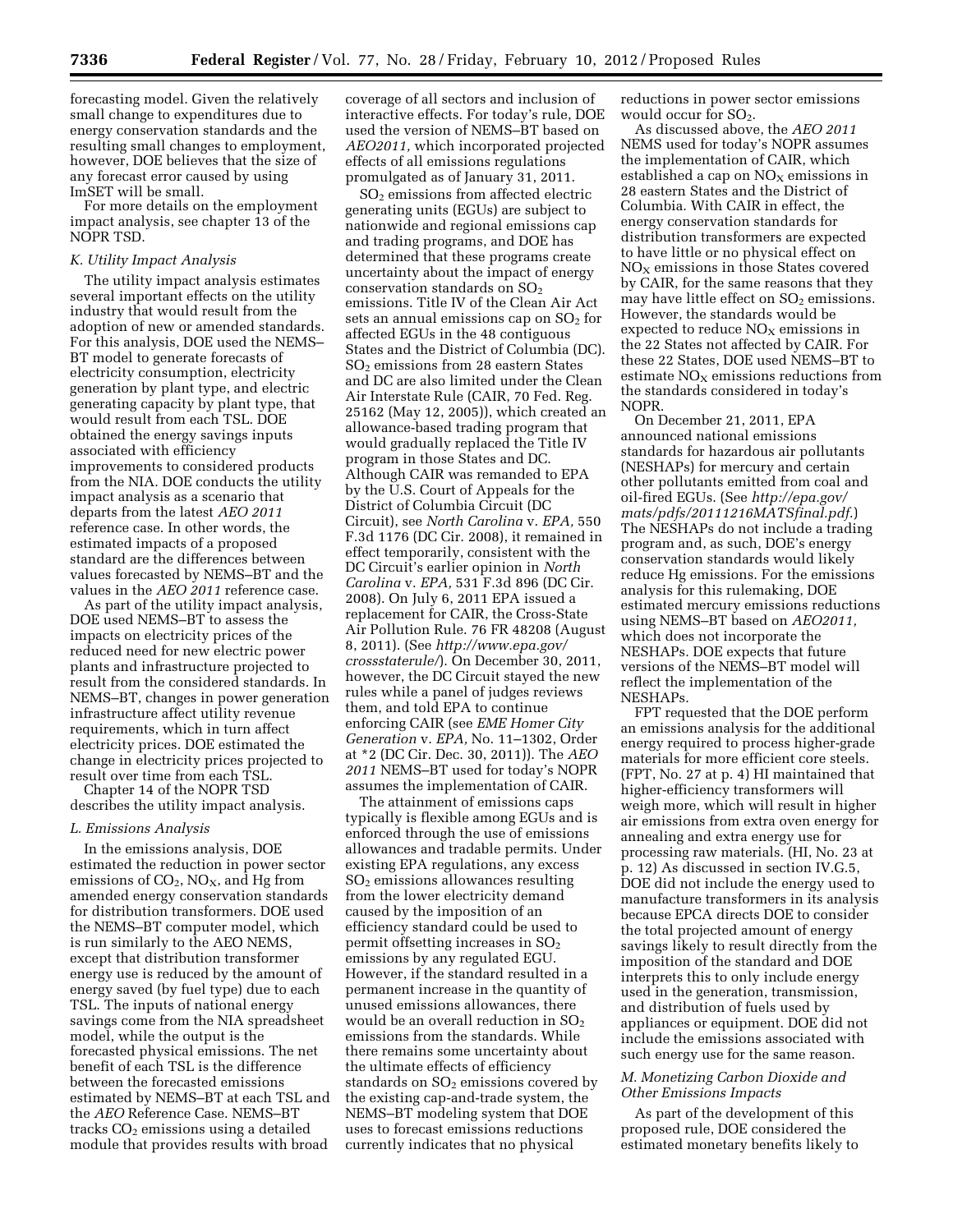result from the reduced emissions of  $CO<sub>2</sub>$  and  $NO<sub>X</sub>$  that are expected to result from each of the considered TSLs. In order to make this calculation similar to the calculation of the NPV of customer benefit, DOE considered the reduced emissions expected to result over the lifetime of products shipped in the forecast period for each TSL. This section summarizes the basis for the monetary values used for each of these emissions and presents the values considered in this rulemaking.

For today's NOPR, DOE is relying on a set of values for the social cost of carbon (SCC) that was developed by an interagency process. A summary of the basis for those values is provided below, and a more detailed description of the methodologies used is provided as an appendix to chapter 16 of the NOPR TSD.

## 1. Social Cost of Carbon

Under section 1(b)(6) of Executive Order 12866, 58 FR 51735 (Oct. 4, 1993), agencies must, to the extent permitted by law, ''assess both the costs and the benefits of the intended regulation and, recognizing that some costs and benefits are difficult to quantify, propose or adopt a regulation only upon a reasoned determination that the benefits of the intended regulation justify its costs.'' The purpose of the SCC estimates presented here is to allow agencies to incorporate the monetized social benefits of reducing  $CO<sub>2</sub>$  emissions into cost-benefit analyses of regulatory actions that have small, or ''marginal,'' impacts on cumulative global emissions. The estimates are presented with an acknowledgement of the many uncertainties involved and with a clear understanding that they should be updated over time to reflect increasing knowledge of the science and economics of climate impacts.

As part of the interagency process that developed the SCC estimates, technical experts from numerous agencies met on a regular basis to consider public comments, explore the technical literature in relevant fields, and discuss key model inputs and assumptions. The main objective of this process was to develop a range of SCC values using a defensible set of input assumptions grounded in the existing scientific and economic literatures. In this way, key uncertainties and model differences transparently and consistently inform the range of SCC estimates used in the rulemaking process.

a. Monetizing Carbon Dioxide Emissions

The SCC is an estimate of the monetized damages associated with an incremental increase in carbon

emissions in a given year. It is intended to include (but is not limited to) changes in net agricultural productivity, human health, property damages from increased flood risk, and the value of ecosystem services. Estimates of the SCC are provided in dollars per metric ton of carbon dioxide.

When attempting to assess the incremental economic impacts of carbon dioxide emissions, the analyst faces a number of serious challenges. A recent report from the National Research Council35 points out that any assessment will suffer from uncertainty, speculation, and lack of information about (1) future emissions of greenhouse gases, (2) the effects of past and future emissions on the climate system, (3) the impact of changes in climate on the physical and biological environment, and (4) the translation of these environmental impacts into economic damages. As a result, any effort to quantify and monetize the harms associated with climate change will raise serious questions of science, economics, and ethics and should be viewed as provisional.

Despite the serious limits of both quantification and monetization, SCC estimates can be useful in estimating the social benefits of reducing carbon dioxide emissions. Consistent with the directive quoted above, the purpose of the SCC estimates presented here is to make it possible for agencies to incorporate the social benefits from reducing carbon dioxide emissions into cost-benefit analyses of regulatory actions that have small, or ''marginal,'' impacts on cumulative global emissions. Most Federal regulatory actions can be expected to have marginal impacts on global emissions.

For such policies, the agency can estimate the benefits from reduced (or costs from increased) emissions in any future year by multiplying the change in emissions in that year by the SCC value appropriate for that year. The net present value of the benefits can then be calculated by multiplying each of these future benefits by an appropriate discount factor and summing across all affected years. This approach assumes that the marginal damages from increased emissions are constant for small departures from the baseline emissions path, an approximation that is reasonable for policies that have effects on emissions that are small relative to cumulative global carbon dioxide emissions. For policies that

have a large (non-marginal) impact on global cumulative emissions, there is a separate question of whether the SCC is an appropriate tool for calculating the benefits of reduced emissions. This concern is not applicable to this notice, and DOE does not attempt to answer that question here.

At the time of the preparation of this notice, the most recent interagency estimates of the potential global benefits resulting from reduced  $CO<sub>2</sub>$  emissions in 2010, expressed in 2010\$, were \$4.9, \$22.3, \$36.5, and \$67.6 per metric ton avoided. For emissions reductions that occur in later years, these values grow in real terms over time. Additionally, the interagency group determined that a range of values from 7 percent to 23 percent should be used to adjust the global SCC to calculate domestic effects,36 although preference is given to consideration of the global benefits of reducing  $CO<sub>2</sub>$  emissions.

It is important to emphasize that the interagency process is committed to updating these estimates as the science and economic understanding of climate change and its impacts on society improves over time. Specifically, the interagency group has set a preliminary goal of revisiting the SCC values within 2 years or at such time as substantially updated models become available, and to continue to support research in this area. In the meantime, the interagency group will continue to explore the issues raised by this analysis and consider public comments as part of the ongoing interagency process.

b. Social Cost of Carbon Values Used in Past Regulatory Analyses

To date, economic analyses for Federal regulations have used a wide range of values to estimate the benefits associated with reducing carbon dioxide emissions. In the model year 2011 CAFE final rule, the Department of Transportation (DOT) used both a ''domestic'' SCC value of \$2 per metric ton of  $CO<sub>2</sub>$  and a "global" SCC value of \$33 per metric ton of CO<sub>2</sub> for 2007 emission reductions (in 2007\$), increasing both values at 2.4 percent per year. It also included a sensitivity analysis at  $$80$  per metric ton of  $CO<sub>2</sub>$ . See *Average Fuel Economy Standards Passenger Cars and Light Trucks Model Year 2011,* 74 FR 14196 (March 30, 2009) (Final Rule); Final Environmental Impact Statement Corporate Average Fuel Economy Standards, Passenger Cars and Light Trucks, Model Years

<sup>35</sup>National Research Council. ''Hidden Costs of Energy: Unpriced Consequences of Energy Production and Use.'' National Academies Press: Washington, DC 2009.

<sup>36</sup> It is recognized that this calculation for domestic values is approximate, provisional, and highly speculative. There is no a priori reason why domestic benefits should be a constant fraction of net global damages over time.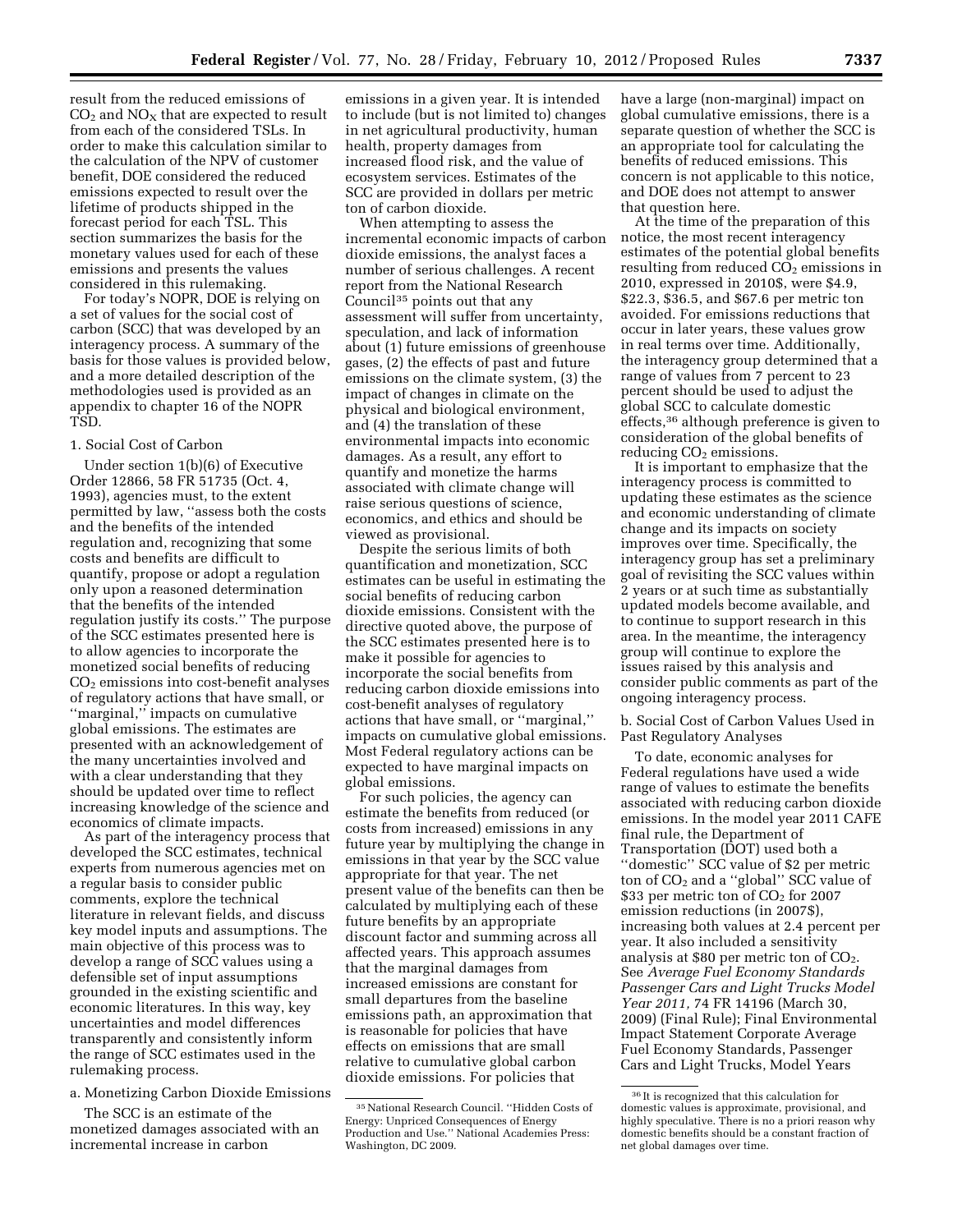2011–2015 at 3–90 (Oct. 2008) (Available at: *[http://www.nhtsa.gov/](http://www.nhtsa.gov/fuel-economy) [fuel-economy](http://www.nhtsa.gov/fuel-economy)*). A domestic SCC value is meant to reflect the value of damages in the United States resulting from a unit change in carbon dioxide emissions, while a global SCC value is meant to reflect the value of damages worldwide.

A 2008 regulation proposed by DOT assumed a domestic SCC value of \$7 per metric ton of  $CO<sub>2</sub>$  (in 2006\$, with a range of \$0 to \$14 for sensitivity analysis) for 2011 emission reductions, also increasing at 2.4 percent per year. See *Average Fuel Economy Standards, Passenger Cars and Light Trucks, Model Years 2011–2015,* 73 FR 24352 (May 2, 2008) (Proposed Rule); Draft Environmental Impact Statement Corporate Average Fuel Economy Standards, Passenger Cars and Light Trucks, Model Years 2011–2015 at 3–58 (June 2008) (Available at: *[http://](http://www.nhtsa.gov/fuel-economy) [www.nhtsa.gov/fuel-economy](http://www.nhtsa.gov/fuel-economy)*). A regulation for packaged terminal air conditioners and packaged terminal heat pumps finalized by DOE in October of 2008 used a domestic SCC range of \$0 to \$20 per metric ton  $CO<sub>2</sub>$  for 2007 emission reductions (in 2007\$). 73 FR 58772, 58814 (Oct. 7, 2008). In addition, EPA's 2008 Advance Notice of Proposed Rulemaking on Regulating Greenhouse Gas Emissions Under the Clean Air Act identified what it described as ''very preliminary'' SCC estimates subject to revision. 73 FR 44354 (July 30, 2008). EPA's global mean values were \$68 and \$40 per metric ton  $CO<sub>2</sub>$  for discount rates of approximately 2 percent and 3 percent, respectively (in 2006\$ for 2007 emissions).

In 2009, an interagency process was initiated to offer a preliminary assessment of how best to quantify the benefits from reducing carbon dioxide

emissions. To ensure consistency in how benefits are evaluated across agencies, the Administration sought to develop a transparent and defensible method, specifically designed for the rulemaking process, to quantify avoided climate change damages from reduced  $CO<sub>2</sub>$  emissions. The interagency group did not undertake any original analysis. Instead, it combined SCC estimates from the existing literature to use as interim values until a more comprehensive analysis could be conducted. The outcome of the preliminary assessment by the interagency group was a set of five interim values: Global SCC estimates for 2007 (in 2006\$) of \$55, \$33, \$19, \$10, and \$5 per ton of  $CO<sub>2</sub>$ . These interim values represent the first sustained interagency effort within the U.S. government to develop an SCC for use in regulatory analysis. The results of this preliminary effort were presented in several proposed and final rules and were offered for public comment in connection with proposed rules, including the joint EPA–DOT fuel economy and  $CO<sub>2</sub>$  tailpipe emission proposed rules.

### c. Current Approach and Key Assumptions

Since the release of the interim values, the interagency group reconvened on a regular basis to generate improved SCC estimates, which were considered for this proposed rule. Specifically, the group considered public comments and further explored the technical literature in relevant fields. The interagency group relied on three integrated assessment models (IAMs) commonly used to estimate the SCC: The FUND, DICE, and PAGE models.37 These models are frequently cited in the peer-reviewed

literature and were used in the last assessment of the Intergovernmental Panel on Climate Change. Each model was given equal weight in the SCC values that were developed.

Each model takes a slightly different approach to model how changes in emissions result in changes in economic damages. A key objective of the interagency process was to enable a consistent exploration of the three models while respecting the different approaches to quantifying damages taken by the key modelers in the field. An extensive review of the literature was conducted to select three sets of input parameters for these models: Climate sensitivity, socio-economic and emissions trajectories, and discount rates. A probability distribution for climate sensitivity was specified as an input into all three models. In addition, the interagency group used a range of scenarios for the socio-economic parameters and a range of values for the discount rate. All other model features were left unchanged, relying on the model developers' best estimates and judgments.

The interagency group selected four SCC values for use in regulatory analyses. Three values are based on the average SCC from three integrated assessment models, at discount rates of 2.5 percent, 3 percent, and 5 percent. The fourth value, which represents the 95th percentile SCC estimate across all three models at a 3-percent discount rate, is included to represent higherthan-expected impacts from temperature change further out in the tails of the SCC distribution. For emissions (or emission reductions) that occur in later years, these values grow in real terms over time, as depicted in Table IV.7.

| TABLE IV.7—SOCIAL COST OF $\mathsf{CO}_{2}$ , 2010–2050. |  |
|----------------------------------------------------------|--|
|----------------------------------------------------------|--|

[In 2007 dollars per metric ton]

|      | Discount rate (%) |      |      |         |  |  |
|------|-------------------|------|------|---------|--|--|
| Year |                   |      |      |         |  |  |
|      | 5                 |      | 2.5  | Average |  |  |
| 2010 | 4.7               | 21.4 | 35.1 | 64.9    |  |  |
| 2015 | 5.7               | 23.8 | 38.4 | 72.8    |  |  |
| 2020 | 6.8               | 26.3 | 41.7 | 80.7    |  |  |
| 2025 | 8.2               | 29.6 | 45.9 | 90.4    |  |  |
| 2030 | 9.7               | 32.8 | 50.0 | 100.0   |  |  |
| 2035 | 11.2              | 36.0 | 54.2 | 109.7   |  |  |
| 2040 | 12.7              | 39.2 | 58.4 | 119.3   |  |  |
| 2045 | 14.2              | 42.1 | 61.7 | 127.8   |  |  |
| 2050 | 15.7              | 44.9 | 65.0 | 136.2   |  |  |

<sup>37</sup>The models are described in appendix 15–A of the NOPR TSD.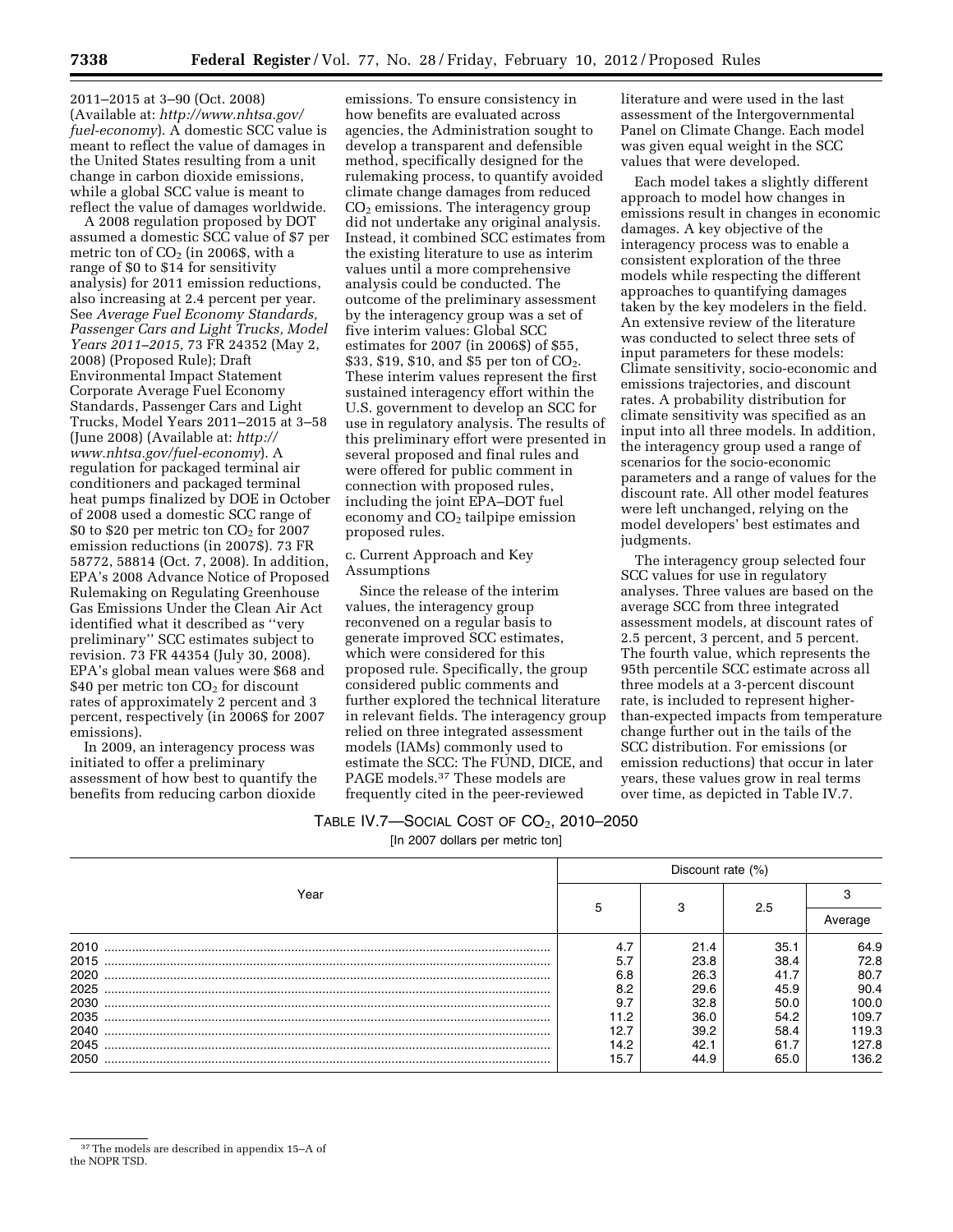It is important to recognize that a number of key uncertainties remain, and that current SCC estimates should be treated as provisional and revisable since they will evolve with improved scientific and economic understanding. The interagency group also recognizes that the existing models are imperfect and incomplete. The National Research Council report mentioned above points out that there is tension between the goal of producing quantified estimates of the economic damages from an incremental metric ton of carbon and the limits of existing efforts to model these effects. There are a number of concerns and problems that should be addressed by the research community, including research programs housed in many of the agencies participating in the interagency process to estimate the SCC.

DOE recognizes the uncertainties embedded in the estimates of the SCC used for cost-benefit analyses. As such, DOE and others in the U.S. Government intend to periodically review and reconsider those estimates to reflect increasing knowledge of the science and economics of climate impacts, as well as improvements in modeling. In this context, statements recognizing the limitations of the analysis and calling for further research take on exceptional significance.

In summary, in considering the potential global benefits resulting from reduced  $CO<sub>2</sub>$  emissions, DOE used the most recent values identified by the interagency process, adjusted to 2010\$ using the GDP price deflator. For each of the four cases specified, the values used for emissions in 2010 were \$4.9, \$22.3, \$36.5, and \$67.6 per metric ton avoided (values expressed in 2010\$).38 To monetize the  $CO<sub>2</sub>$  emissions reductions expected to result from amended standards for distribution transformers, DOE used the values identified in Table A1 of the ''Social Cost of Carbon for Regulatory Impact Analysis Under Executive Order 12866,'' which is reprinted in appendix 16–A of the NOPR TSD, appropriately escalated to 2010\$. To calculate a present value of the stream of monetary values, DOE discounted the values in each of the four cases using the specific discount rate that had been used to obtain the SCC values in each case.

2. Valuation of Other Emissions Reductions

DOE investigated the potential monetary benefit of reduced NOX emissions from the TSLs it considered. As noted above, new or amended energy conservation standards would reduce  $NO<sub>X</sub>$  emissions in those 22 States that are not affected by the CAIR. DOE estimated the monetized value of  $NO<sub>x</sub>$ emissions reductions resulting from each of the TSLs considered for today's NOPR based on environmental damage estimates found in the relevant scientific literature. Available estimates suggest a very wide range of monetary values, ranging from \$370 per ton to  $$3,800$  per ton of NO<sub>x</sub> from stationary sources, measured in 2001\$ (equivalent to a range of \$450 to \$4,623 per ton in 2010\$).39 In accordance with OMB guidance, DOE conducted two calculations of the monetary benefits derived using each of the economic values used for  $NO<sub>X</sub>$ , one using a real discount rate of 3 percent and the other using a real discount rate of 7 percent. 40

DOE is aware of multiple agency efforts to determine the appropriate range of values used in evaluating the potential economic benefits of reduced Hg emissions. DOE has decided to await further guidance regarding consistent valuation and reporting of Hg emissions before it once again monetizes Hg in its rulemakings.

### *N. Discussion of Other Comments*

Comments DOE received in response to the preliminary analysis on the soundness and validity of the methodologies and data DOE used are discussed in section IV. Other stakeholder comments in response to the preliminary analysis addressed the burdens and benefits associated with new energy conservation standards. DOE addresses these other stakeholder comments below.

## 1. Trial Standard Levels

Current standards maintain ''harmonized'' standards across phases, which means that a single-phase transformer must meet the same efficiency standard of its three-phase analog of three times the kVA. DOE is aware of the potential for misapplied standards to shift market demand to segments with relatively less stringent

coverage and implanted phase harmonization to guard against incentivizing replacement of threephase transformers with three smaller single-phase units.

HVOLT asserted that the previous 2007 rulemaking misstated the potential of three-phase distribution transformers early on in the rulemaking. Furthermore, HVOLT commented that, as a result, the final selected TSL for three-phase distribution transformers was low compared to the TSL selected for single-phase transformers. HVOLT believes that this has caused a misperception to the public that threephase transformers received a lessstringent standard, when it is in fact of equal stringency to the standard for single-phase transformers. HVOLT requested that this point be clarified in the NOPR. (HVOLT, No. 33 at p. 2)

Relative to single-phase designs, DOE understands three-phase transformers to have an efficiency disadvantage related to harmonics and zero-sequence fluxes. That disadvantage happens to be of such a size that efficiency will be similar, all else constant, for transformers with the same power per phase. For example, a 75 kVA three-phase unit should have efficiency similar to that of a 25 kVA single-phase unit designed to similar specifications. During the 2007 rulemaking, DOE created additional TSLs to ''harmonize'' efficiency across phase counts in responses to stakeholder comment that standards should be set thus.

For the NOPR, DOE relaxed the phase harmonization constraint on singlephase efficiency, particularly for LVDT and MVDT equipment classes. DOE believes that market shift will not occur unless standards are dramatically disproportionate.

DOE acknowledges that acceptance of this ''constant efficiency per phase'' principle is not universal and seeks comment on where and why this principle may or may not apply.

Hammond Power Solutions and Howard Industries expressed agreement with DOE's method to develop TSLs. (HPS, No. 3 at p. 5; HI, No. 23 at p. 7) However, ASAP commented that it would like to see the TSL at the minimum LCC point as well as the maximum level that is cost-effective, which typically would fall above the LCC. (ASAP, Pub. Mtg. Tr., No. 34 at p. 127) Furthermore, ASAP encouraged DOE to consider a TSL that retained a variety of core materials as an option, and to include a wide range of TSLs for consideration. (ASAP, Pub. Mtg. Tr., No. 34 at p. 128) ABB commented that DOE should develop a structured methodology that evaluates and ranks

<sup>38</sup>Table A1 presents SCC values through 2050. For DOE's calculation, it derived values after 2050 using the 3-percent per year escalation rate used by the interagency group.

<sup>39</sup>For additional information, refer to U.S. Office of Management and Budget, Office of Information and Regulatory Affairs, 2006 Report to Congress on the Costs and Benefits of Federal Regulations and Unfunded Mandates on State, Local, and Tribal Entities, Washington, DC

<sup>40</sup>OMB, Circular A–4: Regulatory Analysis (Sept. 17, 2003).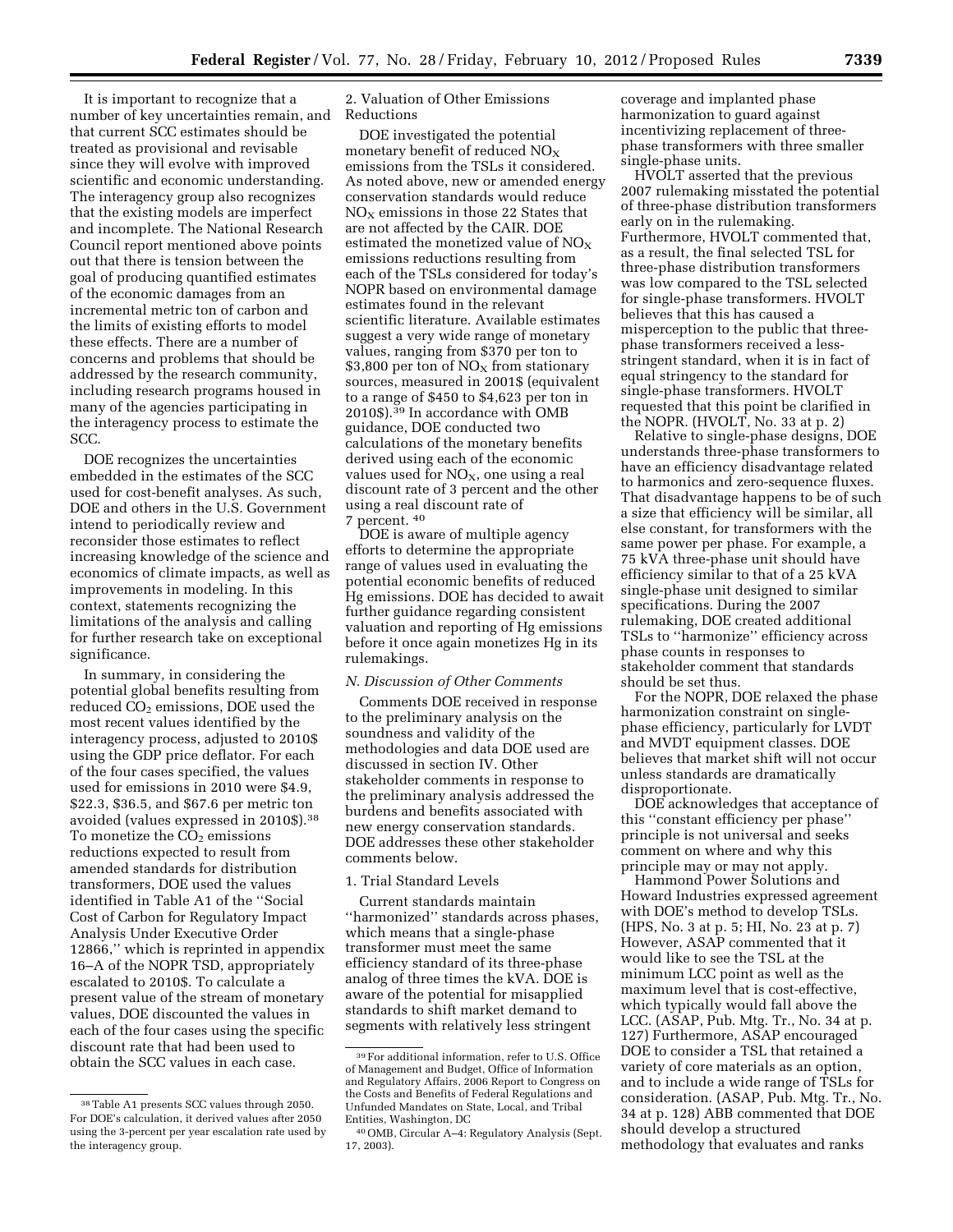each CSL and TSL based on technological feasibility, economic justification, and maximum improvement in energy efficiency. (ABB, No. 14 at pp. 16, 19–20) ABB added that DOE should recognize the risk of inadvertently shifting demand between kVA within the same equipment class, between single-phase and three-phase units within the same product group (*e.g.* MVDT or LVDT), between product groups (*e.g.,* between liquid-immersed and MVDT), and between new product offerings and refurbished transformers. (ABB, No. 14 at pp. 16, 19–20) Edison Electrical Institute requested that DOE provide detailed tables explaining how the CSL numbers in the preliminary analysis relate to the TSL numbers in the NOPR. (EEI, No. 29 at p. 6)

DOE constructs TSLs from efficiency levels (ELs), the NOPR analog of the Preliminary Analysis' CSLs, using several economic factors (*e.g.,* maximum LCC) and technological factors (*e.g.,*  maximum LCC where a variety of core materials are available) factors. DOE did not choose a TSL corresponding to minimized LCC savings above the maximum, but does have a TSL corresponding to the CSL above maximum LCC savings that offers increased efficiency. DOE does not use CSLs from the Preliminary Analysis to construct TSLs, but does outline in section V.A the ELs packaged into each TSL. Finally, DOE is concerned about the possibility of inadvertently shifting demand between equipment.

#### 2. Proposed Standards

NRECA and T&DEC cautioned that raising efficiency standards for mediumvoltage dry-type transformers would limit a customer's purchase choices and increase costs both for utilities and their customers. They stated that higher efficiency standards would not be economically justified for rural electric cooperatives. (NRECA/T&DEC, No. 31 and No. 36 at pp. 1–2) FPT stated its opposition to new efficiency standards that would limit the choices available to customers to achieve the optimum transformer design for each circumstance. (FPT, No. 27 at p. 1) PHI recommended that DOE not raise efficiency standards for liquidimmersed distribution transformers because they cannot withstand additional increases in weight or dimensions. (PHI, Nos. 26 and 37 at p. 1) FPT commented that, if the efficiency levels for medium-voltage dry-type transformers are increased, the PBP for the cost increase to meet the higher mandated efficiency should be no

longer than 3 to 5 years. (FPT, No. 27 at p. 18)

DOE appreciates comment on appropriate standard levels and acknowledges that maintaining availability of equipment offering unique consumer utility is important. DOE believes, however, that it has made an effort to quantify the costs of more efficient equipment to a variety of consumers as well as the costs of additional size and weight.

The Kentucky Association of Electric Cooperatives, Inc. (KAEC) commented that the current minimum efficiency standards for liquid-immersed distribution transformers already represent the maximum energy efficiency that is economically justified, and any higher efficiency level will come at a high cost. (KAEC, No. 4 at pp. 1–2) Power Partners commented that increases to the current minimum efficiency standards are not justified based on the increased costs to manufacturers, customers, and ultimately, consumers. (PP, No. 19 at p. 1) FPT noted that it is not in favor of increasing efficiency standards for drytype distribution transformers because higher efficiency levels will take away customer choices for the most optimum transformer design. (FPT, No. 27 at pp. 1, 18) Additionally, FPT commented that, because most MVDTs are custom built, they should not be subject to standards. (FPT, No. 27 at pp. 1, 18) Furthermore, HVOLT noted that any standard level should not require a specific design, including materials, configurations and manufacturing methods. HVOLT believes that the 2007 rule reached the limits for many of these considerations, and once the inputs are corrected, the analysis will indicate this result. (HVOLT, No. 33 at p. 3)

Berman Economics suggested that DOE set the efficiency standard at the highest level justified, which appeared to be CSL 4 in the preliminary analysis or CSL 2 at a minimum after adjusting for overpricing. BE suggested that change itself affects manufacturers more than the amount of change because any change in efficiency standards requires manufacturers to re-optimize designs to ensure compliance. (BE, No. 16 at p. 2) Joint comments submitted by ASAP, ACEEE and NRDC noted that DOE's analysis shows that amorphous steel is cost-effective and commented that DOE should propose standards that utilize amorphous steel technology for a portion of the market. They believed that DOE should identify the portion of the market that would be the least disrupted by standards set at an amorphous level, such as small, padmounted liquid-immersed transformers

(DL1 and DL4). It is their understanding that most of the manufacturers operating in the DL1 and DL4 markets already have amorphous capabilities, and very few smaller manufacturers operate in this market segment. (ASAP/ACEEE/ NRDC, No. 28 at pp. 4–5) Alternatively, Power Partners commented that DOE should not set a standard level that requires a core steel above the M3 grade. (PP, No. 19 at p. 4)

DOE conducted several analyses in order to meet its obligation to evaluate the economic justifiability of a proposed standard, notable among them the LCC and PBP Analysis and the NIA. Summaries of those analyses are present in this notice, with more detailed descriptions of the methodology in the TSD. In proposing or setting standards, DOE considers a variety of criteria, including the availability of materials needed to reach a given efficiency. In the case of core steel, DOE has conducted a supply analysis (presented in appendix 3A of the NOPR TSD) examining the ability of the market to supply steel at different efficiency levels and requests comment on the methodology and results of this analysis. The barriers to entry and the potential for limited supply of amorphous steel, and the potential for significant price in the near future, are important qualitative factors that DOE is considering.

The Copper Development Association (CDA) and Pacific Gas & Electric (PG&E) commented that DOE should set standards levels at the highest efficiency that is technologically feasible and economically justified. (CDA, No. 17 at p. 1; PG&E, Pub. Mtg. Tr., No. 34 at pp. 24–25) The American Public Power Association (APPA) noted that the October 2007 final rule for distribution transformers achieved the highest efficiency levels that are economically justified and expressed concern that when efficiency levels gravitate to the highest levels achievable, the cost benefit analysis breaks down as peripheral costs rise. Pole replacements and pad mount replacements–due to larger distribution transformers–also add costs that might not be adequately captured in the DOE analysis. (APPA, No. 21 at p. 2)

HVOLT opined that this rulemaking is a reassessment of the previous distribution transformers rulemaking but with new economic parameters. It asserted that national standards should be doable with known technology, not require an invention, and not put a lot of manufacturers out of business. (HVOLT, Pub. Mtg. Tr., No. 34 at p. 116) NRECA and the Transmission & Distribution Engineering Committee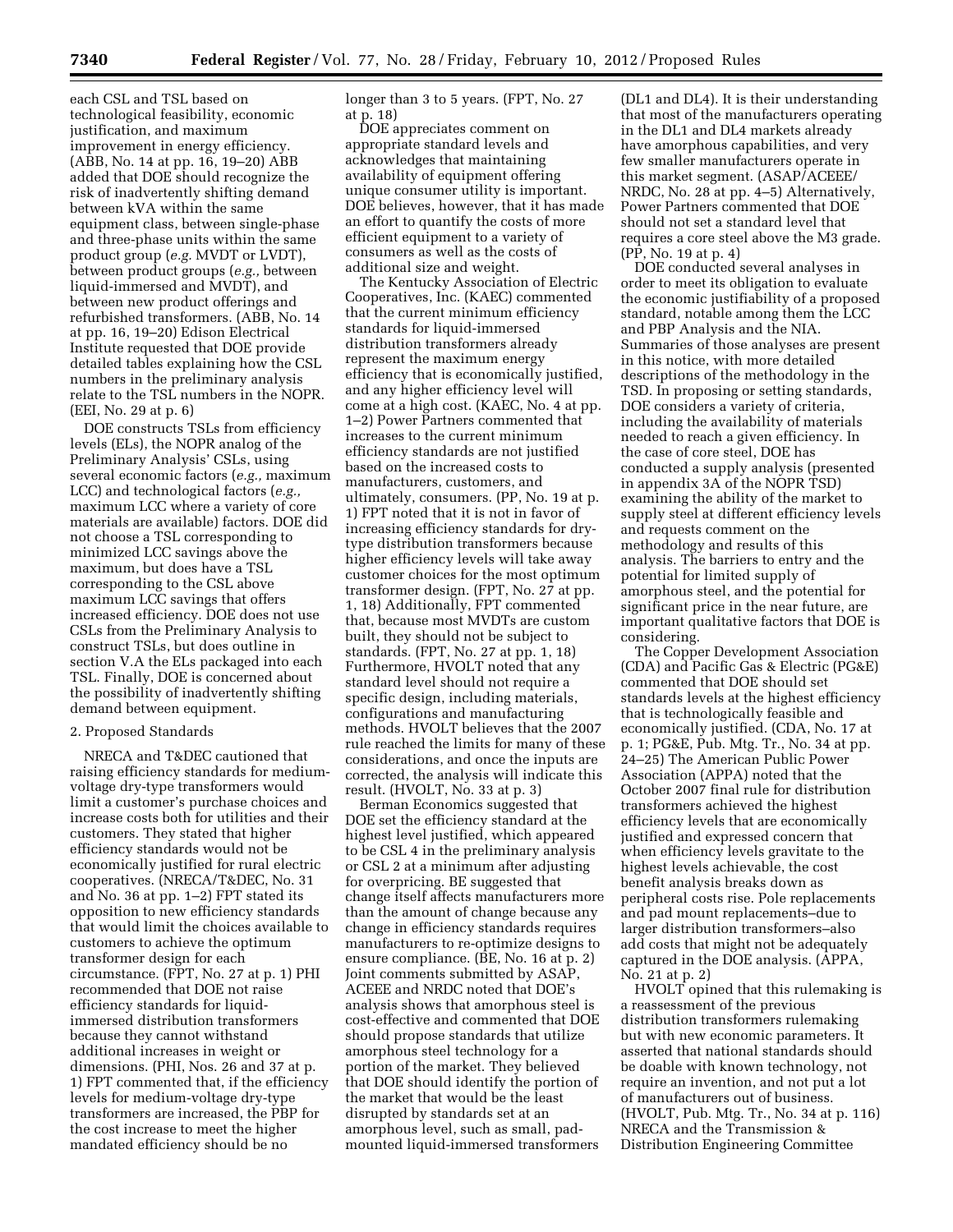(T&DEC) together recommended that DOE not raise the efficiency standards for liquid-filled distribution transformers, because the current levels already represent the economically justified maximum efficiency. Both added that many users in rural areas with low transformer loads cannot economically justify the current level. (NRECA/T&DEC, Nos. 31 and 36 at p. 1) Additionally, the added weight and increased dimensions of the higher efficiency distribution transformers would require pole replacement for many cooperatives and other utilities. NRECA/T&DEC opined that when higher efficiency levels are mandated, the result could be less production, lesscompetitive materials, questionable availability, and reduced competition. (NRECA/T&DEC, Nos. 31 and 36 at p. 3)

FPT noted that if DOE sets higher efficiency standards, it should coordinate with the EPA to reinstitute the Energy Star program for distribution transformers so that manufacturers can use the label to market their products. (FPT, No. 27 at p. 4) FPT also commented that higher efficiency levels based on a specified loading of 35 percent or 50 percent could result in greater losses for applications that operate at higher load factors. FPT provided an example of a NEMA Premium transformer versus a TP1 transformer with an 80-degree temperature rise, indicating that the TP1 transformer with the lower temperature rise could have a greater efficiency at loadings above 50 percent. (FPT, No. 27 at pp. 5–7)

The Kentucky Association of Electric Cooperatives (KAEC) believed that liquid-immersed single-phase standards are adequate and achieve maximum efficiency while being economically justifiable. It believed the biggest efficiency gains have already been made. In addition, KAEC expressed concern that, as a small manufacturer, it would need higher capital investment to meet any increase in efficiency standards, and that its energy savings would be less and payback periods longer because it and other rural electric cooperatives serve fewer customers. (KAEC, Pub. Mtg. Tr., No. 34 at pp. 22– 23)

As stated previously, DOE seeks to set the highest energy conservation standards that are technologically feasible, economically justified, and that will result in significant energy savings and appreciates any analysis that would assist DOE in evaluating the appropriate standard using these parameters.

## 3. Alternative Methods

Mr. Kenneth Harden (HK), a design engineer, offered to DOE a copy of his thesis, which evaluated the impact of federal regulations and operational conditions on the efficiency of lowvoltage dry-type distribution transformers, and provided recommendations to optimize future rulemakings certifying the energy efficiency of low-voltage dry-type distribution transformers. It also recommended the specification of lowvoltage dry-type distribution transformers and the design of transformers for industrial power networks. (HK, No. 12 at p. 1)

DOE appreciates Mr. Harden's submission and would welcome a meeting to discuss some of the thoughts he has put forth on the rulemaking process in general and on distribution transformers in particular.

## 4. Labeling

Both NEMA and FPT recommended that DOE establish a uniform approach for how to mark a distribution transformer nameplate to indicate compliance with the applicable energy conservation standard in 10 CFR 431.196. (FPT, No. 27 at p. 20; NEMA, No. 13 at p. 9) NEMA proposed the following: ''DOE 10 CFR PART 431 COMPLIANT.'' (NEMA, No. 13 at p. 9)

DOE appreciates the comments regarding labeling and will take it under consideration as it continues to explore appropriate requirements for certification, compliance, enforcement and how labeling may fit into those processes. Certification requirements for distribution transformers can be found in 10 CFR 429.47.

## 5. Imported Units

NEMA commented that, although covered non-compliant products that are imported for export must be marked as such, U.S. Customs and Border Protection will likely have difficulty determining which products are covered, and whether a covered product is compliant, other than those marked for export. (NEMA, No. 13 at p. 9)

DOE notes that it is the responsibility of the importer, and not United States Customs, to establish compliance just as any manufacturer would. DOE welcomes further comment and evidence that can suggest imported transformers are failing to meet standards.

#### **V. Analytical Results and Conclusions**

### *A. Trial Standard Levels*

DOE analyzed the benefits and burdens of the TSLs developed for

today's proposed rule. DOE examined seven TSLs for liquid-immersed distribution transformers, six TSLs for low-voltage, dry-type distribution transformers, and five TSLs for mediumvoltage dry-type distribution transformers. Table V.1 through Table V.3 present the TSLs analyzed and the corresponding efficiency level for the representative unit in each transformer design line. For other capacities in each design line, the corresponding efficiencies for each TSL are given in appendix 8–B in the NOPR TSD. The baseline in the tables is equal to the current energy conservation standard.

For liquid-immersed distribution transformers, the efficiency levels in each TSL can be characterized as follows: TSL 1 represents an increase in efficiency where a diversity of electrical steels are cost-competitive and economically feasible for all design lines; TSL 2 represents EL1 for all design lines; TSL 3 represents the maximum efficiency level achievable with M3 core steel; TSL 4 represents the maximum NPV with 7 percent discounting; TSL 5 represents EL 3 for all design lines; TSL 6 represents the maximum source energy savings with positive NPV with 7 percent discounting; and TSL 7 represents the maximum technologically feasible level (max tech).

For low-voltage, dry-type distribution transformers, the efficiency levels in each TSL can be characterized as follows: TSL 1 represents the maximum efficiency level achievable with M6 core steel; TSL 2 represents NEMA premium levels; TSL 3 represents the maximum EL achievable using butt-lap miter core manufacturing for single-phase distribution transformers, and full miter core manufacturing for three-phase distribution transformers; TSL 4 represents the maximum NPV with 7 percent discounting; TSL 5 represents the maximum source energy savings with positive NPV with 7 percent discounting; and TSL 6 represents the maximum technologically feasible level (max tech).

For medium-voltage, dry-type distribution transformers, the efficiency levels in each TSL can be characterized as follows: TSL 1 represents EL1 for all design lines; TSL 2 represents an increase in efficiency where a diversity of electrical steels are cost-competitive and economically feasible for all design lines; TSL 3 represents the maximum NPV with 7 percent discounting; TSL 4 represents the maximum source energy savings with positive NPV with 7 percent discounting; and TSL 5 represents the maximum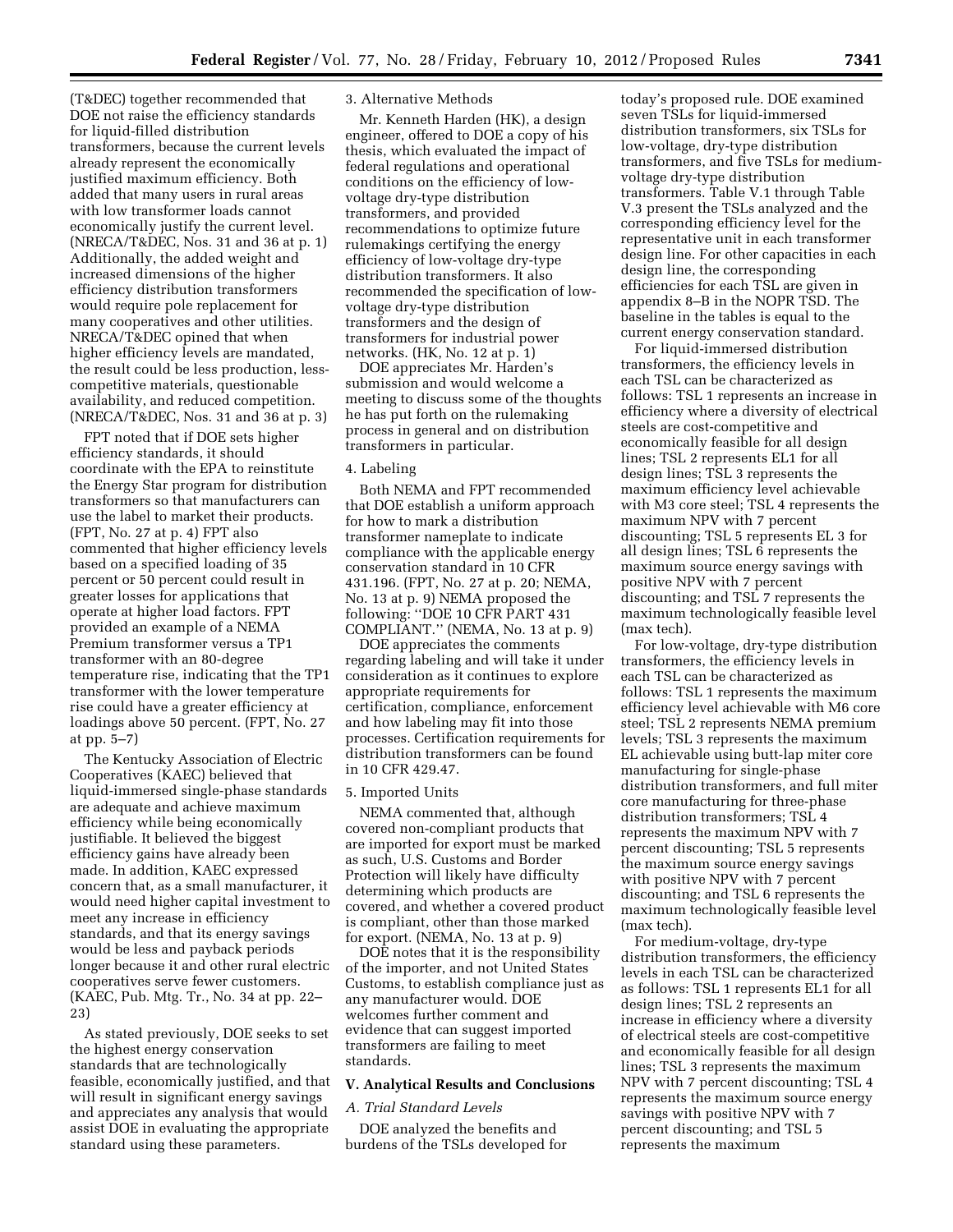technologically feasible level (max tech).

## TABLE V.1—EFFICIENCY VALUES OF THE TRIAL STANDARD LEVELS FOR LIQUID-IMMERSED TRANSFORMERS BY DESIGN LINE

[In percent]

|                              | Baseline                                  | <b>TSL</b>                                |                                           |                                           |                                           |                                           |                                           |                                           |  |
|------------------------------|-------------------------------------------|-------------------------------------------|-------------------------------------------|-------------------------------------------|-------------------------------------------|-------------------------------------------|-------------------------------------------|-------------------------------------------|--|
| Design line                  |                                           |                                           |                                           | c                                         |                                           |                                           |                                           |                                           |  |
| C<br><u>_</u><br>3<br>4<br>5 | 99.08<br>98.91<br>99.42<br>99.08<br>99.42 | 99.16<br>98.91<br>99.48<br>99.16<br>99.48 | 99.16<br>99.00<br>99.48<br>99.16<br>99.48 | 99.16<br>99.00<br>99.51<br>99.16<br>99.51 | 99.22<br>99.07<br>99.57<br>99.22<br>99.57 | 99.25<br>99.11<br>99.54<br>99.25<br>99.54 | 99.31<br>99.18<br>99.61<br>99.31<br>99.61 | 99.50<br>99.41<br>99.73<br>99.60<br>99.69 |  |

# TABLE V.2—EFFICIENCY VALUES OF THE TRIAL STANDARD LEVELS FOR LOW-VOLTAGE DRY-TYPE TRANSFORMERS BY DESIGN LINE

[In percent]

|             |                         | <b>TSL</b>              |                         |                         |                         |                         |                         |
|-------------|-------------------------|-------------------------|-------------------------|-------------------------|-------------------------|-------------------------|-------------------------|
| Design line | Baseline                |                         |                         |                         |                         |                         |                         |
| ĥ<br>я      | 98.00<br>98.00<br>98.60 | 98.00<br>98.47<br>99.02 | 98.60<br>98.60<br>99.02 | 98.80<br>98.80<br>99.25 | 99.17<br>99.17<br>99.44 | 99.17<br>99.17<br>99.58 | 99.44<br>99.44<br>99.58 |

# TABLE V.3—EFFICIENCY VALUES OF THE TRIAL STANDARD LEVELS FOR MEDIUM-VOLTAGE DRY-TYPE TRANSFORMERS BY DESIGN LINE

[In percent]

| Design line<br><b>Baseline</b> |       | TSL   |       |       |       |       |  |
|--------------------------------|-------|-------|-------|-------|-------|-------|--|
|                                |       |       |       |       |       |       |  |
| 9                              | 98.82 | 98.93 | 98.93 | 99.04 | 99.04 | 99.55 |  |
| 10 <sup>°</sup>                | 99.22 | 99.29 | 99.37 | 99.37 | 99.37 | 99.63 |  |
| 11                             | 98.67 | 98.81 | 98.81 | 99.13 | 99.13 | 99.50 |  |
| 12 <sup>12</sup>               | 99.12 | 99.21 | 99.30 | 99.46 | 99.46 | 99.63 |  |
| 13A                            | 98.63 | 98.69 | 98.69 | 99.04 | 99.04 | 99.45 |  |
| 13B                            | 99.15 | 99.19 | 99.28 | 99.45 | 99.45 | 99.52 |  |

## *B. Economic Justification and Energy Savings*

1. Economic Impacts on Customers

a. Life-Cycle Cost and Payback Period

To evaluate the net economic impact of standards on transformer customers, DOE conducted LCC and PBP analyses for each TSL. In general, a higherefficiency product would affect customers in two ways: (1) Annual operating expense would decrease; and (2) purchase price would increase. Section III.F.2 of this notice discusses

the inputs DOE used for calculating the LCC and PBP. The LCC and PBP results are calculated from transformer cost and efficiency data that are modeled in the engineering analysis (section IV.C). During the negotiated rulemaking, DOE presented separate transformer cost data based on 2010 and 2011 material prices to the committee members. DOE conducted its LCC and PBP analysis utilizing both the 2010 and 2011 material price cost data. The average results of these two analyses are presented here.

For each design line, the key outputs of the LCC analysis are a mean LCC savings and a median PBP relative to the base case, as well as the fraction of customers for which the LCC will decrease (net benefit), increase (net cost), or exhibit no change (no impact) relative to the base-case product forecast. No impacts occur when the product efficiencies of the base-case forecast already equal or exceed the efficiency at a given TSL. Table V.4 through Table V.17 show the key results for each transformer design line.

TABLE V.4—SUMMARY LIFE-CYCLE COST AND PAYBACK PERIOD RESULTS FOR DESIGN LINE 1 REPRESENTATIVE UNIT

|                                | Trial standard level |       |       |       |       |       |       |  |  |  |
|--------------------------------|----------------------|-------|-------|-------|-------|-------|-------|--|--|--|
|                                |                      |       |       | 4     |       | 6     |       |  |  |  |
| Transformers with Net LCC Cost | 99.16                | 99.16 | 99.16 | 99.22 | 99.25 | 99.31 | 99.50 |  |  |  |
| (% )                           | 57.9                 | 57.9  | 57.9  | 4.8   | 4.8   | 8.0   | 55.4  |  |  |  |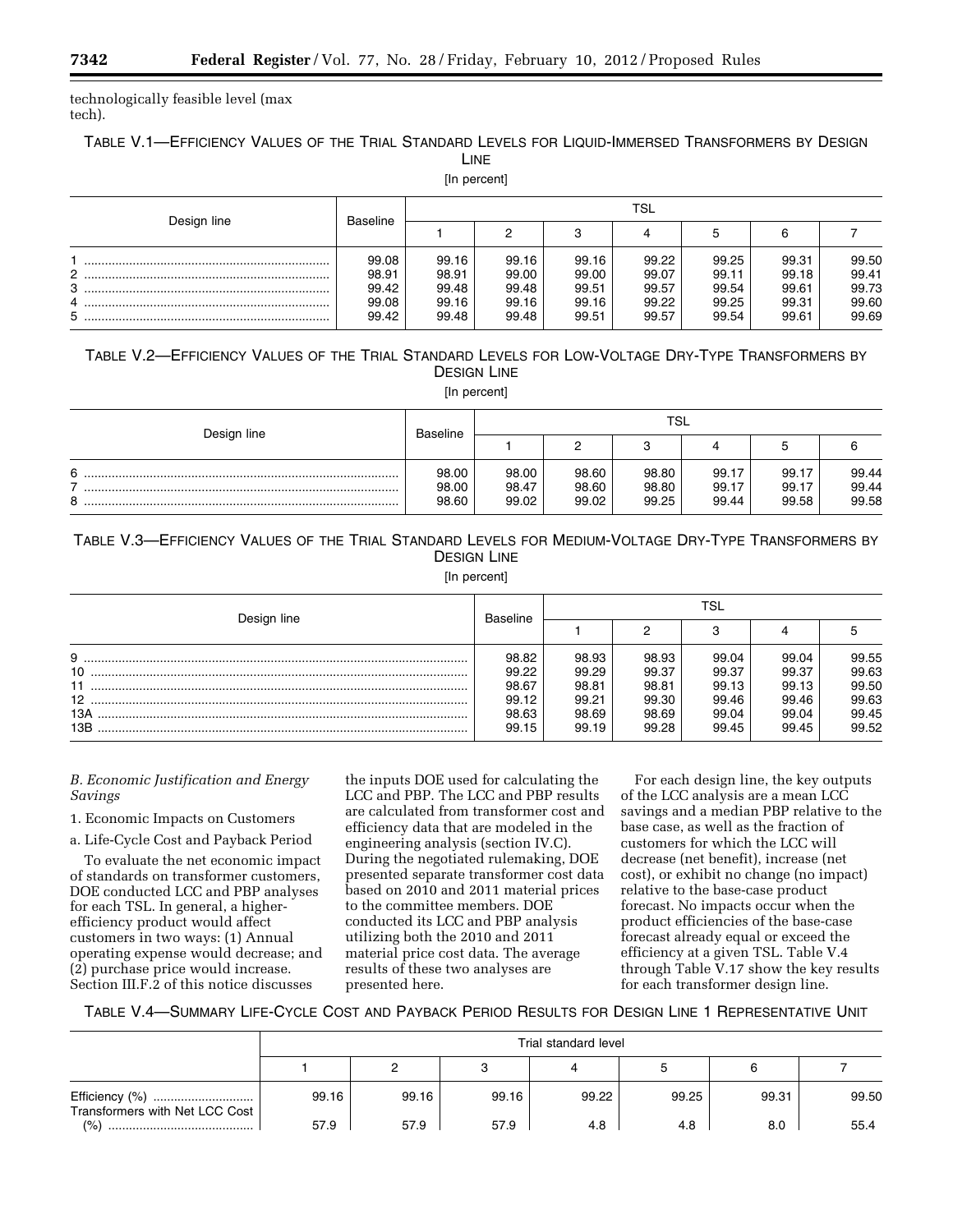TABLE V.4—SUMMARY LIFE-CYCLE COST AND PAYBACK PERIOD RESULTS FOR DESIGN LINE 1 REPRESENTATIVE UNIT— Continued

|                                                                            | Trial standard level |                   |                   |                   |                   |                    |                   |  |  |
|----------------------------------------------------------------------------|----------------------|-------------------|-------------------|-------------------|-------------------|--------------------|-------------------|--|--|
|                                                                            |                      |                   | 3                 |                   | 5                 |                    |                   |  |  |
| Transformers with Net LCC<br>Benefit (%)<br>Transformers with No Change in | 41.8                 | 41.8              | 41.8              | 95.0              | 95.0              | 92.0               | 44.6              |  |  |
| Mean LCC Savings (\$)<br>Median PBP (Years)                                | 0.2<br>36<br>20.2    | 0.2<br>36<br>20.2 | 0.2<br>36<br>20.2 | 0.2<br>641<br>7.9 | 0.2<br>641<br>7.9 | 0.0<br>532<br>10.0 | 0.0<br>50<br>19.2 |  |  |

## TABLE V.5—SUMMARY LIFE-CYCLE COST AND PAYBACK PERIOD RESULTS FOR DESIGN LINE 2 REPRESENTATIVE UNIT

|                                             | Trial standard level |                   |                   |                   |                   |                    |                       |  |  |
|---------------------------------------------|----------------------|-------------------|-------------------|-------------------|-------------------|--------------------|-----------------------|--|--|
|                                             |                      | 2                 | 3                 |                   | 5                 | 6                  |                       |  |  |
| Transformers with Net LCC Cost              | 98.91                | 99.00             | 99.00             | 99.07             | 99.11             | 99.18              | 99.41                 |  |  |
| Transformers with Net LCC                   | 0.0                  | 14.2              | 14.2              | 9.8               | 11.2              | 15.8               | 80.2                  |  |  |
| Transformers with No Change in              | 0.0                  | 85.8              | 85.8              | 90.2              | 88.8              | 84.3               | 19.8                  |  |  |
| Mean LCC Savings (\$)<br>Median PBP (Years) | 100.0<br>0.0         | 0.0<br>309<br>6.9 | 0.0<br>309<br>6.9 | 0.0<br>338<br>8.0 | 0.0<br>300<br>9.5 | 0.0<br>250<br>11.5 | 0.0<br>$-736$<br>24.3 |  |  |

# TABLE V.6—SUMMARY LIFE-CYCLE COST AND PAYBACK PERIOD RESULTS FOR DESIGN LINE 3 REPRESENTATIVE UNIT

|                                | Trial standard level |       |       |       |       |       |       |
|--------------------------------|----------------------|-------|-------|-------|-------|-------|-------|
|                                |                      | 2     | 3     |       | 5     | 6     |       |
| Transformers with Net LCC Cost | 99.48                | 99.48 | 99.51 | 99.57 | 99.54 | 99.61 | 99.73 |
| Transformers with Net LCC      | 15.7                 | 15.7  | 11.2  | 4.0   | 5.3   | 3.9   | 25.1  |
| Transformers with No Change in | 83.0                 | 83.0  | 87.7  | 96.0  | 94.6  | 96.1  | 74.9  |
|                                | 1.4                  | 1.4   | 1.2   | 0.0   | 0.0   | 0.0   | 0.0   |
| Mean LCC Savings (\$)          | 2.413                | 2,413 | 3,831 | 5,591 | 5,245 | 6,531 | 4,135 |
| Median PBP (Years)             | 6.3                  | 6.3   | 4.0   | 4.7   | 4.6   | 5.2   | 13.3  |

# TABLE V.7—SUMMARY LIFE-CYCLE COST AND PAYBACK PERIOD RESULTS FOR DESIGN LINE 4 REPRESENTATIVE UNIT

|                                             | Trial standard level |            |            |              |              |              |               |
|---------------------------------------------|----------------------|------------|------------|--------------|--------------|--------------|---------------|
|                                             |                      | 2          | 3          | 4            | 5            | 6            |               |
| Transformers with Net LCC Cost              | 99.16                | 99.16      | 99.16      | 99.22        | 99.25        | 99.31        | 99.60         |
| Transformers with Net LCC                   | 6.0                  | 6.0        | 6.0        | 1.9          | 1.9          | 1.9          | 31.1          |
| Transformers with No Change in              | 93.5                 | 93.5       | 93.5       | 97.5         | 97.5         | 97.6         | 63.9          |
|                                             | 0.6                  | 0.6        | 0.6        | 0.6          | 0.6          | 0.6          | 0.0           |
| Mean LCC Savings (\$)<br>Median PBP (Years) | 862<br>5.0           | 862<br>5.0 | 862<br>5.0 | 3,356<br>4.1 | 3,356<br>4.1 | 3,362<br>4.1 | 1,274<br>14.6 |

# TABLE V.8—SUMMARY LIFE-CYCLE COST AND PAYBACK PERIOD RESULTS FOR DESIGN LINE 5 REPRESENTATIVE UNIT

|                                |       | Trial standard level |       |       |       |       |       |  |
|--------------------------------|-------|----------------------|-------|-------|-------|-------|-------|--|
|                                |       |                      |       |       |       | 6     |       |  |
| Transformers with Net LCC Cost | 99.48 | 99.48                | 99.51 | 99.57 | 99.54 | 99.61 | 99.69 |  |
| Transformers with Net LCC      | 19.1  | 19.1                 | 13.2  | 7.8   | 10.4  | 7.9   | 39.9  |  |
| Benefit (%)                    | 80.6  | 80.6                 | 86.8  | 92.2  | 89.6  | 92.1  | 60.1  |  |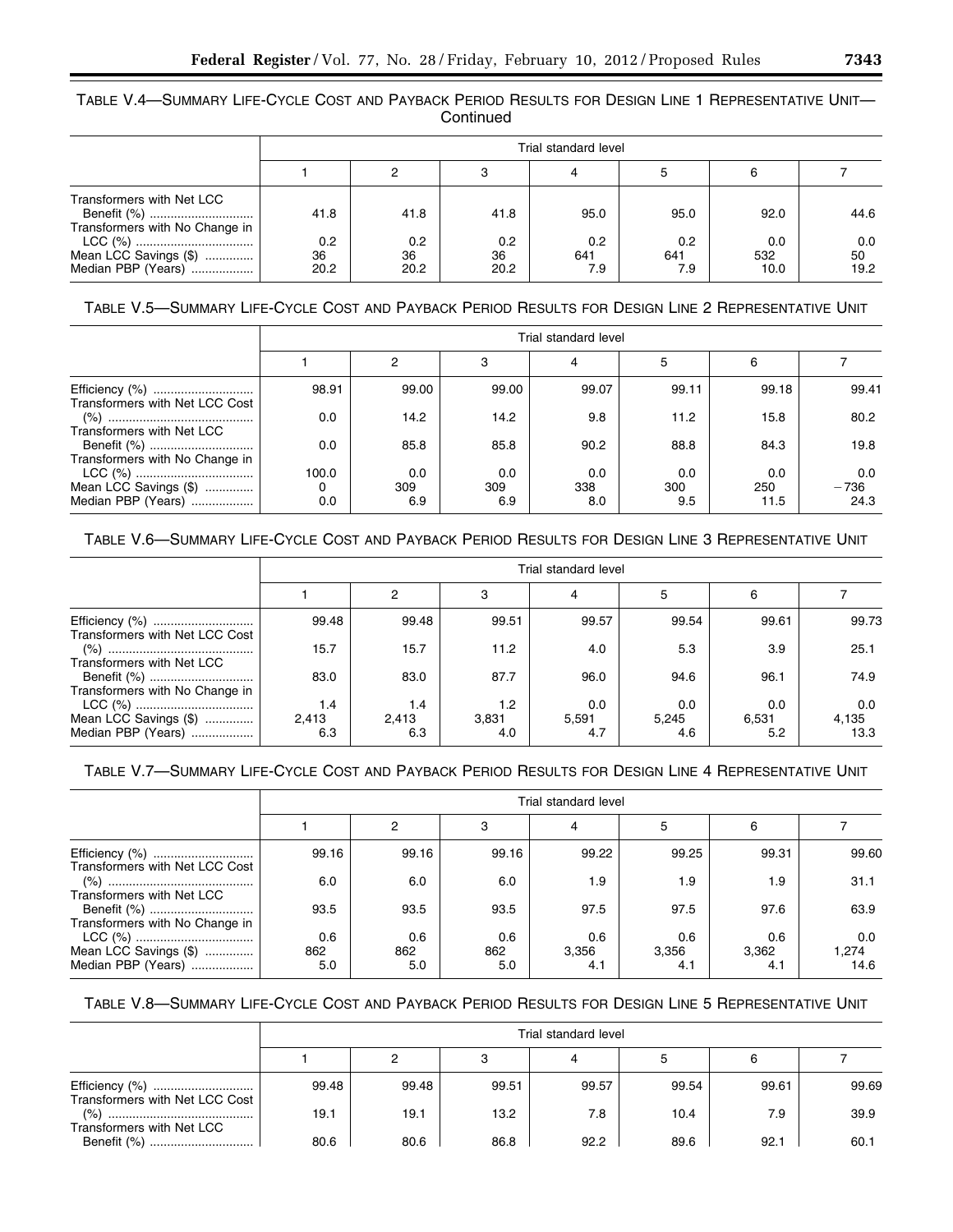## TABLE V.8—SUMMARY LIFE-CYCLE COST AND PAYBACK PERIOD RESULTS FOR DESIGN LINE 5 REPRESENTATIVE UNIT— **Continued**

|                                                                               | Trial standard level |                     |                      |                      |                      |                      |                      |
|-------------------------------------------------------------------------------|----------------------|---------------------|----------------------|----------------------|----------------------|----------------------|----------------------|
|                                                                               |                      |                     |                      |                      |                      |                      |                      |
| Transformers with No Change in<br>Mean LCC Savings (\$)<br>Median PBP (Years) | 0.4<br>7.787<br>4.0  | 0.4<br>7.787<br>4.0 | 0.1<br>10.288<br>4.2 | 0.0<br>12,513<br>6.3 | 0.0<br>11,395<br>5.7 | 0.0<br>12.746<br>8.3 | 0.0<br>3,626<br>16.9 |

## TABLE V.9—SUMMARY LIFE-CYCLE COST AND PAYBACK PERIOD RESULTS FOR DESIGN LINE 6 REPRESENTATIVE UNIT

|                                           | Trial standard level |        |       |       |       |        |  |
|-------------------------------------------|----------------------|--------|-------|-------|-------|--------|--|
|                                           |                      |        |       |       |       |        |  |
|                                           | 98.00                | 98.60  | 98.93 | 99.17 | 99.17 | 99.44  |  |
| Transformers with Net Increase in LCC (%) | 0.0                  | 71.5   | 17.6  | 36.2  | 36.2  | 93.4   |  |
| Transformers with Net LCC Savings (%)     | 0.0                  | 28.5   | 82.4  | 63.8  | 63.8  | 6.6    |  |
| Transformers with No Impact on LCC (%)    | 100.0                | 0.0    | 0.0   | 0.0   | 0.0   | 0.0    |  |
|                                           |                      | $-125$ | 335   | 187   | 187   | $-881$ |  |
|                                           | 0.0                  | 24.7   | 13.0  | 16.3  | 16.3  | 32.4   |  |

## TABLE V.10—SUMMARY LIFE-CYCLE COST AND PAYBACK PERIOD RESULTS FOR DESIGN LINE 7 REPRESENTATIVE UNIT

|                                           | Trial standard level |       |       |       |       |       |  |
|-------------------------------------------|----------------------|-------|-------|-------|-------|-------|--|
|                                           |                      |       |       |       |       |       |  |
|                                           | 98.47                | 98.60 | 98.80 | 99.17 | 99.17 | 99.44 |  |
| Transformers with Net Increase in LCC (%) | 8. ا                 | 1.8   | 2.0   | 3.7   | 3.7   | 46.4  |  |
| Transformers with Net LCC Savings (%)     | 98.2                 | 98.2  | 98.0  | 96.3  | 96.3  | 53.6  |  |
| Transformers with No Impact on LCC (%)    | 0.0                  | 0.0   | 0.0   | 0.0   | 0.0   | 0.0   |  |
|                                           | 1.714                | 1.714 | 1.793 | 2.270 | 2.270 | 270   |  |
|                                           | 4.5                  | 4.5   | 4.7   | 6.9   | 6.9   | 18.1  |  |

# TABLE V.11—SUMMARY LIFE-CYCLE COST AND PAYBACK PERIOD RESULTS FOR DESIGN LINE 8 REPRESENTATIVE UNIT

|                                           | Trial standard level |       |       |       |          |          |  |
|-------------------------------------------|----------------------|-------|-------|-------|----------|----------|--|
|                                           |                      |       |       |       |          |          |  |
|                                           | 99.02                | 99.02 | 99.25 | 99.44 | 99.58    | 99.58    |  |
| Transformers with Net Increase in LCC (%) | 5.2                  | 5.2   | 15.3  | 10.5  | 78.5     | 78.5     |  |
| Transformers with Net LCC Savings (%)     | 94.8                 | 94.8  | 84.7  | 89.5  | 21.5     | 21.5     |  |
| Transformers with No Impact on LCC (%)    | 0.0                  | 0.0   | 0.0   | 0.0   | 0.0      | 0.0      |  |
|                                           | 2.476                | 2.476 | 2.625 | 4.145 | $-2.812$ | $-2,812$ |  |
|                                           | 8.4                  | 8.4   | 12.3  | 11.0  | 24.5     | 24.5     |  |

## TABLE V.12—SUMMARY LIFE-CYCLE COST AND PAYBACK PERIOD RESULTS FOR DESIGN LINE 9 REPRESENTATIVE UNIT

| Trial standard level |       |       |       |       |  |  |
|----------------------|-------|-------|-------|-------|--|--|
|                      |       |       |       |       |  |  |
| 98.93                | 98.93 | 99.04 | 99.04 | 99.55 |  |  |
| 3.4                  | 3.4   | 5.7   | 5.7   | 53.4  |  |  |
| 83.4                 | 83.4  | 94.3  | 94.3  | 46.6  |  |  |
| 13.3                 | 13.3  | 0.0   | 0.0   | 0.0   |  |  |
| 849                  | 849   | 1.659 | 1.659 | 237   |  |  |
| 2.6                  | 2.6   | 6.2   | 6.2   | 19.1  |  |  |

# TABLE V.13—SUMMARY LIFE-CYCLE COST AND PAYBACK PERIOD RESULTS FOR DESIGN LINE 10 REPRESENTATIVE UNIT

| Trial standard level |               |               |               |               |  |  |
|----------------------|---------------|---------------|---------------|---------------|--|--|
|                      |               |               |               |               |  |  |
| 99.29<br>0.7         | 99.37<br>16.7 | 99.37<br>16.7 | 99.37<br>16.7 | 99.63<br>84.8 |  |  |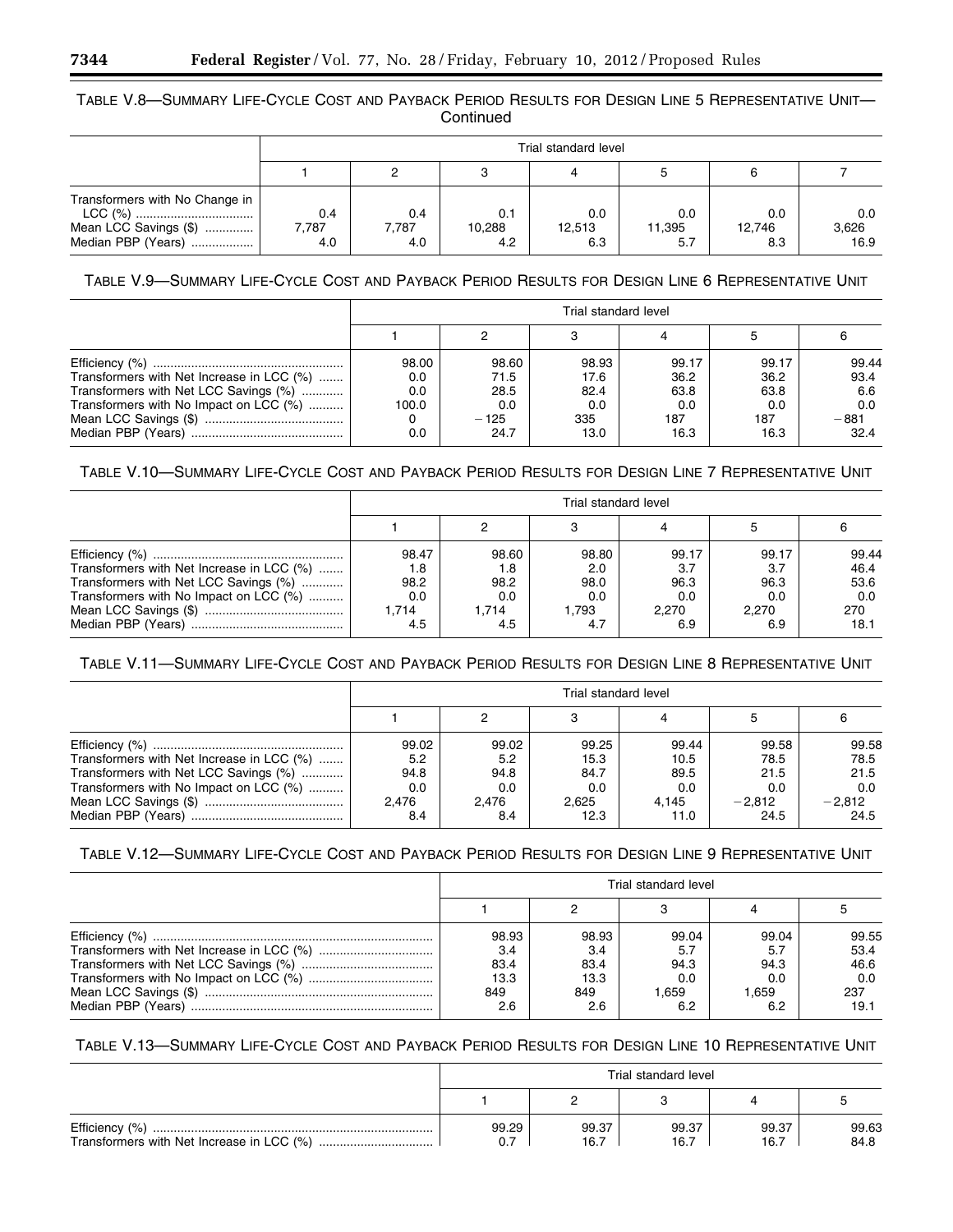## TABLE V.13—SUMMARY LIFE-CYCLE COST AND PAYBACK PERIOD RESULTS FOR DESIGN LINE 10 REPRESENTATIVE UNIT—Continued

| Trial standard level        |                             |                             |                             |                                  |  |  |
|-----------------------------|-----------------------------|-----------------------------|-----------------------------|----------------------------------|--|--|
|                             |                             |                             |                             |                                  |  |  |
| 98.8<br>0.5<br>4.509<br>1.1 | 83.3<br>0.0<br>4.791<br>8.8 | 83.3<br>0.0<br>4.791<br>8.8 | 83.3<br>0.0<br>4.791<br>8.8 | 15.2<br>0.0<br>$-12,756$<br>28.4 |  |  |

TABLE V.14—SUMMARY LIFE-CYCLE COST AND PAYBACK PERIOD RESULTS FOR DESIGN LINE 11 REPRESENTATIVE UNIT

| Trial standard level |       |       |       |         |  |  |
|----------------------|-------|-------|-------|---------|--|--|
|                      |       |       |       |         |  |  |
| 98.81                | 98.81 | 99.13 | 99.13 | 99.50   |  |  |
| 20.6                 | 20.6  | 25.7  | 25.7  | 76.1    |  |  |
| 79.4                 | 79.4  | 74.3  | 74.3  | 23.9    |  |  |
| 0.0                  | 0.0   | 0.0   | 0.0   | 0.0     |  |  |
| .043                 | 1.043 | 2.000 | 2.000 | $-3160$ |  |  |
| 10.7                 | 10.7  | 14.1  | 14.1  | 24.5    |  |  |

## TABLE V.15—SUMMARY LIFE-CYCLE COST AND PAYBACK PERIOD RESULTS FOR DESIGN LINE 12 REPRESENTATIVE UNIT

| Trial standard level |       |       |       |           |  |  |
|----------------------|-------|-------|-------|-----------|--|--|
|                      |       |       |       |           |  |  |
| 99.21                | 99.30 | 99.46 | 99.46 | 99.63     |  |  |
| 6.7                  | 7.8   | 18.1  | 18.1  | 81.1      |  |  |
| 93.3                 | 92.2  | 81.9  | 81.9  | 18.9      |  |  |
| 0.0                  | 0.0   | 0.0   | 0.0   | 0.0       |  |  |
| 4.518                | 6.934 | 8.860 | 8.860 | $-12.420$ |  |  |
| 6.3                  | 9.0   | 13.0  | 13.0  | 25.9      |  |  |

## TABLE V.16—SUMMARY LIFE-CYCLE COST AND PAYBACK PERIOD RESULTS FOR DESIGN LINE 13A REPRESENTATIVE UNIT

| Trial standard level |       |        |        |           |  |  |  |  |  |
|----------------------|-------|--------|--------|-----------|--|--|--|--|--|
|                      |       |        |        |           |  |  |  |  |  |
| 98.69                | 98.69 | 99.04  | 99.04  | 99.45     |  |  |  |  |  |
| 52.2                 | 52.2  | 64.4   | 64.4   | 97.1      |  |  |  |  |  |
| 47.8                 | 47.8  | 35.6   | 35.6   | 2.9       |  |  |  |  |  |
| 0.0                  | 0.0   | 0.0    | 0.0    | 0.0       |  |  |  |  |  |
| 25                   | 25    | $-846$ | $-846$ | $-11,077$ |  |  |  |  |  |
| 16.5                 | 16.5  | 21.7   | 21.7   | 37.1      |  |  |  |  |  |

## TABLE V.17—SUMMARY LIFE-CYCLE COST AND PAYBACK PERIOD RESULTS FOR DESIGN LINE 13B REPRESENTATIVE UNIT

|       |       | Trial standard level |       |          |  |  |  |  |  |  |  |
|-------|-------|----------------------|-------|----------|--|--|--|--|--|--|--|
|       |       |                      |       |          |  |  |  |  |  |  |  |
| 99.19 | 99.28 | 99.45                | 99.45 | 99.52    |  |  |  |  |  |  |  |
| 28.5  | 26.3  | 52.7                 | 52.7  | 67.2     |  |  |  |  |  |  |  |
| 71.3  | 73.7  | 47.3                 | 47.3  | 32.8     |  |  |  |  |  |  |  |
| 0.2   | 0.0   | 0.0                  | 0.0   | 0.0      |  |  |  |  |  |  |  |
| 2.733 | 4.709 | 384                  | 384   | $-5,407$ |  |  |  |  |  |  |  |
| 4.6   | 12.5  | 19.3                 | 19.3  | 21.9     |  |  |  |  |  |  |  |

## b. Customer Subgroup Analysis

DOE estimated customer subgroup impacts by determining the LCC impacts of the distribution transformer TSLs on purchasers of vault-installed transformers (primarily urban utilities). DOE included only the liquid-immersed design lines in this analysis, since those types account for more than ninety percent of the transformers purchased by electric utilities. Table V.18 shows

the mean LCC savings at each TSL for this customer subgroup.

Chapter 11 of the NOPR TSD explains DOE's method for conducting the customer subgroup analysis and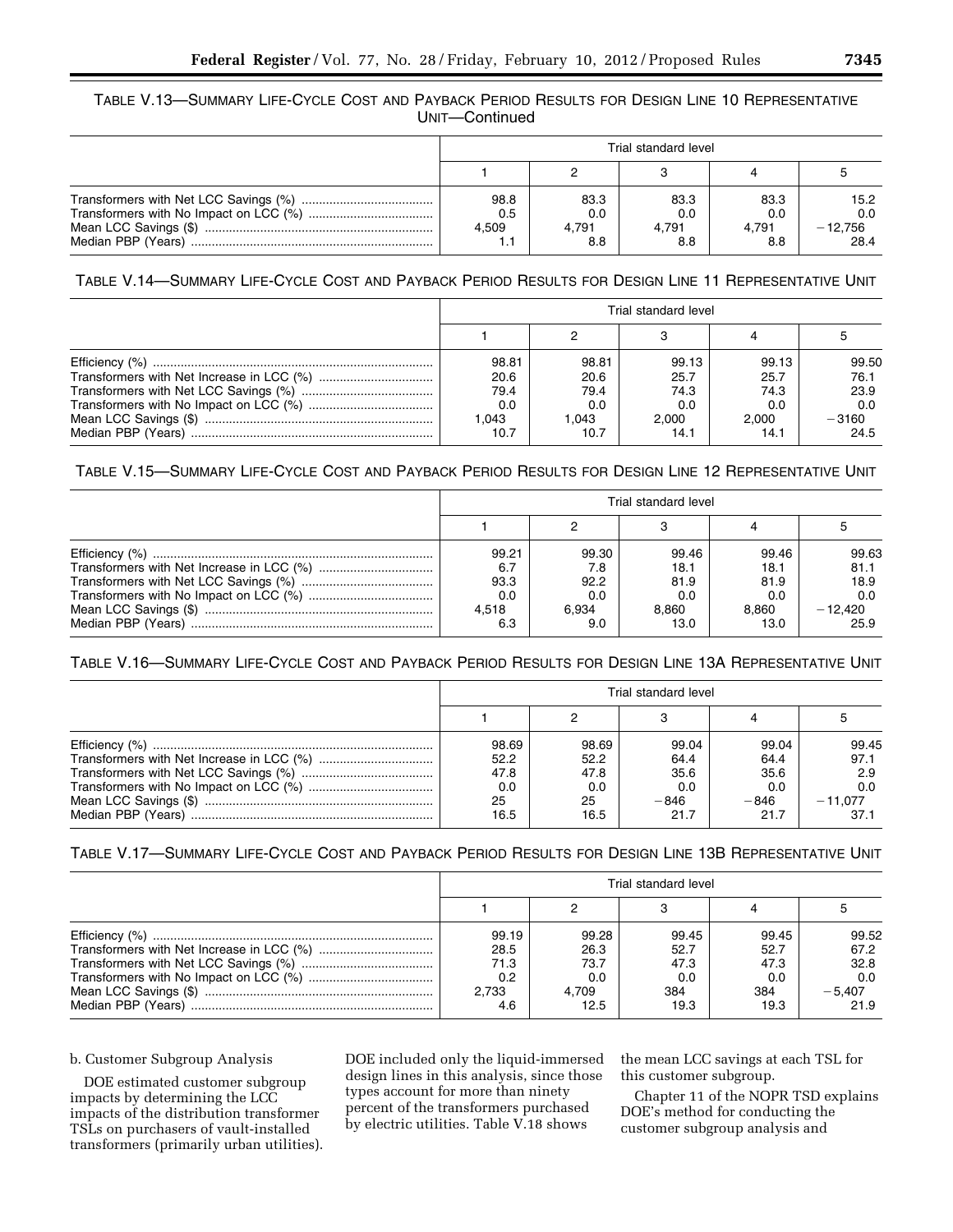presents the detailed results of that analysis.

# TABLE V.18—COMPARISON OF MEAN LIFE-CYCLE COST SAVINGS FOR LIQUID-IMMERSED TRANSFORMERS PURCHASED BY CONSUMER SUBGROUPS

[2010\$]

| Design line | Trial standard level |                                          |                      |                 |                 |                 |                      |  |  |  |
|-------------|----------------------|------------------------------------------|----------------------|-----------------|-----------------|-----------------|----------------------|--|--|--|
|             |                      |                                          |                      | 4               |                 | 6               |                      |  |  |  |
|             |                      | <b>Medium Vault Replacement Subgroup</b> |                      |                 |                 |                 |                      |  |  |  |
| 4<br>5      | $-422$<br>1.062      | $-422$<br>1,062                          | $-422$<br>3,203      | 106<br>4,689    | 106<br>3,854    | 113<br>4,270    | $-2,358$<br>$-5,996$ |  |  |  |
|             |                      |                                          | <b>All Customers</b> |                 |                 |                 |                      |  |  |  |
| 4           | 862<br>7.787         | 862<br>7,787                             | 862<br>10,288        | 3,356<br>12,513 | 3,356<br>11,395 | 3,362<br>12,746 | 274. ا<br>3626       |  |  |  |

## c. Rebuttable-Presumption Payback

As discussed above, EPCA establishes a rebuttable presumption that an energy conservation standard is economically justified if the increased purchase cost for a product that meets the standard is less than three times the value of the first-year energy savings resulting from the standard. (42 U.S.C.

6295(o)(2)(B)(iii), 6316(a)) DOE calculated a rebuttable-presumption PBP for each TSL to determine whether DOE could presume that a standard at that level is economically justified. Table V.19 shows the rebuttablepresumption PBPs for the considered TSLs. Because only a single, average value is necessary for establishing the rebuttable-presumption PBP, DOE used

discrete values rather than distributions for its input values. As required by EPCA, DOE based the calculations on the assumptions in the DOE test procedure for distribution transformers.  $(42 \text{ U.S.C. } 6295(0)(2)(\text{B})$ (iii), 6316(a)) As a result, DOE calculated a single rebuttable-presumption payback value, and not a distribution of PBPs, for each TSL.

TABLE V.19—REBUTTABLE-PRESUMPTION PAYBACK PERIODS (YEARS) FOR LIQUID-IMMERSED DISTRIBUTION **TRANSFORMERS** 

| Design line | Rated ca-          | Trial standard level |                   |                   |                   |                   |                   |                      |  |  |  |
|-------------|--------------------|----------------------|-------------------|-------------------|-------------------|-------------------|-------------------|----------------------|--|--|--|
|             | pacity (kVA)       |                      |                   | ◠                 |                   |                   | 6                 |                      |  |  |  |
| 2           | 50<br>25           | 17.1<br>0.0          | 17.1<br>9.5       | 17.1<br>9.5       | 8.3<br>9.9        | 8.3<br>11.0       | 10.2<br>12.5      | 16.3<br>21.3         |  |  |  |
| 3<br>4<br>5 | 500<br>150<br>1500 | 5.8<br>4.7<br>4.3    | 5.8<br>4.7<br>4.3 | 4.5<br>4.7<br>4.2 | 4.9<br>3.9<br>5.9 | 4.9<br>3.9<br>5.5 | 5.2<br>4.0<br>7.5 | 11.9<br>13.5<br>15.2 |  |  |  |

TABLE V.20—REBUTTABLE-PRESUMPTION PAYBACK PERIODS (YEARS) FOR LOW-VOLTAGE DRY-TYPE DISTRIBUTION **TRANSFORMERS** 

| Design line | Rated ca-       |                   |                    | Trial standard level |                    |                     |                      |
|-------------|-----------------|-------------------|--------------------|----------------------|--------------------|---------------------|----------------------|
|             | pacity (kVA)    |                   |                    |                      |                    |                     |                      |
| 6<br>8      | 25<br>75<br>300 | 0.0<br>4.2<br>6.8 | 15.9<br>4.2<br>6.8 | 13.0<br>4.4<br>10.4  | 15.0<br>6.4<br>9.7 | 15.0<br>6.4<br>20.2 | 26.5<br>14.9<br>20.2 |

# TABLE V.21—REBUTTABLE-PRESUMPTION PAYBACK PERIODS (YEARS) FOR MEDIUM-VOLTAGE DRY-TYPE DISTRIBUTION **TRANSFORMERS**

| Design line     | Rated ca-<br>pacity | Trial standard level |      |      |      |      |  |  |  |
|-----------------|---------------------|----------------------|------|------|------|------|--|--|--|
|                 | kVA`                |                      |      |      |      |      |  |  |  |
| 9               | 300                 | 9. ا                 | 1.9  | 4.6  | 4.6  | 15.5 |  |  |  |
| 10              | .500                | 9. ا                 | 5.7  | 5.7  | 5.7  | 21.8 |  |  |  |
| 11              | 300                 | 9.5                  | 9.5  | 13.0 | 13.0 | 18.8 |  |  |  |
| 12 <sup>2</sup> | .500                | 5.5                  | 7.44 | 12.0 | 12.0 | 20.3 |  |  |  |
| 13A             | 300                 | 11.9                 | 11.9 | 22.2 | 22.2 | 28.9 |  |  |  |
| 13B             | 2.000               | 5.2                  | 11.1 | 19.1 | 19.1 | 19.4 |  |  |  |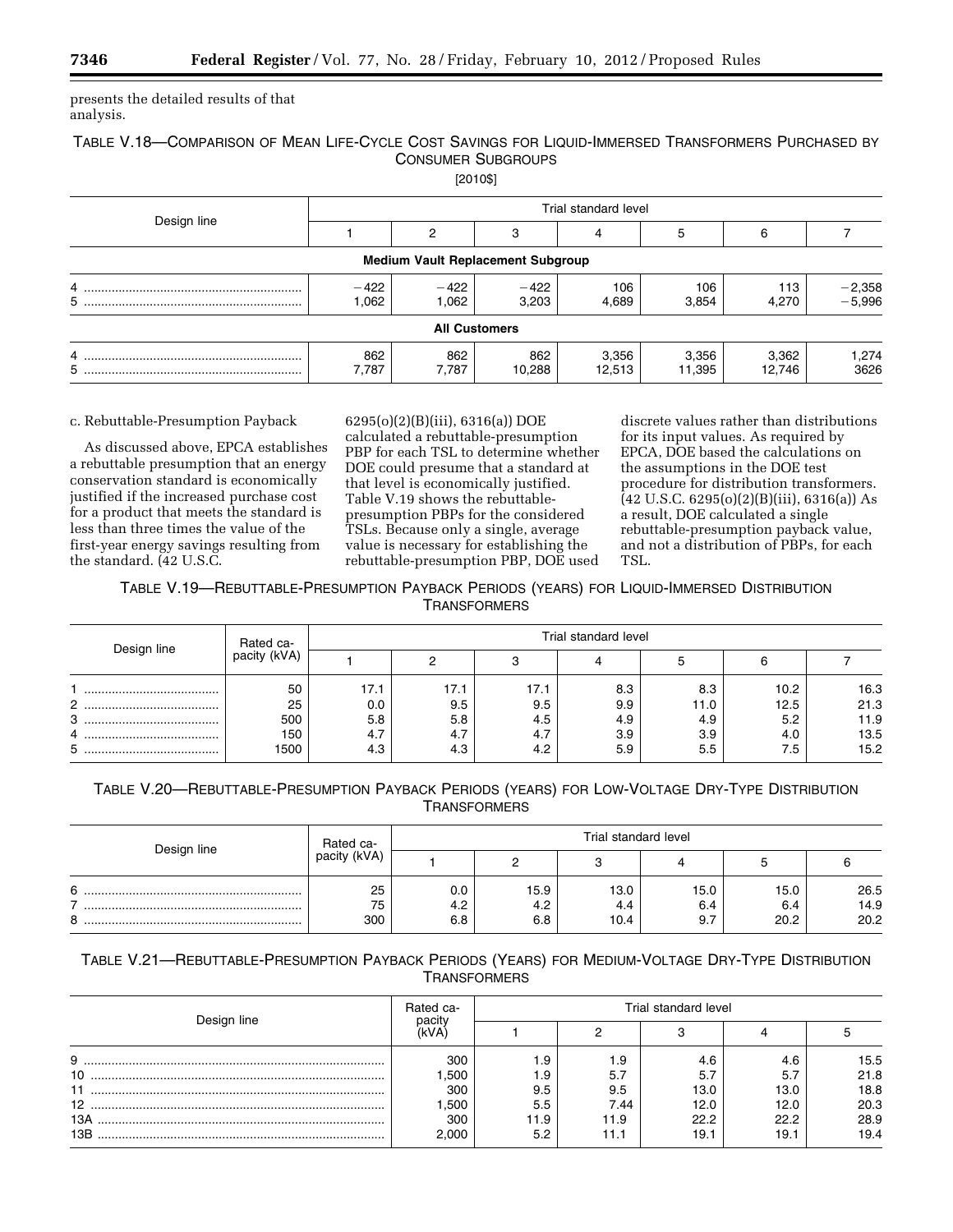DOE believes that the rebuttablepresumption PBP criterion (*i.e.,* a limited PBP) is not sufficient for determining economic justification. Therefore, DOE has considered a full range of impacts, including those to customers, manufacturers, the Nation, and the environment. Section V.C provides a complete discussion of how DOE considered the range of impacts to select its proposed standards.

2. Economic Impact on Manufacturers

DOE performed a MIA to estimate the impact of amended energy conservation standards on manufacturers of distribution transformers. The section below describes the expected impacts on manufacturers at each TSL. Chapter 12 of the TSD explains the analysis in further detail.

a. Industry Cash-Flow Analysis Results

The tables below depict the financial impacts (represented by changes in INPV) of amended energy standards on

manufacturers as well as the conversion costs that DOE estimates manufacturers would incur at each TSL. The effect of amended standards on INPV was analyzed separately for each type of distribution transformer manufacturer: Liquid-immersed, medium-voltage drytype, and low-voltage dry-type. To evaluate the range of cash flow impacts on the distribution transformer industry, DOE modeled two different scenarios using different assumptions for markups that correspond to the range of anticipated market responses to new and amended standards. A full description of these scenarios and their results can be found in chapter 12 of the NOPR TSD.

To assess the lower end of the range of potential impacts, DOE modeled the preservation of operating profit markup scenario, which assumes that manufacturers would be able to earn the same operating margin in absolute dollars in the standards case as in the base case. To assess the higher end of

the range of potential impacts, DOE modeled a preservation of gross margin percentage markup scenario in which a uniform ''gross margin percentage'' markup is applied across all efficiency levels. In this scenario, DOE assumed that a manufacturer's absolute dollar markup would increase as production costs increase in the standards case.

The set of results below shows two tables of INPV impacts for each of the three types of distribution transformer manufacturers: The first table reflects the lower bound of impacts and the second represents the upper bound.

In the discussion that follows the tables, DOE also discusses the difference in cash flow between the base case and the standards case in the year before the compliance date for new and amended energy conservation standards. This figure represents how large the required conversion costs are relative to the cash flow generated by the industry in the absence of new and amended energy conservation standards.

TABLE V.22—MANUFACTURER IMPACT ANALYSIS FOR LIQUID-IMMERSED DISTRIBUTION TRANSFORMERS—PRESERVATION OF OPERATING PROFIT MARKUP SCENARIO

|                          | Units    | Base  |        |        |         | Trial standard level |         |         |         |
|--------------------------|----------|-------|--------|--------|---------|----------------------|---------|---------|---------|
|                          |          | case  |        | 2      |         |                      |         | 6       |         |
|                          | 2011\$ M | 625.1 | 585.5  | 532.1  | 523.8   | 461.0                | 451.2   | 427.5   | 297.9   |
|                          | 2011\$ M |       | (39.6) | (92.9) | (101.2) | (164.0)              | (173.8) | (197.6) | (327.2) |
|                          | $\%$     |       | (6.3)  | (14.9) | (16.2)  | (26.2)               | (27.8)  | (31.6)  | (52.3)  |
| Capital Conversion Costs | 2011\$M  |       | 26.3   | 64.9   | 67.6    | 98.5                 | 100.4   | 105.6   | 128.2   |
| Product Conversion Costs | 2011\$M  |       | 27.6   | 46.8   | 57.5    | 93.7                 | 93.7    | 93.7    | 93.7    |
| Total Conversion Costs   | 2011\$ M |       | 53.9   | 111.7  | 125.1   | 192.1                | 194.1   | 199.3   | 221.8   |

\* **Note:** Parentheses indicate negative values.

TABLE V.23—MANUFACTURER IMPACT ANALYSIS FOR LIQUID-IMMERSED DISTRIBUTION TRANSFORMERS—PRESERVATION OF GROSS MARGIN PERCENTAGE MARKUP

|                          | Units    | Base  |        |        |        | Trial standard level |        |        |       |
|--------------------------|----------|-------|--------|--------|--------|----------------------|--------|--------|-------|
|                          |          | case  |        | 2      |        |                      |        | 6      |       |
|                          | 2011\$ M | 625.1 | 614.7  | 583.4  | 577.5  | 551.6                | 537.1  | 547.6  | 673.0 |
|                          | 2011\$ M |       | (10.4) | (41.7) | (47.6) | (73.5)               | (88.0) | (77.5) | 48.0  |
|                          | % …………   |       | (1.7)  | (6.7)  | (7.6)  | (11.8)               | (14.1) | (12.4) | 7.7   |
| Capital Conversion Costs | 2011\$ M |       | 26.3   | 64.9   | 67.6   | 98.5                 | 100.4  | 105.6  | 128.2 |
| Product Conversion Costs | 2011\$M  |       | 27.6   | 46.8   | 57.5   | 93.7                 | 93.7   | 93.7   | 93.7  |
| Total Conversion Costs   | 2011\$ M |       | 53.9   | 111.7  | 125.1  | 192.1                | 194.1  | 199.3  | 221.8 |

At TSL 1, DOE estimates impacts on INPV for liquid-immersed distribution transformer manufacturers to range from  $-\$39.6$  million to  $-\$10.4$  million, corresponding to a change in INPV of  $-6.3$  percent to  $-1.7$  percent. At this proposed level, industry free cash flow is estimated to decrease by approximately 60.1 percent to \$15.8 million, compared to the base-case value of \$39.5 million in the year before the compliance date (2015).

While TSL 1 can be met with traditional steels, including M3, in all design lines, amorphous core transformers will be incrementally more competitive on a first cost basis, likely inducing some or many manufacturers to gradually build amorphous steel transformer production capacity. Because the production process for amorphous cores is entirely separate from that of silicon steel cores, large investments in new capital, including new core cutting equipment and

annealing ovens will be required. Additionally, a great deal of testing, prototyping, design and manufacturing engineering resources will be required because most manufacturers have relatively little experience, if any, with amorphous steel transformers. These capital and production conversion expenses lead to a reduction in cash flow in the years preceding the standard. In the lower-bound scenario, DOE assumes manufacturers can only maintain annual operating profit in the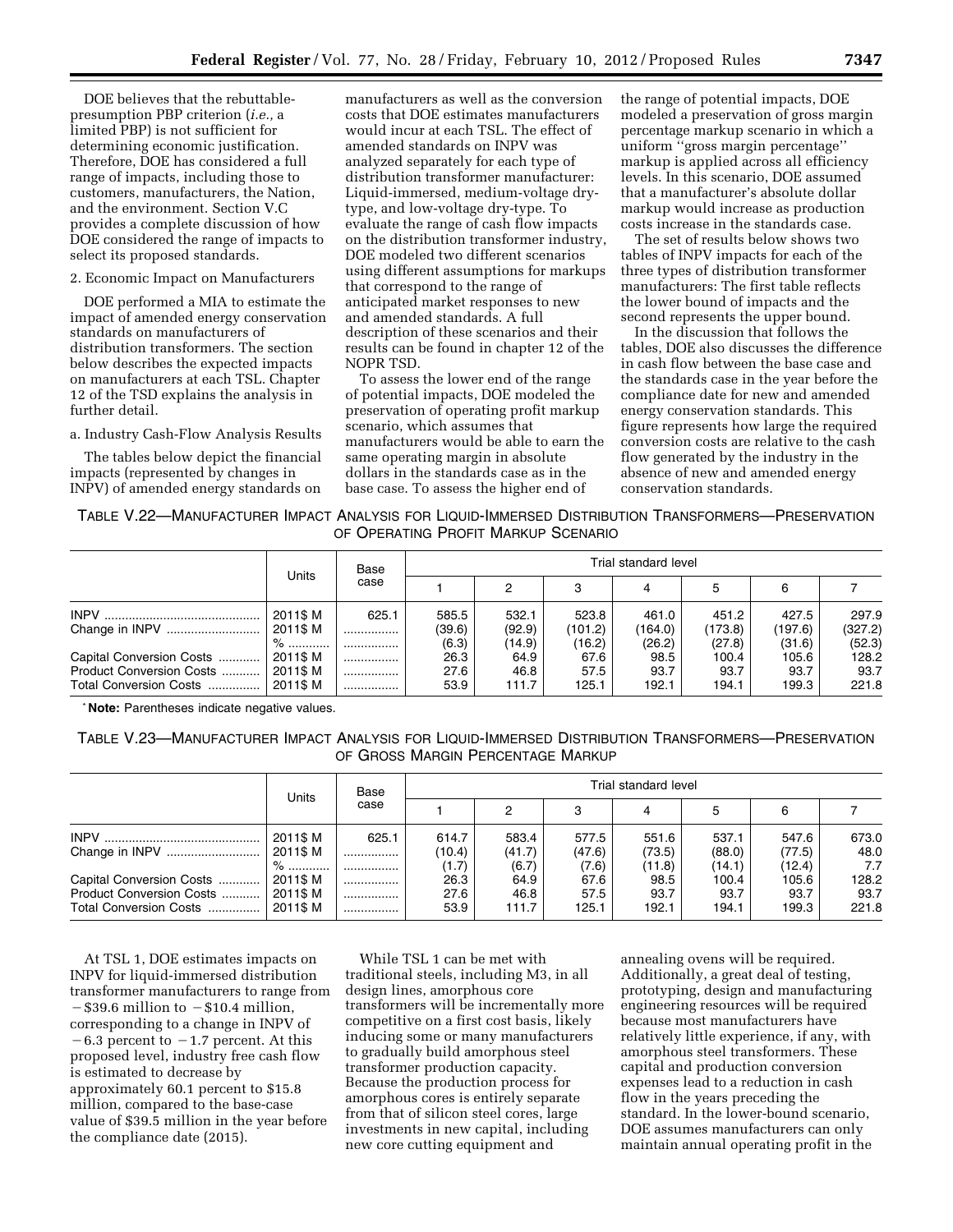standards case. Therefore, these conversion investments, and manufacturers' higher working capital needs associated with more expensive transformers, drain cash flow and lead to a greater reduction in INPV, when compared to the upper-bound scenario. In the upper bound scenario, DOE assumes manufacturers will be able to fully mark up and pass the higher product costs, leading to higher operating income. This higher operating income is essentially offset on a cash flow basis by the conversion costs and the increase in working capital requirements, leading to a negligible change in INPV at TSL1 in the upperbound scenario.

At TSL 2, DOE estimates impacts on INPV for liquid-immersed distribution transformer manufacturers to range from  $-\$92.9$  million to  $-\$41.7$  million, corresponding to a change in INPV of  $-14.9$  percent to  $-6.7$  percent. At this proposed level, industry free cash flow is estimated to decrease by approximately 122.7 percent to  $-$  \$9 million, compared to the base-case value of \$39.5 million in the year before the compliance date (2015).

TSL 2 requires the same efficiency levels as TSL 1, except for DL 2, which is increased from baseline to EL1. EL1, as opposed to the baseline efficiency, could induce manufacturers to build more amorphous capacity, when compared to TSL 1, because amorphous transformers become incremental more cost competitive. Because DL2 represents the largest share of core steel usage of all design lines, this has a significant impact on investments. There are more severe impacts on industry in the lower-bound profitability scenario when these greater one-time cash outlays are coupled with slight margin pressure. In the highprofitability scenario, manufacturers are able to maintain gross margins, mitigating the adverse cash flow impacts of the increased investment in working capital (associated with more expensive transformers).

At TSL 3, DOE estimates impacts on INPV for liquid-immersed distribution transformer manufacturers to range from  $-$ \$101.2 million to  $-$ \$47.6 million, corresponding to a change in INPV of  $-16.2$  percent to  $-7.6$  percent. At this proposed level, industry free cash flow is estimated to decrease by approximately 135.2 percent to  $-\$13.9$ 

million, compared to the base-case value of \$39.5 million in the year before the compliance date (2015).

TSL 3 results are similar to TSL 2 results because the efficiency levels are the same except for DL3 and DL5, which each increase to EL 2 under TSL 3. The increase in stringency makes more amorphous core transformers slightly more cost competitive in these DLs, likely increasing amorphous transformer capacity needs, all other things being equal, and driving more investment to meet the standards.

At TSL 4, DOE estimates impacts on INPV for liquid-immersed distribution transformer manufacturers to range from −\$164 million to −\$73.5 million, corresponding to a change in INPV of  $-26.2$  percent to  $-11.8$  percent. At this proposed level, industry free cash flow is estimated to decrease by approximately 202 percent to  $-$  \$40.3 million, compared to the base-case value of \$39.5 million in the year before the compliance date (2015).

During interviews, manufacturers expressed differing views on whether the efficiency levels embodied in TSL 4 would shift the market away from silicon steels entirely. Because DL3 and DL5 must meet EL4 at this TSL, DOE expects the majority of the market would shift to amorphous core transformers at TSL 4 and above. Even assuming a sufficient supply of amorphous steel were available, TSL 4 and above would require a dramatic build up in amorphous core transformer production capacity. DOE believes this wholesale transition away from silicon steels could seriously disrupt the market, drive small businesses to either source their cores or exit the market, and lead even large businesses to consider moving production offshore or exiting the market altogether. The negative impacts are driven by the large conversion costs associated with new amorphous production lines and stranded assets of manufacturers' existing silicon steel transformer production capacity. If the higher first costs at TSL 4 drive more utilities to refurbish rather than replace failed transformers, a scenario many manufacturers predicted at the efficiency levels and prices embodied in TSL 4, reduced transformer sales could cause further declines in INPV.

At TSL 5, DOE estimates impacts on INPV for liquid-immersed distribution

transformer manufacturers to range from  $-$ \$173.8 million to  $-$ \$88 million, or a change in INPV of  $-27.8$  percent to ¥14.1 percent. At this proposed level, industry free cash flow is estimated to decrease by approximately 230.8 percent to  $-$  \$51.7 million, compared to the base-case value of \$39.5 million in the year before the compliance date (2015).

TSL5 would likely shift the entire market to amorphous core transformers, leading to even greater investment needs than TSL4, driving the adverse impacts discussed above.

At TSL 6, DOE estimates impacts on INPV for liquid-immersed distribution transformer manufacturers to range from  $-$ \$197.6 million to  $-$ \$77.5 million, corresponding to a change in INPV of  $-31.6$  percent to  $-12.4$  percent. At this proposed level, industry free cash flow is estimated to decrease by approximately 241.5 percent to  $-$ \$55.9 million, compared to the base-case value of \$39.5 million in the year before the compliance date (2015).

The impacts at TSL 6 are similar to those DOE expects at TSL 5, except that slightly more amorphous core production capacity will be needed because TSL 6-compliant transformers will have somewhat heavier cores and thus require more amorphous steel. This leads to slightly greater capital expenditures at TSL 6 compared to TSL 5.

At TSL 7, DOE estimates impacts on INPV for liquid-immersed distribution transformer manufacturers to range from -\$327.2 million to \$48 million, corresponding to a change in INPV of -52.3 percent to 7.7 percent. At this proposed level, industry free cash flow is estimated to decrease by approximately 267.2 percent to -\$66 million, compared to the base-case value of \$39.5 million in the year before the compliance date (2015).

The impacts at TSL 7 are similar to those DOE expects at TSL 6, except that slightly more amorphous core production capacity will be needed because TSL 6-compliant transformers will have somewhat heavier cores and thus require more amorphous steel. This leads to slightly greater capital expenditures at TSL 7 compared to TSL 6, incrementally reducing industry value.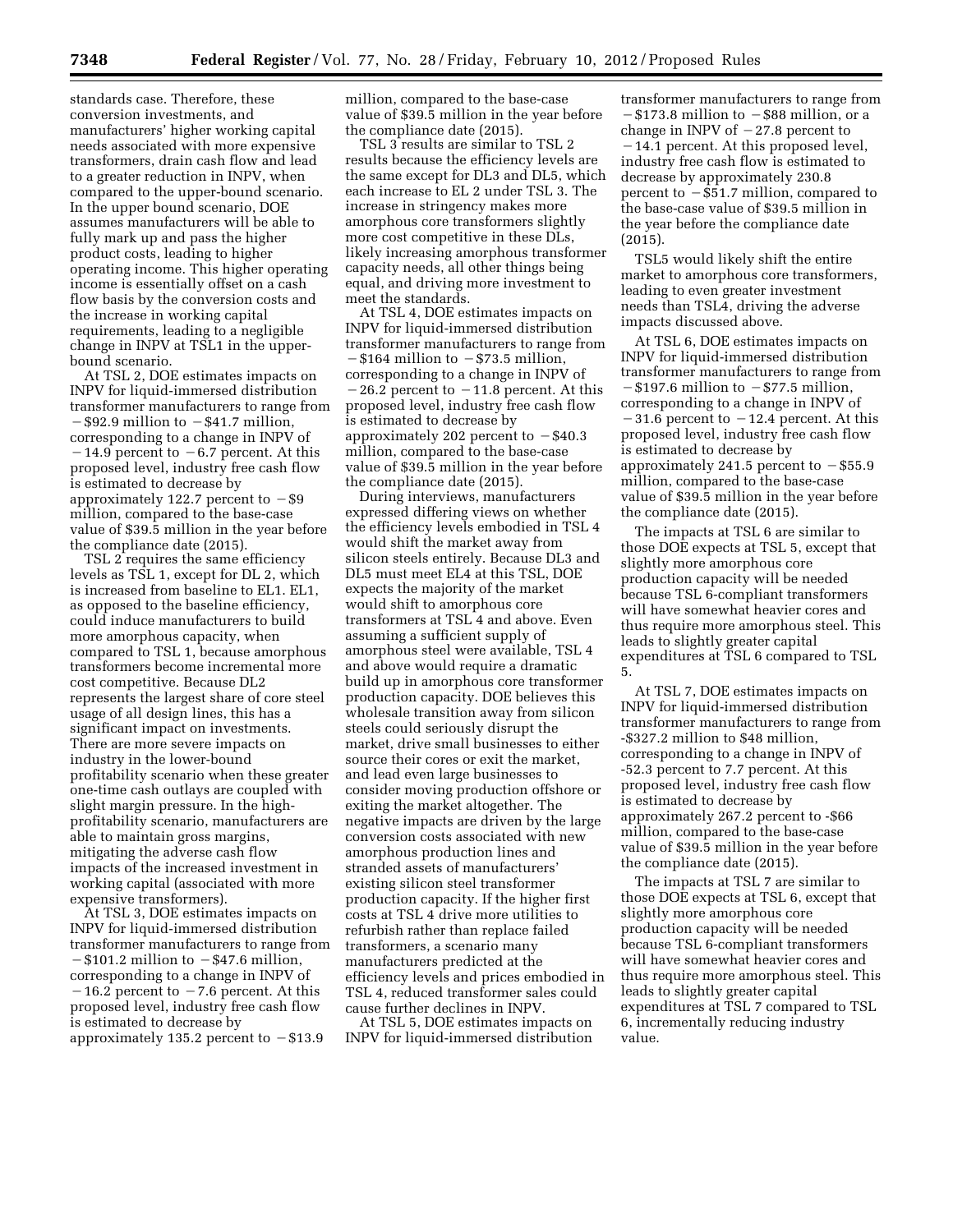TABLE V.24—MANUFACTURER IMPACT ANALYSIS LOW-VOLTAGE DRY-TYPE DISTRIBUTION TRANSFORMERS— PRESERVATION OF OPERATING PROFIT MARKUP SCENARIO

|                          | Units                   | Base  |        |        | Trial standard level |        |        |        |
|--------------------------|-------------------------|-------|--------|--------|----------------------|--------|--------|--------|
|                          |                         | case  |        |        |                      |        |        |        |
|                          | 2011\$M                 | 219.5 | 202.7  | 199.9  | 192.8                | 173.4  | 164.2  | 136.4  |
|                          | 2011\$M                 |       | (16.8) | (19.6) | (26.7)               | (46.1) | (55.3) | (83.1) |
|                          | $\%$                    |       | (7.7)  | (8.9)  | (12.2)               | (21.0) | (25.2) | (37.9) |
|                          | $^{\circ}$ 2011\$M $\,$ |       | 5.1    | 7.4    | 11.4                 | 23.8   | 23.8   | 23.8   |
| Product Conversion Costs | 2011\$M                 |       | 2.9    | 3.8    | 5.0                  | 8.0    | 8.0    | 8.0    |
|                          | 2011\$M                 |       | 8.0    | 11.1   | 16.4                 | 31.8   | 31.8   | 31.8   |

\* **Note:** Parentheses indicate negative values.

TABLE V.25—MANUFACTURER IMPACT ANALYSIS LOW-VOLTAGE DRY-TYPE DISTRIBUTION TRANSFORMERS— PRESERVATION OF GROSS MARGIN PERCENTAGE MARKUP SCENARIO

|                          | Units   | Base  |       |       | <b>Trial Standard Level</b> |       |       |       |
|--------------------------|---------|-------|-------|-------|-----------------------------|-------|-------|-------|
|                          |         | Case  |       |       |                             |       |       |       |
|                          | 2011\$M | 219.5 | 236.4 | 234.6 | 239.6                       | 250.4 | 263.4 | 321.5 |
|                          | 2011\$M |       | 16.9  | 15.0  | 20.1                        | 30.9  | 43.9  | 101.9 |
|                          | $\%$    |       | 7.7   | 6.8   | 9.1                         | 14.1  | 20.0  | 46.4  |
|                          | 2011\$M |       | 5.1   | 7.4   | 11.4                        | 23.8  | 23.8  | 23.8  |
| Product Conversion Costs | 2011\$M |       | 2.9   | 3.8   | 5.0                         | 8.0   | 8.0   | 8.0   |
|                          | 2011\$M |       | 8.0   | 11.1  | 16.4                        | 31.8  | 31.8  | 31.8  |

\* **Note:** Parentheses indicate negative values.

At TSL 1, DOE estimates impacts on INPV for low-voltage dry-type distribution transformer manufacturers to range from  $-$  \$16.8 million to \$16.9 million, corresponding to a change in INPV of  $-7.7$  percent to 7.7 percent. At this proposed level, industry free cash flow is estimated to decrease by approximately 26.1 percent to \$10.2 million, compared to the base-case value of \$13.8 million in the year before the compliance date (2015).

TSL 1 provides many design paths for manufacturers to comply. DOE's engineering analysis indicates manufacturers can continue to use the low-capital butt-lap core designs, meaning investment in mitering or wound core capability is not necessary. Manufacturers can use higher-quality grain oriented steels in butt-lap designs to meet TSL1, source some or all cores, or invest in modified mitering capability.

At TSL 2, DOE estimates impacts on INPV for low-voltage dry-type distribution transformer manufacturers to range from  $-$  \$19.6 million to \$15 million, corresponding to a change in INPV of  $-8.9$  percent to 6.8 percent. At this proposed level, industry free cash flow is estimated to decrease by approximately 37.4 percent to \$8.6 million, compared to the base-case value of \$13.8 million in the year before the compliance date (2015).

TSL2 differs from TSL1 in that DL6 and DL7 must meet EL3, up from baseline for DL 6 and EL2 for DL 7,

which will likely require advanced core construction techniques, including mitering or wound core designs. Much of the incremental investment needed at TSL2 is due to the increase from EL2 to EL3 in DL7, which represents more than three-quarters of the market by core weight in this superclass. This increase in stringency for DL7 drives the need for investment in mitering capacity. All major manufacturers already have mitering capability but moving the highvolume DL7 from butt-lap to mitered cores would slow throughput and require additional capacity. A range of options are still available at TSL2 as manufacturers could use higher grade steels, mitering, or wound cores. Additionally, at TSL2, manufacturers will still be able to use M6, which is common in the current market. Some manufacturers, however, usually small manufacturers, indicated during interviews they would begin to source a greater share of their cores rather than make investments in mitering machines or wound core production lines.

At TSL 3, DOE estimates impacts on INPV for low-voltage dry-type distribution transformer manufacturers to range from  $-\$26.7$  million to \$20.1 million, corresponding to a change in INPV of  $-12.2$  percent to 9.1 percent. At this proposed level, industry free cash flow is estimated to decrease by approximately 53.9 percent to \$6.4 million, compared to the base-case value of \$13.8 million in the year before the compliance date (2015).

TSL3 represents EL4 for DL6, DL7, and DL8. DOE's engineering analysis shows that manufacturers will be able to meet EL4 using M4 or better steels. M4, however, is a thinner steel than is currently employed, which, in combination with larger cores, will dramatically slow production throughput, requiring the industry to expand capacity to maintain current shipments. This is the reason for the increase in conversion costs. In the lower-bound profitability scenario, when DOE assumes the industry cannot fully pass on incremental costs, these investments and the higher working capital needs drain cash flow and lead to the negative impacts shown in the preservation of operating profit scenario. In the high-profitability scenario, impacts are slightly positive because DOE assumes manufacturers are able to fully recoup their conversion expenditures through higher operating cash flow.

At TSL 4, DOE estimates impacts on INPV for low-voltage dry-type distribution transformer manufacturers to range from  $-$  \$46.1 million to \$30.9 million, corresponding to a change in INPV of  $-21$  percent to 14.1 percent. At this proposed level, industry free cash flow is estimated to decrease by approximately 102.1 percent to  $-$ \$0.3 million, compared to the base-case value of \$13.8 million in the year before the compliance date (2015).

TSL 4 and higher would create significant challenges for the industry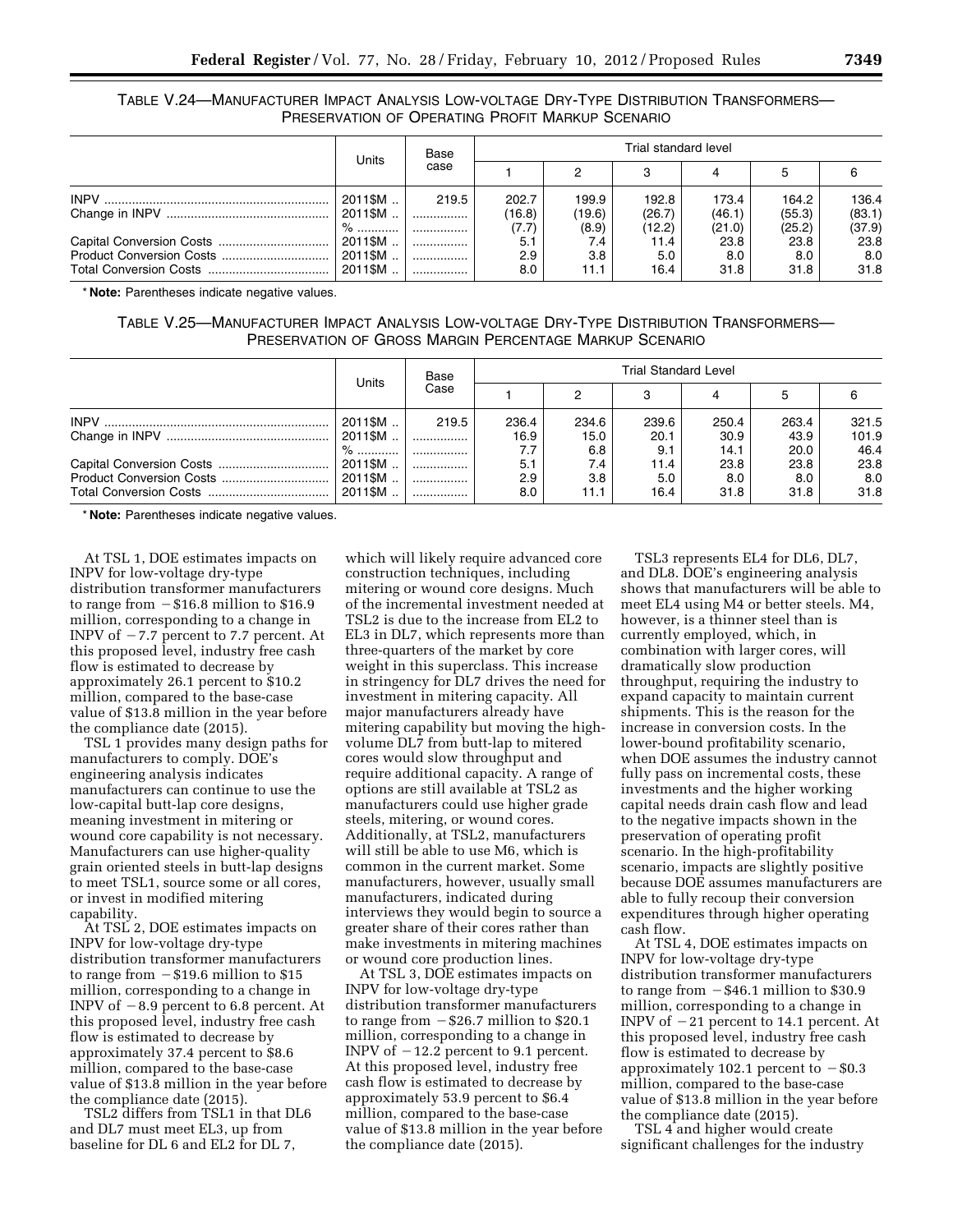and likely disrupt the marketplace. DOE's conversion costs at TSL 4 assume the industry will entirely convert to amorphous wound core technology to meet the efficiency standards. Few manufacturers of distribution transformers in this superclass have any experience with amorphous steel or wound core technology and would face a steep learning curve. This is reflected in the large conversion costs and adverse impacts on INPV in the Preservation of Operating Profit scenario. Most manufacturers DOE interviewed expected many low-volume manufacturers to exit the DOE-covered market altogether if amorphous steel was required to meet the standard. As such, DOE believes TSL 4 could lead to greater consolidation than the industry would experience at lower TSLs.

At TSL 5, DOE estimates impacts on INPV for low-voltage dry-type distribution transformer manufacturers to range from  $-$  \$55.3 million to \$43.9 million, corresponding to a change in INPV of  $-25.2$  percent to 20 percent. At this proposed level, industry free cash flow is estimated to decrease by approximately 122.6 percent to  $-$  \$3.1 million, compared to the base-case value of \$13.8 million in the year before the compliance date (2015).

The impacts at TSL 5 are similar to those DOE expects at TSL 4, except that slightly more amorphous core production capacity will be needed because TSL 5-compliant transformers will have somewhat heavier cores and thus require more amorphous steel. This leads to slightly greater capital expenditures at TSL 5 compared to TSL 4.

At TSL 6, DOE estimates impacts on INPV for low-voltage dry-type distribution transformer manufacturers to range from  $-$  \$83.1 million to \$101.9 million, corresponding to a change in INPV of  $-37.9$  percent to 46.4 percent. At this proposed level, industry free cash flow is estimated to decrease by approximately 125.7 percent to  $-$ \$3.5 million, compared to the base-case value of \$13.8 million in the year before the compliance date (2015).

The impacts at TSL 6 are similar to those DOE expects at TSL 5, except that slightly more amorphous core production capacity will be needed because TSL 6-compliant transformers will have somewhat heavier cores and thus require more amorphous steel. This leads to slightly greater capital expenditures at TSL 6 compared to TSL 5.

TABLE V.26—MANUFACTURER IMPACT ANALYSIS MEDIUM-VOLTAGE DRY-TYPE DISTRIBUTION TRANSFORMERS— PRESERVATION OF OPERATING PROFIT MARKUP SCENARIO

| Units                         | Base         |                        | Trial standard level   |                          |                          |                          |
|-------------------------------|--------------|------------------------|------------------------|--------------------------|--------------------------|--------------------------|
|                               | case         |                        |                        |                          |                          |                          |
| 2011\$M<br>2011\$ M<br>$\%$   | 91.0<br><br> | 87.1<br>(3.8)<br>(4.2) | 84.5<br>(6.5)<br>(7.1) | 79.7<br>(11.3)<br>(12.4) | 77.1<br>(13.9)<br>(15.3) | 71.0<br>(20.0)<br>(21.9) |
| 2011\$M<br>2011\$M<br>2011\$M | <br><br>     | 2.6<br>1.0<br>3.6      | 4.0<br>3.0<br>7.0      | 7.5<br>4.7<br>12.2       | 10.9<br>4.7<br>15.6      | 8.0<br>19.1              |

**Note:** Parentheses indicate negative values.

TABLE V.27—MANUFACTURER IMPACT ANALYSIS MEDIUM-VOLTAGE DRY-TYPE DISTRIBUTION TRANSFORMERS— PRESERVATION OF GROSS MARGIN PERCENTAGE MARKUP SCENARIO

|         | Base |       | Trial standard level |      |      |       |
|---------|------|-------|----------------------|------|------|-------|
| Units   | case |       |                      |      |      |       |
| 2011\$M | 91.0 | 89.1  | 90.0                 | 95.1 | 92.5 | 114.1 |
| 2011\$M |      | (1.9) | (0.9)                | 4.1  | 1.5  | 23.1  |
| %       |      | (2.0) | (1.0)                | 4.5  |      | 25.4  |
| 2011\$M |      | 2.6   | 4.0                  | 7.5  | 10.9 | 11.1  |
| 2011\$M |      | 1.0   | 3.0                  | 4.7  |      | 8.0   |
| 2011\$M | .    | 3.6   | 7.0                  | 12.2 | 15.6 | 19.1  |

**Note:** Parentheses indicate negative values.

At TSL 1, DOE estimates impacts on INPV for medium-voltage dry-type distribution transformer manufacturers to range from  $-$  \$3.8 million to  $-$  \$1.9 million, corresponding to a change in INPV of  $-4.2$  percent to  $-2.0$  percent. At this proposed level, industry free cash flow is estimated to decrease by approximately 28.1 percent to \$4.1 million, compared to the base-case value of \$5.7 million in the year before the compliance date (2015).

TSL 1 represents EL1 for all MVDT DLs. At TSL 1, manufacturers have a variety of steels available to them, including M4, the most common steel in

the superclass, in DL12, the largest DL by core steel usage. Additionally, the vast majority of the market already uses step-lap mitering technology. Therefore, DOE anticipates only moderate conversion costs for the industry, mainly associated with slower throughput due to larger cores. Some manufacturers may need to slightly expand capacity to maintain throughput and/or modify equipment to manufacturer with greater precision and tighter tolerances. In general, however, conversion expenditures should be relatively minor compared INPV. For this reason, TSL 1 yields relatively

minor adverse changes to INPV in the standards case.

At TSL 2, DOE estimates impacts on INPV for medium-voltage dry-type distribution transformer manufacturers to range from  $-$  \$6.5 million to  $-$  \$0.9 million, corresponding to a change in INPV of  $-7.1$  percent to  $-1.0$  percent. At this proposed level, industry free cash flow is estimated to decrease by approximately 52.1 percent to \$2.7 million, compared to the base-case value of \$5.7 million in the year before the compliance date (2015).

Compared to TSL 1, TSL 2 requires EL2, rather than EL1, in DLs 10, 12, and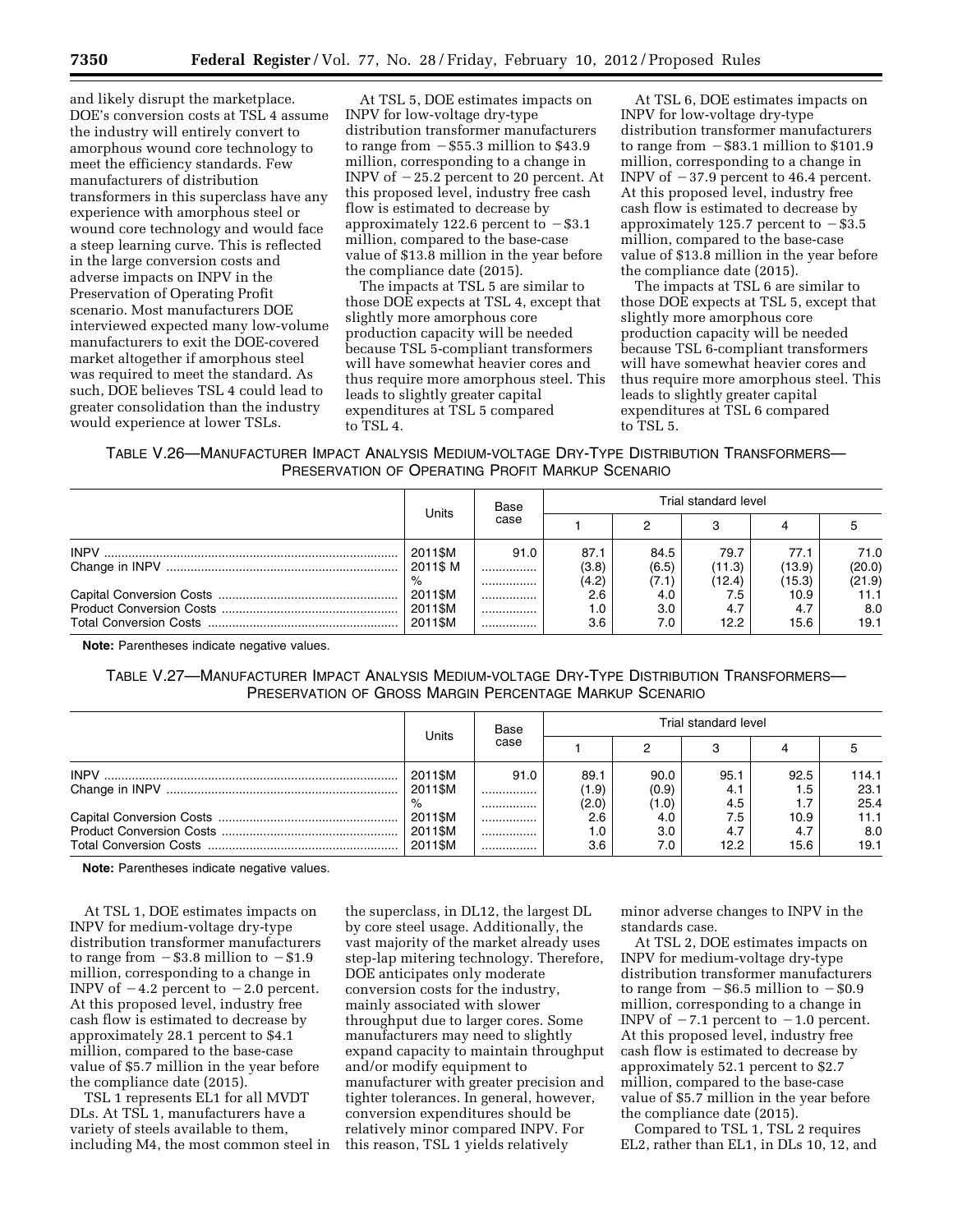13B. Because M4 (as well as the commonly used H1) can still be employed to meet these levels, DOE expects similar results at TSL 2 as at TSL 1. Slightly greater conversion costs will be required as the compliant transformers will have heavier cores, all other things being equal, meaning additionally capacity may be necessary depending on each manufacturer's current capacity utilization rate. As with TSL 1, TSL 2 will not require significant changes to most manufacturers production processes because the thickness of the steels will not change significantly, if at all.

At TSL 3, DOE estimates impacts on INPV for medium-voltage dry-type distribution transformer manufacturers to range from  $- $11.3$  million to  $$4.1$ million, corresponding to a change in INPV of  $-12.4$  percent to 4.5 percent. At this proposed level, industry free cash flow is estimated to decrease by approximately 90.1 to \$0.6 million, compared to the base-case value of \$5.7 million in the year before the compliance date (2015).

At TSL 4, DOE estimates impacts on INPV for medium-voltage dry-type distribution transformer manufacturers to range from  $-$  \$13.9 million to \$1.5 million, corresponding to a change in INPV of  $-15.3$  percent to 1.7 percent. At this proposed level, industry free cash flow is estimated to decrease by approximately  $-117.2$  percent to  $-\$1.0$ million, compared to the base-case value of \$5.7 million in the year before the compliance date (2015).

TSL 3 and TSL 4 require EL2 for DL9 and DL10, but EL4 for DL11 through DL13B, which hold the majority of the volume. Several manufacturers were concerned TSL 3 would require some of the high volume design lines to use either H1, HO, or transition entirely to amorphous wound cores. Without a cost effective M-grade steel option, the industry could face severe disruption. Even assuming a sufficient supply of Hi-B steel, a major concern of some manufacturers because it is used and generally priced for power transformer markets, relatively large expenditures would be required in R&D and engineering as most manufacturers would have to move production to steel, with which they have little experience. DOE estimates total conversion costs would more than double at TSL 3, relative to TSL 2. If, based on the movement of steel prices, EL4 can be met cost competitively only through the use of amorphous steel or an exotic design with little or no current place in scale manufacturing, manufacturers would face significant challenges that DOE believes would lead to

consolidation and likely cause many low-volume manufacturers to exit the product line or source their cores.

At TSL 5, DOE estimates impacts on INPV for medium-voltage dry-type distribution transformer manufacturers to range from  $-$  \$20 million to \$23.1 million, corresponding to a change in INPV of  $-21.9$  percent to 25.4 percent. At this proposed level, industry free cash flow is estimated to decrease by approximately 152.8 percent to  $-$ \$3.0 million, compared to the base-case value of \$5.7 million in the year before the compliance date (2015).

TSL 5 represents max-tech and yields results similar to but more severe than TSL 4 results. The entire market must convert to amorphous wound cores at TSL 5. Because the industry has no experience with wound core technology, and little, if any, experience with amorphous steel, this transition would represent a tremendous challenge for industry. Interviews suggest most manufacturers would exit the market altogether or source their cores rather than make the investments in plant and equipment and R&D required to meet these levels.

#### b. Impacts on Employment

*Liquid Immersed.* Based on interviews and industry research, DOE estimates that there are roughly 5,000 employees associated with DOE-covered liquid immersed distribution transformer production and some three-quarters of these workers are located domestically. DOE does not expect large changes in domestic employment to occur due to today's proposed standard. Manufacturers generally agreed that amorphous production is more laborintensive and would require greater labor expenditures than traditional steel core production. So long as domestic plants are not relocated outside the country, DOE expects moderate increases in domestic employment at TSL1 and TSL2. There could be a small drop in employment at small, domestic manufacturing firms if small manufacturers began sourcing cores. This employment would presumably transfer to the core makers, some of whom are domestic and some of whom are foreign. There is a risk that energy conservation standards that largely require the use of amorphous steel could cause even large manufacturers who are currently producing transformers in the U.S. to evaluate offshore options. Faced with the prospect of wholesale changes to their production process, large investments and stranded assets, some manufacturers expect to strongly consider shifting production offshore at

TSL 3, due to the increased labor expenses associated with the production processes required to make amorphous steel cores. In summary, at TSLs 1 and 2, DOE does not expect significant impacts on employment, but at TSL 3 or greater, which would require more investment, the impact is very uncertain.

*Low-Voltage Dry-Type.* Based on interviews with manufacturers, DOE estimates that there are approximately 2,200 employees associated with DOEcovered LVDT production. Approximately 75 percent of these employees are located outside of the U.S. Typically, high volume units are made in Mexico, taking advantage of lower labor rates, while custom designs are made closer to the manufacturer's customer base or R&D centers. DOE does not expect large changes in domestic employment to occur due to a standard. Most production already occurs outside the U.S., and, by and large, manufacturers agreed that most design changes necessary to meet higher energy conservation standards would increase labor expenditures, not decrease it. If, however, small manufacturers began sourcing cores instead of manufacturing them in-house, there could be a small drop in employment at these firms. This employment would presumably transfer to the core makers, some of whom are domestic and some of whom are foreign. In summary, DOE does not expect significant changes to domestic LVDT industry employment levels as a result of the proposed standards. Higher TSLs may lead to small declines in domestic employment as more firms will be challenged with what amounts to cleansheet redesigns. Facing the prospect of greenfield investments, these manufacturers may elect to make those investments in lower-labor cost countries.

*Medium-Voltage Dry-Type.* Based on interviews with manufacturers, DOE estimates that there are approximately 1,850 employees associated with DOEcovered MVDT production. Approximately 75 percent of these employees are located domestically. With the exception of TSLs that require amorphous cores, manufacturers agreed that most design changes necessary to meet higher energy conservation standards would increase labor expenditures, not decrease them, but current production equipment would not be stranded, mitigating any incentive to move production offshore. Corroborating this, the largest manufacturer and domestic employer in this market has indicated that the standard, as proposed in this rule, will not cause their company to reconsider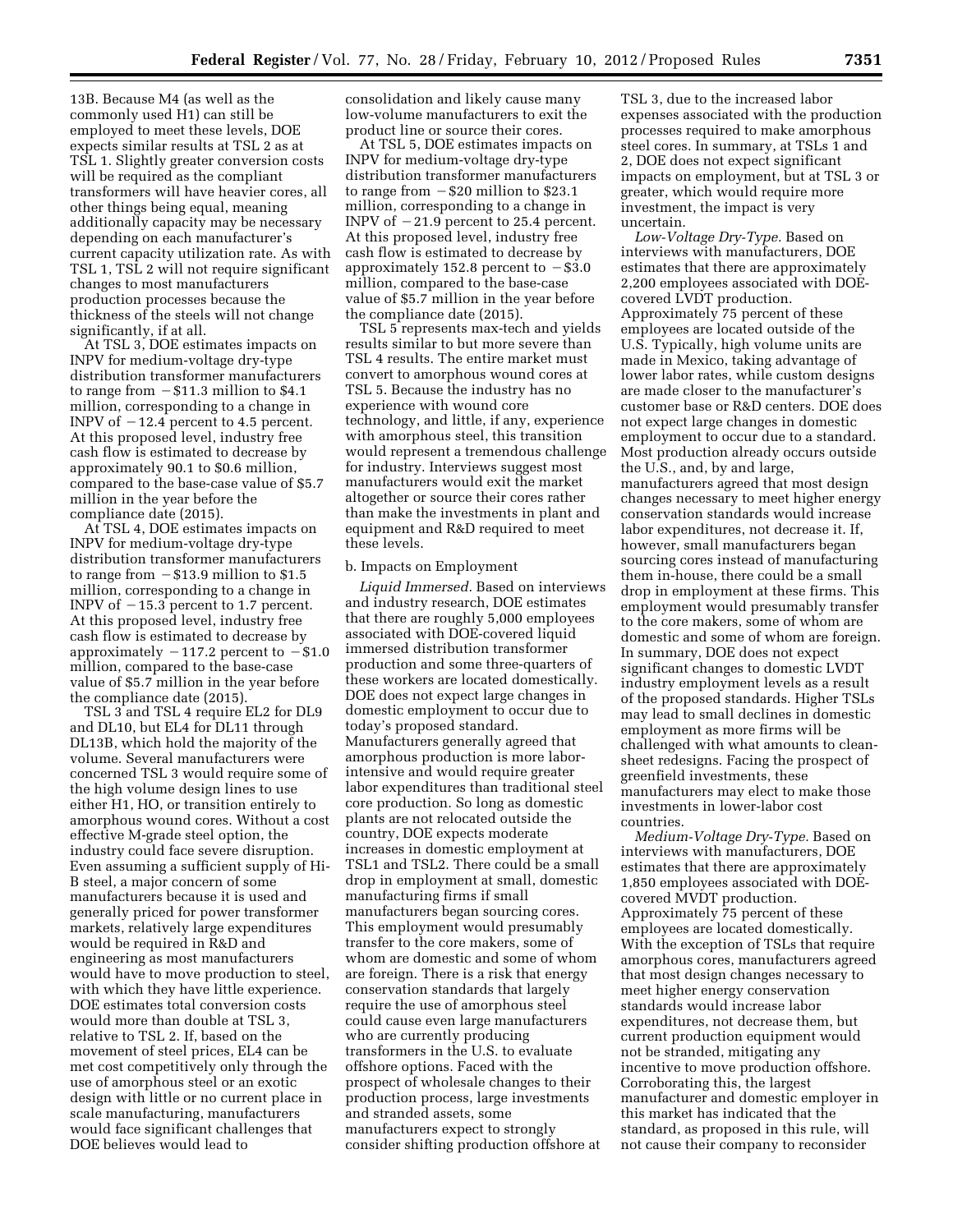production location. As such, DOE does not expect significant changes to domestic MVDT industry employment levels as a result of the standard proposed in this rule. For TSLs that would require amorphous cores, DOE does anticipate significant changes to domestic MVDT industry employment levels.

## c. Impacts on Manufacturing Capacity

Based on manufacturer interviews, DOE believes that there is significant excess capacity in the distribution transformer market. Shipments in the industry are well down from their peak in 2007, according to manufacturers. Therefore, DOE does not believe there would be any production capacity constraints at TSLs that do not require dramatic transitions to amorphous cores. For those TSLs that require amorphous cores in significant volumes, DOE believes there is potential for capacity constraints in the near term due to limitations on core steel availability. However, for the levels proposed in this rule, DOE does not foresee any capacity constraints.

### d. Impacts on Subgroups of Manufacturers

Small manufacturers, niche equipment manufacturers, and manufacturers exhibiting a cost structure substantially different from the industry average could be affected disproportionately. As discussed in section V.B.2.a, using average cost assumptions to develop an industry cash-flow estimate is inadequate to assess differential impacts among manufacturer subgroups. DOE considered four subgroups in the MIA: Liquid-immersed, dry-type mediumvoltage, dry-type low-voltage, and small manufacturers. For a discussion of the impacts on the first three groups, see section IV.I.1. For a discussion of the impacts on the small manufacturer subgroup, see the Regulatory Flexibility Analysis in section VI.B and chapter 12 of the NOPR TSD.

## e. Cumulative Regulatory Burden

While any one regulation may not impose a significant burden on manufacturers, the combined effects of recent or impending regulations may have serious consequences for some manufacturers, groups of manufacturers, or an entire industry. Assessing the impact of a single regulation may overlook this cumulative regulatory burden. In addition to energy conservation standards, other regulations can significantly affect manufacturers' financial operations. Multiple regulations affecting the same manufacturer can strain profits and lead companies to abandon product lines or markets with lower expected future returns than competing products. For these reasons, DOE conducts an analysis of cumulative regulatory burden as part of its rulemakings pertaining to appliance efficiency. During previous stages of this rulemaking DOE identified a number of requirements in addition to amended energy conservation standards for distribution transformers. The following section briefly addresses comments DOE received with respect to cumulative regulatory burden and summarizes other key related concerns that manufacturers raised during interviews.

Many interested parties have expressed concerns about the recent implementation of previous standards for distribution transformers. For lowvoltage dry-type distribution transformers, the Energy Policy Act of 2005 required compliance with NEMA TP–1 standards by the beginning of 2007. For liquid-immersed and medium-voltage dry-type transformers, DOE's 2007 energy conservation standards rulemaking required compliance by the beginning of 2010. Power Partners has stated that the last set of energy conservation standards for distribution transformers went into effect very recently and required large capital investments and retooling. Therefore, any new standards which would require additional retooling and

investment would create a cumulative burden for manufacturers. (PP, No. 19 at p. 1) EEI also commented that DOE standards were increased less than 14 months ago, with effective dates of January 1, 2007 for low-voltage dry-type distribution transformers and January 1, 2010 for medium-voltage dry-type and liquid-immersed designs. (EEI, Pub. Mtg. Tr., No. 34 at p. 28)

Other factors that manufacturers stated may contribute to cumulative regulatory burden are foreign regulations and Underwriters Laboratories listing compliance requirements. Manufacturers that export their products to places such as Canada, China, Mexico, or the Middle East need to comply with foreign as well as domestic regulations. The Canadian government regulates efficiency of drytype transformers through its Canadian Standards Association (CSA) standard C802.2–00 (effective January 1, 2005). China regulates transformer efficiency through its China Compulsory Certification (CCC) program (effective May 1, 2002), which requires manufacturers of various products including transformers to obtain the CCC Mark before exporting to or selling in the Chinese market. In Mexico, liquid-immersed units are regulated through NOM–002–SEDE–2010.

DOE discusses these and other requirements, and includes the full details of the cumulative regulatory burden analysis, in Chapter 12 of the NOPR TSD.

- 3. National Impact Analysis
- a. Significance of Energy Savings

To estimate the energy savings through 2045 attributable to potential standards for distribution transformers, DOE compared the energy consumption of those products under the base case to their energy consumption under each TSL. Table V.28 presents the forecasted NES for each considered TSL. The savings were calculated using the approach described in section IV.G.

TABLE V.28—CUMULATIVE NATIONAL ENERGY SAVINGS FOR DISTRIBUTION TRANSFORMER TRIAL STANDARD LEVELS IN 2016–2045

|                      | <b>Trial Standard Level</b> |      |      |      |      |      |      |
|----------------------|-----------------------------|------|------|------|------|------|------|
|                      |                             | 2    | 3    | 4    | 5    | 6    |      |
| Liquid-Immersed      |                             |      |      |      |      |      |      |
|                      | 0.36                        | 0.74 | 0.82 | 1.44 | 1.42 | 1.70 | 2.70 |
| Low-Voltage Dry-Type |                             |      |      |      |      |      |      |
|                      | 1.09                        | 1.12 | .29  | .86  | 1.90 | 2.08 |      |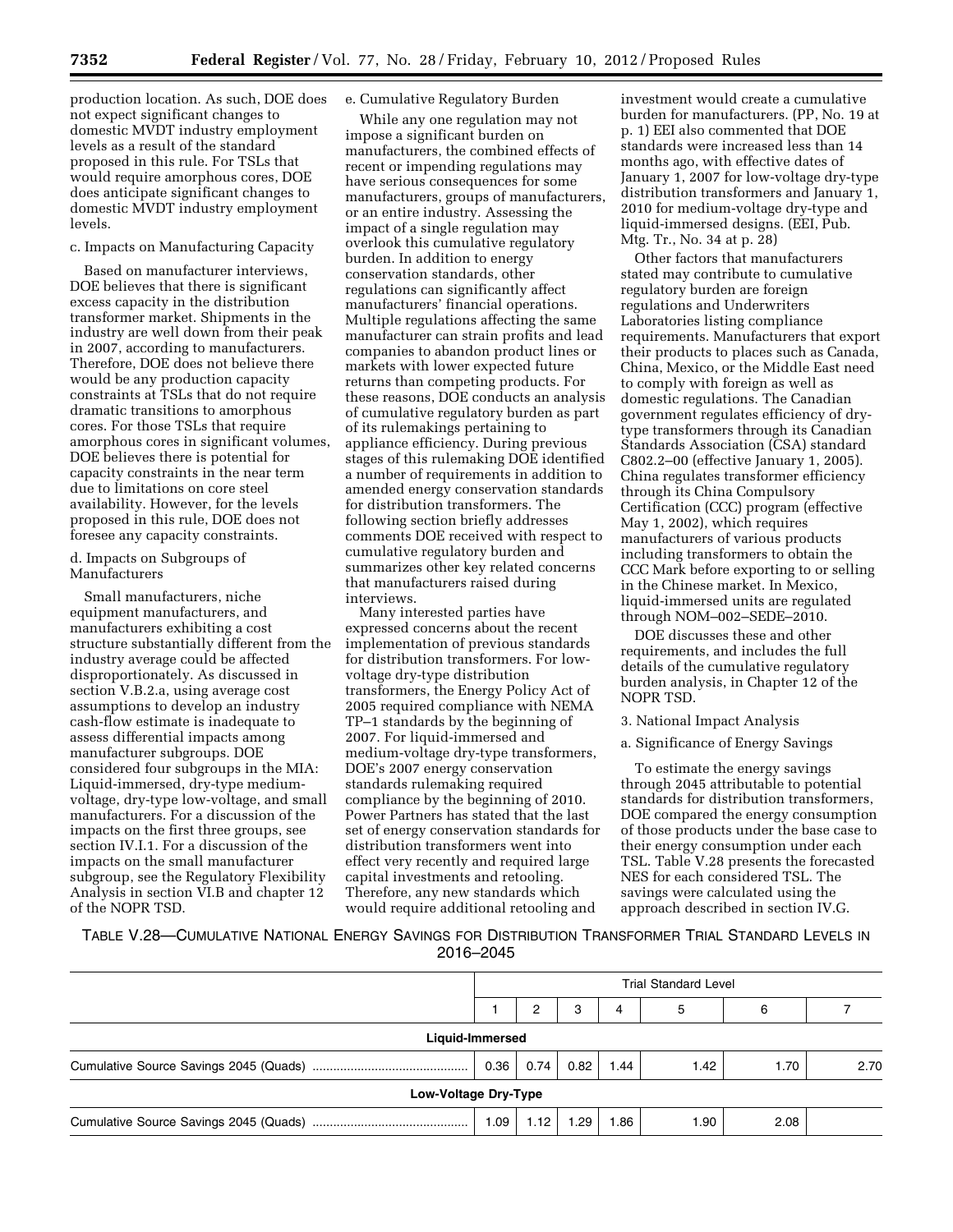TABLE V.28—CUMULATIVE NATIONAL ENERGY SAVINGS FOR DISTRIBUTION TRANSFORMER TRIAL STANDARD LEVELS IN 2016–2045—Continued

|                                | <b>Trial Standard Level</b> |      |      |      |      |  |  |
|--------------------------------|-----------------------------|------|------|------|------|--|--|
| 3<br>4<br>5                    |                             |      |      |      |      |  |  |
| <b>Medium-Voltage Dry-Type</b> |                             |      |      |      |      |  |  |
|                                | 0.06                        | 0.13 | 0.23 | 0.23 | 0.37 |  |  |

Chapter 10 of the NOPR TSD provides additional details on the NES values reported and also presents tables that show the magnitude of the energy savings discounted at rates of 3 percent and 7 percent. Discounted energy savings represent a policy perspective in which energy savings realized farther in the future are less significant than energy savings realized in the nearer term.

b. Net Present Value of Customer Costs and Benefits

DOE estimated the cumulative NPV to the Nation of the total costs and savings for customers that would result from the TSLs considered for distribution transformers. In accordance with the

OMB's guidelines on regulatory analysis,41 DOE calculated NPV using both a 7-percent and a 3-percent real discount rate. The 7-percent rate is an estimate of the average before-tax rate of return on private capital in the U.S. economy, and reflects the returns on real estate and small business capital as well as corporate capital. DOE used this discount rate to approximate the opportunity cost of capital in the private sector, because recent OMB analysis has found the average rate of return on capital to be near this rate. DOE used the 3-percent rate to capture the potential effects of standards on private consumption (*e.g.,* through higher prices for products and reduced purchases of

energy). This rate represents the rate at which society discounts future consumption flows to their present value. This rate can be approximated by the real rate of return on long-term government debt (*i.e.,* yield on United States Treasury notes minus annual rate of change in the Consumer Price Index), which has averaged about 3 percent on a pre-tax basis for the past 30 years.

Table V.29 shows the customer NPV results for each TSL DOE considered for distribution transformers, using both a 7-percent and a 3-percent discount rate. In each case, the impacts cover the lifetime of products purchased in 2016– 2045. See chapter 10 of the NOPR TSD for more detailed NPV results.

TABLE V.29—CUMULATIVE NET PRESENT VALUE OF CONSUMER BENEFITS FOR DISTRIBUTION TRANSFORMERS TRIAL STANDARD LEVELS FOR UNITS SOLD IN 2016–2045

|                                              | Discount            |              | <b>Trial Standard Level</b> |                                |              |                    |         |         |
|----------------------------------------------|---------------------|--------------|-----------------------------|--------------------------------|--------------|--------------------|---------|---------|
|                                              | rate $(\%)$         | 1            | 2                           | 3                              | 4            | 5                  | 6       | 7       |
| Liquid-Immersed                              |                     |              |                             |                                |              |                    |         |         |
| Net Present<br>Value (billion<br>2010\$)     | 3                   | 3.66         | 7.39                        | 8.24                           | 14.21        | 13.48              | 13.17   | $-1.11$ |
|                                              | 7                   | 0.75         | 1.51                        | 1.73                           | 2.96         | 2.65               | 1.76    | $-8.25$ |
|                                              |                     |              |                             | Low-Voltage Dry-Type           |              |                    |         |         |
| Net Present<br>Value (billion<br>2010\$)     | 3                   | 7.81         | 7.79                        | 8.51                           | 11.16        | 9.37               | 2.69    |         |
|                                              | 7                   | 2.03         | 1.97                        | 2.03                           | 2.36         | 1.37               | $-2.41$ |         |
|                                              |                     |              |                             | <b>Medium-Voltage Dry-Type</b> |              |                    |         |         |
| Net Present<br>Value (billion<br>2010\$)<br> | 3<br>$\overline{7}$ | 0.42<br>0.10 | 0.67<br>0.13                | 0.90<br>0.06                   | 0.90<br>0.06 | $-0.38$<br>$-0.84$ |         |         |

The results shown here reflect the default product price trend, which uses constant prices. DOE conducted an NPV sensitivity analysis using alternative price trends. DOE developed one

forecast in which prices decline after 2010, and one in which prices rise. The NPV results from the associated sensitivity cases are described in appendix 10–C of the NOPR TSD.

c. Indirect Impacts on Employment

As discussed above, DOE expects energy conservation standards for distribution transformers to reduce energy costs for equipment owners, and

<sup>41</sup>OMB Circular A–4, section E (Sept. 17, 2003). Available at: *[http://www.whitehouse.gov/omb/](http://www.whitehouse.gov/omb/circulars_a004_a-4)  [circulars](http://www.whitehouse.gov/omb/circulars_a004_a-4)*\_*a004*\_*a-4*. (Last accessed March 18, 2011.)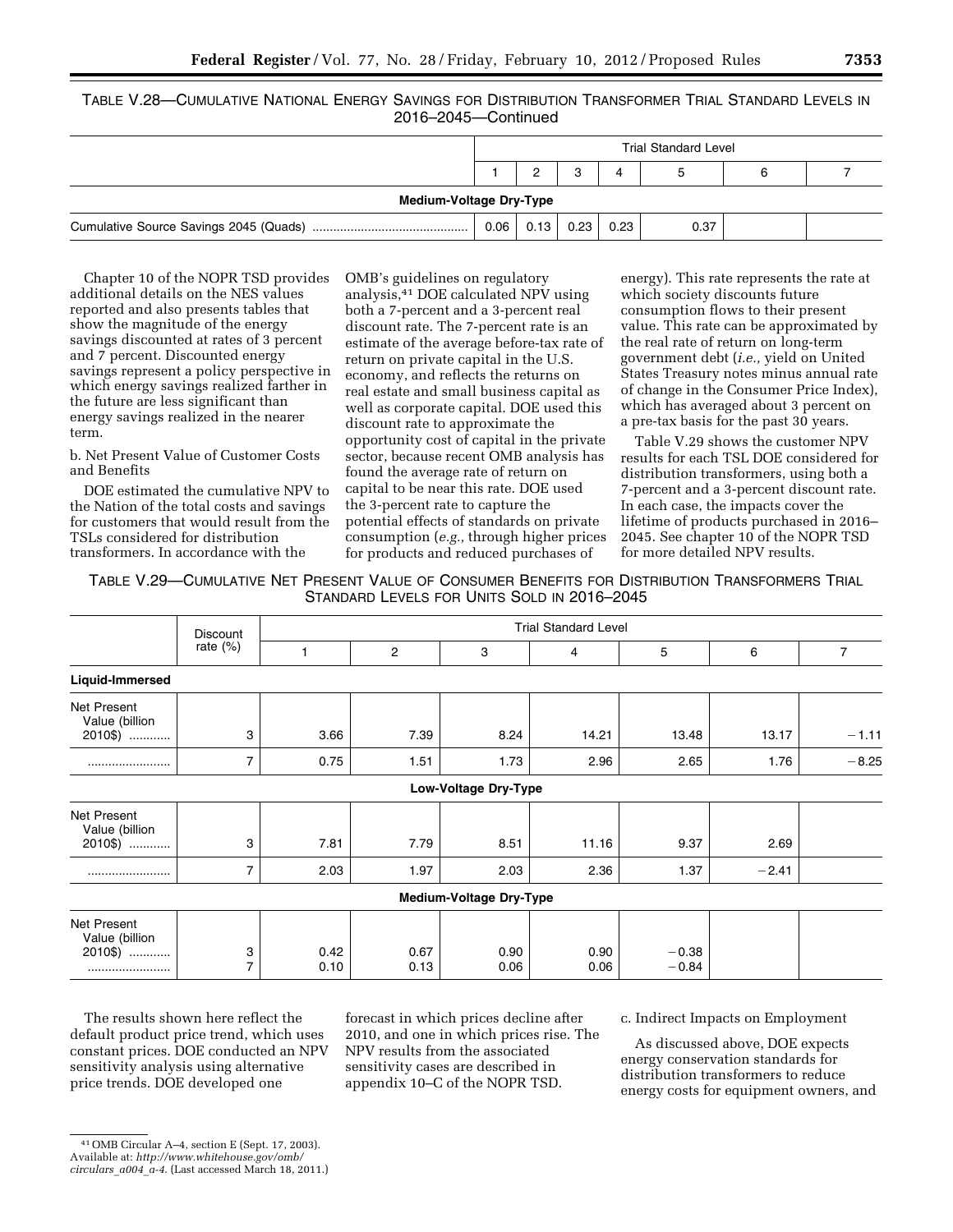the resulting net savings to be redirected to other forms of economic activity. Those shifts in spending and economic activity could affect the demand for labor. As described in section IV.J, DOE used an input/output model of the U.S. economy to estimate indirect employment impacts of the TSLs that DOE considered in this rulemaking. DOE understands that there are uncertainties involved in projecting employment impacts, especially changes in the later years of the analysis. Therefore, DOE generated results for near-term timeframes (2015– 2020), where these uncertainties are reduced.

The results suggest that today's proposed standards are likely to have negligible impact on the net demand for labor in the economy. The net change in jobs is so small that it would be imperceptible in national labor statistics and might be offset by other, unanticipated effects on employment.

Chapter 13 of the NOPR TSD presents more detailed results.

4. Impact on Utility or Performance of Equipment

DOE believes that the standards it is proposing today will not lessen the utility or performance of distribution transformers.

### 5. Impact of Any Lessening of Competition

DOE has also considered any lessening of competition that is likely to result from new and amended standards. The Attorney General determines the impact, if any, of any lessening of competition likely to result from a proposed standard, and transmits such determination to the Secretary, together with an analysis of the nature and extent of such impact. (42 U.S.C.  $6295(o)(2)(B)(i)(V)$  and  $(B)(ii))$ 

To assist the Attorney General in making such a determination, DOE has

provided DOJ with copies of this notice and the TSD for review. DOE will consider DOJ's comments on the proposed rule in preparing the final rule, and DOE will publish and respond to DOJ's comments in that document.

6. Need of the Nation to Conserve Energy

Enhanced energy efficiency, where economically justified, improves the Nation's energy security, strengthens the economy, and reduces the environmental impacts or costs of energy production. Reduced electricity demand due to energy conservation standards is also likely to reduce the cost of maintaining the reliability of the electricity system, particularly during peak-load periods. As a measure of the expected energy conservation out to 2045, Table V.30 presents the estimated energy savings in terms of equivalent generating capacity for the TSLs that DOE considered in this rulemaking.

## TABLE V.30—EXPECTED ENERGY SAVINGS OUT TO 2045 REPRESENTED AS EQUIVALENT GENERATING CAPACITY UNDER DISTRIBUTION TRANSFORMER TRIAL STANDARD LEVELS

|       | Trial standard level          |                                 |                               |                               |                               |                                           |              |
|-------|-------------------------------|---------------------------------|-------------------------------|-------------------------------|-------------------------------|-------------------------------------------|--------------|
|       |                               |                                 |                               |                               |                               | 6                                         |              |
| Total | 0.610<br>.62<br>0.091<br>2.33 | 23. ا<br>66. ا<br>0.174<br>3.06 | 1.33<br>1.90<br>0.332<br>3.56 | 2.24<br>2.70<br>0.332<br>5.28 | 2.21<br>2.75<br>0.510<br>5.47 | 2.53<br>2.92<br>$\hspace{0.05cm}$<br>5.46 | 3.73<br>3.73 |

Energy savings from standards for distribution transformers could also produce environmental benefits in the form of reduced emissions of air pollutants and greenhouse gases associated with electricity production. Table V.31 provides DOE's estimate of cumulative  $CO<sub>2</sub>$ , NO<sub>x</sub>, and Hg emissions reductions projected to result from the

TSLs considered in this rulemaking. DOE reports annual  $CO<sub>2</sub>$ , NO<sub>X</sub>, and Hg emissions reductions for each TSL in chapter 15 of the NOPR TSD.

As discussed in section IV.M, DOE did not report SO<sub>2</sub> emissions reductions from power plants because, due to  $SO<sub>2</sub>$ emissions caps, there is uncertainty about the effect of energy conservation

standards on the overall level of  $SO<sub>2</sub>$ emissions in the United States. DOE also did not include  $NO<sub>x</sub>$  emissions reduction from power plants in States subject to CAIR because an energy conservation standard would not affect the overall level of  $NO<sub>X</sub>$  emissions in those States due to the emissions caps mandated by CAIR.

| TABLE V.31-SUMMARY OF EMISSIONS REDUCTION ESTIMATED FOR DISTRIBUTION TRANSFORMER TRIAL STANDARD |                                  |  |  |
|-------------------------------------------------------------------------------------------------|----------------------------------|--|--|
|                                                                                                 | LEVELS (CUMULATIVE IN 2016-2045) |  |  |

| Trial standard level  |                                |                       |                      |                      |                     |                    |
|-----------------------|--------------------------------|-----------------------|----------------------|----------------------|---------------------|--------------------|
|                       | 2                              | 3                     | 4                    | 5                    | 6                   |                    |
| Liquid-Immersed       |                                |                       |                      |                      |                     |                    |
| 31.2<br>25.5<br>0.209 | 62.7<br>51.2<br>0.420          | 67.7<br>55.3<br>0.454 | 113<br>92.7<br>0.762 | 112<br>91.5<br>0.751 | 128<br>104<br>0.857 | 186<br>152<br>1.25 |
| Low-Voltage Dry-Type  |                                |                       |                      |                      |                     |                    |
| 82.1<br>67.0<br>0.551 | 83.9<br>68.6<br>0.564          | 96.0<br>78.4<br>0.645 | 137<br>112<br>0.918  | 139<br>114<br>0.934  | 148<br>121<br>0.992 |                    |
|                       | <b>Medium-Voltage Dry-Type</b> |                       |                      |                      |                     |                    |
| 4.62<br>3.77          | 8.80<br>7.19                   | 16.8<br>13.7          | 16.8<br>13.7         | 25.7<br>21.0         |                     |                    |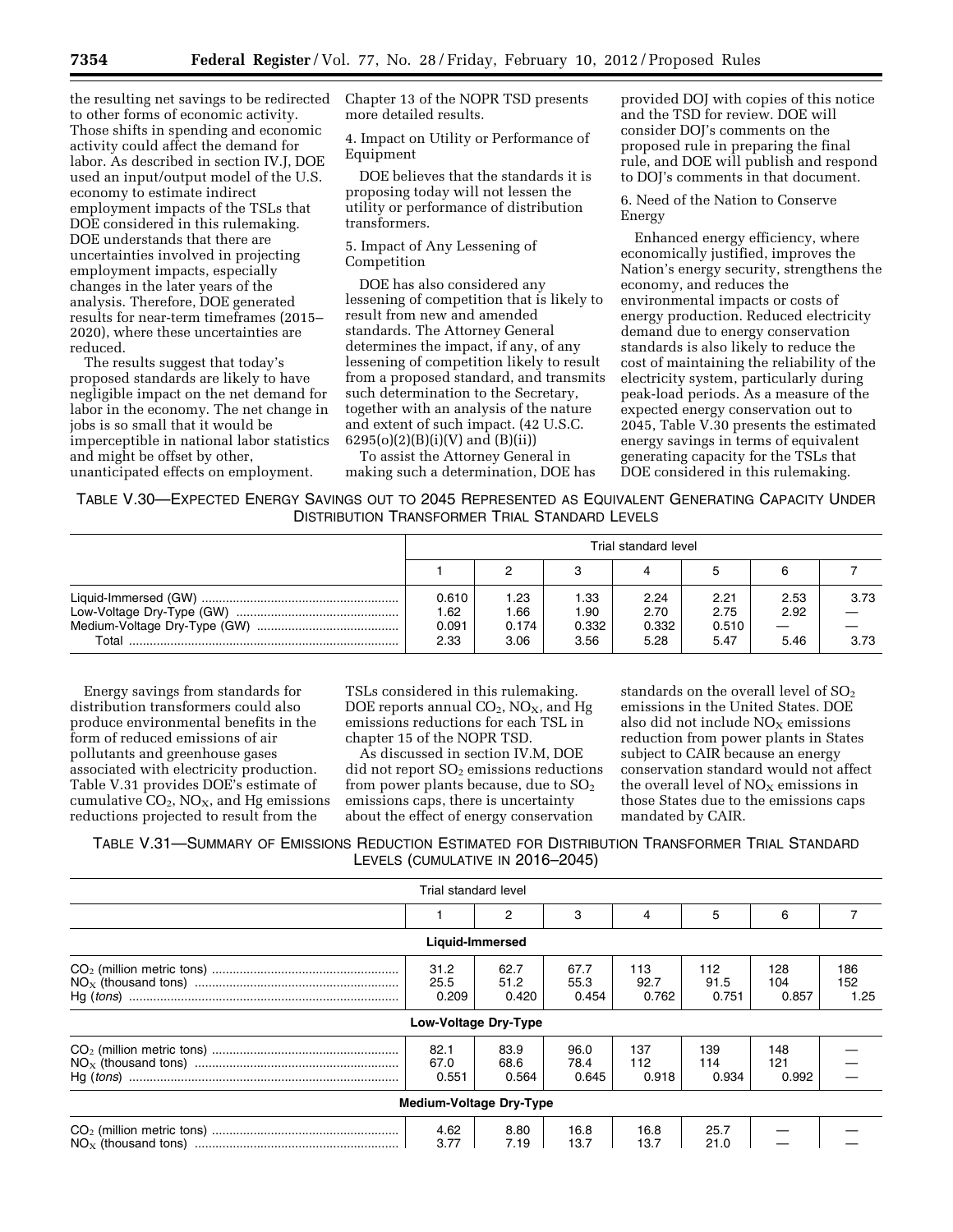### TABLE V.31—SUMMARY OF EMISSIONS REDUCTION ESTIMATED FOR DISTRIBUTION TRANSFORMER TRIAL STANDARD LEVELS (CUMULATIVE IN 2016–2045)—Continued

| Trial standard level |       |       |       |       |       |                   |  |
|----------------------|-------|-------|-------|-------|-------|-------------------|--|
| <u>_</u>             |       |       |       |       |       |                   |  |
| Hg (tons)            | 0.031 | 0.059 | 0.113 | 0.113 | 0.173 | $\hspace{0.05cm}$ |  |

As part of the analysis for this proposed rule, DOE estimated monetary benefits likely to result from the reduced emissions of  $CO<sub>2</sub>$  and  $NO<sub>X</sub>$  that DOE estimated for each of the TSLs considered. As discussed in section IV.M, DOE used values for the SCC developed by an interagency process. The four values for  $CO<sub>2</sub>$  emissions reductions resulting from that process (expressed in 2010\$) are \$4.9/metric ton (the average value from a distribution that uses a 5-percent discount rate),

\$22.3/metric ton (the average value from a distribution that uses a 3-percent discount rate), \$36.5/metric ton (the average value from a distribution that uses a 2.5-percent discount rate), and \$67.6/metric ton (the 95th-percentile value from a distribution that uses a 3 percent discount rate). These values correspond to the value of emission reductions in 2010; the values for later years are higher due to increasing damages as the magnitude of climate change increases.

Table V.32 presents the global value of CO<sub>2</sub> emissions reductions at each TSL. For each of the four cases, DOE calculated a present value of the stream of annual values using the same discount rate as was used in the studies upon which the dollar-per-ton values are based. DOE calculated domestic values as a range from 7 percent to 23 percent of the global values, and these results are presented in chapter 16 of the NOPR TSD.

TABLE V.32—ESTIMATES OF GLOBAL PRESENT VALUE OF CO<sub>2</sub> EMISSIONS REDUCTION UNDER DISTRIBUTION TRANSFORMER TRIAL STANDARD LEVELS

[Million 2010\$]

| 5% discount rate,<br>3% discount rate,<br>2.5% discount rate,<br>3% discount rate,<br><b>TSL</b><br>average*<br>average*<br>95th percentile *<br>average*<br>Liquid-Immersed | 3051<br>6160 |
|------------------------------------------------------------------------------------------------------------------------------------------------------------------------------|--------------|
|                                                                                                                                                                              |              |
|                                                                                                                                                                              |              |
| 173<br>1003<br>1747                                                                                                                                                          |              |
| 350<br>2026<br>3528                                                                                                                                                          |              |
| 382<br>3866<br>2219                                                                                                                                                          | 6746         |
| 655<br>3831<br>6681                                                                                                                                                          | 11643        |
| 3779<br>6591<br>646                                                                                                                                                          | 11486        |
| 752<br>4414<br>7705                                                                                                                                                          | 13414        |
| 1140<br>6754<br>11811<br>/ ……………………………………………………………………………                                                                                                                     | 20523        |
| <b>Low-Voltage Dry-Type</b>                                                                                                                                                  |              |
| 2820<br>481<br>4921                                                                                                                                                          | 8570         |
| 5032<br>492<br>2884                                                                                                                                                          | 8764         |
| 562<br>3297<br>5753                                                                                                                                                          | 10020        |
| 8190<br>800<br>4693                                                                                                                                                          | 14264        |
| 814<br>4776<br>8336                                                                                                                                                          | 14517        |
| 8858<br>866<br>5076                                                                                                                                                          | 15427        |
| <b>Medium-Voltage Dry-Type</b>                                                                                                                                               |              |
| 27<br>159<br>277                                                                                                                                                             | 483          |
| 52<br>2<br>302<br>528                                                                                                                                                        | 919          |
| 98<br>576<br>1006                                                                                                                                                            | 1751         |
| 98<br>576<br>1006                                                                                                                                                            | 1751         |
| 151<br>884<br>1543                                                                                                                                                           | 2688         |

DOE is well aware that scientific and economic knowledge about the contribution of  $CO<sub>2</sub>$  and other GHG emissions to changes in the future global climate and the potential resulting damages to the world economy continues to evolve rapidly. Thus, any value placed on reducing  $CO<sub>2</sub>$  emissions in this rulemaking is subject to change. DOE, together with other Federal agencies, will continue to review various methodologies for estimating

the monetary value of reductions in  $CO<sub>2</sub>$ and other GHG emissions. This ongoing review will consider the comments on this subject that are part of the public record for this and other rulemakings, as well as other methodological assumptions and issues. However, consistent with DOE's legal obligations, and taking into account the uncertainty involved with this particular issue, DOE has included in this NOPR the most recent values and analyses resulting

from the ongoing interagency review process.

DOE also estimated a range for the cumulative monetary value of the economic benefits associated with  $NO<sub>X</sub>$ emissions reductions anticipated to result from amended standards for refrigeration products. The low and high dollar-per-ton values that DOE used are discussed in section IV.M. Table V.33 presents the cumulative present values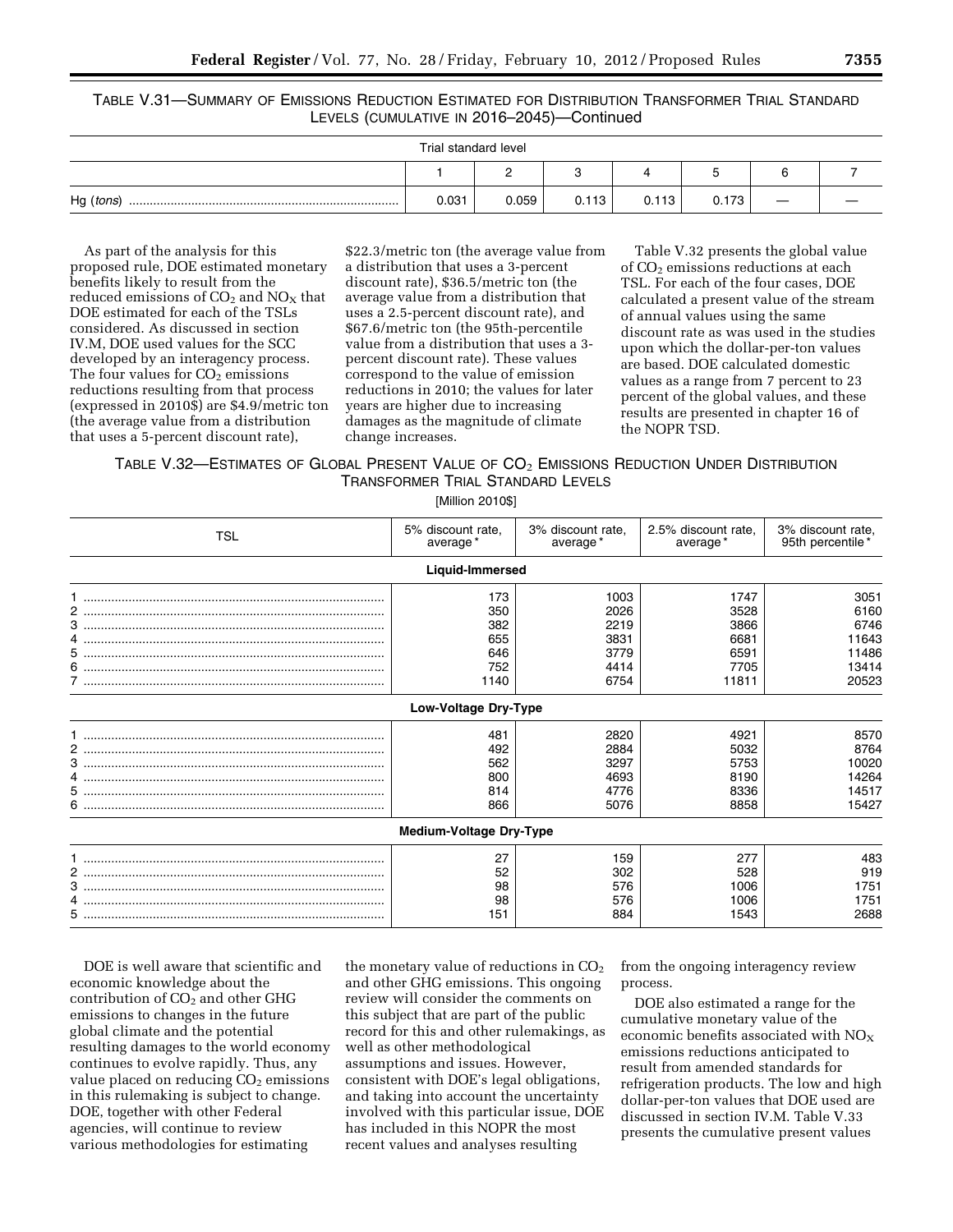for each TSL calculated using 7-percent and 3-percent discount rates.

TABLE V.33—ESTIMATES OF PRESENT VALUE OF  $NO<sub>X</sub>$  EMISSIONS REDUC-TION UNDER DISTRIBUTION TRANS-FORMER TRIAL STANDARD LEVELS

|                       | Million 2010\$                        |                                     | <b>TSL</b>                  | 3% discount<br>rate            | $7%$ dis<br>ra         |
|-----------------------|---------------------------------------|-------------------------------------|-----------------------------|--------------------------------|------------------------|
| <b>TSL</b>            | 3% discount<br>rate                   | 7% discount<br>rate                 | 2                           | 26 to 267                      | 8 to 87                |
|                       | Liquid-Immersed                       |                                     | 3<br>.<br>4<br>.            | 30 to 305<br>42 to 434         | $10$ to $9$<br>14 to 1 |
| .<br>2                | 9 to $94$<br>19 to 191                | 3 to 32<br>6 to 64                  | $5$<br>$6$                  | 43 to 442<br>46 to 470         | 14 to 1<br>15 to 1     |
| 3<br>.<br>4<br>.      | 20 to 208<br>35 to 356                | 7 to 69<br>11 to 117                |                             | <b>Medium-Voltage Dry-Type</b> |                        |
| 5<br>.<br>6<br>.<br>. | 34 to 351<br>40 to 408<br>60 to $616$ | 11 to 115<br>13 to 132<br>19 to 194 | .<br>2                      | 1 to $15$<br>3 to 28           | $0$ to 5<br>1 to $9$   |
|                       | Low-Voltage Dry-Type                  |                                     | 3<br>.<br>. <b>.</b> .<br>5 | 5 to 53<br>5 to 53<br>8 to 82  | 2 to 17<br>2 to 17     |
|                       | 25 to 261    8 to 85                  |                                     | .                           |                                | 3 to 27                |

TABLE V.33—ESTIMATES OF PRESENT VALUE OF  $NO<sub>X</sub>$  EMISSIONS REDUC-TION UNDER DISTRIBUTION TRANS-FORMER TRIAL STANDARD LEVELS— **Continued** 

Million 2010\$

42 to 434 ..... 14 to 141 43 to 442 ..... 14 to 143

................... 46 to 470 ..... 15 to 152 **Medium-Voltage Dry-Type** 

7% discount rate

7. Summary of National Economic Impacts

The NPV of the monetized benefits associated with emissions reductions can be viewed as a complement to the NPV of the customer savings calculated for each TSL considered in this rulemaking. Table V.34 through Table V.36 present the NPV values that result from adding the estimates of the potential economic benefits resulting from reduced  $CO<sub>2</sub>$  and  $NO<sub>X</sub>$  emissions in each of four valuation scenarios to the NPV of customer savings calculated for each TSL considered in this rulemaking, at both a seven-percent and three-percent discount rate. The CO<sub>2</sub> values used in the columns of each table correspond to the four scenarios for the valuation of  $CO<sub>2</sub>$  emission reductions presented in section IV.M.

TABLE V.34—LIQUID-IMMERSED DISTRIBUTION TRANSFORMERS: NET PRESENT VALUE OF CUSTOMER SAVINGS COMBINED WITH NET PRESENT VALUE OF MONETIZED BENEFITS FROM  $CO<sub>2</sub>$  and  $NO<sub>X</sub>$  Emissions Reductions

[Billion 2010\$]

|     | Consumer NPV at 3% discount rate added with:                               |                                                                              |                                                                              |                                                                           |  |  |
|-----|----------------------------------------------------------------------------|------------------------------------------------------------------------------|------------------------------------------------------------------------------|---------------------------------------------------------------------------|--|--|
| TSL | SCC Value of \$4.9/<br>metric ton $CO_2^*$<br>and Low Value for<br>$NOx**$ | SCC Value of<br>\$22.3/metric ton<br>$CO2*$ and Medium<br>Value for $NOx**$  | SCC Value of<br>\$36.5/metric ton<br>$CO2*$ and Medium<br>Value for $NOx**$  | SCC Value of<br>\$67.6/metric ton<br>$CO2*$ and High<br>Value for $NOx**$ |  |  |
|     | 3.8                                                                        | 4.7                                                                          | 5.5                                                                          | 6.8                                                                       |  |  |
|     | 7.8                                                                        | 9.5                                                                          | 11.0                                                                         | 13.7                                                                      |  |  |
| 3   | 8.6                                                                        | 10.6                                                                         | 12.2                                                                         | 15.2                                                                      |  |  |
|     | 14.9                                                                       | 18.2                                                                         | 21.1                                                                         | 26.2                                                                      |  |  |
|     | 14.2                                                                       | 17.5                                                                         | 20.3                                                                         | 25.3                                                                      |  |  |
| 6   | 14.0                                                                       | 17.8                                                                         | 21.1                                                                         | 27.0                                                                      |  |  |
|     | 0.1                                                                        | 6.0                                                                          | 11.0                                                                         | 20.0                                                                      |  |  |
|     |                                                                            |                                                                              | Consumer NPV at 7% Discount Rate added with:                                 |                                                                           |  |  |
|     |                                                                            |                                                                              |                                                                              |                                                                           |  |  |
| TSL | SCC Value of \$4.9/<br>metric ton $CO_2^*$<br>and Low Value for<br>$NOx**$ | SCC Value of<br>\$22.3/metric ton<br>$CO2$ * and Medium<br>Value for $NOx**$ | SCC Value of<br>\$36.5/metric ton<br>$CO2$ * and Medium<br>Value for $NOx**$ | SCC Value of<br>\$67.6/metric ton<br>$CO2*$ and High<br>Value for $NOx**$ |  |  |
|     | 0.9                                                                        | 1.8                                                                          | 2.5                                                                          | 3.8                                                                       |  |  |
|     | 1.9                                                                        | 3.6                                                                          | 5.1                                                                          | 7.7                                                                       |  |  |
|     | 2.1                                                                        | 4.0                                                                          | 5.6                                                                          | 8.5                                                                       |  |  |
|     | 3.6                                                                        | 6.9                                                                          | 9.7                                                                          | 14.7                                                                      |  |  |
|     | 3.3                                                                        | 6.5                                                                          | 9.3                                                                          | 14.3                                                                      |  |  |
| 6   | 2.5<br>$-7.1$                                                              | 6.2<br>$-1.4$                                                                | 9.5<br>3.7                                                                   | 15.3<br>12.5                                                              |  |  |

\* These label values represent the global SCC in 2010, in 2010\$. The present values have been calculated with scenario-consistent discount rates.

\*\* Low Value corresponds to \$450 per ton of NO<sub>X</sub> emissions. Medium Value corresponds to \$2,537 per ton of NO<sub>X</sub> emissions. High Value corresponds to  $$4,623$  per ton of  $NO<sub>x</sub>$  emissions.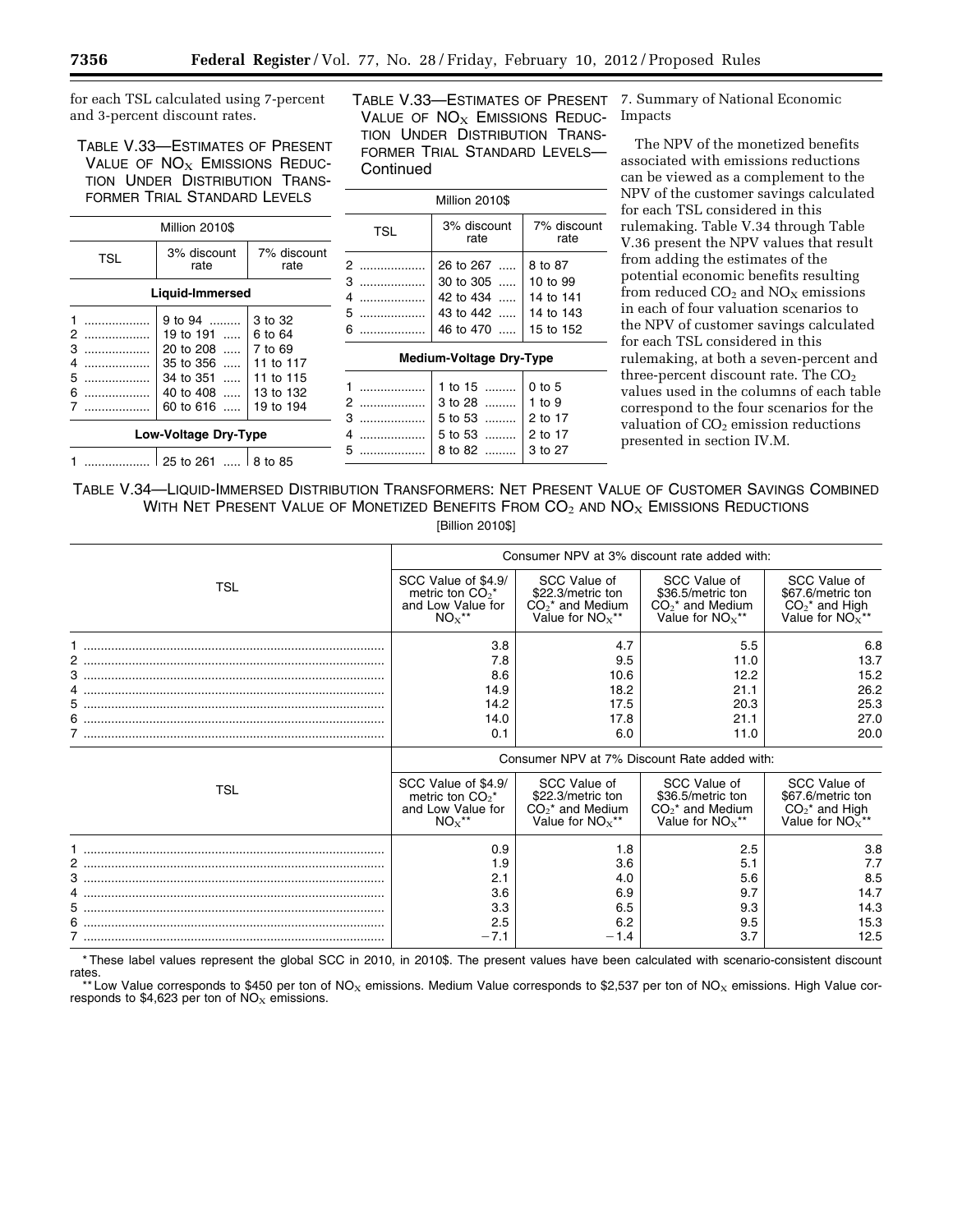## TABLE V.35—LOW-VOLTAGE DRY-TYPE DISTRIBUTION TRANSFORMERS: NET PRESENT VALUE OF CUSTOMER SAVINGS COMBINED WITH NET PRESENT VALUE OF MONETIZED BENEFITS FROM  $CO<sub>2</sub>$  and  $NO<sub>X</sub>$  Emissions Reductions [Billion 2010\$]

|            |                                              | Consumer NPV at 3% Discount Rate added with: |                    |                   |  |  |  |  |
|------------|----------------------------------------------|----------------------------------------------|--------------------|-------------------|--|--|--|--|
| <b>TSL</b> | SCC Value of \$4.9/                          | SCC Value of                                 | SCC Value of       | SCC Value of      |  |  |  |  |
|            | metric ton $CO2*$                            | \$22.3/metric ton                            | \$36.5/metric ton  | \$67.6/metric ton |  |  |  |  |
|            | and Low Value for                            | $CO2$ * and Medium                           | $CO2$ * and Medium | $CO2*$ and High   |  |  |  |  |
|            | $NOx**$                                      | Value for $NOx**$                            | Value for $NOx**$  | Value for $NOx**$ |  |  |  |  |
|            | 8.3                                          | 10.8                                         | 12.9               | 16.6              |  |  |  |  |
|            | 8.3                                          | 10.8                                         | 13.0               | 16.8              |  |  |  |  |
|            | 9.1                                          | 12.0                                         | 14.4               | 18.8              |  |  |  |  |
| 5          | 12.0                                         | 16.1                                         | 19.6               | 25.9              |  |  |  |  |
|            | 10.2                                         | 14.4                                         | 17.9               | 24.3              |  |  |  |  |
|            | 3.6                                          | 8.0                                          | 11.8               | 18.6              |  |  |  |  |
|            | Consumer NPV at 7% Discount Rate added with: |                                              |                    |                   |  |  |  |  |
| <b>TSL</b> | SCC Value of \$4.9/                          | SCC Value of                                 | SCC Value of       | SCC Value of      |  |  |  |  |
|            | metric ton $CO2*$                            | \$22.3/metric ton                            | \$36.5/metric ton  | \$67.6/metric ton |  |  |  |  |
|            | and Low Value for                            | $CO2*$ and Medium                            | $CO2*$ and Medium  | $CO2*$ and High   |  |  |  |  |
|            | $NOx**$                                      | Value for $NOx**$                            | Value for $NOx**$  | Value for $NOx**$ |  |  |  |  |
|            | 2.5                                          | 4.9                                          | 7.0                | 10.7              |  |  |  |  |
|            | 2.5                                          | 4.9                                          | 7.1                | 10.8              |  |  |  |  |
| 4          | 2.6                                          | 5.4                                          | 7.8                | 12.1              |  |  |  |  |
|            | 3.2                                          | 7.1                                          | 10.6               | 16.8              |  |  |  |  |
|            | 2.2                                          | 6.2                                          | 9.8                | 16.0              |  |  |  |  |
|            | $-1.5$                                       | 2.7                                          | 6.5                | 13.2              |  |  |  |  |

## TABLE V.36—MEDIUM-VOLTAGE DRY-TYPE DISTRIBUTION TRANSFORMERS: NET PRESENT VALUE OF CUSTOMER SAVINGS COMBINED WITH NET PRESENT VALUE OF MONETIZED BENEFITS FROM  $CO<sub>2</sub>$  and  $NO<sub>X</sub>$  Emissions Reductions [Billion 2010\$]

|             | Consumer NPV at 3% Discount Rate added with:                                         |                                                                              |                                                                              |                                                                                   |  |  |  |
|-------------|--------------------------------------------------------------------------------------|------------------------------------------------------------------------------|------------------------------------------------------------------------------|-----------------------------------------------------------------------------------|--|--|--|
| TSL         | SCC Value of \$4.9/<br>metric ton $CO2^*$<br>and Low Value for<br>$NOx^{\star\star}$ | SCC Value of<br>\$22.3/metric ton<br>$CO2$ * and Medium<br>Value for $NOx**$ | SCC Value of<br>\$36.5/metric ton<br>$CO2$ * and Medium<br>Value for $NOx**$ | SCC Value of<br>\$67.6/metric ton<br>$CO2*$ and High<br>Value for $NO_X^{\star*}$ |  |  |  |
| 2<br>3<br>5 | $0.5^{\circ}$<br>0.7<br>1.0<br>1.0<br>$-0.2$                                         | 0.6<br>1.0<br>1.5<br>1.5<br>0.6                                              | 0.7<br>1.2<br>1.9<br>1.9<br>1.2                                              | 0.9<br>1.6<br>2.7<br>2.7<br>2.4                                                   |  |  |  |
|             | Consumer NPV at 7% Discount Rate added with:                                         |                                                                              |                                                                              |                                                                                   |  |  |  |
| TSL         | SCC Value of \$4.9/<br>metric ton $CO2^*$<br>and Low Value for<br>$NOx**$            | SCC Value of<br>\$22.3/metric ton<br>$CO2$ * and Medium<br>Value for $NOx**$ | SCC Value of<br>\$36.5/metric ton<br>$CO2$ * and Medium<br>Value for $NOx**$ | SCC Value of<br>\$67.6/metric ton<br>$CO2*$ and High<br>Value for $NOx**$         |  |  |  |
|             | 0.1<br>0.2<br>0.2                                                                    | 0.3<br>0.4<br>0.6                                                            | 0.4<br>0.7                                                                   | 0.6<br>1.1<br>1.8                                                                 |  |  |  |
| 3<br>5.     | 0.2<br>$-0.7$                                                                        | 0.6<br>0.1                                                                   | 1.1<br>1.1<br>0.7                                                            | 1.8<br>1.9                                                                        |  |  |  |

Although adding the value of customer savings to the values of emission reductions provides a valuable perspective, two issues should be considered. First, the national operating cost savings are domestic U.S. customer monetary savings that occur as a result of market transactions, while the value of  $CO<sub>2</sub>$  reductions is based on a global value. Second, the assessments of operating cost savings and the SCC are

performed with different methods that use quite different time frames for analysis. The national operating cost savings is measured for the lifetime of products shipped in 2016–2045. The SCC values, on the other hand, reflect the present value of future climaterelated impacts resulting from the emission of one metric ton of  $CO<sub>2</sub>$  in each year. These impacts continue well beyond 2100.

### 8. Other Factors

The Secretary of Energy, in determining whether a standard is economically justified, may consider any other factors that the Secretary deems to be relevant. (42 U.S.C. 6295(o)(2)(B)(i)(VI))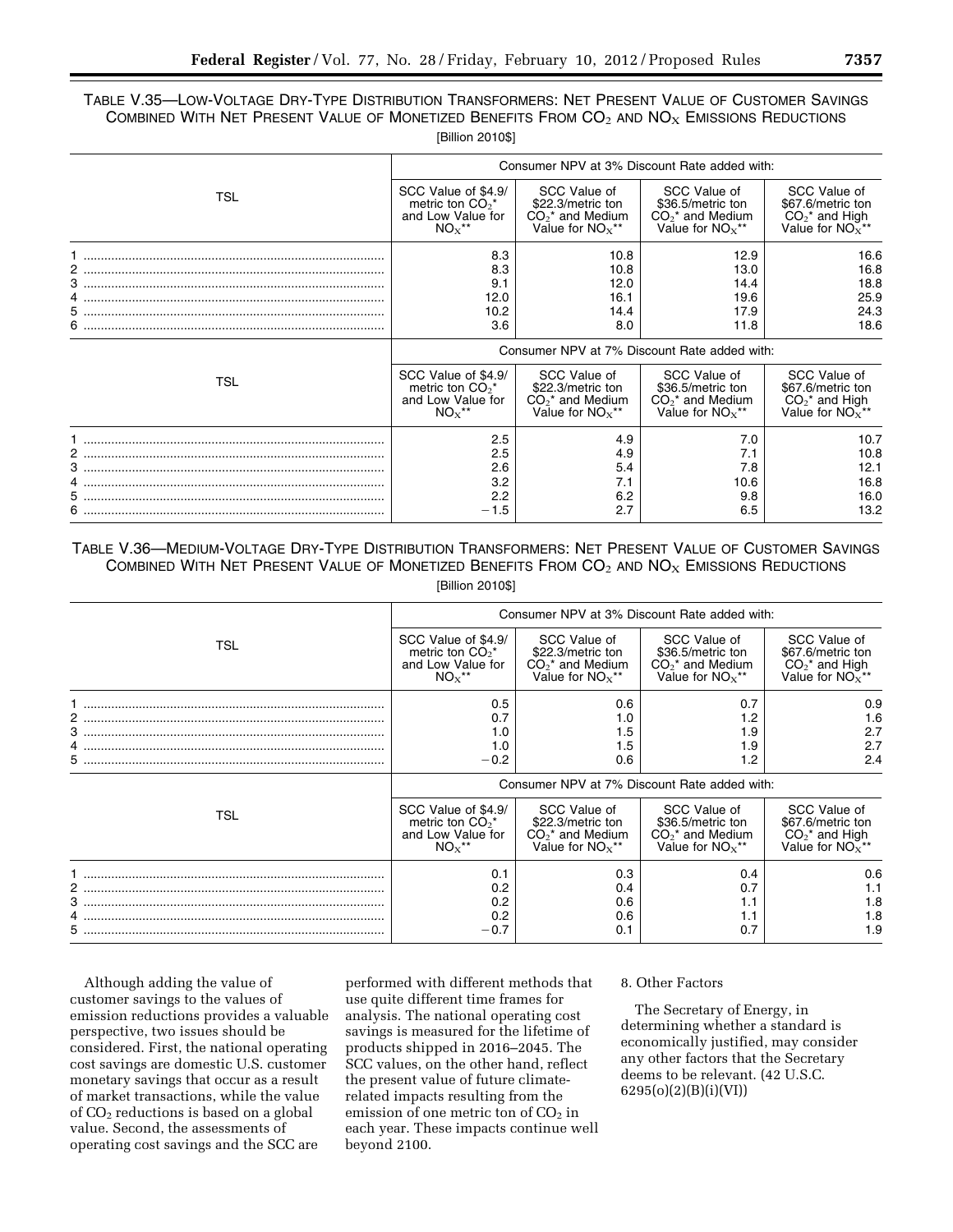Electrical steel is a critical consideration in the design and manufacture of distribution transformers, amounting for more than 60 percent of the distribution transformers mass in some designs. Rapid changes in the supply or pricing of certain grades can seriously hinder manufacturers' abilities to meet the market demand and, as a result, this rulemaking has given an uncommon level of attention to effects of electrical steel supply and availability.

The most important point to note is that several energy efficiency levels in each design line are reachable only by using amorphous steel, which is available in the United States from a single supplier that does not have enough present capacity to supply the industry at all-amorphous standard levels. Several more energy efficiency levels are reachable with the top grades of conventional electrical steels (''grainoriented'') but result in distribution transformers that are unlikely to be costcompetitive with the often moreefficient amorphous units. As stated above, switching to amorphous steel is not practicable as there are availability concerns with amorphous steel.

Distribution transformers are also highly customized products; manufacturers routinely build only one or a handful of units of a particular design and require flexibility with respect to construction materials in order to do this competitively. Setting a

standard that either technologically or economically required amorphous material would both eliminate a large amount of design flexibility and expose the industry to enormous risk with respect to supply and pricing of core steel. For both reasons, DOE considered electrical steel availability to be a major factor in determining which TSLs were economically justified.

#### *C. Proposed Standards*

When considering proposed standards, the new or amended energy conservation standard that DOE adopts for any type (or class) of covered product shall be designed to achieve the maximum improvement in energy efficiency that the Secretary determines is technologically feasible and economically justified. (42 U.S.C.  $6295(o)(2)(A)$  In determining whether a standard is economically justified, the Secretary must determine whether the benefits of the standard exceed its burdens to the greatest extent practicable, in light of the seven statutory factors discussed previously.  $(42 \text{ U.S.C. } 6295(0)(2)(B)(i))$  The new or amended standard must also ''result in significant conservation of energy.'' (42 U.S.C. 6295(o)(3)(B))

For today's NOPR, DOE considered the impacts of standards at each TSL, beginning with the maximum technologically feasible level, to determine whether that level was economically justified. Where the max-

tech level was not justified, DOE then considered the next most efficient level and undertook the same evaluation until it reached the highest efficiency level that is both technologically feasible and economically justified and saves a significant amount of energy.

To aid the reader in understanding the benefits and/or burdens of each TSL, tables in this section summarize the quantitative analytical results for each TSL, based on the assumptions and methodology discussed herein. The efficiency levels contained in each TSL are described in section V.A. In addition to the quantitative results presented in the tables, DOE also considers other burdens and benefits that affect economic justification. These include the impacts on identifiable subgroups of customers who may be disproportionately affected by a national standard, and impacts on employment. Section V.B.1 presents the estimated impacts of each TSL for these subgroups. DOE discusses the impacts on employment in transformer manufacturing in section V.B.2.b, and discusses the indirect employment impacts in section V.B.3.c.

1. Benefits and Burdens of Trial Standard Levels Considered for Liquid-Immersed Distribution Transformers

Table V.37 and Table V.38 summarize the quantitative impacts estimated for each TSL for liquid-immersed distribution transformers.

TABLE V.37—SUMMARY OF ANALYTICAL RESULTS FOR LIQUID-IMMERSED DISTRIBUTION TRANSFORMERS: NATIONAL IMPACTS

| Category                                           | TSL 1               | TSL 2                     | TSL <sub>3</sub>                          | TSL <sub>4</sub>                    | TSL <sub>5</sub> | TSL 6         | TSL 7              |
|----------------------------------------------------|---------------------|---------------------------|-------------------------------------------|-------------------------------------|------------------|---------------|--------------------|
| National Energy<br>Savings<br>(quads).             |                     | 0.74                      | $0.82$                                    | 1.44                                |                  | 1.70          | 2.70               |
|                                                    |                     |                           | NPV of Consumer Benefits (2010\$ billion) |                                     |                  |               |                    |
| 3% discount rate<br>7% discount rate               | 3.66<br>.<br>$0.75$ | 7.39<br>$1.51$            | 8.24<br>1.73                              | 14.21<br>$2.96$                     | 13.48<br>2.65    | 13.17<br>1.76 | $-1.11$<br>$-8.25$ |
|                                                    |                     |                           | <b>Cumulative Emissions Reduction</b>     |                                     |                  |               |                    |
| $CO2$ (million<br>metric tons).                    |                     | 62.7                      | 67.7                                      | 113                                 |                  | 128           | 186                |
| $NOx$ (thousand<br>tons).                          |                     |                           |                                           |                                     | 91.5             | $104$         | 152                |
| $Hg (tons)$                                        |                     |                           |                                           | 0.762                               | 0.751            | $0.857$       | 1.25               |
|                                                    |                     |                           | <b>Value of Emissions Reduction</b>       |                                     |                  |               |                    |
| $CO2$ (2010\$ mil-<br>lion)*.                      |                     | 173 to 3051  350 to 6,160 | 382 to 6,746                              | 655 to 11,643                       | 646 to 11,486    | 752 to 13,414 | 1140 to 20,523     |
| $NOx$ —3% dis-<br>count rate<br>$(2010\$ million). | 9 to 94             |                           |                                           | 19 to 191    20 to 208    35 to 356 | 34 to 351        | 40 to 408     | 60 to 616          |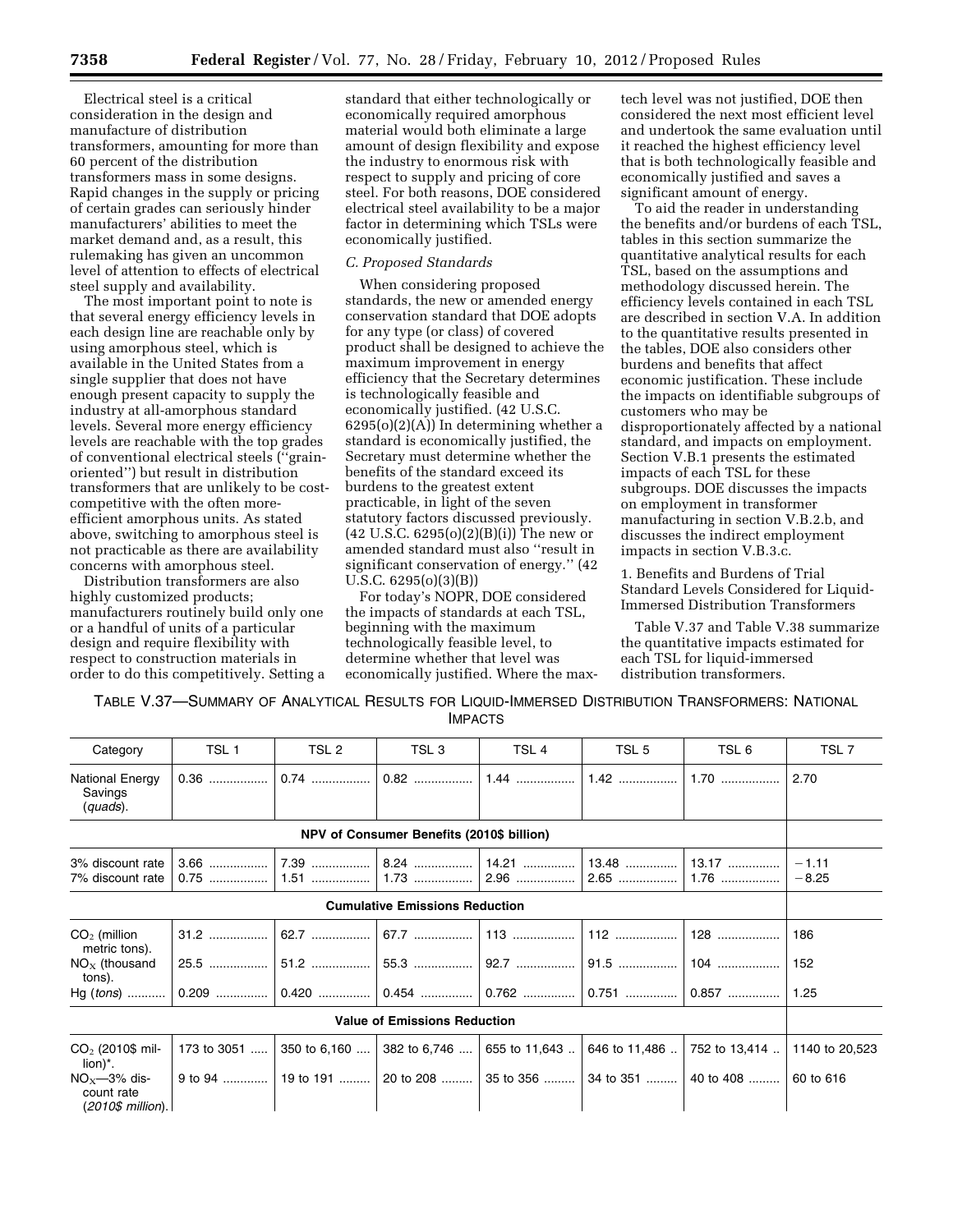## TABLE V.37—SUMMARY OF ANALYTICAL RESULTS FOR LIQUID-IMMERSED DISTRIBUTION TRANSFORMERS: NATIONAL IMPACTS—Continued

| Category                                           | TSL <sub>1</sub> | TSL 2 | TSL <sub>3</sub> | TSL 4                                                 | TSL <sub>5</sub> | TSL 6 | TSL 7     |
|----------------------------------------------------|------------------|-------|------------------|-------------------------------------------------------|------------------|-------|-----------|
| $NOx$ -7% dis-<br>count rate<br>$(2010\$ million). | 3 to 32          |       |                  | 6 to 64   7 to 69   11 to 117   11 to 115   13 to 132 |                  |       | 19 to 194 |

\* Range of the economic value of  $CO_2$  reductions is based on estimates of the global benefit of reduced  $CO_2$  emissions.

## TABLE V.38—SUMMARY OF ANALYTICAL RESULTS FOR LIQUID-IMMERSED DISTRIBUTION TRANSFORMERS: MANUFACTURER AND CONSUMER IMPACTS

| Category                                  | TSL 1      | TSL 2                                                                           | TSL 3      | TSL <sub>4</sub> | TSL 5                    | TSL 6                | TSL7              |  |  |  |
|-------------------------------------------|------------|---------------------------------------------------------------------------------|------------|------------------|--------------------------|----------------------|-------------------|--|--|--|
| <b>Manufacturer Impacts</b>               |            |                                                                                 |            |                  |                          |                      |                   |  |  |  |
| <b>Industry NPV</b><br>$(2011\$ million). | 586 to 615 | 532 to 583                                                                      | 524 to 578 |                  | 451 to 537    428 to 548 |                      | 298 to 673        |  |  |  |
| Industry NPV (%<br>change).               |            | $(6.3)$ to $(1.7)$ $(14.9)$ to $(6.7)$ $(16.2)$ to $(7.6)$ $(26.2)$ to $(11.8)$ |            |                  | $(27.8)$ to $(14.1)$     | $(31.6)$ to $(12.4)$ | $(52.3)$ to $7.7$ |  |  |  |

## **Consumer Mean LCC Savings (2010\$)**

| Design line 2 ……   0 ……………………   309 ………………   309 ………………   338 ………………   300 ………………   250 ………………   -736<br>Design line 3 …… 2413 ……………… 2413 ……………… 3831 ……………… 5591 ……………… 5245 ……………… 6531 ……………… 4135<br>Design line 4 ……   862 …………………   862 ………………   862 ………………   3356 ……………   3356 ………………   3362 ………………   1274 |  |  |  |  |
|--------------------------------------------------------------------------------------------------------------------------------------------------------------------------------------------------------------------------------------------------------------------------------------------------------------------|--|--|--|--|
|                                                                                                                                                                                                                                                                                                                    |  |  |  |  |

| <b>Consumer Median PBP (years)</b>                                                                                                                                                                                             |  |  |  |  |  |                                                             |      |  |  |  |
|--------------------------------------------------------------------------------------------------------------------------------------------------------------------------------------------------------------------------------|--|--|--|--|--|-------------------------------------------------------------|------|--|--|--|
| 14.6   سيستشير 14.1   سيستشير 14.1   سيستشير 1.4.1   1.0   1.0   1.0   1.0   1.0   1.0   1.0   1.0   1.0   1.0   1.0   1.0   1.0   1.0   1.0   1.0   1.0   1.0   1.0   1.0   1.0   1.0   1.0   1.0   1.0   1.0   1.0   1.0   1 |  |  |  |  |  | │ 9.5  │ 11.5  │ 24.3<br>│ 5.7 ………………… │ 8.3 ………………… │ 16.9 | 19.2 |  |  |  |

|                               | <b>Distribution of Consumer LCC Impacts</b> |        |        |        |         |        |      |  |  |  |  |
|-------------------------------|---------------------------------------------|--------|--------|--------|---------|--------|------|--|--|--|--|
| Design line 1                 |                                             |        |        |        |         |        |      |  |  |  |  |
| Net Cost<br>$(\%).$           | 57.9                                        | 57.9   | 57.9   |        | $4.8$   | 8.0    | 55.4 |  |  |  |  |
| <b>Net Benefit</b><br>$(\%).$ | 41.8                                        | $41.8$ | $41.8$ | 95.0   | 95.0    | 92.0   | 44.6 |  |  |  |  |
| No Impact<br>$(\%).$          | 0.2                                         | $0.2$  |        |        | $0.2$   | $0.0$  | 0.0  |  |  |  |  |
| Design line 2                 |                                             |        |        |        |         |        |      |  |  |  |  |
| Net Cost<br>$(\%).$           | 0.0                                         | $14.2$ | 14.2   |        | 11.2    | $15.8$ | 80.2 |  |  |  |  |
| Net Benefit<br>$(\%).$        | $0.0$                                       | 85.8   | 85.8   | 90.2   | 88.8    | 84.3   | 19.8 |  |  |  |  |
| No Impact<br>$(\%).$          | 100.0                                       |        |        |        | $0.0\,$ | $0.0$  | 0.0  |  |  |  |  |
| Design line 3                 |                                             |        |        |        |         |        |      |  |  |  |  |
| Net Cost<br>$(\%).$           | 15.7                                        | 15.7   | 11.2   | 4.0    | 5.3     | 3.9    | 25.1 |  |  |  |  |
| Net Benefit<br>$(\%).$        | 83.0                                        | $83.0$ | 87.7   | 96.0   | 94.6    | 96.1   | 74.9 |  |  |  |  |
| No Impact<br>$(\%).$          | $1.4$                                       | $1.4$  |        |        | $0.0$   | 0.0    | 0.0  |  |  |  |  |
| Design line 4                 |                                             |        |        |        |         |        |      |  |  |  |  |
| Net Cost<br>(%).              | 6.0                                         | 6.0    | $6.0$  |        | $1.9$   | $1.9$  | 31.1 |  |  |  |  |
| Net Benefit<br>(%).           | 93.5<br>                                    | $93.5$ | 93.5   | $97.5$ | $97.5$  | $97.6$ | 63.9 |  |  |  |  |
| No Impact<br>$(\%).$          | $0.6$                                       | $0.6$  | $0.6$  |        | $0.6\,$ | $0.6$  | 0.0  |  |  |  |  |
| Design line 5<br>Net Cost     |                                             | 19.1   |        |        |         |        | 39.9 |  |  |  |  |
| $(\%).$                       |                                             |        |        |        |         |        |      |  |  |  |  |

e.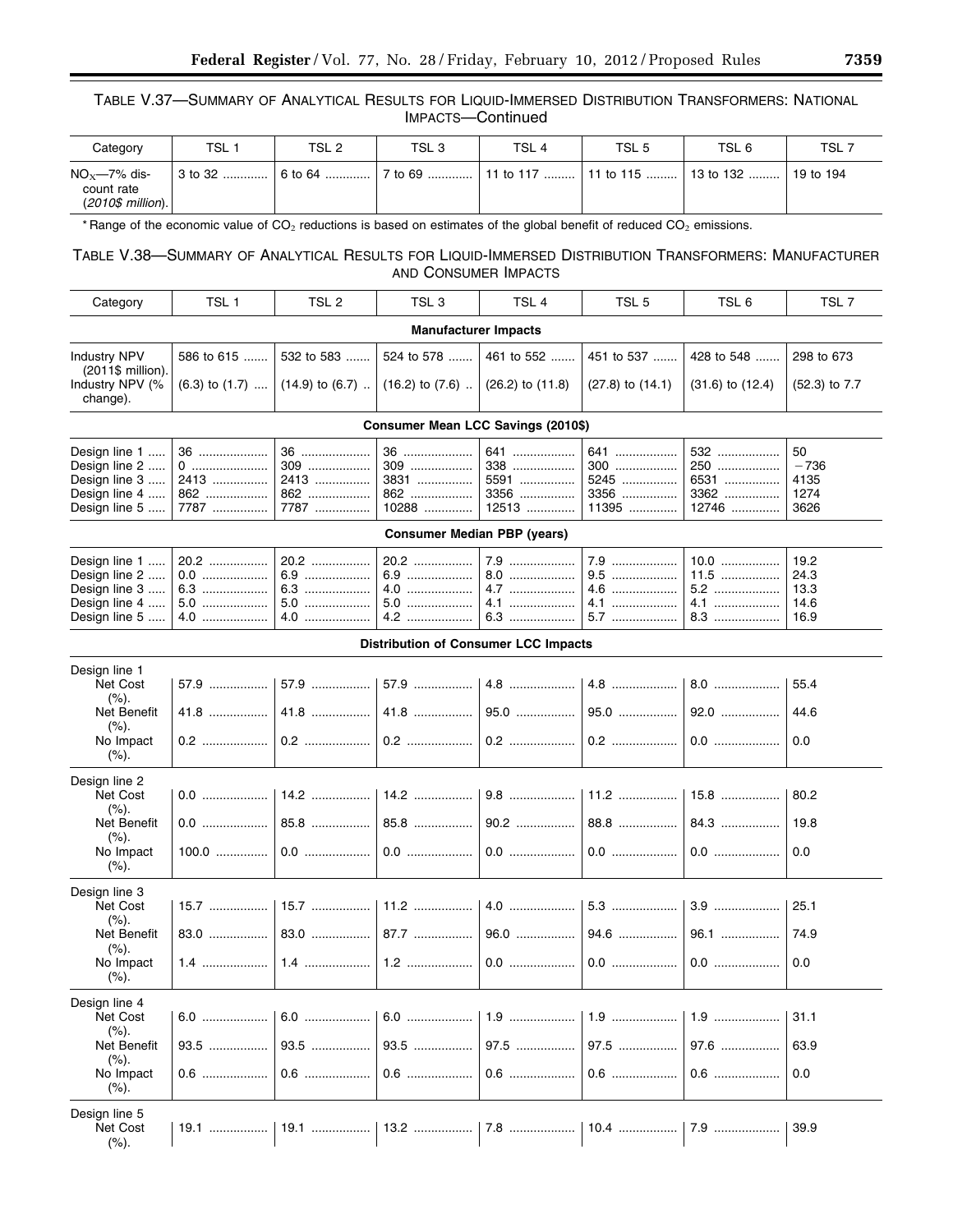TABLE V.38—SUMMARY OF ANALYTICAL RESULTS FOR LIQUID-IMMERSED DISTRIBUTION TRANSFORMERS: MANUFACTURER AND CONSUMER IMPACTS—Continued

| Category                                    | TSL <sub>1</sub>                  | TSL 2                                                                                             | TSL <sub>3</sub> | TSL 4 | TSL <sub>5</sub> | TSL 6 | TSL 7       |
|---------------------------------------------|-----------------------------------|---------------------------------------------------------------------------------------------------|------------------|-------|------------------|-------|-------------|
| Net Benefit<br>(%).<br>No Impact<br>$(\%).$ | │ 80.6  │ 80.6  │ 86.8  │ 92.2  │ | │ 0.4 …………………    │ 0.4 …………………    │ 0.1 …………………    │ 0.0 …………………    │ 0.0 …………………    │ 0.0 ……………… |                  |       | 89.6    92.1     |       | 60.1<br>0.0 |

First, DOE considered TSL 7, the most efficient level (max tech), which would save an estimated total of 2.70 quads of energy through 2045, an amount DOE considers significant. TSL 7 has an estimated NPV of customer benefit of ¥\$8.25 billion using a 7 percent discount rate, and  $- $1.11$  billion using a 3 percent discount rate.

The cumulative emissions reductions at TSL 7 are 186 million metric tons of  $CO<sub>2</sub>$ , 152 thousand tons of NO<sub>X</sub>, and 1.25 tons of Hg. The estimated monetary value of the  $CO<sub>2</sub>$  emissions reductions at TSL 7 ranges from \$1,140 million to \$20,523 million.

At TSL 7, the average LCC impact ranges from  $-$  \$736 for design line 2 to \$4,135 for design line 3. The median PBP ranges from 24.3 years for design line 2 to 13.3 years for design line 3. The share of customers experiencing a net LCC benefit ranges from 19.8 percent for design line 2 to 74.9 percent for design line 3.

At TSL 7, the projected change in INPV ranges from a decrease of \$327 million to an increase of \$48 million. If the decrease of \$327 million were to occur, TSL 7 could result in a net loss of 52.3 percent in INPV to manufacturers of liquid-immersed distribution transformers. At TSL 7, there is a risk of very large negative impacts on manufacturers due to the substantial capital and engineering costs they would incur and the market disruption associated with the likely transition to a market entirely served by amorphous steel. Additionally, if manufacturers' concerns about their customers rebuilding rather than replacing transformers at the price points projected for TSL 7 are realized, new transformer sales would suffer and make it even more difficult to recoup investments in amorphous transformer production capacity. Additionally, if manufacturers' concerns about their customers rebuilding rather than replacing transformers at the price points projected for TSL 7 are realized, new transformer sales would suffer and make it even more difficult to recoup investments in amorphous transformer production capacity. DOE also has concerns about the competitive impact of TSL 7 on the electrical steel industry,

as only one proven supplier of amorphous ribbon currently serves the U.S. market.

The Secretary tentatively concludes that, at TSL 7 for liquid-immersed distribution transformers, the benefits of energy savings, positive average customer LCC savings, emission reductions, and the estimated monetary value of the emissions reductions would be outweighed by the potential multibillion dollar negative net economic cost, the economic burden on customers as indicated by large PBPs, significant increases in installed cost, and the large percentage of customers who would experience LCC increases, the capital and engineering costs that could result in a large reduction in INPV for manufacturers, and the risk that manufacturers may not be able to obtain the quantities of amorphous steel required to meet standards at TSL 7. Consequently, DOE has tentatively concluded that TSL 7 is not economically justified.

Next, DOE considered TSL 6, which would save an estimated total of 1.70 quads of energy through 2045, an amount DOE considers significant. TSL 6 has an estimated NPV of customer benefit of \$1.76 billion using a 7 percent discount rate, and \$13.17 billion using a 3 percent discount rate.

The cumulative emissions reductions at TSL 6 are 128 million metric tons of  $CO<sub>2</sub>$ , 104 thousand tons of  $NO<sub>X</sub>$ , and 0.857 tons of Hg. The estimated monetary value of the  $CO<sub>2</sub>$  emissions reductions at TSL 6 ranges from \$752 million to \$13,414 million.

At TSL 6, the average LCC impact ranges from \$250 for design line 2 to \$12,746 for design line 5. The median PBP ranges from 11.5 years for design line 2 to 4.1 years for design line 4. The share of customers experiencing a net LCC benefit ranges from 84.3 percent for design line 2 to 97.6 percent for design line 4.

At TSL 6, the projected change in INPV ranges from a decrease of \$198 million to a decrease of \$78 million. If the decrease of \$198 million were to occur, TSL 6 could result in a net loss of 31.6 percent in INPV to manufacturers of liquid-immersed distribution transformers. At TSL 6,

DOE recognizes the risk of very large negative impacts on manufacturers due to the large capital and engineering costs and the market disruption associated with the likely transition to a market entirely served by amorphous steel. Additionally, if manufacturers' concerns about their customers rebuilding rather than replacing their transformers at the price points projected for TSL 6 are realized, new transformer sales would suffer and make it even more difficult to recoup investments in amorphous transformer production capacity.

The energy savings under TSL 6 are achievable only by using amorphous steel, which is currently available from a single supplier that has annual production capacity of approximately 100,000 tons, the vast majority of which serves global demand. Thus, current availability is far below the amount that would be required to meet the U.S. liquid-immersed transformer market demand of approximately 250,000 tons. Electrical steel is a critical consideration in the manufacture of distribution transformers, accounting for more than 60 percent of the transformer's mass in some designs. DOE is concerned that the current supplier, together with others that might enter the market, would not be able to increase production of amorphous steel rapidly enough to supply the amounts that would be needed by transformer manufacturers before 2015. Therefore, setting a standard that requires amorphous material would expose the industry to enormous risk with respect to core steel supply. DOE also has concerns about the competitive impact of TSL 6 on the electrical steel industry. TSL 6 could jeopardize the ability of silicon steels to compete with amorphous metal, which risks upsetting competitive balance among steel suppliers and between them and their customers.

The Secretary tentatively concludes that, at TSL 6 for liquid-immersed distribution transformers, the benefits of energy savings, positive NPV of customer benefit, positive average customer LCC savings, emission reductions, and the estimated monetary value of the  $CO<sub>2</sub>$  emissions reductions would be outweighed by the capital and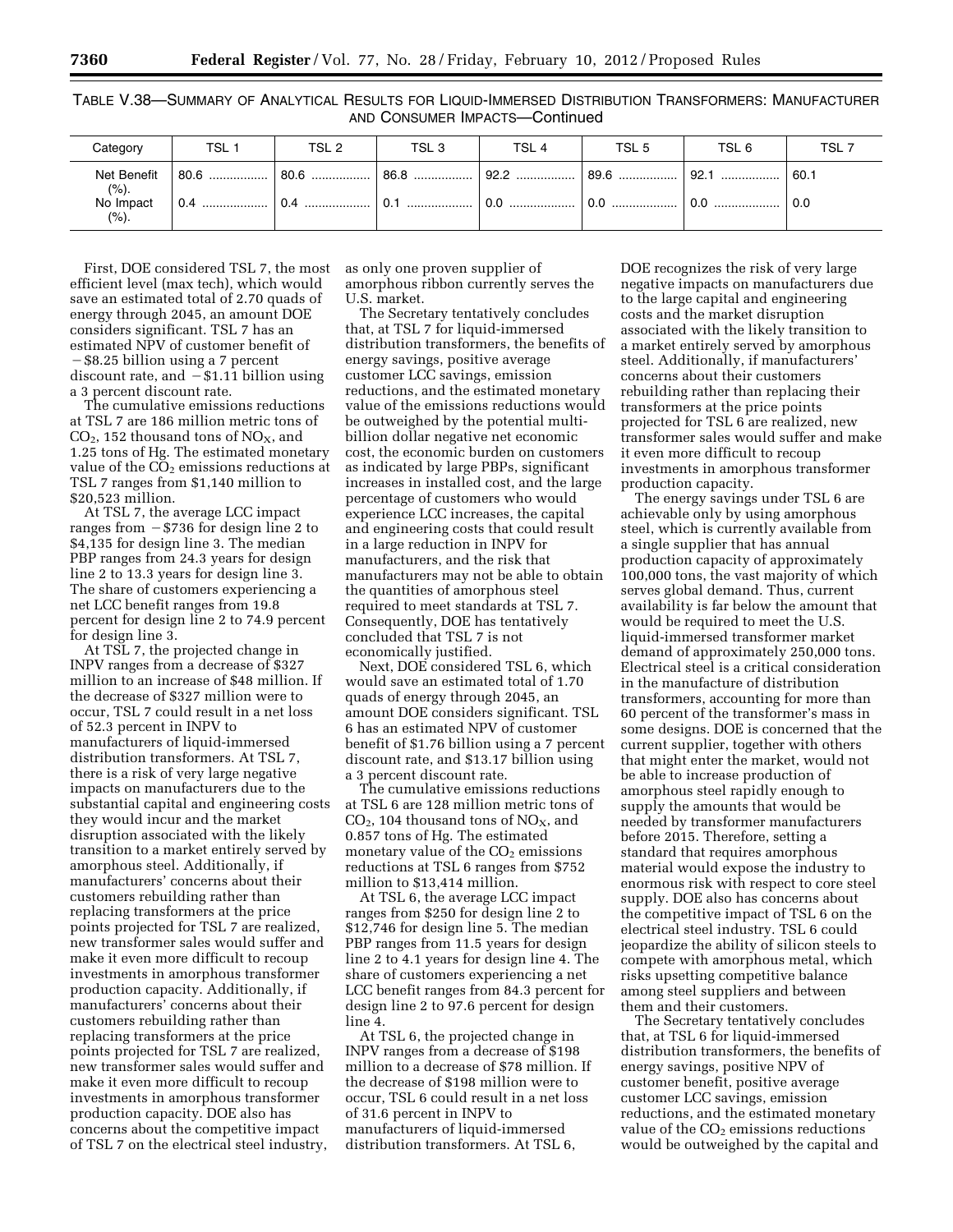engineering costs that could result in a large reduction in INPV for manufacturers, and the risk that manufacturers may not be able to obtain the quantities of amorphous steel required to meet standards at TSL 6. Consequently, DOE has tentatively concluded that TSL 6 is not economically justified.

Next, DOE considered TSL 5, which would save an estimated total of 1.42 quads of energy through 2045, an amount DOE considers significant. TSL 5 has an estimated NPV of customer benefit of \$2.65 billion using a 7 percent discount rate, and \$13.48 billion using a 3 percent discount rate.

The cumulative emissions reductions at TSL 5 are 112 million metric tons of  $CO<sub>2</sub>$ , 104 thousand tons of NO<sub>x</sub>, and 0.751 tons of Hg. The estimated monetary value of the  $CO<sub>2</sub>$  emissions reductions at TSL 5 ranges from \$646 million to \$11,486 million.

At TSL 5, the average LCC impact ranges from \$300 for design line 2 to \$11,395 for design line 5. The median PBP ranges from 9.5 years for design line 2 to 4.1 years for design line 4. The share of customers experiencing a net LCC benefit ranges from 88.8 percent for design line 2 to 97.5 percent for design line 4.

At TSL 5, the projected change in INPV ranges from a decrease of \$174 million to a decrease of \$88 million. If the decrease of \$174 million were to occur, TSL 5 could result in a net loss of 27.8 percent in INPV to manufacturers of liquid-immersed distribution transformers. At TSL 5, DOE recognizes the risk of very large negative impacts on manufacturers due to the large capital and engineering costs they would incur and the market disruption associated with the likely transition to a market almost entirely served by amorphous steel. Additionally, if manufacturers' concerns about their customers rebuilding rather than replacing transformers at the price points projected for TSL 5 are realized, new transformer sales would suffer and make it even more difficult to recoup investments in amorphous transformer production capacity.

The energy savings under TSL 5 are achievable only by using amorphous steel, which is currently available from a single supplier that has annual production capacity of 100,000 tons, far below the amount that would be required to meet the U.S. liquidimmersed transformer market demand of approximately 250,000 tons. DOE is concerned that the current supplier, together with others that might enter the market, would not be able to increase production of amorphous steel rapidly

enough to supply the amounts that would be needed by transformer manufacturers before 2015. Therefore, setting a standard that requires amorphous material would expose the industry to enormous risk with respect to core steel supply. As with higher TSLs, DOE also has concerns about the competitive impact of TSL 5 on the electrical steel manufacturing industry. TSL 5 could jeopardize the ability of silicon steels to compete with amorphous metal, which risks upsetting competitive balance among steel suppliers and between them and their customers.

The Secretary tentatively concludes that, at TSL 5 for liquid-immersed distribution transformers, the benefits of energy savings, positive NPV of customer benefit, positive average customer LCC savings, emission reductions, and the estimated monetary value of the  $CO<sub>2</sub>$  emissions reductions would be outweighed by the capital and engineering costs that could result in a large reduction in INPV for manufacturers, and the risk that manufacturers may not be able to obtain the quantities of amorphous steel required to meet standards at TSL 5. Consequently, DOE has concluded that TSL 5 is not economically justified.

Next, DOE considered TSL 4, which would save an estimated total of 1.44 quads of energy through 2045, an amount DOE considers significant. TSL 4 has an estimated NPV of customer benefit of \$2.96 billion using a 7 percent discount rate, and \$14.21 billion using a 3 percent discount rate.

The cumulative emissions reductions at TSL 4 are 113 million metric tons of  $CO<sub>2</sub>$ , 92.7 thousand tons of  $NO<sub>X</sub>$ , and 0.762 tons of Hg. The estimated monetary value of the  $CO<sub>2</sub>$  emissions reductions at TSL 4 ranges from \$655 million to \$11,643 million.

At TSL 4, the average LCC impact ranges from \$338 for design line 2 to \$12,513 for design line 5. The median PBP ranges from 8.0 years for design line 2 to 4.1 years for design line 4. The share of customers experiencing a net LCC benefit ranges from 90.2 percent for design line 2 to 97.5 percent for design line 4.

At TSL 4, the projected change in INPV ranges from a decrease of \$164 million to a decrease of \$74 million. If the decrease of \$164 million were to occur, TSL 4 could result in a net loss of 26.2 percent in INPV to manufacturers of liquid-immersed distribution transformers. At TSL 4, DOE recognizes the risk of large negative impacts on manufacturers due to the substantial capital and engineering costs they would incur.

Additionally, if manufacturers' concerns about their customers rebuilding rather than replacing transformers at the price points projected for TSL 4 are realized, new transformer sales would suffer and make it even more difficult to recoup investments in amorphous transformer production capacity.

DOE is also concerned that TSL 4, like the higher TSLs, will require amorphous steel to be competitive in many applications and at least a few design lines. As stated previously, the available supply of amorphous steel is well below the amount that would likely be required to meet the U.S. liquidimmersed transformer market demand. DOE is concerned that the current supplier, together with others that might enter the market, would not be able to increase production of amorphous steel rapidly enough to supply the amounts that would be needed by transformer manufacturers before 2015. Therefore, setting a standard that requires amorphous material would expose the industry to enormous risk with respect to core steel supply.

In addition, depending on how steel prices react to a standard, DOE believes TSL 4 could threaten the viability of a place in the market for conventional steel. Therefore, as with higher TSLs, DOE has concerns about the competitive impact of TSL 4 on the electrical steel manufacturing industry.

The Secretary tentatively concludes that, at TSL 4 for liquid-immersed distribution transformers, the benefits of energy savings, positive NPV of customer benefit, positive average customer LCC savings, emission reductions, and the estimated monetary value of the  $CO<sub>2</sub>$  emissions reductions would be outweighed by the capital and engineering costs that could result in a large reduction in INPV for manufacturers, and the risk that manufacturers may not be able to obtain the quantities of amorphous steel required to meet standards at TSL 4. Consequently, DOE has tentatively concluded that TSL 4 is not economically justified.

Next, DOE considered TSL 3, which would save an estimated total of 0.82 quads of energy through 2045, an amount DOE considers significant. TSL 3 has an estimated NPV of customer benefit of \$1.73 billion using a 7 percent discount rate, and \$8.24 billion using a 3 percent discount rate.

The cumulative emissions reductions at TSL 3 are 67.7 million metric tons of  $CO<sub>2</sub>$ , 55.3 thousand tons of NO<sub>X</sub>, and 0.454 tons of Hg. The estimated monetary value of the  $CO<sub>2</sub>$  emissions reductions at TSL 3 ranges from \$382 million to \$6,746 million.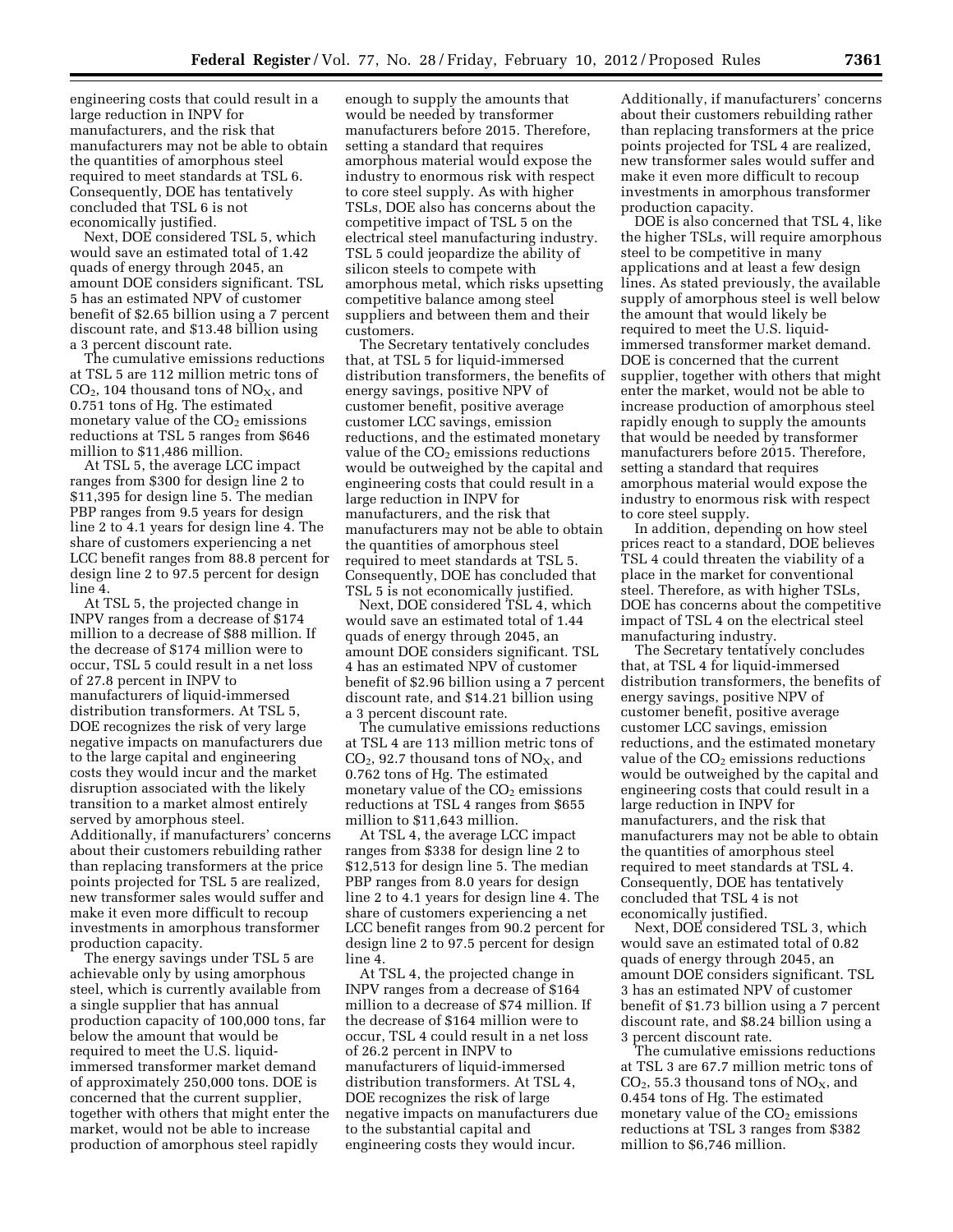At TSL 3, the average LCC impact ranges from \$36 for design line 1 to \$10,288 for design line 5. The median PBP ranges from 20.2 years for design line 1 to 4.0 years for design line 3. The share of customers experiencing a net LCC benefit ranges from 41.8 percent for design line 1 to 93.5 percent for design line 4.

At TSL 3, the projected change in INPV ranges from a decrease of \$101 million to a decrease of \$48 million. If the decrease of \$101 million were to occur, TSL 3 could result in a net loss of 16.2 percent in INPV to manufacturers. At TSL 3, DOE recognizes the risk of large negative impacts on manufacturers due to the large capital and engineering costs they would incur.

Although the industry can manufacture liquid-immersed transformers at TSL 3 from M3 or lower grade steels, the positive LCC and national impacts results described above are based on lowest first-cost designs, which include amorphous steel for all the design lines analyzed. As is the case with higher TSLs, DOE is concerned that the current supplier, together with others that might enter the market, would not be able to increase production of amorphous steel rapidly enough to supply the amounts that would be needed by transformer manufacturers before 2015. If manufacturers were to meet standards at TSL 3 using M3 or lower grade steels, DOE's analysis shows that the LCC impacts are negative.42

The Secretary tentatively concludes that, at TSL 3 for liquid-immersed distribution transformers, the benefits of energy savings, positive NPV of customer benefit, positive average customer LCC savings, emission reductions, and the estimated monetary value of the  $CO<sub>2</sub>$  emissions reductions would be outweighed by the capital and engineering costs that could result in a large reduction in INPV for manufacturers, and the risk that manufacturers may not be able to obtain the quantities of amorphous steel required to meet standards at TSL 3 in a cost-effective manner. Consequently, DOE has tentatively concluded that TSL 3 is not economically justified.

Next, DOE considered TSL 2, which would save an estimated total of 0.74 quads of energy through 2045, an amount DOE considers significant. TSL 2 has an estimated NPV of customer benefit of \$1.51 billion using a 7 percent discount rate, and \$7.39 billion using a 3 percent discount rate.

The cumulative emissions reductions at TSL 2 are 62.7 million metric tons of  $CO<sub>2</sub>$ , 51.2 thousand tons of  $NO<sub>X</sub>$ , and 0.42 tons of Hg. The estimated monetary value of the  $CO<sub>2</sub>$  emissions reductions at TSL 2 ranges from \$350 million to \$6,160 million.

At TSL 2, the average LCC impact ranges from \$0 for design line 2 to \$7,787 for design line 5. The median PBP ranges from 20.2 years for design line 1 to 4.0 years for design line 5. The share of customers experiencing a net LCC benefit ranges from 41.8 percent for design line 1 to 93.5 percent for design line 4

At TSL 2, the projected change in INPV ranges from a decrease of \$93 million to a decrease of \$42 million. If the decrease of \$93 million were to occur, TSL 2 could result in a net loss of 14.9 percent in INPV to manufacturers of liquid-immersed distribution transformers. At TSL 2, DOE recognizes the risk of negative impacts on manufacturers due to the significant capital and engineering costs they would incur.

Although the industry can manufacture liquid-immersed transformers at TSL 2 from M3 or lower grade steels, the positive LCC and national impacts results described above are based on lowest first-cost designs, which include amorphous steel for design line 2. This design line represents approximately 44 percent of all liquid-immersed transformer shipments by MVA. Amorphous steel is available from a single supplier whose annual production capacity is below the amount that would be required to meet the demand for design line 2 under TSL 2. DOE is concerned that the current supplier, together with others that might enter the market, would not be able to increase production of amorphous steel rapidly enough to supply the amounts that would be needed by transformer manufacturers before 2015. If manufacturers were to meet standards at TSL 2 using M3 or lower grade steels, DOE's analysis shows that the LCC impacts would be negative.

The Secretary tentatively concludes that, at TSL 2 for liquid-immersed distribution transformers, the benefits of energy savings, positive NPV of customer benefit, positive average customer LCC savings, emission reductions, and the estimated monetary value of the  $CO<sub>2</sub>$  emissions reductions would be outweighed by the capital and engineering costs that could result in a reduction in INPV for manufacturers, and the risk that manufacturers may not be able to obtain the quantities of

amorphous steel required to meet standards at TSL 2 in a cost-effective manner. Consequently, DOE has tentatively concluded that TSL 2 is not economically justified.

Next, DOE considered TSL 1, which would save an estimated total of 0.36 quads of energy through 2045, an amount DOE considers significant. TSL 1 has an estimated NPV of customer benefit of \$0.75 billion using a 7 percent discount rate, and \$3.66 billion using a 3 percent discount rate.

The cumulative emissions reductions at TSL 1 are 31.2 million metric tons of  $CO<sub>2</sub>$ , 25.5 thousand tons of NO<sub>x</sub>, and 0.209 tons of Hg. The estimated monetary value of the  $CO<sub>2</sub>$  emissions reductions at TSL 1 ranges from \$173 million to \$3,051 million.

At TSL 1, the average LCC impact ranges from \$0 for design line 2 to \$7,787 for design line 5. The median PBP ranges from 20.2 years for design line 1 to 4.0 years for design line 5. The share of customers experiencing a net LCC benefit ranges from 41.8 percent for design line 1 to 93.5 percent for design line 4.

At TSL 1, the projected change in INPV ranges from a decrease of \$40 million to a decrease of \$10 million. If the decrease of \$40 million were to occur, TSL 1 could result in a net loss of 6.3 percent in INPV to manufacturers of liquid-immersed distribution transformers.

The energy savings under TSL 1 are achievable without using amorphous steel. Therefore, the aforementioned risks that manufacturers may not be able to obtain the quantities of amorphous steel required to meet standards, or that manufacturers may be exposed to increased material prices due to the concentration of core material to a single supplier are not present under TSL 1.

After considering the analysis and weighing the benefits and the burdens, DOE has tentatively concluded that at TSL 1 for liquid-immersed distribution transformers, the benefits of energy savings, positive NPV of customer benefit, positive average customer LCC savings, emission reductions, and the estimated monetary value of the emissions reductions would outweigh the potential reduction in INPV for manufacturers. The Secretary of Energy has concluded that TSL 1 would save a significant amount of energy and is technologically feasible and economically justified. In addition, during the negotiated rulemaking, NEMA and AK Steel recommended TSL 1. For the above considerations, DOE today proposes to adopt the energy conservation standards for liquid-

<sup>42</sup> DOE conducted a sensitivity analysis where LCC results are presented for liquid-immersed transformers without amorphous steel; see in appendix 8-C in the NOPR TSD.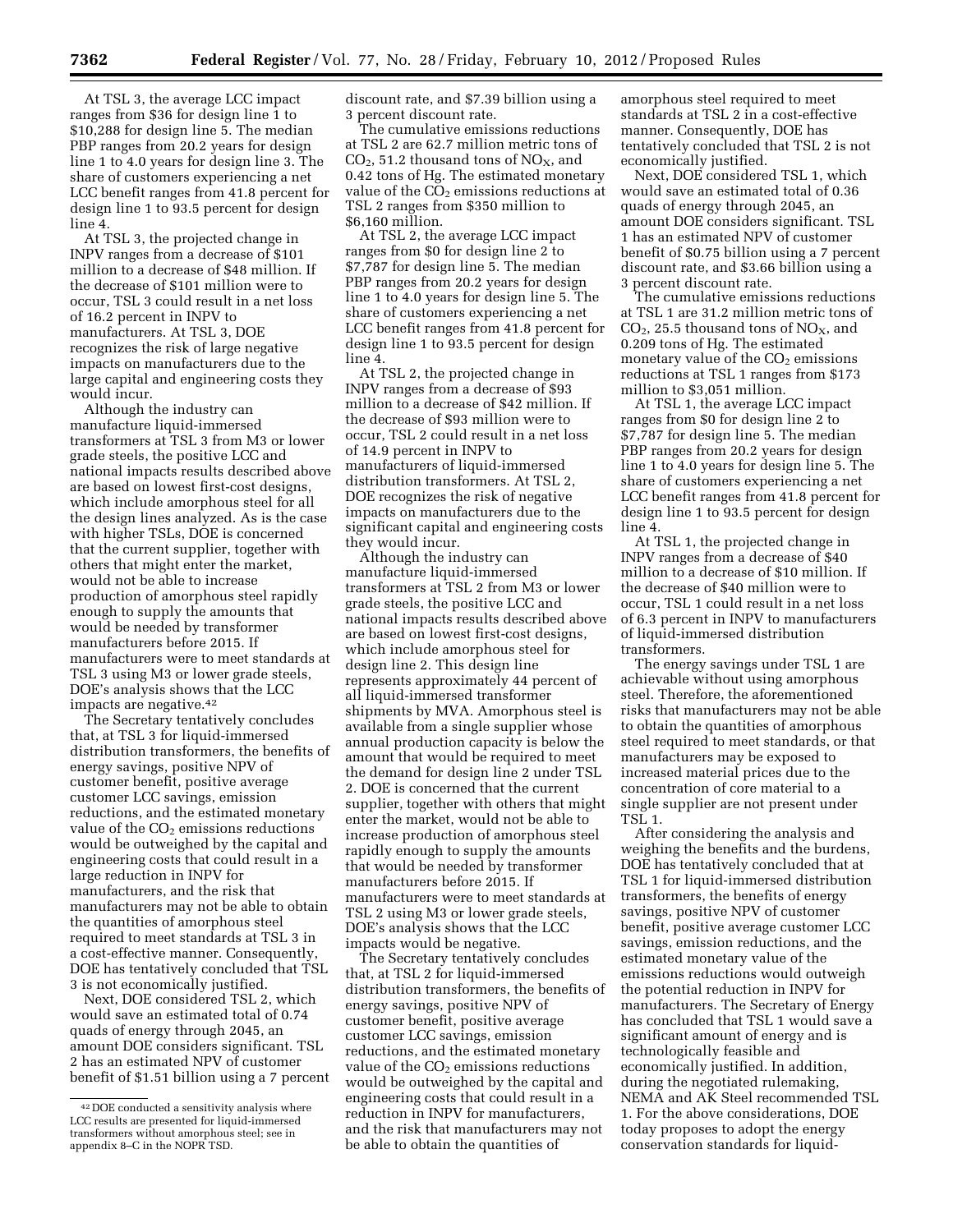immersed distribution transformers at TSL 1. Table V.39 presents the proposed energy conservation standards for

liquid-immersed distribution transformers.

## TABLE V.39—PROPOSED ENERGY CONSERVATION STANDARDS FOR LIQUID-IMMERSED DISTRIBUTION TRANSFORMERS

|                   |                | Electrical efficiency by kVA and equipment class |                |  |  |
|-------------------|----------------|--------------------------------------------------|----------------|--|--|
| Equipment class 1 |                | Equipment class 2                                |                |  |  |
| kVA               | kVA<br>Percent |                                                  | Percent        |  |  |
| 10                | 98.70          | 15                                               | 98.65          |  |  |
| 15                | 98.82          | 30                                               | 98.83          |  |  |
| 37.5              | 98.95<br>99.05 | 45<br>75                                         | 98.92<br>99.03 |  |  |
|                   | 99.11          |                                                  | 99.11          |  |  |
|                   | 99.19          | 150                                              | 99.16          |  |  |
| 100               | 99.25          | 225                                              | 99.23          |  |  |
| 167               | 99.33          | 300                                              | 99.27          |  |  |
| 250               | 99.39          | 500                                              | 99.35          |  |  |
| 333               | 99.43          | 750                                              | 99.40          |  |  |
| 500               | 99.49          |                                                  | 99.43          |  |  |
|                   |                | 1500                                             | 99.48          |  |  |

2. Benefits and Burdens of Trial Standard Levels Considered for Low-Voltage, Dry-Type Distribution Transformers

Table V.40 and Table V.41 summarize the quantitative impacts estimated for

each TSL for low-voltage, dry-type distribution transformers.

# TABLE V.40—SUMMARY OF ANALYTICAL RESULTS FOR LOW-VOLTAGE, DRY-TYPE DISTRIBUTION TRANSFORMERS: NATIONAL IMPACTS

| <i>Σ</i> ateαorv                | TSL.      | <b>TOL</b><br>3L Z | TCL<br>י ⊃∟ י | <b>TCI</b><br>ञ∟ | ن ∟ت      | י ∟כ י |
|---------------------------------|-----------|--------------------|---------------|------------------|-----------|--------|
| National Energy Savings (quads) | 1.09<br>. |                    | 1.29<br>.     | 1.86<br>.        | 1.90<br>. | 2.08   |

**NPV of Consumer Benefits (2010\$ billion)** 

| 3% discount rate | ں. ا<br>.           |             | ບ.ບ<br>.             | 1. I V<br>.    | .ບ<br>    | 2.69          |
|------------------|---------------------|-------------|----------------------|----------------|-----------|---------------|
| 7% discount rate | $\sim$<br>c.uu<br>. | $\cdot$<br> | $\sim$<br>. د.س<br>. | 36<br>ںں.ے<br> | ن. ا<br>. | 4<br><u>.</u> |
|                  |                     |             |                      |                |           |               |

#### **Cumulative Emissions Reduction**

|  |  |  | 148   |
|--|--|--|-------|
|  |  |  |       |
|  |  |  | 0.992 |

#### **Value of Emissions Reduction**

|                                                                                                             | $^{\prime}$ 481 to 8570    492 to 8764    562 to 10020 $\,$   800 to 14264 $\,$   814 to 14517 $^{\prime}$ |  | 866 to 15427 |
|-------------------------------------------------------------------------------------------------------------|------------------------------------------------------------------------------------------------------------|--|--------------|
| $NO_x$ —3% discount rate (2010\$ million)  25 to 261  26 to 267  30 to 305  42 to 434  43 to 442  46 to 470 |                                                                                                            |  |              |
| $NO_x$ -7% discount rate (2010\$ million)  8 to 85  8 to 87  10 to 99  14 to 141  14 to 143  15 to 152      |                                                                                                            |  |              |

\* Range of the economic value of  $CO_2$  reductions is based on estimates of the global benefit of reduced  $CO_2$  emissions.

# TABLE V.41—SUMMARY OF ANALYTICAL RESULTS FOR LOW-VOLTAGE, DRY-TYPE DISTRIBUTION TRANSFORMERS: MANUFACTURER AND CONSUMER IMPACTS

| Category                                                                                     | TSL <sub>1</sub>                       | TSL 2 | TSL 3 | TSL <sub>4</sub> | TSL <sub>5</sub>                                                             | TSL 6 |  |  |  |
|----------------------------------------------------------------------------------------------|----------------------------------------|-------|-------|------------------|------------------------------------------------------------------------------|-------|--|--|--|
| <b>Manufacturer Impacts</b>                                                                  |                                        |       |       |                  |                                                                              |       |  |  |  |
| Industry NPV (% change) $\ldots$ $(7.7)$ to 7.7 $\ldots$ (8.9) to 6.8 $\ldots$ (12.2) to 9.1 | 203 to 236    200 to 235    193 to 240 |       |       | 173 to 250       | 164 to 263  136 to 322<br>$(21.0)$ to 14.1 $(25.2)$ to 20.0 $(37.9)$ to 46.4 |       |  |  |  |
| Consumer Mean LCC Savings (2010\$)                                                           |                                        |       |       |                  |                                                                              |       |  |  |  |
|                                                                                              |                                        |       |       |                  |                                                                              |       |  |  |  |

Design line 7 ..................................................... 1714 ............. 1714 ............. 1793 ............. 2270 ............. 2270 ............. 270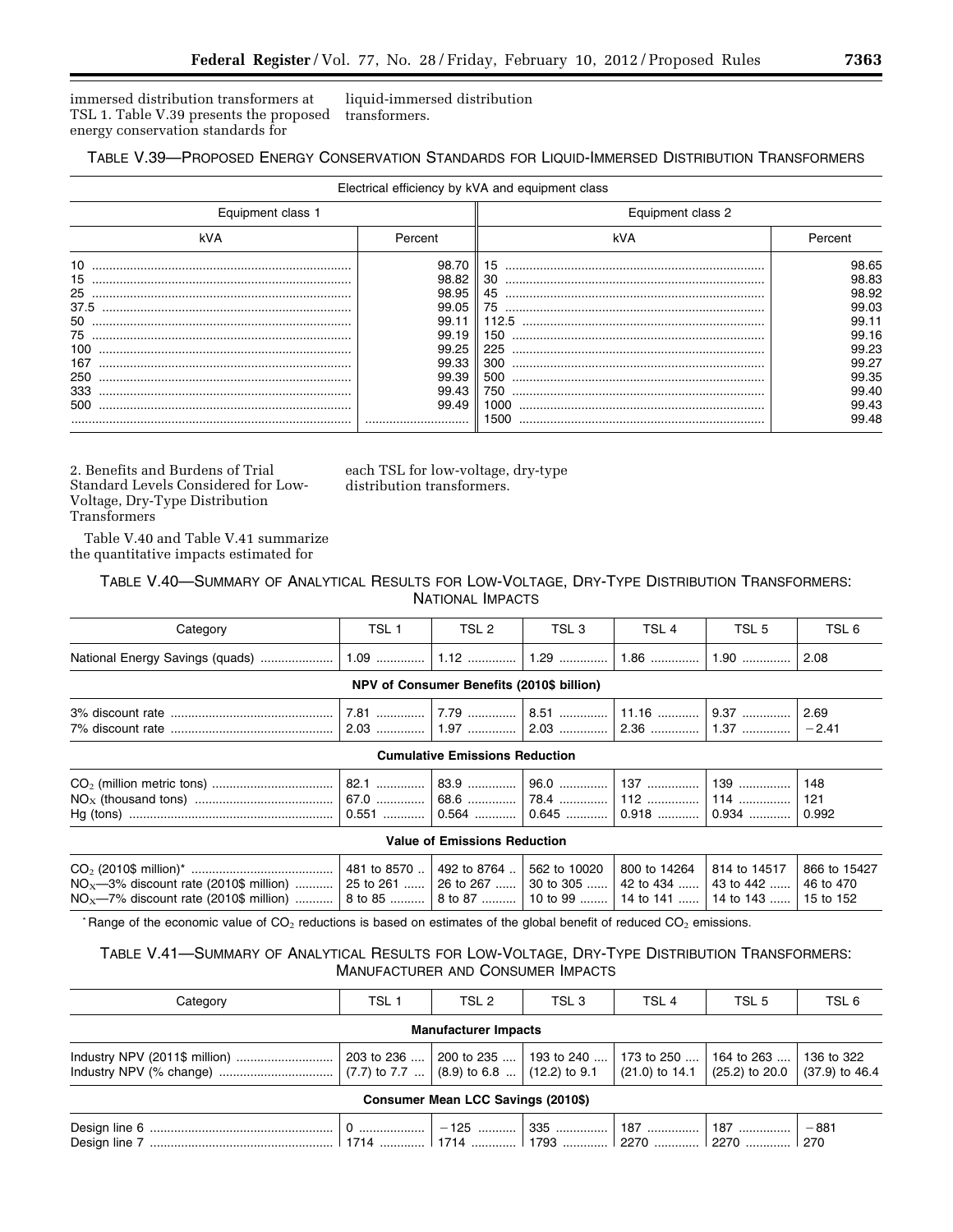### TABLE V.41—SUMMARY OF ANALYTICAL RESULTS FOR LOW-VOLTAGE, DRY-TYPE DISTRIBUTION TRANSFORMERS: MANUFACTURER AND CONSUMER IMPACTS—Continued

| Category                                                              | TSL 1 | TSL 2 | TSL <sub>3</sub> | TSL 4        | TSL 5 | TSL 6   |  |  |  |
|-----------------------------------------------------------------------|-------|-------|------------------|--------------|-------|---------|--|--|--|
|                                                                       |       |       |                  | 2625    4145 | -2812 | $-2812$ |  |  |  |
| <b>Consumer Median PBP (years)</b>                                    |       |       |                  |              |       |         |  |  |  |
|                                                                       |       |       |                  |              |       | 32.4    |  |  |  |
|                                                                       |       |       |                  |              |       | 18.1    |  |  |  |
|                                                                       |       |       |                  |              |       | 24.5    |  |  |  |
| <b>Distribution of Consumer LCC Impacts</b>                           |       |       |                  |              |       |         |  |  |  |
| Design line 6                                                         |       |       |                  |              |       |         |  |  |  |
|                                                                       |       |       |                  |              |       | 93.4    |  |  |  |
|                                                                       |       |       |                  |              |       | 6.6     |  |  |  |
|                                                                       |       |       |                  |              |       | 0.0     |  |  |  |
| Design line 7                                                         |       |       |                  |              |       |         |  |  |  |
|                                                                       |       |       |                  |              |       | 46.4    |  |  |  |
|                                                                       |       |       |                  |              |       | 53.6    |  |  |  |
|                                                                       |       |       |                  |              |       | 0.0     |  |  |  |
| Design line 8                                                         |       |       |                  |              |       |         |  |  |  |
|                                                                       |       |       |                  |              |       | 78.5    |  |  |  |
| Net Benefit (%) ……………………………………   94.8 ……………   94.8 ……………   84.7 …………… |       |       |                  |              |       | 21.5    |  |  |  |
|                                                                       |       |       |                  |              |       |         |  |  |  |

First, DOE considered TSL 6, the most efficient level (max tech), which would save an estimated total of 2.08 quads of energy through 2045, an amount DOE considers significant. TSL 6 has an estimated NPV of customer benefit of  $-$ \$2.41 billion using a 7 percent discount rate, and \$2.69 billion using a 3 percent discount rate.

The cumulative emissions reductions at TSL 6 are 148 million metric tons of  $CO<sub>2</sub>$ , 121 thousand tons of  $NO<sub>X</sub>$ , and 0.992 tons of Hg. The estimated monetary value of the  $CO<sub>2</sub>$  emissions reductions at TSL 6 ranges from \$866 million to \$15,427 million.

At TSL 6, the average LCC impact ranges from  $-$  \$2,812 for design line 8 to \$270 for design line 7. The median PBP ranges from 32.4 years for design line 6 to 18.1 years for design line 7. The share of customers experiencing a net LCC benefit ranges from 6.6 percent for design line 6 to 53.6 percent for design line 7.

At TSL 6, the projected change in INPV ranges from a decrease of \$83 million to an increase of \$102 million. If the decrease of \$83 million occurs, TSL 6 could result in a net loss of 37.9 percent in INPV to manufacturers of low-voltage dry-type distribution transformers. At TSL 6, DOE recognizes the risk of very large negative impacts on the industry. TSL 6 would require manufacturers to scrap nearly all production assets and create transformer designs with which most, if not all, have no experience. DOE is concerned, in particular, about large impacts on small businesses, which may not be able to

procure sufficient volume of amorphous steel at competitive prices, if at all.

The Secretary tentatively concludes that, at TSL 6 for low-voltage dry-type distribution transformers, the benefits of energy savings, emission reductions, and the estimated monetary value of the CO2 emissions reductions would be outweighed by the economic burden on customers (as indicated by negative average LCC savings, large PBPs, and the large percentage of customers who would experience LCC increases at design line 6 and design line 8), the potential for very large negative impacts on the manufacturers, and the potential burden on small manufacturers. Consequently, DOE has tentatively concluded that TSL 6 is not economically justified.

Next, DOE considered TSL 5, which would save an estimated total of 1.90 quads of energy through 2045, an amount DOE considers significant. TSL 5 has an estimated NPV of customer benefit of \$1.37 billion using a 7 percent discount rate, and \$9.37 billion using a 3 percent discount rate.

The cumulative emissions reductions at TSL 5 are 139 million metric tons of  $CO<sub>2</sub>$ , 114 thousand tons of NO<sub>X</sub>, and 0.934 tons of Hg. The estimated monetary value of the  $CO<sub>2</sub>$  emissions reductions at TSL 5 ranges from \$814 million to \$14,517 million.

At TSL 5, the average LCC impact ranges from  $-$  \$2,812 for design line 8 to \$2,270 for design line 7. The median PBP ranges from 24.5 years for design line 8 to 6.9 years for design line 7. The share of customers experiencing a net LCC benefit ranges from 21.5 percent for design line 8 to 96.3 percent for design line 7.

At TSL 5, the projected change in INPV ranges from a decrease of \$55 million to an increase of \$44 million. If the decrease of \$55 million occurs, TSL 5 could result in a net loss of 25.2 percent in INPV to manufacturers of low-voltage dry-type distribution transformers. At TSL 5, DOE recognizes the risk of very large negative impacts on the industry. TSL 5 would require manufacturers to scrap nearly all production assets and create transformer designs with which most, if not all, have no experience. DOE is concerned, in particular, about large impacts on small businesses, which may not be able to procure sufficient volume of amorphous steel at competitive prices, if at all.

The Secretary tentatively concludes that, at TSL 5 for low-voltage dry-type distribution transformers, the benefits of energy savings, emission reductions, and the estimated monetary value of the  $CO<sub>2</sub>$  emissions reductions would be outweighed by the economic burden on customers at design line 8 (as indicated by negative average LCC savings, large PBPs, and the large percentage of customers who would experience LCC increases), the potential for very large negative impacts on the manufacturers, and the potential burden on small manufacturers. Consequently, DOE has tentatively concluded that TSL 5 is not economically justified.

Next, DOE considered TSL 4, which would save an estimated total of 1.86 quads of energy through 2045, an amount DOE considers significant. TSL 4 has an estimated NPV of customer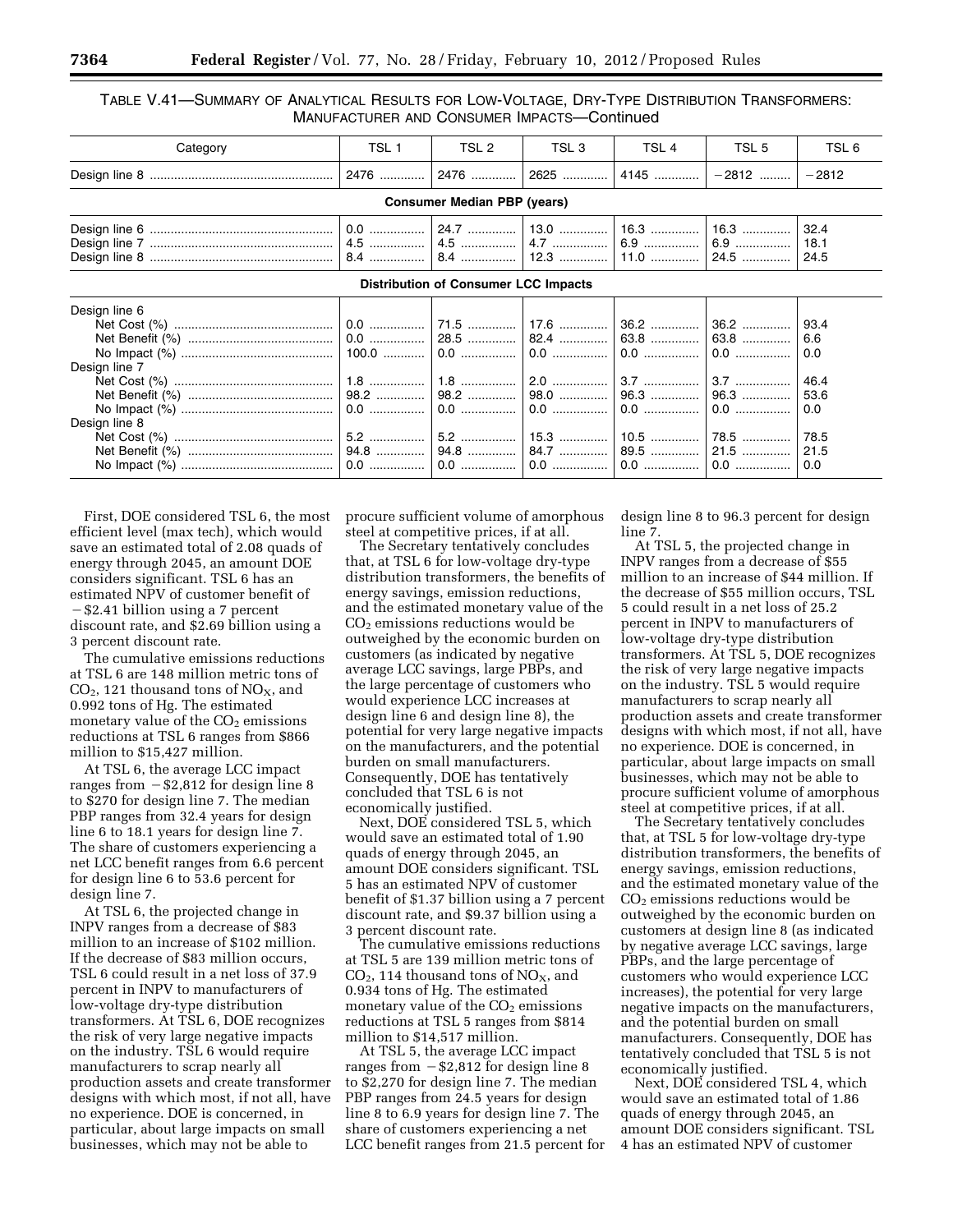benefit of \$2.36 billion using a 7 percent discount rate, and \$11.16 billion using a 3 percent discount rate.

The cumulative emissions reductions at TSL 4 are 137 million metric tons of  $CO<sub>2</sub>$ , 112 thousand tons of NO<sub>X</sub>, and 0.918 tons of Hg. The estimated monetary value of the  $CO<sub>2</sub>$  emissions reductions at TSL 4 ranges from \$800 million to \$14,264 million.

At TSL 4, the average LCC impact ranges from \$187 for design line 6 to \$4,145 for design line 8. The median PBP ranges from 16.3 years for design line 6 to 6.9 years for design line 7. The share of customers experiencing a net LCC benefit ranges from 63.8 percent for design line 6 to 96.3 percent for design line 7.

At TSL 4, the projected change in INPV ranges from a decrease of \$46 million to an increase of \$31 million. If the decrease of \$46 million occurs, TSL 4 could result in a net loss of 21 percent in INPV to manufacturers of low-voltage dry-type distribution transformers. At TSL 4, DOE recognizes the risk of very large negative impacts on the industry. As with the higher TSLs, TSL 4 would require manufacturers to scrap nearly all production assets and create transformer designs with which most, if not all, have no experience. DOE is concerned, in particular, about large impacts on small businesses, which may not be able to procure sufficient volume of amorphous steel at competitive prices, if at all.

The Secretary tentatively concludes that, at TSL 4 for low-voltage dry-type distribution transformers, the benefits of energy savings, positive NPV of customer benefit, positive average LCC savings, emission reductions, and the estimated monetary value of the  $CO<sub>2</sub>$ emissions reductions would be outweighed by the potential for very large negative impacts on the manufacturers, and the potential burden on small manufacturers. Consequently, DOE has tentatively concluded that TSL 4 is not economically justified.

Next, DOE considered TSL 3, which would save an estimated total of 1.29 quads of energy through 2045, an amount DOE considers significant. TSL 3 has an estimated NPV of customer benefit of \$2.03 billion using a 7 percent discount rate, and \$8.51 billion using a 3 percent discount rate.

The cumulative emissions reductions at TSL 3 are 96.0 million metric tons of  $CO<sub>2</sub>$ , 78.4 thousand tons of  $NO<sub>X</sub>$ , and 0.645 tons of Hg. The estimated monetary value of the  $CO<sub>2</sub>$  emissions reductions at TSL 3 ranges from \$562 million to \$10,020 million.

At TSL 3, the average LCC impact ranges from \$335 for design line 6 to \$2,625 for design line 8. The median PBP ranges from 13.0 years for design line 6 to 4.7 years for design line 7. The share of customers experiencing a net LCC benefit ranges from 82.4 percent for design line 6 to 98.0 percent for design line 7.

At TSL 3, the projected change in INPV ranges from a decrease of \$27 million to an increase of \$20 million. If the decrease of \$27 million occurs, TSL 3 could result in a net loss of 12.2 percent in INPV to manufacturers of low-voltage dry-type distribution transformers. At TSL 3, DOE recognizes the risk of negative impacts on the industry, particularly the small manufacturers. While TSL 3 could likely be met with M4 steel, DOE's analysis shows that this design option is at the edge of its technical feasibility at the efficiency levels comprised by TSL 3. Although these levels could be met with M3 or better steels, DOE is concerned that a significant number of small manufacturers would be unable to acquire these steels in sufficient supply and quality to compete. Additionally, TSL 3 requires significant investment in advanced core construction equipment such are step-lap mitering machines or wound core production lines, as butt lap designs, even with high-grade designs, are unlikely to comply. Given their more limited engineering resources and capital, small businesses may find it difficult to make these designs at competitive prices and may have to exit the market. At the same time, however, those small manufacturers may be able to source their cores—and many are doing so to a significant extent currently—which could mitigate impacts.

The Secretary tentatively concludes that, at TSL 3 for low-voltage dry-type distribution transformers, the benefits of energy savings, positive NPV of customer benefit, positive average LCC savings, emission reductions, and the estimated monetary value of the  $CO<sub>2</sub>$ emissions reductions would be outweighed by the risk of negative impacts on the industry, particularly the small manufacturers. Consequently, DOE has tentatively concluded that TSL 3 is not economically justified.

Next, DOE considered TSL 2, which would save an estimated total of 1.12 quads of energy through 2045, an amount DOE considers significant. TSL 2 has an estimated NPV of customer benefit of \$1.97 billion using a 7 percent discount rate, and \$7.79 billion using a 3 percent discount rate.

The cumulative emissions reductions at TSL 2 are 83.9 million metric tons of  $CO<sub>2</sub>$ , 68.6 thousand tons of  $NO<sub>X</sub>$ , and 0.564 tons of Hg. The estimated monetary value of the  $CO<sub>2</sub>$  emissions

reductions at TSL 2 ranges from \$492 million to \$8,764 million.

At TSL 2, the average LCC impact ranges from  $- $125$  for design line 6 to \$2,476 for design line 8. The median PBP ranges from 24.7 years for design line 6 to 4.5 years for design line 7. The share of customers experiencing a net LCC benefit ranges from 28.5 percent for design line 6 to 98.2 percent for design line 7.

At TSL 2, the projected change in INPV ranges from a decrease of \$20 million to an increase of \$15 million. If the decrease of \$20 million occurs, TSL 2 could result in a net loss of 8.9 percent in INPV to manufacturers of low-voltage dry-type distribution transformers. At TSL 2, DOE recognizes the risk of negative impacts on the industry, particularly small manufacturers. TSL 2 would likely require mitering or wound core technology, which many small businesses do not have in-house. Given their more limited engineering resources and capital, small businesses may find it difficult to make these designs at competitive prices and may have to exit the market. At the same time, however, those small manufacturers may be able to source their cores—and many are doing so to a significant extent currently—which could mitigate impacts.

The Secretary tentatively concludes that, at TSL 2 for low-voltage dry-type distribution transformers, the benefits of energy savings, positive NPV of customer benefit, positive average LCC savings, emission reductions, and the estimated monetary value of the  $CO<sub>2</sub>$ emissions reductions would be outweighed by the risk of negative impacts on the industry, particularly regarding the uncertainty over how small businesses would be impacted. Consequently, DOE has tentatively concluded that TSL 2 is not economically justified.

Next, DOE considered TSL 1, which would save an estimated total of 1.09 quads of energy through 2045, an amount DOE considers significant. TSL 1 has an estimated NPV of customer benefit of \$2.03 billion using a 7 percent discount rate, and \$7.81 billion using a 3 percent discount rate.

The cumulative emissions reductions at TSL 1 are 82.1 million metric tons of  $CO<sub>2</sub>$ , 67.0 thousand tons of NO<sub>x</sub>, and 0.551 tons of Hg. The estimated monetary value of the  $CO<sub>2</sub>$  emissions reductions at TSL 1 ranges from \$481 million to \$8,570 million.

At TSL 1, the average LCC impact ranges from \$1,714 for design line 7 to \$2,476 for design line 8. The median PBP ranges from 8.4 years for design line 8 to 4.5 years for design line 7. The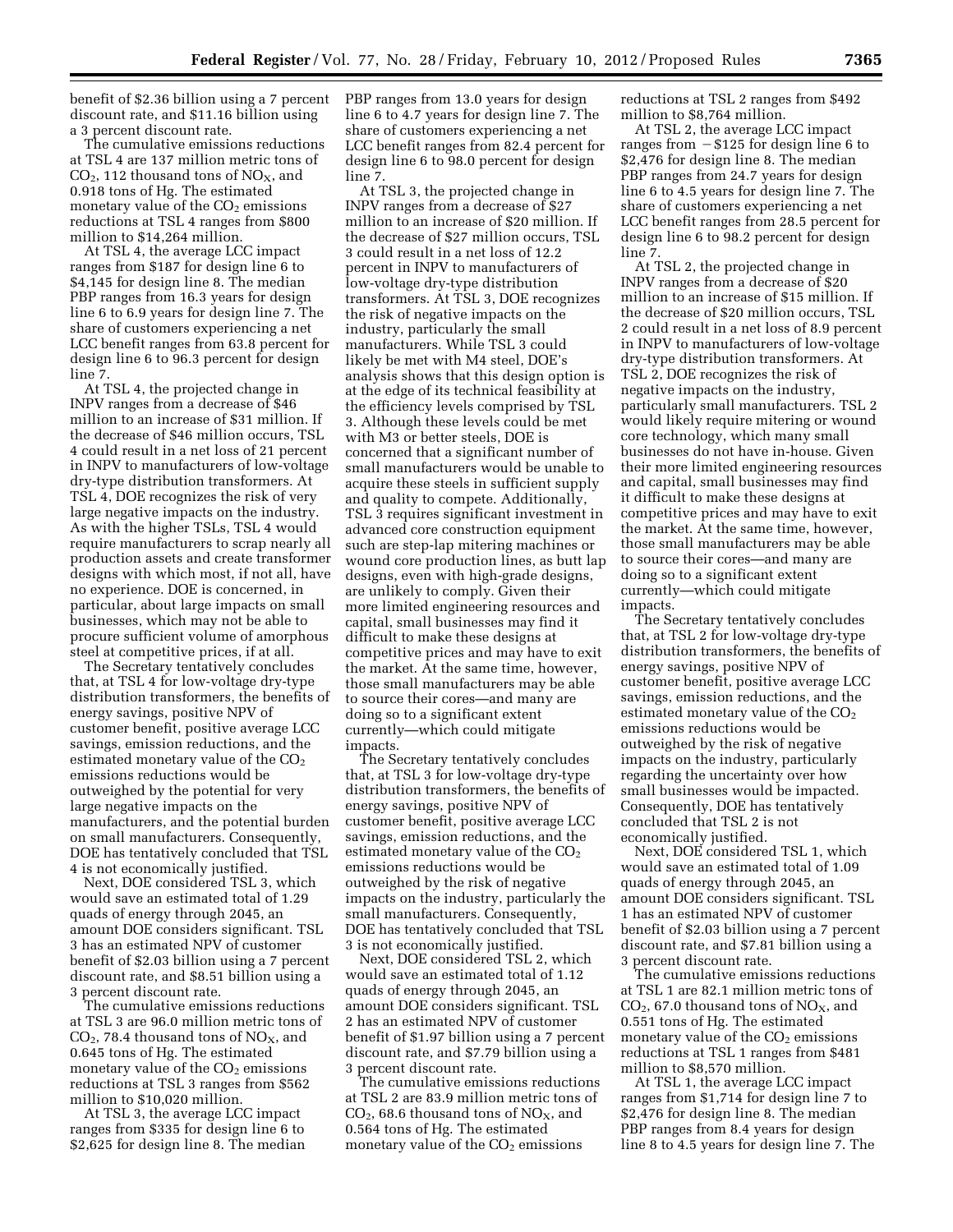share of customers experiencing a net LCC benefit ranges from 94.8 percent for design line 8 to 98.2 percent for design line 7.

At TSL 1, the projected change in INPV ranges from a decrease of \$17 million to an increase of \$17 million. If the decrease of \$17 million occurs, TSL 1 could result in a net loss of 7.7 percent in INPV to manufacturers of low-voltage dry-type distribution transformers. At TSL 1, DOE recognizes the risk of small negative impacts on the industry if manufacturers are not able to recoup their investment costs. At this level,

small manufacturers can still use buttlap construction and steels with which they generally have experience.

After considering the analysis and weighing the benefits and the burdens, DOE has tentatively concluded that at TSL 1 for low-voltage, dry-type distribution transformers, the benefits of energy savings, NPV of customer benefit, positive customer LCC impacts, emissions reductions and the estimated monetary value of the emissions reductions would outweigh the risk of small negative impacts on the manufacturers. In particular, the

Secretary has concluded that TSL 1 would save a significant amount of energy and is technologically feasible and economically justified. NEMA also recommended TSL 1 for low-voltage, dry-type distribution transformers during the negotiated rulemaking. For the reasons given above, DOE today proposes to adopt the energy conservation standards for low-voltage dry-type distribution transformers at TSL 1. Table V.42 presents the proposed energy conservation standards for lowvoltage, dry-type distribution transformers.

## TABLE V.42—PROPOSED ENERGY CONSERVATION STANDARDS FOR LOW-VOLTAGE, DRY-TYPE DISTRIBUTION **TRANSFORMERS**

|                                                          |                                                                               | Electrical efficiency by kVA and equipment class    |                                                                               |
|----------------------------------------------------------|-------------------------------------------------------------------------------|-----------------------------------------------------|-------------------------------------------------------------------------------|
| Equipment class 3                                        |                                                                               | Equipment class 4                                   |                                                                               |
| kVA                                                      | $\%$                                                                          | kVA                                                 | $\%$                                                                          |
| 15<br>25<br>37.5<br>50<br>75<br>100<br>167<br>250<br>333 | 97.73<br>98.00<br>98.20<br>98.31<br>98.50<br>98.60<br>98.75<br>98.87<br>98.94 | 30<br>45<br>75<br>112.5<br>150<br>225<br>300<br>500 | 97.44<br>97.95<br>98.20<br>98.47<br>98.66<br>98.78<br>98.92<br>99.02<br>99.17 |
|                                                          |                                                                               | 750<br>1000                                         | 99.27<br>99.34                                                                |

3. Benefits and Burdens of Trial Standard Levels Considered for Medium-Voltage, Dry-Type Distribution Transformers

each TSL for medium-voltage, dry-type distribution transformers.

Table V.43 and Table V.44 summarize the quantitative impacts estimated for

TABLE V.43—SUMMARY OF ANALYTICAL RESULTS FOR MEDIUM-VOLTAGE, DRY-TYPE DISTRIBUTION TRANSFORMERS: NATIONAL IMPACTS

| Category                            | TSL <sub>1</sub>                          | TSL 2 | TSL <sub>3</sub> | TSL <sub>4</sub> | TSL <sub>5</sub>      |  |  |
|-------------------------------------|-------------------------------------------|-------|------------------|------------------|-----------------------|--|--|
|                                     |                                           |       |                  |                  | 0.37                  |  |  |
|                                     | NPV of Consumer Benefits (2010\$ billion) |       |                  |                  |                       |  |  |
|                                     |                                           |       |                  |                  | $-0.38$<br>$-0.84$    |  |  |
|                                     | <b>Cumulative Emissions Reduction</b>     |       |                  |                  |                       |  |  |
|                                     |                                           |       |                  |                  | 25.7<br>21.0<br>0.173 |  |  |
| <b>Value of Emissions Reduction</b> |                                           |       |                  |                  |                       |  |  |
|                                     |                                           |       |                  |                  | 8 to 82               |  |  |

\* Range of the economic value of  $CO<sub>2</sub>$  reductions is based on estimates of the global benefit of reduced  $CO<sub>2</sub>$  emissions.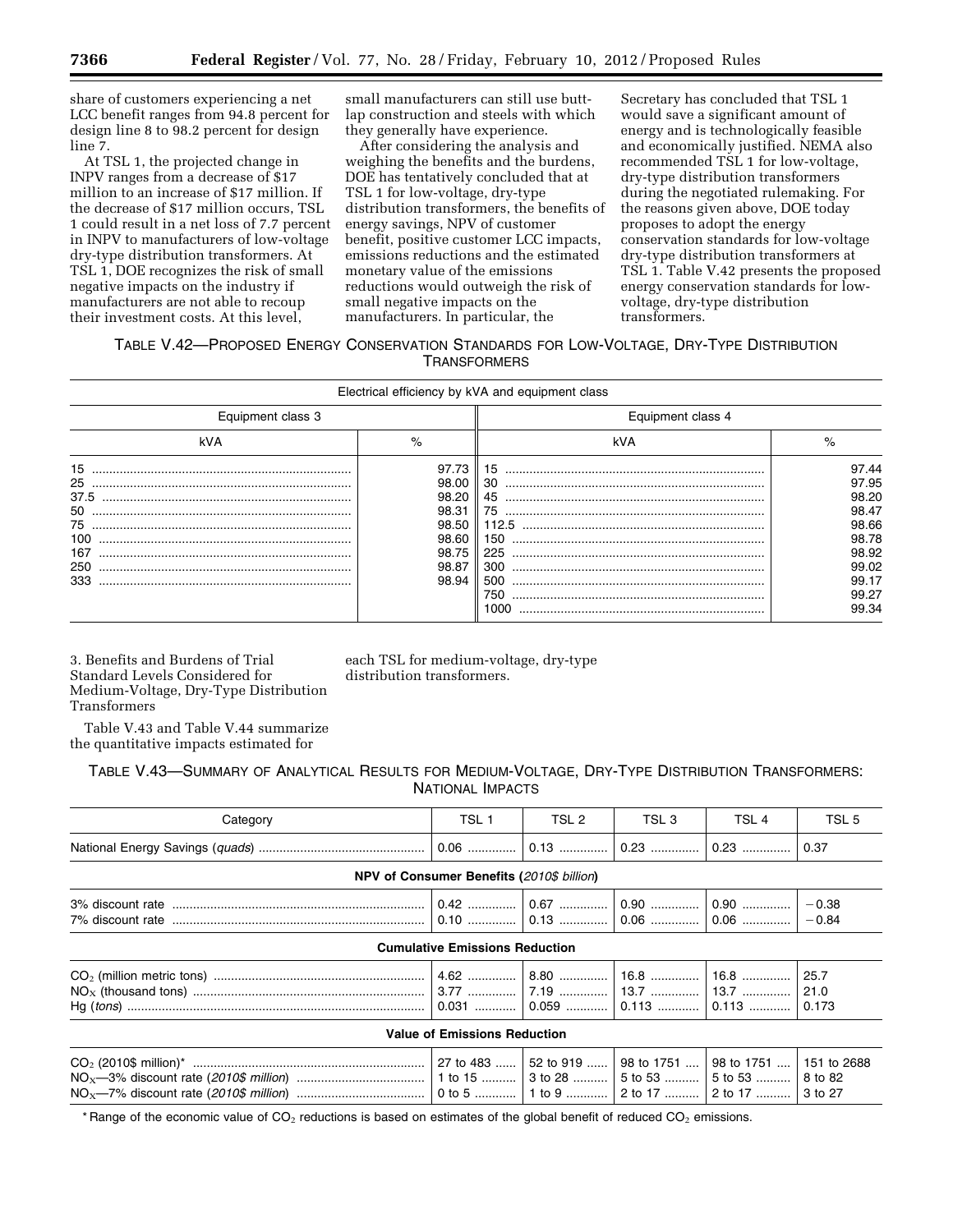### TABLE V.44—SUMMARY OF ANALYTICAL RESULTS FOR MEDIUM-VOLTAGE, DRY-TYPE DISTRIBUTION TRANSFORMERS: MANUFACTURER AND CONSUMER IMPACTS

| Category                                          | TSL <sub>1</sub>                                   | TSL <sub>2</sub>                                       | TSL 3                                                  | TSL <sub>4</sub>                                       | TSL <sub>5</sub>                                              |  |  |  |
|---------------------------------------------------|----------------------------------------------------|--------------------------------------------------------|--------------------------------------------------------|--------------------------------------------------------|---------------------------------------------------------------|--|--|--|
| <b>Manufacturer Impacts</b>                       |                                                    |                                                        |                                                        |                                                        |                                                               |  |  |  |
|                                                   | 87 to 89<br>$(4.2)$ to $(2.0)$                     | 85 to 90<br>$(7.1)$ to $(1.0)$                         | 80 to 95<br>$(12.4)$ to 4.5                            | 77 to 93<br>$(15.3)$ to 1.7                            | 71 to 114<br>$(21.9)$ to 25.4                                 |  |  |  |
|                                                   | Consumer Mean LCC Savings (2010\$)                 |                                                        |                                                        |                                                        |                                                               |  |  |  |
|                                                   | 849<br>4509<br>1043<br>4518<br>25<br>2734          | 1659<br>4791<br>202<br>6332<br>447<br>$-961$           | 1659<br>4791<br>2000<br>8860<br>$-846$<br>384          | 1659<br>4791<br>2000<br>8860<br>$-846$<br>384          | 237<br>$-12756$<br>$-3160$<br>$-12420$<br>$-11077$<br>$-5403$ |  |  |  |
|                                                   | <b>Consumer Median PBP (years)</b>                 |                                                        |                                                        |                                                        |                                                               |  |  |  |
|                                                   | $2.6$<br>$1.1$<br>$10.7$<br>6.3<br>$16.5$<br>$4.6$ | 6.2<br>8.8<br>$17.6$<br>13.5<br>16.6<br>20.4           | 6.2<br>8.8<br>14.1<br>13.0<br>21.7<br>$19.3$           | 6.2<br>8.8<br>$14.1$<br>13.0<br>21.7<br>$19.3$         | 19.1<br>28.4<br>24.5<br>25.9<br>37.1<br>21.9                  |  |  |  |
|                                                   | <b>Distribution of Consumer LCC Impacts</b>        |                                                        |                                                        |                                                        |                                                               |  |  |  |
| Design line 9<br>Design line 10<br>Design line 11 | $3.4$<br>83.4<br>$13.3$<br>0.7<br>98.8<br>$0.5$    | 5.7<br>94.3<br>0.0<br>$16.7$<br>83.3<br>$0.0$          | 5.7<br>$94.3$<br>$0.0$<br>16.7<br>83.3<br>$0.0$        | 5.7<br>94.3<br>$0.0$<br>$16.7$<br>83.3<br>$0.0$        | 53.4<br>46.6<br>0.0<br>84.8<br>15.2<br>0.0                    |  |  |  |
| Design line 12<br>Design line 13A                 | 20.6<br>79.4<br>0.0<br>6.7<br>93.3<br>0.0<br>52.2  | 49.5<br>50.5<br>$0.0$<br>23.5<br>76.5<br>$0.0$<br>42.3 | 25.7<br>74.3<br>$0.0$<br>18.1<br>81.9<br>$0.0$<br>64.4 | 25.7<br>74.3<br>0.0<br>$18.1$<br>$81.9$<br>0.0<br>64.4 | 76.1<br>23.9<br>0.0<br>81.1<br>18.9<br>0.0<br>97.1            |  |  |  |
| Design line 13B                                   | 47.8<br>$0.0$<br>28.5<br>71.3<br>0.2               | 57.7<br>$0.0$<br>59.6<br>40.4<br>0.0                   | 35.6<br>$0.0$<br>52.7<br>47.3<br>0.0                   | 35.6<br>.<br>$0.0$<br>52.7<br>47.3<br>0.0              | 2.9<br>0.0<br>67.2<br>32.8<br>0.0                             |  |  |  |

First, DOE considered TSL 5, the most efficient level (max tech), which would save an estimated total of 0.37 quads of energy through 2045, an amount DOE considers significant. TSL 5 has an estimated NPV of customer benefit of  $-$ \$0.84 billion using a 7 percent discount rate, and  $-$  \$0.38 billion using a 3 percent discount rate.

The cumulative emissions reductions at TSL 5 are 25.7 million metric tons of  $CO<sub>2</sub>$ , 21.0 thousand tons of NO<sub>X</sub>, and 0.173 tons of Hg. The estimated monetary value of the  $CO<sub>2</sub>$  emissions reductions at TSL 5 ranges from \$151 million to \$2,688 million.

At TSL 5, the average LCC impact ranges from  $-$  \$12,756 for design line 10 to  $-$ \$237 for design line 9. The median PBP ranges from 37.1 years for design line 13A to 19.1 years for design line 9. The share of customers experiencing a net LCC benefit ranges from 2.9 percent for design line 13A to 46.6 percent for design line 9.

At TSL 5, the projected change in INPV ranges from a decrease of \$20 million to an increase of \$23 million. If the decrease of \$20 million occurs, TSL 5 could result in a net loss of 21.9 percent in INPV to manufacturers of medium-voltage dry-type distribution transformers. At TSL 5, DOE recognizes

the risk of very large negative impacts on industry because they would likely be forced to move to amorphous technology, with which there is no experience in this market.

The Secretary tentatively concludes that, at TSL 5 for medium-voltage drytype distribution transformers, the benefits of energy savings, emission reductions, and the estimated monetary value of the emissions reductions would be outweighed by the negative NPV of customer benefit, the economic burden on customers (as indicated by negative average LCC savings, large PBPs, and the large percentage of customers who would experience LCC increases), and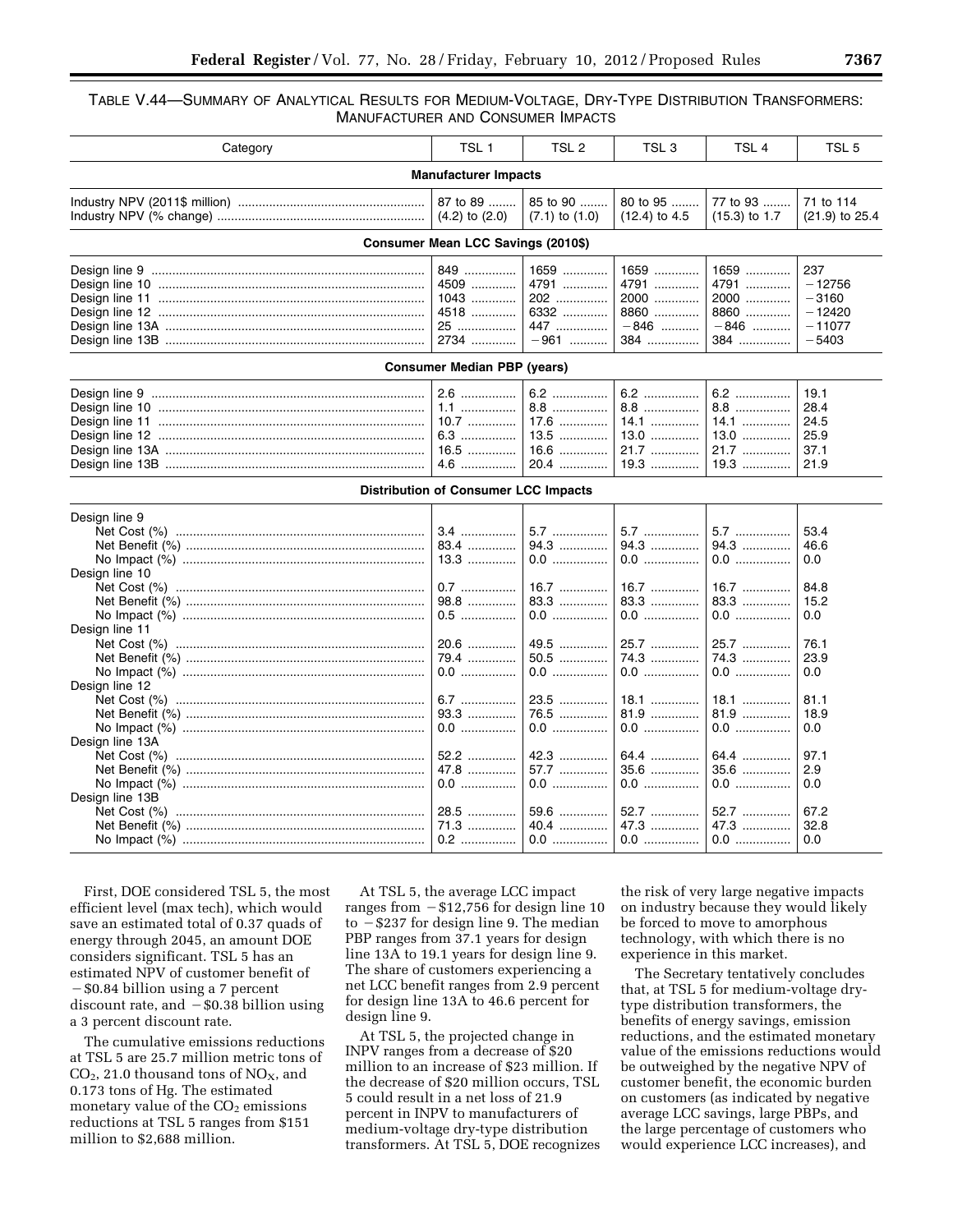the risk of very large negative impacts on the manufacturers. Consequently, DOE has tentatively concluded that TSL 5 is not economically justified.

Next, DOE considered TSL 4, which would save an estimated total of 0.23 quads of energy through 2045, an amount DOE considers significant. TSL 4 has an estimated NPV of customer benefit of \$0.06 billion using a 7 percent discount rate, and \$0.90 billion using a 3 percent discount rate.

The cumulative emissions reductions at TSL 4 are 16.8 million metric tons of  $CO<sub>2</sub>$ , 13.7 thousand tons of  $NO<sub>X</sub>$ , and 0.113 tons of Hg. The estimated monetary value of the  $CO<sub>2</sub>$  emissions reductions at TSL 4 ranges from \$98 million to \$1,751 million.

At TSL 4, the average LCC impact ranges from  $-$  \$846 for design line 13A to \$8,860 for design line 12. The median PBP ranges from 21.7 years for design line 13A to 6.2 years for design line 9. The share of customers experiencing a net LCC benefit ranges from 35.6 percent for design line 13A to 94.3 percent for design line 9.

At TSL 4, the projected change in INPV ranges from a decrease of \$14 million to an increase of \$2 million. If the decrease of \$14 million occurs, TSL 4 could result in a net loss of 15.3 percent in INPV to manufacturers of medium-voltage dry-type distribution transformers. At TSL 4, DOE recognizes the risk of very large negative impacts on most manufacturers in the industry who have little experience with the steels that would be required. Small businesses, in particular, with limited engineering resources, may not be able to convert their lines to employ thinner steels and may be disadvantaged with respect to access to key materials, including Hi-B steels.

The Secretary tentatively concludes that, at TSL 4 for medium-voltage drytype distribution transformers, the benefits of energy savings, positive NPV of customer benefit, positive impacts on consumers (as indicated by positive average LCC savings, favorable PBPs, and the large percentage of customers who would experience LCC benefits), emission reductions, and the estimated monetary value of the emissions reductions would be outweighed by the risk of very large negative impacts on the manufacturers, particularly small businesses. Consequently, DOE has tentatively concluded that TSL 4 is not economically justified.

Next, DOE considered TSL 3, which would save an estimated total of 0.23

quads of energy through 2045, an amount DOE considers significant. TSL 3 has an estimated NPV of customer benefit of \$0.06 billion using a 7 percent discount rate, and \$0.90 billion using a 3 percent discount rate.

The cumulative emissions reductions at TSL 3 are 16.8 million metric tons of  $CO<sub>2</sub>$ , 13.7 thousand tons of  $NO<sub>X</sub>$ , and 0.113 tons of Hg. The estimated monetary value of the  $CO<sub>2</sub>$  emissions reductions at TSL 3 ranges from \$98 million to \$1,751 million.

At TSL 3, the average LCC impact ranges from  $-$  \$846 for design line 13A to \$8,860 for design line 12. The median PBP ranges from 21.7 years for design line 13A to 6.2 years for design line 9. The share of customers experiencing a net LCC benefit ranges from 35.6 percent for design line 13A to 94.3 percent for design line 9.

At TSL 3, the projected change in INPV ranges from a decrease of \$11 million to an increase of \$4 million. If the decrease of \$11 million occurs, TSL 3 could result in a net loss of 12.4 percent in INPV to manufacturers of medium-voltage dry-type transformers. At TSL 3, DOE recognizes the risk of large negative impacts on most manufacturers in the industry who have little experience with the steels that would be required. As with TSL 4, small businesses, in particular, with limited engineering resources, may not be able to convert their lines to employ thinner steels and may be disadvantaged with respect to access to key materials, including Hi-B steels.

The Secretary tentatively concludes that, at TSL 3 for medium-voltage drytype distribution transformers, the benefits of energy savings, positive NPV of customer benefit, positive impacts on consumers (as indicated by positive average LCC savings, favorable PBPs, and the large percentage of customers who would experience LCC benefits), emission reductions, and the estimated monetary value of the emissions reductions would be outweighed by the risk of large negative impacts on the manufacturers, particularly small businesses. Consequently, DOE has tentatively concluded that TSL 3 is not economically justified.

Next, DOE considered TSL 2, which would save an estimated total of 0.13 quads of energy through 2045, an amount DOE considers significant. TSL 2 has an estimated NPV of customer benefit of \$0.10 billion using a 7 percent discount rate, and \$0.42 billion using a 3 percent discount rate.

The cumulative emissions reductions at TSL 2 are 8.80 million metric tons of  $CO<sub>2</sub>$ , 7.19 thousand tons of NO<sub>X</sub>, and 0.059 tons of Hg. The estimated monetary value of the  $CO<sub>2</sub>$  emissions reductions at TSL 2 ranges from \$52 million to \$919 million.

At TSL 2, the average LCC impact ranges from  $-$  \$961 for design line 13B to \$6,332 for design line 12. The median PBP ranges from 20.4 years for design line 13B to 6.2 years for design line 9. The share of customers experiencing a net LCC benefit ranges from 40.4 percent for design line 13B to 94.3 percent for design line 9.

At TSL 2, the projected change in INPV ranges from a decrease of \$7 million to a decrease of \$1 million. If the decrease of \$7 million occurs, TSL 2 could result in a net loss of 7.1 percent in INPV to manufacturers of mediumvoltage dry-type distribution transformers. At TSL 2, DOE recognizes the risk of small negative impacts if manufacturers are unable to recoup investments made to meet the standard.

After considering the analysis and weighing the benefits and the burdens, DOE has tentatively concluded that at TSL 2 for medium-voltage, dry-type distribution transformers, the benefits of energy savings, positive NPV of customer benefit, positive impacts on consumers (as indicated by positive average LCC savings for five of the six design lines, favorable PBPs, and the large percentage of customers who would experience LCC benefits), emission reductions, and the estimated monetary value of the emissions reductions would outweigh the risk of small negative impacts if manufacturers are unable to recoup investments made to meet the standard. In particular, the Secretary of Energy has concluded that TSL 2 would save a significant amount of energy and is technologically feasible and economically justified. In addition, DOE notes that TSL 2 corresponds to the standards that were agreed to by the ERAC subcommittee, as described in section II.B.2. Based on the above considerations, DOE today proposes to adopt the energy conservation standards for medium-voltage, dry-type distribution transformers at TSL 2. Table V.45 presents the proposed energy conservation standards for mediumvoltage, dry-type distribution transformers.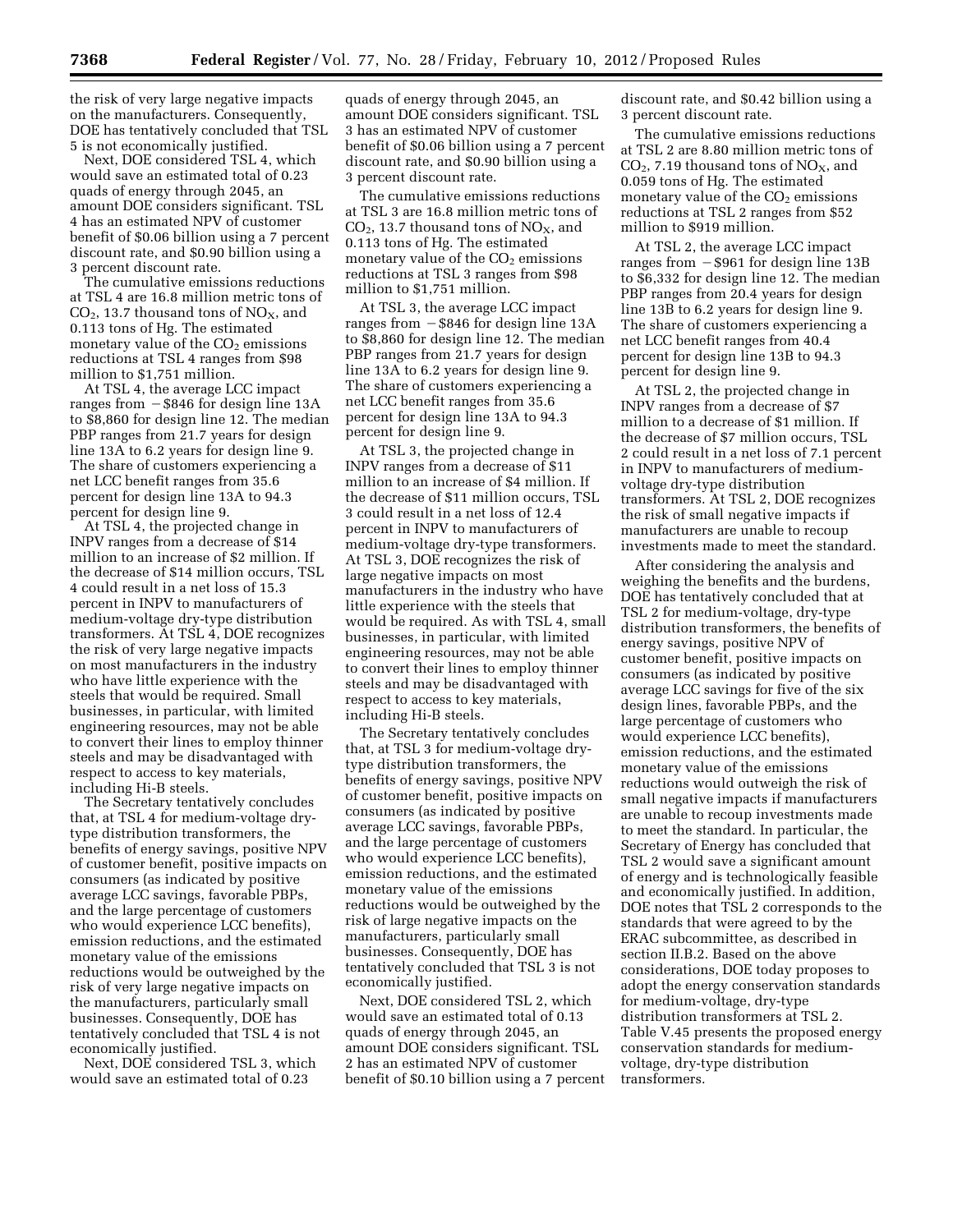|                   |       |                   |       | Electrical efficiency by kVA and equipment class |       |                   |       |                 |       |                       |       |
|-------------------|-------|-------------------|-------|--------------------------------------------------|-------|-------------------|-------|-----------------|-------|-----------------------|-------|
| Equipment class 5 |       | Equipment class 6 |       | Equipment class 7                                |       | Equipment class 8 |       | Equipment class |       | Equipment<br>class 10 |       |
| kVA               | $\%$  | kVA               | $\%$  | kVA                                              | $\%$  | kVA               | $\%$  | kVA             | $\%$  | kVA                   | $\%$  |
|                   | 98.10 | 15                | 97.50 | 15                                               | 97.86 | 15                | 97.18 |                 | .     |                       |       |
|                   | 98.33 | 30                | 97.90 | 25                                               | 98.12 | 30                | 97.63 | .               |       |                       | .     |
|                   | 98.49 | 45                | 98.10 | 37.5                                             | 98.30 | 45                | 97.86 | .               |       |                       | .     |
|                   | 98.60 | 75                | 98.33 | 50                                               | 98.42 | 75                | 98.13 | .               |       |                       |       |
|                   | 98.73 | 112.5             | 98.52 | 75                                               | 98.57 | 112.5             | 98.36 | 75              | 98.53 |                       | .     |
|                   | 98.82 | 150               | 98.65 | 100                                              | 98.67 | 150               | 98.51 | 100             | 98.63 |                       | .     |
|                   | 98.96 | 225               | 98.82 | 167                                              | 98.83 | 225               | 98.69 | 167             | 98.80 | 225                   | 98.57 |
|                   | 99.07 | 300               | 98.93 | 250                                              | 98.95 | 300               | 98.81 | 250             | 98.91 | 300                   | 98.69 |
|                   | 99.14 | 500               | 99.09 | 333                                              | 99.03 | 500               | 98.99 | 333             | 98.99 | 500                   | 98.89 |
|                   | 99.22 | 750               | 99.21 | 500                                              | 99.12 | 750               | 99.12 | 500             | 99.09 | 750                   | 99.02 |
|                   | 99.27 | 1000              | 99.28 | 667                                              | 99.18 | 1000              | 99.20 | 667             | 99.15 | 1000                  | 99.11 |
|                   | 99.31 | 1500              | 99.37 | 833                                              | 99.23 | 1500              | 99.30 | 833             | 99.20 | 1500                  | 99.21 |
|                   |       | 2000              | 99.43 |                                                  |       | 2000              | 99.36 | .               |       | 2000                  | 99.28 |
|                   |       | 2500              | 99.47 |                                                  |       | 2500              | 99.41 | .               |       | 2500                  | 99.33 |

TABLE V.45—PROPOSED ENERGY CONSERVATION STANDARDS FOR MEDIUM-VOLTAGE, DRY-TYPE DISTRIBUTION **TRANSFORMERS** 

4. Summary of Benefits and Costs (Annualized) of the Proposed Standards

The benefits and costs of today's proposed standards can also be expressed in terms of annualized values. The annualized monetary values are the sum of (1) the annualized national economic value of the benefits from operating products that meet the proposed standards (consisting primarily of operating cost savings from using less energy, minus increases in equipment purchase costs, which is another way of representing customer NPV), and (2) the monetary value of the benefits of emission reductions, including  $CO<sub>2</sub>$  emission reductions.<sup>43</sup> The value of the  $CO<sub>2</sub>$  reductions is calculated using a range of values per metric ton of  $\overline{CO}_2$  developed by a recent interagency process.

Although combining the values of operating savings and  $CO<sub>2</sub>$  reductions provides a useful perspective, two

issues should be considered. First, the national operating savings are domestic U.S. customer monetary savings that occur as a result of market transactions while the value of  $CO<sub>2</sub>$  reductions is based on a global value. Second, the assessments of operating cost savings and SCC are performed with different methods that use different time frames for analysis. The national operating cost savings is measured for the lifetime of products shipped in 2016–2045. The SCC values, on the other hand, reflect the present value of future climaterelated impacts resulting from the emission of one metric ton of  $CO<sub>2</sub>$  in each year. These impacts continue well beyond 2100.

Table V.46 shows the annualized values for the proposed standards for distribution transformers. The results for the primary estimate are as follows. Using a 7-percent discount rate for benefits and costs other than  $CO<sub>2</sub>$ 

reductions, for which DOE used a 3 percent discount rate along with the SCC series corresponding to a value of \$22.3/metric ton in 2010, the cost of the standards proposed in today's rule is \$302 million per year in increased product costs, while the annualized benefits are \$631 million in reduced product operating costs, \$244 million in  $CO<sub>2</sub>$  reductions, and \$7.78 million in reduced  $NO<sub>X</sub>$  emissions. In this case, the net benefit amounts to \$581 million per year. Using a 3-percent discount rate for all benefits and costs and the SCC series corresponding to a value of \$22.3/metric ton in 2010, the cost of the standards proposed in today's rule is \$308 million per year in increased product costs, while the annualized benefits are \$1,026 million in reduced operating costs, \$244 million in  $CO<sub>2</sub>$  reductions, and \$12.4 million in reduced  $NO<sub>x</sub>$  emissions. In this case, the net benefit amounts to \$975 million per year.

TABLE V.46—ANNUALIZED BENEFITS AND COSTS OF PROPOSED STANDARDS FOR DISTRIBUTION TRANSFORMERS SOLD IN 2016–2045

|                 |               | Monetized (million 2010\$/year) |                                  |                                   |  |
|-----------------|---------------|---------------------------------|----------------------------------|-----------------------------------|--|
|                 | Discount rate | Primary<br>estimate*            | Low net<br>benefits<br>estimate* | High net<br>benefits<br>estimate* |  |
| <b>Benefits</b> |               |                                 |                                  |                                   |  |
|                 | .   7%        | 631                             | 594                              | 659                               |  |
|                 | 3%            | 1,026                           |                                  |                                   |  |
|                 | 15%           |                                 |                                  |                                   |  |

<sup>43</sup> DOE used a two-step calculation process to convert the time-series of costs and benefits into annualized values. First, DOE calculated a present value in 2011, the year used for discounting the NPV of total consumer costs and savings, for the time-series of costs and benefits using discount

rates of 3 and 7 percent for all costs and benefits except for the value of CO<sub>2</sub> reductions. For the latter, DOE used a range of discount rates, as shown in Table V.46. From the present value, DOE then calculated the fixed annual payment over a 30-year period, starting in 2011 that yields the same present

value. The fixed annual payment is the annualized value. Although DOE calculated annualized values, this does not imply that the time-series of cost and benefits from which the annualized values were determined would be a steady stream of payments.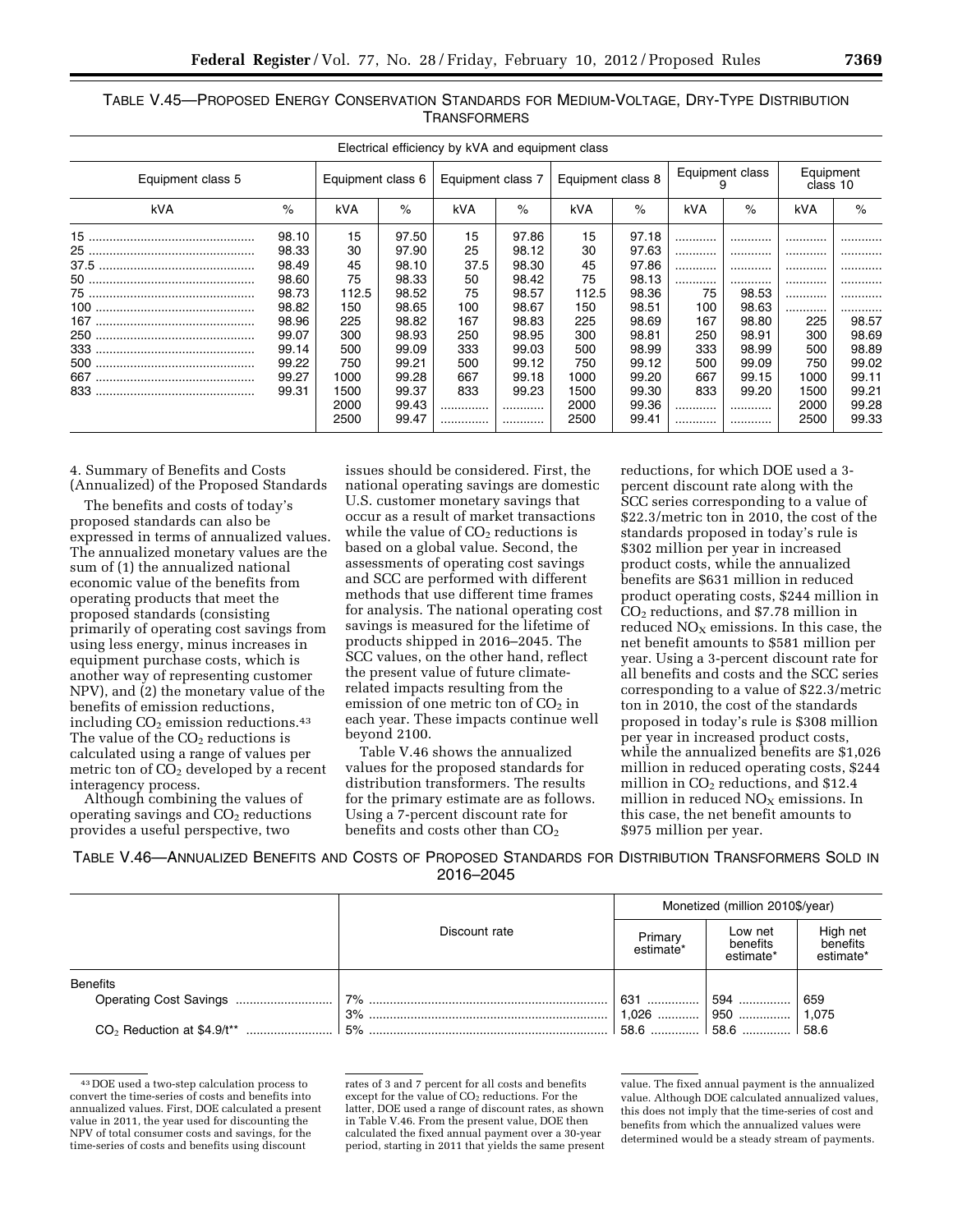TABLE V.46—ANNUALIZED BENEFITS AND COSTS OF PROPOSED STANDARDS FOR DISTRIBUTION TRANSFORMERS SOLD IN 2016–2045—Continued

|                                                                                         |               | Monetized (million 2010\$/year)               |                                             |                                             |  |
|-----------------------------------------------------------------------------------------|---------------|-----------------------------------------------|---------------------------------------------|---------------------------------------------|--|
|                                                                                         | Discount rate | Primary<br>estimate*                          | Low net<br>benefits<br>estimate*            | High net<br>benefits<br>estimate*           |  |
| CO <sub>2</sub> Reduction at \$36.5/t <sup>**</sup><br>$NOx$ Reduction at \$2,537/ton** |               | 244<br>389<br>742<br>7.78<br>$12.4$           | 244<br>389<br>742<br>7.78<br>$12.4$         | 244<br>389<br>742<br>7.78<br>12.4           |  |
|                                                                                         |               | 697 to 1380<br>883<br>1097 to 1780<br>$1,283$ | 660 to 1343<br>846<br>1021 to 1704<br>1,207 | 726 to 1409<br>911<br>1146 to 1829<br>1,331 |  |
| Costs                                                                                   |               |                                               |                                             |                                             |  |
| Incremental Product Costs                                                               |               | 302<br>308                                    | 338<br>351                                  | 285<br>289                                  |  |
| <b>Total Net Benefits</b>                                                               |               |                                               |                                             |                                             |  |
|                                                                                         |               | 400 to 1083<br>581<br>789 to 1472<br>975      | 327 to 1010<br>507<br>670 to 1353<br>855    | 445 to 1128<br>626<br>857 to 1540<br>1.043  |  |

\* The Primary, Low Net Benefits, and High Net Benefits Estimates utilize forecasts of energy prices from the AEO 2011 reference case, Low Economic Growth case, and High Economic Growth case, respectively. In addition, incremental product costs reflect no change in the Primary estimate, rising product prices in the Low Net Benefits estimate, and declining product prices in the High Net Benefits estimate.

\*\* The CO<sub>2</sub> values represent global values (in 2010\$) of the social cost of CO<sub>2</sub> emissions in 2010 under several scenarios. The values of \$4.9, \$22.3, and \$36.5 per metric ton are the averages of SCC distributions calculated using 5%, 3%, and 2.5% discount rates, respectively. The value<br>of \$67.6 per metric ton represents the 95th percentile of the SCC distribution is the average of the low and high values used in DOE's analysis.

† Total Benefits for both the 3% and 7% cases are derived using the SCC value calculated at a 3% discount rate, which is \$22.3/metric ton in 2010 (in 2010\$). In the rows labeled as "7% plus CO<sub>2</sub> range" and "3% plus NO<sub>X</sub> range," the operating cost and NO<sub>X</sub> benefits are calculated using the labeled discount rate, and those values are added to the full range of  $CO<sub>2</sub>$  values.

#### **VI. Procedural Issues and Regulatory Review**

#### *A. Review Under Executive Orders 12866 and 13563*

Section 1(b)(1) of Executive Order 12866, ''Regulatory Planning and Review,'' 58 FR 51735 (Oct 4, 1993), requires each agency to identify the problem that it intends to address, including, where applicable, the failures of private markets or public institutions that warrant new agency action, as well as to assess the significance of that problem. The problems that today's proposed standards address are as  $f_0$ llows:

(1) There is a lack of consumer information and/or information processing capability about energy efficiency opportunities in the commercial equipment market.

(2) There is asymmetric information (one party to a transaction has more and better information than the other) and/ or high transactions costs (costs of gathering information and effecting exchanges of goods and services).

(3) There are external benefits resulting from improved energy efficiency of distribution transformers that are not captured by the users of such equipment. These benefits include externalities related to environmental protection and energy security that are

not reflected in energy prices, such as reduced emissions of greenhouse gases.

The specific market failure that the energy conservation standard addresses for distribution transformers is that a substantial portion of distribution transformer purchasers are not evaluating the cost of transformer losses when they make distribution transformer purchase decisions. Therefore, distribution transformers are being purchased that do not provide the minimum LCC service to equipment owners.

For distribution transformers, the Institute of Electronic and Electrical Engineers Inc. (IEEE) has documented voluntary guidelines for the economic evaluation of distribution transformer losses, IEEE PC57.12.33/D8. These guidelines document economic evaluation methods for distribution transformers that are common practice in the utility industry. But while economic evaluation of transformer losses is common, it is not a universal practice. DOE collected information during the course of the previous energy conservation standard rulemaking to estimate the extent to which distribution transformer purchases are evaluated. Data received from the National Electrical Manufacturers Association indicated that these

guidelines or similar criteria are applied to approximately 75 percent of liquidimmersed transformer purchases, 50 percent of small capacity mediumvoltage dry-type transformer purchases, and 80 percent of large capacity medium-voltage dry-type transformer purchases. Therefore, 25 percent, 50 percent, and 20 percent of distribution transformer purchases do not have economic evaluation of transformer losses. These are the portions of the distribution transformer market in which there is market failure. Today's proposed energy conservation standards would eliminate from the market those distribution transformers designs that are purchased on a purely minimum first cost basis, but which would not likely be purchased by equipment buyers when the economic value of equipment losses are properly evaluated.

In addition, DOE has determined that today's regulatory action is an ''economically significant regulatory action'' under section 3(f)(1) of Executive Order 12866. Accordingly, section 6(a)(3) of the Executive Order requires that DOE prepare a regulatory impact analysis (RIA) on today's proposed rule and that the Office of Information and Regulatory Affairs (OIRA) in the Office of Management and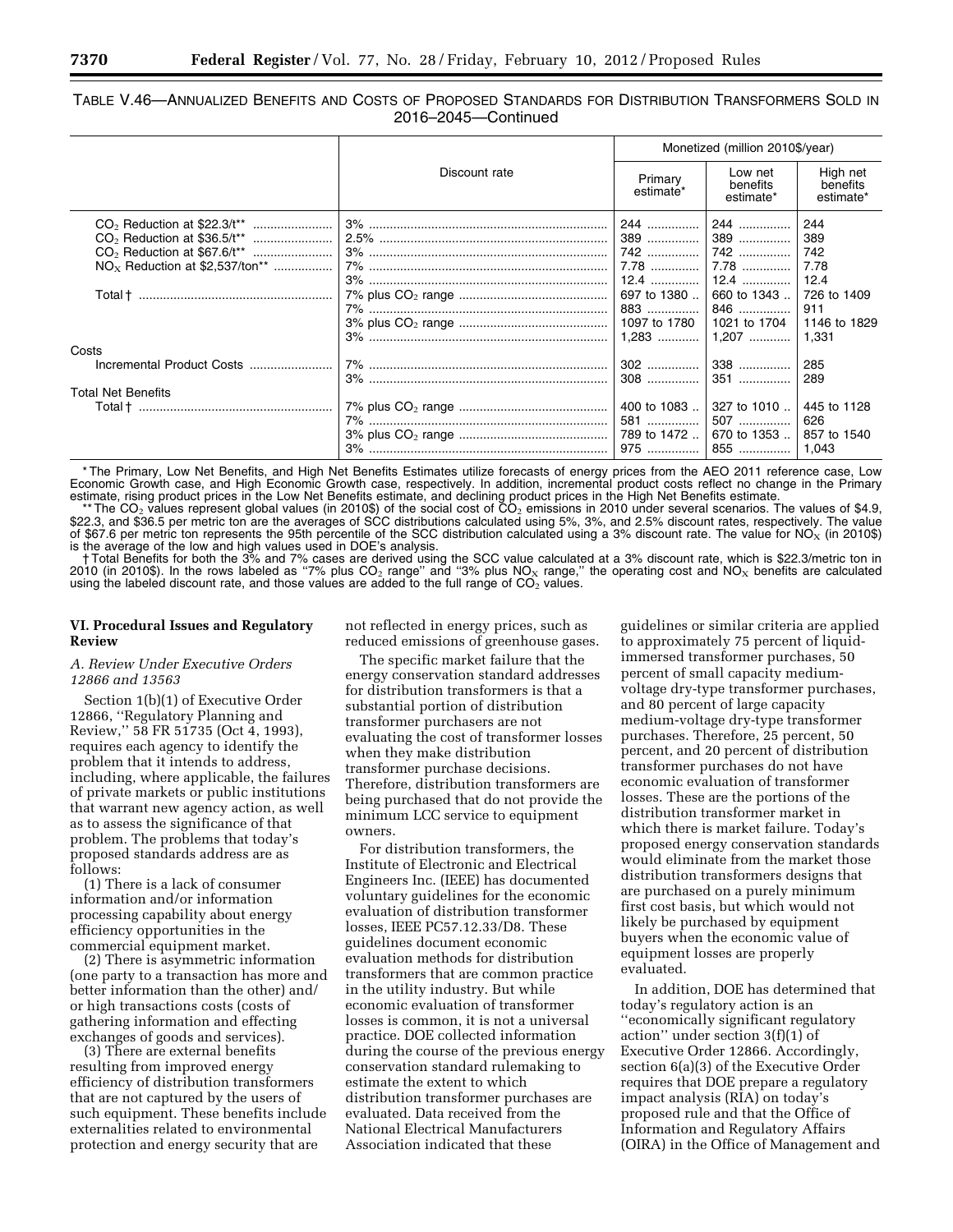Budget (OMB) review this rule. DOE presented to OIRA for review the draft rule and other documents prepared for this rulemaking, including the RIA, and has included these documents in the rulemaking record. The assessments prepared pursuant to Executive Order 12866 can be found in the technical support document for this rulemaking.

DOE has also reviewed this regulation pursuant to Executive Order 13563. 76 FR 3281 (Jan. 21, 2011). EO 13563 is supplemental to and explicitly reaffirms the principles, structures, and definitions governing regulatory review established in Executive Order 12866. To the extent permitted by law, agencies are required by Executive Order 13563 to: (1) Propose or adopt a regulation only upon a reasoned determination that its benefits justify its costs (recognizing that some benefits and costs are difficult to quantify); (2) tailor regulations to impose the least burden on society, consistent with obtaining regulatory objectives, taking into account, among other things, and to the extent practicable, the costs of cumulative regulations; (3) select, in choosing among alternative regulatory approaches, those approaches that maximize net benefits (including potential economic, environmental, public health and safety, and other advantages; distributive impacts; and equity); (4) to the extent feasible, specify performance objectives, rather than specifying the behavior or manner of compliance that regulated entities must adopt; and (5) identify and assess available alternatives to direct regulation, including providing economic incentives to encourage the desired behavior, such as user fees or marketable permits, or providing information upon which choices can be made by the public.

DOE emphasizes as well that Executive Order 13563 requires agencies to use the best available techniques to quantify anticipated present and future benefits and costs as accurately as possible. In its guidance, the Office of Information and Regulatory Affairs has emphasized that such techniques may include identifying changing future compliance costs that might result from technological innovation or anticipated behavioral changes. For the reasons stated in the preamble, DOE believes that today's NOPR is consistent with these principles.

## *B. Review Under the Regulatory Flexibility Act*

The Regulatory Flexibility Act (5 U.S.C. 601 *et seq.*) requires preparation of an initial regulatory flexibility analysis (IRFA) for any rule that by law

must be proposed for public comment, unless the agency certifies that the rule, if promulgated, will not have a significant economic impact on a substantial number of small entities. As required by Executive Order 13272, ''Proper Consideration of Small Entities in Agency Rulemaking,'' 67 FR 53461 (Aug. 16, 2002), DOE published procedures and policies on February 19, 2003, to ensure that the potential impacts of its rules on small entities are properly considered during the rulemaking process. 68 FR 7990. DOE has made its procedures and policies available on the Office of the General Counsel's Web site (*[www.gc.doe.gov](http://www.gc.doe.gov)*).

Based on the number of small distribution transformer manufacturers and the potential scope of the impact, DOE could not certify that the proposed standards would not have a significant impact on a significant number of small businesses in the distribution transformer industry. Therefore, DOE has prepared an IRFA for this rulemaking, a copy of which DOE will transmit to the Chief Counsel for Advocacy of the SBA for review under 5 U.S.C 605(b). As presented and discussed below, the IFRA describes potential impacts on small transformer manufacturers associated with capital and product conversion costs and discusses alternatives that could minimize these impacts.

A statement of the objectives of, and reasons and legal basis for, the proposed rule are set forth elsewhere in the preamble and not repeated here.

1. Description and Estimated Number of Small Entities Regulated

a. Methodology for Estimating the Number of Small Entities

For manufacturers of distribution transformers, the Small Business Administration (SBA) has set a size threshold, which defines those entities classified as ''small businesses'' for the purposes of the statute. DOE used the SBA's small business size standards to determine whether any small entities would be subject to the requirements of the rule. 65 FR 30836, 30850 (May 15, 2000), as amended at 65 FR 53533, 53545 (Sept. 5, 2000) and codified at 13 CFR part 121. The size standards are listed by North American Industry Classification System (NAICS) code and industry description and are available at *[http://www.sba.gov/content/table-small](http://www.sba.gov/content/table-small-business-size-standards)[business-size-standards](http://www.sba.gov/content/table-small-business-size-standards)*. Distribution transformer manufacturing is classified under NAICS 335311, ''Power, Distribution and Specialty Transformer Manufacturing.'' The SBA sets a threshold of 750 employees or less for

an entity to be considered as a small business for this category.

To estimate the number of companies that could be small business manufacturers of products covered by this rulemaking, DOE conducted a market survey using available public information to identify potential small manufacturers. DOE's research involved industry trade association membership directories (including NEMA), information from previous rulemakings, UL qualification directories, individual company Web sites, and market research tools (*e.g.,* Hoover's reports) to create a list of companies that potentially manufacture distribution transformers covered by this rulemaking. DOE also asked stakeholders and industry representatives if they were aware of any other small manufacturers during manufacturer interviews and at previous DOE public meetings. As necessary, DOE contacted companies on its list to determine whether they met the SBA's definition of a small business manufacturer. DOE screened out companies that do not offer products covered by this rulemaking, do not meet the definition of a ''small business,'' or are foreign owned and operated.

DOE initially identified at least 63 potential manufacturers of distribution transformers sold in the U.S. DOE reviewed publicly available information on these potential manufacturers and contacted many to determine whether they qualified as small businesses. Based on these efforts, DOE estimates there are 10 liquid immersed small business manufacturers, 14 LVDT small business manufacturers, and 17 small business manufacturers of MVDT. Some small businesses compete in more than one of these markets.

#### b. Manufacturer Participation

Of the LVDT manufacturers, DOE was able to reach and discuss potential standards with eight of the 14 small business manufacturers. Of the MVDT manufacturers, DOE was able to reach and discuss potential standards with five of the 17 small business manufacturers. Of the liquid-immersed small business manufacturers, DOE was able to reach and discuss potential standards with three of the 10 small business manufacturers. DOE also obtained information about small business impacts while interviewing large manufacturers.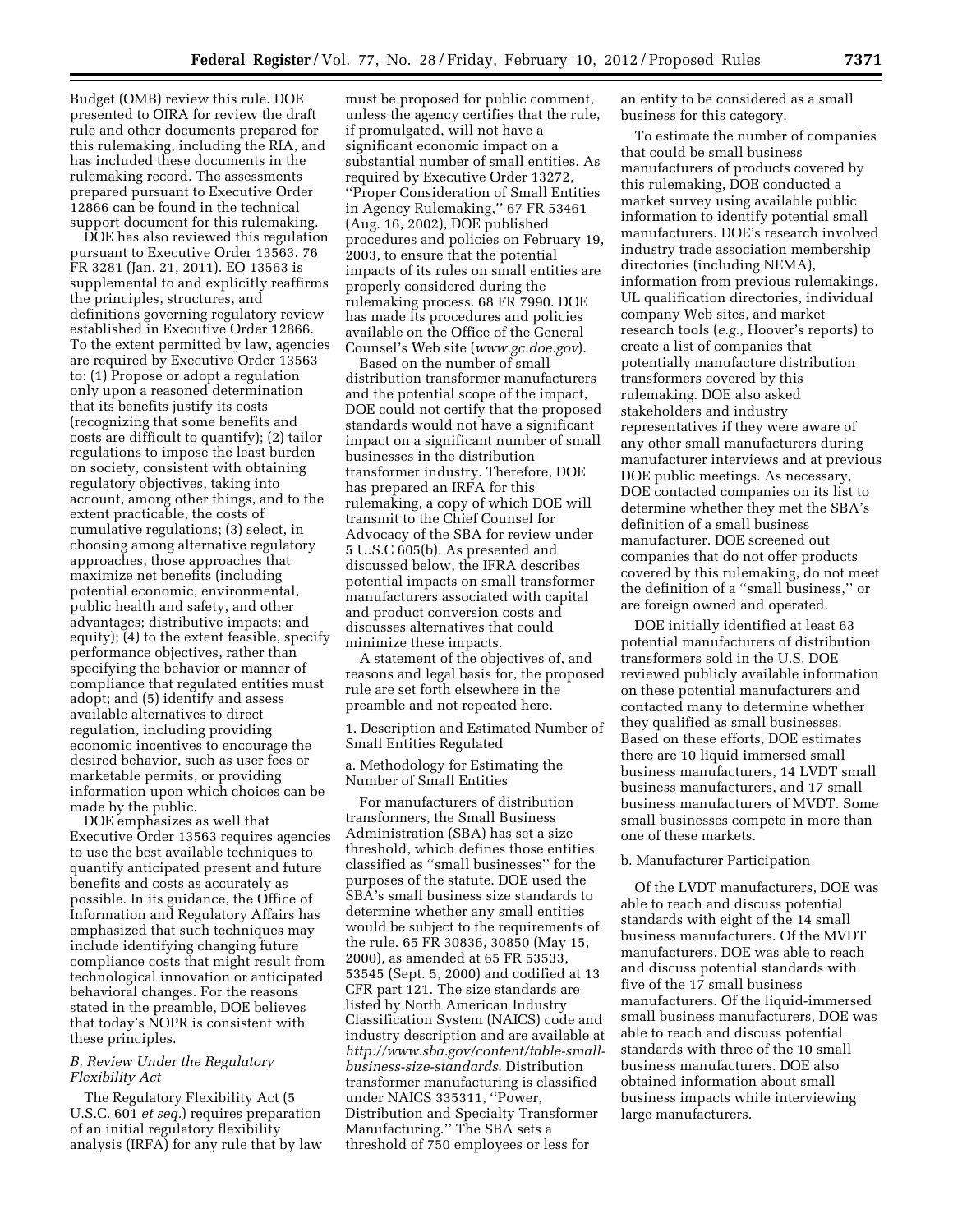c. Distribution Transformer Industry Structure and Nature of Competition

#### Liquid Immersed

Six major manufacturers supply more than 80 percent of the market for liquidimmersed transformers. None of the major manufacturers of distribution transformers covered in this rulemaking are considered to be small businesses. The vast majority of shipments are manufactured domestically. Electric utilities compose the customer base and typically buy on first-cost. Many small manufacturers position themselves towards the higher end of the market or in particular product niches, such as network transformers or harmonic mitigating transformers, but, in general, competition is based on price after a given unit's specs are prescribed by a customer.

#### Low-Voltage Dry-Type

Four major manufacturers supply more than 80 percent of the market for low-voltage dry-type transformers. None of the major LVDT manufacturers of distribution transformers covered in this rulemaking are small businesses. The customer base rarely purchases on efficiency and is very first-cost conscious, which, in turn, places a premium on economies of scale in manufacturing. DOE estimates approximately 80 percent of the market is served by imports, mostly from Canada and Mexico. Many of the small businesses that compete in the lowvoltage dry-type market produce specialized transformers that are exempted from standards. Roughly 50 percent of the market by revenue is exempted from DOE standards. This market is much more fragmented than the one serving DOE-covered LVDT transformers.

In the DOE-covered LVDT market, low-volume manufacturers typically do not compete directly with large manufacturers using business models similar to those of their bigger rivals because scale disadvantages in purchasing and production are usually too great a barrier in this portion of the market. The exceptions to this rule are those companies that also compete in the medium-voltage market and, to some extent, are able to leverage that experience and production economies. More typically, low-volume manufacturers have focused their operations on one or two parts of the value chain—rather than all of it—and trained their sights on market segments outside of the high-volume baseline efficiency market.

In terms of operations, some small firms focus on the engineering and

design of transformers and source the production of the cores or even the whole transformer, while other small firms focus on just production and rebrand for companies that offer broader solutions through their own sales and distribution networks.

In terms of market focus, many small firms simply compete entirely in the DOE-exempted markets. DOE did not attempt to contact companies operating entirely in this very fragmented market. Of those that do compete in the DOEcovered market, a few small businesses reported a focus on the high-end of the market, often selling NEMA Premium or better transformers as retrofit opportunities. Others focus on particular applications or other niches, like data centers, and become wellversed in the unique needs of a particular customer base.

## Medium-Voltage Dry-Type

The medium-voltage dry-type transformer market is relatively consolidated with one large company holding a substantial share of the market. Electric utilities and industrial users make up most of the customer base and typically buy on first-cost or features other than efficiency. DOE estimates that at least 75 percent of production occurs domestically. Several manufacturers also compete in the power transformer market. Like the LVDT industry, most small business manufacturers often produce transformers exempted from DOE standards. DOE estimates 10 percent of the market is exempt from standards.

d. Comparison Between Large and Small Entities

Small distribution transformer manufacturers differ from large manufacturers in several ways that affect the extent to which they would be impacted by the proposed standards. Characteristics of small manufacturers include: lower production volumes, fewer engineering resources, less technical expertise, lack of purchasing power for high performance steels, and less access to capital.

Lower production volumes lie at the heart of most small business disadvantages, particularly for a small manufacturer that is vertically integrated. A lower-volume manufacturer's conversion costs would need to be spread over fewer units than a larger competitor. Thus, unless the small business can differentiate its product in some way that earns a price premium, the small business is a 'price taker' and experiences a reduction in profit per unit relative to the large manufacturer. Therefore, because much

of the same equipment would need to be purchased by both large and small manufacturers in order to produce transformers (in-house) at higher TSLs, undifferentiated small manufacturers would face a greater variable cost penalty because they must depreciate the one-time conversion expenditures over fewer units.

Smaller companies are also more likely to have more limited engineering resources and they often operate with lower levels of design and manufacturing sophistication. Smaller companies typically also have less experience and expertise in working with more advanced technologies, such as amorphous core construction in the liquid immersed market or step-lap mitering in the dry-type markets. Standards that required these technologies could strain the engineering resources of these small manufacturers if they chose to maintain a vertically integrated business model.

Small distribution transformer manufacturers can also be at a disadvantage due to their lack of purchasing power for high performance materials. If more expensive steels are needed to meet standards and steel cost grows as a percentage of the overall product cost, small manufacturers who pay higher per pound prices would be disproportionately impacted.

Lastly, small manufacturers typically have less access to capital, which may be needed by some to cover the conversion costs associated with new technologies.

2. Description and Estimate of Compliance Requirements

*Liquid Immersed.* Based on interviews with manufacturers in the liquidimmersed market, DOE does not believe small manufacturers will face significant capital conversion costs at the levels proposed in today's rulemaking. DOE expects small manufacturers of liquid-immersed distribution transformers to continue to produce silicon steel cores, rather than invest in amorphous technology. While silicon steel designs capable of achieving TSL 1 would get larger, and thus reduce throughput, most manufacturers said the industry in general has substantial excess capacity due to the recent economic downturn. Therefore, DOE believes TSL 1 would not require the typical small manufacturer to invest in additional capital equipment. However, small manufacturers may incur some engineering and product design costs associated with re-optimizing their production processes around new baseline products. DOE estimates TSL 1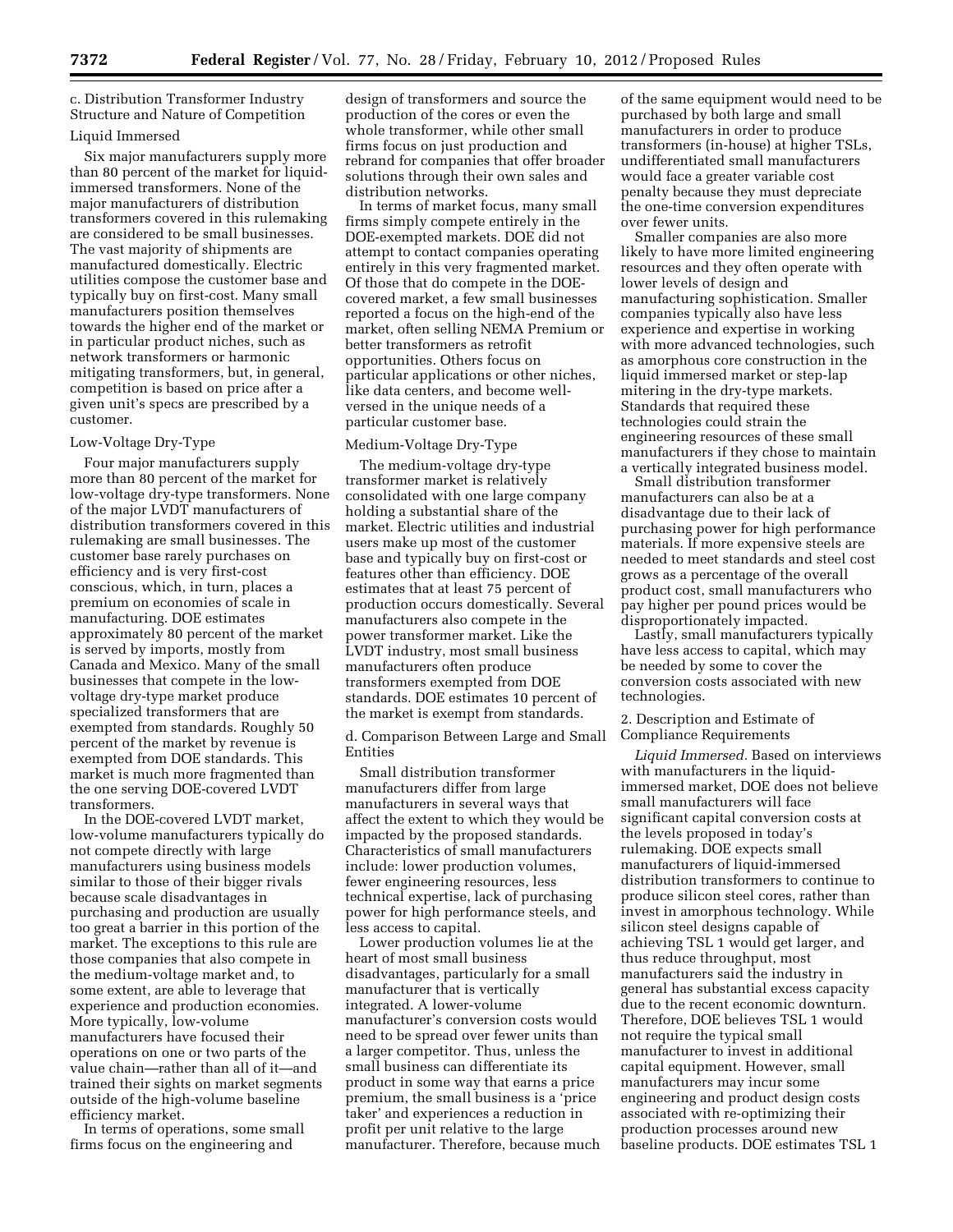would require industry production development costs of only one-half of one year's annual industry R&D expenses, as the levels do not require any changes in technology or steel

types. Because these costs are relatively fixed per manufacturer, these one-time costs impact smaller manufacturers disproportionately compared to larger manufacturers. The table below

illustrates this effect by comparing the conversion costs to a typical small company's and a typical large manufacturer's annual R&D expenses.

## TABLE VI.1—ESTIMATED PRODUCT CONVERSION COSTS AS A PERCENTAGE OF ANNUAL R&D EXPENSE

|                                   | Product conversion<br>cost | Product conversion<br>cost as a percent-<br>age of annual R&D<br>expense |
|-----------------------------------|----------------------------|--------------------------------------------------------------------------|
| <b>Typical Small Manufacturer</b> | \$1.4 M<br>\$1.4 M         | 20<br>222                                                                |

While the costs disproportionately impact small manufactures, the standard levels, as stated above, do not require small manufacturers to invest in entirely different production processes nor do they require steels or core construction techniques with which these manufacturers are not familiar. A range of design options would still be available.

*Low-Voltage Dry-Type.* For the lowvoltage dry-type market, at TSL 1, the level proposed in today's notice, DOE estimates, capital conversion costs of \$0.75 million and product conversion costs of \$0.2 million for a typical small and large manufacturer, based on manufacturer interviews. Because of the largely fixed nature of these one-time conversion expenditures that distribution transformer manufacturers

would incur as a result of standards, small manufacturers who choose to invest to maintain in-house production will likely be disproportionately impacted compared to large manufacturers. As Table VI.2 indicates, small manufacturers face a greater relative hurdle in complying with standards should they opt to continue to maintain core production in-house.

## TABLE VI.2—ESTIMATED CAPITAL AND PRODUCT CONVERSION COSTS AS A PERCENTAGE OF ANNUAL CAPITAL EXPENDITURES AND R&D EXPENSE

|                    | Capital conversion cost<br>as a percentage of an-<br>nual capital expenditures | Product conversion cost<br>as a percentage of an-<br>nual R&D expense | Total conversion cost as<br>a percentage of annual<br>EBIT |
|--------------------|--------------------------------------------------------------------------------|-----------------------------------------------------------------------|------------------------------------------------------------|
|                    | 40                                                                             | ۰1                                                                    | 77                                                         |
| Small Manufacturer | 152                                                                            | 49                                                                    |                                                            |

As demonstrated in the table above, the investments required to meet TSL 1, disproportionately impact small businesses. However, DOE's capital conversion costs estimates in the table above assume that small businesses are currently producing their cores in-house and will choose to do so in the future, rather than source them from third-party core manufactures who often have significant cost advantages through bulk steel purchasing power and greater production efficiencies due to higher volumes. As such, many small businesses DOE interviewed already source a large percentage of their cores and many indicated they expected such a strategy would be the low-cost option under higher standards.

Compared to higher TSLs, TSL 1 provides many more design paths for small manufacturers to comply. DOE's engineering analysis indicates manufacturers can continue to use the low-capital butt-lap core designs, meaning investment in mitering capability is not necessary to comply. Manufacturers can use higher-quality

grain oriented steels in butt-lap designs to meet these proposed efficiency levels, source some or all cores, or invest in mitering capability. DOE notes that roughly half of the small business LVDT manufacturers DOE interviewed already have mitering capability. For all of the reasons discussed, DOE believes the capital expenditures it assumed for small businesses are likely conservative and that small businesses have a variety of technical and strategic paths to continue to compete in the market at TSL 1.

*Medium-Voltage Dry-Type.* Based on its engineering analysis and interviews, DOE expects relatively minor capital expenditures for the industry to meet TSL 2. DOE understands that the market is already standardized on step-lap mitering, so manufacturers will not need to make major investments for more advanced core construction. Furthermore, TSL 2 does not require a change to much thinner steels such as M3 or HO. The industry can use M4 and H1, thicker steels with which it has much more experience and which are

easier to employ in the stacked-core production process that dominates the medium-voltage market. However, some investment will be required to maintain capacity as some manufacturers will likely migrate to more M4 and H1 steel from the slightly thicker M5, which is also common. Additionally, design options at TSL 2 typically have larger cores, also slowing throughput. Therefore, some manufacturers may need to invest in additional production equipment. Alternatively, depending on each company's availability capacity, manufacturers could employ addition production shifts, rather than invest in additional capacity.

For the medium-voltage dry-type market, at TSL 2, the level proposed in today's notice, DOE estimates capital conversion costs of \$1.0 million and product conversion costs of \$0.2 million for a typical small and large manufacturer that would need to expand mitering capacity to meet TSL 2. Table VI.3 illustrates the relative impacts on small and large manufacturers.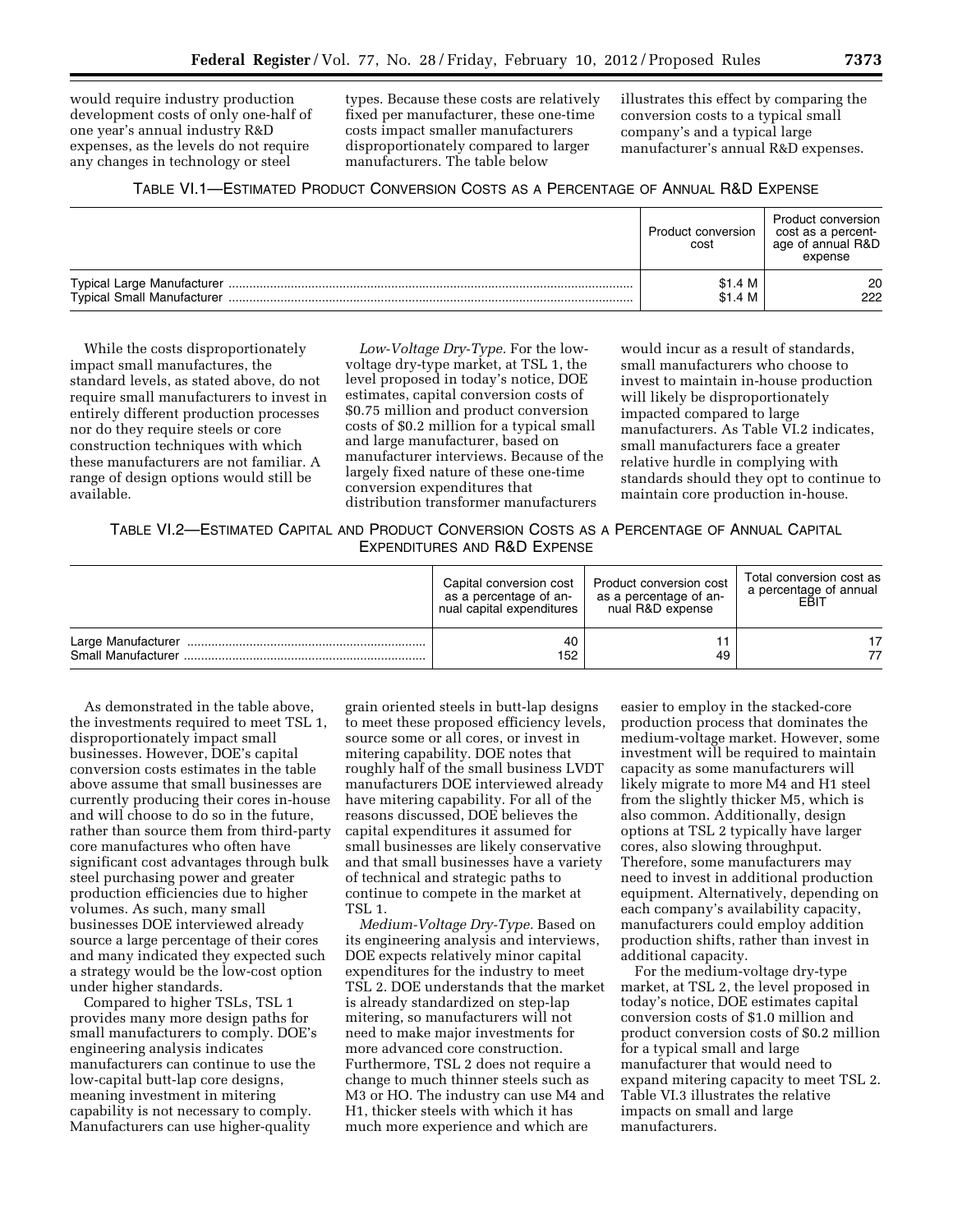TABLE VI.3—ESTIMATED CAPITAL AND PRODUCT CONVERSION COSTS AS A PERCENTAGE OF ANNUAL CAPITAL EXPENDITURES AND R&D EXPENSE

|                    | Capital conversion cost<br>as a percentage of an-<br>nual capital expenditures | Product conversion cost<br>as a percentage of an-<br>nual R&D expense | Total conversion cost as<br>a percentage of annual<br>EBIT |
|--------------------|--------------------------------------------------------------------------------|-----------------------------------------------------------------------|------------------------------------------------------------|
|                    | 43                                                                             | 65                                                                    | 14                                                         |
| Small Manufacturer | 327                                                                            |                                                                       | 124                                                        |

a. Summary of Compliance Impacts

The compliance impacts on small businesses are discussed above for lowvoltage dry-type, medium-voltage drytype, and liquid-filled distribution transformer manufacturers. Although the conversion costs required can be considered substantial for all companies, the impacts could be relatively greater for a typical small manufacturer because of much lower production volumes and the relatively fixed nature of the R&D and capital investments required.

DOE seeks comment on the potential impacts of amended standards on small distribution transformer manufacturers.

3. Duplication, Overlap, and Conflict With Other Rules and Regulations

DOE is not aware of any rules or regulations that duplicate, overlap, or conflict with the rule being considered today.

4. Significant Alternatives to the Proposed Rule

The discussion above analyzes impacts on small businesses that would result from the other TSLs DOE considered. Though TSLs lower than the proposed TSLs are expected to reduce the impacts on small entities, DOE is required by EPCA to establish standards that achieve the maximum improvement in energy efficiency that are technically feasible and economically justified, and result in a significant conservation of energy. Therefore, DOE rejected the lower TSLs.

In addition to the other TSLs being considered, the NOPR TSD includes a regulatory impact analysis in chapter 17. For distribution transformers, this report discusses the following policy alternatives: (1) Consumer rebates, (2) consumer tax credits, and (3) manufacturer tax credits. DOE does not intend to consider these alternatives further because they either are not feasible to implement or are not expected to result in energy savings as large as those that would be achieved by the standard levels under consideration.

DOE continues to seek input from businesses that would be affected by this rulemaking and will consider

comments received in the development of any final rule.

5. Significant Issues Raised by Public Comments

DOE's MIA suggests that, while TSL1, TSL1, and TSL 2 presents greater difficulties for small businesses than lower levels in the liquid-immersed, LVDT, and MVDT superclasses, respectively, the impacts at higher TSLs would be greater. DOE expects that small businesses will generally be able to profitably compete at the TSL proposed in today's rulemaking. DOE's MIA is based on its interviews of both small and large manufacturers, and consideration of small business impacts explicitly enters into DOE's choice of the TSLs proposed in this NOPR.

DOE also notes that today's proposed standards can be met with a variety of materials, including multiple core steels and both copper and aluminum windings. Because the proposed TSLs can be met with a variety of materials, DOE does not expect that material availability issues will be a problem for the industry that results from this rulemaking.

ACEEE submitted a comment stating that small, medium-voltage dry-type manufacturers would not be forced out of business at higher standard levels because they could either install the necessary mitering equipment or purchase finished cores. (ACEEE, No. 127 at p. 9) DOE recognizes both of these possibilities. While DOE agrees that standard levels higher than TSL2 would not necessarily drivel small businesses from the market, there is much more uncertainty about whether traditional M-grade steels can be used at higher TSLs, which could disproportionately jeopardize many small manufacturers who have limited access to domain refined steels.

### 6. Steps DOE Has Taken to Minimize the Economic Impact on Small Manufacturers

In consideration of the benefits and burdens of standards, including the burdens posed to small manufacturers, DOE concluded TSL1 is the highest level that can be justified for liquid

immersed and low-voltage dry-type transformers and TSL2 is the highest level that can be justified for mediumvoltage, dry-type transformers. As explained in part 6 of the IRFA, ''Significant Alternatives to the Rule,'' DOE explicitly considered the impacts on small manufacturers of liquid immersed and dry-type transformers in selecting the TSLs proposed in today's rulemaking, rather than selecting a higher trial standard level. It is DOE's belief that levels at TSL3 or higher would place excessive burdens on small manufacturers of medium-voltage, drytype transformers, as would TSL 2 or higher for liquid immersed and lowvoltage dry-type transformers. Such burdens would include large product redesign costs and also operational problems associated with the extremely thin laminations of core steel that would be needed to meet these levels and advanced core construction equipment and tooling. For low-voltage dry-type specifically, TSL2 essentially eliminates butt-lap core designs and will therefore put more burden on small manufacturers than would TSL1. However, the differential impact on small businesses (versus large businesses) is expected to be lower in moving to TSL1 than in moving from TSL2 to TSL3 because of the likely need to employ step lap mitering or wound core designs. Similarly, for medium voltage dry-type, the steels and construction techniques likely to be used at TSL 2 are already commonplace in the market, whereas TSL 3 would likely trigger a more dramatic shift to thinner and more exotic steels, to which many small businesses have limited access. Lastly, DOE is confident that TSL1 for the liquid immersed market would not require small manufacturers to invest in amorphous technology, which could put them at a significant disadvantage.

Section VI.B above discusses how small business impacts entered into DOE's selection of today's proposed standards for distribution transformers. DOE made its decision regarding standards by beginning with the highest level considered and successively eliminating TSLs until it found a TSL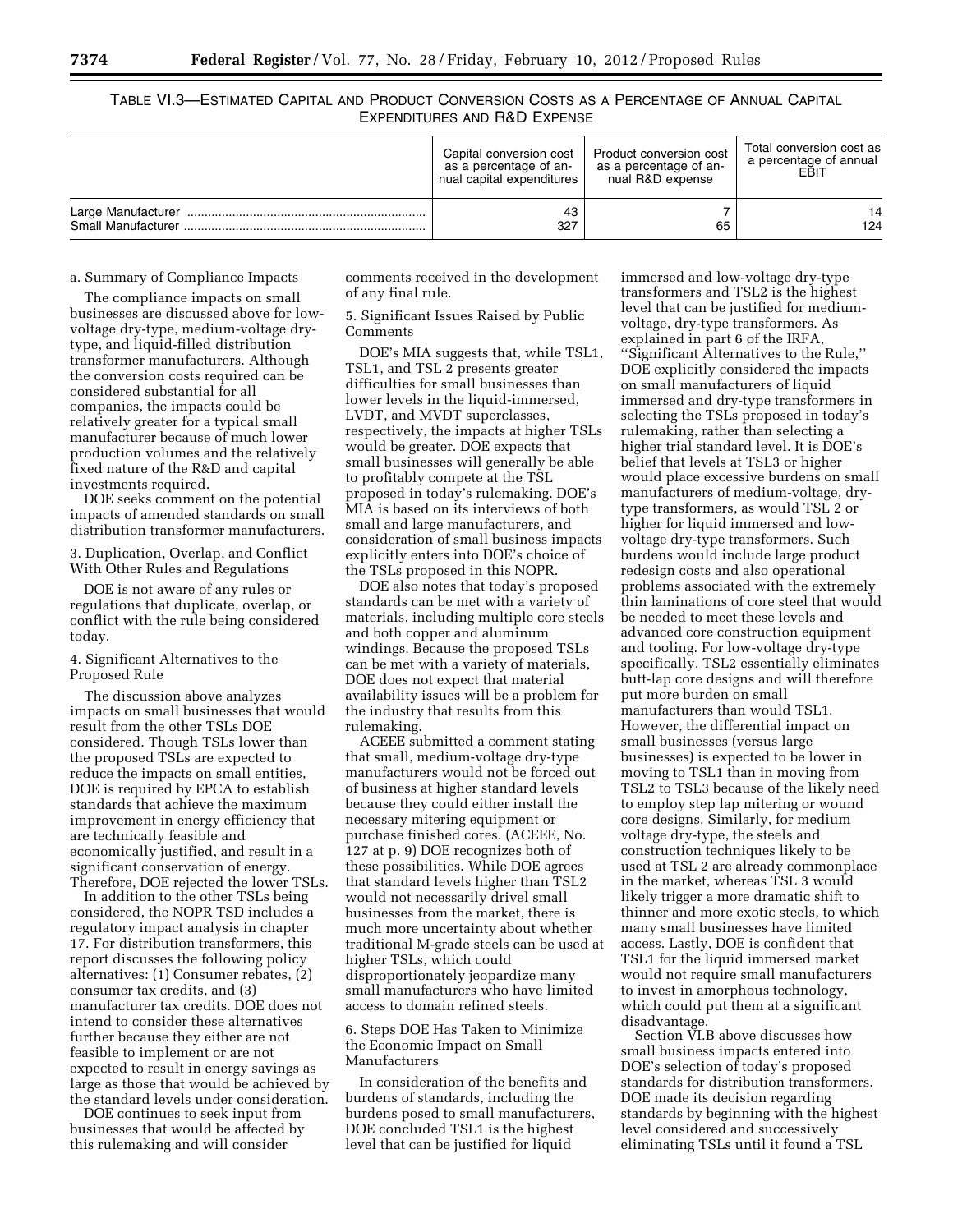that is both technologically feasible and economically justified, taking into account other EPCA criteria. Because DOE believes that the TSLs proposed are economically justified (including consideration of small business impacts), the reduced impact on small businesses that would have been realized in moving down to lower efficiency levels was not considered in DOE's decision (but the reduced impact on small businesses that is realized in moving down to TSL2 from TSL3 (in the case of medium-voltage dry-type) and TSL2 to TSL1 (in the case of liquid immersed and low-voltage dry-type) was explicitly considered in the weighing of benefits and burdens).

### *C. Review Under the Paperwork Reduction Act*

Manufacturers of distribution transformers must certify to DOE that their products comply with any applicable energy conservation standards. In certifying compliance, manufacturers must test their products according to the DOE test procedures for distribution transformers, including any amendments adopted for those test procedures. DOE has established regulations for the certification and recordkeeping requirements for all covered consumer products and commercial equipment, including distribution transformers. (76 FR 12422 (March 7, 2011). The collection-ofinformation requirement for the certification and recordkeeping is subject to review and approval by OMB under the Paperwork Reduction Act (PRA). This requirement has been approved by OMB under OMB control number 1910–1400. Public reporting burden for the certification is estimated to average 20 hours per response, including the time for reviewing instructions, searching existing data sources, gathering and maintaining the data needed, and completing and reviewing the collection of information.

Notwithstanding any other provision of the law, no person is required to respond to, nor shall any person be subject to a penalty for failure to comply with, a collection of information subject to the requirements of the PRA, unless that collection of information displays a currently valid OMB Control Number.

## *D. Review Under the National Environmental Policy Act of 1969*

Pursuant to the National Environmental Policy Act (NEPA) of 1969, as amended (42 U.S.C. 4321 *et seq.*), DOE has determined that the proposed rule fits within the category of actions included in Categorical Exclusion (CX) B5.1 and otherwise

meets the requirements for application of a CX. (See 10 CFR 1021.410(b) and Appendix B to Subpart D) The proposed rule fits within this category of actions because it is a rulemaking that establishes energy conservation standards for consumer products or industrial equipment, and for which none of the exceptions identified in CX B5.1(b) apply. Therefore, DOE has made a CX determination for this rulemaking, and DOE does not need to prepare an Environmental Assessment or Environmental Impact Statement for this proposed rule. DOE's CX determination for this proposed rule is available at *<http://cxnepa.energy.gov>*.

### *E. Review Under Executive Order 13132*

Executive Order 13132, ''Federalism,'' 64 FR 43255 (Aug. 10, 1999) imposes certain requirements on Federal agencies formulating and implementing policies or regulations that preempt State law or that have Federalism implications. The Executive Order requires agencies to examine the constitutional and statutory authority supporting any action that would limit the policymaking discretion of the States and to carefully assess the necessity for such actions. The Executive Order also requires agencies to have an accountable process to ensure meaningful and timely input by State and local officials in the development of regulatory policies that have Federalism implications. On March 14, 2000, DOE published a statement of policy describing the intergovernmental consultation process it will follow in the development of such regulations. 65 FR 13735. EPCA governs and prescribes Federal preemption of State regulations as to energy conservation for the products that are the subject of today's proposed rule. States can petition DOE for exemption from such preemption to the extent, and based on criteria, set forth in EPCA. (42 U.S.C. 6297) No further action is required by Executive Order 13132.

#### *F. Review Under Executive Order 12988*

With respect to the review of existing regulations and the promulgation of new regulations, section 3(a) of Executive Order 12988, ''Civil Justice Reform,'' imposes on Federal agencies the general duty to adhere to the following requirements: (1) Eliminate drafting errors and ambiguity; (2) write regulations to minimize litigation; and (3) provide a clear legal standard for affected conduct rather than a general standard and promote simplification and burden reduction. 61 FR 4729 (Feb. 7, 1996). Section 3(b) of Executive Order

12988 specifically requires that Executive agencies make every reasonable effort to ensure that the regulation: (1) Clearly specifies the preemptive effect, if any; (2) clearly specifies any effect on existing Federal law or regulation; (3) provides a clear legal standard for affected conduct while promoting simplification and burden reduction; (4) specifies the retroactive effect, if any; (5) adequately defines key terms; and (6) addresses other important issues affecting clarity and general draftsmanship under any guidelines issued by the Attorney General. Section 3(c) of Executive Order 12988 requires Executive agencies to review regulations in light of applicable standards in section 3(a) and section 3(b) to determine whether they are met or it is unreasonable to meet one or more of them. DOE has completed the required review and determined that, to the extent permitted by law, this proposed rule meets the relevant standards of Executive Order 12988.

### *G. Review Under the Unfunded Mandates Reform Act of 1995*

Title II of the Unfunded Mandates Reform Act of 1995 (UMRA) requires each Federal agency to assess the effects of Federal regulatory actions on State, local, and Tribal governments and the private sector. Public Law 104–4, sec. 201 (codified at 2 U.S.C. 1531). For a proposed regulatory action likely to result in a rule that may cause the expenditure by State, local, and Tribal governments, in the aggregate, or by the private sector of \$100 million or more in any one year (adjusted annually for inflation), section 202 of UMRA requires a Federal agency to publish a written statement that estimates the resulting costs, benefits, and other effects on the national economy. (2 U.S.C. 1532(a), (b)) The UMRA also requires a Federal agency to develop an effective process to permit timely input by elected officers of State, local, and Tribal governments on a proposed ''significant intergovernmental mandate,'' and requires an agency plan for giving notice and opportunity for timely input to potentially affected small governments before establishing any requirements that might significantly or uniquely affect small governments. On March 18, 1997, DOE published a statement of policy on its process for intergovernmental consultation under UMRA. 62 FR 12820. DOE's policy statement is also available at *[www.gc.doe.gov](http://www.gc.doe.gov)*.

Although today's proposed rule does not contain a Federal intergovernmental mandate, it may require expenditures of \$100 million or more on the private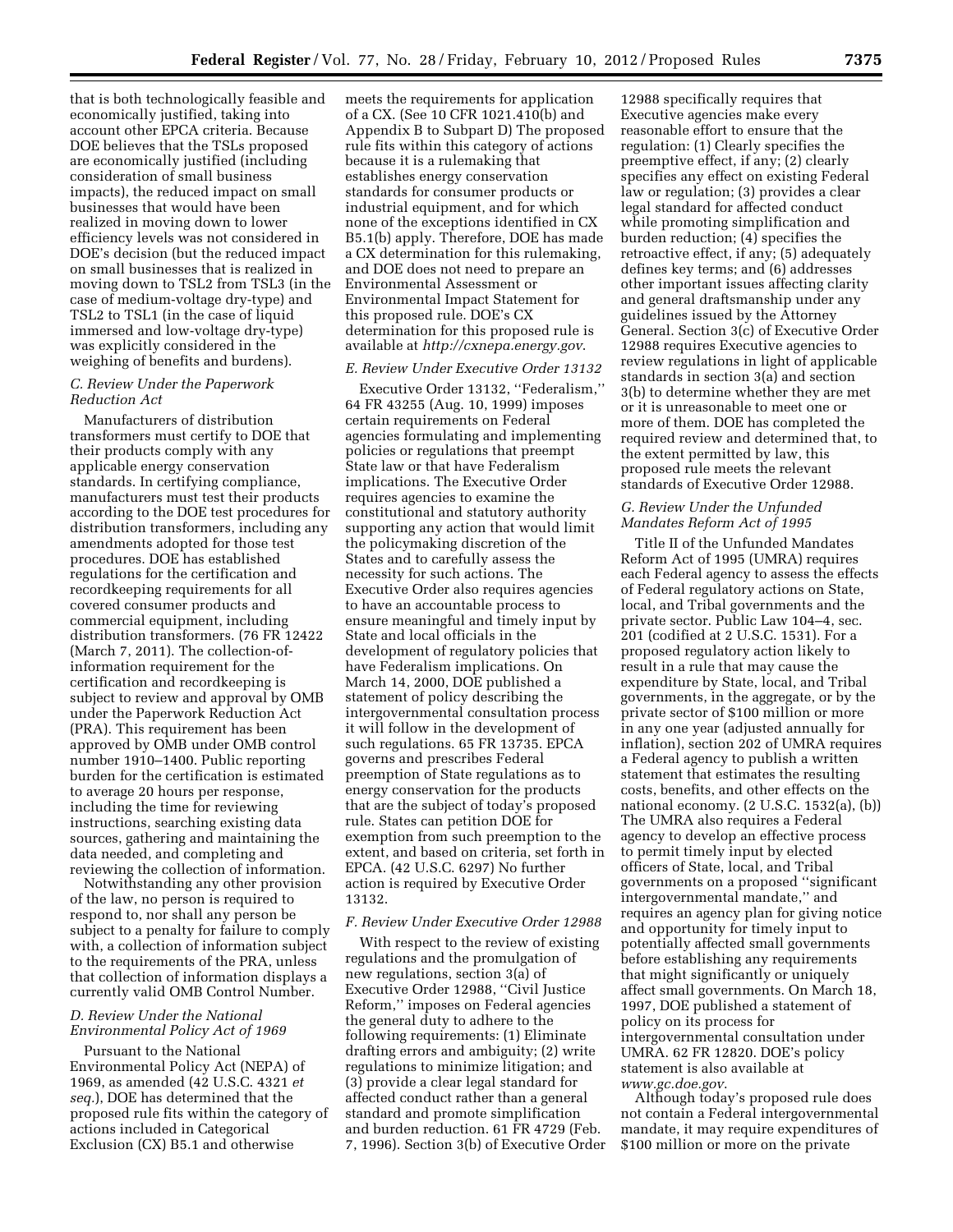sector. Specifically, the proposed rule will likely result in a final rule that could require expenditures of \$100 million or more. Such expenditures may include: (1) Investment in R&D and in capital expenditures by distribution transformer manufacturers in the years between the final rule and the compliance date for the new standards, and (2) incremental additional expenditures by consumers to purchase higher-efficiency distribution transformers, starting at the compliance date for the applicable standard.

Section 202 of UMRA authorizes a Federal agency to respond to the content requirements of UMRA in any other statement or analysis that accompanies the proposed rule. (2 U.S.C. 1532(c)) The content requirements of section 202(b) of UMRA relevant to a private sector mandate substantially overlap the economic analysis requirements that apply under section 325(o) of EPCA and Executive Order 12866. The **SUPPLEMENTARY INFORMATION** section of this NOPR and the ''Regulatory Impact Analysis'' chapter of the TSD for this proposed rule respond to those requirements.

Under section 205 of UMRA, the Department is obligated to identify and consider a reasonable number of regulatory alternatives before promulgating a rule for which a written statement under section 202 is required. 2 U.S.C. 1535(a). DOE is required to select from those alternatives the most cost-effective and least burdensome alternative that achieves the objectives of the proposed rule unless DOE publishes an explanation for doing otherwise, or the selection of such an alternative is inconsistent with law. As required by 42 U.S.C. 6295(d), (f), and (o), 6313(e), and 6316(a), today's proposed rule would establish energy conservation standards for distribution transformers that are designed to achieve the maximum improvement in energy efficiency that DOE has determined to be both technologically feasible and economically justified. A full discussion of the alternatives considered by DOE is presented in the ''Regulatory Impact Analysis'' section of the TSD for today's proposed rule.

#### *H. Review Under the Treasury and General Government Appropriations Act, 1999*

Section 654 of the Treasury and General Government Appropriations Act, 1999 (Pub. L. 105–277) requires Federal agencies to issue a Family Policymaking Assessment for any rule that may affect family well-being. This rule would not have any impact on the autonomy or integrity of the family as

an institution. Accordingly, DOE has concluded that it is not necessary to prepare a Family Policymaking Assessment.

### *I. Review Under Executive Order 12630*

DOE has determined that under Executive Order 12630, ''Governmental Actions and Interference with Constitutionally Protected Property Rights'' 53 FR 8859 (March 18, 1988), this regulation would not result in any takings that might require compensation under the Fifth Amendment to the U.S. Constitution.

#### *J. Review Under the Treasury and General Government Appropriations Act, 2001*

Section 515 of the Treasury and General Government Appropriations Act, 2001 (44 U.S.C. 3516, note) provides for Federal agencies to review most disseminations of information to the public under guidelines established by each agency pursuant to general guidelines issued by OMB. OMB's guidelines were published at 67 FR 8452 (February 22, 2002), and DOE's guidelines were published at 67 FR 62446 (October 7, 2002). DOE has reviewed today's NOPR under the OMB and DOE guidelines and has concluded that it is consistent with applicable policies in those guidelines.

#### *K. Review Under Executive Order 13211*

Executive Order 13211, ''Actions Concerning Regulations That Significantly Affect Energy Supply, Distribution, or Use'' (66 FR 28355 (May 22, 2001)), requires Federal agencies to prepare and submit to OIRA at OMB, a Statement of Energy Effects for any proposed significant energy action. A 'significant energy action'' is defined as any action by an agency that promulgates or is expected to lead to promulgation of a final rule, and that: (1) Is a significant regulatory action under Executive Order 12866, or any successor order; and (2) is likely to have a significant adverse effect on the supply, distribution, or use of energy, or (3) is designated by the Administrator of OIRA as a significant energy action. For any proposed significant energy action, the agency must give a detailed statement of any adverse effects on energy supply, distribution, or use should the proposal be implemented, and of reasonable alternatives to the action and their expected benefits on energy supply, distribution, and use.

DOE has tentatively concluded that today's regulatory action, which sets forth proposed energy conservation standards for distribution transformers, is not a significant energy action

because the proposed standards are not likely to have a significant adverse effect on the supply, distribution, or use of energy, nor has it been designated as such by the Administrator at OIRA. Accordingly, DOE has not prepared a Statement of Energy Effects on the proposed rule.

### *L. Review Under the Information Quality Bulletin for Peer Review*

On December 16, 2004, OMB, in consultation with the Office of Science and Technology Policy (OSTP), issued its Final Information Quality Bulletin for Peer Review (the Bulletin). 70 FR 2664 (January 14, 2005). The Bulletin establishes that certain scientific information shall be peer reviewed by qualified specialists before it is disseminated by the Federal Government, including influential scientific information related to agency regulatory actions. The purpose of the bulletin is to enhance the quality and credibility of the Government's scientific information. Under the Bulletin, the energy conservation standards rulemaking analyses are ''influential scientific information,'' which the Bulletin defines as scientific information the agency reasonably can determine will have, or does have, a clear and substantial impact on important public policies or private sector decisions. 70 FR 2667.

In response to OMB's Bulletin, DOE conducted formal in-progress peer reviews of the energy conservation standards development process and analyses and has prepared a Peer Review Report pertaining to the energy conservation standards rulemaking analyses. Generation of this report involved a rigorous, formal, and documented evaluation using objective criteria and qualified and independent reviewers to make a judgment as to the technical/scientific/business merit, the actual or anticipated results, and the productivity and management effectiveness of programs and/or projects. The ''Energy Conservation Standards Rulemaking Peer Review Report'' dated February 2007 has been disseminated and is available at the following Web site: *[www1.eere.energy.gov/buildings/](http://www1.eere.energy.gov/buildings/appliance_standards/peer_review.html)  appliance*\_*[standards/peer](http://www1.eere.energy.gov/buildings/appliance_standards/peer_review.html)*\_*review.html*.

#### **VII. Public Participation**

#### *A. Attendance at the Public Meeting*

The time, date, and location of the public meeting are listed in the **DATES** and **ADDRESSES** sections at the beginning of this notice. If you plan to attend the public meeting, please notify Ms. Brenda Edwards at (202) 586–2945 or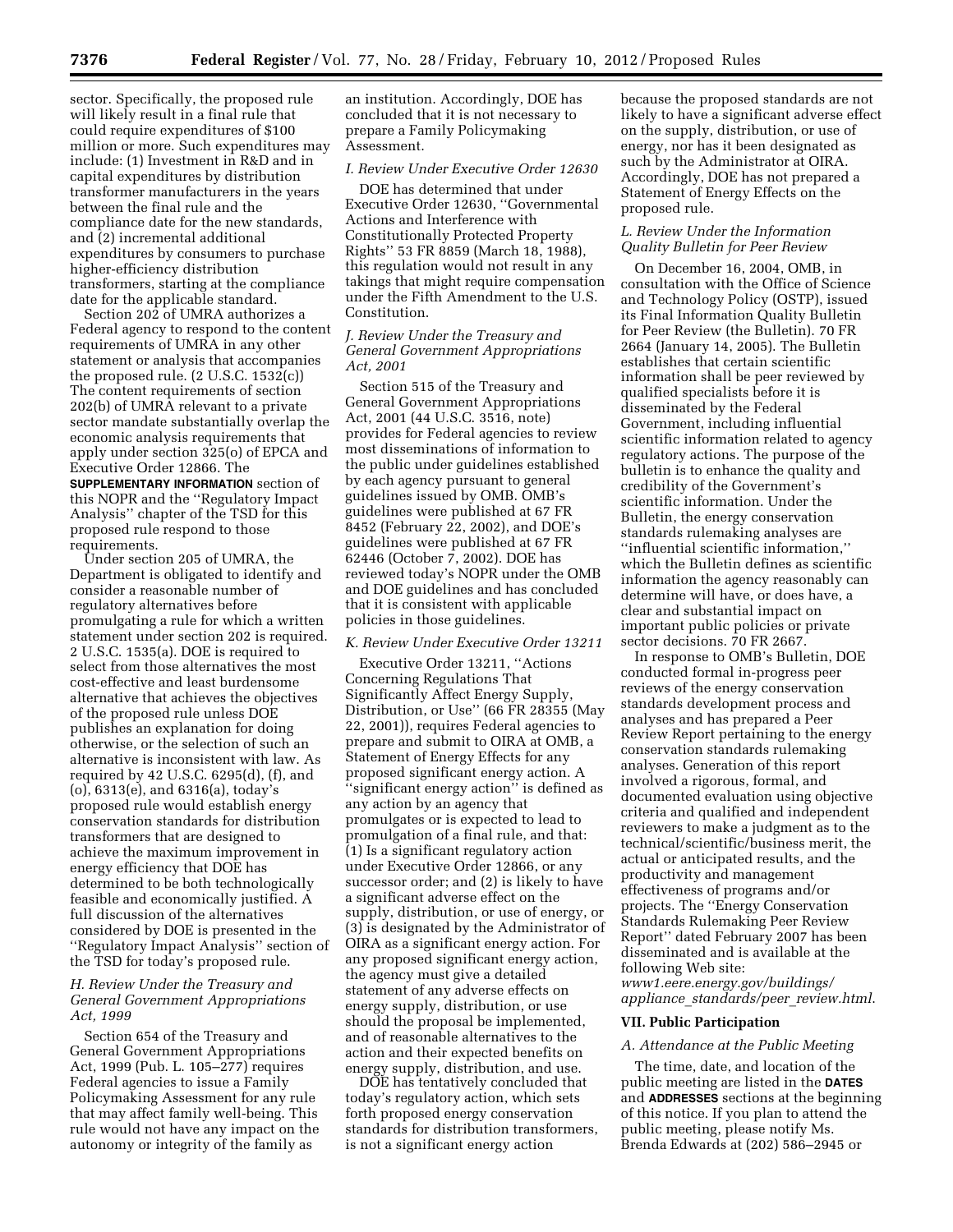*[Brenda.Edwards@ee.doe.gov](mailto:Brenda.Edwards@ee.doe.gov)*. As explained in the **ADDRESSES** section, foreign nationals visiting DOE Headquarters are subject to advance security screening procedures. Please also note that anyone that wishes to bring a laptop computer into the Forrestal Building will be required to obtain a property pass. Otherwise, visitors should avoid bringing laptops, or allow an extra 45 minutes.

In addition, you can attend the public meeting via webinar. Webinar registration information, participant instructions, and information about the capabilities available to webinar participants will be published on DOE's Web site at: *[http://](http://www1.eere.energy.gov/buildings/appliance_standards/commercial/distribution_transformers.html)  [www1.eere.energy.gov/buildings/](http://www1.eere.energy.gov/buildings/appliance_standards/commercial/distribution_transformers.html)  appliance*\_*[standards/commercial/](http://www1.eere.energy.gov/buildings/appliance_standards/commercial/distribution_transformers.html) distribution*\_*[transformers.html](http://www1.eere.energy.gov/buildings/appliance_standards/commercial/distribution_transformers.html)*. Participants are responsible for ensuring

their systems are compatible with the webinar software. All documents in the docket are listed in the *[www.regulations.gov](http://www.regulations.gov)* index. However, not all documents listed in the index may be publicly available, such as information that is exempt from public disclosure. The regulations.gov web page will contain simple instructions on how to access all documents, including public comments, in the docket. See section B for further information on how to submit comments through *[www.regulations.gov](http://www.regulations.gov)*.

#### *B. Procedure for Submitting Prepared General Statements for Distribution*

Any person who has plans to present a prepared general statement may request that copies of his or her statement be made available at the public meeting. Such persons may submit requests, along with an advance electronic copy of their statement in PDF (preferred), Microsoft Word or Excel, WordPerfect, or text (ASCII) file format, to the appropriate address shown in the **ADDRESSES** section at the beginning of this notice. The request and advance copy of statements must be received at least one week before the public meeting and may be emailed, hand-delivered, or sent by mail. DOE prefers to receive requests and advance copies via email. Please include a telephone number to enable DOE staff to make follow-up contact, if needed.

### *C. Conduct of the Public Meeting*

DOE will designate a DOE official to preside at the public meeting and may also use a professional facilitator to aid discussion. The meeting will not be a judicial or evidentiary-type public hearing, but DOE will conduct it in accordance with section 336 of EPCA

(42 U.S.C. 6306). A court reporter will be present to record the proceedings and prepare a transcript. DOE reserves the right to schedule the order of presentations and to establish the procedures governing the conduct of the public meeting. After the public meeting, interested parties may submit further comments on the proceedings as well as on any aspect of the rulemaking until the end of the comment period.

The public meeting will be conducted in an informal, conference style. DOE will present summaries of comments received before the public meeting, allow time for prepared general statements by participants, and encourage all interested parties to share their views on issues affecting this rulemaking. Each participant will be allowed to make a general statement (within time limits determined by DOE), before the discussion of specific topics. DOE will allow, as time permits, other participants to comment briefly on any general statements.

At the end of all prepared statements on a topic, DOE will permit participants to clarify their statements briefly and comment on statements made by others. Participants should be prepared to answer questions by DOE and by other participants concerning these issues. DOE representatives may also ask questions of participants concerning other matters relevant to this rulemaking. The official conducting the public meeting will accept additional comments or questions from those attending, as time permits. The presiding official will announce any further procedural rules or modification of the above procedures that may be needed for the proper conduct of the public meeting.

A transcript of the public meeting will be included in the docket, which can be viewed as described in the *Docket*  section at the beginning of this notice. In addition, any person may buy a copy of the transcript from the transcribing reporter.

### *D. Submission of Comments*

DOE will accept comments, data, and information regarding this proposed rule before or after the public meeting, but no later than the date provided in the **DATES** section at the beginning of this proposed rule. Interested parties may submit comments, data, and other information using any of the methods described in the **ADDRESSES** section at the beginning of this notice.

Submitting comments via regulations.gov. The regulations.gov web page will require you to provide your name and contact information. Your contact information will be

viewable to DOE Building Technologies staff only. Your contact information will not be publicly viewable except for your first and last names, organization name (if any), and submitter representative name (if any). If your comment is not processed properly because of technical difficulties, DOE will use this information to contact you. If DOE cannot read your comment due to technical difficulties and cannot contact you for clarification, DOE may not be able to consider your comment.

However, your contact information will be publicly viewable if you include it in the comment itself or in any documents attached to your comment. Any information that you do not want to be publicly viewable should not be included in your comment, nor in any document attached to your comment. Persons viewing comments will see only first and last names, organization names, correspondence containing comments, and any documents submitted with the comments.

Do not submit to regulations.gov information for which disclosure is restricted by statute, such as trade secrets and commercial or financial information (hereinafter referred to as Confidential Business Information (CBI)). Comments submitted through regulations.gov cannot be claimed as CBI. Comments received through the Web site will waive any CBI claims for the information submitted. For information on submitting CBI, see the Confidential Business Information section below.

DOE processes submissions made through regulations.gov before posting. Normally, comments will be posted within a few days of being submitted. However, if large volumes of comments are being processed simultaneously, your comment may not be viewable for up to several weeks. Please keep the comment tracking number that regulations.gov provides after you have successfully uploaded your comment.

*Submitting comments via email, hand delivery/courier, or mail.* Comments and documents submitted via email, hand delivery, or mail also will be posted to regulations.gov. If you do not want your personal contact information to be publicly viewable, do not include it in your comment or any accompanying documents. Instead, provide your contact information in a cover letter. Include your first and last names, email address, telephone number, and optional mailing address. The cover letter will not be publicly viewable as long as it does not include any comments.

Include contact information each time you submit comments, data, documents,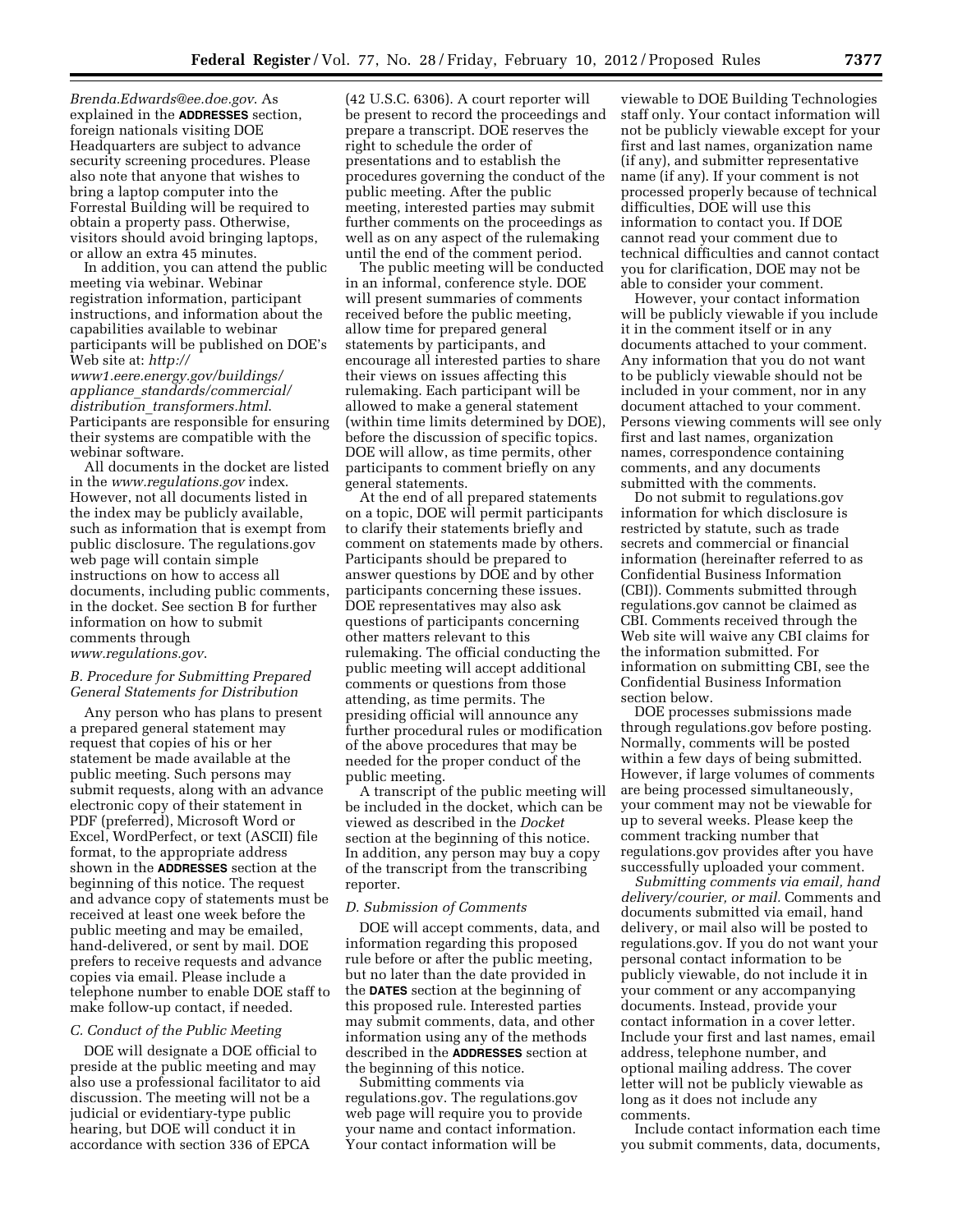and other information to DOE. If you submit via mail or hand delivery/ courier, please provide all items on a CD, if feasible. It is not necessary to submit printed copies. No facsimiles (faxes) will be accepted.

Comments, data, and other information submitted to DOE electronically should be provided in PDF (preferred), Microsoft Word or Excel, WordPerfect, or text (ASCII) file format. Provide documents that are not secured, that are written in English, and that are free of any defects or viruses. Documents should not contain special characters or any form of encryption and, if possible, they should carry the electronic signature of the author.

*Campaign form letters.* Please submit campaign form letters by the originating organization in batches of between 50 to 500 form letters per PDF or as one form letter with a list of supporters' names compiled into one or more PDFs. This reduces comment processing and posting time.

*Confidential Business Information.*  According to 10 CFR 1004.11, any person submitting information that he or she believes to be confidential and exempt by law from public disclosure should submit via email, postal mail, or hand delivery/courier two well-marked copies: one copy of the document marked confidential including all the information believed to be confidential, and one copy of the document marked non-confidential with the information believed to be confidential deleted. Submit these documents via email or on a CD, if feasible. DOE will make its own determination about the confidential status of the information and treat it according to its determination.

Factors of interest to DOE when evaluating requests to treat submitted information as confidential include: (1) A description of the items; (2) whether and why such items are customarily treated as confidential within the industry; (3) whether the information is generally known by or available from other sources; (4) whether the information has previously been made available to others without obligation concerning its confidentiality; (5) an explanation of the competitive injury to the submitting person which would result from public disclosure; (6) when such information might lose its confidential character due to the passage of time; and (7) why disclosure of the information would be contrary to the public interest.

It is DOE's policy that all comments may be included in the public docket, without change and as received, including any personal information provided in the comments (except

information deemed to be exempt from public disclosure).

#### *E. Issues on Which DOE Seeks Comment*

Although DOE welcomes comments on any aspect of this proposal, DOE is particularly interested in receiving comments and views of interested parties concerning the following issues:

1. DOE requests comment on primary and secondary winding configurations, on how testing should be required, on efficiency differences related to different winding configurations, and on how frequently transformers are operated in various winding configurations.

2. DOE requests comment on its proposal to require transformers with multiple nameplate kVA ratings to comply only at those ratings corresponding to passive cooling.

3. DOE requests comment on its proposal to maintain the requirement that transformers comply with standards for the BIL rating of the configuration that produces the highest losses.

4. DOE requests comment on its proposal to maintain the current test loading value requirements for all types of distribution transformers.

5. DOE requests comment on its proposal to require rectifier and testing transformers to indicate on their nameplates that they are for such purposes exclusively.

6. DOE requests comment on its proposal to maintain the definition of mining transformer but also requests information useful in precisely expanding the definition to encompass any activity that entails the removal of material underground, such as digging or tunneling.

7. DOE requests comment on its proposal to maintain the current kVA scope of coverage.

8. DOE requests comment on its proposal to continue not to set standards for step-up transformers.

9. DOE requests comment on the negotiating committee's proposal to establish a separate equipment class for network/vault transformers and on how such transformers might be defined.

10. DOE requests comment on the negotiating committee's proposal to establish a separate equipment class for data center transformers and on how such transformers might be defined.

11. DOE seeks comment on the operating characteristics for data center transformers. Specifically DOE seeks comment on appropriate load factors, and peak responsibility factors of data center transformers.

12. DOE requests comment on whether separate equipment classes are warranted for pole-mounted, padmounted, or other types of liquidimmersed transformers.

13. DOE requests comment on setting standards by BIL rating for liquidimmersed distribution transformers as it currently does for medium-voltage, drytype units.

14. DOE requests comment on how best to scale across phase counts for each transformer type and how standards for either single- or threephase transformers may be derived from the other type.

15. DOE requests comment on its proposal to scale standards to unanalyzed kVA ratings by fitting a straight line in logarithmic space to selected efficiency levels (ELs) with the understanding that the resulting line may not have a slope equal to 0.75.

16. DOE seeks comment on symmetric core designs.

17. DOE seeks comment on nanotechnology composites and their potential for use in distribution transformers.

18. DOE requests comment on its materials prices for both 2010 and 2011 cases.

19. DOE requests comment on the current and future availabilities of highgrade steels, particularly amorphous and mechanically-scribed steel in the United States.

20. DOE requests comment on particular applications in which transformer size and weight are likely to be a constraint and any data that may be used to characterize the problem.

21. DOE requests comment on its steel supply availability analysis, presented in appendix 3A of the TSD.

22. DOE seeks comment on its proposed additional distribution channel for liquid-immersed transformers that estimates that approximately 80 percent of transformers are sold by manufacturers directly to utilities.

23. DOE seeks comment on any additional sources of distribution transformer load data that could be used to validate the Energy Use and End-Use Load Characterization analysis. DOE is specifically interested in additional load data for higher capacity three phase distribution transformers.

24. DOE seeks comment on its pole replacement methodology that is used estimate increased installation costs resulting from increased transformer weight due the proposed standard. The pole replacement methodology is presented in chapter 6, section 6.3.1 of the TSD.

25. DOE seeks comment on recent changes to utility distribution transformer purchase practices that would lead to the purchase of a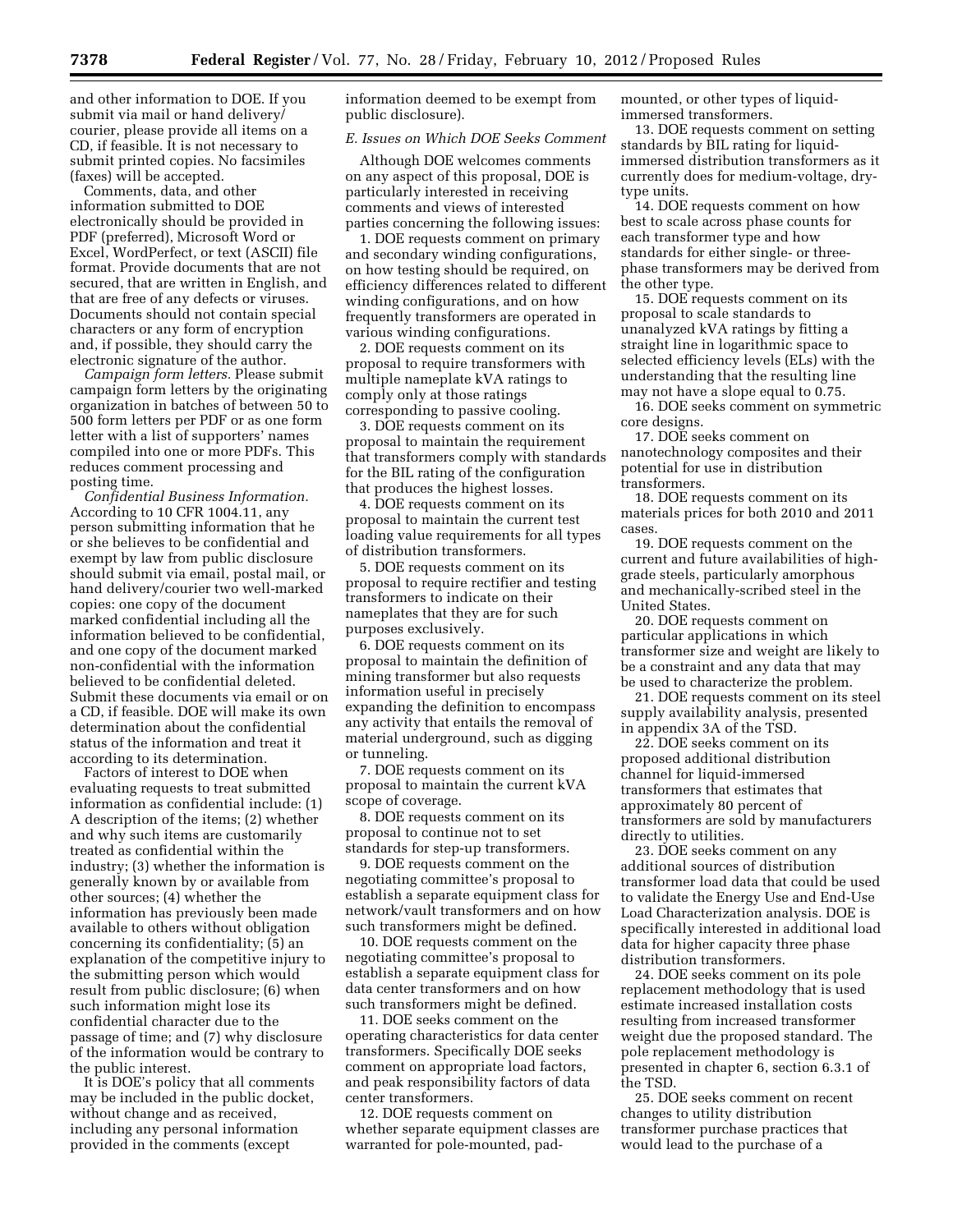refurbished, specifically re-wound, distribution transformer over the purchase of new distribution transformer.

26. DOE seeks comment on the equipment lifetimes of refurbished, specifically re-wound distribution transformers and how it compares to that of a new distribution transformer.

27. DOE seeks comment on recent changes in distribution transformer sizing practices. In particular, DOE would like comments on any additional sources of data regarding trends in market share across equipment classes for either liquid-immersed or dry-type transformers that should be considered in the analysis.

28. DOE requests comment on the possibility of reduced equipment utility or performance resulting from today's proposed standards, particularly the risk of reducing the ability to perform periodic maintenance and the risk of increasing vibration and acoustic noise.

29. DOE requests comment and corroborating data on how often distribution transformers are operated with their primary and secondary windings in different configurations,

and on the magnitude of the additional losses in less efficient configurations.

30. DOE requests comment on impedance values and on any related parameters (*e.g.,* inrush current, X/R ratio) that may be used in evaluation of distribution transformers. DOE requests particular comment on how any of those parameters may be affected by energy conservation standards of today's proposed levels or higher.

#### **Approval of the Office of the Secretary**

The Secretary of Energy has approved publication of today's proposed rule.

#### **List of Subjects in 10 CFR Part 431**

Administrative practice and procedure, Confidential business information, Energy conservation, Household appliances, Imports, Intergovernmental relations, Reporting and recordkeeping requirements, and Small businesses.

Issued in Washington, DC, on January 31, 2012.

#### **Henry Kelly,**

*Acting Assistant Secretary of Energy, Energy Efficiency and Renewable Energy.* 

For the reasons set forth in the preamble, DOE proposes to amend part 431 of chapter II, of title 10 of the Code of Federal Regulations, to read as set forth below:

### **PART 431—ENERGY EFFICIENCY PROGRAM FOR CERTAIN COMMERCIAL AND INDUSTRIAL EQUIPMENT**

1. The authority citation for part 431 continues to read as follows:

**Authority:** 42 U.S.C. 6291–6317.

2. Revise § 431.196 to read as follows:

#### **§ 431.196 Energy conservation standards and their effective dates.**

*(a) Low-Voltage Dry-Type Distribution Transformers.* (1) The efficiency of a low-voltage dry-type distribution transformer manufactured on or after January 1, 2007, but before January 1, 2016, shall be no less than that required for their kVA rating in the table below. Low-voltage dry-type distribution transformers with kVA ratings not appearing in the table shall have their minimum efficiency level determined by linear interpolation of the kVA and efficiency values immediately above and below that kVA rating.

|      |      | Three-phase |      |  |
|------|------|-------------|------|--|
| kVA  | $\%$ | kVA         |      |  |
| 15   | 97.7 | 15          | 97.0 |  |
| 25   | 98.0 | 30          | 97.5 |  |
| 37.5 | 98.2 | 45          | 97.7 |  |
| 50   | 98.3 | 75          | 98.0 |  |
| 75   | 98.5 | 112.5       | 98.2 |  |
| 100  | 98.6 | 150         | 98.3 |  |
| 167  | 98.7 | 225         | 98.5 |  |
| 250  | 98.8 | 300         | 98.6 |  |
| 333  | 98.9 | 500         | 98.7 |  |
|      |      | 750         | 98.8 |  |
|      |      | 1000        | 98.9 |  |

**Note:** All efficiency values are at 35 percent of nameplate-rated load, determined according to the DOE Test-Procedure. 10 CFR part 431, Subpart K, Appendix A.

(2) The efficiency of a low-voltage dry-type distribution transformer manufactured on or after January 1, 2016, shall be no less than that required for their kVA rating in the table below. Low-voltage dry-type distribution transformers with kVA ratings not appearing in the table shall have their

minimum efficiency level determined by linear interpolation of the kVA and efficiency values immediately above and below that kVA rating.

|      |       | l hree-phase                                                                                                                                                                                                                                                                                                                                                                                                                                         |       |  |
|------|-------|------------------------------------------------------------------------------------------------------------------------------------------------------------------------------------------------------------------------------------------------------------------------------------------------------------------------------------------------------------------------------------------------------------------------------------------------------|-------|--|
| kVA  | $\%$  | kVA                                                                                                                                                                                                                                                                                                                                                                                                                                                  | $\%$  |  |
| 15   | 97.73 | 15                                                                                                                                                                                                                                                                                                                                                                                                                                                   | 97.44 |  |
|      | 98.00 | 30                                                                                                                                                                                                                                                                                                                                                                                                                                                   | 97.95 |  |
| 37.5 | 98.20 | 45                                                                                                                                                                                                                                                                                                                                                                                                                                                   | 98.20 |  |
| 50   | 98.31 | $75^{\circ}$                                                                                                                                                                                                                                                                                                                                                                                                                                         | 98.47 |  |
| 75   | 98.50 | 112.5<br>$\begin{minipage}{0.5\textwidth} \begin{tabular}{ l l l } \hline \multicolumn{1}{ l l l } \hline \multicolumn{1}{ l l } \multicolumn{1}{ l } \multicolumn{1}{ l } \multicolumn{1}{ l } \multicolumn{1}{ l } \multicolumn{1}{ l } \multicolumn{1}{ l } \multicolumn{1}{ l } \multicolumn{1}{ l } \multicolumn{1}{ l } \multicolumn{1}{ l } \multicolumn{1}{ l } \multicolumn{1}{ l } \multicolumn{1}{ l } \multicolumn{1}{ l } \multicolumn$ | 98.66 |  |
| 100  | 98.60 | 150                                                                                                                                                                                                                                                                                                                                                                                                                                                  | 98.78 |  |
| 167  | 98.75 | 225                                                                                                                                                                                                                                                                                                                                                                                                                                                  | 98.92 |  |
| 250  | 98.87 | 300                                                                                                                                                                                                                                                                                                                                                                                                                                                  | 99.02 |  |
| 333  | 98.94 | 500                                                                                                                                                                                                                                                                                                                                                                                                                                                  | 99.17 |  |
|      |       | 750                                                                                                                                                                                                                                                                                                                                                                                                                                                  | 99.27 |  |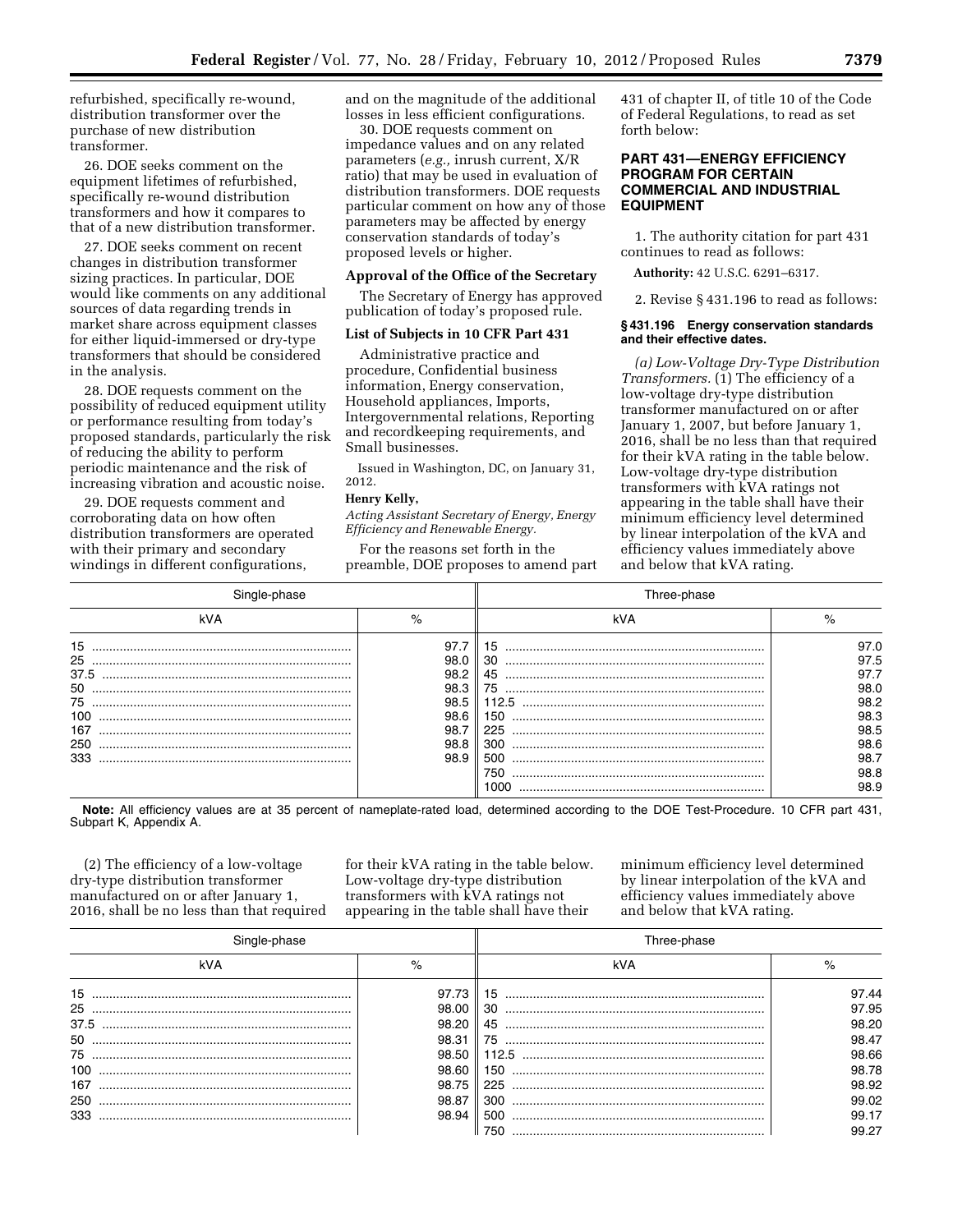| Single-phase |   | Three-phase |       |  |
|--------------|---|-------------|-------|--|
| kVA          | % | kVA         | $\%$  |  |
|              |   | 1000        | 99.34 |  |

**Note:** All efficiency values are at 35 percent of nameplate-rated load, determined according to the DOE Test-Procedure. 10 CFR part 431, Subpart K, Appendix A.

*(b) Liquid-Immersed Distribution Transformers.* (1) The efficiency of a liquid-immersed distribution transformer manufactured on or after January 1, 2010, but before January 1, 2016, shall be no less than that required for their kVA rating in the table below. Liquid-immersed distribution transformers with kVA ratings not appearing in the table shall have their

minimum efficiency level determined by linear interpolation of the kVA and efficiency values immediately above and below that kVA rating.

|                                                                |                                                                                        | Three-phase                                                |                                                                                        |  |
|----------------------------------------------------------------|----------------------------------------------------------------------------------------|------------------------------------------------------------|----------------------------------------------------------------------------------------|--|
| kVA                                                            | $\%$                                                                                   | kVA                                                        | $\%$                                                                                   |  |
| 10<br>15<br>25<br>37.5<br>50<br>75<br>100<br>167<br>250<br>333 | 98.70<br>98.82<br>98.95<br>99.05<br>99.11<br>99.19<br>99.25<br>99.33<br>99.39<br>99.43 | 30<br>45<br>75<br>112.5<br>150<br>225<br>300<br>500<br>750 | 98.65<br>98.83<br>98.92<br>99.03<br>99.11<br>99.16<br>99.23<br>99.27<br>99.35<br>99.40 |  |
| 500                                                            | 99.49                                                                                  | 1000<br>1500                                               | 99.43<br>99.48                                                                         |  |

**Note:** All efficiency values are at 50 percent of nameplate-rated load, determined according to the DOE Test-Procedure. 10 CFR part 431, Subpart K, Appendix A.

(2) The efficiency of a liquidimmersed distribution transformer manufactured on or after January 1, 2016, shall be no less than that required

for their kVA rating in the table below. Liquid-immersed distribution transformers with kVA ratings not appearing in the table shall have their

minimum efficiency level determined by linear interpolation of the kVA and efficiency values immediately above and below that kVA rating.

|      |                | Three-phase |                |  |
|------|----------------|-------------|----------------|--|
| kVA  | Efficiency (%) | kVA         | Efficiency (%) |  |
| 10   | 98.62          | 15          | 98.36          |  |
| 15   | 98.76          | 30          | 98.62          |  |
| 25   | 98.91          | 45          | 98.76          |  |
| 37.5 | 99.01          | 75          | 98.91          |  |
| 50   | 99.08          | 112.5       | 99.01          |  |
| 75   | 99.17          | 150         | 99.08          |  |
| 100  | 99.23          | 225         | 99.17          |  |
| 167  | 99.25          | 300         | 99.23          |  |
| 250  | 99.32          | 500         | 99.25          |  |
| 333  | 99.36          | 750         | 99.32          |  |
| 500  | 99.42          | 1000-       | 99.36          |  |
| 667  | 99.46          | 1500.       | 99.42          |  |
| 833  | 99.49          | 2000        | 99.46          |  |
|      |                | 2500        | 99.49          |  |

**Note:** All efficiency values are at 50 percent of nameplate-rated load, determined according to the DOE Test-Procedure. 10 CFR part 431, Subpart K, Appendix A.

*(c) Medium-Voltage Dry-Type Distribution Transformers.* (1) The efficiency of a medium- voltage dry-type distribution transformer manufactured on or after January 1, 2010, but before

January 1, 2016, shall be no less than that required for their kVA and BIL rating in the table below. Mediumvoltage dry-type distribution transformers with kVA ratings not

appearing in the table shall have their minimum efficiency level determined by linear interpolation of the kVA and efficiency values immediately above and below that kVA rating.